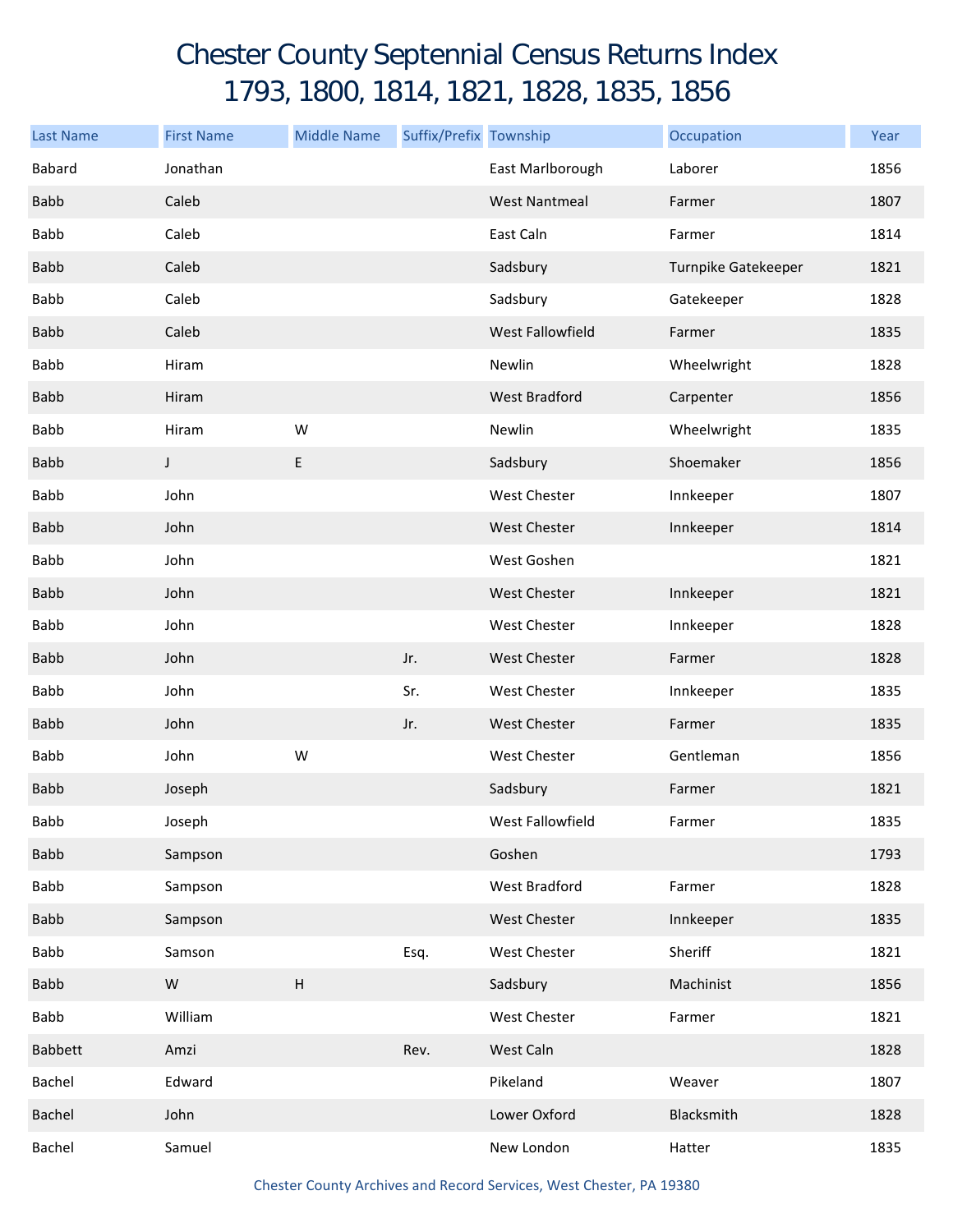| <b>Last Name</b> | <b>First Name</b> | <b>Middle Name</b> | Suffix/Prefix Township |                      | Occupation      | Year |
|------------------|-------------------|--------------------|------------------------|----------------------|-----------------|------|
| Bachel           | Thomas            |                    |                        | London Grove         | Farmer          | 1835 |
| Bachman          | Ann               |                    |                        | <b>West Coventry</b> | Farmer          | 1856 |
| Bachman          | Jacob             |                    |                        | Coventry             | Tailor          | 1828 |
| Bachman          | Lewis             |                    |                        | Coventry             | Teacher         | 1807 |
| Bachman          | Lewis             |                    |                        | Coventry             | Weaver          | 1814 |
| Bachman          | Lewis             |                    |                        | Coventry             | Weaver          | 1828 |
| Bachman          | Reuben            |                    |                        | <b>West Coventry</b> | Blacksmith      | 1856 |
| Bachtecirk       | Henry             |                    |                        | Charlestown          | Laborer         | 1821 |
| Bachtel          | David             |                    |                        | Londonderry          | Farmer          | 1835 |
| Bachtel          | James             |                    |                        | Penn                 | Farmer          | 1828 |
| Bachtel          | John              |                    |                        | Penn                 | Carpenter       | 1828 |
| Bachtel          | John              |                    |                        | Londonderry          | Farmer          | 1835 |
| Bachtel          | John              |                    |                        | Londonderry          | Farmer          | 1856 |
| Bachtel          | Robert            |                    |                        | Londonderry          | Farmer          | 1835 |
| Bachtel          | Samuel            |                    |                        | Penn                 | Farmer          | 1828 |
| Bachtel          | Samuel            |                    |                        | Londonderry          | House carpenter | 1835 |
| Bachtel          | Samuel            |                    |                        | Londonderry          | Laborer         | 1835 |
| Backen           | William           |                    |                        | <b>East Vincent</b>  | Laborer         | 1856 |
| Bacon            | Jonathan          |                    |                        | London Britain       | Farmer          | 1856 |
| Bada             | Conard            |                    |                        | <b>East Vincent</b>  | Farmer          | 1856 |
| <b>Bada</b>      | Henry             |                    |                        | East Vincent         | Farmer          | 1856 |
| <b>Badders</b>   | Baily             |                    |                        | East Nottingham      | Farmer          | 1835 |
| <b>Badders</b>   | James             | $\sf B$            |                        | Hopewell             | Farmer          | 1856 |
| Bader            | Fredric           |                    |                        | <b>East Vincent</b>  | Farmer          | 1856 |
| Bader            | Henry             |                    |                        | <b>East Vincent</b>  | Farmer          | 1856 |
| Badson           | Daniel            |                    |                        | Franklin             | Laborer         | 1856 |
| Badson           | Duke              |                    |                        | Franklin             | Laborer         | 1856 |
| Badson           | Levi              |                    |                        | Franklin             | Laborer         | 1856 |
| Baer             | Henry             |                    |                        | <b>West Nantmeal</b> | Laborer         | 1835 |
| Baford           | Jacob             |                    |                        | Wallace              | Farmer          | 1856 |
| <b>Baggs</b>     | James             |                    |                        | East Caln            | Laborer         | 1800 |
| <b>Baggs</b>     | James             |                    |                        | East Fallowfield     | Farmer          | 1814 |
| <b>Baggs</b>     | James             |                    |                        | Kennett              | Weaver          | 1814 |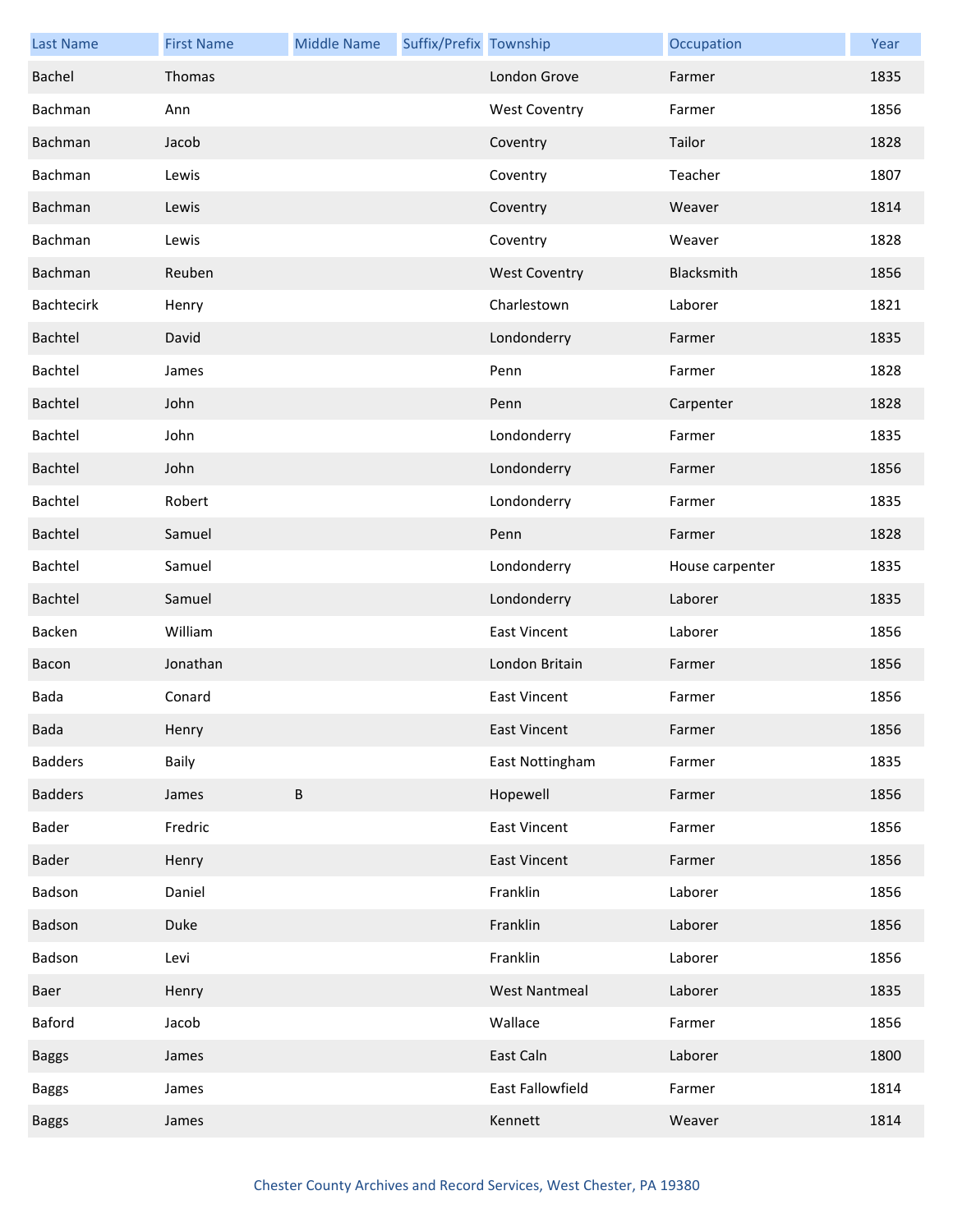| <b>Last Name</b> | <b>First Name</b> | <b>Middle Name</b> | Suffix/Prefix Township |                      | Occupation              | Year |
|------------------|-------------------|--------------------|------------------------|----------------------|-------------------------|------|
| <b>Baggs</b>     | James             |                    |                        | East Caln            | Laborer                 | 1828 |
| <b>Baggs</b>     | John              |                    |                        | Willistown           | Carpenter               | 1835 |
| <b>Baggs</b>     | Joseph            |                    |                        | Tredyffrin           | Laborer                 | 1814 |
| <b>Baggs</b>     | William           |                    |                        | East Caln            | Farmer                  | 1828 |
| Bagnell          | Michael           |                    |                        | Easttown             |                         | 1793 |
| <b>Bags</b>      | James             |                    |                        | <b>West Nantmeal</b> |                         | 1793 |
| <b>Bags</b>      | James             |                    |                        | East Caln            | Laborer                 | 1807 |
| <b>Bags</b>      | James             |                    |                        | West Bradford        | Laborer                 | 1814 |
| <b>Bags</b>      | John              |                    |                        | East Goshen          | Carpenter               | 1828 |
| Bahel            | James             |                    |                        | Phoenixville         | Roler                   | 1856 |
| Bahel            | John              |                    |                        | Phoenixville         | Blacksmith              | 1856 |
| Bahel            | Morton            |                    |                        | London Grove         | Carpenter               | 1856 |
| Bahel            | Samuel            |                    |                        | London Grove         | Hatter                  | 1821 |
| Bahel            | Samuel            |                    |                        | West Marlborough     | Hatter                  | 1828 |
| Bahel            | Samuel            |                    |                        | <b>Upper Oxford</b>  | Papermaker              | 1828 |
| Bahel            | Thomas            |                    |                        | London Grove         | Farmer                  | 1821 |
| Bahel            | Thomas            |                    |                        | London Grove         | Carpenter               | 1856 |
| Bahel            | Walker            |                    |                        | London Grove         | Farmer                  | 1856 |
| Bahel            | William           |                    |                        | London Grove         | Farmer                  | 1821 |
| Bahel            | William           |                    |                        | London Grove         | Farmer                  | 1828 |
| Bahel            | William           |                    |                        | London Grove         | Farmer                  | 1856 |
| Bahel            | William           |                    |                        | London Grove         | Carpenter               | 1856 |
| Bail             | Elijah            |                    |                        | New Garden           | Carpenter               | 1814 |
| Bail             | John              |                    |                        | West Goshen          | Post and rail carpenter | 1835 |
| Bail             | Thomas            |                    |                        | West Goshen          | Post and rail carpenter | 1835 |
| Bail             | William           |                    |                        | Westtown             | Farmer                  | 1814 |
| Bail             | William           |                    |                        | Willistown           | Laborer                 | 1828 |
| <b>Bailes</b>    | Caleb             |                    |                        | Tredyffrin           | Laborer                 | 1807 |
| <b>Bailes</b>    | Thomas            |                    |                        | East Goshen          | Laborer                 | 1835 |
| <b>Bailets</b>   | Allen             |                    |                        | Charlestown          | Carpenter               | 1821 |
| <b>Bailets</b>   | Lawrence          |                    |                        | Charlestown          | Slitter                 | 1821 |
| <b>Bailets</b>   | Robert            |                    |                        | Charlestown          | Nailer                  | 1821 |
| <b>Bailetts</b>  | Allen             |                    |                        | Charlestown          | Carpenter               | 1814 |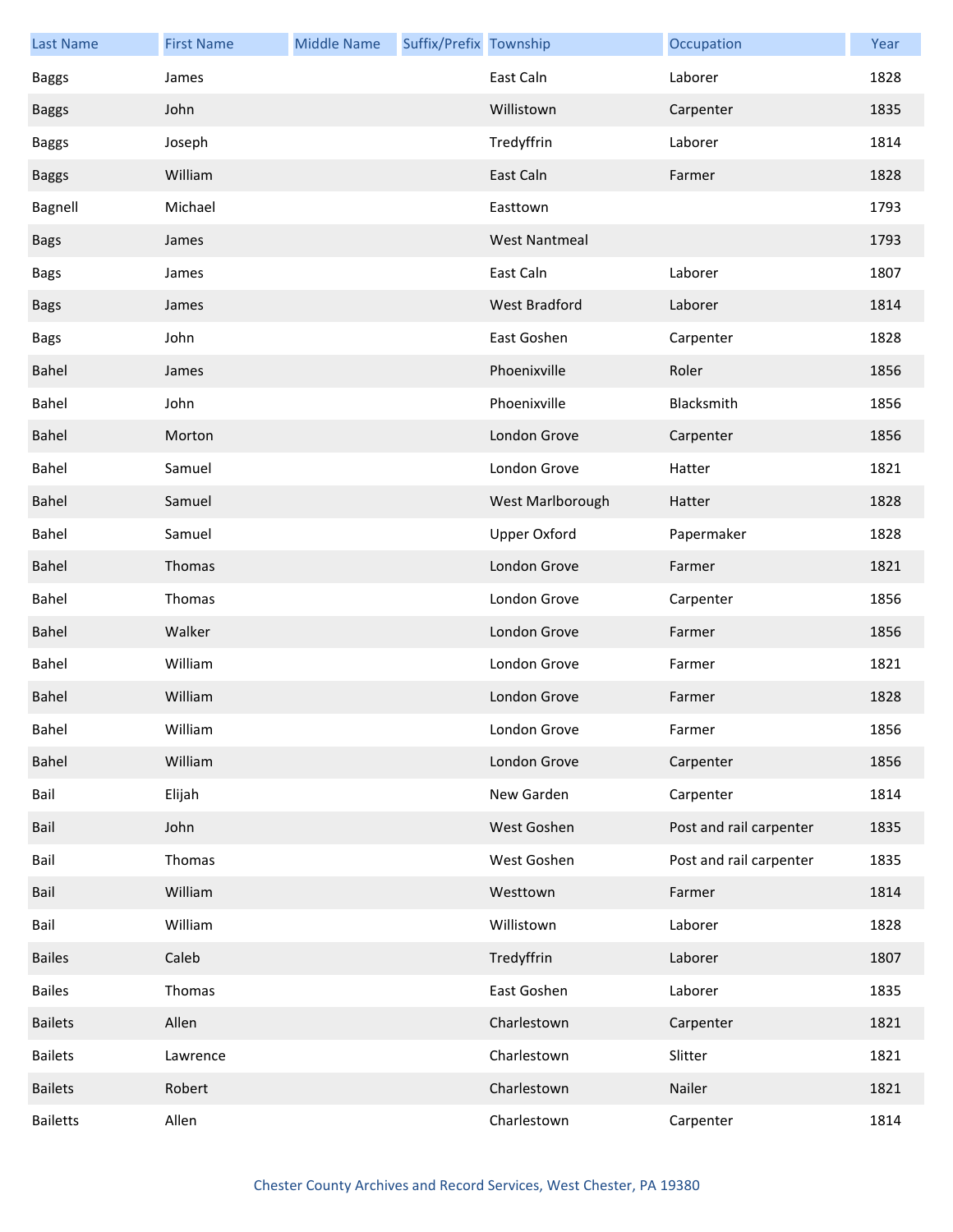| <b>Last Name</b> | <b>First Name</b> | <b>Middle Name</b> | Suffix/Prefix Township |                     | Occupation       | Year |
|------------------|-------------------|--------------------|------------------------|---------------------|------------------|------|
| <b>Bailetts</b>  | Laurence          |                    |                        | Charlestown         | Sawyer           | 1814 |
| <b>Bailetts</b>  | Laurence          |                    |                        | Schuylkill          | Nailer           | 1828 |
| <b>Bailetts</b>  | Robert            |                    |                        | Schuylkill          | Nailer           | 1828 |
| <b>Bailetts</b>  | Robert            |                    |                        | Schuylkill          | Nailer           | 1835 |
| <b>Bailetts</b>  | Thomas            |                    |                        | Schuylkill          | Roller (M)       | 1828 |
| <b>Bailetts</b>  | Thomas            |                    |                        | Schuylkill          | Nailer           | 1835 |
| <b>Bailey</b>    | Abiah             |                    |                        | East Marlborough    | Farmer           | 1828 |
| Bailey           | Abiah             |                    |                        | East Marlborough    | Farmer           | 1835 |
| Bailey           | Abner             |                    |                        | Brandywine          | Innkeeper        | 1814 |
| Bailey           | Abraham           | W                  |                        | Westtown            | Farmer           | 1856 |
| <b>Bailey</b>    | Analiza           |                    |                        | West Bradford       | Seamstress       | 1856 |
| Bailey           | Andrew            |                    |                        | Honey Brook         | Laborer          | 1821 |
| <b>Bailey</b>    | Asher             |                    |                        | East Marlborough    | Farmer           | 1828 |
| <b>Bailey</b>    | Asher             |                    |                        | East Marlborough    | Farmer           | 1835 |
| <b>Bailey</b>    | В                 | $\sf B$            |                        | West Bradford       | Laborer          | 1856 |
| Bailey           | Barton            |                    |                        | Valley              | Laborer          | 1856 |
| Bailey           | Benjamin          |                    |                        | Westtown            | Mason            | 1828 |
| Bailey           | Benjamin          |                    |                        | <b>West Chester</b> | Paivor           | 1835 |
| <b>Bailey</b>    | Benjamin          |                    |                        | West Goshen         | Laborer          | 1856 |
| <b>Bailey</b>    | Caleb             |                    | Jr.                    | East Marlborough    |                  | 1793 |
| Bailey           | Caleb             |                    |                        | East Marlborough    |                  | 1793 |
| Bailey           | Charles           |                    |                        | West Caln           | Joiner           | 1807 |
| Bailey           | David             |                    |                        | Newlin              | Saddletree maker | 1814 |
| Bailey           | David             |                    |                        | Newlin              | Carpenter        | 1828 |
| Bailey           | David             |                    |                        | Kennett             | Laborer          | 1828 |
| Bailey           | Е                 | ${\sf W}$          |                        | Sadsbury            | Doctor           | 1856 |
| Bailey           | Eli               |                    |                        | Newlin              |                  | 1793 |
| Bailey           | <b>Ellis</b>      |                    |                        | Honey Brook         | Laborer          | 1807 |
| Bailey           | Ephraim           |                    |                        | Pennsbury           | Blacksmith       | 1835 |
| Bailey           | Evan              |                    |                        | Sadsbury            | Shoemaker        | 1835 |
| Bailey           | Ezekiel           |                    |                        | New Garden          | Tailor           | 1814 |
| Bailey           | George            |                    |                        | Honey Brook         | Carpenter        | 1821 |
| Bailey           | George            |                    |                        | East Marlborough    | Farmer           | 1828 |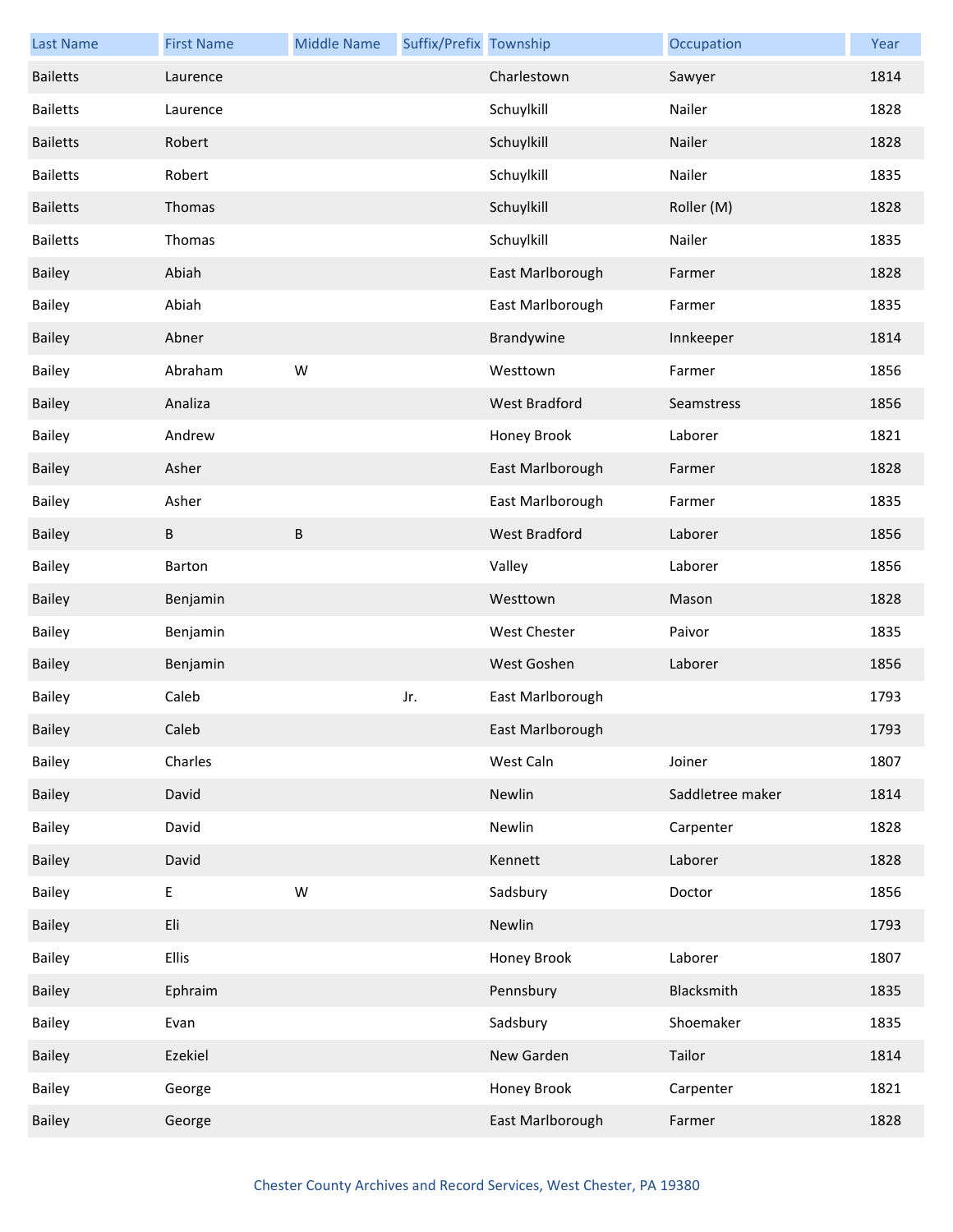| <b>Last Name</b> | <b>First Name</b> | <b>Middle Name</b> | Suffix/Prefix Township |                  | Occupation | Year |
|------------------|-------------------|--------------------|------------------------|------------------|------------|------|
| Bailey           | George            |                    |                        | East Marlborough | Farmer     | 1835 |
| <b>Bailey</b>    | George            |                    |                        | Honey Brook      | Carpenter  | 1835 |
| Bailey           | George            |                    |                        | Honeybrook       | Shoemaker  | 1856 |
| <b>Bailey</b>    | George            |                    |                        | Honeybrook       | Carpenter  | 1856 |
| Bailey           | Giles             |                    |                        | Westtown         | Farmer     | 1856 |
| Bailey           | Henry             |                    |                        | Lower Oxford     | Laborer    | 1856 |
| Bailey           | Hiram             |                    |                        | Birmingham       | Farmer     | 1856 |
| <b>Bailey</b>    | Isaac             |                    |                        | Newlin           |            | 1793 |
| <b>Bailey</b>    | Isaac             |                    |                        | East Marlborough |            | 1793 |
| Bailey           | Isaac             |                    |                        | Newlin           | Farmer     | 1814 |
| Bailey           | Isaac             |                    |                        | Westtown         | Cordwainer | 1821 |
| <b>Bailey</b>    | Isaac             |                    |                        | Westtown         | Shoemaker  | 1828 |
| Bailey           | Isaac             |                    |                        | Westtown         | Farmer     | 1835 |
| Bailey           | Isaac             |                    |                        | Tredyffrin       | Blacksmith | 1856 |
| Bailey           | Isaac             |                    |                        | Westtown         | Farmer     | 1856 |
| <b>Bailey</b>    | Isaac             | $\mathsf{H}%$      |                        | East Marlborough | Farmer     | 1835 |
| <b>Bailey</b>    | Isaac             | Η.                 |                        | East Marlborough | Farmer     | 1828 |
| Bailey           | Israel            |                    |                        | Londonderry      | Farmer     | 1821 |
| <b>Bailey</b>    | Jabez             |                    |                        | East Marlborough | Laborer    | 1835 |
| <b>Bailey</b>    | Jacob             |                    |                        | Pennsbury        |            | 1800 |
| Bailey           | Jacob             |                    |                        | Pennsbury        | Farmer     | 1814 |
| Bailey           | Jacob             |                    |                        | Pennsbury        | Farmer     | 1835 |
| Bailey           | Jacob             |                    |                        | West Goshen      | Laborer    | 1856 |
| Bailey           | James             |                    |                        | Lower Oxford     |            | 1800 |
| Bailey           | James             |                    | Jr.                    | Lower Oxford     |            | 1800 |
| Bailey           | James             |                    |                        | East Bradford    | Farmer     | 1835 |
| Bailey           | James             | $\mathsf A$        |                        | West Fallowfield | Farmer     | 1856 |
| Bailey           | James             | J                  |                        | East Fallowfield | Farmer     | 1856 |
| Bailey           | Jeremiah          |                    |                        | East Marlborough | Farmer     | 1807 |
| <b>Bailey</b>    | Jesse             |                    |                        | Newlin           | Farmer     | 1828 |
| Bailey           | Jesse             | J                  |                        | West Chester     | Dentist    | 1856 |
| Bailey           | Joel              |                    |                        | East Marlborough |            | 1793 |
| Bailey           | Joel              |                    |                        | Sadsbury         | Miller     | 1814 |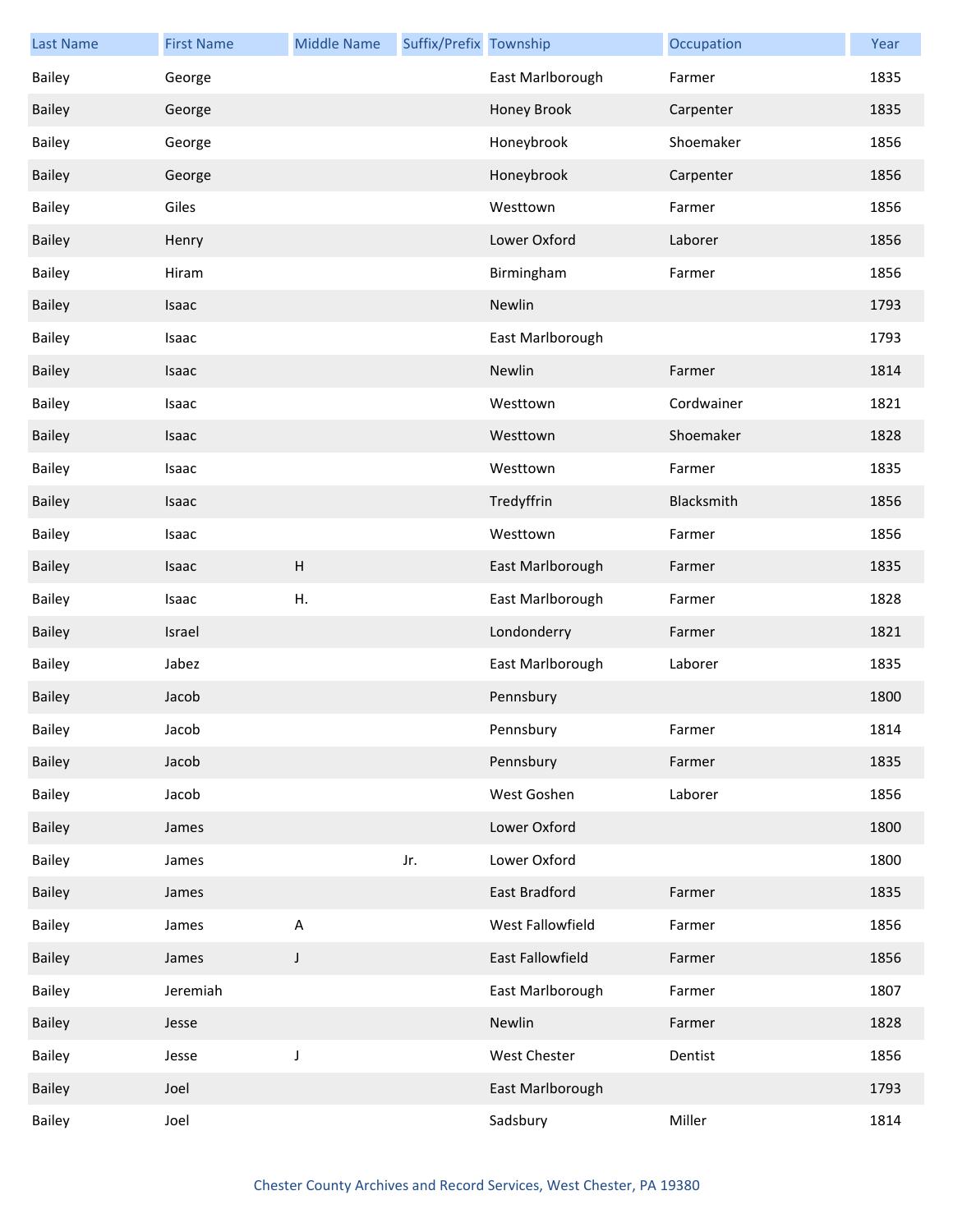| <b>Last Name</b> | <b>First Name</b> | <b>Middle Name</b>        | Suffix/Prefix Township |                      | Occupation   | Year |
|------------------|-------------------|---------------------------|------------------------|----------------------|--------------|------|
| Bailey           | Joel              |                           |                        | West Caln            | Storekeeper  | 1814 |
| <b>Bailey</b>    | Joel              |                           |                        | East Fallowfield     | Shoemaker    | 1828 |
| <b>Bailey</b>    | Joel              |                           |                        | East Marlborough     | Farmer       | 1828 |
| <b>Bailey</b>    | Joel              |                           |                        | East Fallowfield     | Shoemaker    | 1835 |
| <b>Bailey</b>    | Joel              |                           |                        | East Marlborough     | Farmer       | 1835 |
| Bailey           | Joel              | $\mathsf C$               |                        | Sadsbury             |              | 1835 |
| <b>Bailey</b>    | Joel              | C.                        |                        | Sadsbury             | Storekeeper  | 1814 |
| Bailey           | Joel              | J.                        |                        | New Garden           | Innkeeper    | 1821 |
| <b>Bailey</b>    | John              |                           |                        | East Marlborough     |              | 1793 |
| Bailey           | John              |                           |                        | East Fallowfield     | Husbandman   | 1807 |
| <b>Bailey</b>    | John              |                           |                        | East Marlborough     | Farmer       | 1807 |
| Bailey           | John              |                           |                        | <b>East Nantmeal</b> | Miner        | 1814 |
| <b>Bailey</b>    | John              |                           |                        | East Fallowfield     | Farmer       | 1814 |
| Bailey           | John              |                           |                        | Honey Brook          | Laborer      | 1821 |
| <b>Bailey</b>    | John              |                           |                        | East Fallowfield     | Farmer       | 1821 |
| Bailey           | John              |                           |                        | East Fallowfield     | Farmer       | 1828 |
| <b>Bailey</b>    | John              |                           | Jr.                    | East Marlborough     | Farmer       | 1828 |
| Bailey           | John              |                           |                        | East Marlborough     | Farmer       | 1828 |
| <b>Bailey</b>    | John              |                           |                        | East Fallowfield     | Farmer       | 1835 |
| Bailey           | John              |                           |                        | East Marlborough     | Farmer       | 1835 |
| Bailey           | John              |                           |                        | West Chester         | Lawyer       | 1856 |
| Bailey           | John              | $\boldsymbol{\mathsf{H}}$ |                        | West Fallowfield     | Farmer       | 1856 |
| <b>Bailey</b>    | Joseph            |                           |                        | East Goshen          | Farmer       | 1828 |
| Bailey           | Joseph            |                           |                        | Westtown             | Farmer       | 1835 |
| Bailey           | Joshua            |                           |                        | Kennett              | Farmer       | 1828 |
| Bailey           | Levi              |                           |                        | East Marlborough     |              | 1793 |
| <b>Bailey</b>    | Levi              |                           |                        | East Marlborough     | Farmer       | 1807 |
| Bailey           | Levi              |                           |                        | West Caln            | Mason        | 1807 |
| Bailey           | Levi              |                           |                        | West Caln            | Mason        | 1814 |
| Bailey           | Lewis             |                           |                        | London Grove         | Schoolmaster | 1807 |
| Bailey           | Lewis             |                           |                        | Londonderry          | Farmer       | 1828 |
| Bailey           | Lewis             |                           |                        | West Marlborough     | Laborer      | 1835 |
| Bailey           | Lewis             |                           |                        | Highland             | Farmer       | 1856 |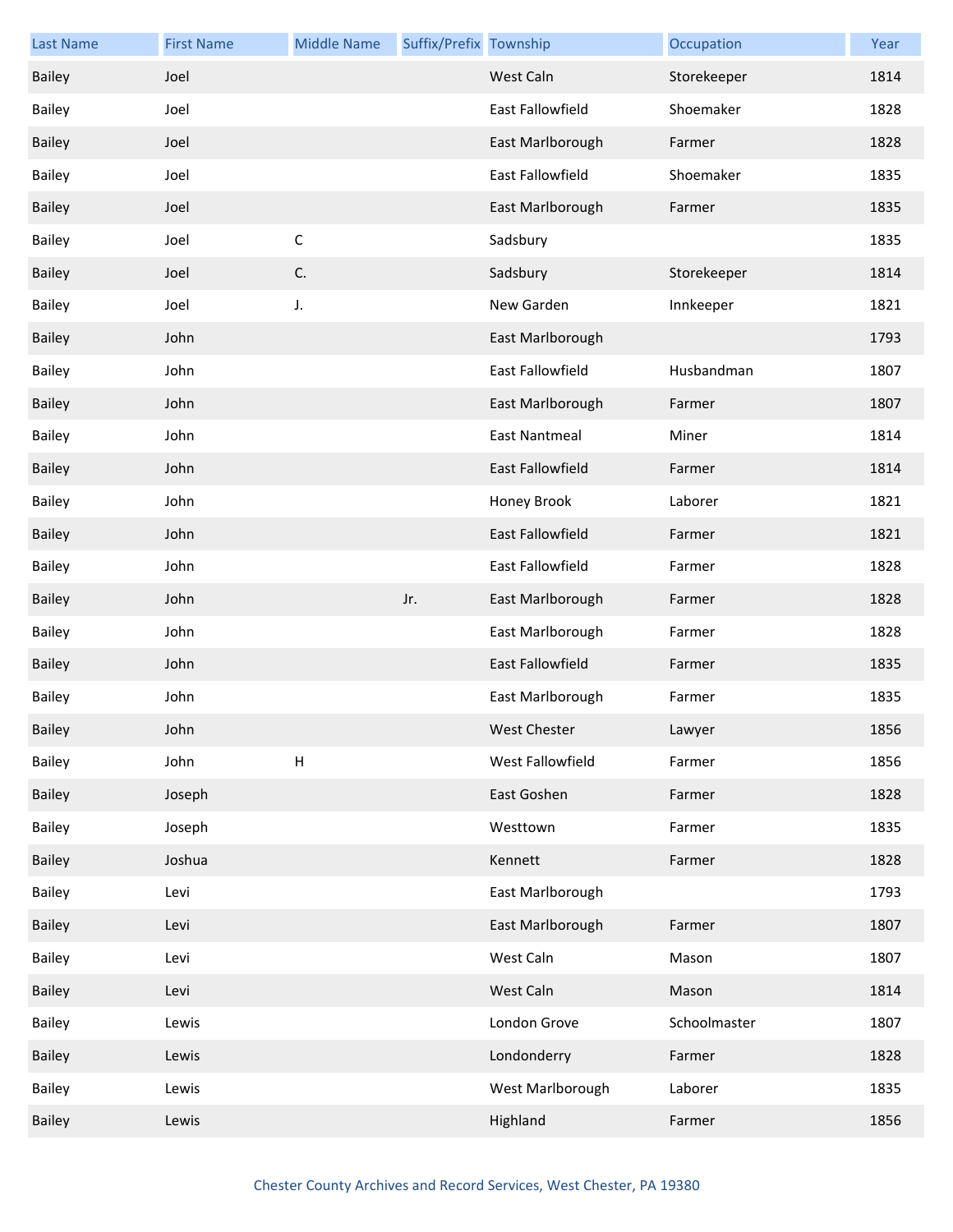| <b>Last Name</b> | <b>First Name</b> | <b>Middle Name</b> | Suffix/Prefix Township |                      | Occupation   | Year |
|------------------|-------------------|--------------------|------------------------|----------------------|--------------|------|
| Bailey           | Louis             |                    |                        | <b>Upper Oxford</b>  | Farmer       | 1828 |
| Bailey           | M                 |                    |                        | <b>West Bradford</b> | Farmer       | 1856 |
| Bailey           | Mahlon            | G                  |                        | Schuylkill           | Tailor       | 1835 |
| <b>Bailey</b>    | Mary              |                    |                        | West Bradford        |              | 1828 |
| Bailey           | Matthew           |                    |                        | East Caln            | Laborer      | 1828 |
| <b>Bailey</b>    | Moses             |                    |                        | <b>West Bradford</b> | Farmer       | 1828 |
| Bailey           | Powell            |                    |                        | <b>West Chester</b>  | Cabinetmaker | 1856 |
| Bailey           | Ranken            |                    |                        | East Fallowfield     | Farmer       | 1835 |
| Bailey           | Richard           |                    |                        | East Caln            |              | 1821 |
| Bailey           | Richard           |                    |                        | East Caln            | Farmer       | 1828 |
| Bailey           | Richard           | B                  |                        | West Bradford        | Farmer       | 1856 |
| <b>Bailey</b>    | Robert            |                    |                        | <b>East Bradford</b> | Laborer      | 1807 |
| Bailey           | Robert            |                    |                        | Uwchlan              | Weaver       | 1821 |
| Bailey           | Samuel            |                    |                        | Newlin               |              | 1793 |
| Bailey           | Samuel            |                    |                        | Franklin             | Merchant     | 1856 |
| <b>Bailey</b>    | Samuel            | $\sf P$            |                        | Birmingham           | Farmer       | 1856 |
| <b>Bailey</b>    | Sarah             |                    |                        | East Marlborough     | Seamstress   | 1807 |
| Bailey           | Sarah             |                    |                        | East Marlborough     |              | 1828 |
| Bailey           | Thomas            |                    |                        | Honey Brook          | Farmer       | 1807 |
| <b>Bailey</b>    | Thomas            |                    |                        | Lower Oxford         | Miller       | 1814 |
| Bailey           | Thomas            |                    |                        | Honey Brook          | Farmer       | 1821 |
| Bailey           | Thomas            |                    | Jr.                    | Honey Brook          | Farmer       | 1835 |
| Bailey           | Thomas            |                    |                        | Birmingham           | Farmer       | 1856 |
| Bailey           | Thomas            | L                  |                        | West Whiteland       | Gentleman    | 1856 |
| Bailey           | William           |                    |                        | East Marlborough     | Millwright   | 1807 |
| Bailey           | William           |                    |                        | New Garden           | Farmer       | 1807 |
| Bailey           | William           |                    |                        | East Caln            | Farmer       | 1821 |
| Bailey           | William           |                    |                        | Vincent              | Laborer      | 1828 |
| Bailey           | William           |                    |                        | Londonderry          | Laborer      | 1835 |
| <b>Bailey</b>    | William           |                    |                        | London Grove         | Farmer       | 1835 |
| Bailey           | William           |                    |                        | East Bradford        | Turner       | 1835 |
| Bailey           | William           |                    |                        | West Fallowfield     | Farmer       | 1856 |
| Bailey           | William           |                    |                        | West Whiteland       | Laborer      | 1856 |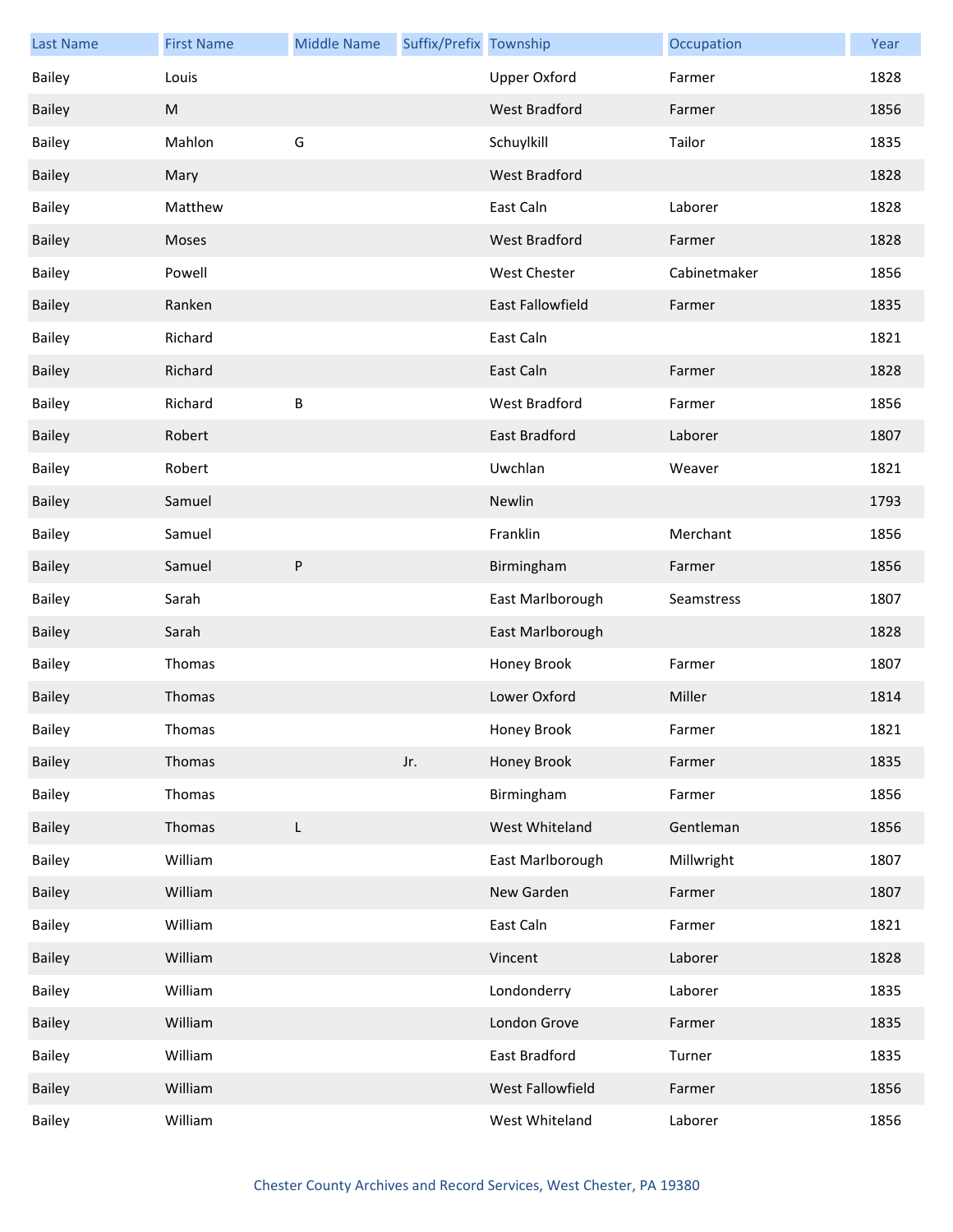| <b>Last Name</b> | <b>First Name</b> | <b>Middle Name</b> | Suffix/Prefix Township |                     | Occupation       | Year |
|------------------|-------------------|--------------------|------------------------|---------------------|------------------|------|
| Bailey           | William           | W.                 |                        | Newlin              | Constable        | 1828 |
| <b>Bailey</b>    | Yarnall           |                    |                        | <b>West Chester</b> | Joiner           | 1835 |
| <b>Bailiff</b>   | Thomas            |                    |                        | Birmingham          | Cordwainer       | 1807 |
| <b>Bailiff</b>   | William           |                    |                        | East Marlborough    |                  | 1793 |
| <b>Baily</b>     | Aaron             |                    |                        | East Fallowfield    |                  | 1793 |
| Baily            | Aaron             |                    |                        | West Marlborough    |                  | 1800 |
| <b>Baily</b>     | Aaron             |                    |                        | West Marlborough    | Laborer          | 1814 |
| <b>Baily</b>     | Aaron             |                    |                        | East Marlborough    | Laborer          | 1814 |
| <b>Baily</b>     | Abiah             |                    |                        | East Marlborough    | Farmer           | 1814 |
| Baily            | Abiah             |                    |                        | East Marlborough    | Farmer           | 1821 |
| <b>Baily</b>     | Abiah             |                    |                        | East Marlborough    | Farmer           | 1856 |
| Baily            | Abner             |                    |                        | East Caln           | Mason            | 1807 |
| <b>Baily</b>     | Abraham           |                    |                        | West Bradford       | Storekeeper      | 1807 |
| <b>Baily</b>     | Abraham           |                    |                        | West Bradford       | Storekeeper      | 1814 |
| <b>Baily</b>     | Abraham           |                    |                        | East Marlborough    | Millwright       | 1821 |
| <b>Baily</b>     | Abraham           |                    | Esq.                   | West Bradford       | Merchant         | 1821 |
| <b>Baily</b>     | Abraham           |                    |                        | Tredyffrin          | Laborer          | 1821 |
| Baily            | Abraham           |                    |                        | Pennsbury           | Mason            | 1828 |
| <b>Baily</b>     | Abraham           |                    |                        | Tredyffrin          | Farmer           | 1856 |
| Baily            | Abraham           |                    |                        | Pennsbury           | Farmer           | 1856 |
| Baily            | Abram             |                    |                        | East Marlborough    | Innkeeper        | 1814 |
| Baily            | Aibilla           |                    |                        | Pennsbury           |                  | 1856 |
| <b>Baily</b>     | Amer              |                    |                        | London Grove        |                  | 1793 |
| Baily            | Amos              |                    |                        | East Brandywine     | Weaver           | 1856 |
| Baily            | Benjamin          |                    |                        | Goshen              | Farmer           | 1807 |
| <b>Baily</b>     | Benjamin          |                    |                        | West Marlborough    | Farmer           | 1821 |
| <b>Baily</b>     | Benjamin          | H                  |                        | West Marlborough    | Farmer           | 1856 |
| Baily            | D                 | Rankin             |                        | Highland            | Farmer           | 1856 |
| Baily            | David             |                    |                        | East Fallowfield    |                  | 1793 |
| Baily            | David             |                    |                        | East Marlborough    | Saddletree maker | 1807 |
| <b>Baily</b>     | David             |                    |                        | West Marlborough    | Farmer           | 1807 |
| Baily            | David             |                    |                        | West Marlborough    | Farmer           | 1814 |
| Baily            | David             |                    |                        | East Marlborough    | Farmer           | 1821 |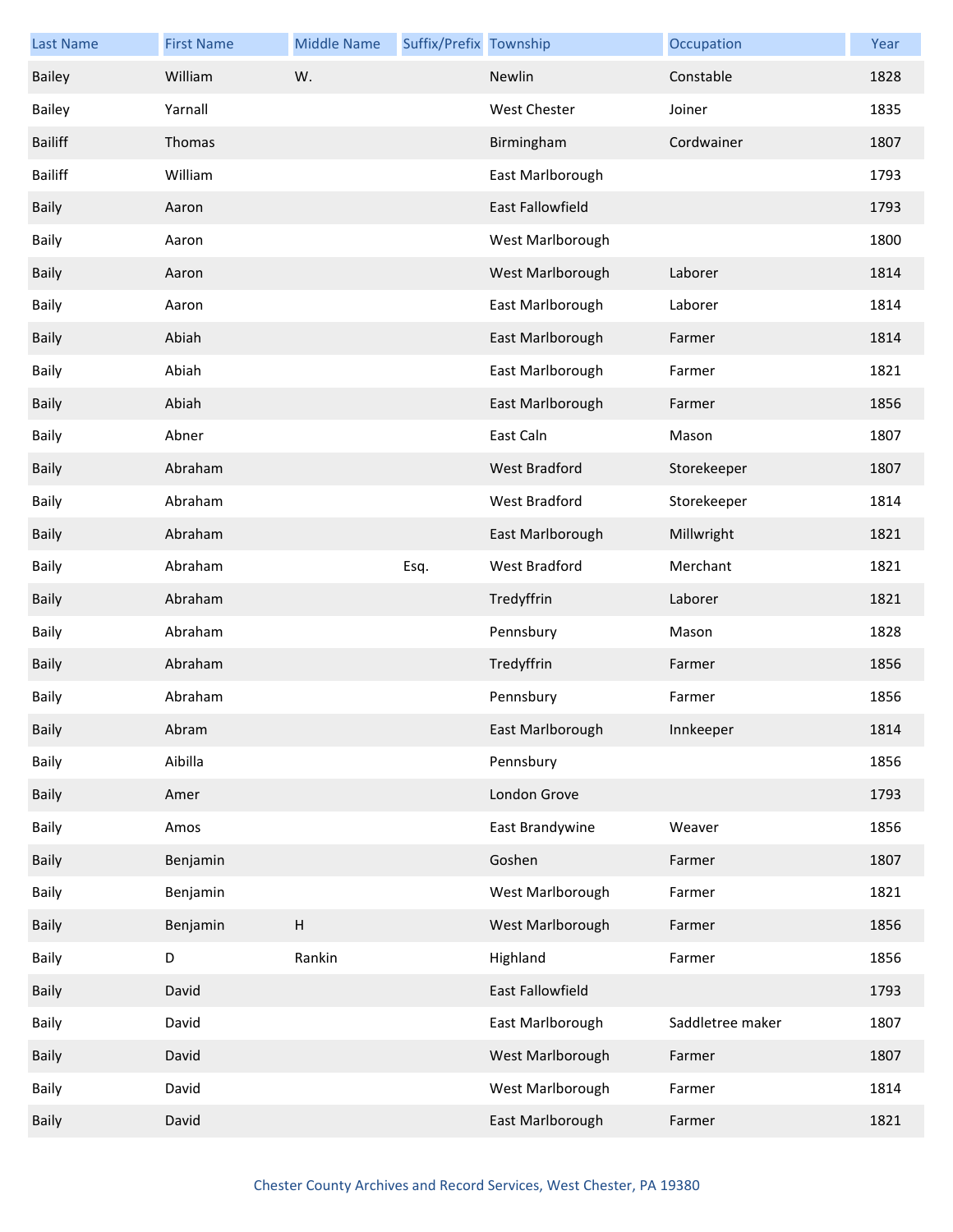| <b>Last Name</b> | <b>First Name</b> | <b>Middle Name</b> | Suffix/Prefix Township |                      | Occupation | Year |
|------------------|-------------------|--------------------|------------------------|----------------------|------------|------|
| <b>Baily</b>     | David             |                    |                        | West Marlborough     | Farmer     | 1821 |
| <b>Baily</b>     | David             |                    |                        | West Marlborough     | Farmer     | 1828 |
| Baily            | David             |                    |                        | Newlin               | Laborer    | 1835 |
| Baily            | David             |                    |                        | West Marlborough     | Farmer     | 1835 |
| Baily            | David             |                    |                        | East Marlborough     | Laborer    | 1856 |
| <b>Baily</b>     | Eli               |                    |                        | West Marlborough     |            | 1793 |
| <b>Baily</b>     | Eli               |                    |                        | West Marlborough     |            | 1800 |
| <b>Baily</b>     | Elisha            |                    |                        | West Marlborough     |            | 1793 |
| <b>Baily</b>     | Elisha            |                    |                        | East Fallowfield     |            | 1793 |
| <b>Baily</b>     | Elisha            |                    |                        | West Marlborough     |            | 1800 |
| <b>Baily</b>     | Elisha            |                    |                        | West Marlborough     | Farmer     | 1807 |
| <b>Baily</b>     | Elisha            |                    |                        | West Marlborough     | Yeoman     | 1814 |
| <b>Baily</b>     | Elisha            |                    |                        | West Marlborough     | Carpenter  | 1821 |
| <b>Baily</b>     | Elisha            | S                  |                        | West Marlborough     | Farmer     | 1856 |
| <b>Baily</b>     | Ellice            |                    |                        | West Caln            | Farmer     | 1821 |
| Baily            | Ellis             |                    |                        | West Marlborough     |            | 1800 |
| <b>Baily</b>     | Ellis             |                    |                        | West Fallowfield     | Farmer     | 1828 |
| <b>Baily</b>     | Emmor             |                    |                        | London Grove         |            | 1800 |
| <b>Baily</b>     | Ephraim           |                    |                        | Pennsbury            | Blacksmith | 1828 |
| <b>Baily</b>     | Evan              |                    |                        | Pennsbury            |            | 1793 |
| Baily            | Evan              |                    |                        | West Marlborough     | Laborer    | 1856 |
| <b>Baily</b>     | Ezekiel           |                    |                        | East Marlborough     | Farmer     | 1856 |
| <b>Baily</b>     | Ezra              | L                  |                        | East Marlborough     | Farmer     | 1856 |
| <b>Baily</b>     | George            |                    |                        | <b>West Nantmeal</b> | Carpenter  | 1828 |
| Baily            | George            | T                  |                        | East Marlborough     | Farmer     | 1856 |
| <b>Baily</b>     | Hannah            |                    |                        | East Marlborough     |            | 1856 |
| Baily            | Harvey            |                    |                        | Newlin               | Farmer     | 1856 |
| <b>Baily</b>     | Hiram             |                    |                        | Westtown             | Carpenter  | 1814 |
| Baily            | Hiram             |                    |                        | Thornbury            | Carpenter  | 1821 |
| <b>Baily</b>     | Howel             |                    |                        | Newlin               | Farmer     | 1856 |
| <b>Baily</b>     | Isaac             |                    |                        | West Marlborough     | Smith      | 1793 |
| <b>Baily</b>     | Isaac             |                    |                        | West Marlborough     | Farmer     | 1793 |
| Baily            | Isaac             |                    |                        | West Marlborough     |            | 1800 |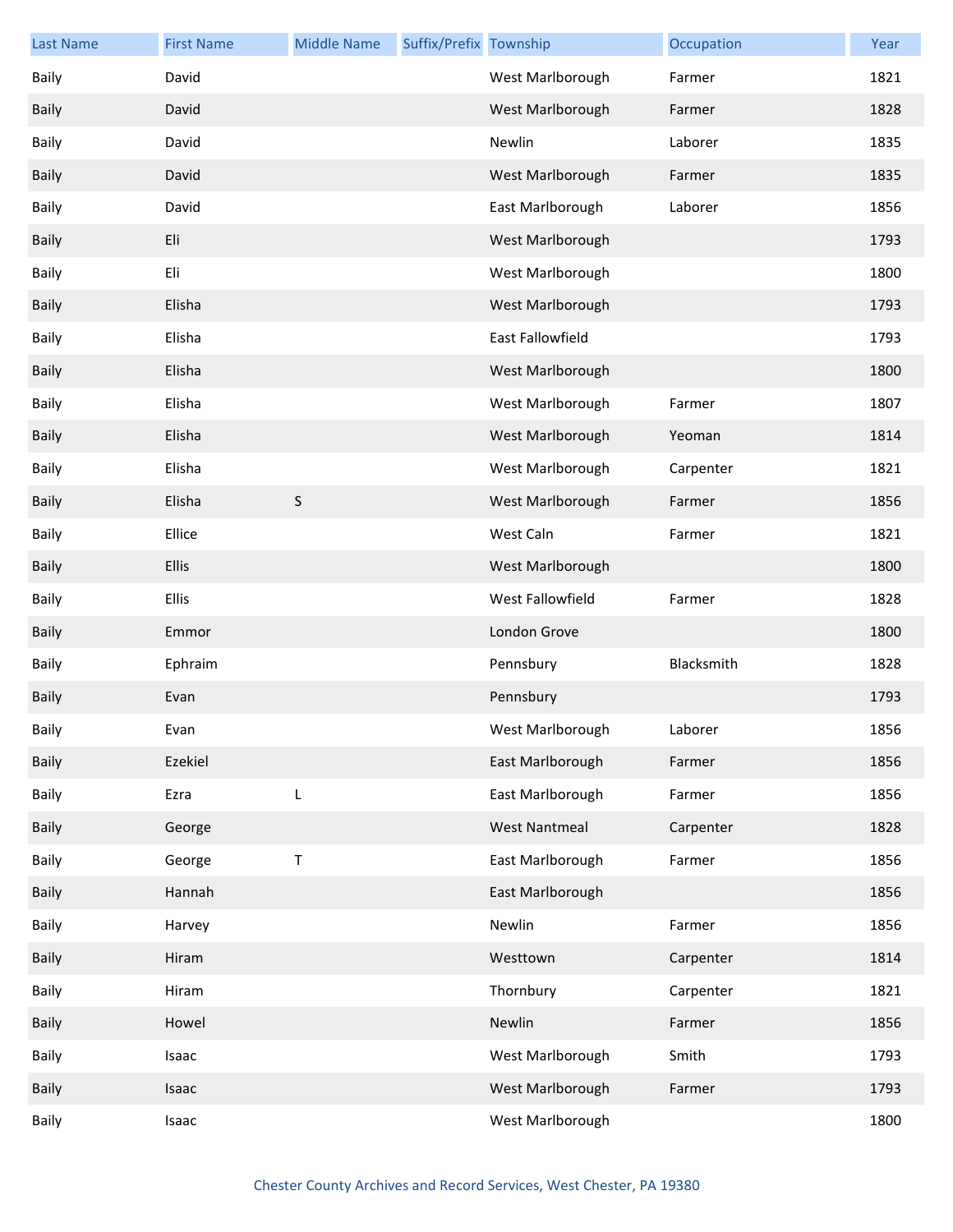| <b>Last Name</b> | <b>First Name</b> | <b>Middle Name</b>        | Suffix/Prefix Township |                  | Occupation  | Year |
|------------------|-------------------|---------------------------|------------------------|------------------|-------------|------|
| <b>Baily</b>     | Isaac             |                           |                        | West Marlborough | Smith       | 1800 |
| <b>Baily</b>     | Isaac             |                           |                        | West Marlborough | Smith       | 1807 |
| <b>Baily</b>     | Isaac             |                           |                        | West Marlborough | Farmer      | 1807 |
| <b>Baily</b>     | Isaac             |                           |                        | Newlin           | Farmer      | 1807 |
| <b>Baily</b>     | Isaac             |                           |                        | West Marlborough | Farmer      | 1807 |
| <b>Baily</b>     | Isaac             |                           |                        | West Marlborough | Mason       | 1814 |
| <b>Baily</b>     | Isaac             |                           |                        | West Marlborough | Yeoman      | 1814 |
| <b>Baily</b>     | Isaac             |                           |                        | East Marlborough | Farmer      | 1814 |
| <b>Baily</b>     | Isaac             |                           |                        | West Marlborough | Farmer      | 1814 |
| <b>Baily</b>     | Isaac             |                           |                        | Newlin           | Farmer      | 1821 |
| <b>Baily</b>     | Isaac             |                           |                        | West Marlborough | Smith       | 1821 |
| <b>Baily</b>     | Isaac             |                           |                        | West Marlborough | Mason       | 1821 |
| <b>Baily</b>     | Isaac             |                           |                        | West Marlborough | Farmer      | 1821 |
| <b>Baily</b>     | Isaac             |                           |                        | Highland         | Laborer     | 1856 |
| <b>Baily</b>     | Isaac             | $\boldsymbol{\mathsf{H}}$ |                        | East Marlborough | Farmer      | 1856 |
| <b>Baily</b>     | Isaac             | Η.                        |                        | East Marlborough | Farmer      | 1821 |
| <b>Baily</b>     | Isachar           |                           |                        | East Brandywine  | Weaver      | 1856 |
| <b>Baily</b>     | Israel            |                           |                        | West Marlborough | Laborer     | 1814 |
| <b>Baily</b>     | Jackson           |                           |                        | New London       | Storekeeper | 1856 |
| <b>Baily</b>     | Jacob             |                           |                        | West Bradford    |             | 1793 |
| Baily            | Jacob             |                           |                        | Pennsbury        | Farmer      | 1821 |
| Baily            | Jacob             |                           |                        | West Marlborough | Farmer      | 1828 |
| <b>Baily</b>     | Jacob             |                           |                        | Pennsbury        | Farmer      | 1828 |
| Baily            | James             |                           |                        | London Grove     |             | 1800 |
| Baily            | James             |                           |                        | West Bradford    | Cooper      | 1821 |
| Baily            | James             |                           |                        | West Marlborough | Farmer      | 1821 |
| <b>Baily</b>     | James             |                           |                        | West Marlborough | Farmer      | 1828 |
| Baily            | James             |                           |                        | Willistown       | Laborer     | 1835 |
| Baily            | Jeremiah          |                           |                        | East Marlborough | Miller      | 1814 |
| Baily            | Jeremiah          |                           |                        | East Marlborough | Farmer      | 1821 |
| <b>Baily</b>     | Jesse             |                           |                        | West Marlborough |             | 1793 |
| Baily            | Jesse             |                           |                        | West Marlborough | Farmer      | 1807 |
| Baily            | Jesse             |                           |                        | West Marlborough | Farmer      | 1814 |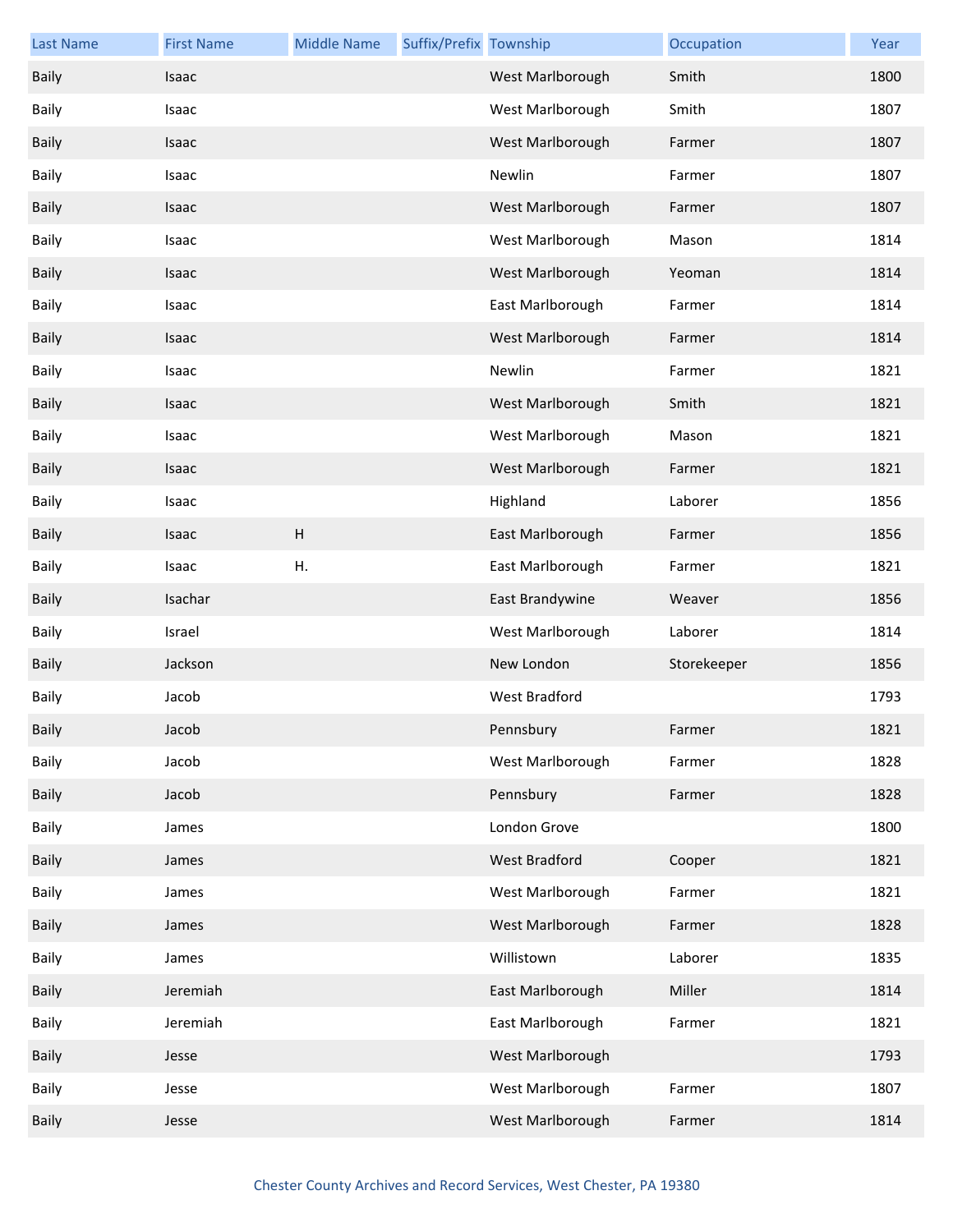| <b>Last Name</b> | <b>First Name</b> | <b>Middle Name</b> | Suffix/Prefix Township |                  | Occupation     | Year |
|------------------|-------------------|--------------------|------------------------|------------------|----------------|------|
| <b>Baily</b>     | Jesse             |                    |                        | Newlin           | Farmer         | 1821 |
| <b>Baily</b>     | Jesse             |                    |                        | Newlin           | Farmer         | 1835 |
| <b>Baily</b>     | Joel              |                    |                        | West Marlborough |                | 1793 |
| <b>Baily</b>     | Joel              |                    |                        | West Bradford    |                | 1793 |
| <b>Baily</b>     | Joel              |                    |                        | West Marlborough | Farmer         | 1807 |
| <b>Baily</b>     | Joel              |                    |                        | West Marlborough | Yeoman         | 1814 |
| <b>Baily</b>     | Joel              |                    |                        | East Marlborough | Farmer         | 1814 |
| <b>Baily</b>     | Joel              |                    |                        | West Marlborough | Farmer         | 1821 |
| <b>Baily</b>     | Joel              |                    |                        | East Marlborough | Farmer         | 1821 |
| <b>Baily</b>     | Joel              |                    | Jr.                    | West Marlborough | Cordwainer     | 1821 |
| <b>Baily</b>     | Joel              |                    | Esq.                   | West Marlborough | Farmer         | 1835 |
| <b>Baily</b>     | Joel              |                    |                        | East Marlborough | Farmer         | 1856 |
| <b>Baily</b>     | Joel              | C.                 | Esq.                   | Sadsbury         | Farmer         | 1821 |
| <b>Baily</b>     | Joel              | C.                 |                        | Sadsbury         | School teacher | 1828 |
| <b>Baily</b>     | Joel              | J                  |                        | West Marlborough | Farmer         | 1856 |
| <b>Baily</b>     | Joel              | J.                 |                        | West Marlborough | Farmer         | 1828 |
| <b>Baily</b>     | John              |                    |                        | East Fallowfield |                | 1793 |
| <b>Baily</b>     | John              |                    |                        | London Grove     |                | 1800 |
| Baily            | John              |                    |                        | West Marlborough | Farmer         | 1807 |
| <b>Baily</b>     | John              |                    |                        | West Marlborough | Yeoman         | 1814 |
| Baily            | John              |                    |                        | East Marlborough | Farmer         | 1814 |
| Baily            | John              |                    |                        | East Marlborough | Farmer         | 1821 |
| Baily            | John              |                    |                        | West Nantmeal    | Farmer         | 1828 |
| Baily            | John              |                    |                        | Willistown       | Farmer         | 1856 |
| Baily            | John              |                    |                        | East Marlborough | Farmer         | 1856 |
| <b>Baily</b>     | Jonathan          |                    |                        | Tredyffrin       | Carpenter      | 1821 |
| Baily            | Jonathan          |                    |                        | East Brandywine  | Weaver         | 1856 |
| <b>Baily</b>     | Joseph            |                    |                        | East Goshen      | Farmer         | 1821 |
| Baily            | Joshua            |                    |                        | West Marlborough |                | 1793 |
| <b>Baily</b>     | Joshua            |                    |                        | Kennett          |                | 1793 |
| Baily            | Joshua            |                    |                        | Kennett          | Farmer         | 1800 |
| <b>Baily</b>     | Joshua            |                    |                        | West Marlborough |                | 1800 |
| Baily            | Joshua            |                    |                        | West Marlborough | Farmer         | 1807 |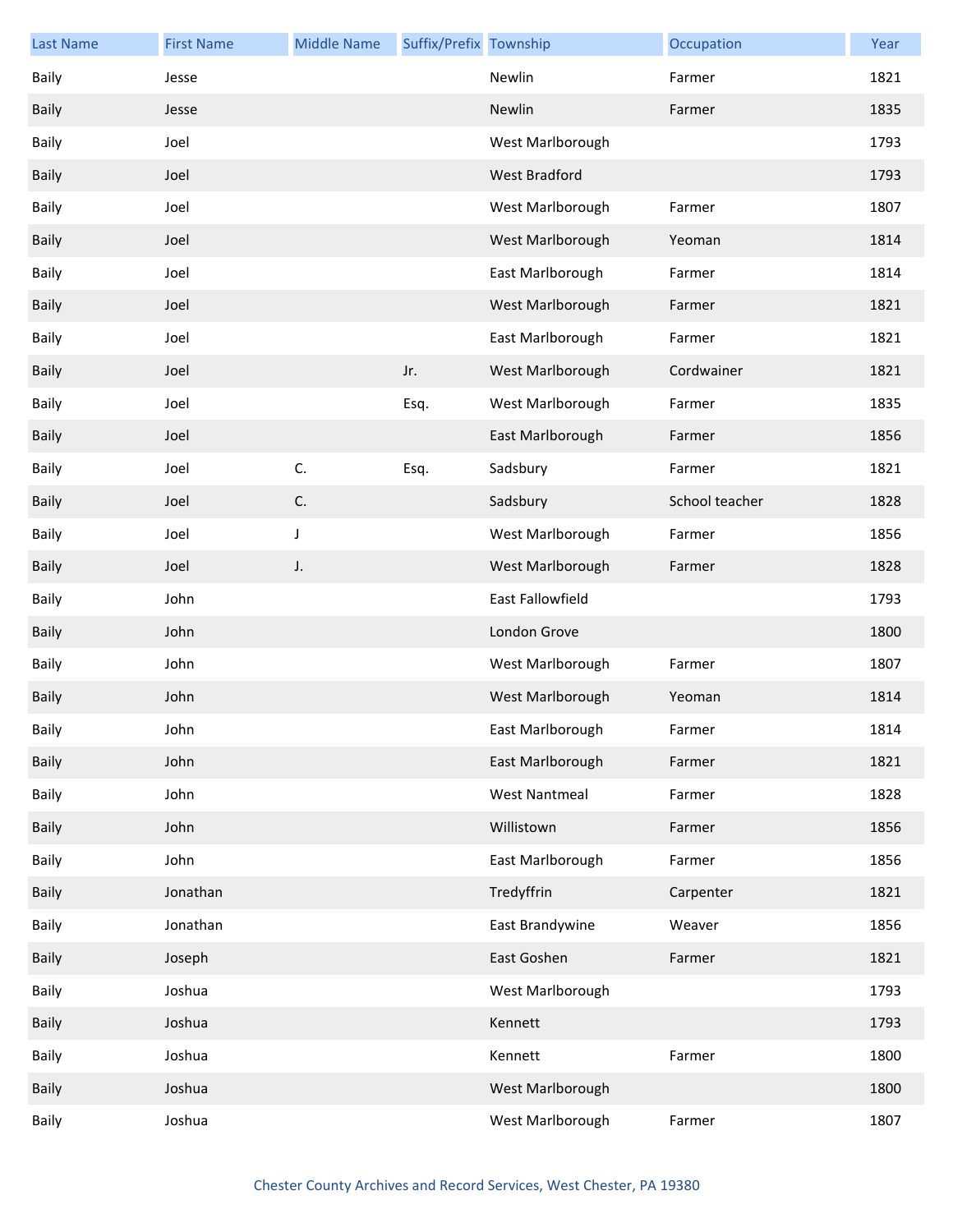| <b>Last Name</b> | <b>First Name</b> | <b>Middle Name</b> | Suffix/Prefix Township |                  | Occupation | Year |
|------------------|-------------------|--------------------|------------------------|------------------|------------|------|
| <b>Baily</b>     | Joshua            |                    |                        | Kennett          | Farmer     | 1807 |
| <b>Baily</b>     | Joshua            |                    |                        | West Marlborough | Yeoman     | 1814 |
| <b>Baily</b>     | Joshua            |                    |                        | Kennett          | Farmer     | 1814 |
| <b>Baily</b>     | Joshua            |                    |                        | West Marlborough | Farmer     | 1821 |
| <b>Baily</b>     | Joshua            |                    |                        | Newlin           | Farmer     | 1821 |
| <b>Baily</b>     | Joshua            |                    |                        | West Marlborough | Laborer    | 1828 |
| <b>Baily</b>     | Joshua            |                    |                        | Kennett          | Farmer     | 1835 |
| <b>Baily</b>     | Joshua            |                    |                        | West Marlborough | Farmer     | 1856 |
| <b>Baily</b>     | Josiah            |                    |                        | West Marlborough |            | 1793 |
| <b>Baily</b>     | Josiah            |                    |                        | West Marlborough |            | 1800 |
| <b>Baily</b>     | Josiah            |                    |                        | West Marlborough | Farmer     | 1807 |
| <b>Baily</b>     | Josiah            |                    |                        | West Marlborough | Yeoman     | 1814 |
| <b>Baily</b>     | Josiah            |                    |                        | West Marlborough | Farmer     | 1821 |
| <b>Baily</b>     | Levi              |                    |                        | East Caln        | Mason      | 1800 |
| <b>Baily</b>     | Levi              |                    |                        | East Marlborough | Carpenter  | 1856 |
| <b>Baily</b>     | Lewis             |                    |                        | West Marlborough |            | 1800 |
| <b>Baily</b>     | Lewis             |                    |                        | West Marlborough | Farmer     | 1814 |
| Baily            | Lewis             |                    |                        | West Marlborough | Laborer    | 1821 |
| <b>Baily</b>     | Lewis             |                    |                        | West Marlborough | Farmer     | 1821 |
| <b>Baily</b>     | Lewis             |                    |                        | West Fallowfield | Farmer     | 1821 |
| Baily            | Lewis             |                    |                        | West Marlborough | Farmer     | 1828 |
| Baily            | Marshall          |                    |                        | East Marlborough | Farmer     | 1856 |
| <b>Baily</b>     | Mary              |                    |                        | West Bradford    | Seamstress | 1814 |
| Baily            | Mary              |                    |                        | West Bradford    | Farmer     | 1821 |
| Baily            | Mary              |                    |                        | West Bradford    | Farmer     | 1835 |
| Baily            | Mary              |                    |                        | East Marlborough |            | 1856 |
| <b>Baily</b>     | Moses             |                    |                        | West Bradford    | Farmer     | 1807 |
| Baily            | Moses             |                    |                        | West Bradford    | Farmer     | 1814 |
| Baily            | Moses             |                    |                        | West Bradford    | Farmer     | 1821 |
| Baily            | Moses             |                    |                        | West Bradford    | Farmer     | 1835 |
| <b>Baily</b>     | Nathan            |                    |                        | West Marlborough |            | 1793 |
| Baily            | Nathan            |                    |                        | West Marlborough |            | 1800 |
| Baily            | Nathan            |                    |                        | West Marlborough | Jobber     | 1807 |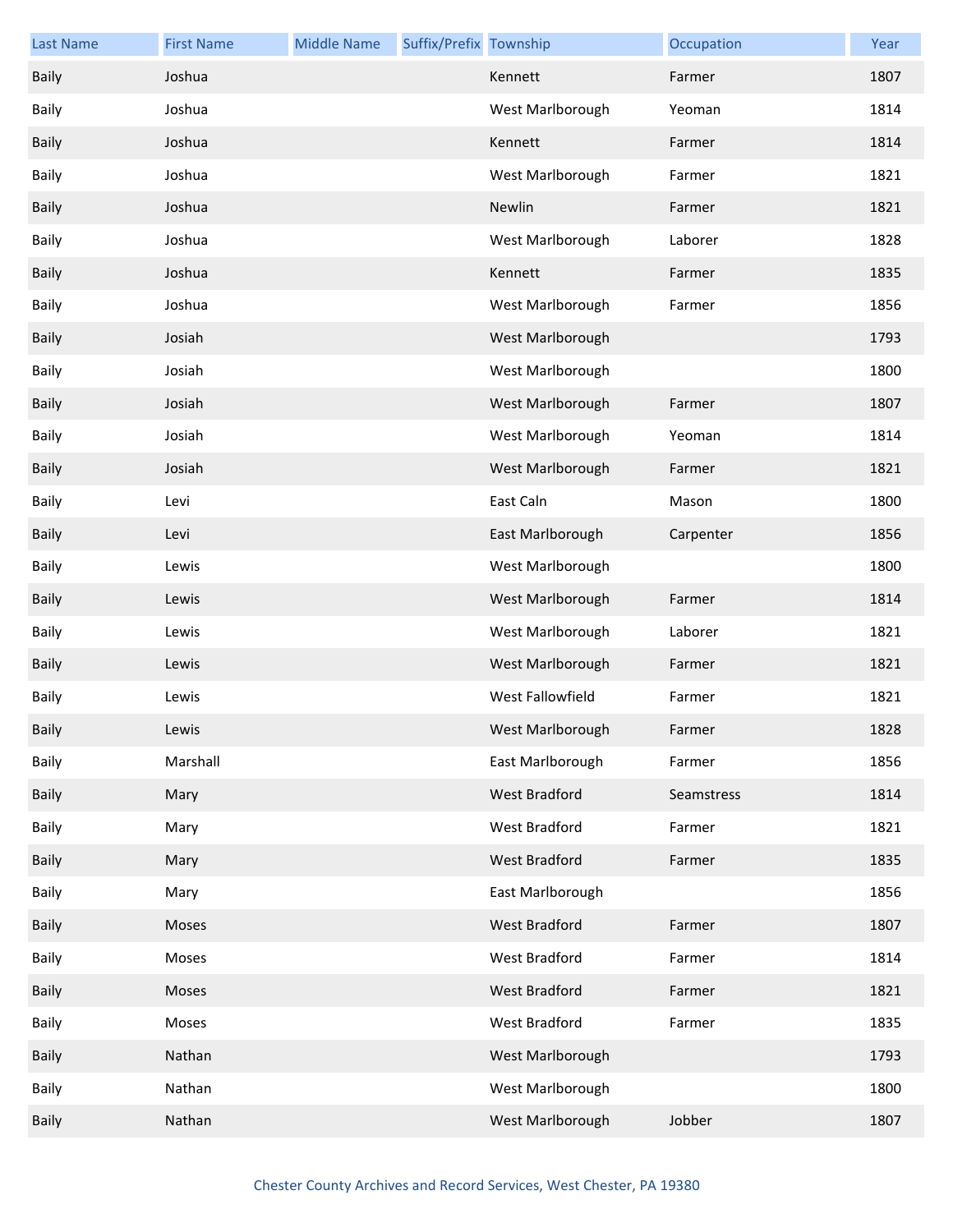| <b>Last Name</b> | <b>First Name</b> | <b>Middle Name</b> | Suffix/Prefix Township |                      | Occupation      | Year |
|------------------|-------------------|--------------------|------------------------|----------------------|-----------------|------|
| <b>Baily</b>     | Nathan            |                    |                        | East Marlborough     | Laborer         | 1821 |
| <b>Baily</b>     | Nathan            |                    |                        | East Marlborough     | Laborer         | 1828 |
| Baily            | Nathaniel         |                    |                        | West Marlborough     |                 | 1800 |
| <b>Baily</b>     | Nathaniel         |                    |                        | West Marlborough     | Jobber          | 1807 |
| <b>Baily</b>     | Obed              |                    |                        | West Marlborough     | Gentleman       | 1828 |
| <b>Baily</b>     | Obed              |                    | Dr.                    | West Marlborough     | Physician       | 1835 |
| Baily            | Pennock           |                    |                        | West Chester         | Joiner          | 1828 |
| Baily            | Peter             |                    |                        | Newlin               | Carpenter       | 1835 |
| Baily            | Rachel            |                    |                        | Newlin               | Farmer          | 1856 |
| Baily            | Reuben            |                    |                        | West Marlborough     | Farmer          | 1807 |
| Baily            | Reuben            |                    |                        | West Marlborough     | Farmer          | 1814 |
| Baily            | Reuben            |                    |                        | West Marlborough     | Farmer          | 1821 |
| Baily            | Reuben            |                    |                        | West Marlborough     | Farmer          | 1828 |
| Baily            | Reuben            |                    |                        | West Marlborough     | Farmer          | 1835 |
| Baily            | Richard           |                    |                        | West Marlborough     | Farmer          | 1821 |
| Baily            | Richard           |                    |                        | West Marlborough     | Farmer          | 1828 |
| Baily            | Richard           |                    |                        | West Marlborough     | Farmer          | 1835 |
| <b>Baily</b>     | Robert            |                    |                        | East Bradford        |                 | 1793 |
| <b>Baily</b>     | Robert            |                    |                        | West Marlborough     | Laborer         | 1835 |
| <b>Baily</b>     | Sabilla           |                    |                        | Pocopson             | Lady            | 1856 |
| Baily            | Sarah             |                    |                        | East Marlborough     | Spinster        | 1821 |
| <b>Baily</b>     | Sarah             |                    |                        | West Fallowfield     | Farmer          | 1835 |
| Baily            | Sarah             |                    |                        | West Marlborough     |                 | 1856 |
| <b>Baily</b>     | Thomas            |                    |                        | East Caln            | Laborer         | 1800 |
| Baily            | Thomas            |                    |                        | West Marlborough     | Farmer          | 1807 |
| <b>Baily</b>     | Thomas            |                    |                        | Honey Brook          |                 | 1814 |
| <b>Baily</b>     | Thomas            |                    |                        | West Marlborough     | Farmer          | 1814 |
| <b>Baily</b>     | Thomas            |                    |                        | <b>West Nantmeal</b> | Farmer          | 1828 |
| Baily            | Thomas            |                    |                        | West Fallowfield     | Farmer          | 1835 |
| <b>Baily</b>     | Thomas            |                    |                        | East Goshen          | Post and railer | 1856 |
| <b>Baily</b>     | Thomas            |                    |                        | East Brandywine      | Weaver          | 1856 |
| <b>Baily</b>     | Vincent           |                    |                        | West Marlborough     | Farmer          | 1807 |
| Baily            | William           |                    |                        | West Marlborough     |                 | 1793 |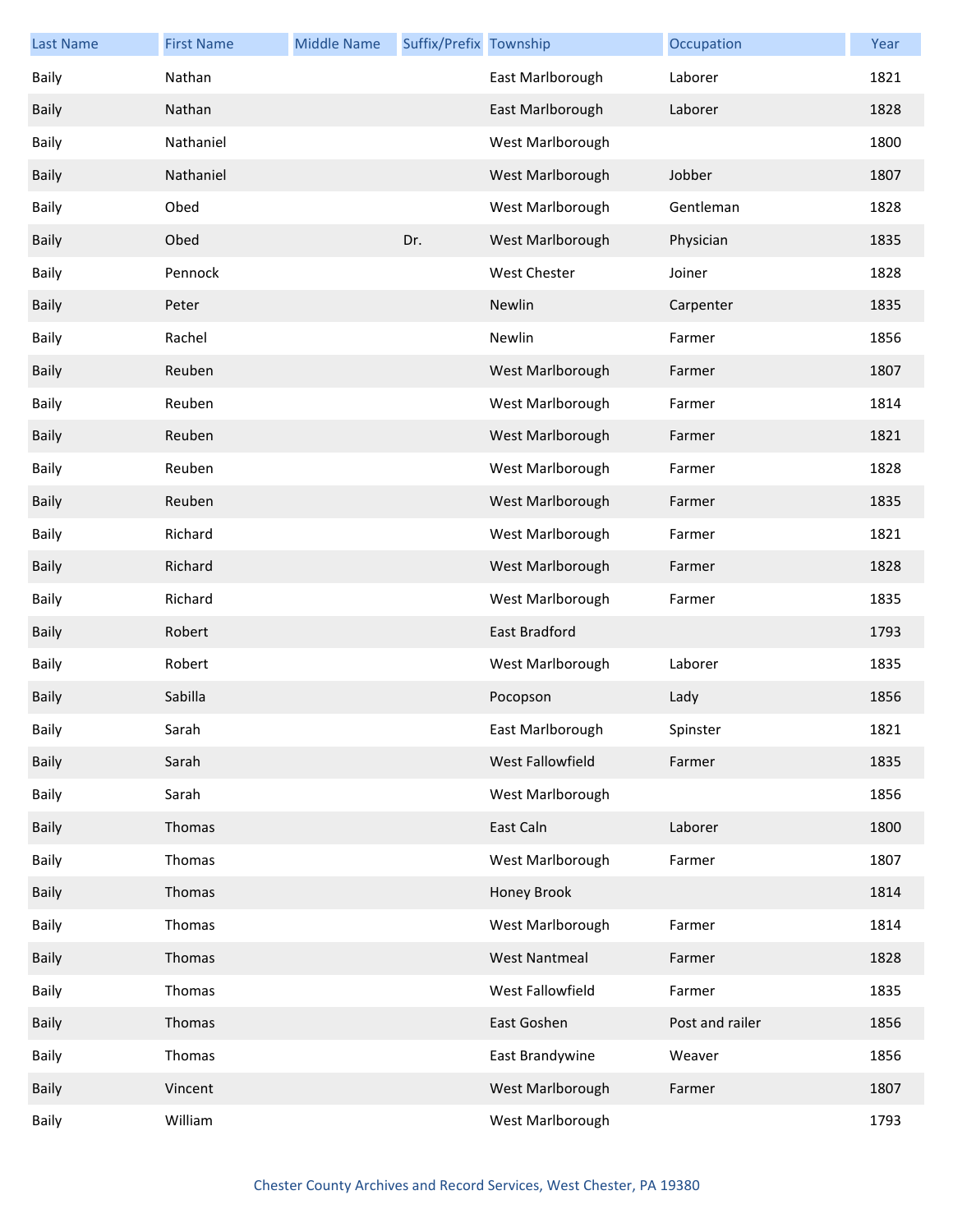| <b>Last Name</b> | <b>First Name</b> | <b>Middle Name</b> | Suffix/Prefix Township |                      | Occupation   | Year |
|------------------|-------------------|--------------------|------------------------|----------------------|--------------|------|
| <b>Baily</b>     | William           |                    |                        | East Caln            |              | 1793 |
| Baily            | William           |                    |                        | East Caln            | Farmer       | 1800 |
| <b>Baily</b>     | William           |                    |                        | West Marlborough     |              | 1800 |
| Baily            | William           |                    |                        | Kennett              | Laborer      | 1807 |
| <b>Baily</b>     | William           |                    |                        | East Caln            | Farmer       | 1807 |
| Baily            | William           |                    |                        | West Marlborough     | Farmer       | 1814 |
| Baily            | William           |                    |                        | East Caln            | Farmer       | 1814 |
| Baily            | William           |                    |                        | East Marlborough     | Farmer       | 1814 |
| <b>Baily</b>     | William           |                    | Jr.                    | East Caln            | Silversmith  | 1814 |
| Baily            | William           |                    |                        | Kennett              | Farmer       | 1814 |
| <b>Baily</b>     | William           |                    |                        | West Marlborough     | Farmer       | 1821 |
| Baily            | William           |                    |                        | Kennett              | Farmer       | 1821 |
| <b>Baily</b>     | William           |                    |                        | West Marlborough     | Laborer      | 1828 |
| Baily            | William           |                    |                        | West Marlborough     | Farmer       | 1828 |
| <b>Baily</b>     | William           |                    |                        | Willistown           | Laborer      | 1835 |
| Baily            | William           |                    |                        | London Grove         | Farmer       | 1856 |
| <b>Baily</b>     | William           |                    |                        | West Marlborough     | Farmer       | 1856 |
| Baily            | William           | $\sf H$            |                        | East Marlborough     | Farmer       | 1856 |
| Baily            | William           | ${\sf W}$          |                        | Newlin               | Farmer       | 1835 |
| Baily            | William           | W.                 |                        | Newlin               | Farmer       | 1821 |
| <b>Baily</b>     | Yarnall           |                    |                        | West Chester         | Joiner       | 1828 |
| Bain             | Jonah             |                    |                        | Wallace              | Laborer      | 1856 |
| Bain             | William           |                    |                        | Wallace              | Laborer      | 1856 |
| Baine            | George            |                    |                        | London Britain       | Miller       | 1835 |
| <b>Baird</b>     | George            |                    |                        | <b>West Nantmeal</b> | Tailor       | 1828 |
| Baird            | John              |                    |                        | Newlin               | Laborer      | 1828 |
| <b>Baird</b>     | Samuel            |                    |                        | East Bradford        | Laborer      | 1807 |
| Baird            | William           |                    |                        | Coventry             | Mill Manager | 1814 |
| <b>Bairly</b>    | John              |                    |                        | Tredyffrin           | Farmer       | 1821 |
| Baity            | George            |                    |                        | East Bradford        | Laborer      | 1807 |
| Baity            | <b>Miles</b>      |                    |                        | East Marlborough     | Wheelwright  | 1828 |
| Baity            | Robert            |                    |                        | Uwchlan              | Collier      | 1800 |
| Baity            | Robert            |                    |                        | Pikeland             | Farmer       | 1807 |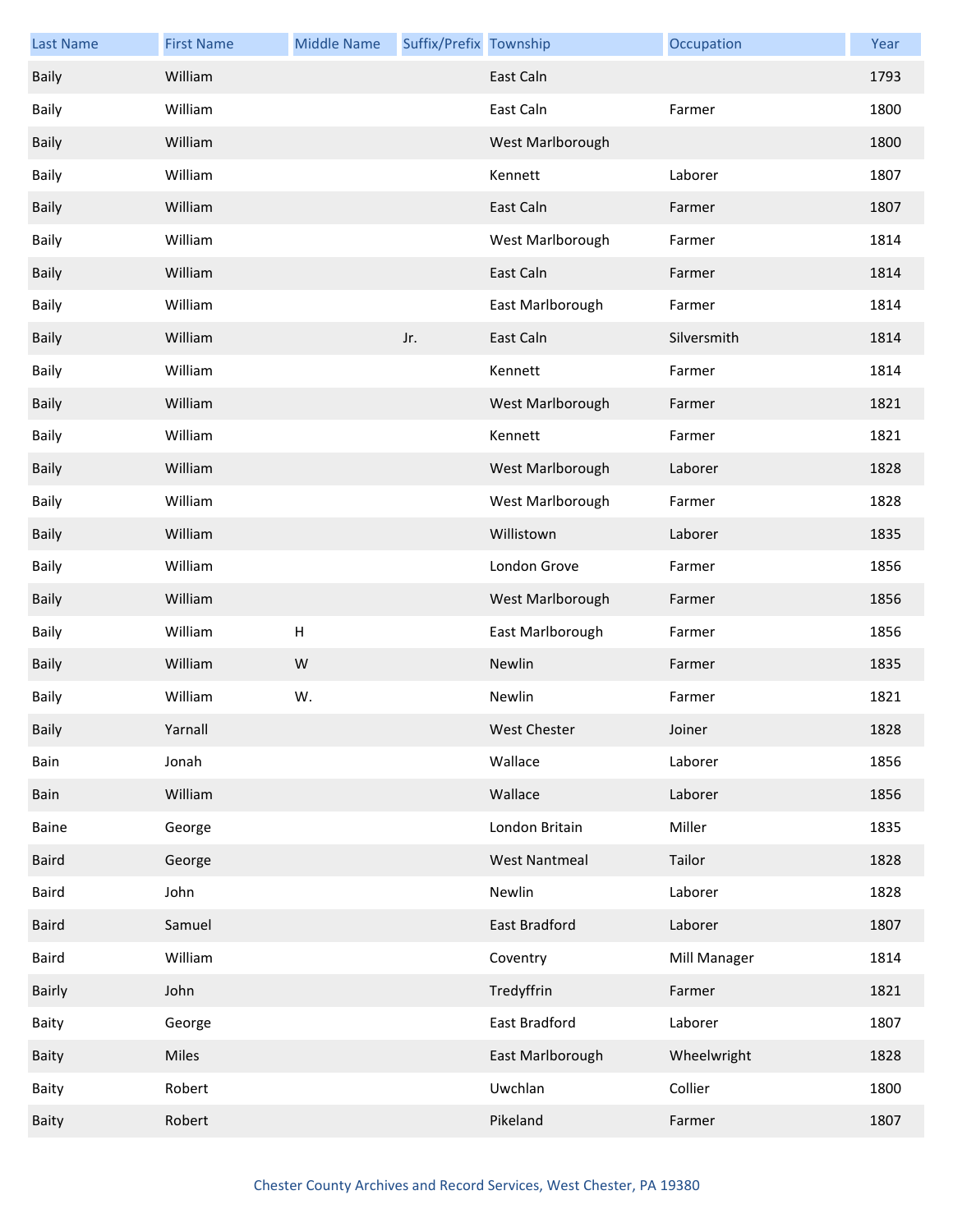| <b>Last Name</b> | <b>First Name</b> | <b>Middle Name</b> | Suffix/Prefix Township |                  | Occupation | Year |
|------------------|-------------------|--------------------|------------------------|------------------|------------|------|
| Baity            | Susannah          |                    |                        | Uwchlan          |            | 1800 |
| Baitzell         | George            |                    |                        | Phoenixville     | Laborer    | 1856 |
| Baitzell         | Henry             |                    |                        | Phoenixville     | Spinner    | 1856 |
| <b>Baker</b>     | Aaron             |                    |                        | West Marlborough |            | 1793 |
| Baker            | Aaron             |                    | Jr.                    | West Marlborough |            | 1793 |
| Baker            | Aaron             |                    |                        | London Grove     |            | 1800 |
| Baker            | Aaron             |                    |                        | West Marlborough |            | 1800 |
| <b>Baker</b>     | Aaron             |                    |                        | West Marlborough | Farmer     | 1807 |
| Baker            | Aaron             |                    |                        | London Grove     | Farmer     | 1807 |
| <b>Baker</b>     | Aaron             |                    |                        | Birmingham       | Hatter     | 1814 |
| Baker            | Aaron             |                    |                        | London Grove     | Farmer     | 1814 |
| Baker            | Aaron             |                    |                        | London Grove     | Farmer     | 1821 |
| Baker            | Aaron             |                    |                        | East Fallowfield | Farmer     | 1821 |
| <b>Baker</b>     | Aaron             |                    |                        | East Marlborough | Laborer    | 1828 |
| Baker            | Aaron             |                    |                        | London Grove     | Farmer     | 1828 |
| Baker            | Aaron             |                    | Jr.                    | London Grove     | Farmer     | 1828 |
| Baker            | Aaron             |                    |                        | West Marlborough | Farmer     | 1835 |
| <b>Baker</b>     | Aaron             |                    |                        | London Grove     | Farmer     | 1856 |
| Baker            | Aaron             |                    |                        | West Marlborough | Farmer     | 1856 |
| <b>Baker</b>     | Aaron             | E.                 |                        | West Marlborough | Farmer     | 1814 |
| Baker            | Aaron             | н                  |                        | East Fallowfield | Farmer     | 1835 |
| Baker            | Aaron             | Η.                 |                        | East Fallowfield | Farmer     | 1828 |
| Baker            | Aaron             | $\sf P$            |                        | West Marlborough | Farmer     | 1835 |
| Baker            | Aaron             | Ρ.                 |                        | West Marlborough | Farmer     | 1828 |
| Baker            | Abisha            |                    |                        | West Marlborough | Mason      | 1821 |
| Baker            | Ann               |                    |                        | Pocopson         | Lady       | 1856 |
| Baker            | Aronn             |                    | Jr.                    | London Grove     | Farmer     | 1835 |
| Baker            | Aronn             |                    |                        | London Grove     | Farmer     | 1835 |
| Baker            | Benjamin          |                    |                        | Coventry         | Laborer    | 1807 |
| Baker            | Benjamin          |                    |                        | Easttown         | Shoemaker  | 1807 |
| Baker            | Betsey            |                    |                        | Tredyffrin       | Weaver     | 1807 |
| Baker            | Catharine         |                    |                        | West Marlborough | Farmer     | 1828 |
| Baker            | Charles           | D                  |                        | London Grove     | Carpenter  | 1856 |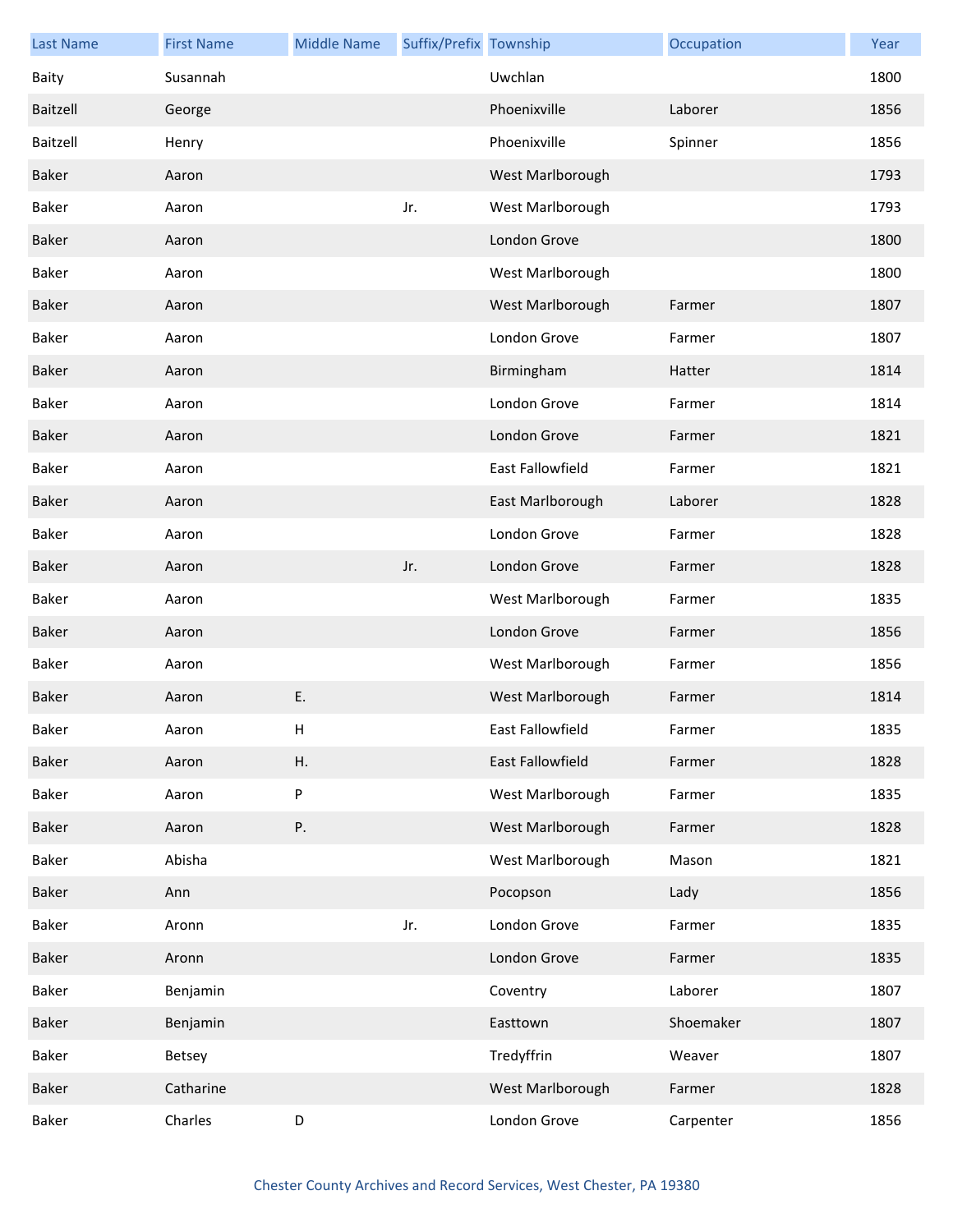| <b>Last Name</b> | <b>First Name</b> | <b>Middle Name</b> | Suffix/Prefix Township |                      | Occupation     | Year |
|------------------|-------------------|--------------------|------------------------|----------------------|----------------|------|
| Baker            | Christian         |                    |                        | Charlestown          | Blacksmith     | 1814 |
| Baker            | Conrad            |                    |                        | Easttown             | Laborer        | 1807 |
| <b>Baker</b>     | Cyrus             |                    |                        | Thornbury            | Farmer         | 1821 |
| Baker            | David             |                    |                        | East Caln            | Laborer        | 1856 |
| Baker            | David             |                    |                        | Willistown           | Farmer         | 1856 |
| Baker            | Eli               |                    |                        | East Marlborough     | Blacksmith     | 1821 |
| <b>Baker</b>     | Eli               |                    |                        | <b>West Nantmeal</b> | <b>Butcher</b> | 1856 |
| Baker            | Elias             |                    |                        | Willistown           |                | 1800 |
| Baker            | Elias             |                    |                        | West Goshen          | Farmer         | 1856 |
| Baker            | Elijah            |                    |                        | West Marlborough     | Farmer         | 1828 |
| <b>Baker</b>     | Elijah            |                    |                        | West Marlborough     | Farmer         | 1835 |
| Baker            | Elijah            |                    |                        | Londonderry          | Carpenter      | 1856 |
| Baker            | Elijah            |                    |                        | Londonderry          | Farmer         | 1856 |
| Baker            | Elijah            |                    |                        | West Marlborough     | Farmer         | 1856 |
| <b>Baker</b>     | Elisha            |                    |                        | West Marlborough     |                | 1793 |
| Baker            | Elisha            |                    |                        | West Marlborough     |                | 1800 |
| Baker            | Elisha            |                    |                        | West Marlborough     | Farmer         | 1807 |
| Baker            | Elisha            |                    |                        | West Marlborough     | Yeoman         | 1814 |
| Baker            | Elisha            |                    |                        | West Marlborough     | Farmer         | 1821 |
| Baker            | Elisha            |                    | Jr.                    | West Marlborough     | Farmer         | 1828 |
| Baker            | Elisha            |                    |                        | West Marlborough     | Farmer         | 1828 |
| Baker            | Elisha            |                    |                        | West Marlborough     | Farmer         | 1835 |
| Baker            | Elisha            |                    | Jr.                    | West Marlborough     | Farmer         | 1835 |
| Baker            | Elisha            |                    |                        | West Marlborough     | Farmer         | 1856 |
| Baker            | Elizabeth         |                    |                        | Tredyffrin           | Weaver         | 1814 |
| Baker            | Evan              |                    |                        | West Marlborough     | Farmer         | 1835 |
| Baker            | Evan              |                    |                        | West Marlborough     | Farmer         | 1856 |
| Baker            | Francis           |                    |                        | Pikeland             |                | 1800 |
| Baker            | Francis           |                    |                        | Charlestown          | Laborer        | 1807 |
| Baker            | Franklin          |                    |                        | West Caln            | Laborer        | 1856 |
| Baker            | George            |                    |                        | East Fallowfield     | Husbandman     | 1807 |
| Baker            | George            |                    |                        | Vincent              | Blacksmith     | 1814 |
| Baker            | George            |                    |                        | West Marlborough     | Farmer         | 1821 |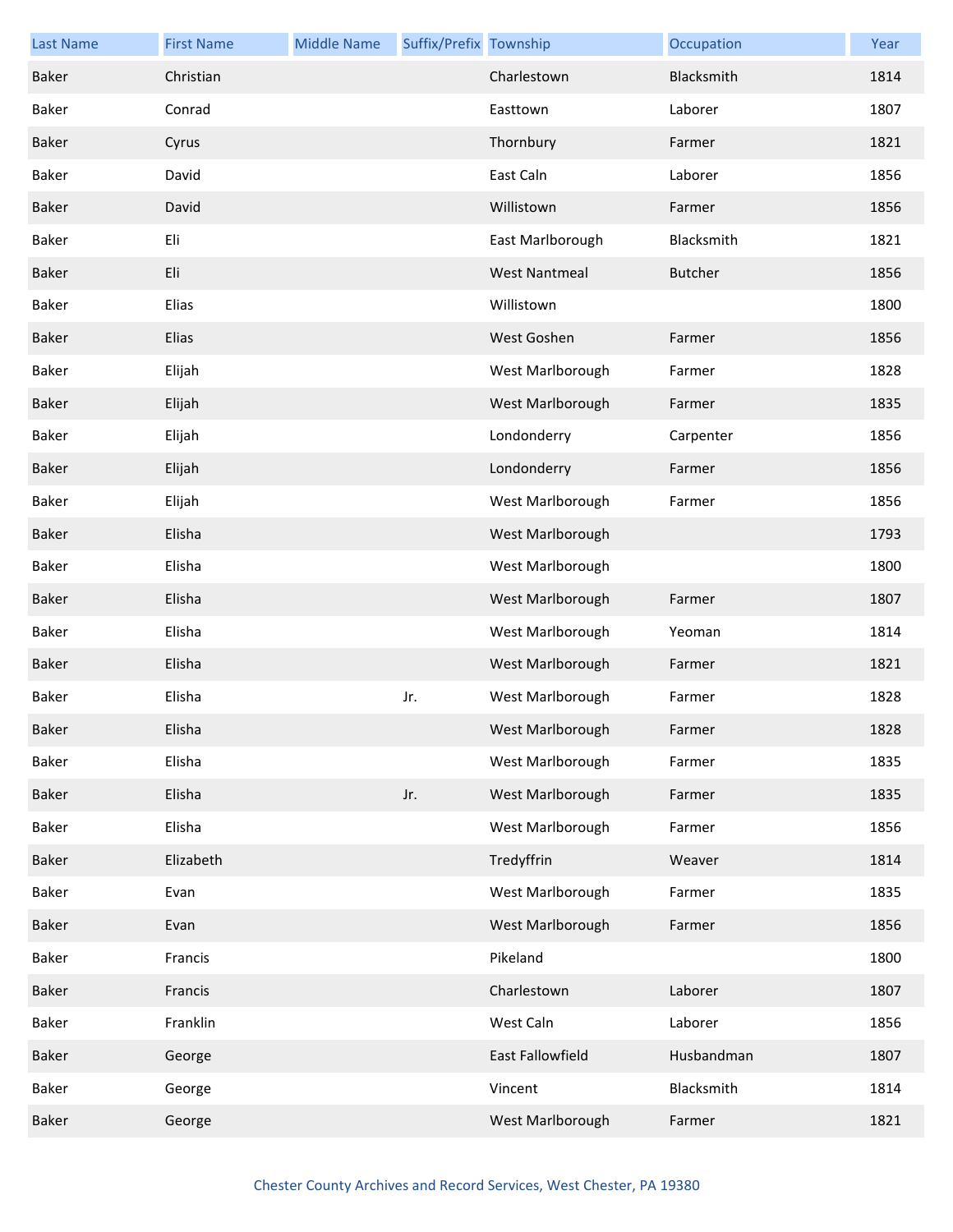| <b>Last Name</b> | <b>First Name</b> | <b>Middle Name</b> | Suffix/Prefix Township |                         | Occupation | Year |
|------------------|-------------------|--------------------|------------------------|-------------------------|------------|------|
| Baker            | George            |                    |                        | West Marlborough        | Farmer     | 1828 |
| <b>Baker</b>     | George            |                    |                        | West Marlborough        | Farmer     | 1835 |
| Baker            | George            |                    |                        | West Marlborough        | Farmer     | 1856 |
| <b>Baker</b>     | George            |                    |                        | West Marlborough        | Farmer     | 1856 |
| Baker            | Hanlin            |                    |                        | London Grove            | Farmer     | 1835 |
| Baker            | Hannah            |                    |                        | Highland                |            | 1856 |
| Baker            | Harlon            |                    |                        | London Grove            | Farmer     | 1856 |
| Baker            | Hays              |                    |                        | Londonderry             | Carpenter  | 1814 |
| Baker            | Hays              |                    |                        | West Marlborough        | Carpenter  | 1821 |
| <b>Baker</b>     | Henry             |                    |                        | <b>East Fallowfield</b> | Laborer    | 1821 |
| Baker            | Henry             |                    |                        | <b>East Fallowfield</b> | Farmer     | 1828 |
| <b>Baker</b>     | Henry             |                    |                        | East Fallowfield        | Farmer     | 1835 |
| Baker            | Henry             |                    |                        | East Fallowfield        | Farmer     | 1856 |
| <b>Baker</b>     | Isaac             |                    |                        | Willistown              |            | 1800 |
| Baker            | Isaac             |                    |                        | Willistown              | Carpenter  | 1807 |
| <b>Baker</b>     | Isaac             |                    |                        | Willistown              | Carpenter  | 1814 |
| Baker            | Isaac             |                    |                        | West Marlborough        | Laborer    | 1814 |
| Baker            | Isaac             |                    |                        | Sadsbury                | Hatter     | 1821 |
| Baker            | Isaac             |                    |                        | Willistown              | Carpenter  | 1821 |
| <b>Baker</b>     | Isaac             |                    |                        | West Marlborough        | Farmer     | 1821 |
| Baker            | Isaac             |                    |                        | Willistown              | Carpenter  | 1828 |
| Baker            | Isaac             |                    |                        | West Marlborough        | Farmer     | 1828 |
| Baker            | Isaac             |                    |                        | West Marlborough        | Farmer     | 1835 |
| Baker            | Isaac             |                    |                        | Willistown              | Farmer     | 1835 |
| Baker            | Isaac             |                    |                        | West Marlborough        | Farmer     | 1856 |
| Baker            | Isaac             |                    |                        | West Marlborough        | Farmer     | 1856 |
| Baker            | Isaiah            |                    |                        | West Marlborough        | Tailor     | 1814 |
| Baker            | Isaiah            |                    |                        | Londonderry             | Tailor     | 1821 |
| Baker            | Isaiah            |                    |                        | Londonderry             | Tailor     | 1828 |
| Baker            | J                 | Morgan             |                        | East Goshen             | Speculator | 1856 |
| Baker            | Jacob             |                    |                        | Pikeland                |            | 1800 |
| Baker            | Jacob             |                    |                        | Charlestown             | Slitter    | 1807 |
| Baker            | Jacob             |                    |                        | Charlestown             | Slitter    | 1814 |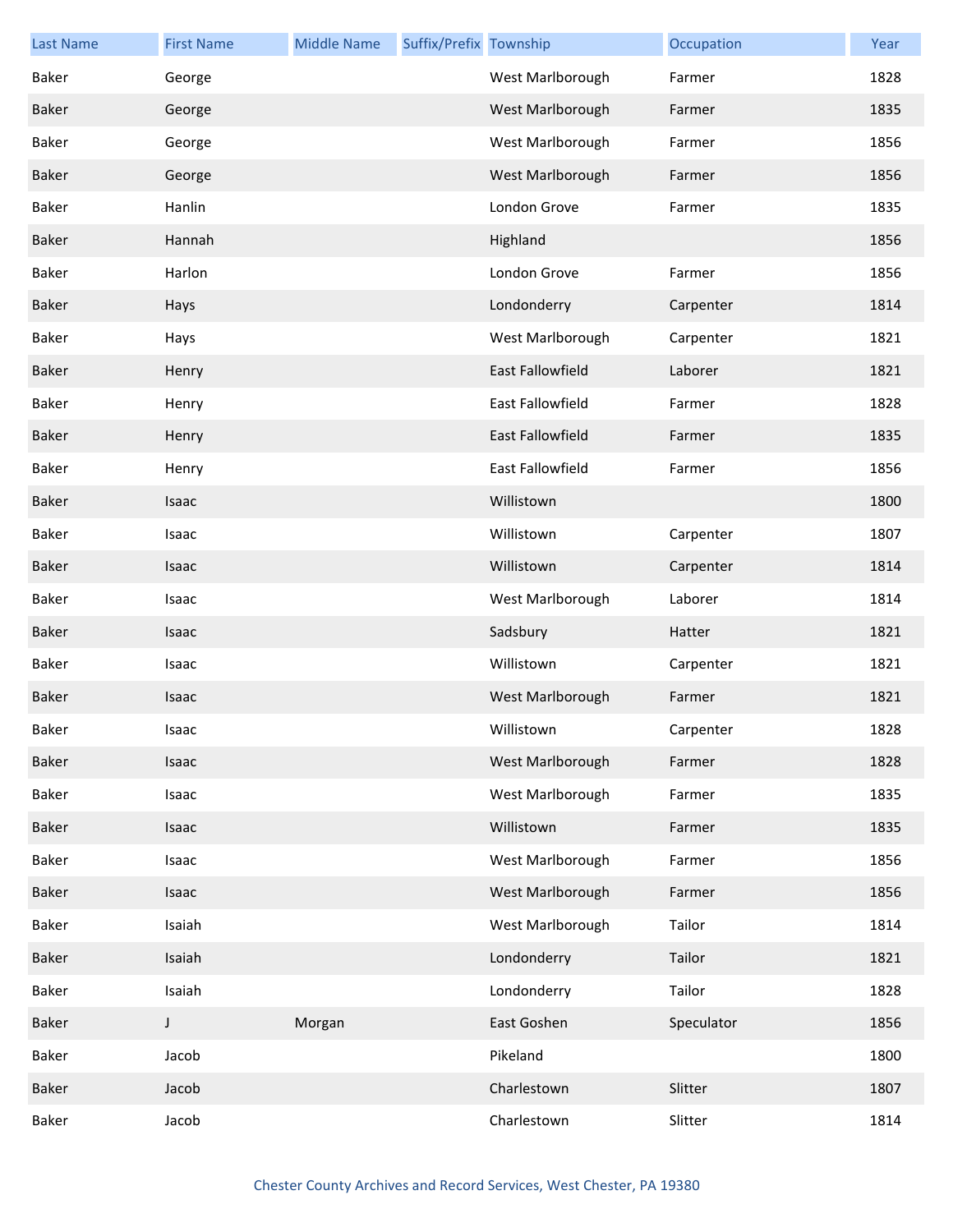| <b>Last Name</b> | <b>First Name</b> | <b>Middle Name</b> | Suffix/Prefix Township |                         | Occupation | Year |
|------------------|-------------------|--------------------|------------------------|-------------------------|------------|------|
| Baker            | Jacob             |                    |                        | Pikeland                | Farmer     | 1814 |
| Baker            | Jacob             |                    |                        | London Grove            | Farmer     | 1821 |
| Baker            | Jacob             |                    |                        | Vincent                 |            | 1821 |
| Baker            | Jacob             |                    |                        | Vincent                 |            | 1821 |
| Baker            | Jacob             |                    |                        | Pikeland                |            | 1821 |
| Baker            | Jacob             |                    |                        | West Fallowfield        | Farmer     | 1828 |
| Baker            | Jacob             |                    |                        | West Fallowfield        | Farmer     | 1835 |
| Baker            | Jacob             |                    |                        | London Grove            | Farmer     | 1856 |
| Baker            | Jacob             | S                  |                        | Westtown                | Farmer     | 1835 |
| Baker            | James             |                    |                        | West Marlborough        |            | 1793 |
| Baker            | James             |                    |                        | West Marlborough        |            | 1800 |
| Baker            | James             |                    |                        | West Marlborough        | Farmer     | 1807 |
| Baker            | James             |                    |                        | West Marlborough        | Yeoman     | 1814 |
| Baker            | James             |                    |                        | East Fallowfield        | Farmer     | 1821 |
| Baker            | James             |                    |                        | <b>East Fallowfield</b> | Farmer     | 1828 |
| Baker            | James             |                    |                        | East Fallowfield        | Farmer     | 1835 |
| Baker            | James             | W                  |                        | Thornbury               | Teacher    | 1856 |
| Baker            | Jehu              |                    |                        | West Fallowfield        | Farmer     | 1835 |
| Baker            | Jesse             |                    |                        | Tredyffrin              | Stonemason | 1821 |
| Baker            | Jesse             |                    |                        | Tredyffrin              | Stonemason | 1828 |
| Baker            | Joel              |                    |                        | West Marlborough        | Farmer     | 1828 |
| Baker            | Joel              |                    |                        | West Marlborough        | Farmer     | 1835 |
| Baker            | John              |                    |                        | Tredyffrin              |            | 1793 |
| Baker            | John              |                    |                        | Tredyffrin              |            | 1800 |
| Baker            | John              |                    |                        | Vincent                 | Innkeeper  | 1807 |
| Baker            | John              |                    |                        | Coventry                | Laborer    | 1807 |
| Baker            | John              |                    |                        | West Marlborough        | Farmer     | 1807 |
| Baker            | John              |                    |                        | East Fallowfield        | Laborer    | 1807 |
| Baker            | John              |                    |                        | Vincent                 |            | 1814 |
| Baker            | John              |                    |                        | Newlin                  | Miller     | 1814 |
| Baker            | John              |                    |                        | Vincent                 |            | 1821 |
| Baker            | John              |                    |                        | East Marlborough        | Farmer     | 1821 |
| Baker            | John              |                    | Jr.                    | Vincent                 | Tailor     | 1828 |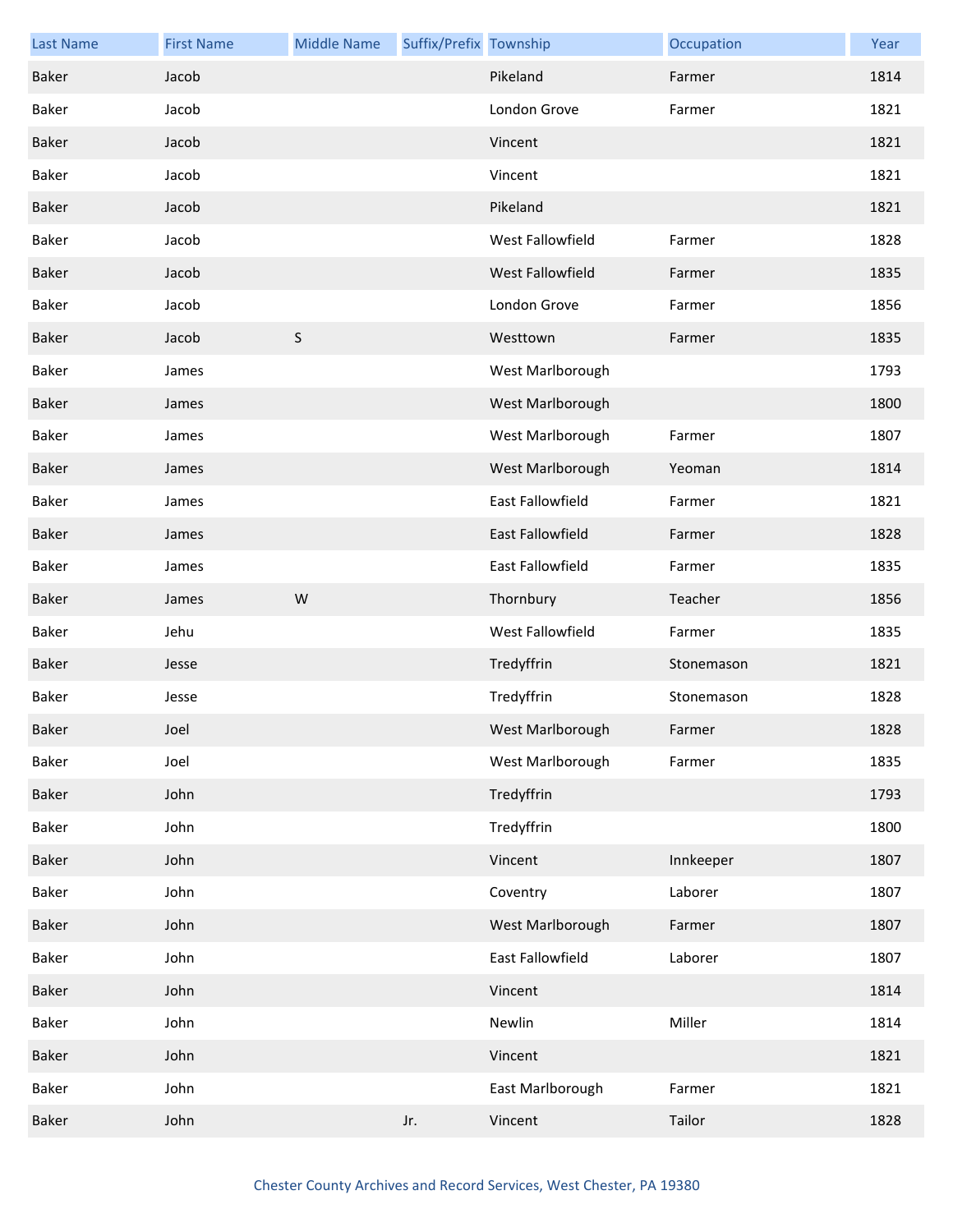| <b>Last Name</b> | <b>First Name</b> | <b>Middle Name</b> | Suffix/Prefix Township |                      | Occupation      | Year |
|------------------|-------------------|--------------------|------------------------|----------------------|-----------------|------|
| Baker            | John              |                    |                        | Vincent              | Innkeeper       | 1828 |
| Baker            | John              |                    |                        | <b>West Bradford</b> | Laborer         | 1856 |
| Baker            | John              |                    |                        | West Chester         | Carpenter       | 1856 |
| Baker            | John              | $\mathsf J$        |                        | Tredyffrin           | Tailor          | 1835 |
| Baker            | Joseph            |                    |                        | London Grove         |                 | 1793 |
| Baker            | Joseph            |                    |                        | West Marlborough     |                 | 1800 |
| Baker            | Joseph            |                    |                        | West Marlborough     | Farmer          | 1807 |
| Baker            | Joseph            |                    |                        | Newlin               | Farmer & Miller | 1807 |
| Baker            | Joseph            |                    |                        | Newlin               | Farmer          | 1814 |
| Baker            | Joseph            |                    |                        | West Marlborough     | Mason           | 1814 |
| Baker            | Joseph            |                    | Jr.                    | East Marlborough     | Farmer          | 1821 |
| Baker            | Joseph            |                    |                        | West Marlborough     | Mason           | 1821 |
| Baker            | Joseph            |                    |                        | East Marlborough     | Farmer          | 1821 |
| Baker            | Joseph            |                    |                        | West Marlborough     | Mason           | 1828 |
| Baker            | Joseph            |                    |                        | West Marlborough     | Farmer          | 1835 |
| Baker            | Joseph            | $\sf P$            |                        | East Fallowfield     | Farmer          | 1835 |
| Baker            | Joseph            | ${\sf P}$          |                        | East Fallowfield     | Farmer          | 1856 |
| Baker            | Joseph            | Ρ.                 |                        | East Fallowfield     | Farmer          | 1828 |
| Baker            | Joshua            |                    | Jr.                    | West Marlborough     |                 | 1793 |
| Baker            | Joshua            |                    |                        | West Marlborough     |                 | 1793 |
| Baker            | Joshua            |                    |                        | West Marlborough     |                 | 1800 |
| Baker            | Joshua            |                    |                        | West Marlborough     | Carpenter       | 1807 |
| Baker            | Joshua            |                    |                        | West Marlborough     | Farmer          | 1807 |
| Baker            | Joshua            |                    |                        | Londonderry          | Carpenter       | 1814 |
| Baker            | Joshua            |                    |                        | West Marlborough     | Yeoman          | 1814 |
| Baker            | Joshua            |                    |                        | West Marlborough     | Farmer          | 1821 |
| Baker            | Joshua            |                    |                        | West Marlborough     | Farmer          | 1821 |
| Baker            | Joshua            |                    |                        | West Marlborough     | Farmer          | 1828 |
| Baker            | Levi              |                    |                        | West Marlborough     | Farmer          | 1807 |
| Baker            | Levi              |                    | Jr.                    | West Marlborough     | Farmer          | 1814 |
| Baker            | Levi              |                    |                        | West Marlborough     | Farmer          | 1814 |
| Baker            | Levi              |                    |                        | West Marlborough     | Farmer          | 1821 |
| Baker            | Levi              |                    | Jr.                    | West Marlborough     | Drover          | 1821 |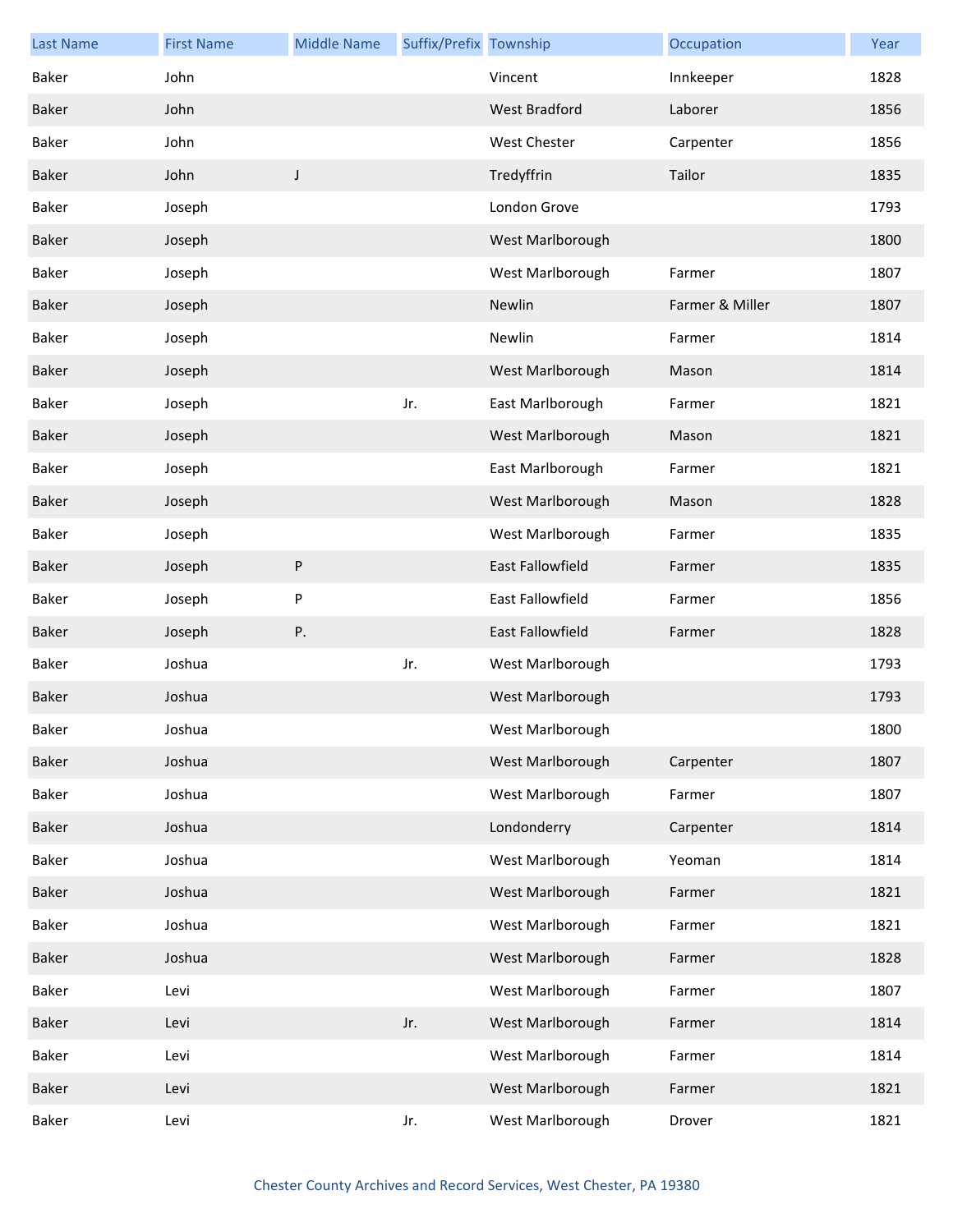| <b>Last Name</b> | <b>First Name</b> | <b>Middle Name</b> | Suffix/Prefix Township |                         | Occupation   | Year |
|------------------|-------------------|--------------------|------------------------|-------------------------|--------------|------|
| Baker            | Levi              |                    |                        | West Marlborough        | Carpenter    | 1828 |
| Baker            | Levi              |                    | Jr.                    | West Marlborough        | Gentleman    | 1828 |
| Baker            | Levi              |                    |                        | East Fallowfield        | Carpenter    | 1835 |
| Baker            | Levi              |                    |                        | <b>East Fallowfield</b> | Carpenter    | 1856 |
| Baker            | Levy              |                    |                        | West Marlborough        |              | 1800 |
| Baker            | Lewis             |                    |                        | London Grove            | Farmer       | 1814 |
| Baker            | Lewis             |                    |                        | London Grove            | Farmer       | 1821 |
| Baker            | Lewis             |                    |                        | London Grove            | Farmer       | 1828 |
| Baker            | Lewis             |                    |                        | London Grove            | Farmer       | 1835 |
| Baker            | Lewis             |                    |                        | Londonderry             | Farmer       | 1856 |
| <b>Baker</b>     | Mariah            |                    |                        | East Marlborough        |              | 1828 |
| Baker            | Martha            |                    |                        | West Marlborough        |              | 1793 |
| Baker            | Martin            |                    |                        | West Pikeland           | Hired farmer | 1856 |
| Baker            | Mary              |                    |                        | West Marlborough        | Housekeeper  | 1814 |
| Baker            | Mifflin           |                    |                        | Londonderry             |              | 1856 |
| Baker            | Mitcheal          |                    |                        | West Marlborough        | Laborer      | 1856 |
| Baker            | Nathan            |                    |                        | West Marlborough        |              | 1793 |
| Baker            | Nathan            |                    |                        | West Marlborough        |              | 1800 |
| Baker            | Nathan            |                    |                        | Coventry                | Laborer      | 1807 |
| Baker            | Nathan            |                    |                        | West Marlborough        | Farmer       | 1807 |
| Baker            | Nathan            |                    |                        | East Nantmeal           | Farmer       | 1814 |
| Baker            | Nathan            |                    |                        | West Marlborough        | Yeoman       | 1814 |
| Baker            | Nathan            |                    |                        | East Fallowfield        | Farmer       | 1821 |
| Baker            | Nathan            |                    |                        | Thornbury               | Cooper       | 1821 |
| Baker            | Nathan            |                    |                        | East Fallowfield        | Farmer       | 1828 |
| Baker            | Nathan            |                    | Jr.                    | East Fallowfield        | Farmer       | 1828 |
| Baker            | Nathan            |                    | Jr.                    | East Fallowfield        | Farmer       | 1835 |
| Baker            | Nathan            |                    | Sr.                    | East Fallowfield        | Farmer       | 1835 |
| Baker            | Nathan            |                    |                        | East Fallowfield        | Farmer       | 1856 |
| Baker            | Nehemiah          |                    |                        | West Caln               | Farmer       | 1821 |
| Baker            | Oliver            |                    |                        | Londonderry             | Farmer       | 1856 |
| Baker            | Peter             |                    |                        | Brandywine              | Blacksmith   | 1821 |
| Baker            | Peter             |                    |                        | <b>West Nantmeal</b>    | Blacksmith   | 1835 |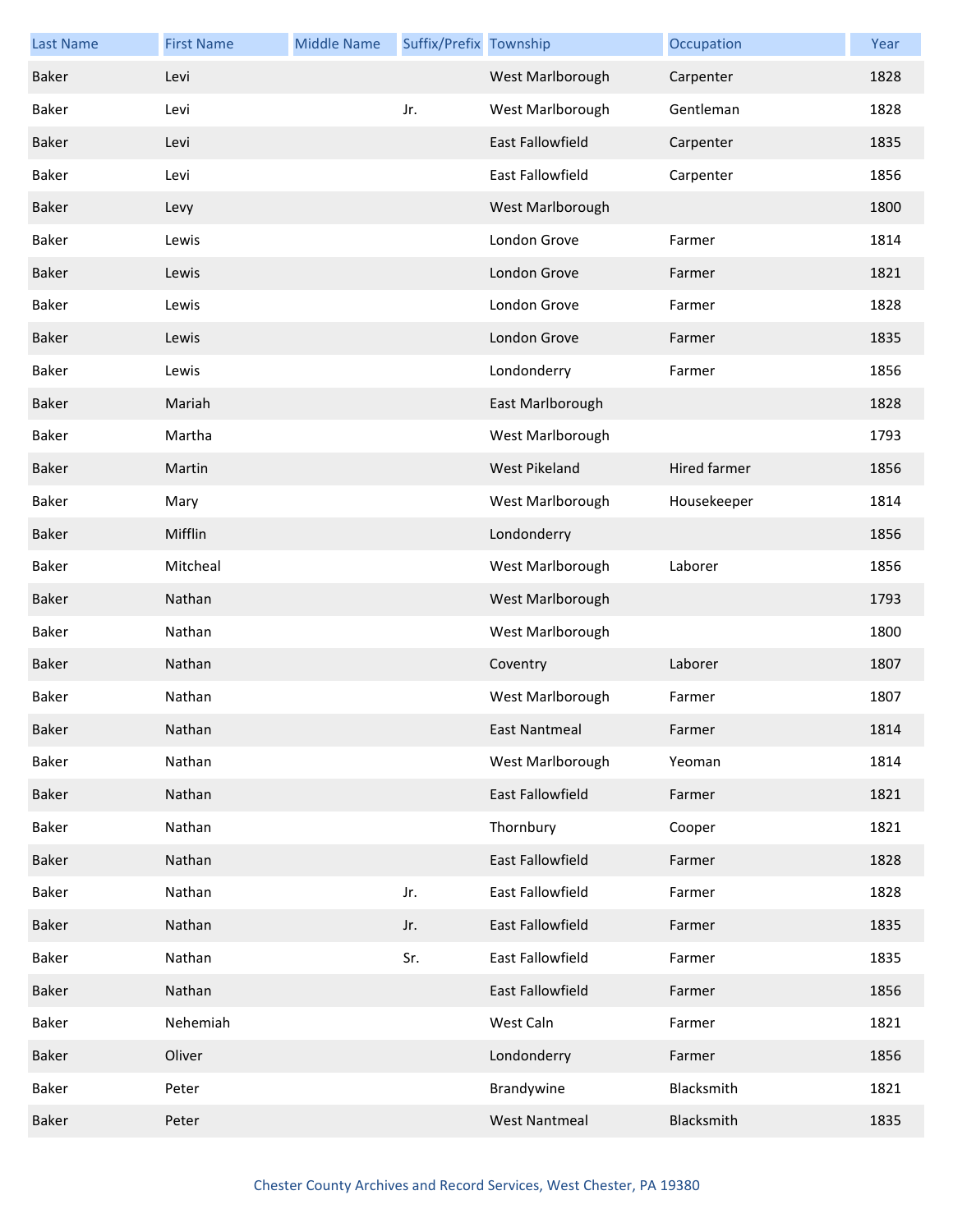| <b>Last Name</b> | <b>First Name</b> | <b>Middle Name</b> | Suffix/Prefix Township |                      | Occupation  | Year |
|------------------|-------------------|--------------------|------------------------|----------------------|-------------|------|
| Baker            | Peter             |                    |                        | Wallace              | Blacksmith  | 1856 |
| Baker            | Phineas           |                    |                        | West Marlborough     | Farmer      | 1828 |
| Baker            | Phineas           |                    |                        | West Marlborough     | Farmer      | 1835 |
| Baker            | Phineas           |                    |                        | Highland             | Laborer     | 1856 |
| Baker            | Rebecca           |                    |                        | West Bradford        | Farmer      | 1814 |
| Baker            | Rebecca           |                    |                        | <b>West Bradford</b> | Farmer      | 1821 |
| Baker            | Rebecca           |                    |                        | West Bradford        | Farmer      | 1828 |
| Baker            | Rebecca           |                    |                        | West Bradford        | Farmer      | 1835 |
| Baker            | Rebecca           |                    |                        | Pocopson             | Lady        | 1856 |
| Baker            | Reuben            |                    |                        | London Grove         | Farmer      | 1814 |
| Baker            | Reuben            |                    |                        | West Marlborough     | Farmer      | 1821 |
| Baker            | Reuben            |                    |                        | West Marlborough     | Farmer      | 1828 |
| Baker            | Reuben            |                    |                        | West Marlborough     | Farmer      | 1835 |
| Baker            | Richard           |                    | Jr.                    | <b>West Bradford</b> |             | 1793 |
| Baker            | Richard           |                    |                        | West Bradford        |             | 1793 |
| Baker            | Richard           |                    |                        | West Bradford        | Farmer      | 1807 |
| Baker            | Richard           |                    |                        | West Marlborough     | Mason       | 1821 |
| Baker            | Richard           |                    |                        | West Marlborough     | Mason       | 1828 |
| Baker            | Richard           |                    |                        | West Marlborough     | Farmer      | 1835 |
| Baker            | Richard           |                    |                        | West Marlborough     | Farmer      | 1856 |
| Baker            | Ruth              |                    |                        | East Fallowfield     | Farmer      | 1856 |
| Baker            | Ruth              |                    |                        | West Marlborough     |             | 1856 |
| Baker            | Samuel            |                    |                        | West Marlborough     | Teacher     | 1821 |
| Baker            | Samuel            |                    |                        | London Grove         | Farmer      | 1828 |
| Baker            | Samuel            |                    |                        | Londonderry          | Laborer     | 1828 |
| Baker            | Samuel            |                    |                        | London Grove         | Laborer     | 1835 |
| Baker            | Samuel            |                    |                        | <b>Upper Oxford</b>  | Farmer      | 1835 |
| Baker            | Samuel            |                    |                        | West Fallowfield     | Farmer      | 1856 |
| Baker            | Samuel            |                    |                        | West Chester         | Storekeeper | 1856 |
| Baker            | Samuel            |                    |                        | Londonderry          | Teacher     | 1856 |
| Baker            | Samuel            |                    |                        | West Nottingham      |             | 1856 |
| Baker            | Sarah             |                    |                        | East Fallowfield     | Farmer      | 1856 |
| Baker            | Stephen           |                    |                        | West Bradford        | Farmer      | 1835 |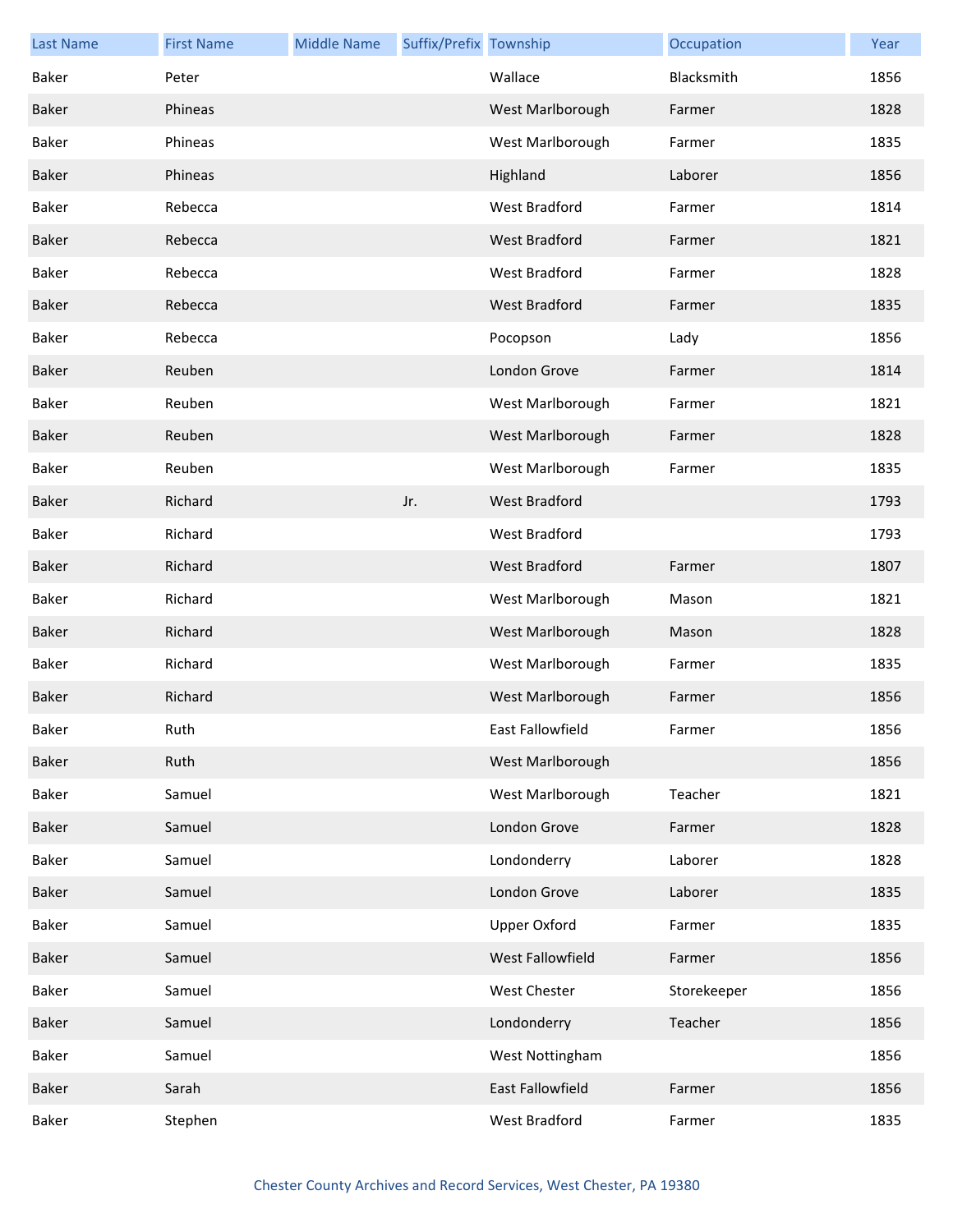| <b>Last Name</b> | <b>First Name</b> | <b>Middle Name</b> | Suffix/Prefix Township |                      | Occupation                  | Year |
|------------------|-------------------|--------------------|------------------------|----------------------|-----------------------------|------|
| Baker            | Stephen           |                    |                        | Pocopson             | Farmer                      | 1856 |
| Baker            | Susan             |                    |                        | East Fallowfield     |                             | 1856 |
| Baker            | Thomas            |                    |                        | <b>West Bradford</b> |                             | 1793 |
| Baker            | Thomas            |                    |                        | West Marlborough     |                             | 1800 |
| Baker            | Thomas            |                    |                        | West Marlborough     | Farmer                      | 1807 |
| Baker            | Thomas            |                    |                        | East Bradford        |                             | 1821 |
| Baker            | Thomas            |                    |                        | East Bradford        | Farmer                      | 1828 |
| Baker            | Thomas            |                    |                        | West Fallowfield     | Farmer                      | 1828 |
| Baker            | Thomas            |                    |                        | West Fallowfield     | Farmer                      | 1835 |
| Baker            | Thomas            |                    |                        | East Bradford        | Farmer                      | 1835 |
| Baker            | Thomas            |                    |                        | <b>West Bradford</b> | <b>Steward of Poorhouse</b> | 1856 |
| Baker            | Thomas            |                    |                        | East Bradford        | Laborer                     | 1856 |
| Baker            | Thomas            |                    |                        | East Pikeland        | Teacher                     | 1856 |
| Baker            | Washington        |                    |                        | Willistown           | Storekeeper                 | 1856 |
| Baker            | William           |                    |                        | Coventry             | Miller                      | 1807 |
| Baker            | William           |                    |                        | Newlin               | Farmer                      | 1814 |
| Baker            | William           |                    |                        | East Marlborough     | Farmer                      | 1821 |
| Baker            | William           |                    |                        | West Marlborough     | Farmer                      | 1828 |
| Baker            | William           |                    |                        | West Fallowfield     | Innkeeper                   | 1835 |
| Baker            | William           |                    |                        | East Brandywine      | Farmer                      | 1856 |
| Baker            | William           |                    |                        | East Fallowfield     | Carpenter                   | 1856 |
| Baker            | William           |                    |                        | <b>West Chester</b>  | Printer                     | 1856 |
| Baker            | William           |                    |                        | Willistown           | Farmer                      | 1856 |
| Baker            | William           |                    |                        | West Marlborough     | Farmer                      | 1856 |
| Baker            | William           | W.                 |                        | <b>West Bradford</b> | Doctor                      | 1821 |
| Baker            | Wilson            |                    |                        | Londonderry          |                             | 1856 |
| Baker            | Wilson            |                    |                        | Londonderry          | Farmer                      | 1856 |
| Bakey            | Peter             |                    |                        | Kennett              | Laborer                     | 1856 |
| Bakman           | Thomas            |                    |                        | Uwchlan              | Hatter                      | 1800 |
| Balden           | William           |                    |                        | London Grove         | Carpenter                   | 1835 |
| Balderson        | Mordecai          |                    |                        | Londonderry          |                             | 1793 |
| Balderson        | Mordecai          |                    |                        | Londonderry          | Farmer                      | 1807 |
| Baldioin         | Amos              |                    |                        | London Grove         | Farmer                      | 1856 |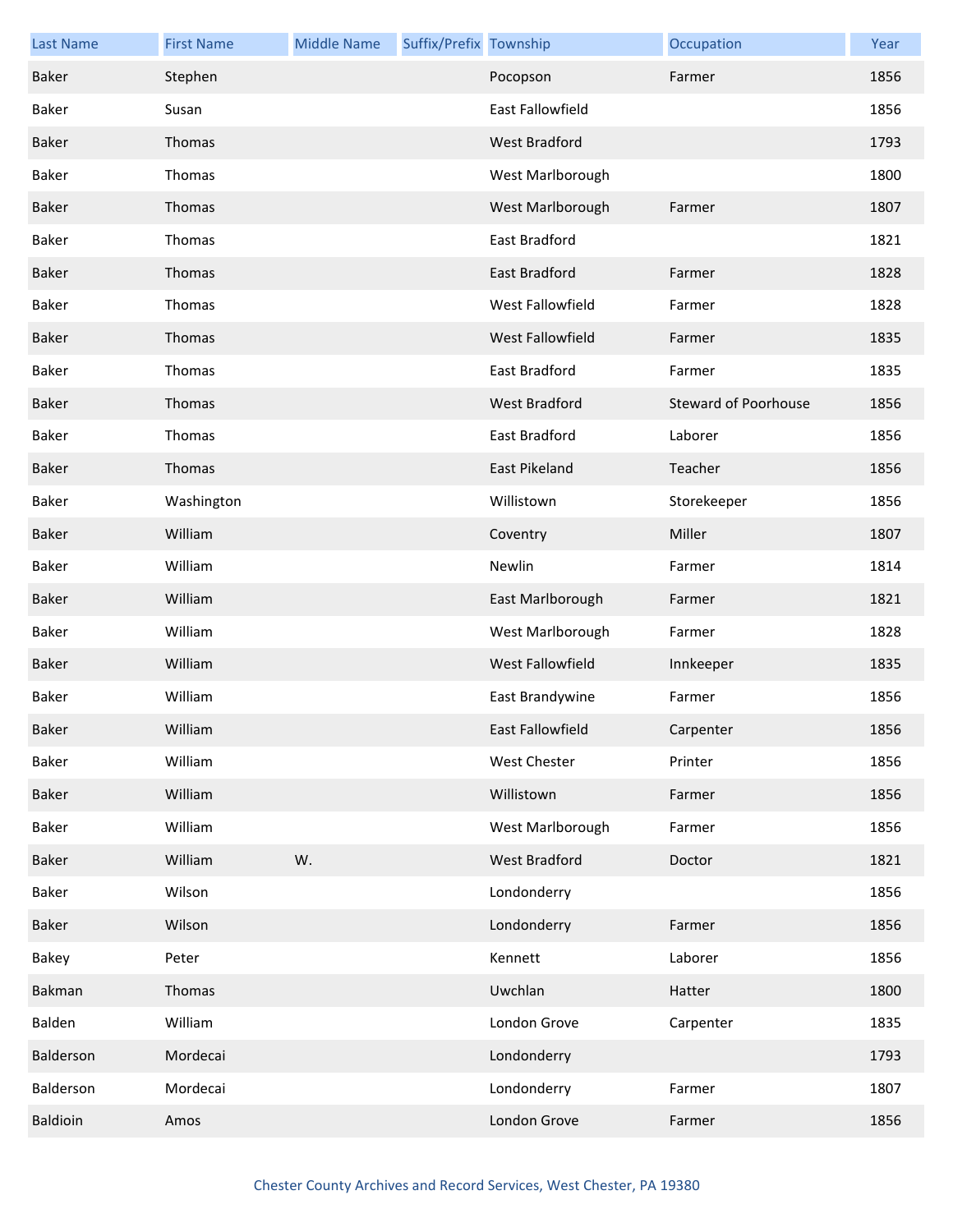| <b>Last Name</b> | <b>First Name</b> | <b>Middle Name</b> | Suffix/Prefix Township |                         | Occupation | Year |
|------------------|-------------------|--------------------|------------------------|-------------------------|------------|------|
| Baldwin          | Abner             |                    |                        | East Caln               | Farmer     | 1821 |
| Baldwin          | Abner             |                    |                        | East Caln               | Farmer     | 1828 |
| Baldwin          | Abner             |                    |                        | East Caln               | Farmer     | 1835 |
| Baldwin          | Abner             |                    |                        | East Caln               | Farmer     | 1856 |
| Baldwin          | Abner             |                    |                        | Newlin                  | Farmer     | 1856 |
| Baldwin          | Amos              |                    |                        | <b>West Chester</b>     | Farmer     | 1814 |
| Baldwin          | Amos              |                    |                        | East Marlborough        | Farmer     | 1821 |
| Baldwin          | Amos              |                    |                        | New Garden              | Farmer     | 1828 |
| Baldwin          | Amos              |                    |                        | New Garden              | Farmer     | 1835 |
| Baldwin          | Anthony           |                    |                        | Sadsbury                | Pumpmaker  | 1814 |
| Baldwin          | Anthony           |                    |                        | Sadsbury                | Farmer     | 1821 |
| Baldwin          | Anthony           |                    |                        | <b>West Fallowfield</b> | Laborer    | 1835 |
| Baldwin          | Anthony           |                    |                        | Highland                | Farmer     | 1856 |
| Baldwin          | Asher             |                    |                        | West Bradford           | Hatter     | 1821 |
| Baldwin          | Bankley           | $\mathsf C$        |                        | West Bradford           | Farmer     | 1856 |
| Baldwin          | Caleb             |                    |                        | East Caln               |            | 1793 |
| Baldwin          | Caleb             |                    |                        | East Caln               | Farmer     | 1800 |
| Baldwin          | Caleb             |                    |                        | East Caln               | Farmer     | 1807 |
| Baldwin          | Caleb             |                    |                        | East Caln               | Farmer     | 1814 |
| Baldwin          | Caleb             |                    |                        | East Fallowfield        | Laborer    | 1821 |
| Baldwin          | Caleb             |                    |                        | East Caln               | Farmer     | 1821 |
| Baldwin          | Caleb             |                    |                        | East Caln               | Farmer     | 1856 |
| Baldwin          | Charles           |                    |                        | East Goshen             | Farmer     | 1821 |
| Baldwin          | Cloud             |                    |                        | Newlin                  | Farmer     | 1807 |
| Baldwin          | Cloud             |                    |                        | West Bradford           | Farmer     | 1814 |
| Baldwin          | Conrad            |                    |                        | West Fallowfield        | Mason      | 1821 |
| Baldwin          | Curtis            |                    |                        | Willistown              | Laborer    | 1835 |
| Baldwin          | David             |                    |                        | Willistown              | Laborer    | 1814 |
| Baldwin          | David             |                    |                        | West Whiteland          | Blacksmith | 1814 |
| Baldwin          | David             |                    |                        | West Whiteland          |            | 1821 |
| Baldwin          | David             |                    |                        | West Whiteland          | Laborer    | 1828 |
| Baldwin          | David             |                    |                        | West Whiteland          | Laborer    | 1835 |
| Baldwin          | David             |                    |                        | West Whiteland          | Laborer    | 1856 |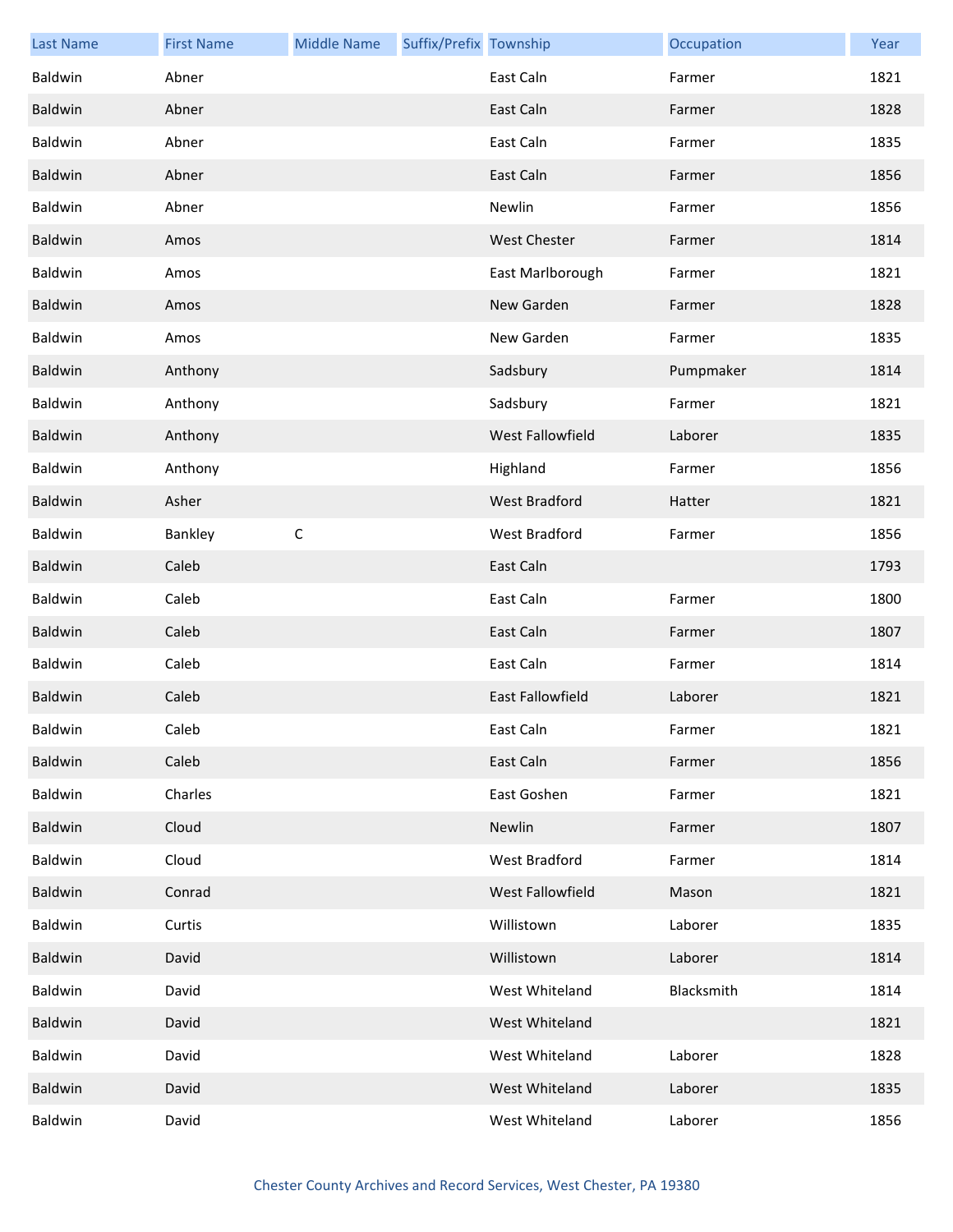| <b>Last Name</b> | <b>First Name</b> | <b>Middle Name</b> | Suffix/Prefix Township |                         | Occupation          | Year |
|------------------|-------------------|--------------------|------------------------|-------------------------|---------------------|------|
| Baldwin          | David             |                    |                        | West Whiteland          | Laborer             | 1856 |
| Baldwin          | Eli               |                    |                        | Westtown                | Laborer             | 1814 |
| Baldwin          | George            |                    |                        | East Caln               | Merchant            | 1800 |
| Baldwin          | George            |                    |                        | East Caln               | Merchant            | 1807 |
| Baldwin          | George            |                    |                        | Sadsbury                | Clockmaker          | 1807 |
| Baldwin          | George            |                    |                        | Uwchlan                 | Farmer              | 1807 |
| Baldwin          | George            |                    |                        | <b>West Chester</b>     | Storekeeper         | 1807 |
| Baldwin          | George            |                    |                        | Sadsbury                | Clock & Watchmaker  | 1814 |
| Baldwin          | George            |                    |                        | Sadsbury                | Clock & Watch maker | 1821 |
| Baldwin          | George            |                    |                        | Sadsbury                | Clockmaker          | 1828 |
| Baldwin          | George            |                    |                        | <b>West Fallowfield</b> | Laborer             | 1835 |
| Baldwin          | George            |                    |                        | East Caln               | Gentleman           | 1856 |
| Baldwin          | George            |                    |                        | Highland                | Farmer              | 1856 |
| Baldwin          | George            |                    |                        | Pennsbury               | Farmer              | 1856 |
| Baldwin          | George            | W                  |                        | Sadsbury                | Watchmaker          | 1835 |
| Baldwin          | Hadley            |                    |                        | Newlin                  |                     | 1793 |
| Baldwin          | Hadley            |                    |                        | <b>West Bradford</b>    |                     | 1793 |
| Baldwin          | Hadley            |                    |                        | Newlin                  | Farmer              | 1807 |
| Baldwin          | Hadley            |                    | Jr.                    | Newlin                  | Farmer              | 1814 |
| Baldwin          | Hadley            |                    |                        | Newlin                  | Farmer              | 1814 |
| Baldwin          | Hadley            |                    |                        | Newlin                  | Farmer              | 1821 |
| Baldwin          | Hadley            |                    | Jr.                    | West Bradford           | Farmer              | 1821 |
| Baldwin          | Hadley            |                    |                        | West Bradford           | Farmer              | 1828 |
| Baldwin          | Hadley            |                    |                        | Newlin                  | Farmer              | 1828 |
| Baldwin          | Hadley            |                    |                        | West Bradford           | Farmer              | 1828 |
| Baldwin          | Hadley            |                    | Jr.                    | Newlin                  | Farmer              | 1835 |
| Baldwin          | Hadley            |                    |                        | Newlin                  | Farmer              | 1835 |
| Baldwin          | Hadley            |                    |                        | Newlin                  | Farmer              | 1835 |
| Baldwin          | Hadley            |                    |                        | West Bradford           | Farmer              | 1856 |
| Baldwin          | Hadley            | J                  |                        | East Marlborough        | Farmer              | 1856 |
| Baldwin          | Hannum            |                    |                        | Kennett                 | Farmer              | 1814 |
| Baldwin          | Hannum            |                    |                        | Newlin                  | Farmer              | 1821 |
| Baldwin          | Hannum            |                    |                        | Newlin                  | Farmer              | 1828 |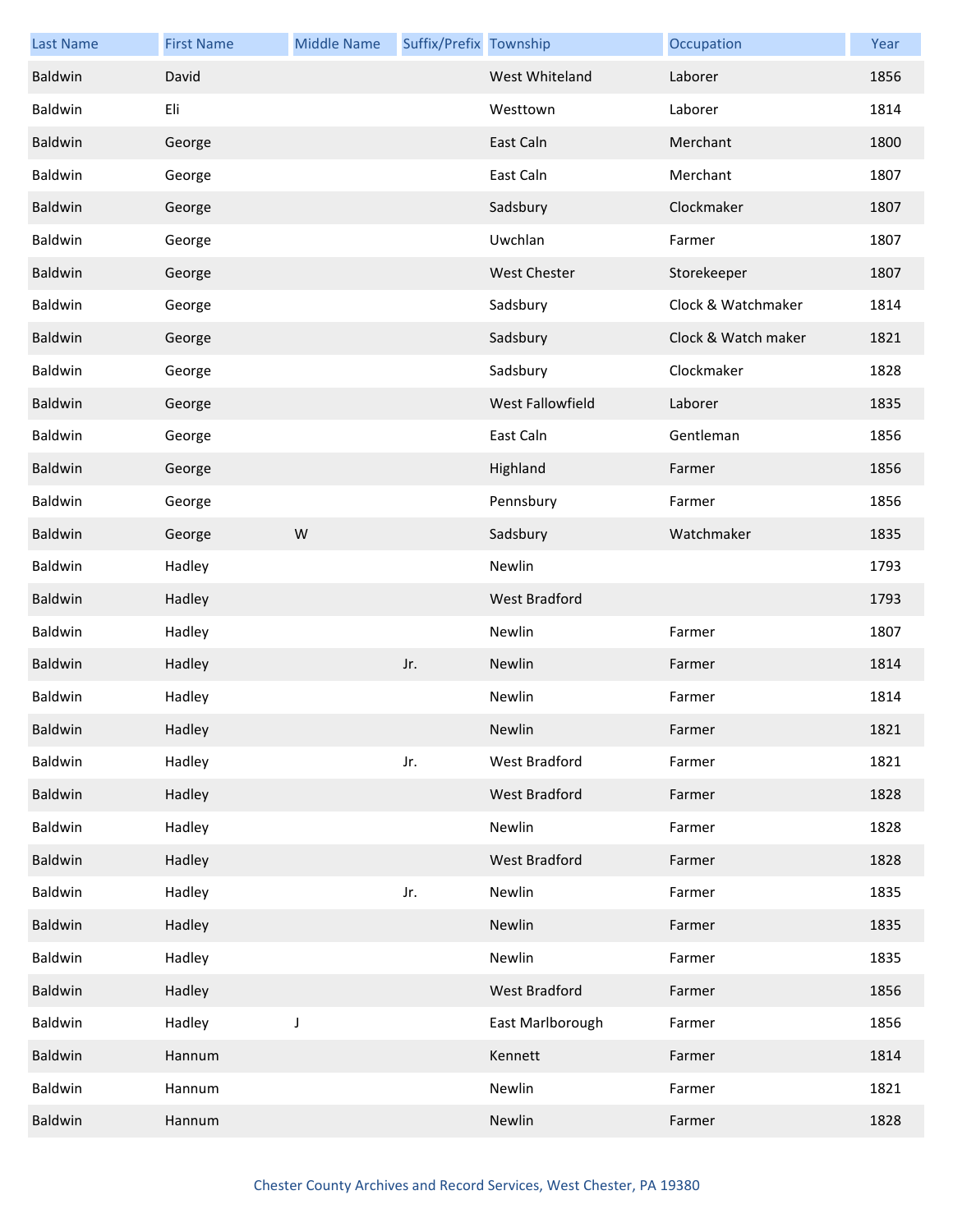| <b>Last Name</b> | <b>First Name</b> | <b>Middle Name</b> | Suffix/Prefix Township |                     | Occupation   | Year |
|------------------|-------------------|--------------------|------------------------|---------------------|--------------|------|
| Baldwin          | Hannum            |                    |                        | Newlin              | Farmer       | 1835 |
| Baldwin          | Hannum            |                    |                        | Newlin              | Farmer       | 1835 |
| Baldwin          | Hannum            |                    |                        | East Marlborough    | Carpenter    | 1856 |
| Baldwin          | Harlan            |                    |                        | Sadsbury            | Joiner       | 1835 |
| Baldwin          | Harland           |                    |                        | Sadsbury            | Carpenter    | 1821 |
| Baldwin          | Harlen            |                    |                        | Sadsbury            | Cabinetmaker | 1828 |
| Baldwin          | Harlin            |                    |                        | Valley              | Cabinetmaker | 1856 |
| Baldwin          | Hatton            |                    |                        | Thornbury           | Laborer      | 1856 |
| Baldwin          | Isaac             |                    |                        | East Caln           | Laborer      | 1814 |
| Baldwin          | Isaac             |                    |                        | East Goshen         | Farmer       | 1828 |
| Baldwin          | Isaac             |                    |                        | East Goshen         | Farmer       | 1856 |
| Baldwin          | Israel            |                    |                        | East Caln           | Farmer       | 1807 |
| Baldwin          | Israel            |                    |                        | East Caln           | Laborer      | 1814 |
| Baldwin          | Israel            |                    |                        | East Caln           | Laborer      | 1821 |
| Baldwin          | Jacob             | $\sf S$            |                        | West Fallowfield    | Farmer       | 1856 |
| Baldwin          | James             |                    |                        | Londonderry         | Carpenter    | 1835 |
| Baldwin          | James             |                    |                        | East Caln           | Laborer      | 1856 |
| Baldwin          | James             | H                  |                        | East Caln           | Farmer       | 1856 |
| Baldwin          | James             | H                  |                        | West Fallowfield    | Carpenter    | 1856 |
| Baldwin          | Joel              |                    |                        | West Whiteland      |              | 1814 |
| Baldwin          | Joel              |                    |                        | <b>West Chester</b> | Farmer       | 1821 |
| Baldwin          | John              |                    |                        | East Caln           |              | 1793 |
| Baldwin          | John              |                    | Jr.                    | London Grove        |              | 1793 |
| Baldwin          | John              |                    |                        | London Grove        |              | 1793 |
| Baldwin          | John              |                    |                        | East Caln           |              | 1800 |
| Baldwin          | John              |                    |                        | West Whiteland      | Saddler      | 1800 |
| Baldwin          | John              |                    |                        | Kennett             | Gentleman    | 1807 |
| Baldwin          | John              |                    |                        | East Caln           | Saddler      | 1807 |
| Baldwin          | John              |                    |                        | East Caln           | Laborer      | 1807 |
| Baldwin          | John              |                    |                        | East Caln           | Farmer       | 1807 |
| Baldwin          | John              |                    |                        | Westtown            | Schoolmaster | 1807 |
| Baldwin          | John              |                    | Jr.                    | East Caln           | Farmer       | 1814 |
| Baldwin          | John              |                    |                        | East Caln           | Saddler      | 1814 |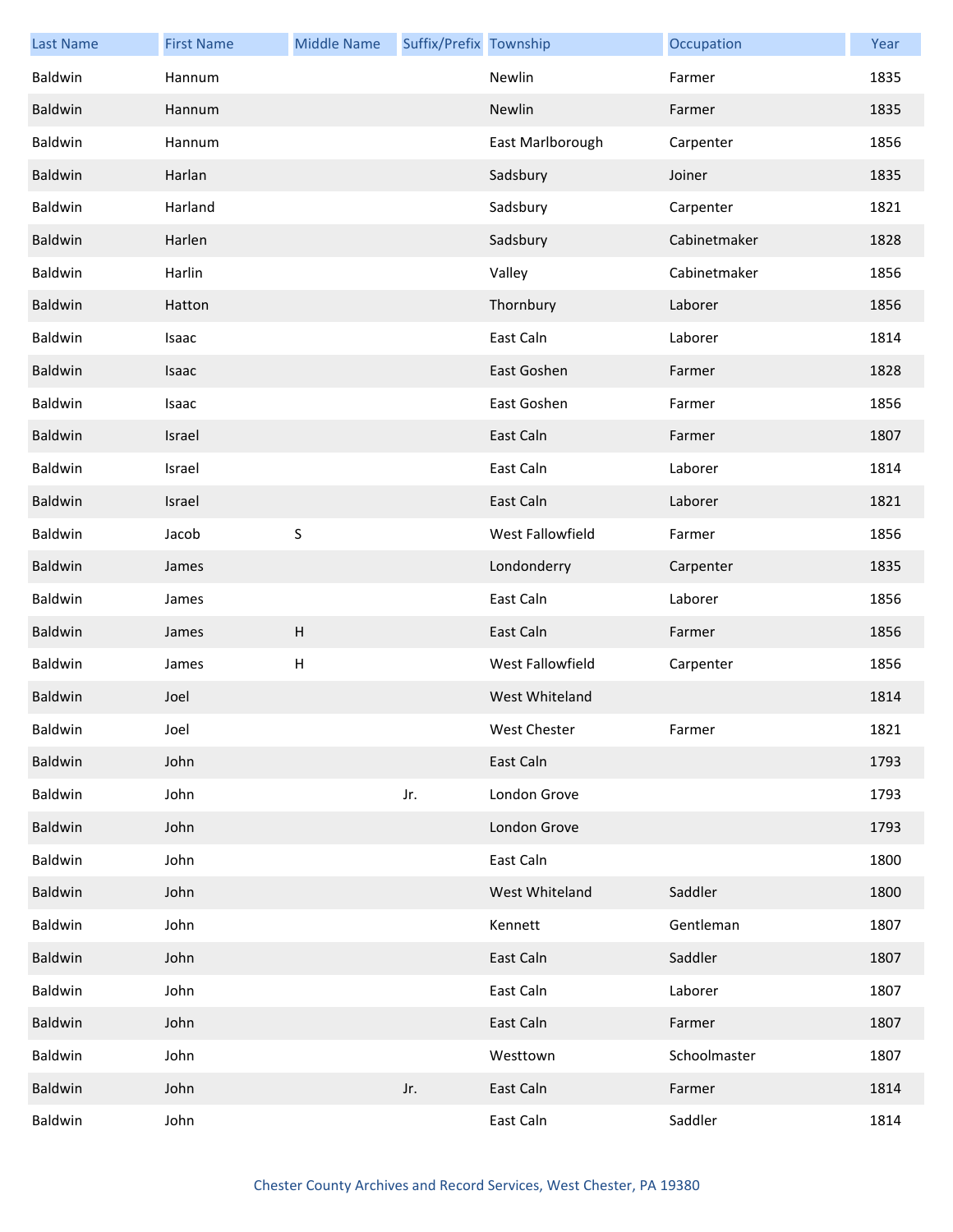| <b>Last Name</b> | <b>First Name</b> | <b>Middle Name</b> | Suffix/Prefix Township |                         | Occupation     | Year |
|------------------|-------------------|--------------------|------------------------|-------------------------|----------------|------|
| Baldwin          | John              |                    |                        | East Caln               | Farmer         | 1821 |
| Baldwin          | John              |                    |                        | Pennsbury               | Laborer        | 1821 |
| Baldwin          | John              |                    |                        | Willistown              | Laborer        | 1821 |
| Baldwin          | John              |                    |                        | West Fallowfield        | Farmer         | 1828 |
| Baldwin          | John              |                    |                        | East Marlborough        | Laborer        | 1828 |
| Baldwin          | John              |                    |                        | East Caln               | Farmer         | 1828 |
| Baldwin          | John              |                    |                        | East Caln               | Watchmaker     | 1828 |
| Baldwin          | John              |                    |                        | Willistown              | Laborer        | 1828 |
| Baldwin          | John              |                    |                        | Easttown                | Cabinetmaker   | 1835 |
| Baldwin          | John              |                    |                        | East Marlborough        | Laborer        | 1835 |
| Baldwin          | John              |                    | Esq.                   | East Caln               | Farmer         | 1835 |
| Baldwin          | John              |                    |                        | <b>Upper Oxford</b>     | Farmer         | 1835 |
| Baldwin          | John              |                    | Jr.                    | West Fallowfield        | Farmer         | 1856 |
| Baldwin          | John              |                    | Sr.                    | West Fallowfield        | Farmer         | 1856 |
| Baldwin          | John              |                    |                        | East Caln               | Farmer         | 1856 |
| Baldwin          | John              |                    |                        | East Marlborough        | Laborer        | 1856 |
| Baldwin          | John              | Erskine            |                        | East Bradford           | Farmer         | 1856 |
| Baldwin          | John              | ${\sf R}$          |                        | West Bradford           | Farmer         | 1856 |
| Baldwin          | Johnson           |                    |                        | <b>West Bradford</b>    | Farmer         | 1807 |
| Baldwin          | Johnson           |                    |                        | West Bradford           | Farmer         | 1814 |
| Baldwin          | Johnson           |                    |                        | East Fallowfield        | Farmer         | 1821 |
| Baldwin          | Johnson           |                    |                        | West Bradford           | Farmer         | 1828 |
| Baldwin          | Johnson           |                    |                        | Newlin                  | Farmer         | 1828 |
| Baldwin          | Johnson           |                    |                        | East Fallowfield        | Farmer         | 1856 |
| Baldwin          | Johnson           | $\mathsf C$        |                        | <b>East Fallowfield</b> | <b>Butcher</b> | 1856 |
| Baldwin          | Johnston          |                    |                        | Newlin                  |                | 1793 |
| Baldwin          | Jonathan          |                    |                        | East Caln               | Farmer         | 1814 |
| Baldwin          | Jonathan          |                    |                        | East Caln               | Farmer         | 1821 |
| Baldwin          | Jonathan          |                    |                        | East Caln               | Farmer         | 1835 |
| Baldwin          | Jonathan          | $\mathsf C$        |                        | East Caln               | Farmer         | 1856 |
| Baldwin          | Jonathan          | C.                 |                        | East Caln               | Farmer         | 1828 |
| Baldwin          | Jonson            |                    |                        | East Fallowfield        | Farmer         | 1835 |
| <b>Baldwin</b>   | Joseph            |                    |                        | <b>West Bradford</b>    |                | 1793 |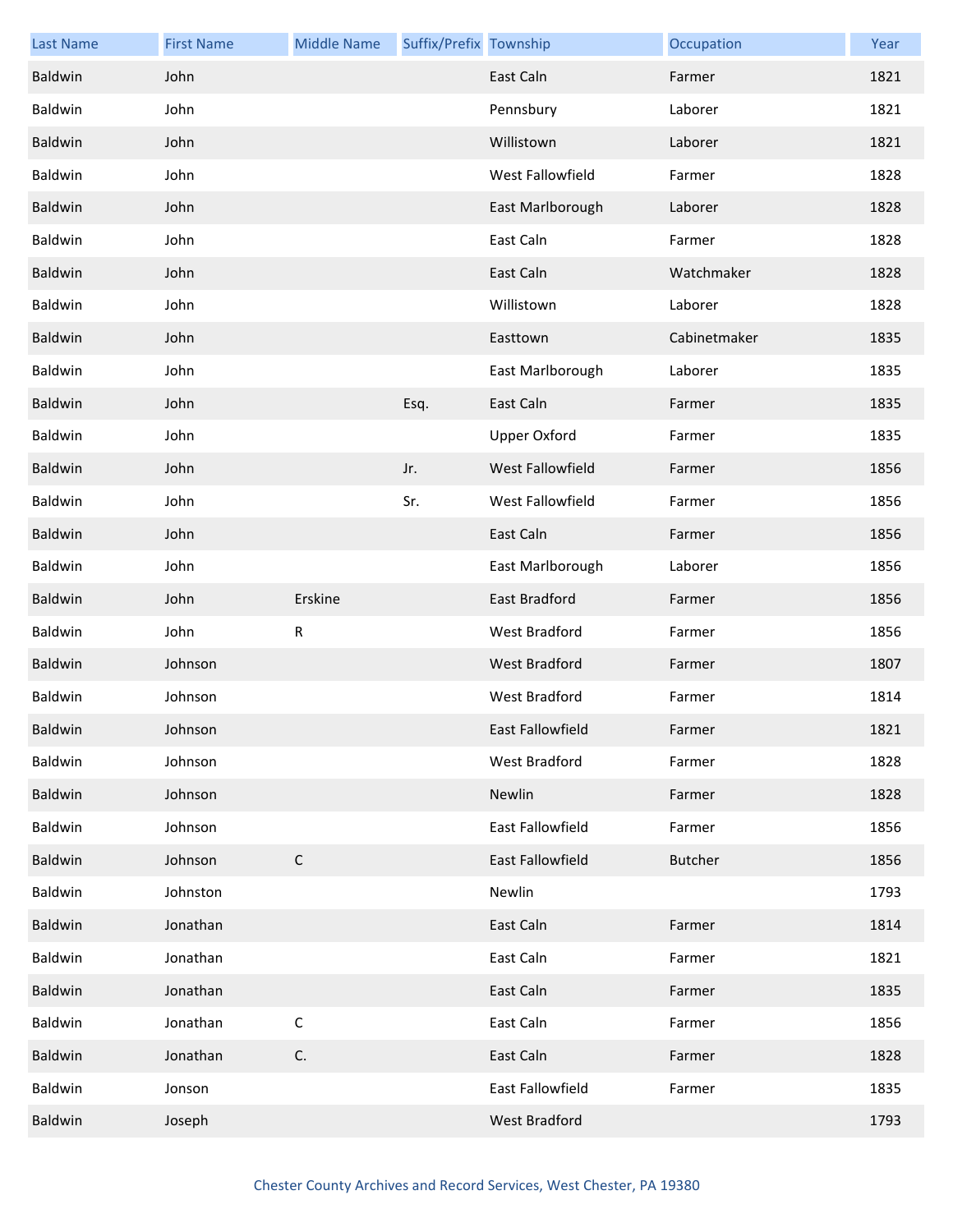| <b>Last Name</b> | <b>First Name</b> | <b>Middle Name</b> | Suffix/Prefix Township |                      | Occupation           | Year |
|------------------|-------------------|--------------------|------------------------|----------------------|----------------------|------|
| Baldwin          | Joseph            |                    |                        | Goshen               | Innkeeper            | 1807 |
| Baldwin          | Joseph            |                    |                        | West Whiteland       | Innkeeper            | 1814 |
| Baldwin          | Joseph            |                    |                        | West Bradford        | Wheelwright          | 1821 |
| Baldwin          | Joseph            |                    |                        | <b>West Chester</b>  | Farmer               | 1821 |
| Baldwin          | Joseph            |                    |                        | <b>West Chester</b>  | Chairmaker           | 1828 |
| Baldwin          | Joseph            |                    |                        | West Whiteland       | Laborer              | 1828 |
| Baldwin          | Joseph            |                    |                        | West Bradford        | Innkeeper            | 1828 |
| Baldwin          | Joseph            |                    |                        | West Bradford        | Farmer and innkeeper | 1835 |
| Baldwin          | Joseph            |                    |                        | Kennett              | Yeoman               | 1835 |
| Baldwin          | Joseph            |                    |                        | East Goshen          | Wheelwright          | 1856 |
| Baldwin          | Joseph            | $\mathsf C$        |                        | West Bradford        | Storekeeper          | 1856 |
| Baldwin          | Joshua            |                    |                        | East Caln            |                      | 1793 |
| Baldwin          | Joshua            |                    |                        | East Caln            | Farmer               | 1807 |
| Baldwin          | Joshua            |                    |                        | Uwchlan              | Farmer               | 1807 |
| Baldwin          | Joshua            |                    |                        | West Whiteland       | Schoolmaster         | 1814 |
| Baldwin          | Joshua            |                    |                        | East Caln            | Farmer               | 1814 |
| Baldwin          | Joshua            |                    |                        | East Caln            | Laborer              | 1821 |
| Baldwin          | Joshua            |                    |                        | <b>West Bradford</b> | Farmer               | 1828 |
| Baldwin          | Joshua            |                    |                        | East Caln            | Farmer               | 1828 |
| Baldwin          | Joshua            |                    |                        | East Caln            | Laborer              | 1835 |
| Baldwin          | Joshua            |                    |                        | West Bradford        | Farmer               | 1835 |
| Baldwin          | Joshua            |                    |                        | Tredyffrin           | Laborer              | 1856 |
| Baldwin          | Levi              |                    |                        | Newlin               | Laborer              | 1807 |
| Baldwin          | Levi              |                    |                        | East Fallowfield     | Laborer              | 1814 |
| Baldwin          | Levi              |                    |                        | West Bradford        | Schoolmaster         | 1821 |
| Baldwin          | Levi              |                    |                        | East Fallowfield     | Laborer              | 1821 |
| Baldwin          | Levi              |                    | Jr.                    | West Bradford        | Cabinetmaker         | 1835 |
| Baldwin          | Levi              |                    |                        | West Bradford        | Laborer              | 1835 |
| Baldwin          | Levi              |                    |                        | West Bradford        | Laborer              | 1856 |
| Baldwin          | Margaret          |                    |                        | Sadsbury             |                      | 1856 |
| Baldwin          | Maria             |                    |                        | East Caln            | Seamstress           | 1835 |
| Baldwin          | Mary              | Ann                |                        | East Caln            |                      | 1856 |
| Baldwin          | Nathan            |                    |                        | West Marlborough     |                      | 1800 |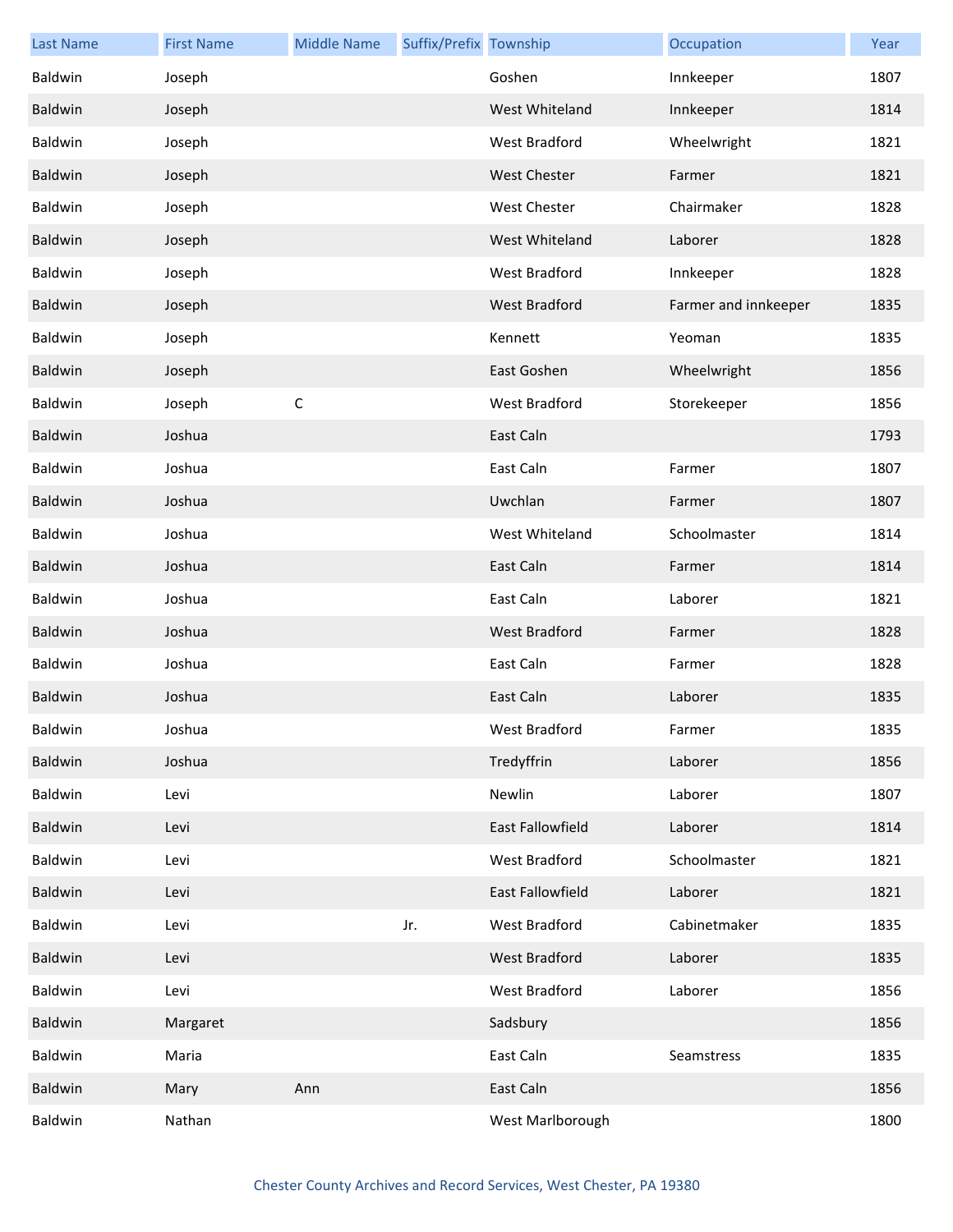| <b>Last Name</b> | <b>First Name</b> | <b>Middle Name</b> | Suffix/Prefix Township |                      | Occupation   | Year |
|------------------|-------------------|--------------------|------------------------|----------------------|--------------|------|
| Baldwin          | Nathan            |                    |                        | Brandywine           | Farmer       | 1807 |
| Baldwin          | Robert            |                    |                        | Sadsbury             | Carpenter    | 1814 |
| Baldwin          | Robert            |                    |                        | West Caln            | Carpenter    | 1814 |
| Baldwin          | Robert            |                    |                        | Thornbury            | Laborer      | 1814 |
| Baldwin          | Robert            |                    |                        | Thornbury            | Laborer      | 1821 |
| Baldwin          | Robert            |                    |                        | Sadsbury             | Carpenter    | 1821 |
| Baldwin          | Robert            |                    |                        | Pennsbury            | Laborer      | 1828 |
| Baldwin          | Robert            |                    |                        | Sadsbury             | Cabinetmaker | 1828 |
| Baldwin          | Robert            |                    |                        | Pennsbury            | Farmer       | 1835 |
| Baldwin          | Robert            |                    |                        | Birmingham           | Miller       | 1856 |
| Baldwin          | Robert            |                    |                        | East Marlborough     | Laborer      | 1856 |
| Baldwin          | Ruth              |                    |                        | Kennett              | Farmer       | 1814 |
| Baldwin          | Ruth              |                    |                        | West Bradford        | Seamstress   | 1828 |
| Baldwin          | Samuel            |                    |                        | East Caln            |              | 1793 |
| Baldwin          | Samuel            |                    |                        | East Caln            | Farmer       | 1807 |
| Baldwin          | Samuel            |                    |                        | East Caln            | Farmer       | 1814 |
| Baldwin          | Samuel            |                    |                        | East Caln            |              | 1821 |
| Baldwin          | Samuel            |                    |                        | East Caln            | Farmer       | 1821 |
| Baldwin          | Samuel            |                    |                        | East Caln            | Farmer       | 1828 |
| Baldwin          | Samuel            |                    |                        | East Caln            | Farmer       | 1835 |
| Baldwin          | T.                | FH                 |                        | Valley               | Watchmaker   | 1856 |
| Baldwin          | Τ                 | HF                 |                        | East Caln            | Wheelmaker   | 1835 |
| Baldwin          | Thomas            |                    |                        | Newlin               | Carpenter    | 1793 |
| Baldwin          | Thomas            |                    |                        | Newlin               | Tailor       | 1793 |
| Baldwin          | Thomas            |                    | Jr.                    | Newlin               |              | 1793 |
| Baldwin          | Thomas            |                    |                        | <b>West Bradford</b> | Farmer       | 1807 |
| Baldwin          | Thomas            |                    |                        | West Bradford        | Farmer       | 1814 |
| Baldwin          | Thomas            |                    |                        | Willistown           | Laborer      | 1821 |
| Baldwin          | Thomas            |                    |                        | Sadsbury             | Farmer       | 1821 |
| Baldwin          | Thomas            |                    |                        | Newlin               | Farmer       | 1821 |
| Baldwin          | Thomas            |                    |                        | West Bradford        | Farmer       | 1821 |
| Baldwin          | Thomas            |                    |                        | Willistown           | Laborer      | 1828 |
| Baldwin          | Thomas            |                    |                        | <b>West Bradford</b> | Farmer       | 1828 |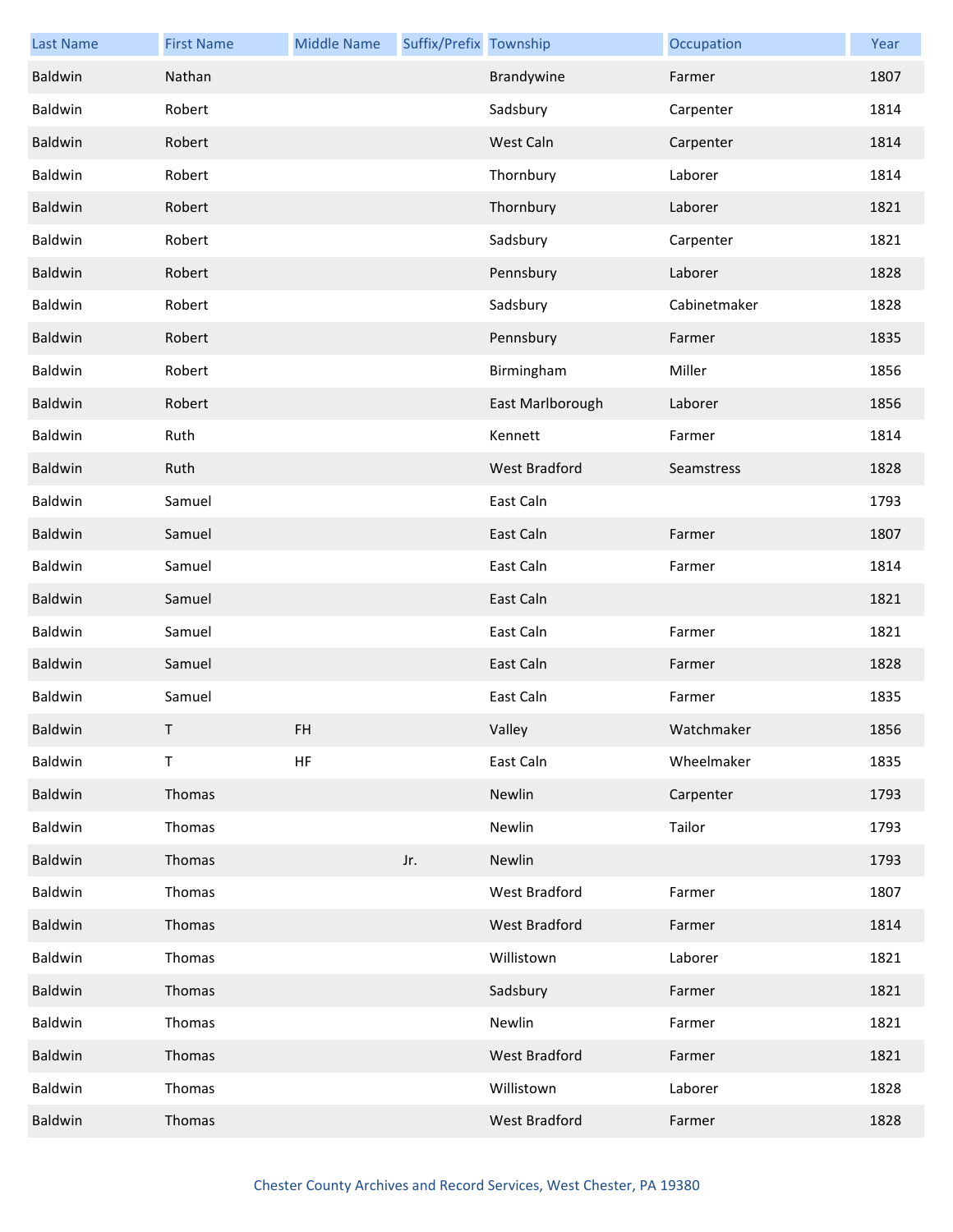| <b>Last Name</b> | <b>First Name</b> | <b>Middle Name</b>        | Suffix/Prefix Township |                         | Occupation   | Year |
|------------------|-------------------|---------------------------|------------------------|-------------------------|--------------|------|
| Baldwin          | Thomas            |                           |                        | West Bradford           | Storekeeper  | 1828 |
| Baldwin          | Thomas            |                           | Jr.                    | West Bradford           | Farmer       | 1835 |
| Baldwin          | Thomas            |                           |                        | Willistown              | Laborer      | 1835 |
| Baldwin          | Thomas            |                           |                        | West Bradford           | Farmer       | 1835 |
| Baldwin          | Thomas            |                           |                        | West Bradford           | Farmer       | 1856 |
| <b>Baldwin</b>   | Thomas            |                           |                        | Willistown              | Farmer       | 1856 |
| Baldwin          | Thomas            |                           |                        | London Britain          | Farmer       | 1856 |
| <b>Baldwin</b>   | Thomas            | $\boldsymbol{\mathsf{A}}$ |                        | Willistown              | Shoemaker    | 1856 |
| Baldwin          | Thomas            | Η.                        |                        | East Caln               | Watchmaker   | 1828 |
| Baldwin          | Thomas            | $\mathsf{L}$              |                        | <b>West Bradford</b>    | Teacher      | 1835 |
| Baldwin          | Thomas            | I.                        |                        | Newlin                  | Farmer       | 1828 |
| Baldwin          | Thomas            | J                         |                        | <b>East Fallowfield</b> | Farmer       | 1856 |
| Baldwin          | Washington        |                           |                        | Newlin                  | Teacher      | 1835 |
| Baldwin          | Washington        | L                         |                        | New Garden              | Farmer       | 1856 |
| Baldwin          | Wathel            |                           |                        | West Fallowfield        | Farmer       | 1807 |
| <b>Baldwin</b>   | William           |                           |                        | Willistown              |              | 1793 |
| Baldwin          | William           |                           |                        | West Marlborough        |              | 1800 |
| Baldwin          | William           |                           |                        | Pikeland                |              | 1800 |
| Baldwin          | William           |                           | Jr.                    | Newlin                  | Weaver       | 1807 |
| Baldwin          | William           |                           |                        | Newlin                  | Weaver       | 1807 |
| Baldwin          | William           |                           |                        | West Bradford           | Weaver       | 1814 |
| Baldwin          | William           |                           | Sr.                    | Newlin                  | Weaver       | 1814 |
| Baldwin          | William           |                           |                        | West Fallowfield        | Weaver       | 1821 |
| Baldwin          | William           |                           |                        | West Marlborough        | Mason        | 1828 |
| Baldwin          | William           |                           |                        | Pennsbury               | Laborer      | 1828 |
| Baldwin          | William           |                           |                        | Willistown              | Manufacturer | 1835 |
| Baldwin          | William           |                           |                        | Kennett Square          | Joiner       | 1856 |
| Baldwin          | William           | $\sf B$                   |                        | Pocopson                | Farmer       | 1856 |
| Baldwin          | William           | L                         |                        | West Bradford           | Farmer       | 1856 |
| Baldwin          | Withal            |                           |                        | West Fallowfield        | Farmer       | 1814 |
| Baldwin          | Worthal           |                           |                        | West Fallowfield        | Farmer       | 1828 |
| Baldwin          | Worthal           |                           |                        | West Fallowfield        | Farmer       | 1835 |
| Baldwin          | Worthel           |                           |                        | West Fallowfield        | Farmer       | 1821 |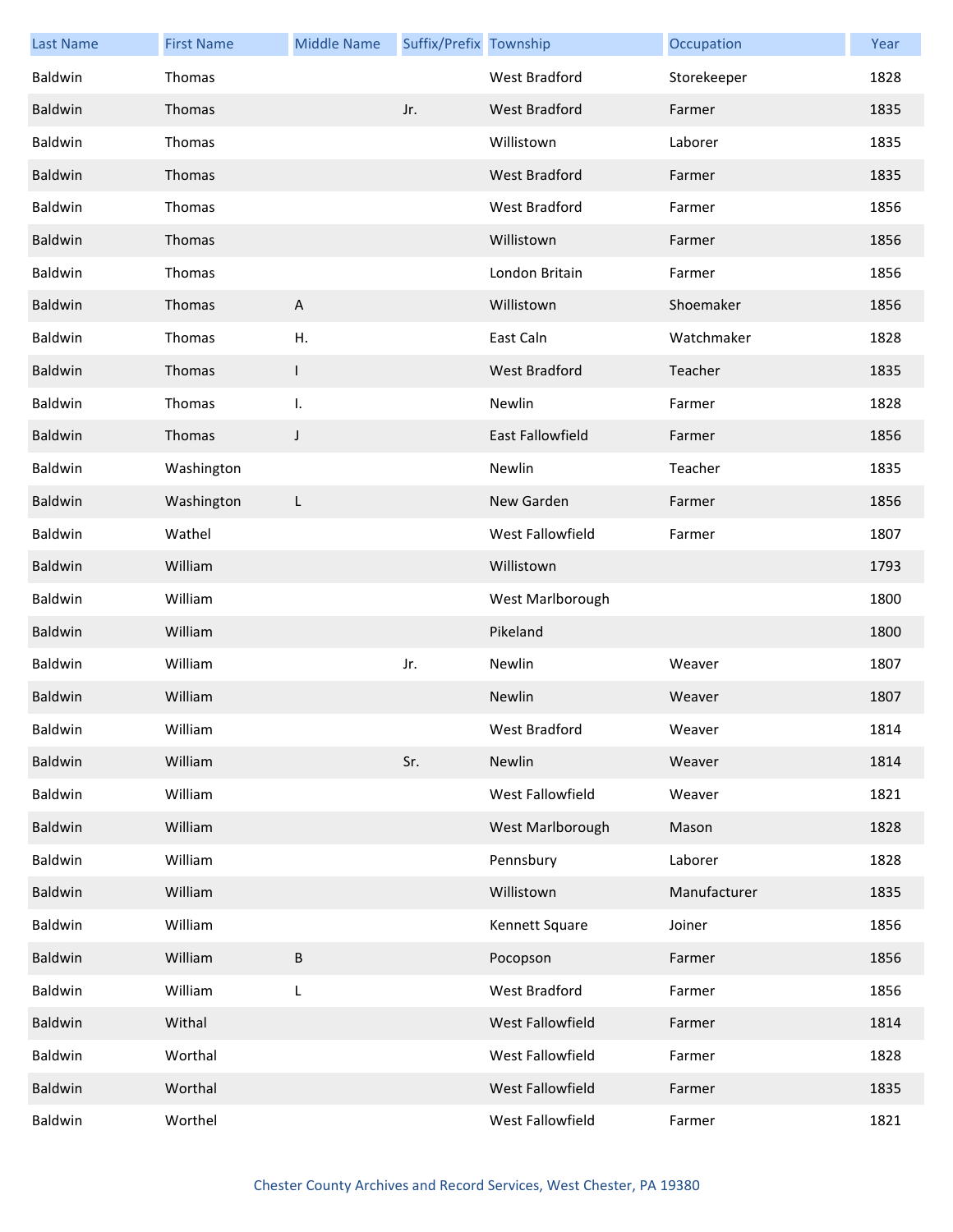| <b>Last Name</b>  | <b>First Name</b> | <b>Middle Name</b> | Suffix/Prefix Township |                      | Occupation | Year |
|-------------------|-------------------|--------------------|------------------------|----------------------|------------|------|
| Bale              | William           |                    |                        | Goshen               | Laborer    | 1807 |
| <b>Balentine</b>  | Archibald         |                    |                        | New London           | Tailor     | 1835 |
| Balentine         | Archibald         |                    |                        | East Bradford        | Farmer     | 1856 |
| <b>Balentine</b>  | David             |                    |                        | East Bradford        | Mason      | 1856 |
| <b>Balentine</b>  | George            |                    |                        | East Whiteland       | Laborer    | 1835 |
| Balentine         | Hamelton          |                    |                        | <b>West Nantmeal</b> | Laborer    | 1821 |
| balentine         | James             |                    |                        | East Bradford        | Farmer     | 1856 |
| <b>Balentine</b>  | John              |                    |                        | East Nottingham      | Farmer     | 1807 |
| <b>Balentine</b>  | John              |                    |                        | East Bradford        | Farmer     | 1856 |
| Baley             | Thomas            |                    |                        | Goshen               |            | 1793 |
| <b>Balkin</b>     | Kyron             |                    |                        | Phoenixville         | Heater     | 1856 |
| Ball              | Abraham           |                    |                        | East Marlborough     | Laborer    | 1856 |
| Ball              | Elias             |                    |                        | London Britain       | Laborer    | 1814 |
| Ball              | Joseph            |                    |                        | London Britain       | Laborer    | 1835 |
| <b>Ballard</b>    | Littelton         |                    |                        | West Bradford        |            | 1856 |
| <b>Ballard</b>    | Samuel            |                    |                        | East Fallowfield     | Miller     | 1821 |
| <b>Ballard</b>    | Samuel            |                    |                        | Londonderry          | Laborer    | 1828 |
| <b>Ballentine</b> | Archibald         |                    |                        | Honey Brook          | Shoemaker  | 1835 |
| <b>Ballentine</b> | Archibald         |                    |                        | <b>East Bradford</b> | Mason      | 1835 |
| <b>Ballentine</b> | David             |                    |                        | East Bradford        | Laborer    | 1835 |
| <b>Ballentine</b> | John              |                    |                        | Honey Brook          | Shoemaker  | 1835 |
| <b>Ballentine</b> | John              |                    |                        | Honeybrook           | Shoemaker  | 1856 |
| <b>Ballentine</b> | Taylor            |                    |                        | West Brandywine      | Farmer     | 1856 |
| <b>Ballentine</b> | William           |                    |                        | Honey Brook          | Laborer    | 1807 |
| <b>Ballentine</b> | William           |                    |                        | Honey Brook          | Shoemaker  | 1821 |
| Balsley           | Jacob             |                    |                        | East Caln            | Laborer    | 1807 |
| Bamba             | Reuben            |                    |                        | <b>East Vincent</b>  | Farmer     | 1856 |
| Banbury           | George            |                    |                        | Schuylkill           | Stockener  | 1856 |
| Bancroft          | George            |                    |                        | West Bradford        | Weaver     | 1835 |
| Bane              | Abner             |                    |                        | Goshen               | Mason      | 1814 |
| Bane              | Abner             |                    |                        | Kennett              | Mason      | 1821 |
| Bane              | Abner             |                    |                        | West Goshen          | Stonemason | 1828 |
| Bane              | Abner             |                    |                        | West Goshen          | Mason      | 1835 |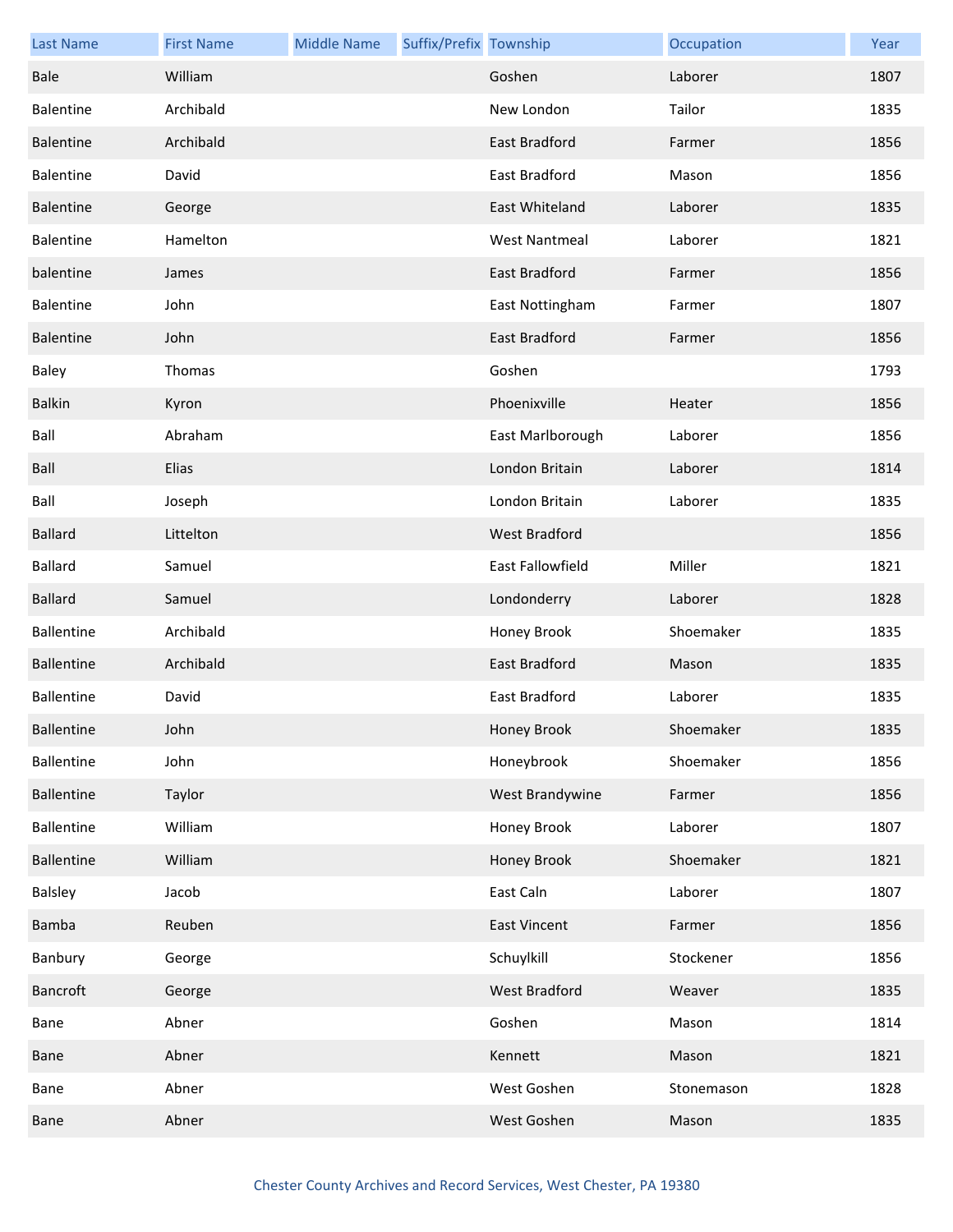| <b>Last Name</b> | <b>First Name</b> | <b>Middle Name</b>        | Suffix/Prefix Township |               | Occupation | Year |
|------------------|-------------------|---------------------------|------------------------|---------------|------------|------|
| Bane             | Abner             |                           |                        | East Bradford | Laborer    | 1856 |
| Bane             | Abner             |                           |                        | West Goshen   | Mason      | 1856 |
| Bane             | Alexander         |                           |                        | Brandywine    | Laborer    | 1821 |
| Bane             | Aquilla           |                           |                        | Charlestown   | Carpenter  | 1821 |
| Bane             | Eber              |                           |                        | East Goshen   | Laborer    | 1828 |
| Bane             | Eber              |                           |                        | East Goshen   | Laborer    | 1835 |
| Bane             | Ebes              |                           |                        | Newlin        | Farmer     | 1856 |
| Bane             | Hannah            |                           |                        | Tredyffrin    | Laborer    | 1856 |
| Bane             | James             |                           |                        | Goshen        | Farmer     | 1807 |
| Bane             | John              |                           |                        | Charlestown   | Boatman    | 1821 |
| Bane             | Jonah             |                           |                        | Goshen        | Farmer     | 1814 |
| Bane             | Jonah             |                           |                        | West Goshen   | Farmer     | 1821 |
| Bane             | Jonah             |                           |                        | West Goshen   | Farmer     | 1828 |
| Bane             | Jonah             | $\boldsymbol{\mathsf{H}}$ |                        | West Goshen   | Farmer     | 1835 |
| Bane             | Jonah             | H                         |                        | West Goshen   | Farmer     | 1856 |
| Bane             | Jonathan          |                           |                        | Goshen        | Shoemaker  | 1807 |
| Bane             | Jonathan          |                           |                        | Goshen        | Shoemaker  | 1814 |
| Bane             | Jonathan          |                           |                        | East Goshen   | Shoemaker  | 1821 |
| Bane             | Jonathan          |                           |                        | East Goshen   | Shoemaker  | 1828 |
| Bane             | Jonathan          |                           |                        | East Goshen   | Shoemaker  | 1835 |
| Bane             | Jonathan          |                           |                        | West Goshen   | Shoemaker  | 1856 |
| Bane             | Nathan            |                           |                        | London Grove  | Farmer     | 1807 |
| Bane             | Sarah             |                           |                        | East Bradford | Lady       | 1856 |
| Bane             | Thomas            |                           |                        | West Goshen   | Weaver     | 1821 |
| Bane             | Thomas            | $\mathsf F$               |                        | West Goshen   | Farmer     | 1856 |
| Bane             | Townsend          |                           |                        | East Goshen   | Laborer    | 1828 |
| Bane             | Townsend          |                           |                        | East Goshen   | Laborer    | 1835 |
| Bane             | William           |                           |                        | Goshen        |            | 1793 |
| Bane             | William           |                           |                        | Goshen        | Weaver     | 1807 |
| Bane             | William           |                           | Jr.                    | Goshen        | Farmer     | 1807 |
| Bane             | William           |                           |                        | Goshen        | Farmer     | 1814 |
| Bane             | William           |                           | Jr.                    | Goshen        | Farmer     | 1814 |
| Bane             | William           |                           |                        | West Goshen   |            | 1821 |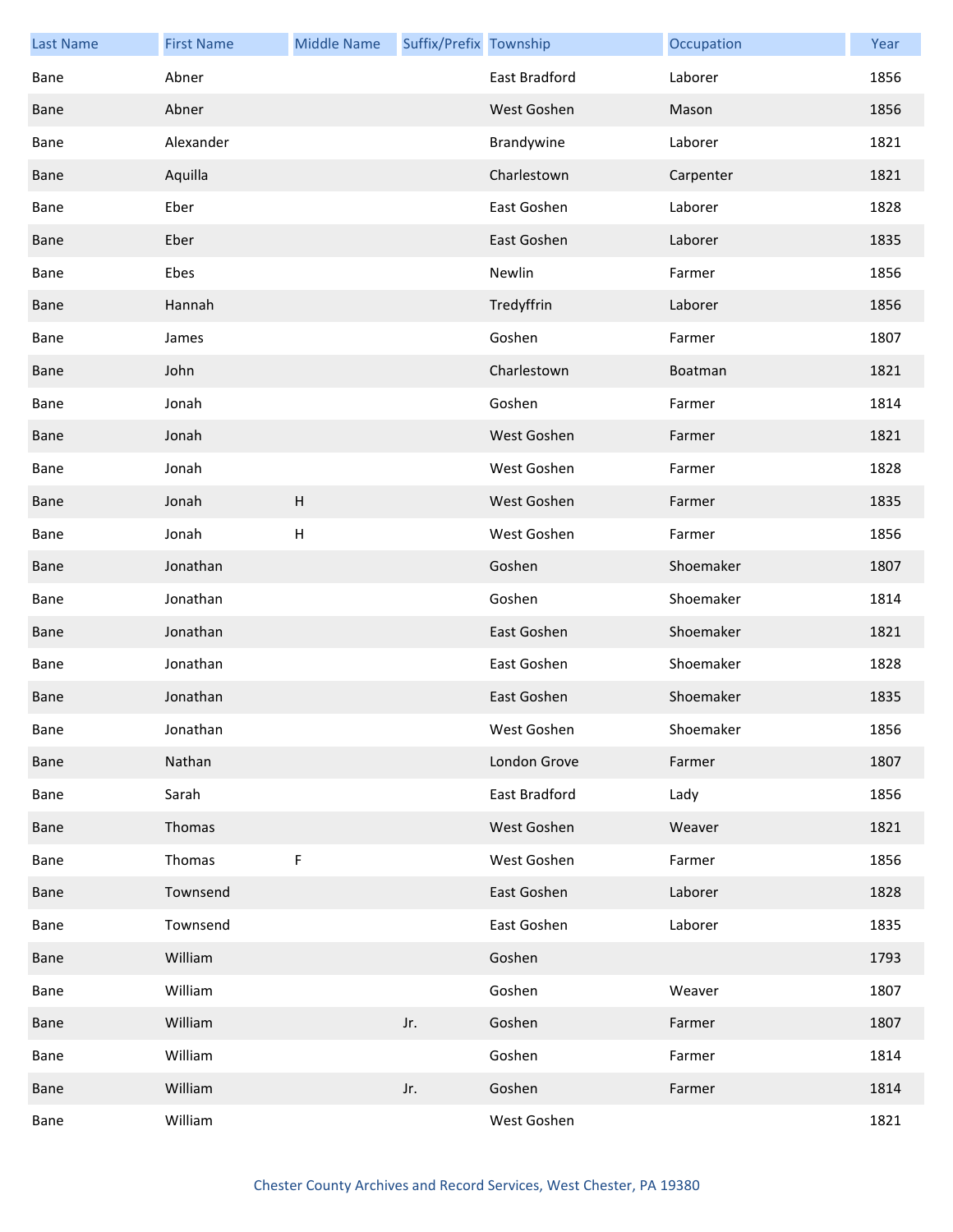| <b>Last Name</b> | <b>First Name</b> | <b>Middle Name</b> | Suffix/Prefix Township |                      | Occupation   | Year |
|------------------|-------------------|--------------------|------------------------|----------------------|--------------|------|
| <b>Bane</b>      | William           |                    |                        | West Goshen          | Farmer       | 1828 |
| bane             | William           |                    |                        | East Goshen          | Laborer      | 1835 |
| <b>Bane</b>      | William           |                    |                        | West Goshen          | Blacksmith   | 1856 |
| <b>Banes</b>     | Jonathan          |                    |                        | East Marlborough     | Miller       | 1856 |
| Baney            | Florentine        |                    |                        | New Garden           | Laborer      | 1828 |
| Bank             | John              |                    |                        | East Nottingham      |              | 1800 |
| <b>Bankes</b>    | Henry             |                    |                        | Vincent              | Carpenter    | 1807 |
| <b>Banks</b>     | Aroon             |                    |                        | Pocopson             | Laborer      | 1856 |
| <b>Banks</b>     | John              |                    |                        | East Nottingham      | Hatter       | 1807 |
| <b>Banks</b>     | John              |                    |                        | Uwchlan              | Barkshaver   | 1828 |
| <b>Banks</b>     | John              |                    |                        | East Whiteland       | Bark grinder | 1835 |
| <b>Banks</b>     | John              |                    |                        | East Whiteland       | Tanner       | 1856 |
| <b>Banks</b>     | William           |                    |                        | Tredyffrin           | Laborer      | 1821 |
| <b>Banks</b>     | William           |                    |                        | Phoenixville         | Patternmaker | 1856 |
| Bann             | George            |                    |                        | London Grove         | Wheelwright  | 1835 |
| Bann             | Levi              |                    |                        | Phoenixville         | Shoemaker    | 1856 |
| Bannan           | Thomas            |                    |                        | <b>West Chester</b>  | Laborer      | 1856 |
| Bannard          | Vincent           |                    |                        | Kennett Square       | Machinist    | 1856 |
| Banner           | Henry             |                    |                        | West Fallowfield     | Farmer       | 1807 |
| Banner           | John              |                    |                        | <b>East Nantmeal</b> | Farmer       | 1800 |
| Bannerman        | John              |                    |                        | East Fallowfield     | Laborer      | 1807 |
| Bannon           | Benjamin          |                    |                        | Coventry             |              | 1793 |
| Banster          | David             |                    |                        | Sadsbury             | Laborer      | 1856 |
| Bar              | John              |                    |                        | <b>West Nantmeal</b> | Laborer      | 1835 |
| Bar              | Norris            |                    |                        | Wallace              | Laborer      | 1856 |
| Barben           | John              |                    |                        | London Grove         | Farmer       | 1856 |
| Barber           | James             |                    |                        | Vincent              |              | 1793 |
| Barber           | James             |                    |                        | Vincent              |              | 1800 |
| Barber           | James             |                    |                        | Vincent              | Yeoman       | 1807 |
| Barber           | James             |                    |                        | Vincent              |              | 1814 |
| Barber           | James             |                    |                        | Vincent              |              | 1821 |
| Barber           | James             |                    |                        | <b>West Vincent</b>  | Teacher      | 1856 |
| Barber           | John              |                    |                        | Vincent              |              | 1814 |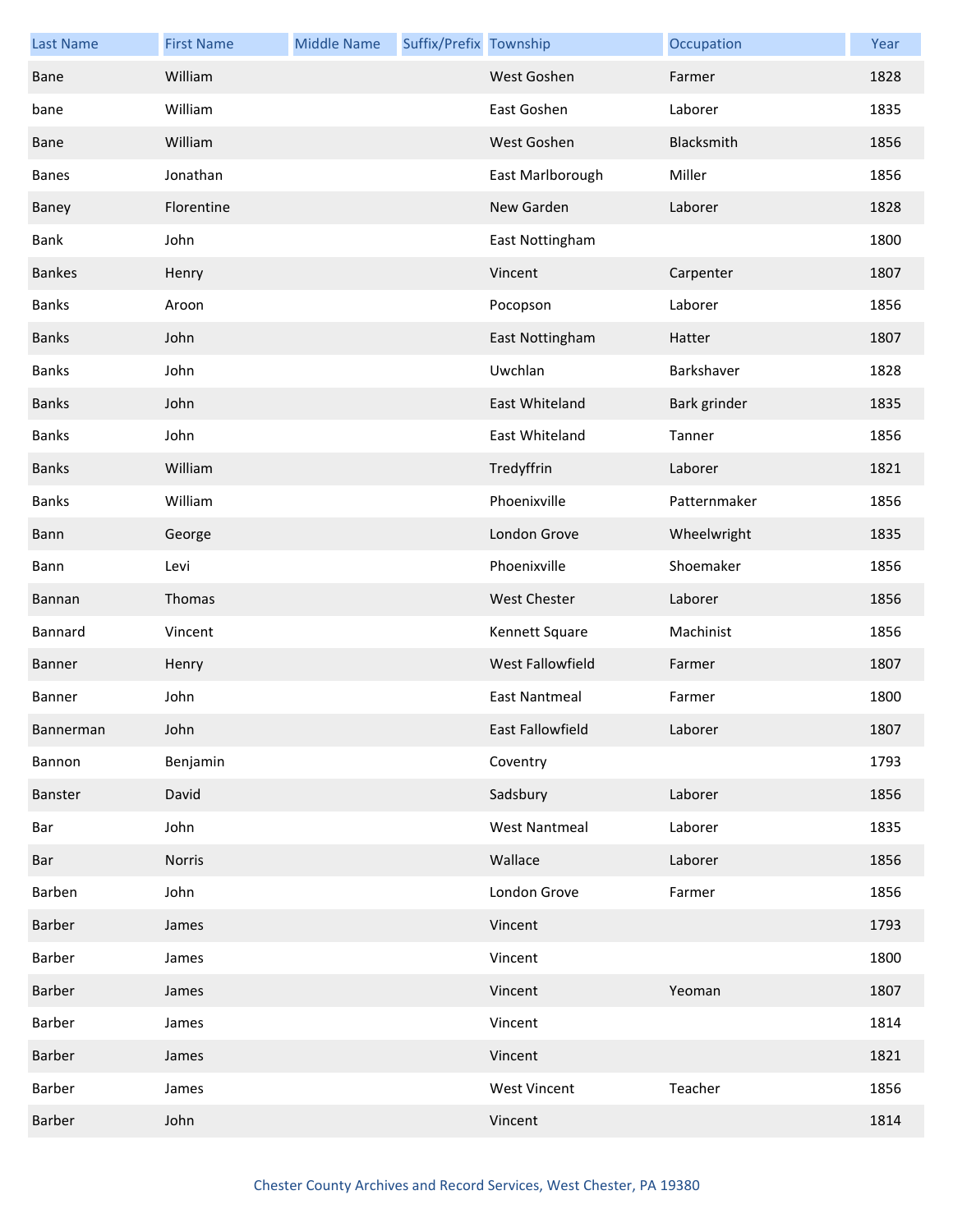| <b>Last Name</b> | <b>First Name</b> | <b>Middle Name</b> | Suffix/Prefix Township |                      | Occupation    | Year |
|------------------|-------------------|--------------------|------------------------|----------------------|---------------|------|
| Barber           | John              |                    |                        | Vincent              |               | 1821 |
| Barber           | John              |                    |                        | Charlestown          | Gentleman     | 1835 |
| Barber           | John              |                    |                        | <b>West Chester</b>  | Gentleman     | 1856 |
| Barber           | John              |                    |                        | Lower Oxford         | Farmer        | 1856 |
| Barber           | Joseph            |                    |                        | Easttown             | Cordwainer    | 1814 |
| Barber           | Joseph            |                    |                        | Charlestown          | Cordwainer    | 1821 |
| Barber           | Joseph            |                    |                        | London Britain       | Laborer       | 1856 |
| Barber           | Joseph            |                    |                        | Kennett              | Teamster      | 1856 |
| Barber           | Joseph            |                    |                        | East Marlborough     | Carpenter     | 1856 |
| Barber           | Mark              |                    |                        | Valley               | Fuller        | 1856 |
| Barber           | Rees              |                    |                        | Charlestown          | Mason         | 1814 |
| Barber           | Rees              |                    |                        | Vincent              |               | 1821 |
| Barber           | Rees              |                    |                        | <b>West Vincent</b>  | Farmer        | 1835 |
| Barber           | Rees              |                    |                        | <b>West Pikeland</b> | Mason         | 1856 |
| Barber           | Samuel            |                    |                        | Uwchlan              | Mason         | 1814 |
| Barber           | Samuel            |                    |                        | Uwchlan              | Stonemason    | 1821 |
| Barber           | Samuel            |                    |                        | Sadsbury             | Tavern Keeper | 1828 |
| Barber           | Samuel            |                    |                        | Uwchlan              | Stonemason    | 1828 |
| Barber           | Samuel            |                    |                        | Uwchlan              | Mason         | 1835 |
| <b>Barber</b>    | Samuel            |                    |                        | Pikeland             | Tailor        | 1835 |
| Barber           | Samuel            |                    |                        | Sadsbury             |               | 1856 |
| Barber           | Samuel            |                    |                        | East Pikeland        | Farmer        | 1856 |
| Barber           | William           |                    |                        | East Fallowfield     | Husbandman    | 1807 |
| Barber           | William           |                    |                        | Sadsbury             | Laborer       | 1814 |
| Barber           | William           |                    |                        | Birmingham           | Laborer       | 1821 |
| Barber           | William           |                    |                        | Sadsbury             | Laborer       | 1828 |
| Barber           | William           |                    |                        | Westtown             | Laborer       | 1828 |
| Barber           | William           |                    |                        | East Nottingham      | Laborer       | 1828 |
| Barber           | William           |                    |                        | Easttown             | Farmer        | 1835 |
| Barber           | William           |                    |                        | East Bradford        | Laborer       | 1835 |
| Barber           | William           |                    |                        | West Whiteland       | Lime burner   | 1835 |
| Barber           | William           |                    |                        | East Nottingham      | Farmer        | 1835 |
| Barbin           | Absalom           | F                  |                        | Sadsbury             | Farmer        | 1856 |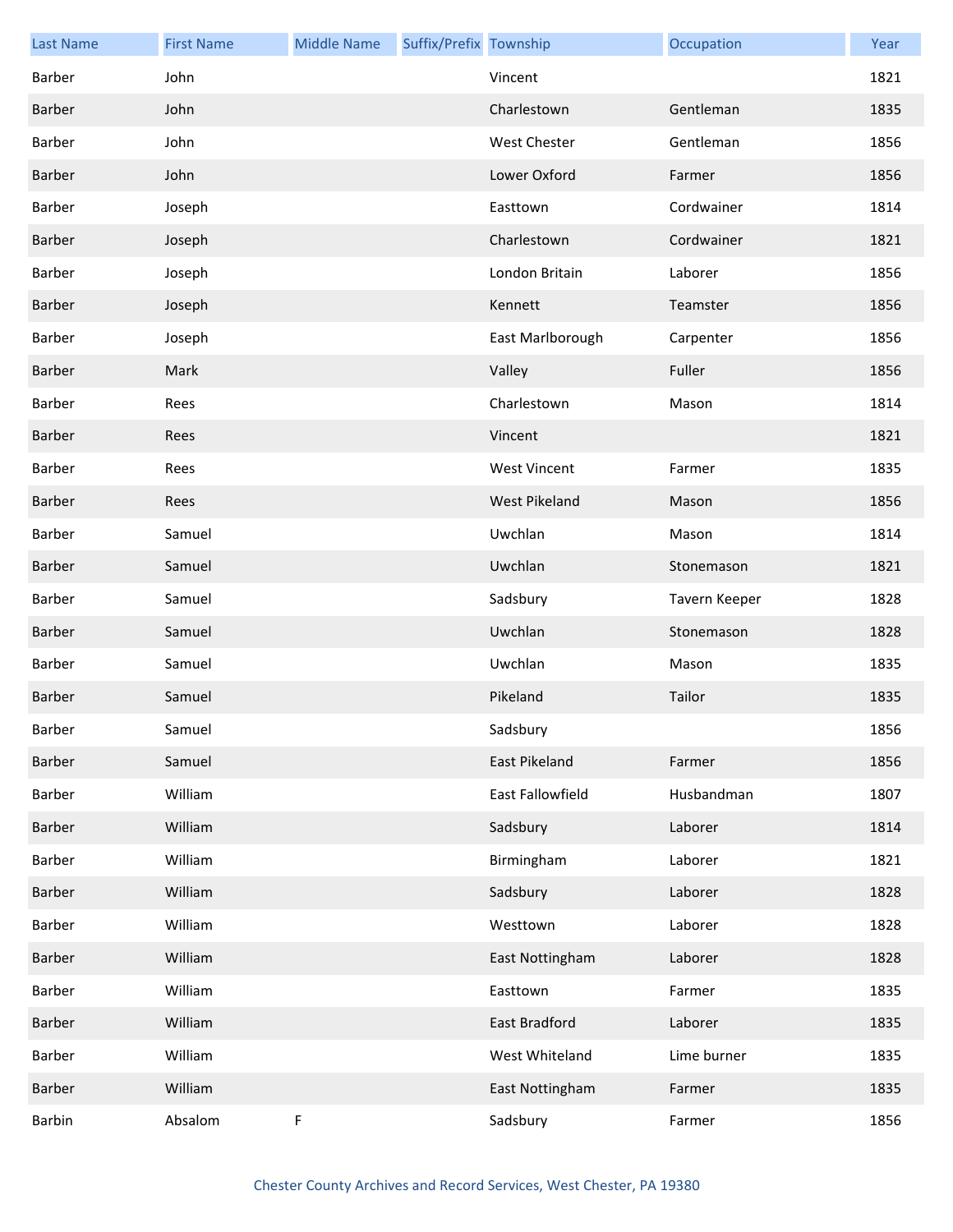| <b>Last Name</b> | <b>First Name</b> | <b>Middle Name</b> | Suffix/Prefix Township |                      | Occupation  | Year |
|------------------|-------------------|--------------------|------------------------|----------------------|-------------|------|
| Barbour          | John              |                    |                        | Vincent              | Farmer      | 1828 |
| Barbour          | Reese             |                    |                        | Vincent              | Mason       | 1828 |
| Barbour          | William           |                    |                        | Easttown             | Farmer      | 1828 |
| Barclay          | Hugh              |                    |                        | Uwchlan              | Jobber      | 1835 |
| <b>Bard</b>      | George            |                    |                        | East Whiteland       | Wheelwright | 1835 |
| Bard             | Samuel            |                    |                        | <b>West Coventry</b> | Farmer      | 1856 |
| Bardin           | A                 | Z                  |                        | West Chester         | Physician   | 1856 |
| Bardin           | D                 | ${\sf R}$          |                        | Valley               | Physician   | 1856 |
| Bare             | Abraham           |                    |                        | Coventry             | Yeoman      | 1807 |
| Bare             | Abraham           |                    |                        | Coventry             | Farmer      | 1828 |
| <b>Bare</b>      | Abraham           |                    | Jr.                    | Coventry             | Laborer     | 1828 |
| Bare             | Abraham           | ${\sf R}$          |                        | <b>West Coventry</b> | Farmer      | 1856 |
| Bare             | Henry             |                    |                        | Coventry             | Farmer      | 1828 |
| Barefoot         | Samuel            |                    |                        | Coventry             |             | 1793 |
| Bareford         | Jacob             |                    |                        | <b>West Nantmeal</b> | Laborer     | 1814 |
| Bareford         | Jacob             |                    |                        | <b>West Nantmeal</b> | Laborer     | 1821 |
| Bareford         | Jacob             |                    |                        | Vincent              | Laborer     | 1828 |
| Bareford         | Samuel            |                    |                        | <b>East Nantmeal</b> | Smith       | 1800 |
| Baret            | Philip            |                    |                        | West Marlborough     | Laborer     | 1814 |
| <b>Barett</b>    | Abner             |                    |                        | Willistown           | Farmer      | 1835 |
| Barge            | Robert            |                    |                        | New Garden           | Laborer     | 1807 |
| Barge            | Robert            |                    |                        | Pennsbury            | Farmer      | 1814 |
| Barger           | Hugh              |                    |                        | <b>East Vincent</b>  | Clerk       | 1856 |
| <b>Barges</b>    | John              |                    |                        | Phoenixville         | Saddler     | 1856 |
| <b>Baris</b>     | William           | $\sf S$            |                        | Charlestown          | Laborer     | 1856 |
| Barker           | Joshua            |                    |                        | Schuylkill           | Nailer      | 1835 |
| Barker           | Mathew            |                    |                        | Honey Brook          | Tanner      | 1828 |
| Barker           | Mathew            |                    |                        | East Whiteland       | Farmer      | 1856 |
| Barker           | Matthew           |                    |                        | Honey Brook          | Farmer      | 1835 |
| Barker           | Patrick           |                    |                        | Willistown           | Laborer     | 1835 |
| barkley          | George            |                    |                        | Pocopson             | Laborer     | 1856 |
| Barkley          | George            | $\sf P$            |                        | South Coventry       | Laborer     | 1856 |
| Barkley          | Hugh              |                    |                        | Uwchlan              | Laborer     | 1821 |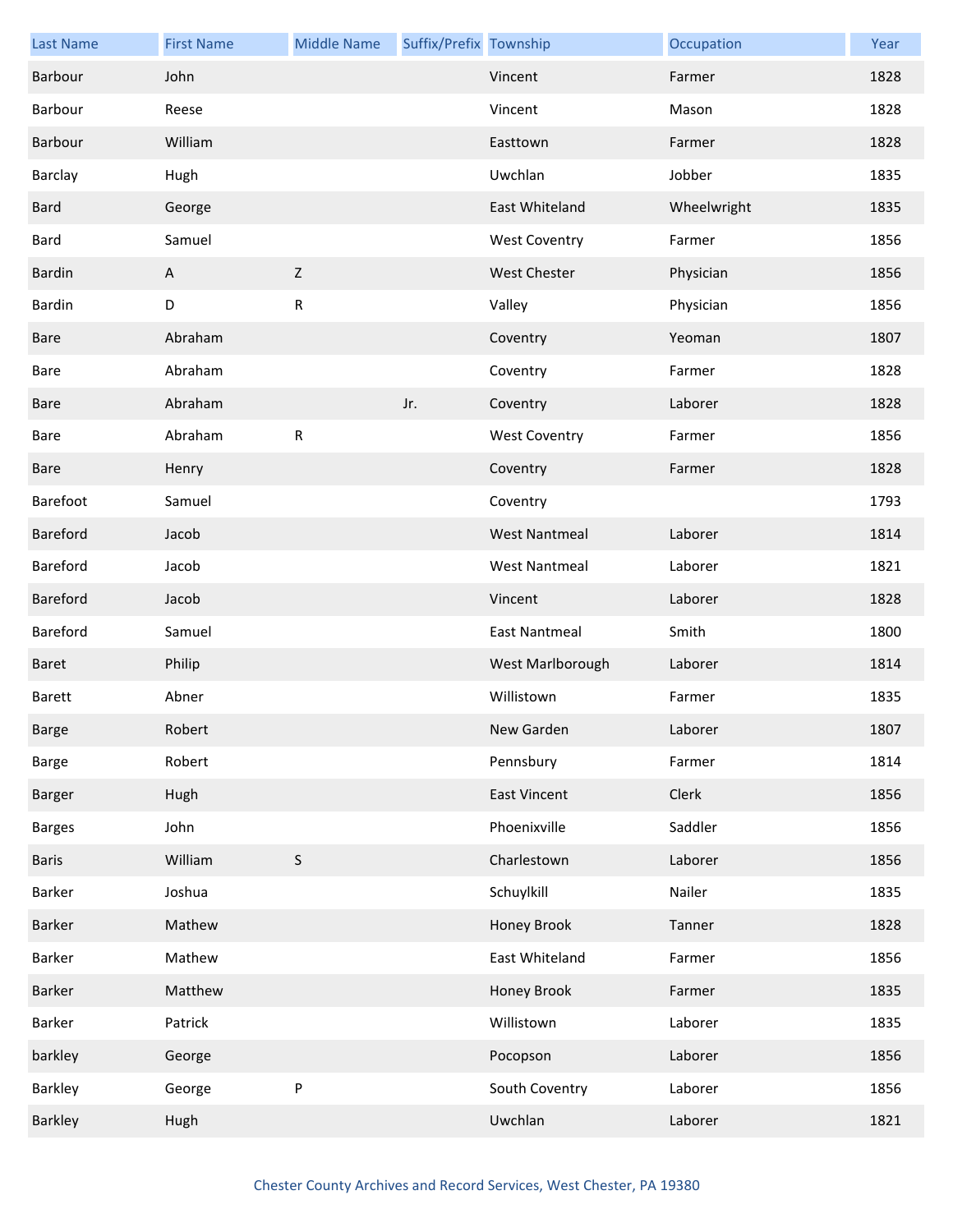| <b>Last Name</b> | <b>First Name</b> | <b>Middle Name</b> | Suffix/Prefix Township |                         | Occupation            | Year |
|------------------|-------------------|--------------------|------------------------|-------------------------|-----------------------|------|
| Barkley          | John              |                    |                        | <b>West Nantmeal</b>    | Wheelwright           | 1856 |
| Barkley          | John              | M                  |                        | West Fallowfield        | Storekeeper           | 1856 |
| Barlow           | Joseph            |                    |                        | <b>Upper Oxford</b>     | Manufacturer (Cotton) | 1814 |
| <b>Barlow</b>    | Joseph            |                    |                        | New Garden              | Weaver                | 1828 |
| <b>Barlows</b>   | David             |                    |                        | West Fallowfield        | Laborer               | 1835 |
| Barnaba          | Stephen           |                    |                        | Sadsbury                |                       | 1835 |
| Barnaby          | James             |                    |                        | Newlin                  | Farmer                | 1814 |
| Barnaby          | James             |                    |                        | <b>West Fallowfield</b> | Farmer                | 1828 |
| Barnard          | Aaron             |                    |                        | Newlin                  | Shoemaker             | 1821 |
| <b>Barnard</b>   | Amos              |                    |                        | New Garden              | Farmer                | 1821 |
| Barnard          | Amos              |                    |                        | Newlin                  | Farmer                | 1828 |
| Barnard          | Cyrus             |                    |                        | Newlin                  | Farmer                | 1807 |
| Barnard          | Cyrus             |                    |                        | Newlin                  | Farmer                | 1814 |
| Barnard          | Cyrus             |                    |                        | Newlin                  | Farmer                | 1821 |
| Barnard          | Cyrus             |                    |                        | Newlin                  | Farmer                | 1835 |
| Barnard          | Elihu             |                    |                        | Newlin                  | Tanner                | 1828 |
| Barnard          | Elihu             |                    |                        | East Marlborough        | Farmer                | 1835 |
| <b>Barnard</b>   | <b>Ellis</b>      |                    |                        | West Marlborough        | Farmer                | 1828 |
| Barnard          | <b>Ellis</b>      |                    |                        | West Marlborough        | Laborer               | 1835 |
| Barnard          | Eusebius          |                    |                        | Pocopson                | Farmer                | 1856 |
| Barnard          | George            |                    |                        | West Marlborough        | Farmer                | 1807 |
| Barnard          | George            |                    |                        | West Marlborough        | Farmer                | 1828 |
| Barnard          | Isaac             | D.                 | Hon.                   | West Chester            | Lawyer                | 1828 |
| Barnard          | James             |                    |                        | West Marlborough        | Laborer               | 1835 |
| Barnard          | James             |                    |                        | West Marlborough        | Farmer                | 1856 |
| Barnard          | Jeremiah          |                    |                        | West Marlborough        |                       | 1793 |
| Barnard          | Jeremiah          |                    | Jr.                    | West Marlborough        |                       | 1793 |
| Barnard          | Jeremiah          |                    |                        | West Marlborough        | Farmer                | 1807 |
| Barnard          | Jeremiah          |                    | Jr.                    | West Marlborough        | Farmer                | 1807 |
| Barnard          | Jeremiah          |                    |                        | West Marlborough        | Farmer                | 1828 |
| Barnard          | Jeremiah          |                    | Jr.                    | West Marlborough        | Farmer                | 1828 |
| Barnard          | Jeremiah          |                    |                        | West Marlborough        | Farmer                | 1835 |
| Barnard          | Jeremiah          |                    | Jr.                    | West Marlborough        | Farmer                | 1835 |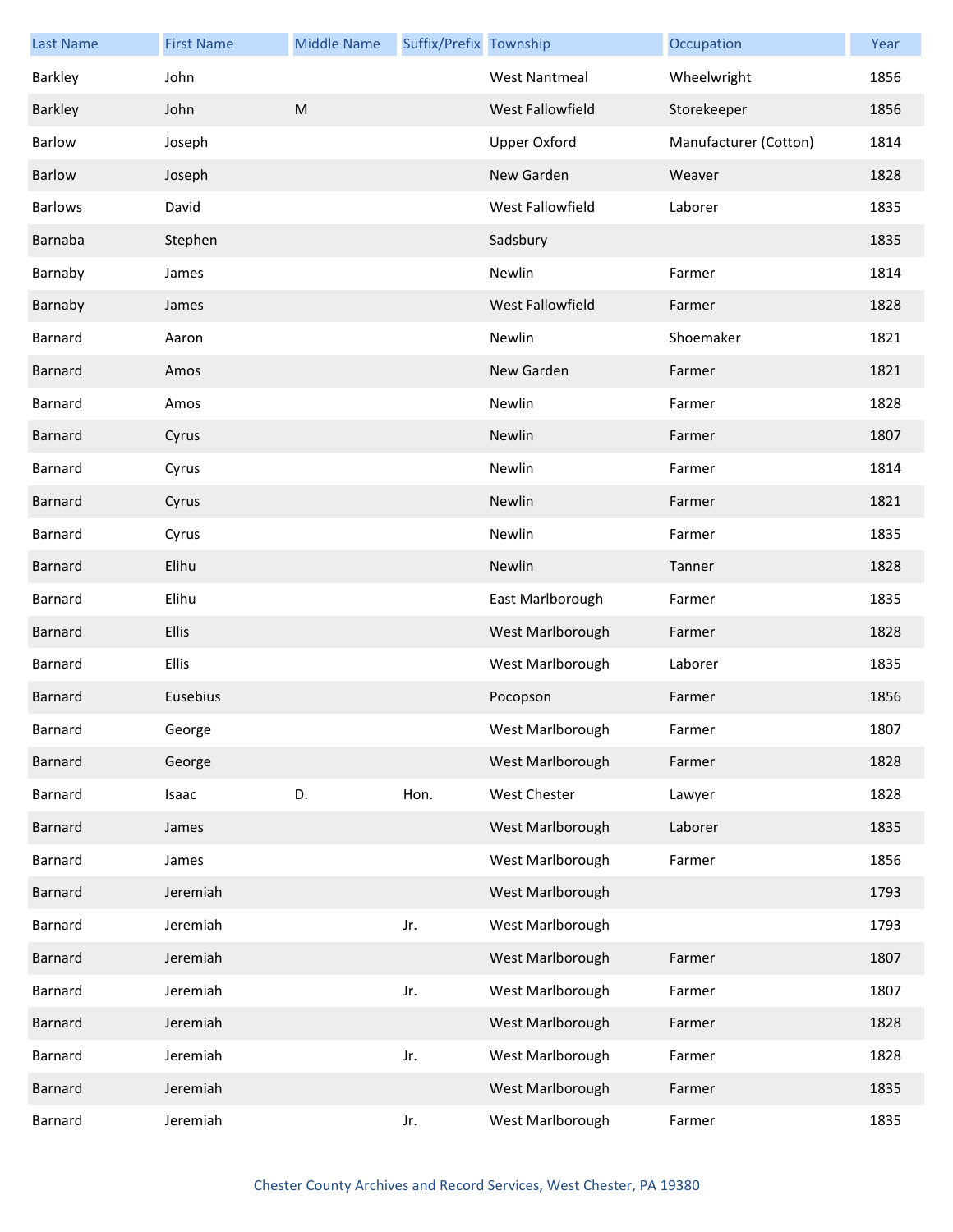| <b>Last Name</b> | <b>First Name</b> | <b>Middle Name</b> | Suffix/Prefix Township |                         | Occupation      | Year |
|------------------|-------------------|--------------------|------------------------|-------------------------|-----------------|------|
| Barnard          | John              |                    |                        | West Marlborough        | Farmer          | 1828 |
| Barnard          | John              |                    |                        | West Marlborough        | Farmer          | 1835 |
| Barnard          | John              |                    |                        | West Marlborough        | Farmer          | 1856 |
| Barnard          | Joseph            |                    |                        | Newlin                  | Farmer          | 1807 |
| Barnard          | Joseph            |                    |                        | Newlin                  | Farmer          | 1814 |
| Barnard          | Joseph            |                    |                        | Newlin                  | Farmer          | 1821 |
| Barnard          | Joseph            |                    |                        | Newlin                  | Farmer          | 1828 |
| Barnard          | Joseph            |                    |                        | Newlin                  | Farmer          | 1835 |
| Barnard          | Joseph            |                    |                        | New Garden              | Farmer          | 1856 |
| Barnard          | Joseph            | M                  |                        | Newlin                  | Farmer          | 1835 |
| Barnard          | Joseph            | M.                 |                        | Newlin                  | Farmer          | 1828 |
| Barnard          | Joseph            | W                  |                        | West Chester            | Storekeeper     | 1856 |
| Barnard          | Joshua            |                    |                        | Londonderry             | Shoemaker       | 1821 |
| Barnard          | Joshua            |                    |                        | West Fallowfield        | Cordwainer      | 1828 |
| <b>Barnard</b>   | Joshua            |                    |                        | West Marlborough        | Shoemaker       | 1835 |
| Barnard          | Levis             |                    |                        | West Marlborough        | Farmer          | 1856 |
| Barnard          | Mary              |                    |                        | West Marlborough        | Farmer          | 1807 |
| Barnard          | Phebe             |                    |                        | East Marlborough        | Housekeeper     | 1835 |
| <b>Barnard</b>   | Pusey             |                    |                        | <b>Upper Oxford</b>     | Farmer          | 1835 |
| Barnard          | Richard           |                    | Jr.                    | Newlin                  | Tanner & Farmer | 1807 |
| Barnard          | Richard           |                    |                        | Newlin                  | Farmer          | 1807 |
| Barnard          | Richard           |                    |                        | Newlin                  | Farmer          | 1814 |
| Barnard          | Richard           |                    |                        | Newlin                  | Farmer          | 1821 |
| Barnard          | Richard           |                    |                        | West Fallowfield        | Manufacturer    | 1821 |
| Barnard          | Richard           |                    |                        | Newlin                  | Farmer          | 1828 |
| Barnard          | Richard           |                    |                        | West Marlborough        | Farmer          | 1828 |
| Barnard          | Richard           |                    |                        | West Marlborough        | Farmer          | 1835 |
| Barnard          | Richard           |                    |                        | Newlin                  | Farmer          | 1835 |
| Barnard          | Richard           |                    |                        | <b>West Fallowfield</b> | Farmer          | 1856 |
| Barnard          | Richard           | M                  |                        | Newlin                  | Farmer          | 1835 |
| Barnard          | Richard           | M.                 |                        | Newlin                  | Farmer          | 1821 |
| Barnard          | Richard           | M.                 |                        | Newlin                  | Farmer          | 1828 |
| Barnard          | Sarah             |                    |                        | West Marlborough        |                 | 1856 |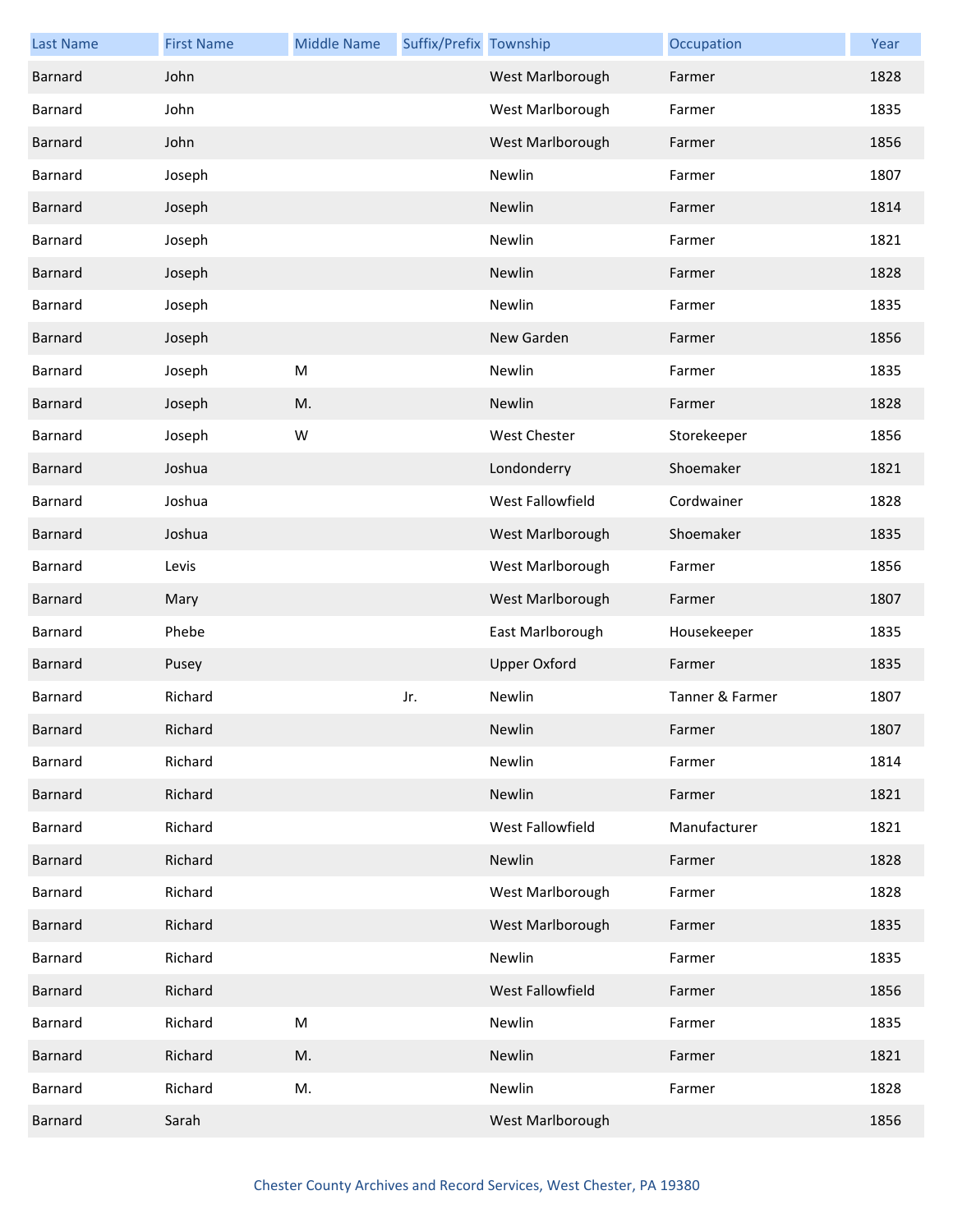| <b>Last Name</b> | <b>First Name</b> | <b>Middle Name</b> | Suffix/Prefix Township |                     | Occupation | Year |
|------------------|-------------------|--------------------|------------------------|---------------------|------------|------|
| Barnard          | Simon             |                    |                        | Newlin              | Farmer     | 1828 |
| <b>Barnard</b>   | Simon             |                    |                        | Newlin              | Farmer     | 1835 |
| Barnard          | Simon             |                    |                        | West Chester        | Lumberman  | 1856 |
| <b>Barnard</b>   | Thomas            |                    |                        | West Marlborough    | Laborer    | 1828 |
| Barnard          | Usebious          |                    |                        | Newlin              | Farmer     | 1828 |
| <b>Barnard</b>   | Vincent           |                    |                        | West Marlborough    | Laborer    | 1835 |
| Barnard          | William           |                    |                        | Newlin              | Farmer     | 1821 |
| Barnard          | William           |                    |                        | Newlin              | Farmer     | 1828 |
| Barnard          | William           |                    |                        | Newlin              | Farmer     | 1835 |
| <b>Barnard</b>   | William           |                    |                        | Pocopson            | Farmer     | 1856 |
| Barne            | Henry             |                    |                        | West Fallowfield    | Cordwainer | 1821 |
| Barneby          | James             |                    |                        | Newlin              | Laborer    | 1807 |
| <b>Barnes</b>    | Benjamin          |                    |                        | East Fallowfield    | Laborer    | 1821 |
| <b>Barnes</b>    | Benjamin          |                    |                        | East Fallowfield    | Farmer     | 1828 |
| <b>Barnes</b>    | Benjamin          |                    |                        | Valley              | Screvman   | 1856 |
| <b>Barnes</b>    | Isaac             |                    |                        | London Grove        | Laborer    | 1807 |
| <b>Barnes</b>    | Isaac             |                    |                        | New London          | Farmer     | 1835 |
| <b>Barnes</b>    | Jesse             |                    |                        | New London          | Shoemaker  | 1828 |
| <b>Barnes</b>    | Miller            |                    |                        | Sadsbury            | Farmer     | 1821 |
| <b>Barnes</b>    | Samuel            |                    |                        | Pocopson            | Laborer    | 1856 |
| <b>Barnes</b>    | Timothy           |                    |                        | New London          | Farmer     | 1800 |
| <b>Barnes</b>    | Timothy           |                    |                        | New London          | Farmer     | 1807 |
| <b>Barnes</b>    | Timothy           |                    |                        | New London          | Laborer    | 1814 |
| <b>Barnes</b>    | Timothy           |                    |                        | New London          | Laborer    | 1828 |
| Barnes           | William           |                    |                        | Kennett             |            | 1793 |
| <b>Barnes</b>    | William           |                    |                        | <b>Upper Oxford</b> | Weaver     | 1828 |
| Barnet           | Charles           |                    |                        | Newlin              | Laborer    | 1856 |
| Barnet           | John              |                    |                        | Easttown            | Weaver     | 1807 |
| Barnet           | John              |                    |                        | Willistown          | Weaver     | 1814 |
| Barnet           | John              |                    |                        | Willistown          | Weaver     | 1821 |
| Barnet           | Richard           |                    |                        | West Fallowfield    | Miller     | 1814 |
| Barnet           | Sampson           |                    |                        | Goshen              | Chairmaker | 1814 |
| Barnet           | Sampson           |                    |                        | East Marlborough    | Carpenter  | 1821 |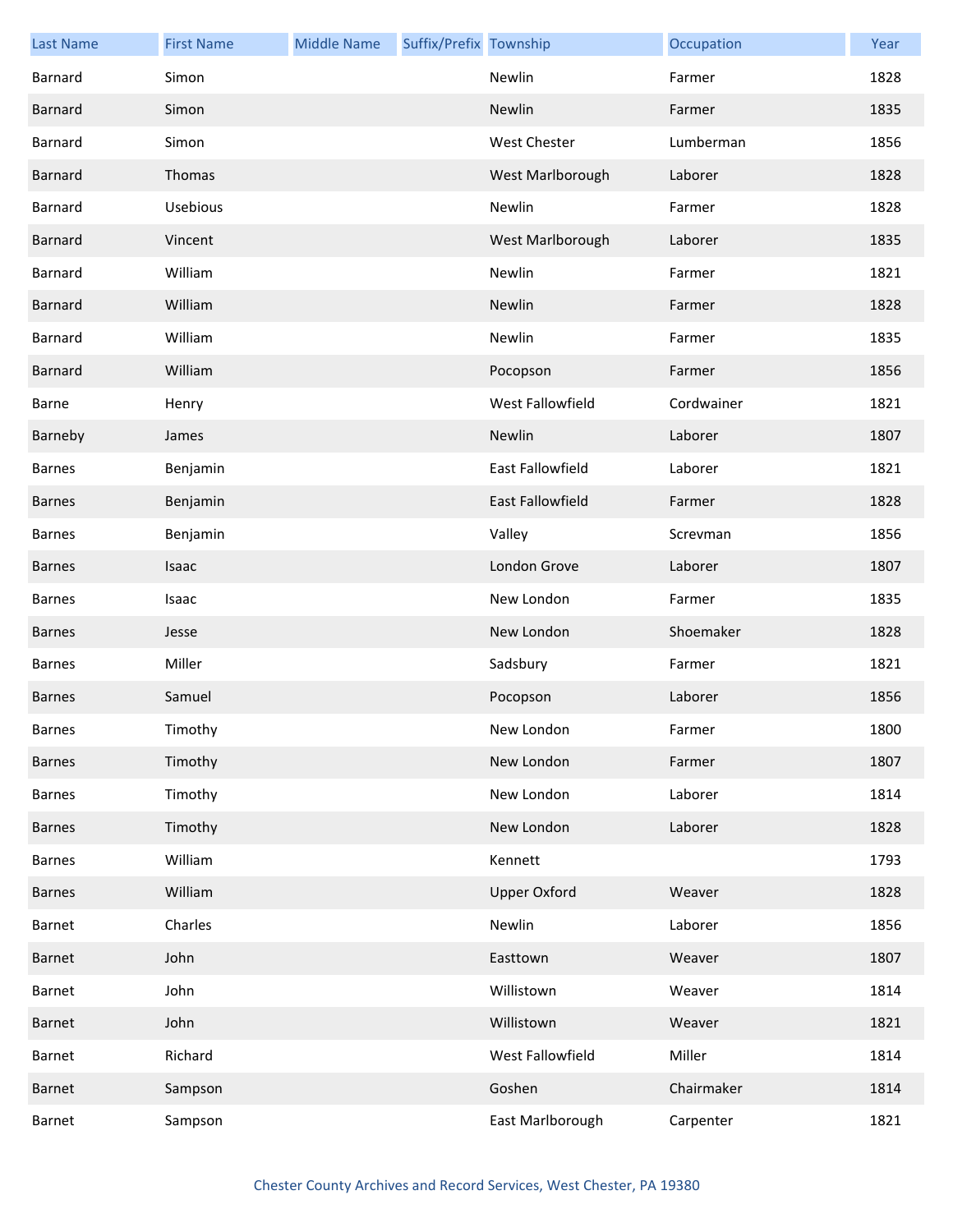| <b>Last Name</b> | <b>First Name</b> | <b>Middle Name</b> | Suffix/Prefix Township |                  | Occupation | Year |
|------------------|-------------------|--------------------|------------------------|------------------|------------|------|
| Barnet           | Samuel            |                    |                        | Newlin           | Laborer    | 1856 |
| Barnet           | Thomas            |                    |                        | West Fallowfield | Miller     | 1814 |
| Barnet           | William           |                    |                        | Sadsbury         |            | 1807 |
| Barnet           | William           |                    |                        | Willistown       | Weaver     | 1821 |
| Barnet           | William           |                    |                        | Pennsbury        | Laborer    | 1821 |
| Barnet           | William           |                    |                        | East Nottingham  | Innkeeper  | 1828 |
| Barnett          | Alexander         |                    |                        | Willistown       | Shoemaker  | 1835 |
| Barnett          | Andrew            |                    |                        | Lower Oxford     | Laborer    | 1856 |
| Barnett          | Andrew            |                    |                        | Lower Oxford     | Laborer    | 1856 |
| Barnett          | Isaac             |                    |                        | Kennett          |            | 1793 |
| Barnett          | Joel              |                    |                        | Birmingham       | Laborer    | 1821 |
| Barnett          | Joel              |                    |                        | Birmingham       | Mason      | 1828 |
| Barnett          | John              |                    |                        | Kennett          | Cooper     | 1807 |
| Barnett          | John              |                    |                        | Birmingham       | Laborer    | 1814 |
| Barnett          | Joseph            |                    |                        | Schuylkill       | Farmer     | 1856 |
| Barnett          | Joshua            |                    |                        | East Caln        | founder    | 1856 |
| Barnett          | Levi              |                    |                        | Pennsbury        | Laborer    | 1835 |
| Barnett          | Lewis             |                    |                        | Willistown       | Laborer    | 1835 |
| Barnett          | Robert            |                    |                        | Brandywine       | Laborer    | 1821 |
| Barnett          | Robert            |                    | Jr.                    | Brandywine       | Smith      | 1821 |
| Barnett          | Robert            |                    |                        | Brandywine       | Laborer    | 1828 |
| Barnett          | Robert            |                    |                        | Brandywine       | Laborer    | 1835 |
| Barnett          | Sampson           |                    |                        | Kennett          | Cooper     | 1807 |
| Barnett          | Sampson           |                    |                        | East Goshen      | Chairmaker | 1821 |
| Barnett          | William           |                    |                        | Pennsbury        | Laborer    | 1807 |
| Barnett          | William           |                    |                        | Kennett          | Sawyer     | 1807 |
| Barnett          | William           |                    |                        | Birmingham       | Laborer    | 1814 |
| Barnett          | William           |                    |                        | Pennsbury        | Laborer    | 1835 |
| <b>Barnett</b>   | William           |                    |                        | Lower Oxford     | Laborer    | 1835 |
| Barnett          | William           |                    |                        | Pennsbury        | Stonemason | 1856 |
| Barney           | John              |                    |                        | Westtown         | Mason      | 1835 |
| Barney           | Reuben            |                    |                        | New Garden       |            | 1793 |
| Barnhard         | Joseph            |                    |                        | Londonderry      | Cartwright | 1814 |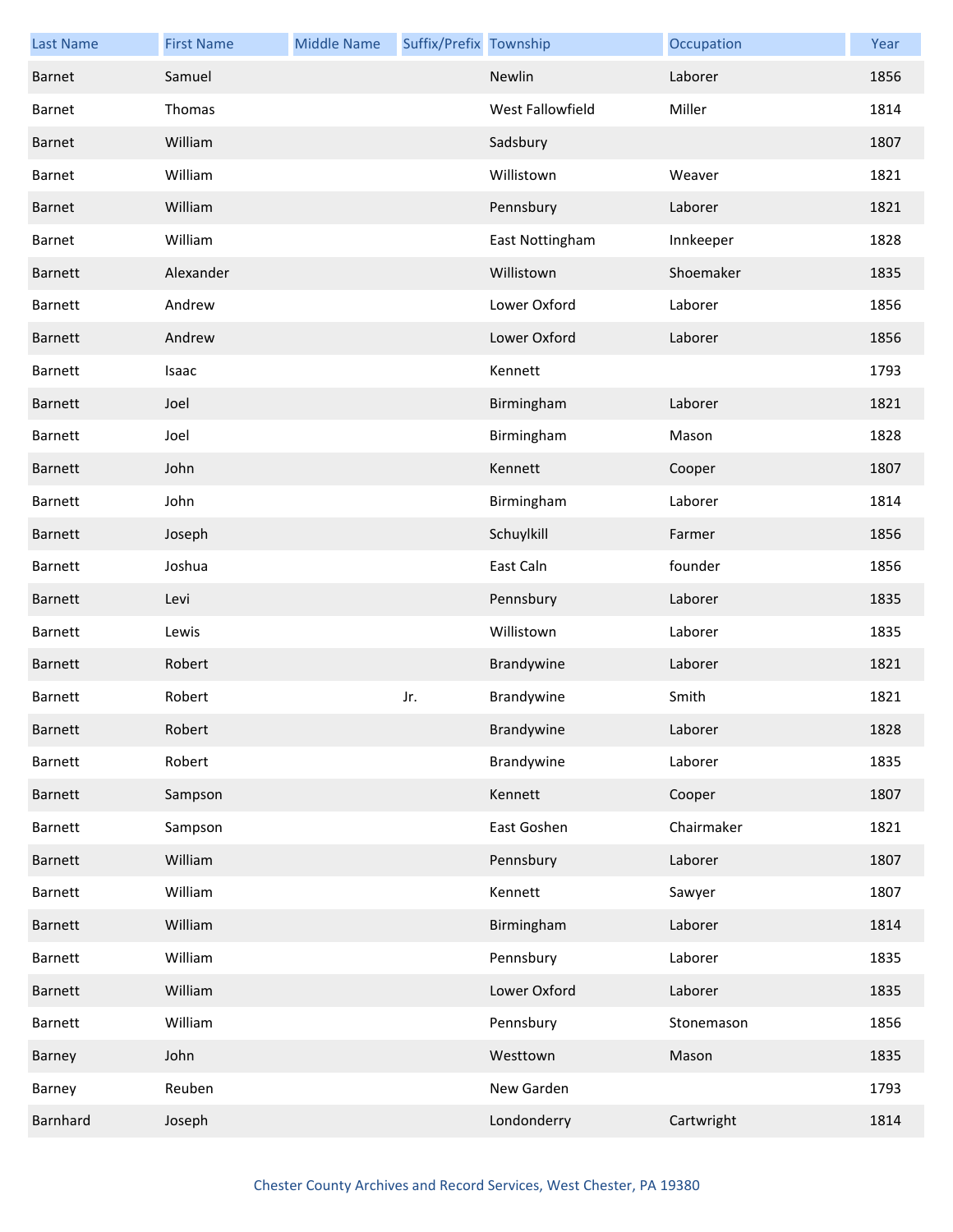| <b>Last Name</b> | <b>First Name</b> | <b>Middle Name</b> | Suffix/Prefix Township |                      | Occupation  | Year |
|------------------|-------------------|--------------------|------------------------|----------------------|-------------|------|
| Barnhard         | Martin            |                    |                        | Londonderry          | Carpenter   | 1814 |
| Barnhart         | John              |                    |                        | Londonderry          |             | 1793 |
| Barnhart         | Mathias           |                    |                        | Londonderry          |             | 1793 |
| Barnheart        | Joseph            |                    |                        | Londonderry          | Waggonmaker | 1807 |
| Barnheart        | Martin            |                    |                        | Londonderry          | Carpenter   | 1807 |
| Barnheart        | Mathias           |                    |                        | Londonderry          | Farmer      | 1807 |
| Barns            | Benjamin          |                    |                        | East Caln            | Laborer     | 1835 |
| <b>Barns</b>     | Enos              |                    |                        | Willistown           | Farmer      | 1856 |
| <b>Barns</b>     | Henry             |                    |                        | Sadsbury             |             | 1800 |
| <b>Barns</b>     | Isaac             |                    |                        | London Britain       | Cooper      | 1828 |
| Barns            | Isaac             |                    |                        | Kennett              | Laborer     | 1856 |
| <b>Barns</b>     | James             |                    |                        | Londonderry          | Weaver      | 1828 |
| <b>Barns</b>     | John              | W                  |                        | Kennett              | Carpenter   | 1856 |
| <b>Barns</b>     | Michael           |                    |                        | East Caln            | Laborer     | 1856 |
| Barns            | Thomas            |                    |                        | London Grove         | Laborer     | 1814 |
| <b>Barns</b>     | Thomas            |                    |                        | New Garden           | Laborer     | 1821 |
| Barns            | William           |                    |                        | New Garden           |             | 1793 |
| Barr             | Andrew            |                    |                        | Honey Brook          |             | 1793 |
| Barr             | Andrew            |                    |                        | Honey Brook          | Blacksmith  | 1821 |
| Barr             | Conrad            |                    |                        | West Marlborough     |             | 1800 |
| Barr             | Conrad            |                    |                        | West Fallowfield     | Farmer      | 1807 |
| Barr             | Conrad            |                    |                        | West Fallowfield     | Farmer      | 1814 |
| Barr             | Conrad            |                    |                        | West Fallowfield     |             | 1821 |
| Barr             | Henry             |                    |                        | West Fallowfield     | Cordwainer  | 1807 |
| Barr             | Henry             |                    |                        | West Fallowfield     | Shoemaker   | 1814 |
| Barr             | Henry             |                    | Jr.                    | West Fallowfield     | Laborer     | 1821 |
| Barr             | Henry             |                    |                        | West Fallowfield     | Laborer     | 1828 |
| Barr             | Henry             |                    |                        | West Fallowfield     | Laborer     | 1835 |
| Barr             | Jackson           |                    |                        | Highland             | Laborer     | 1856 |
| Barr             | James             |                    |                        | Honey Brook          |             | 1793 |
| Barr             | James             |                    |                        | <b>West Nantmeal</b> |             | 1800 |
| Barr             | James             |                    |                        | <b>West Nantmeal</b> | Laborer     | 1807 |
| Barr             | James             |                    |                        | <b>West Nantmeal</b> | Laborer     | 1814 |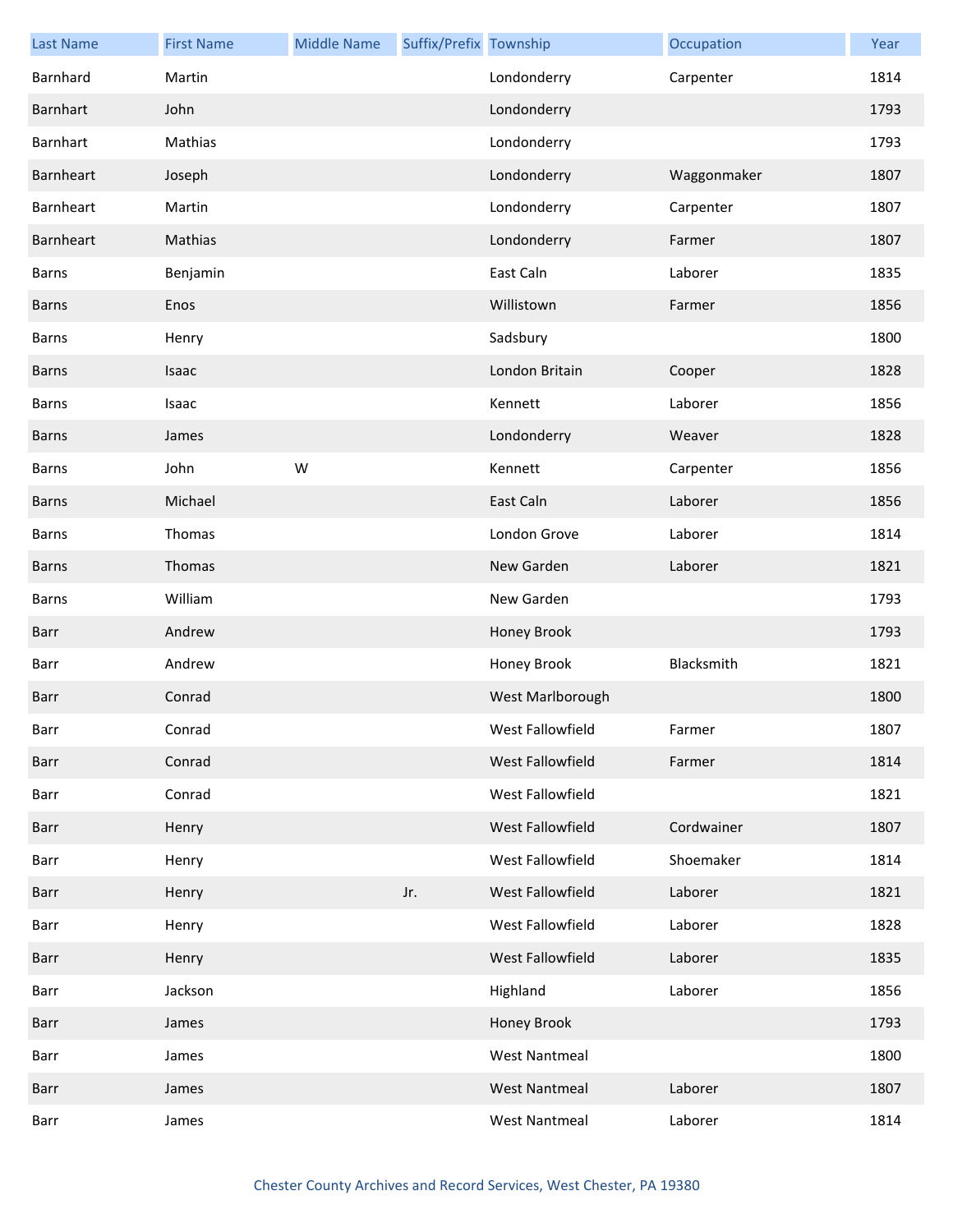| <b>Last Name</b> | <b>First Name</b> | <b>Middle Name</b> | Suffix/Prefix Township |                      | Occupation  | Year |
|------------------|-------------------|--------------------|------------------------|----------------------|-------------|------|
| Barr             | John              |                    |                        | West Marlborough     |             | 1800 |
| Barr             | John              |                    |                        | West Caln            | Cooper      | 1807 |
| Barr             | John              |                    |                        | Brandywine           | Farmer      | 1807 |
| Barr             | John              |                    |                        | West Caln            | Farmer      | 1814 |
| Barr             | Joseph            |                    |                        | Tredyffrin           |             | 1800 |
| Barr             | Joseph            |                    |                        | Londonderry          | Wheelwright | 1821 |
| Barr             | Joseph            |                    |                        | Londonderry          | Farmer      | 1828 |
| Barr             | Joseph            |                    |                        | Willistown           | Blacksmith  | 1835 |
| Barr             | Joseph            |                    |                        | West Fallowfield     | Wheelwright | 1835 |
| Barr             | Joseph            |                    |                        | Willistown           | Farmer      | 1856 |
| Barr             | Robert            |                    |                        | Kennett              |             | 1793 |
| Barr             | Rudolph           |                    |                        | Tredyffrin           |             | 1800 |
| Barr             | Thomas            |                    |                        | Coventry             |             | 1793 |
| Barr             | Thomas            |                    |                        | Willistown           | Blacksmith  | 1856 |
| Barr             | William           |                    |                        | <b>East Nantmeal</b> |             | 1793 |
| Barr             | William           |                    |                        | West Caln            | Farmer      | 1814 |
| Barr             | William           |                    |                        | New Garden           | Farmer      | 1821 |
| Barr             | William           |                    |                        | West Whiteland       | Blacksmith  | 1835 |
| Barr             | William           |                    |                        | Highland             | Laborer     | 1856 |
| <b>Barrack</b>   | John              |                    |                        | Honey Brook          | Carpenter   | 1821 |
| <b>Barrack</b>   | Meriah            |                    |                        | West Caln            |             | 1835 |
| <b>Barrack</b>   | Philip            |                    |                        | East Marlborough     | Laborer     | 1814 |
| <b>Barrack</b>   | Philip            |                    |                        | West Caln            | Laborer     | 1821 |
| <b>Barrack</b>   | Phillip           |                    |                        | West Marlborough     | Laborer     | 1828 |
| Barret           | Henry             |                    |                        | Brandywine           |             | 1793 |
| Barret           | Henry             |                    |                        | Uwchlan              | Papermaker  | 1807 |
| Barret           | Henry             |                    |                        | East Fallowfield     | Laborer     | 1814 |
| Barret           | Henry             |                    |                        | Uwchlan              | Papermaker  | 1828 |
| Barret           | Hiram             |                    |                        | New London           | Cooper      | 1828 |
| Barret           | John              |                    |                        | London Grove         |             | 1793 |
| Barret           | Jonathan          |                    |                        | Uwchlan              | Papermaker  | 1828 |
| Barret           | Thomas            | ${\sf M}$          |                        | West Fallowfield     | Laborer     | 1856 |
| <b>Barrett</b>   | Abner             |                    |                        | Willistown           | Laborer     | 1807 |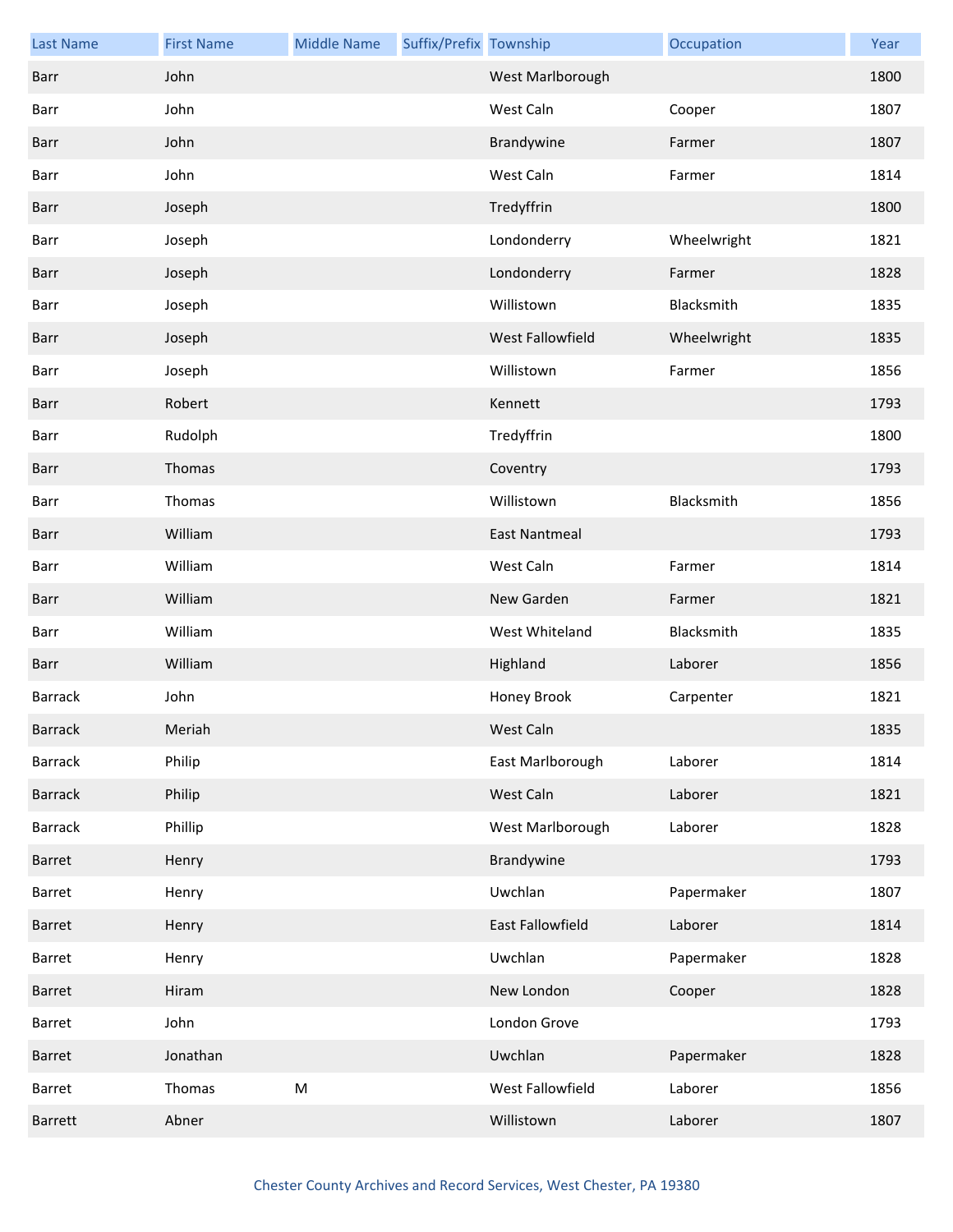| <b>Last Name</b> | <b>First Name</b> | <b>Middle Name</b> | Suffix/Prefix Township |                      | Occupation | Year |
|------------------|-------------------|--------------------|------------------------|----------------------|------------|------|
| <b>Barrett</b>   | Abner             |                    |                        | Willistown           | Farmer     | 1814 |
| <b>Barrett</b>   | Abner             |                    |                        | Willistown           | Farmer     | 1821 |
| <b>Barrett</b>   | Abner             |                    |                        | Willistown           | Farmer     | 1828 |
| <b>Barrett</b>   | Charles           |                    |                        | Willistown           | Farmer     | 1828 |
| <b>Barrett</b>   | Charles           |                    |                        | Willistown           | Farmer     | 1835 |
| <b>Barrett</b>   | Henry             |                    |                        | Uwchlan              | Papermaker | 1821 |
| Barrett          | Henry             |                    |                        | Uwchlan              | Papermaker | 1835 |
| <b>Barrett</b>   | Hibberd           |                    |                        | Willistown           | Miller     | 1856 |
| Barrett          | Hiram             |                    |                        | London Grove         | Laborer    | 1828 |
| <b>Barrett</b>   | Hiram             |                    |                        | New London           | Cooper     | 1835 |
| <b>Barrett</b>   | Isaac             | P                  |                        | West Whiteland       | Blacksmith | 1856 |
| <b>Barrett</b>   | Jacob             |                    |                        | East Nottingham      | Farmer     | 1807 |
| Barrett          | Jacob             |                    |                        | East Nottingham      | Farmer     | 1814 |
| <b>Barrett</b>   | Jacob             |                    |                        | West Whiteland       | Blacksmith | 1828 |
| <b>Barrett</b>   | Jacob             |                    |                        | West Whiteland       | Blacksmith | 1835 |
| <b>Barrett</b>   | Jacob             |                    |                        | West Whiteland       | Blacksmith | 1856 |
| <b>Barrett</b>   | James             |                    |                        | Lower Oxford         | Farmer     | 1835 |
| Barrett          | James             |                    |                        | West Goshen          | Laborer    | 1856 |
| <b>Barrett</b>   | John              |                    |                        | East Bradford        | Spinner    | 1814 |
| <b>Barrett</b>   | John              |                    |                        | West Goshen          | Laborer    | 1856 |
| Barrett          | John              |                    |                        | West Nantmeal        | Carpenter  | 1856 |
| Barrett          | John              | $\sf H$            |                        | Uwchlan              | Farmer     | 1856 |
| Barrett          | Jonathan          |                    |                        | Uwchlan              | Papermaker | 1821 |
| Barrett          | Jonathan          |                    |                        | Uwchlan              | Papermaker | 1835 |
| Barrett          | Jonathan          |                    |                        | Uwchlan              | Papermaker | 1856 |
| Barrett          | Joseph            |                    |                        | East Bradford        | Weaver     | 1814 |
| Barrett          | Joshua            |                    |                        | East Marlborough     | Shoemaker  | 1814 |
| Barrett          | Joshua            |                    |                        | East Marlborough     | Shoemaker  | 1821 |
| Barrett          | Joshua            |                    |                        | East Marlborough     | Shoemaker  | 1835 |
| Barrett          | Joshua            |                    |                        | West Bradford        | Laborer    | 1856 |
| Barrett          | Lemuel            |                    |                        | <b>West Nantmeal</b> | Stonemason | 1835 |
| Barrett          | Lemuel            |                    |                        | <b>West Nantmeal</b> | Stonemason | 1856 |
| Barrett          | Patrick           |                    |                        | West Goshen          | Laborer    | 1856 |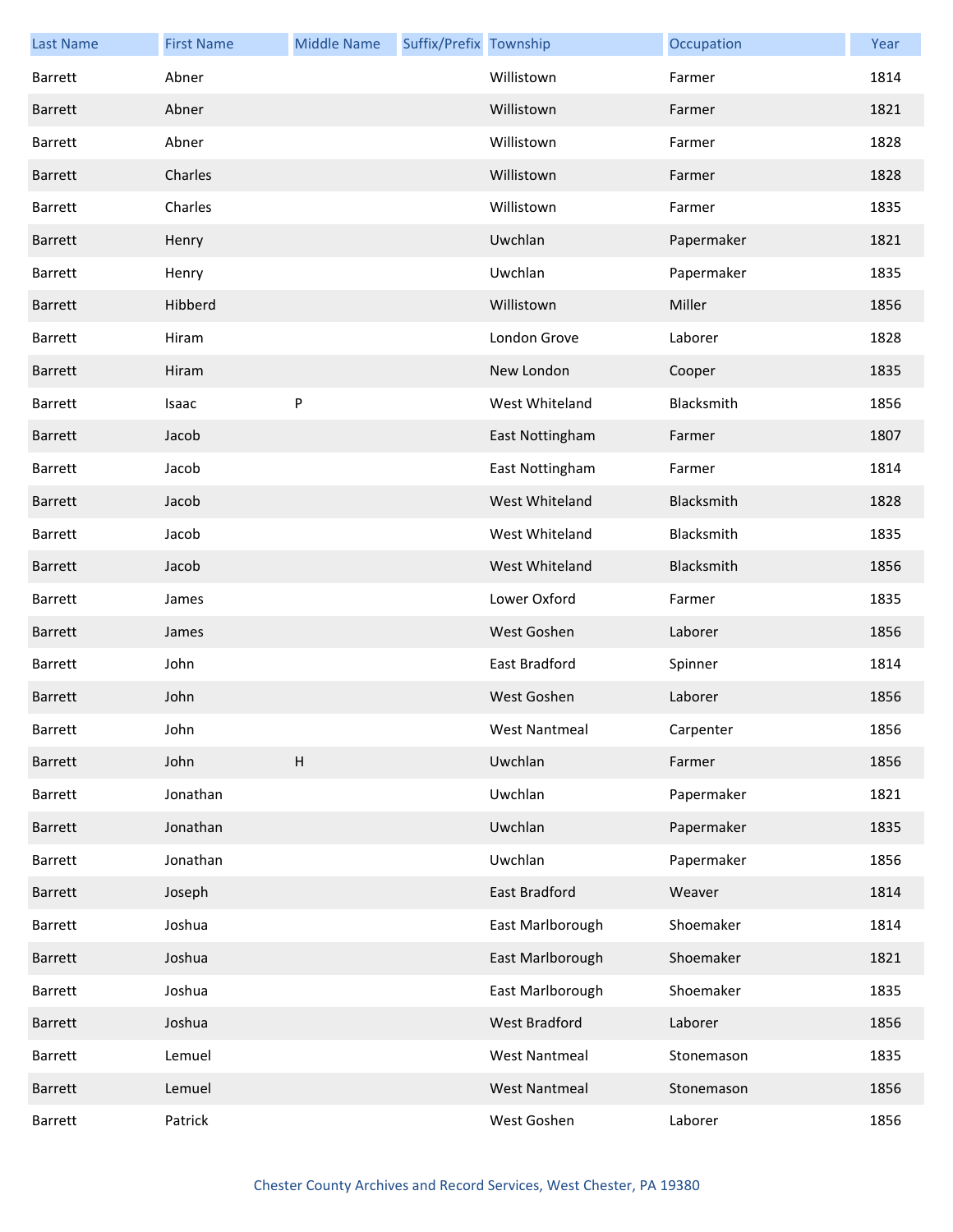| <b>Last Name</b> | <b>First Name</b> | <b>Middle Name</b> | Suffix/Prefix Township |                      | Occupation      | Year |
|------------------|-------------------|--------------------|------------------------|----------------------|-----------------|------|
| <b>Barrett</b>   | Samuel            |                    |                        | Brandywine           | Papermaker      | 1828 |
| Barrett          | Samuel            |                    |                        | Uwchlan              | Papermaker      | 1835 |
| <b>Barrett</b>   | Samuel            |                    |                        | Thornbury            | Laborer         | 1856 |
| <b>Barrett</b>   | Thomas            |                    |                        | New Garden           |                 | 1793 |
| Barrett          | Thomas            |                    |                        | New Garden           | Mason           | 1800 |
| <b>Barrett</b>   | Thomas            |                    |                        | East Nottingham      | Blacksmith      | 1814 |
| <b>Barrett</b>   | Thomas            |                    |                        | <b>West Chester</b>  | Trader          | 1821 |
| Barrett          | Thomas            |                    |                        | London Grove         | Laborer         | 1828 |
| Barrett          | William           |                    |                        | East Nottingham      | Farmer          | 1807 |
| <b>Barrett</b>   | William           |                    | Jr.                    | East Nottingham      | Farmer          | 1814 |
| <b>Barrett</b>   | William           |                    |                        | East Nottingham      | Farmer          | 1814 |
| <b>Barrett</b>   | William           |                    |                        | East Nottingham      | Innkeeper       | 1821 |
| Barrett          | William           |                    |                        | East Nottingham      | Farmer          | 1835 |
| Barrh            | Humphrey          |                    |                        | West Marlborough     | Millstone maker | 1835 |
| <b>Barrick</b>   | Elihu             |                    |                        | London Grove         | Carpenter       | 1835 |
| <b>Barrick</b>   | Elihu             |                    |                        | Londonderry          | Carpenter       | 1856 |
| <b>Barrick</b>   | Richard           |                    |                        | East Fallowfield     | Blacksmith      | 1835 |
| <b>Barrick</b>   | Richard           |                    |                        | West Marlborough     | Blacksmith      | 1835 |
| Barrington       | Henry             |                    |                        | Tredyffrin           |                 | 1800 |
| Barrow           | Phillip           |                    |                        | Newlin               |                 | 1793 |
| Barry            | Abraham           |                    |                        | East Nantmeal        | Laborer         | 1856 |
| Barry            | John              |                    |                        | West Bradford        |                 | 1856 |
| Barry            | John              |                    |                        | <b>East Nantmeal</b> | Laborer         | 1856 |
| Barry            | Mathew            |                    |                        | West Bradford        | Laborer         | 1856 |
| Barry            | Michael           |                    |                        | <b>West Bradford</b> | Forriner        | 1856 |
| Barry            | Patrick           |                    |                        | Thornbury            | Laborer         | 1856 |
| Barry            | Samuel            |                    |                        | Tredyffrin           | Innkeeper       | 1814 |
| Barry            | Samuel            |                    |                        | Thornbury            | Laborer         | 1856 |
| Barry            | William           |                    |                        | Birmingham           | Laborer         | 1856 |
| Barsler          | Samuel            |                    |                        | <b>West Nantmeal</b> | Farmer          | 1807 |
| Barstler         | Joseph            |                    |                        | Uwchlan              | Cordwainer      | 1835 |
| Barstler         | Samuel            |                    |                        | Uwchlan              | Cordwainer      | 1835 |
| <b>Bartelet</b>  | John              |                    |                        | <b>East Vincent</b>  | Farmer          | 1856 |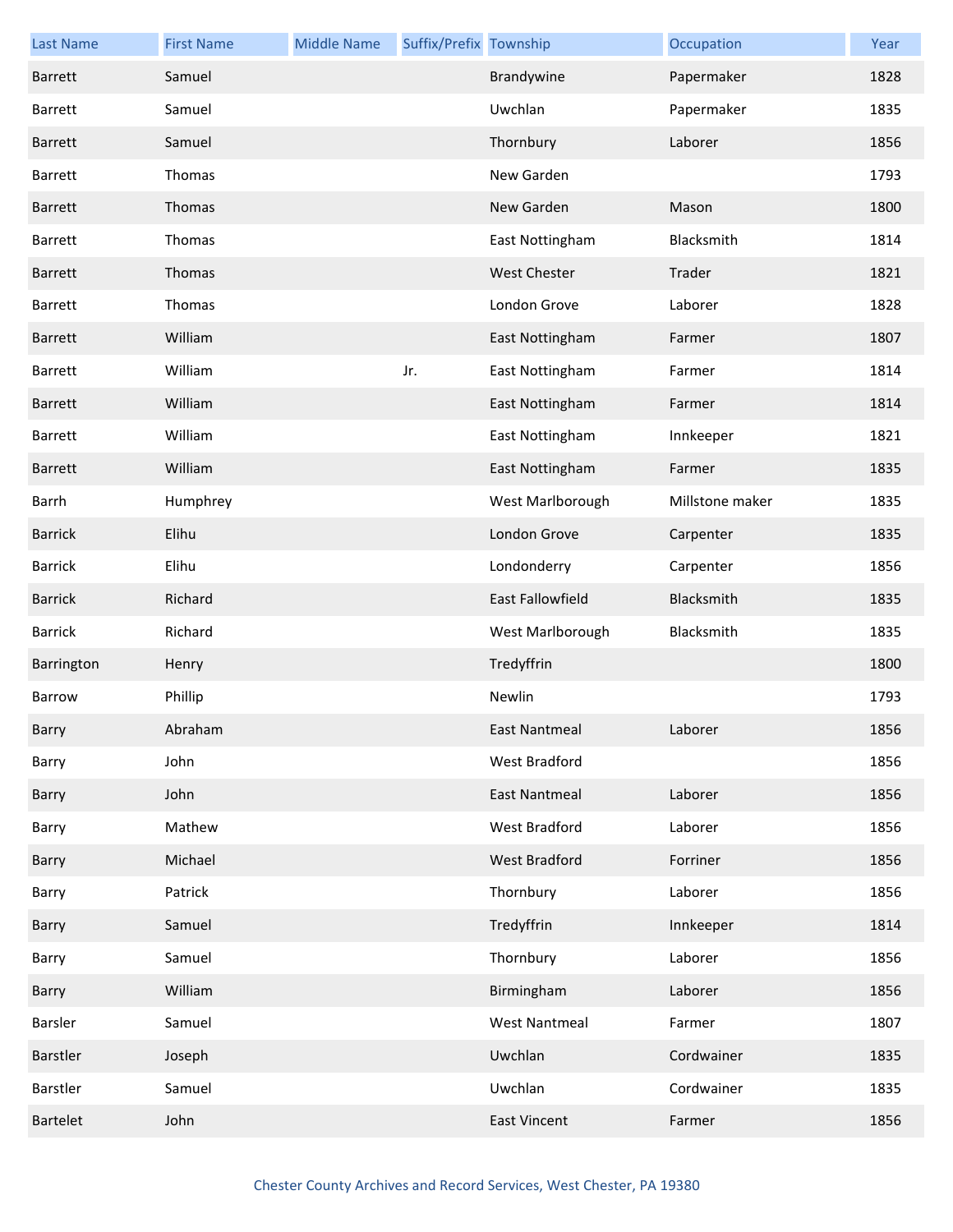| <b>Last Name</b> | <b>First Name</b> | <b>Middle Name</b> | Suffix/Prefix Township |                | Occupation         | Year |
|------------------|-------------------|--------------------|------------------------|----------------|--------------------|------|
| Barter           | Jacob             |                    |                        | Uwchlan        | Paperman           | 1800 |
| <b>Barth</b>     | John              |                    |                        | East Caln      | Tailor             | 1835 |
| Bartholomew      | Augustin          |                    |                        | Willistown     | Agent              | 1835 |
| Bartholomew      | Augustine         |                    |                        | Willistown     | Farmer             | 1828 |
| Bartholomew      | Benjamin          |                    |                        | East Whiteland |                    | 1793 |
| Bartholomew      | Benjamin          |                    |                        | East Whiteland |                    | 1800 |
| Bartholomew      | Benjamin          |                    |                        | East Whiteland | Farmer             | 1807 |
| Bartholomew      | Benjamin          |                    |                        | East Whiteland | Farmer             | 1856 |
| Bartholomew      | David             |                    |                        | Willistown     | Private            | 1835 |
| Bartholomew      | Edward            |                    |                        | East Whiteland | Farmer             | 1821 |
| Bartholomew      | Edward            |                    |                        | East Whiteland | Farmer             | 1828 |
| Bartholomew      | Edward            |                    |                        | Willistown     | Farmer             | 1835 |
| Bartholomew      | Edward            |                    |                        | Tredyffrin     | Farmer             | 1856 |
| Bartholomew      | Elizabeth         |                    |                        | Coventry       |                    | 1793 |
| Bartholomew      | J                 | Cleaver            |                        | East Whiteland | Sawyer             | 1856 |
| Bartholomew      | John              |                    |                        | East Whiteland |                    | 1793 |
| Bartholomew      | John              |                    |                        | East Whiteland |                    | 1800 |
| Bartholomew      | John              |                    |                        | Vincent        | Blacksmith         | 1807 |
| Bartholomew      | John              |                    | Esq.                   | East Whiteland | Farmer             | 1807 |
| Bartholomew      | John              |                    |                        | East Whiteland | Farmer             | 1814 |
| Bartholomew      | John              |                    |                        | East Whiteland | Farmer             | 1821 |
| Bartholomew      | John              |                    |                        | East Whiteland | Farmer             | 1828 |
| Bartholomew      | John              |                    |                        | East Whiteland | Farmer             | 1835 |
| Bartholomew      | John              |                    |                        | East Whiteland | Farmer             | 1856 |
| Bartholomew      | Joseph            |                    | Jr.                    | East Whiteland | Farmer             | 1807 |
| Bartholomew      | Joseph            |                    |                        | East Whiteland | Farmer             | 1807 |
| Bartholomew      | Joseph            |                    |                        | East Whiteland | Farmer             | 1814 |
| Bartholomew      | Joseph            |                    |                        | East Whiteland | Farmer             | 1821 |
| Bartholomew      | Joseph            |                    |                        | East Whiteland | Farmer             | 1828 |
| Bartholomew      | Joseph            |                    |                        | East Whiteland | Farmer             | 1835 |
| Bartholomew      | Sarah             |                    |                        | Willistown     | Lady               | 1856 |
| <b>Bartin</b>    | Thomas            |                    |                        | New London     | Doctor of Divinity | 1828 |
| <b>Bartlett</b>  | Benjamin          |                    |                        | Coventry       | Farmer             | 1835 |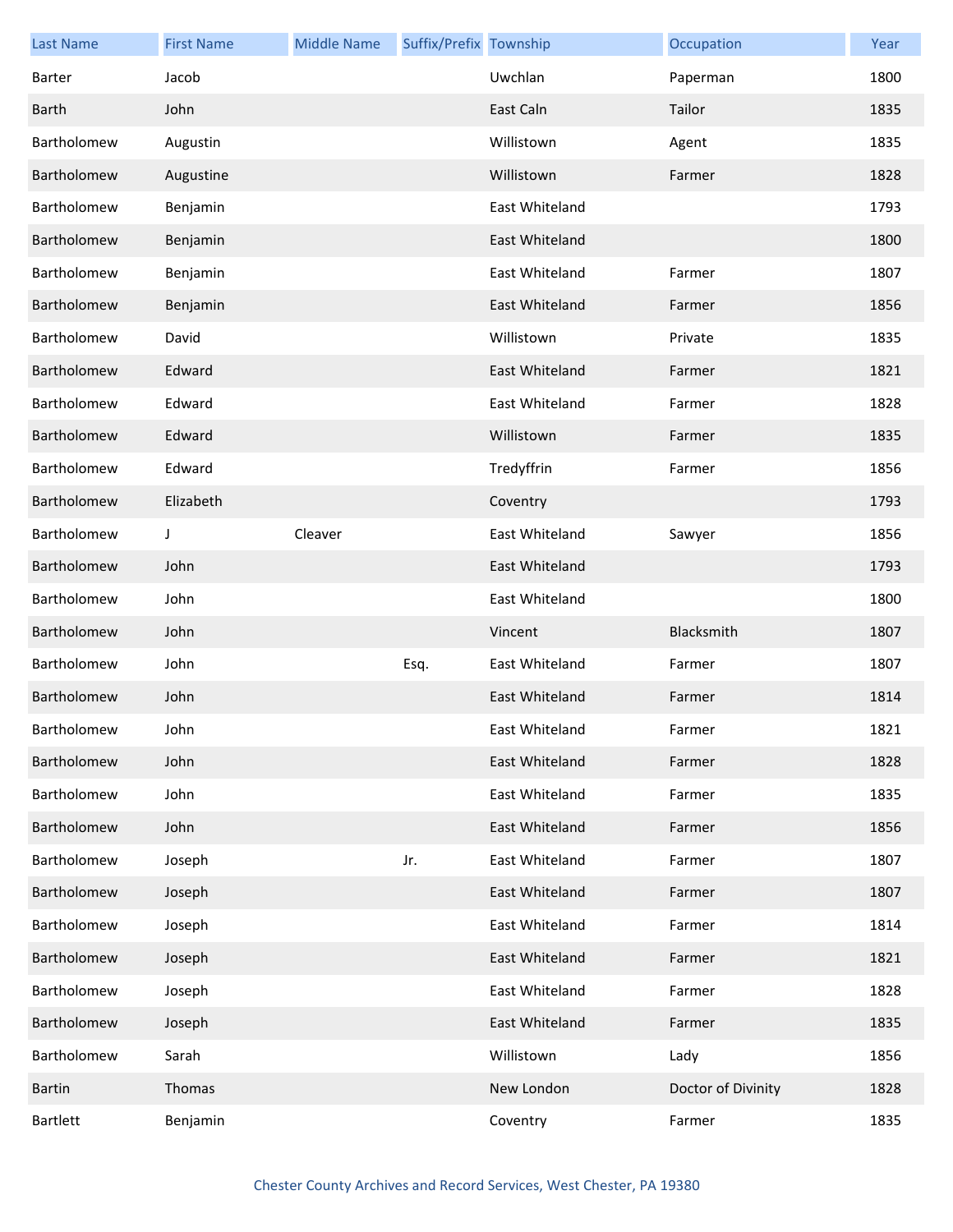| <b>Last Name</b> | <b>First Name</b> | <b>Middle Name</b> | Suffix/Prefix Township |                      | Occupation  | Year |
|------------------|-------------------|--------------------|------------------------|----------------------|-------------|------|
| <b>Bartlett</b>  | E                 | M                  |                        | <b>West Chester</b>  | Jeweler     | 1835 |
| Bartlett         | Frederick         | William            |                        | West Bradford        | Laborer     | 1856 |
| Bartlett         | James             |                    |                        | West Whiteland       | Farmer      | 1856 |
| Bartlett         | Thomas            | D                  |                        | West Whiteland       | Farmer      | 1856 |
| Bartley          | John              |                    |                        | New London           | Forgeman    | 1814 |
| Bartley          | Joshua            |                    |                        | Kennett Square       | Blacksmith  | 1856 |
| Bartley          | Mordecai          |                    |                        | <b>West Nantmeal</b> | Wheelwright | 1856 |
| Bartley          | Samuel            |                    |                        | Coventry             | Yeoman      | 1807 |
| <b>Bartling</b>  | Thomas            |                    |                        | <b>West Chester</b>  | Baker       | 1856 |
| Bartolet         | Benjamin          |                    |                        | Vincent              | Laborer     | 1828 |
| Bartolet         | Benjamin          |                    |                        | <b>East Vincent</b>  | Farmer      | 1835 |
| Bartolet         | Benjamin          |                    |                        | <b>East Vincent</b>  | Farmer      | 1856 |
| <b>Bartolet</b>  | J                 |                    |                        | <b>East Vincent</b>  | Farmer      | 1856 |
| <b>Bartolet</b>  | John              |                    |                        | <b>East Vincent</b>  | Farmer      | 1835 |
| <b>Bartolet</b>  | Samuel            |                    |                        | Coventry             | Yeoman      | 1814 |
| Bartolet         | Samuel            |                    |                        | Coventry             | Farmer      | 1821 |
| <b>Bartolet</b>  | Samuel            |                    |                        | <b>East Vincent</b>  | Farmer      | 1835 |
| Bartolet         | Samuel            |                    |                        | <b>East Vincent</b>  | Farmer      | 1856 |
| <b>Bartolett</b> | Benjamin          |                    |                        | <b>East Vincent</b>  | Farmer      | 1856 |
| Barton           | B                 | $\mathsf J$        |                        | Oxford               | Dentist     | 1856 |
| Barton           | Davis             | W                  |                        | London Britain       | Laborer     | 1856 |
| Barton           | John              |                    |                        | East Bradford        | Laborer     | 1807 |
| <b>Barton</b>    | John              |                    |                        | <b>East Bradford</b> | Farmer      | 1814 |
| Barton           | Jonathan          |                    |                        | West Goshen          | Farmer      | 1856 |
| Barton           | Joseph            |                    |                        | Brandywine           |             | 1793 |
| Barton           | Joseph            |                    |                        | <b>West Nantmeal</b> |             | 1800 |
| Barton           | Thomas            |                    |                        | London Britain       | Preacher    | 1856 |
| Barton           | Thomas            |                    |                        | Phoenixville         | Tailor      | 1856 |
| Barton           | Thomas            | $\mathsf S$        |                        | New London           | Farmer      | 1835 |
| Bartram          | Hibberd           |                    |                        | Willistown           | Farmer      | 1856 |
| Bartram          | Israel            |                    |                        | Willistown           | Farmer      | 1856 |
| Bashler          | David             |                    |                        | East Fallowfield     | Papermaster | 1835 |
| <b>Bass</b>      | Jonathan          |                    |                        | Pikeland             | Farmer      | 1835 |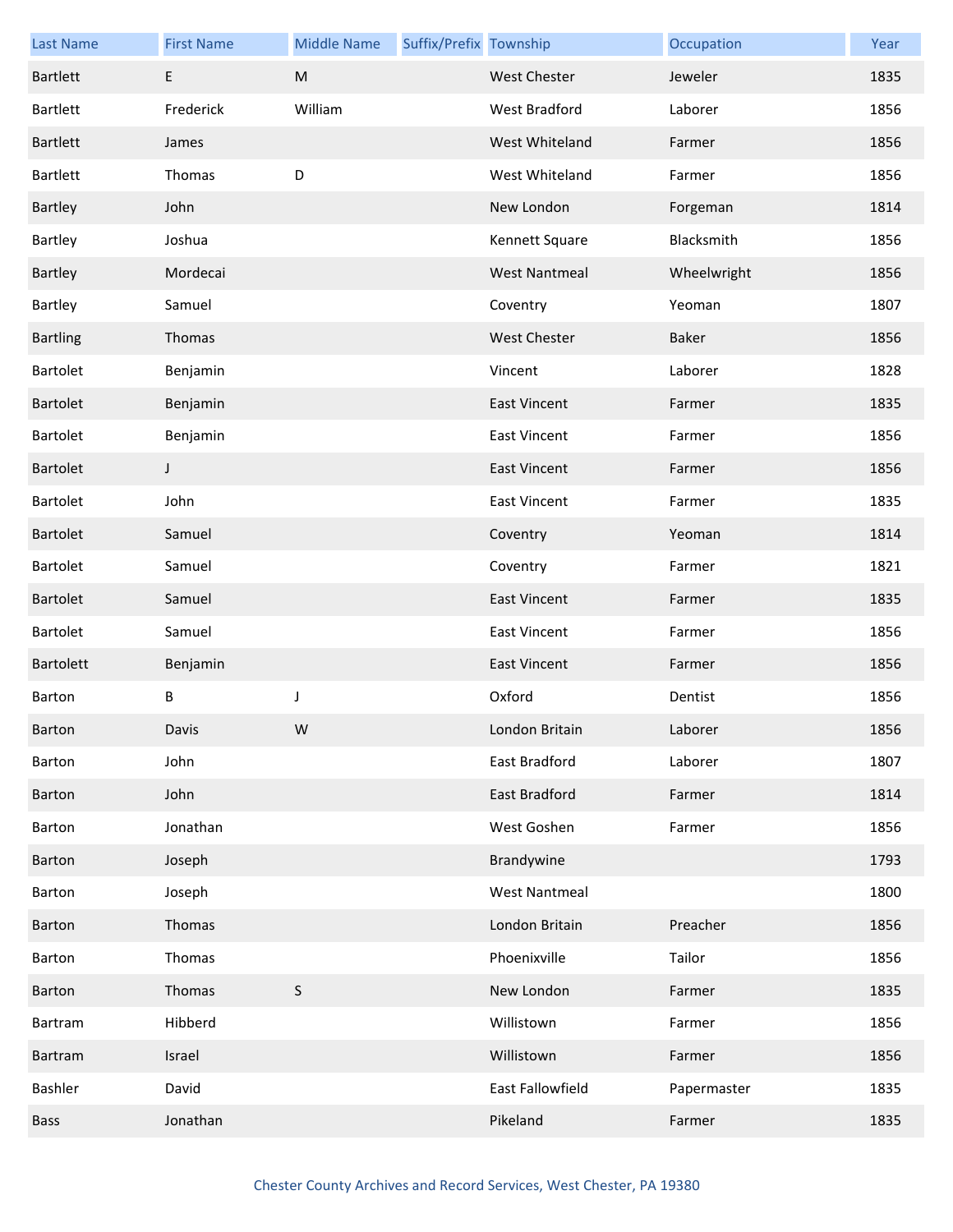| <b>Last Name</b> | <b>First Name</b> | <b>Middle Name</b> | Suffix/Prefix Township |                      | Occupation   | Year |
|------------------|-------------------|--------------------|------------------------|----------------------|--------------|------|
| Bass             | Lewis             |                    |                        | Schuylkill           |              | 1856 |
| Bastler          | Jacob             |                    |                        | Uwchlan              | Papermaker   | 1807 |
| Bastler          | John              |                    |                        | Uwchlan              | Papermaker   | 1807 |
| Bastler          | John              |                    |                        | Uwchlan              | Papermaker   | 1814 |
| Bateman          | Abraham           |                    |                        | Vincent              | Yeoman       | 1807 |
| Bateman          | Hannah            |                    |                        | Uwchlan              |              | 1835 |
| Bateman          | John              |                    |                        | West Whiteland       | Carpenter    | 1807 |
| Bateman          | John              |                    |                        | Uwchlan              | Carpenter    | 1821 |
| bateman          | John              | G                  |                        | Uwchlan              | Carpenter    | 1835 |
| Bateman          | Lewis             |                    |                        | <b>West Chester</b>  | Bartender    | 1856 |
| Bateman          | Thomas            |                    |                        | <b>West Chester</b>  | Carpenter    | 1856 |
| Bateman          | William           |                    |                        | Coventry             |              | 1793 |
| <b>Bates</b>     | Benjamin          |                    |                        | West Chester         | Shoemaker    | 1835 |
| <b>Bates</b>     | Benjamin          | $\mathsf S$        |                        | <b>West Chester</b>  | Shoemaker    | 1856 |
| <b>Bates</b>     | Gershom           |                    |                        | Goshen               | Carpenter    | 1807 |
| <b>Bates</b>     | James             |                    |                        | Lower Oxford         | Tailor       | 1814 |
| <b>Bates</b>     | James             |                    |                        | Westtown             | Farmer       | 1856 |
| <b>Bates</b>     | John              |                    |                        | New Garden           | Manufacturer | 1835 |
| <b>Bates</b>     | Lydia             |                    |                        | East Goshen          | Seamstress   | 1821 |
| <b>Bates</b>     | Lydia             |                    | Widow                  | East Goshen          |              | 1828 |
| Bates            | Robert            |                    |                        | Honey Brook          | Laborer      | 1821 |
| <b>Bates</b>     | Robert            |                    |                        | Honeybrook           | Laborer      | 1856 |
| <b>Bates</b>     | William           |                    |                        | East Nottingham      | Farmer       | 1856 |
| Batezell         | George            |                    |                        | Schuylkill           | Shoemaker    | 1835 |
| Bath             | Jonat             |                    |                        | Charlestown          | Laborer      | 1828 |
| Bath             | Jonathan          |                    |                        | Charlestown          | Laborer      | 1821 |
| Batholomew       | Joseph            |                    |                        | Charlestown          |              | 1793 |
| Bathurst         | John              |                    |                        | Uwchlan              |              | 1793 |
| Bathurst         | John              |                    |                        | <b>West Nantmeal</b> |              | 1800 |
| Bathurst         | John              |                    |                        | <b>West Nantmeal</b> | Farmer       | 1807 |
| Bathurst         | John              |                    | Jr.                    | <b>West Nantmeal</b> | Farmer       | 1807 |
| Bathurst         | John              |                    |                        | <b>West Nantmeal</b> | Laborer      | 1814 |
| Bathurst         | John              |                    |                        | <b>West Nantmeal</b> | Laborer      | 1821 |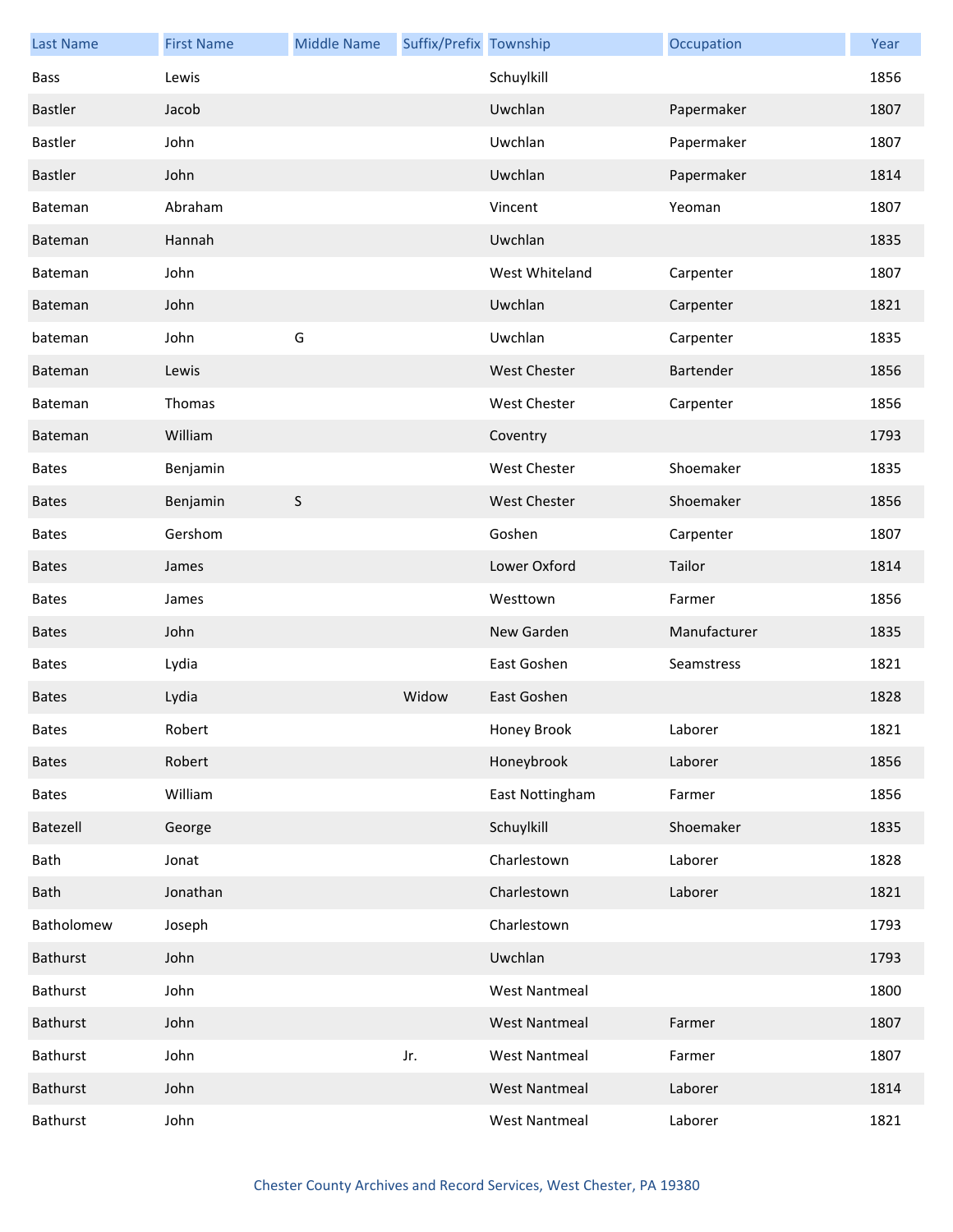| <b>Last Name</b> | <b>First Name</b> | <b>Middle Name</b> | Suffix/Prefix Township |                | Occupation  | Year |
|------------------|-------------------|--------------------|------------------------|----------------|-------------|------|
| Bathurst         | John              |                    |                        | Honey Brook    | Laborer     | 1828 |
| Bathurst         | John              |                    |                        | Honey Brook    | Laborer     | 1835 |
| Batman           | Abraham           |                    |                        | Vincent        | Farmer      | 1828 |
| Batson           | Thomas            | $\sf H$            |                        | Kennett        |             | 1856 |
| Batt             | Anthony           |                    |                        | Pikeland       | Blacksmith  | 1821 |
| Batt             | Anthony           |                    |                        | Schuylkill     | Blacksmith  | 1828 |
| <b>Batt</b>      | Anthony           |                    |                        | Pikeland       | Blacksmith  | 1828 |
| Batt             | Anthony           |                    |                        | Pikeland       | Farmer      | 1835 |
| Batt             | Charles           |                    |                        | Schuylkill     | Farmer      | 1856 |
| Batt             | George            |                    |                        | Phoenixville   | Blacksmith  | 1856 |
| <b>Batt</b>      | Joseph            |                    |                        | Tredyffrin     | Laborer     | 1821 |
| Batt             | Joseph            |                    |                        | East Whiteland | Laborer     | 1828 |
| <b>Batt</b>      | Joseph            |                    |                        | East Whiteland | Lime burner | 1835 |
| Batt             | Joseph            |                    |                        | East Whiteland | Farmer      | 1856 |
| <b>Batt</b>      | Michael           |                    |                        | Tredyffrin     | Laborer     | 1814 |
| Batt             | Michael           |                    |                        | Schuylkill     | Laborer     | 1828 |
| <b>Batt</b>      | Walter            |                    |                        | East Whiteland | Lime burner | 1835 |
| Batt             | Wanty             |                    |                        | Easttown       |             | 1821 |
| Batt             | Watty             |                    |                        | Easttown       | Laborer     | 1828 |
| <b>Battan</b>    | Enoch             |                    |                        | Brandywine     | Postmaster  | 1807 |
| <b>Battan</b>    | James             |                    | Jr.                    | Brandywine     | Mason       | 1807 |
| Battan           | James             |                    | Esq.                   | Brandywine     |             | 1807 |
| Battan           | John              |                    |                        | Willistown     | Farmer      | 1856 |
| Battan           | Mary              |                    |                        | Brandywine     |             | 1807 |
| Battan           | Phineas           |                    |                        | Brandywine     | Farmer      | 1807 |
| Battan           | Russel            |                    |                        | Brandywine     | Mason       | 1807 |
| Battaw           | Hamilton          |                    |                        | West Caln      | Laborer     | 1856 |
| Batten           | Enoch             |                    |                        | Brandywine     | Laborer     | 1814 |
| Batten           | James             |                    |                        | Brandywine     | Farmer      | 1814 |
| Batten           | James             |                    | Jr.                    | Brandywine     | Farmer      | 1821 |
| Batten           | James             |                    |                        | Brandywine     | Farmer      | 1821 |
| Batten           | James             |                    | Maj.                   | Brandywine     | Farmer      | 1828 |
| Batten           | James             |                    |                        | Brandywine     | Farmer      | 1828 |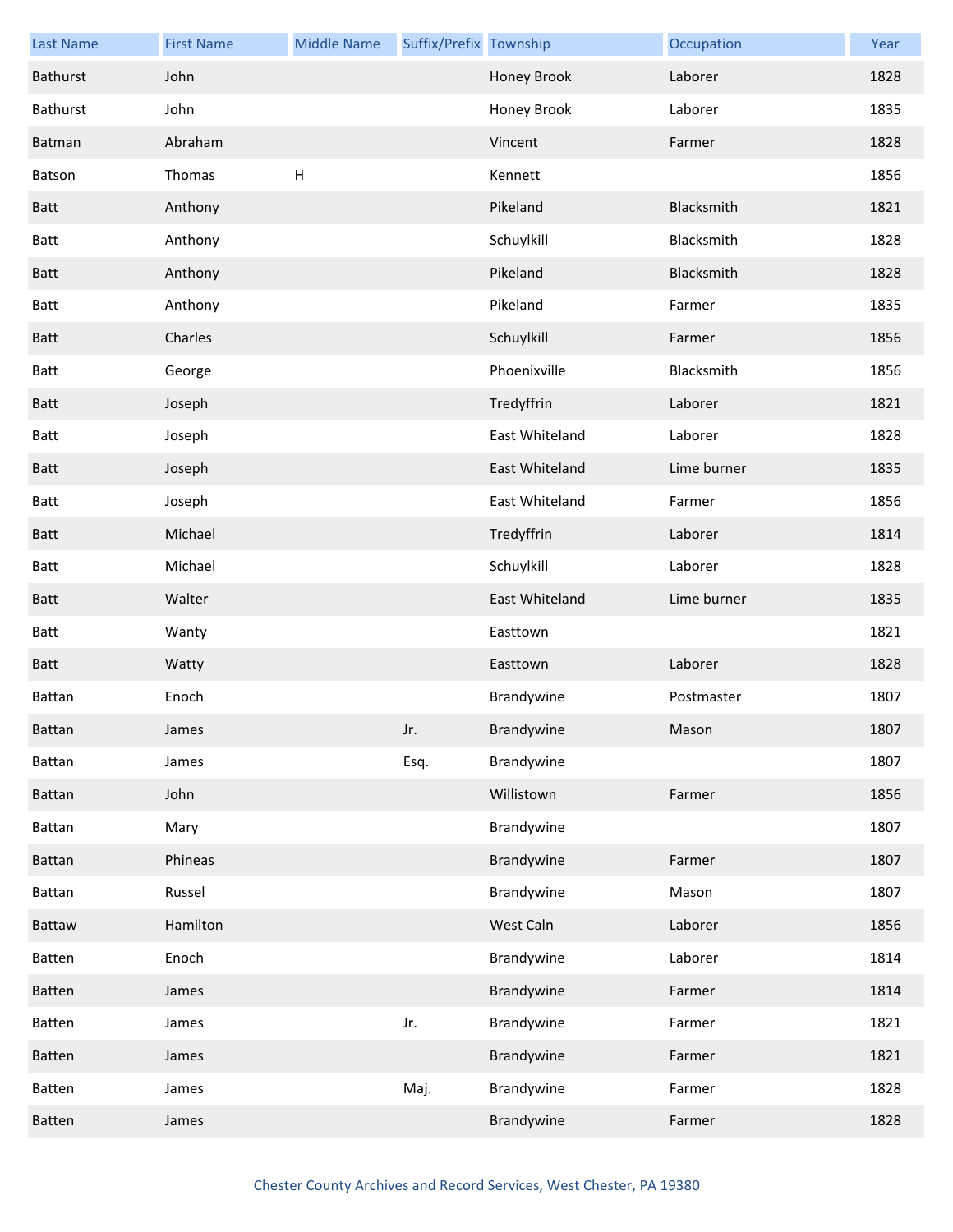| <b>Last Name</b> | <b>First Name</b> | <b>Middle Name</b> | Suffix/Prefix Township |                      | Occupation  | Year |
|------------------|-------------------|--------------------|------------------------|----------------------|-------------|------|
| Batten           | James             |                    |                        | Brandywine           | Farmer      | 1835 |
| <b>Batten</b>    | James             |                    |                        | East Brandywine      | Laborer     | 1856 |
| Batten           | James             |                    | Jr.                    | East Brandywine      | Laborer     | 1856 |
| <b>Batten</b>    | Mary              |                    |                        | Brandywine           | Farmer      | 1814 |
| Batten           | Mary              |                    |                        | Brandywine           | Farmer      | 1821 |
| Batten           | Mary              |                    |                        | Brandywine           |             | 1828 |
| Batten           | Mary              |                    |                        | Brandywine           | Housewifery | 1835 |
| Batten           | Phineas           |                    |                        | East Goshen          | Laborer     | 1835 |
| Batten           | Russel            |                    |                        | Brandywine           | Mason       | 1814 |
| Batten           | Russell           |                    |                        | Brandywine           | Farmer      | 1821 |
| Batten           | Thomas            |                    |                        | Brandywine           | Weaver      | 1814 |
| Batten           | Thomas            |                    |                        | Brandywine           | Farmer      | 1835 |
| Batten           | William           |                    |                        | Brandywine           | Farmer      | 1828 |
| Batten           | William           |                    |                        | Brandywine           | Farmer      | 1835 |
| <b>Battin</b>    | Cloud             |                    |                        | West Chester         | Bricklayer  | 1856 |
| <b>Battin</b>    | Eliza             |                    |                        | West Bradford        | Seamstress  | 1856 |
| <b>Battin</b>    | George            |                    |                        | West Bradford        | Farmer      | 1807 |
| <b>Battin</b>    | George            |                    |                        | West Bradford        | Farmer      | 1814 |
| <b>Battin</b>    | George            |                    |                        | Uwchlan              | Innkeeper   | 1821 |
| <b>Battin</b>    | George            |                    |                        | <b>West Bradford</b> | Laborer     | 1828 |
| <b>Battin</b>    | George            |                    |                        | West Bradford        | Farmer      | 1835 |
| <b>Battin</b>    | John              |                    |                        | <b>West Bradford</b> |             | 1793 |
| <b>Battin</b>    | John              |                    |                        | West Bradford        | Mason       | 1814 |
| <b>Battin</b>    | John              |                    |                        | West Bradford        | Farmer      | 1821 |
| <b>Battin</b>    | John              |                    |                        | West Bradford        | Farmer      | 1828 |
| <b>Battin</b>    | John              |                    |                        | West Bradford        | Farmer      | 1835 |
| <b>Battin</b>    | John              |                    | Jr.                    | Pocopson             | Laborer     | 1856 |
| <b>Battin</b>    | John              |                    |                        | Pocopson             | Farmer      | 1856 |
| Battin           | Joseph            |                    |                        | West Bradford        | Farmer      | 1807 |
| <b>Battin</b>    | Joseph            |                    |                        | Newlin               | Farmer      | 1814 |
| Battin           | Joseph            |                    |                        | Newlin               | Farmer      | 1821 |
| <b>Battin</b>    | Joseph            |                    |                        | West Bradford        | Farmer      | 1828 |
| Battin           | Joseph            |                    |                        | West Bradford        | Farmer      | 1835 |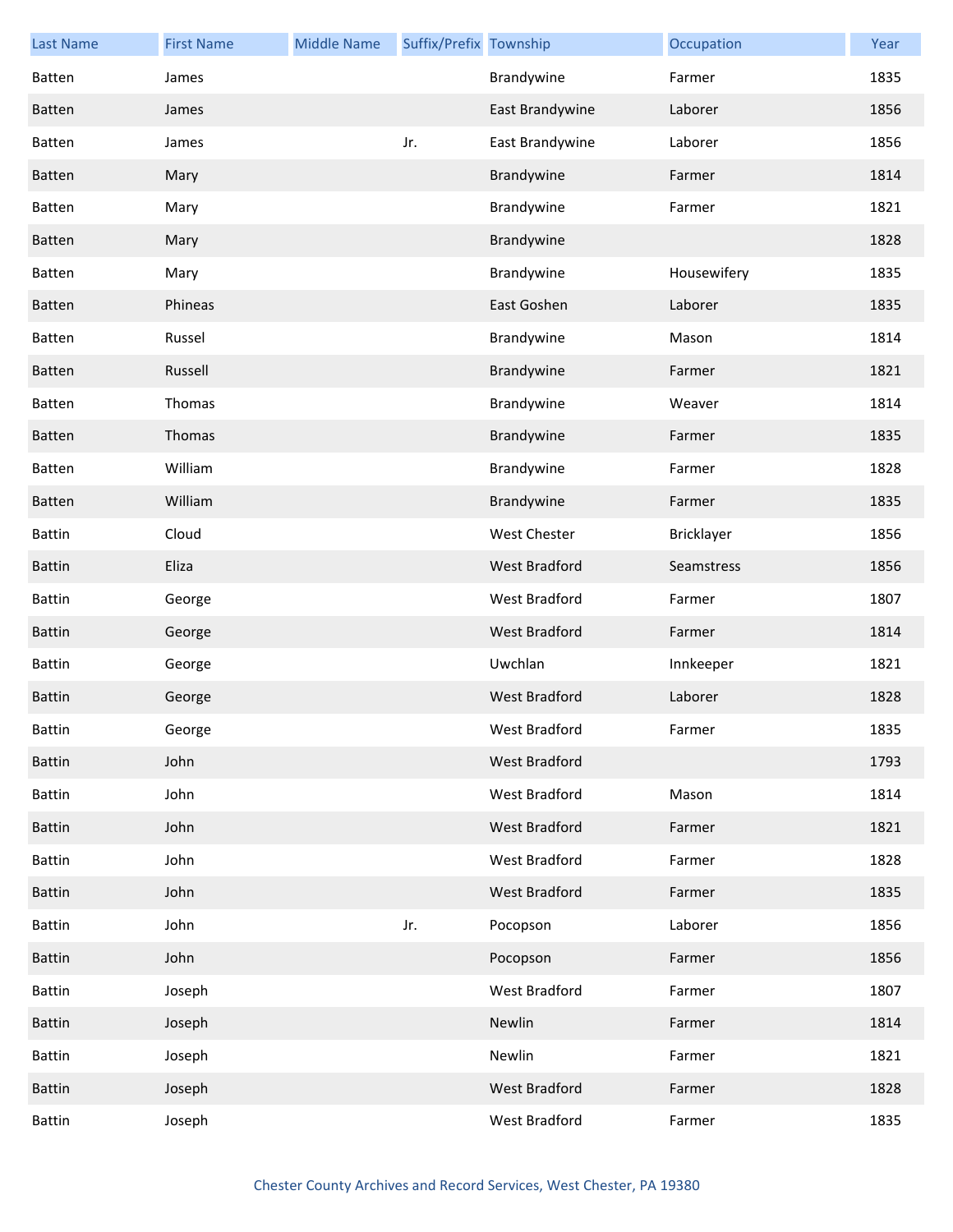| <b>Last Name</b> | <b>First Name</b> | <b>Middle Name</b> | Suffix/Prefix Township |                      | Occupation | Year |
|------------------|-------------------|--------------------|------------------------|----------------------|------------|------|
| <b>Battin</b>    | Joshua            | ${\sf M}$          |                        | <b>West Bradford</b> | Farmer     | 1835 |
| <b>Battin</b>    | Marshall          |                    |                        | West Bradford        |            | 1793 |
| <b>Battin</b>    | Marshall          |                    |                        | <b>West Bradford</b> | Farmer     | 1807 |
| <b>Battin</b>    | Marshall          |                    |                        | West Bradford        | Farmer     | 1814 |
| <b>Battin</b>    | Marshall          |                    |                        | West Bradford        | Farmer     | 1821 |
| <b>Battin</b>    | Marshall          |                    | Jr.                    | West Bradford        | Stonemason | 1828 |
| <b>Battin</b>    | Marshall          |                    |                        | <b>West Bradford</b> | Farmer     | 1828 |
| <b>Battin</b>    | Marshall          |                    | Jr.                    | West Bradford        | Stonemason | 1835 |
| <b>Battin</b>    | Marshall          |                    |                        | <b>West Bradford</b> | Farmer     | 1835 |
| <b>Battin</b>    | Marshall          |                    |                        | Pocopson             | Mason      | 1856 |
| <b>Battin</b>    | Marshall          |                    |                        | <b>West Chester</b>  | Bricklayer | 1856 |
| <b>Battin</b>    | Marshall          |                    | Jr.                    | Pocopson             | Mason      | 1856 |
| <b>Battin</b>    | Michael           |                    |                        | Schuylkill           | Laborer    | 1835 |
| <b>Battin</b>    | Phineas           |                    |                        | West Bradford        | Wagoner    | 1814 |
| <b>Battin</b>    | Phineas           |                    |                        | East Caln            | Laborer    | 1821 |
| <b>Battin</b>    | Phineas           |                    |                        | East Caln            | Laborer    | 1828 |
| <b>Battin</b>    | Stroad            |                    |                        | West Bradford        | Lame       | 1828 |
| <b>Battin</b>    | Strode            |                    |                        | West Bradford        | Farmer     | 1835 |
| <b>Battin</b>    | Strode            |                    |                        | West Chester         | Stonemason | 1856 |
| <b>Battin</b>    | Thomas            |                    |                        | Brandywine           |            | 1793 |
| <b>Battin</b>    | Thomas            |                    |                        | Brandywine           | Weaver     | 1807 |
| <b>Battin</b>    | William           |                    |                        | Newlin               |            | 1793 |
| Batton           | Enoch             |                    |                        | Brandywine           |            | 1793 |
| Batton           | James             |                    |                        | Brandywine           |            | 1793 |
| Batton           | John              |                    |                        | Kennett              |            | 1856 |
| Bauer            | Jessie            |                    |                        | East Fallowfield     | Farmer     | 1856 |
| Baugal           | Gotteile          |                    |                        | Phoenixville         | Laborer    | 1856 |
| Baugh            | Clinton           | G                  |                        | Tredyffrin           | Tanner     | 1856 |
| Baugh            | Daniel            |                    |                        | Tredyffrin           | Tanner     | 1814 |
| Baugh            | Daniel            |                    |                        | Tredyffrin           | Tanner     | 1821 |
| Baugh            | Daniel            |                    |                        | Tredyffrin           | Doctor     | 1828 |
| Baugh            | Daniel            |                    |                        | Tredyffrin           | Tanner     | 1828 |
| Baugh            | Daniel            |                    |                        | Tredyffrin           | Tanner     | 1835 |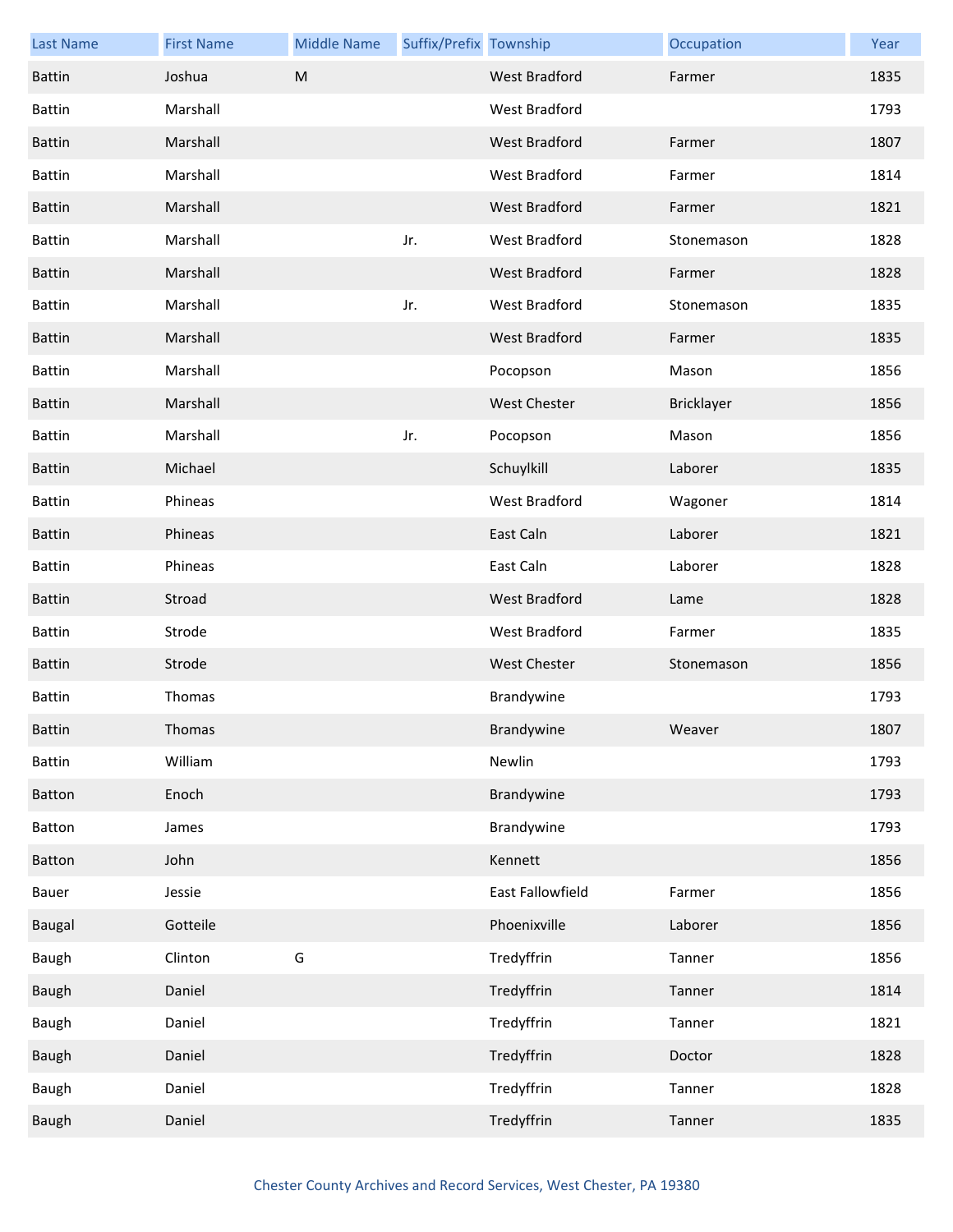| <b>Last Name</b> | <b>First Name</b> | <b>Middle Name</b> | Suffix/Prefix Township |                      | Occupation          | Year |
|------------------|-------------------|--------------------|------------------------|----------------------|---------------------|------|
| Baugh            | Daniel            |                    |                        | Tredyffrin           | Farmer              | 1856 |
| Baugh            | David             | ${\sf R}$          |                        | Phoenixville         | Tanner              | 1856 |
| Baugh            | Elija             |                    |                        | Tredyffrin           | Tanner              | 1821 |
| <b>Baugh</b>     | Elijah            |                    |                        | East Whiteland       | Farmer              | 1828 |
| Baugh            | Elijah            |                    |                        | Pikeland             | Farmer              | 1835 |
| Baugh            | Elizabeth         |                    |                        | Willistown           | Widow               | 1821 |
| Baugh            | George            |                    |                        | Coventry             | Storekeeper         | 1821 |
| Baugh            | George            |                    |                        | Coventry             | Storekeeper         | 1828 |
| Baugh            | George            |                    |                        | Coventry             | Storekeeper, farmer | 1835 |
| Baugh            | George            |                    |                        | <b>East Coventry</b> | Farmer              | 1856 |
| Baugh            | Hannah            |                    |                        | Tredyffrin           |                     | 1821 |
| <b>Baugh</b>     | Henry             |                    |                        | Tredyffrin           |                     | 1793 |
| Baugh            | Henry             |                    |                        | Easttown             | Farmer              | 1807 |
| Baugh            | Jacob             |                    |                        | Tredyffrin           |                     | 1793 |
| Baugh            | Jacob             |                    |                        | Willistown           | Laborer             | 1821 |
| Baugh            | Jacob             |                    |                        | Tredyffrin           | Tanner              | 1821 |
| Baugh            | Jacob             |                    |                        | Tredyffrin           | Stonemason          | 1828 |
| Baugh            | Jacob             |                    |                        | Schuylkill           | Tanner              | 1828 |
| Baugh            | Jacob             |                    |                        | Willistown           | Laborer             | 1828 |
| Baugh            | Jacob             |                    |                        | Uwchlan              | Laborer             | 1835 |
| Baugh            | Jacob             |                    |                        | Schuylkill           | Tanner              | 1835 |
| Baugh            | Jacob             |                    |                        | Tredyffrin           | Laborer             | 1856 |
| Baugh            | Jacob             |                    |                        | Phoenixville         | Currier             | 1856 |
| Baugh            | James             |                    |                        | Easttown             | Cooper              | 1835 |
| Baugh            | John              |                    |                        | Tredyffrin           |                     | 1793 |
| Baugh            | John              |                    | Jr.                    | Coventry             | Yeoman              | 1807 |
| Baugh            | John              |                    |                        | Coventry             | Yeoman              | 1814 |
| Baugh            | John              |                    |                        | Tredyffrin           | Farmer              | 1814 |
| Baugh            | John              |                    | Jr.                    | Coventry             | Laborer             | 1821 |
| Baugh            | John              |                    |                        | Tredyffrin           | <b>Butcher</b>      | 1821 |
| Baugh            | John              |                    |                        | Coventry             | Farmer              | 1821 |
| Baugh            | John              |                    |                        | Coventry             | Farmer              | 1828 |
| Baugh            | John              |                    |                        | Uwchlan              | Tanner              | 1828 |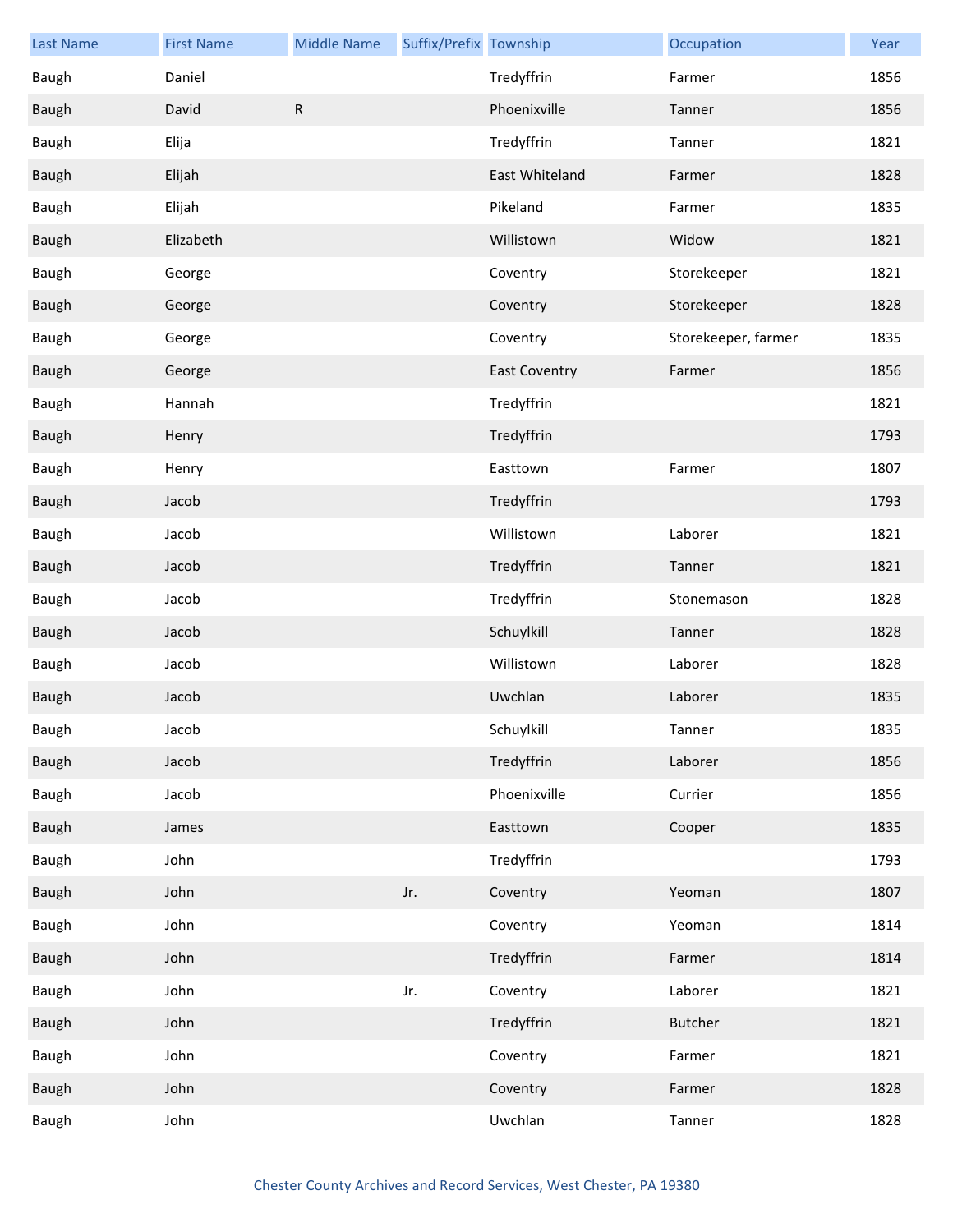| <b>Last Name</b> | <b>First Name</b> | <b>Middle Name</b> | Suffix/Prefix Township |                      | Occupation     | Year |
|------------------|-------------------|--------------------|------------------------|----------------------|----------------|------|
| Baugh            | John              |                    | Jr.                    | Coventry             | Farmer         | 1828 |
| Baugh            | John              |                    | Jr.                    | Coventry             | Farmer         | 1835 |
| Baugh            | John              |                    | Sr.                    | Coventry             |                | 1835 |
| Baugh            | John              |                    |                        | <b>East Coventry</b> | Farmer         | 1856 |
| Baugh            | John              |                    |                        | <b>West Pikeland</b> | Cooper         | 1856 |
| Baugh            | John              | ${\sf P}$          |                        | Uwchlan              | Tanner         | 1835 |
| Baugh            | John              | $\sf P$            |                        | Uwchlan              | Farmer         | 1856 |
| Baugh            | Joseph            |                    |                        | Tredyffrin           |                | 1828 |
| Baugh            | Joseph            |                    |                        | Tredyffrin           | Tanner         | 1835 |
| Baugh            | Joshua            |                    |                        | East Caln            | Tanner         | 1856 |
| Baugh            | Samuel            |                    |                        | Tredyffrin           | Tanner         | 1828 |
| Baugh            | William           |                    |                        | Schuylkill           | Cooper         | 1828 |
| <b>Baugh</b>     | William           |                    |                        | East Goshen          | Cooper         | 1835 |
| Baugh            | William           |                    |                        | West Pikeland        | Cooper         | 1856 |
| Baughdekirk      | William           |                    |                        | Coventry             | Shovel Peddler | 1814 |
| Baughman         | John              |                    |                        | Kennett              | Farmer         | 1814 |
| Baughman         | John              |                    |                        | Kennett              | Miller         | 1828 |
| Baughman         | Lewis             |                    |                        | Coventry             | Weaver         | 1821 |
| Baughman         | Lewis             |                    |                        | <b>East Nantmeal</b> | Shoemaker      | 1828 |
| Baughter         | William           |                    |                        | <b>West Nantmeal</b> | Forgeman       | 1835 |
| Bauhman          | Joseph            |                    |                        | <b>East Coventry</b> | Farmer         | 1856 |
| Baulder          | Andrew            |                    |                        | Franklin             | Laborer        | 1856 |
| Baum             | Daniel            |                    |                        | <b>West Nantmeal</b> |                | 1800 |
| Baum             | Daniel            |                    |                        | <b>East Nantmeal</b> | Farmer         | 1814 |
| Baum             | Daniel            |                    |                        | <b>East Nantmeal</b> | Farmer         | 1821 |
| Baum             | David             |                    |                        | Brandywine           | Farmer         | 1835 |
| Baum             | David             |                    |                        | Wallace              | Farmer         | 1856 |
| Baum             | David             |                    | Jr.                    | Wallace              | Farmer         | 1856 |
| Baum             | Dianna            |                    |                        | Brandywine           | Slave          | 1835 |
| Baum             | Frederick         |                    |                        | Brandywine           | Weaver         | 1814 |
| Baum             | George            |                    |                        | <b>West Vincent</b>  | Farmer         | 1856 |
| Baum             | Isachar           |                    |                        | East Caln            | founder        | 1856 |
| Baum             | Jacob             |                    |                        | Brandywine           | Miller         | 1814 |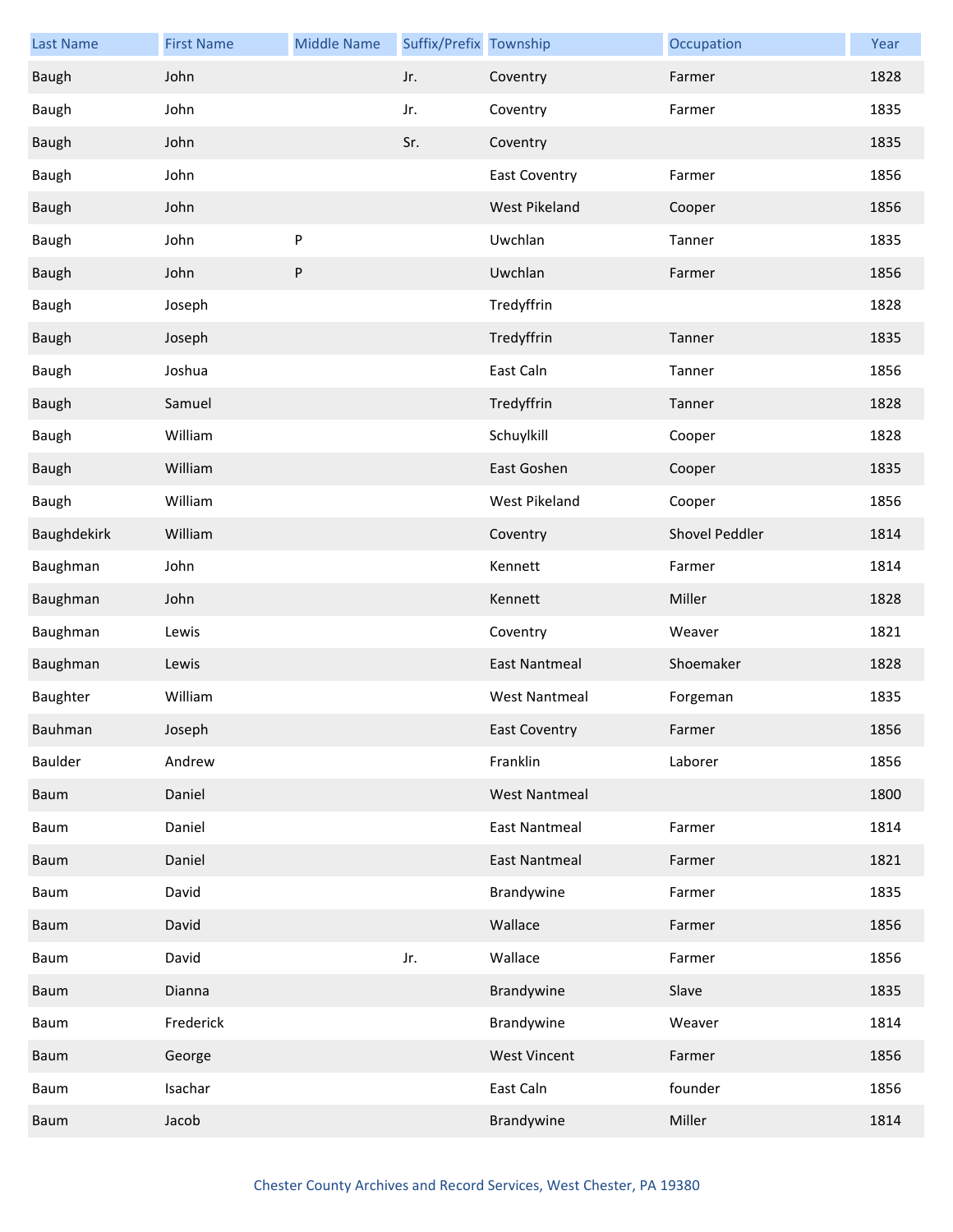| <b>Last Name</b> | <b>First Name</b> | <b>Middle Name</b> | Suffix/Prefix Township |                      | Occupation   | Year |
|------------------|-------------------|--------------------|------------------------|----------------------|--------------|------|
| Baum             | Jacob             |                    |                        | Brandywine           | Weaver       | 1814 |
| Baum             | Jacob             |                    |                        | Brandywine           | Miller       | 1821 |
| Baum             | Jacob             |                    | Jr.                    | Brandywine           | Weaver       | 1821 |
| Baum             | Jacob             |                    |                        | <b>East Nantmeal</b> | Laborer      | 1821 |
| Baum             | Jacob             |                    |                        | Brandywine           | Weaver       | 1828 |
| Baum             | Jacob             |                    |                        | Brandywine           | Farmer       | 1835 |
| Baum             | John              |                    |                        | Uwchlan              | Weaver       | 1828 |
| Baum             | John              |                    |                        | Coventry             | Laborer      | 1835 |
| Baum             | John              |                    |                        | Brandywine           | Farmer       | 1835 |
| Baum             | William           |                    |                        | Vincent              | Shoemaker    | 1814 |
| Baum             | William           |                    |                        | Coventry             | Farmer       | 1828 |
| Bavard           | Alexander         |                    |                        | Willistown           | Laborer      | 1807 |
| Bavington        | Charles           |                    |                        | <b>Upper Oxford</b>  | Farmer       | 1856 |
| Bavington        | Edward            |                    |                        | <b>Upper Oxford</b>  | Wagonmaker   | 1856 |
| Bavington        | William           |                    |                        | West Fallowfield     | Laborer      | 1856 |
| Bavington        | William           |                    |                        | <b>Upper Oxford</b>  | Farmer       | 1856 |
| Baw              | Andrew            |                    |                        | East Goshen          | Blacksmith   | 1856 |
| Baxter           | Charles           |                    |                        | West Fallowfield     | Cooper       | 1835 |
| Baxter           | David             |                    |                        | Uwchlan              | Laborer      | 1807 |
| Baxter           | Elizabeth         |                    |                        | East Nottingham      |              | 1807 |
| Baxter           | Job               |                    |                        | Pennsbury            |              | 1793 |
| Baxter           | John              |                    |                        | East Fallowfield     |              | 1793 |
| Baxter           | John              |                    |                        | Vincent              |              | 1821 |
| Baxter           | John              |                    |                        | Vincent              | Laborer      | 1828 |
| Baxter           | John              |                    |                        | West Fallowfield     | Laborer      | 1835 |
| Baxter           | John              |                    |                        | West Fallowfield     | Storekeeper  | 1856 |
| Baxter           | Sarah             |                    |                        | East Fallowfield     |              | 1821 |
| Baxter           | Sarah             |                    |                        | East Fallowfield     |              | 1828 |
| Baxter           | William           |                    |                        | New Garden           | Manufacturer | 1835 |
| Bayer            | Elizabeth         |                    |                        | <b>East Nantmeal</b> | Farmer       | 1800 |
| Bayer            | Isaac             |                    |                        | Warwick              | Laborer      | 1856 |
| Bayer            | Mordica           |                    |                        | Warwick              | Laborer      | 1856 |
| Bayer            | Thomas            |                    |                        | Warwick              | Saddler      | 1856 |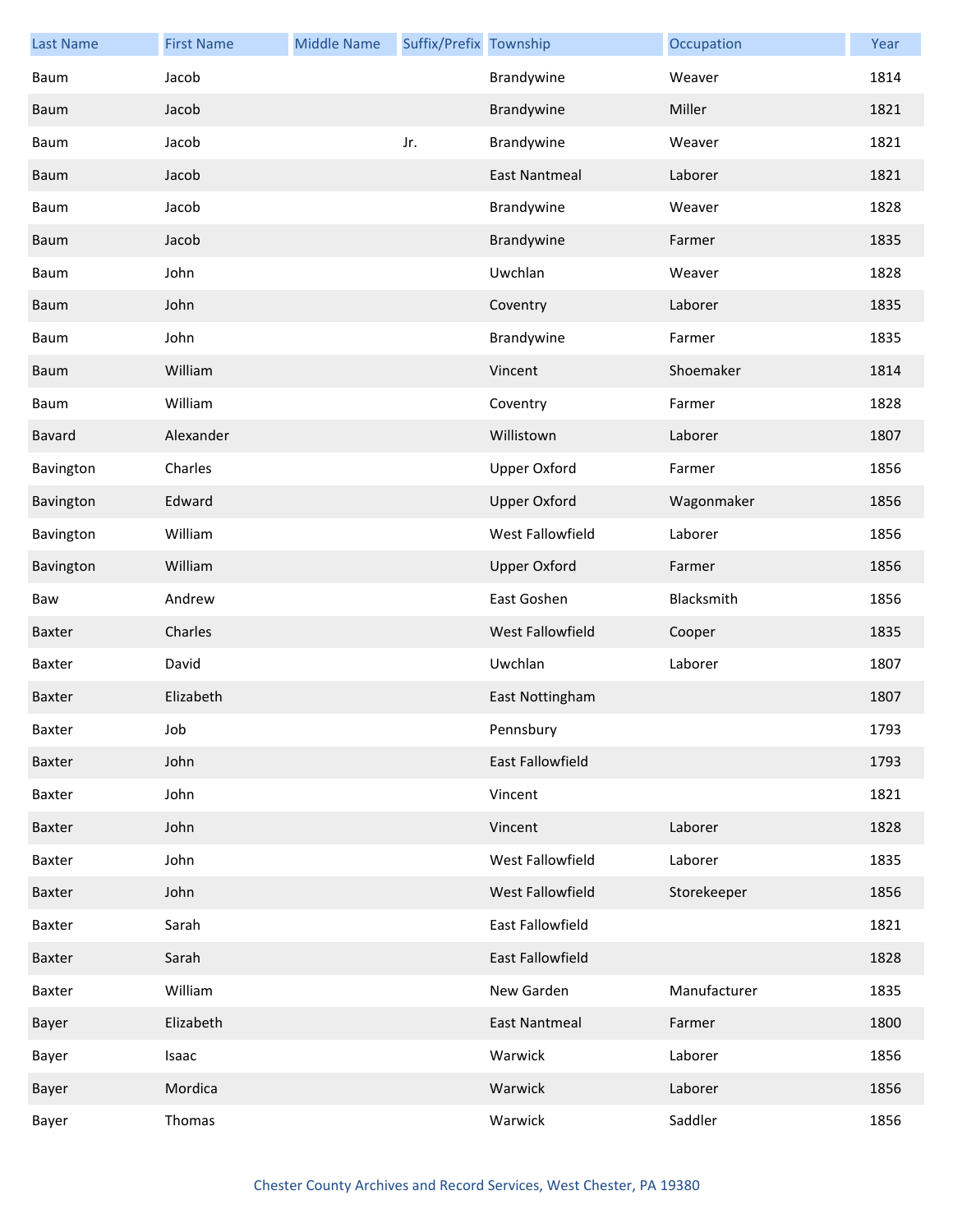| <b>Last Name</b> | <b>First Name</b> | <b>Middle Name</b> | Suffix/Prefix Township |                         | Occupation       | Year |
|------------------|-------------------|--------------------|------------------------|-------------------------|------------------|------|
| Bayle            | Naomi             |                    |                        | West Goshen             |                  | 1821 |
| <b>Bayles</b>    | Adam              |                    |                        | East Nantmeal           |                  | 1793 |
| <b>Baylets</b>   | Benjamin          |                    |                        | Pikeland                | Miller           | 1807 |
| <b>Bayletts</b>  |                   |                    | Mrs.                   | Phoenixville            |                  | 1856 |
| <b>Bayletts</b>  | Laurence          |                    |                        | Charlestown             | Slitter          | 1807 |
| Bayley           | Jacob             |                    |                        | Pennsbury               | Saddler & Farmer | 1807 |
| Bayley           | Robert            |                    |                        | East Caln               | Laborer          | 1856 |
| <b>Baylis</b>    | Charles           |                    |                        | London Grove            | Carpenter        | 1856 |
| <b>Baylitts</b>  | Robert            |                    |                        | Phoenixville            | Watchman         | 1856 |
| <b>Baylitts</b>  | Thomas            |                    |                        | Phoenixville            | Machinist        | 1856 |
| Bayly            | George            |                    |                        | Honey Brook             | Carpenter        | 1828 |
| Bayly            | Thomas            |                    |                        | Honey Brook             | Cooper           | 1828 |
| Bazett           | Isaac             |                    |                        | London Britain          | Tailor           | 1821 |
| Beabe            | William           |                    |                        | Willistown              | Farmer           | 1835 |
| Beaben           | Jacob             |                    |                        | <b>East Vincent</b>     | Farmer           | 1856 |
| Beachel          | Samuel            |                    |                        | East Nottingham         | Papermaker       | 1821 |
| Beacky           | Abraham           |                    |                        | <b>West Fallowfield</b> | Distiller        | 1821 |
| Beacon           | George            | $\sf S$            |                        | East Whiteland          | Merchant         | 1856 |
| <b>Beadly</b>    | Neale             |                    |                        | East Caln               | Laborer          | 1835 |
| Beaford          | Thomas            |                    |                        | New Garden              | Manufacturer     | 1835 |
| <b>Beagle</b>    | <b>Borak</b>      |                    |                        | East Nantmeal           |                  | 1793 |
| Beagle           | <b>Borick</b>     |                    |                        | <b>East Nantmeal</b>    | Cordwainer       | 1821 |
| Beagle           | <b>Borick</b>     |                    |                        | <b>East Nantmeal</b>    | Shoemaker        | 1835 |
| Beagle           | David             |                    |                        | <b>East Nantmeal</b>    | Mason            | 1814 |
| Beagle           | George            |                    |                        | <b>West Nantmeal</b>    | Farmer           | 1821 |
| Beagle           | George            |                    |                        | <b>West Nantmeal</b>    | Shoemaker        | 1856 |
| Beagle           | Henry             |                    |                        | Uwchlan                 | Blacksmith       | 1814 |
| <b>Beagly</b>    | Thomas            |                    |                        | East Caln               | Laborer          | 1800 |
| Beahold          | Geore             |                    |                        | <b>West Nantmeal</b>    | Farmer           | 1814 |
| Beakly           | Henry             |                    |                        | East Nantmeal           |                  | 1793 |
| Beal             | Elija             |                    |                        | London Grove            | Carpenter        | 1807 |
| Beal             | John              |                    |                        | West Goshen             | Laborer          | 1828 |
| Beal             | William           |                    |                        | Goshen                  | Laborer          | 1814 |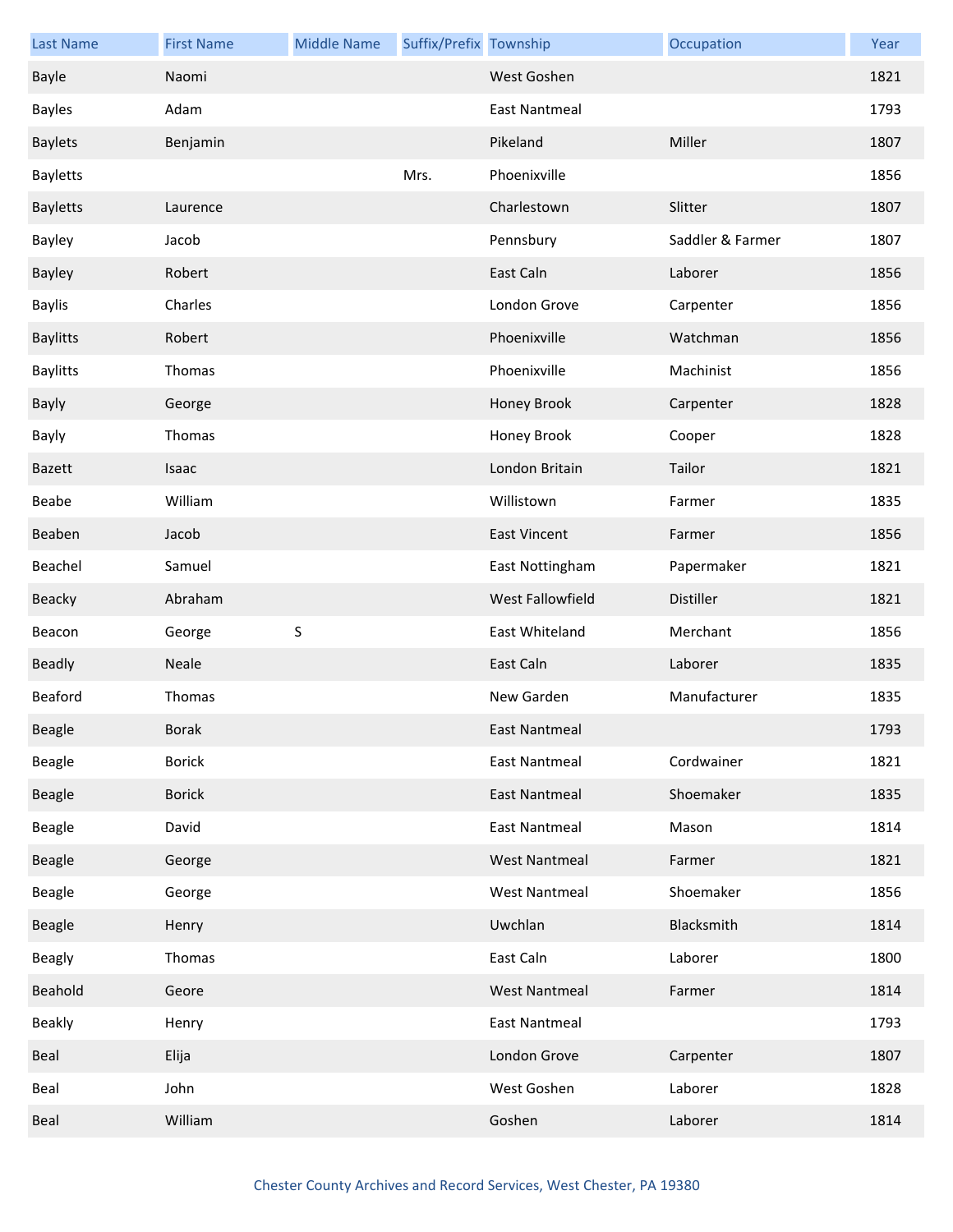| <b>Last Name</b> | <b>First Name</b> | <b>Middle Name</b>        | Suffix/Prefix Township |                      | Occupation   | Year |
|------------------|-------------------|---------------------------|------------------------|----------------------|--------------|------|
| Beal             | William           |                           |                        | Willistown           | Laborer      | 1821 |
| <b>Beale</b>     | Florrace          | $\boldsymbol{\mathsf{A}}$ |                        | East Caln            | Manufacturer | 1856 |
| Beale            | James             |                           |                        | East Caln            | Farmer       | 1835 |
| Beale            | James             | ${\sf M}$                 |                        | Valley               | Farmer       | 1856 |
| <b>Beale</b>     | William           |                           |                        | West Whiteland       |              | 1793 |
| Beale            | William           |                           |                        | Westtown             | Farmer       | 1821 |
| Beale            | William           |                           |                        | Willistown           | Farmer       | 1828 |
| Beale            | William           |                           |                        | Willistown           | Laborer      | 1835 |
| <b>Beale</b>     | William           |                           |                        | <b>West Chester</b>  | <b>Baker</b> | 1835 |
| Bealer           | Daniel            |                           |                        | Coventry             | Carpenter    | 1814 |
| Bealer           | Daniel            |                           |                        | Coventry             | Laborer      | 1821 |
| Bealer           | Henry             | ${\sf R}$                 |                        | <b>West Coventry</b> | Shoemaker    | 1856 |
| Bealer           | Jacob             |                           |                        | Coventry             | Cordwainer   | 1814 |
| Bealer           | Jacob             |                           |                        | Coventry             | Cordwainer   | 1821 |
| <b>Beals</b>     | James             |                           |                        | East Caln            | Laborer      | 1856 |
| <b>Bealy</b>     | Ephraim           |                           |                        | Uwchlan              | Laborer      | 1807 |
| Beam             | Adam              |                           |                        | Honey Brook          | Farmer       | 1835 |
| Beam             | Adam              |                           |                        | Honeybrook           | Farmer       | 1856 |
| Beam             | Adam              |                           |                        | Sadsbury             | Farmer       | 1856 |
| Beam             | George            |                           |                        | Honey Brook          | Carpenter    | 1821 |
| Beam             | George            |                           |                        | Honey Brook          | Carpenter    | 1835 |
| Beam             | George            |                           |                        | Honeybrook           | Carpenter    | 1856 |
| Beam             | Jacob             |                           |                        | Honey Brook          |              | 1793 |
| Beam             | Jacob             |                           |                        | Honey Brook          |              | 1800 |
| Beam             | Jacob             |                           |                        | Honey Brook          | Farmer       | 1807 |
| Beam             | Jacob             |                           |                        | Honey Brook          | Farmer       | 1821 |
| Beam             | Jacob             |                           |                        | Honey Brook          | Farmer       | 1828 |
| Beam             | Jacob             |                           |                        | Honey Brook          | Farmer       | 1835 |
| Beam             | Jacob             |                           |                        | Honeybrook           | Laborer      | 1856 |
| Bean             | Alexander         |                           |                        | Tredyffrin           |              | 1793 |
| Bean             | Alexander         |                           |                        | Charlestown          |              | 1793 |
| Bean             | Alexander         |                           |                        | <b>East Nantmeal</b> | Laborer      | 1800 |
| Bean             | Alvin             | $\mathsf A$               |                        | Tredyffrin           | Laborer      | 1856 |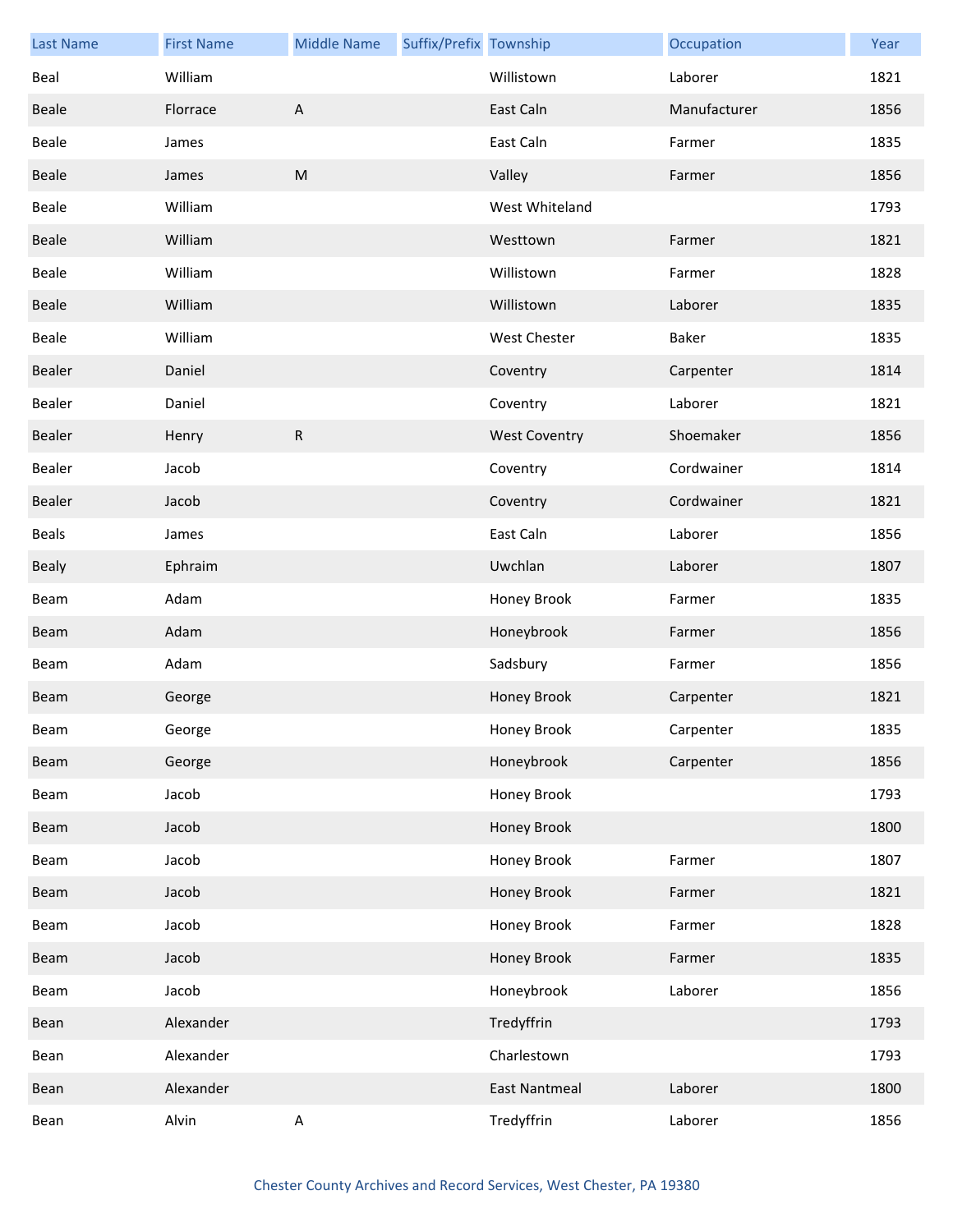| <b>Last Name</b> | <b>First Name</b> | <b>Middle Name</b> | Suffix/Prefix Township |                      | Occupation    | Year |
|------------------|-------------------|--------------------|------------------------|----------------------|---------------|------|
| Bean             | Benjamin          | F                  |                        | Schuylkill           | Farmer        | 1856 |
| Bean             | <b>Ellis</b>      |                    |                        | <b>East Coventry</b> | Stonemason    | 1856 |
| Bean             | George            |                    |                        | Honey Brook          | Carpenter     | 1828 |
| Bean             | Henry             |                    |                        | Charlestown          | Carpenter     | 1807 |
| Bean             | Henry             |                    |                        | Charlestown          | Millwright    | 1814 |
| Bean             | Henry             |                    |                        | Schuylkill           | Merchant      | 1856 |
| Bean             | Jacob             |                    |                        | <b>East Coventry</b> | Laborer       | 1856 |
| Bean             | John              |                    |                        | Charlestown          | Laborer       | 1814 |
| Bean             | Joseph            |                    |                        | <b>East Coventry</b> | Laborer       | 1856 |
| Bean             | Moses             |                    |                        | New Garden           | Farmer        | 1807 |
| Bean             | Nathan            |                    |                        | East Marlborough     |               | 1793 |
| Bean             | Nicholas          |                    |                        | Schuylkill           | Carpenter     | 1828 |
| Bean             | Nicholas          |                    |                        | Schuylkill           | Carpenter     | 1835 |
| Bean             | Nicholas          |                    |                        | Schuylkill           | Merchant      | 1856 |
| Bean             | William           | F.                 |                        | East Nottingham      | Farmer        | 1828 |
| Bear             | Abraham           |                    |                        | Coventry             |               | 1793 |
| Bear             | Abraham           |                    |                        | Coventry             | Yeoman        | 1814 |
| Bear             | Abraham           |                    |                        | Coventry             | Farmer        | 1821 |
| Bear             | Abraham           | B                  |                        | Coventry             | Cooper        | 1835 |
| Bear             | Abram             |                    |                        | Coventry             | Farmer        | 1835 |
| Bear             | Andrew            |                    |                        | Sadsbury             | Tavern Keeper | 1835 |
| Bear             | Christian         |                    |                        | Londonderry          |               | 1793 |
| Bear             | Conrad            |                    |                        | West Marlborough     |               | 1793 |
| Bear             | Henry             |                    |                        | Coventry             |               | 1793 |
| Bear             | Henry             |                    |                        | Coventry             | Laborer       | 1814 |
| Bear             | Henry             |                    |                        | Coventry             | Cooper        | 1821 |
| Bear             | Henry             |                    |                        | <b>West Nantmeal</b> | Laborer       | 1828 |
| Bear             | Isaac             |                    |                        | Sadsbury             | Farmer        | 1835 |
| Bear             | Jacob             |                    |                        | <b>West Nantmeal</b> | Farmer        | 1807 |
| Bear             | Jacob             |                    |                        | <b>West Nantmeal</b> | Farmer        | 1814 |
| Bear             | Jacob             |                    |                        | <b>West Nantmeal</b> | Farmer        | 1821 |
| Bear             | James             |                    |                        | East Caln            | Laborer       | 1856 |
| Bear             | John              |                    |                        | West Marlborough     |               | 1793 |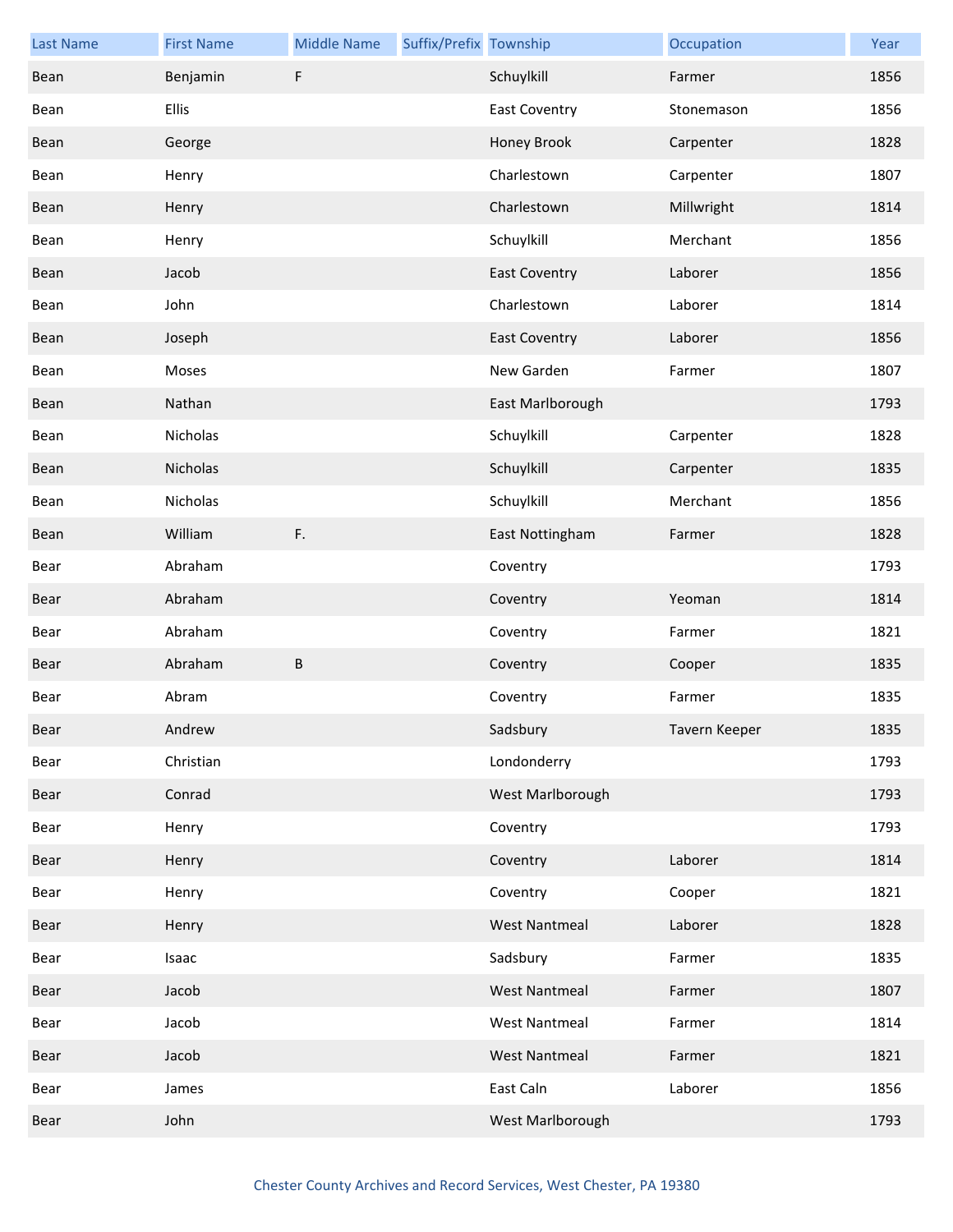| <b>Last Name</b> | <b>First Name</b> | <b>Middle Name</b> | Suffix/Prefix Township |                      | Occupation  | Year |
|------------------|-------------------|--------------------|------------------------|----------------------|-------------|------|
| Bear             | John              |                    |                        | <b>West Nantmeal</b> | Farmer      | 1821 |
| Bear             | John              |                    |                        | <b>West Nantmeal</b> | Carpenter   | 1828 |
| Bear             | Joseph            |                    |                        | Easttown             | Blacksmith  | 1821 |
| Bear             | Joseph            |                    |                        | <b>West Nantmeal</b> | Tailor      | 1828 |
| Bear             | Joseph            |                    |                        | <b>West Nantmeal</b> | Tailor      | 1835 |
| Bear             | Martin            |                    |                        | West Caln            | Laborer     | 1814 |
| Bear             | Martin            |                    |                        | West Caln            | Laborer     | 1821 |
| Bear             | Martin            |                    |                        | West Caln            | Waggoner    | 1828 |
| Bear             | Philip            |                    |                        | Londonderry          |             | 1793 |
| Bear             | Samuel            |                    |                        | Honey Brook          | Innkeeper   | 1814 |
| Bear             | Samuel            |                    |                        | Honey Brook          | Innkeeper   | 1821 |
| Bear             | William           |                    |                        | Sadsbury             | Shoemaker   | 1835 |
| Bearbrower       | Samuel            |                    |                        | <b>West Vincent</b>  | Merchant    | 1856 |
| Beard            | Adam              |                    |                        | West Marlborough     | Laborer     | 1828 |
| Beard            | Adam              |                    |                        | East Fallowfield     | Weaver      | 1835 |
| Beard            | Adam              |                    |                        | East Fallowfield     | Farmer      | 1856 |
| Beard            | George            |                    |                        | East Whiteland       |             | 1800 |
| Beard            | George            |                    |                        | West Whiteland       | Laborer     | 1807 |
| Beard            | George            |                    |                        | West Whiteland       | Laborer     | 1814 |
| <b>Beard</b>     | George            |                    |                        | West Whiteland       |             | 1821 |
| Beard            | George            |                    |                        | West Whiteland       | Trader      | 1828 |
| Beard            | George            |                    | Sr.                    | West Whiteland       | Laborer     | 1835 |
| Beard            | George            |                    | Jr.                    | West Whiteland       | Tailor      | 1835 |
| Beard            | Harman            |                    |                        | <b>West Vincent</b>  | Farmer      | 1856 |
| Beard            | Henry             |                    |                        | South Coventry       | Laborer     | 1856 |
| Beard            | Henry             |                    |                        | <b>West Vincent</b>  | Minister    | 1856 |
| Beard            | Isaac             |                    |                        | East Fallowfield     | Farmer      | 1856 |
| Beard            | John              |                    |                        | <b>West Nantmeal</b> |             | 1793 |
| Beard            | John              |                    |                        | Westtown             | Cigarmaker  | 1807 |
| Beard            | John              |                    |                        | Newlin               | Laborer     | 1835 |
| Beard            | John              |                    |                        | Coventry             | Wheelwright | 1835 |
| Beard            | John              |                    |                        | East Fallowfield     | Wheelwright | 1856 |
| Beard            | John              |                    |                        | West Pikeland        | Laborer     | 1856 |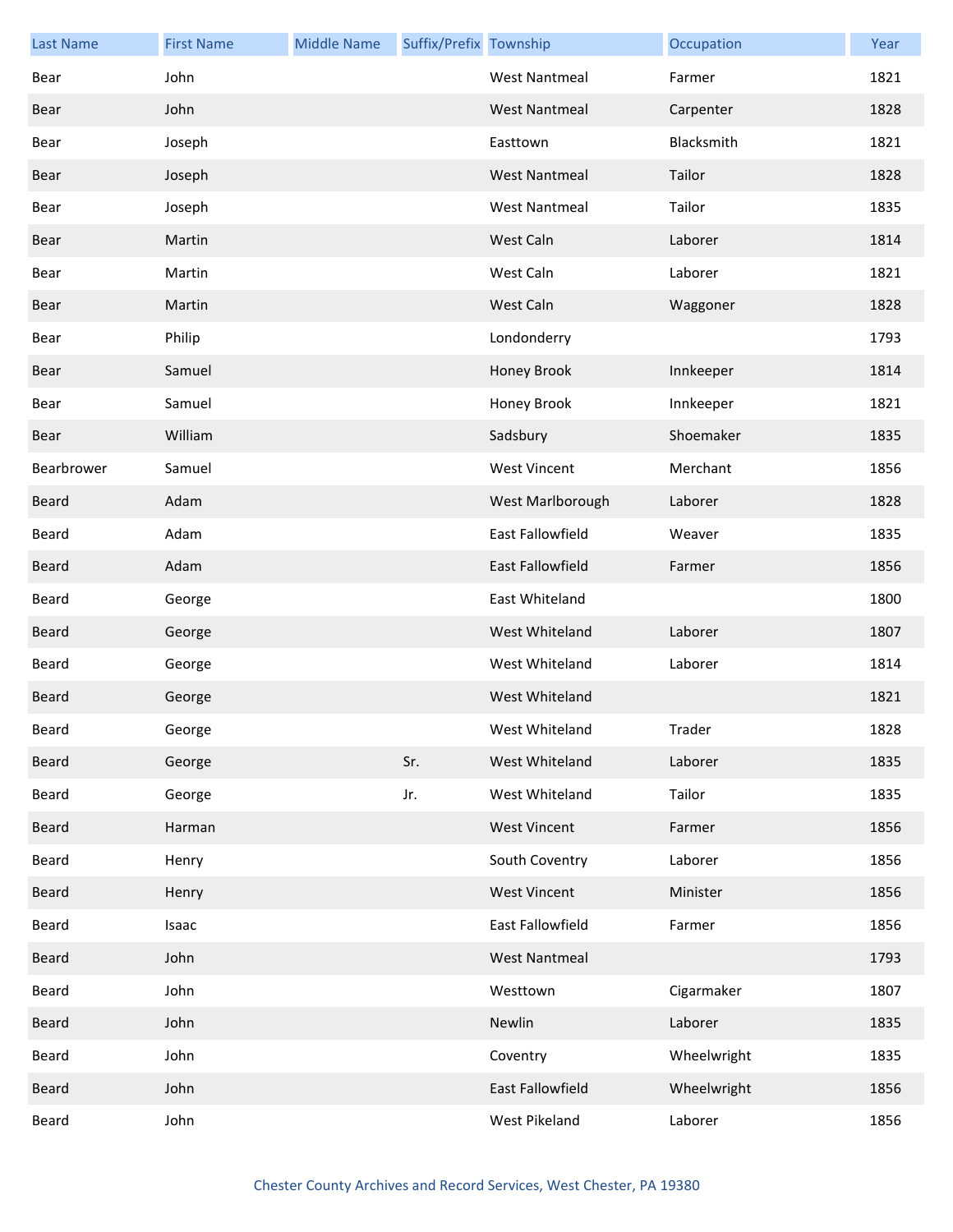| <b>Last Name</b> | <b>First Name</b> | <b>Middle Name</b> | Suffix/Prefix Township |                      | Occupation | Year |
|------------------|-------------------|--------------------|------------------------|----------------------|------------|------|
| Beard            | Michael           |                    |                        | East Goshen          | Laborer    | 1828 |
| Beard            | Michael           |                    |                        | East Goshen          | Laborer    | 1835 |
| Beard            | Robert            |                    |                        | East Fallowfield     |            | 1793 |
| Beard            | Sthebin           |                    |                        | South Coventry       | Laborer    | 1856 |
| Bearry           | John              |                    |                        | <b>East Nantmeal</b> | Farmer     | 1821 |
| Bearth           | John              |                    |                        | Uwchlan              | Tailor     | 1828 |
| Beary            | Andrew            |                    |                        | East Whiteland       | Farmer     | 1856 |
| Beary            | Christian         |                    |                        | Coventry             | Yeoman     | 1807 |
| Beary            | Christian         |                    |                        | Coventry             | Yeoman     | 1814 |
| Beary            | Christian         |                    |                        | Coventry             | Farmer     | 1821 |
| Beary            | Christian         |                    |                        | Coventry             | Farmer     | 1828 |
| Beary            | Daniel            |                    |                        | Coventry             |            | 1793 |
| Beary            | Daniel            |                    |                        | Coventry             | Yeoman     | 1807 |
| Beary            | Daniel            |                    |                        | Coventry             | Yeoman     | 1814 |
| Beary            | Daniel            |                    |                        | Coventry             | Farmer     | 1821 |
| Beary            | Daniel            |                    | Jr.                    | Coventry             | Laborer    | 1821 |
| Beary            | Daniel            |                    |                        | Coventry             | Farmer     | 1828 |
| Beary            | Jacob             |                    |                        | Coventry             |            | 1793 |
| Beary            | Jacob             |                    |                        | Coventry             | Yeoman     | 1807 |
| Beary            | Jacob             |                    |                        | Coventry             | Yeoman     | 1814 |
| Beary            | Jacob             |                    |                        | Coventry             | Farmer     | 1821 |
| Beary            | John              |                    |                        | Coventry             | Pumpmaker  | 1807 |
| Beateman         | John              |                    |                        | Uwchlan              | Carpenter  | 1814 |
| Beateman         | Thomas            |                    |                        | Uwchlan              | Laborer    | 1814 |
| Beatman          | Thomas            |                    |                        | Uwchlan              | Hatter     | 1807 |
| Beattman         | John              |                    |                        | Uwchlan              | Carpenter  | 1828 |
| <b>Beatty</b>    | Miles             |                    |                        | Honey Brook          | Laborer    | 1821 |
| Beatty           | Patrick           |                    |                        | West Goshen          | Farmer     | 1856 |
| Beatty           | Robert            |                    |                        | Uwchlan              | Collier    | 1807 |
| Beatty           | Samuel            |                    |                        | New London           | Hatter     | 1800 |
| <b>Beatty</b>    | William           |                    |                        | New London           |            | 1793 |
| Beatty           | William           |                    |                        | Uwchlan              | Smith      | 1807 |
| Beaty            | Abraham           |                    |                        | <b>West Nantmeal</b> |            | 1793 |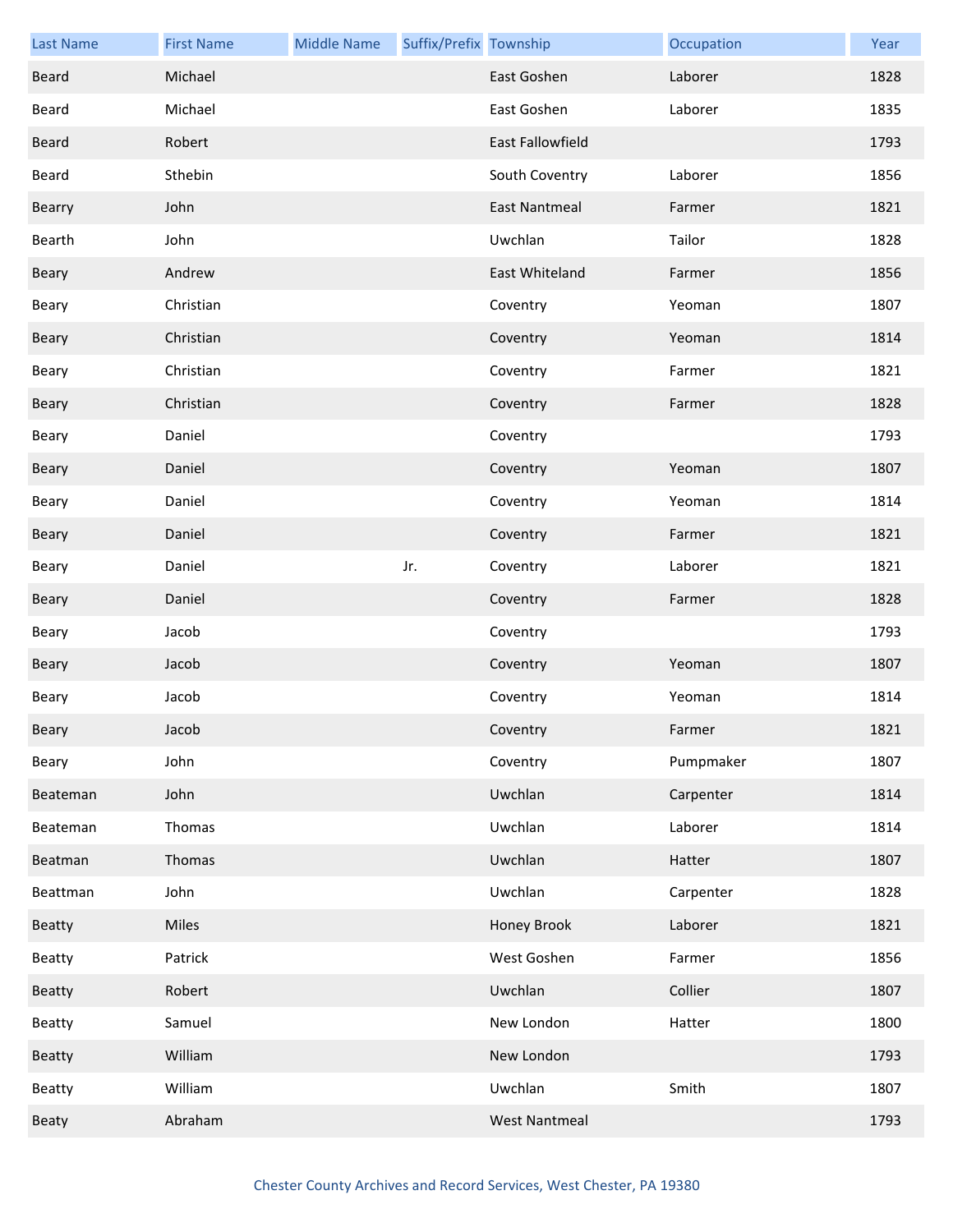| <b>Last Name</b> | <b>First Name</b> | <b>Middle Name</b> | Suffix/Prefix Township |                      | Occupation  | Year |
|------------------|-------------------|--------------------|------------------------|----------------------|-------------|------|
| Beaty            | Abraham           |                    |                        | <b>West Nantmeal</b> | Mason       | 1800 |
| <b>Beaty</b>     | Abraham           |                    |                        | <b>East Nantmeal</b> | Mason       | 1800 |
| <b>Beaty</b>     | Abraham           |                    | Sr.                    | <b>West Nantmeal</b> |             | 1800 |
| <b>Beaty</b>     | David             |                    |                        | East Caln            |             | 1793 |
| Beaty            | David             |                    |                        | <b>West Nantmeal</b> |             | 1800 |
| Beaty            | Elener            |                    | Widow                  | <b>West Nantmeal</b> |             | 1821 |
| <b>Beaty</b>     | Jacob             |                    |                        | <b>West Nantmeal</b> | Mason       | 1807 |
| <b>Beaty</b>     | Jacob             |                    |                        | <b>West Nantmeal</b> | Mason       | 1814 |
| Beaty            | James             |                    |                        | <b>West Nantmeal</b> | Blacksmith  | 1807 |
| Beaty            | John              |                    |                        | <b>West Nantmeal</b> |             | 1800 |
| Beaty            | John              |                    |                        | Warwick              | Laborer     | 1856 |
| <b>Beaty</b>     | Joseph            |                    |                        | <b>West Nantmeal</b> | Mason       | 1807 |
| Beaty            | Miles             |                    |                        | <b>West Nantmeal</b> | Wheelwright | 1807 |
| Beaty            | Miles             |                    |                        | <b>East Nantmeal</b> | Wheelwright | 1814 |
| Beaty            | Robert            |                    |                        | Uwchlan              |             | 1793 |
| Beaty            | Robert            |                    | Jr.                    | Uwchlan              |             | 1793 |
| Beaty            | Robert            |                    |                        | Uwchlan              |             | 1793 |
| Beaty            | Robert            |                    |                        | Pikeland             |             | 1800 |
| <b>Beaty</b>     | Robert            |                    |                        | West Fallowfield     | Laborer     | 1835 |
| <b>Beaty</b>     | Samuel            |                    |                        | <b>East Nantmeal</b> |             | 1793 |
| Beaty            | Susannah          |                    |                        | Uwchlan              |             | 1793 |
| Beaty            | Thomas            |                    |                        | Westtown             | Fanmaker    | 1814 |
| Beaty            | Thomas            |                    |                        | Charlestown          | Wheelwright | 1835 |
| <b>Beaty</b>     | William           |                    |                        | East Whiteland       |             | 1793 |
| Beaty            | William           |                    |                        | <b>East Nantmeal</b> | Mason       | 1800 |
| Beaty            | William           |                    |                        | <b>West Nantmeal</b> | Mason       | 1800 |
| Beaugle          | Charles           |                    |                        | Willistown           | Weaver      | 1821 |
| Beaula           | Cornelius         |                    |                        | East Caln            | Laborer     | 1828 |
| Beaula           | Samuel            |                    |                        | East Caln            | Laborer     | 1828 |
| Beaumont         | Benjamin          |                    |                        | Goshen               | Hatter      | 1807 |
| Beaumont         | David             |                    |                        | West Chester         | Gentleman   | 1835 |
| Beaumont         | Davis             |                    |                        | West Chester         | Blacksmith  | 1807 |
| Beaumont         | Davis             |                    |                        | West Chester         | Innkeeper   | 1828 |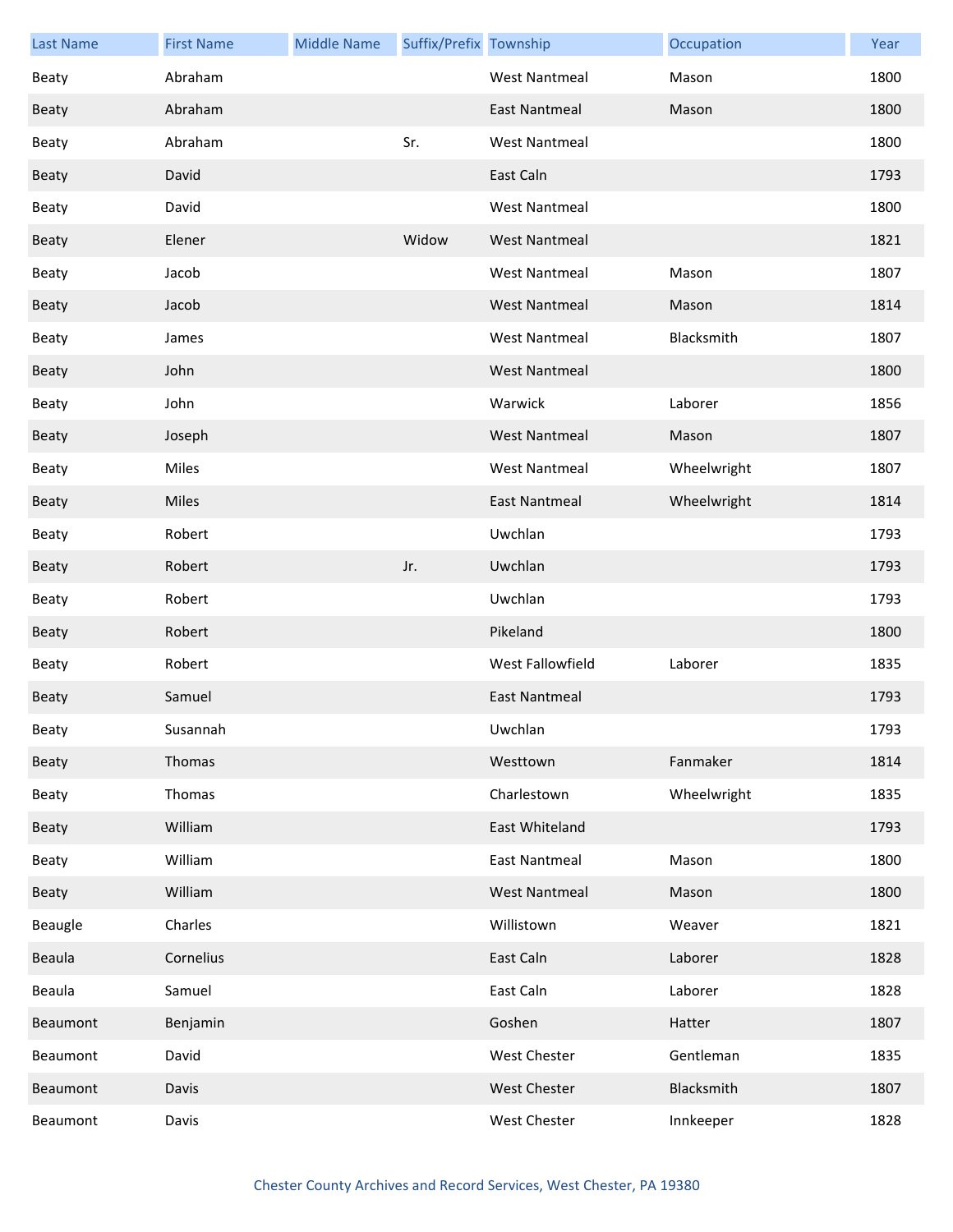| <b>Last Name</b> | <b>First Name</b> | <b>Middle Name</b> | Suffix/Prefix Township |                      | Occupation   | Year |
|------------------|-------------------|--------------------|------------------------|----------------------|--------------|------|
| Beaumont         | Davis             |                    |                        | West Goshen          | Gentleman    | 1856 |
| Beaumont         | Eber              |                    |                        | Easttown             | Farmer       | 1856 |
| Beaumont         | Jabes             |                    |                        | Easttown             | Farmer       | 1856 |
| Beaumont         | Jabez             |                    |                        | Easttown             | Farmer       | 1828 |
| Beaumont         | Jabez             |                    |                        | Easttown             | Farmer       | 1835 |
| Beaumont         | Jacob             |                    |                        | Valley               | Blacksmith   | 1856 |
| Beaumont         | James             | T                  |                        | <b>West Chester</b>  | Stone tender | 1835 |
| Beaumont         | John              |                    |                        | East Caln            |              | 1793 |
| Beaumont         | John              |                    |                        | West Whiteland       | Blacksmith   | 1800 |
| Beaumont         | Joseph            |                    |                        | Goshen               | Tailor       | 1807 |
| Beaumont         | Norris            |                    |                        | West Goshen          | Laborer      | 1828 |
| Beaumont         | Norris            |                    |                        | <b>West Chester</b>  | Stonemason   | 1835 |
| Beaumont         | Obed              |                    |                        | <b>West Chester</b>  | Blacksmith   | 1807 |
| Beaumont         | Thomas            |                    |                        | West Chester         | Constable    | 1807 |
| Beaumont         | William           |                    |                        | Goshen               | Tailor       | 1807 |
| Beaumont         | William           |                    |                        | West Goshen          | Laborer      | 1828 |
| Beaumont         | William           |                    |                        | <b>West Chester</b>  | Trader       | 1835 |
| Beaumont         | William           |                    |                        | Easttown             |              | 1856 |
| Beaumount        | Benjamin          |                    |                        | Goshen               | Farmer       | 1814 |
| Beaumount        | Benjamin          |                    |                        | <b>West Chester</b>  | Hatter       | 1821 |
| Beaumount        | David             |                    |                        | West Chester         | Innkeeper    | 1821 |
| Beaumount        | Jacob             |                    |                        | East Goshen          | Laborer      | 1821 |
| Beaumount        | Joel              |                    |                        | Uwchlan              |              | 1793 |
| Beaumount        | Joel              |                    |                        | Charlestown          | Slitter      | 1807 |
| Beaumount        | Joseph            |                    |                        | <b>East Bradford</b> |              | 1793 |
| Beaumount        | <b>Norris</b>     |                    |                        | West Chester         | Laborer      | 1821 |
| Beaumount        | Norris            |                    |                        | East Whiteland       | Laborer      | 1856 |
| Beaumount        | Ryley             |                    |                        | <b>West Chester</b>  | Waiter       | 1821 |
| Beaumount        | Theodore          | B                  |                        | West Goshen          | Farmer       | 1856 |
| Beaumount        | Thomas            |                    |                        | Goshen               |              | 1793 |
| Beaumount        | Thomas            |                    | Jr.                    | Goshen               |              | 1793 |
| Beaumount        | Thomas            |                    |                        | West Chester         |              | 1814 |
| Beaumount        | Thomas            |                    |                        | East Goshen          | Miller       | 1856 |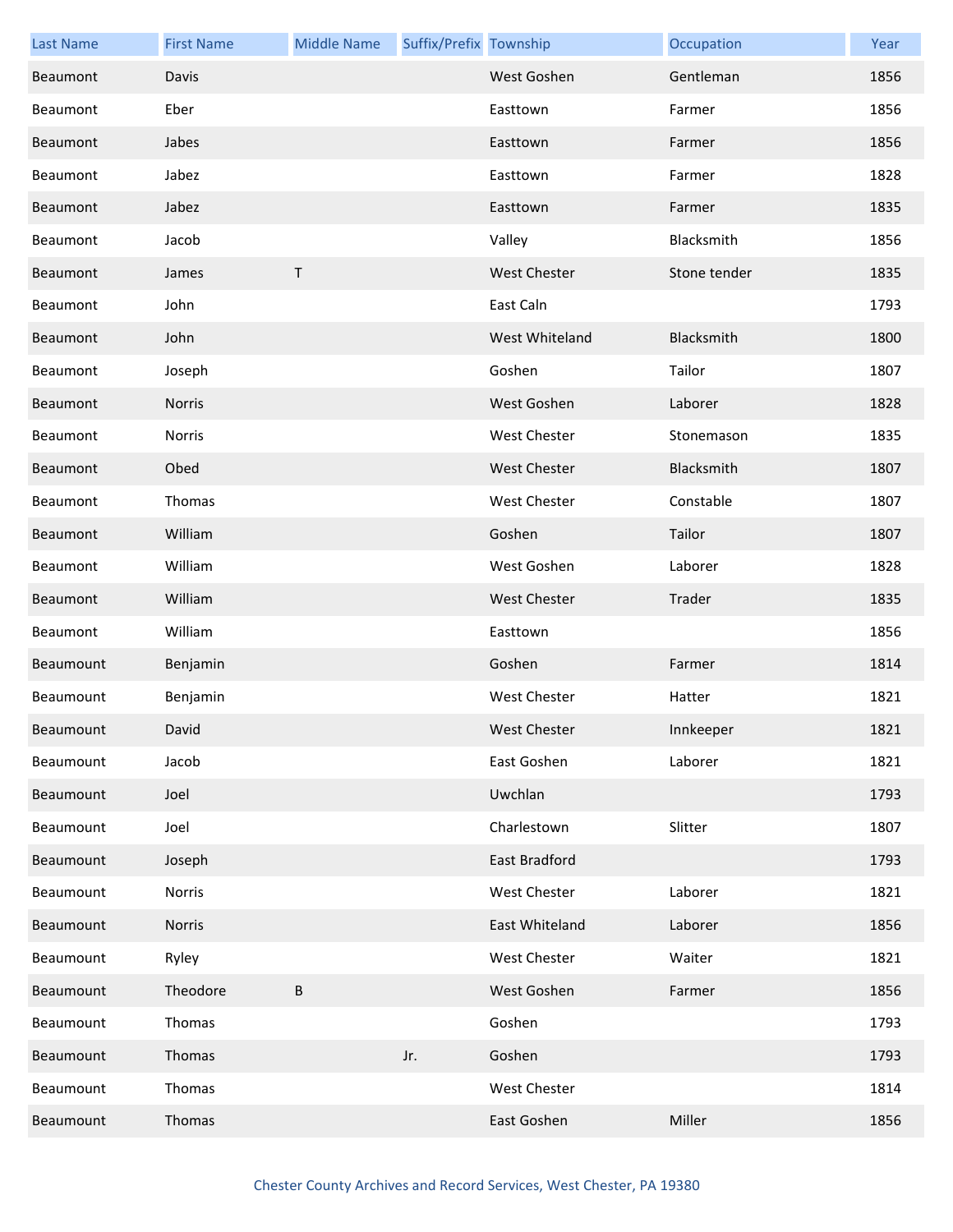| <b>Last Name</b> | <b>First Name</b> | <b>Middle Name</b> | Suffix/Prefix Township |                     | Occupation | Year |
|------------------|-------------------|--------------------|------------------------|---------------------|------------|------|
| Beaumount        | William           |                    |                        | <b>West Chester</b> | Tailor     | 1821 |
| Beaver           | Aaron             |                    |                        | Charlestown         | Farmer     | 1856 |
| Beaver           | Catharine         |                    | Widow                  | Tredyffrin          |            | 1828 |
| Beaver           | Charles           |                    |                        | Tredyffrin          |            | 1828 |
| Beaver           | Charles           |                    |                        | Tredyffrin          | Laborer    | 1835 |
| Beaver           | Charles           |                    |                        | Tredyffrin          | Farmer     | 1856 |
| Beaver           | Daniel            |                    |                        | Tredyffrin          | Farmer     | 1814 |
| Beaver           | Daniel            |                    |                        | Tredyffrin          | Farmer     | 1821 |
| Beaver           | Daniel            |                    |                        | Tredyffrin          | Farmer     | 1828 |
| Beaver           | Daniel            |                    |                        | Charlestown         | Farmer     | 1856 |
| Beaver           | David             |                    |                        | Tredyffrin          | Miller     | 1807 |
| Beaver           | David             |                    |                        | Tredyffrin          | Miller     | 1814 |
| Beaver           | David             |                    |                        | Tredyffrin          | Miller     | 1821 |
| Beaver           | Deavault          |                    |                        | Charlestown         | Farmer     | 1856 |
| Beaver           | Devault           |                    |                        | Tredyffrin          |            | 1793 |
| Beaver           | Devault           |                    |                        | Tredyffrin          |            | 1800 |
| Beaver           | Devault           |                    |                        | Tredyffrin          | Farmer     | 1807 |
| Beaver           | Devault           |                    |                        | Tredyffrin          | Farmer     | 1814 |
| Beaver           | Devault           |                    |                        | Tredyffrin          | Farmer     | 1821 |
| Beaver           | Devault           |                    |                        | Tredyffrin          | Farmer     | 1828 |
| Beaver           | Devault           |                    |                        | Tredyffrin          | Farmer     | 1835 |
| Beaver           | Elizabeth         |                    |                        | Tredyffrin          | Laborer    | 1856 |
| Beaver           | George            |                    |                        | Tredyffrin          |            | 1793 |
| Beaver           | George            |                    |                        | Tredyffrin          |            | 1800 |
| Beaver           | George            |                    | Sr.                    | Tredyffrin          | Farmer     | 1807 |
| Beaver           | George            |                    | Jr.                    | Tredyffrin          | Farmer     | 1807 |
| Beaver           | George            |                    | Sr.                    | Tredyffrin          | Farmer     | 1814 |
| Beaver           | George            |                    | Jr.                    | Tredyffrin          | Farmer     | 1814 |
| Beaver           | George            |                    | Sr.                    | Tredyffrin          | Farmer     | 1821 |
| Beaver           | George            |                    |                        | Tredyffrin          | Farmer     | 1821 |
| Beaver           | George            |                    | Sr.                    | Tredyffrin          | Farmer     | 1828 |
| Beaver           | George            |                    | Jr.                    | Tredyffrin          | Farmer     | 1828 |
| Beaver           | George            |                    |                        | Tredyffrin          | Farmer     | 1835 |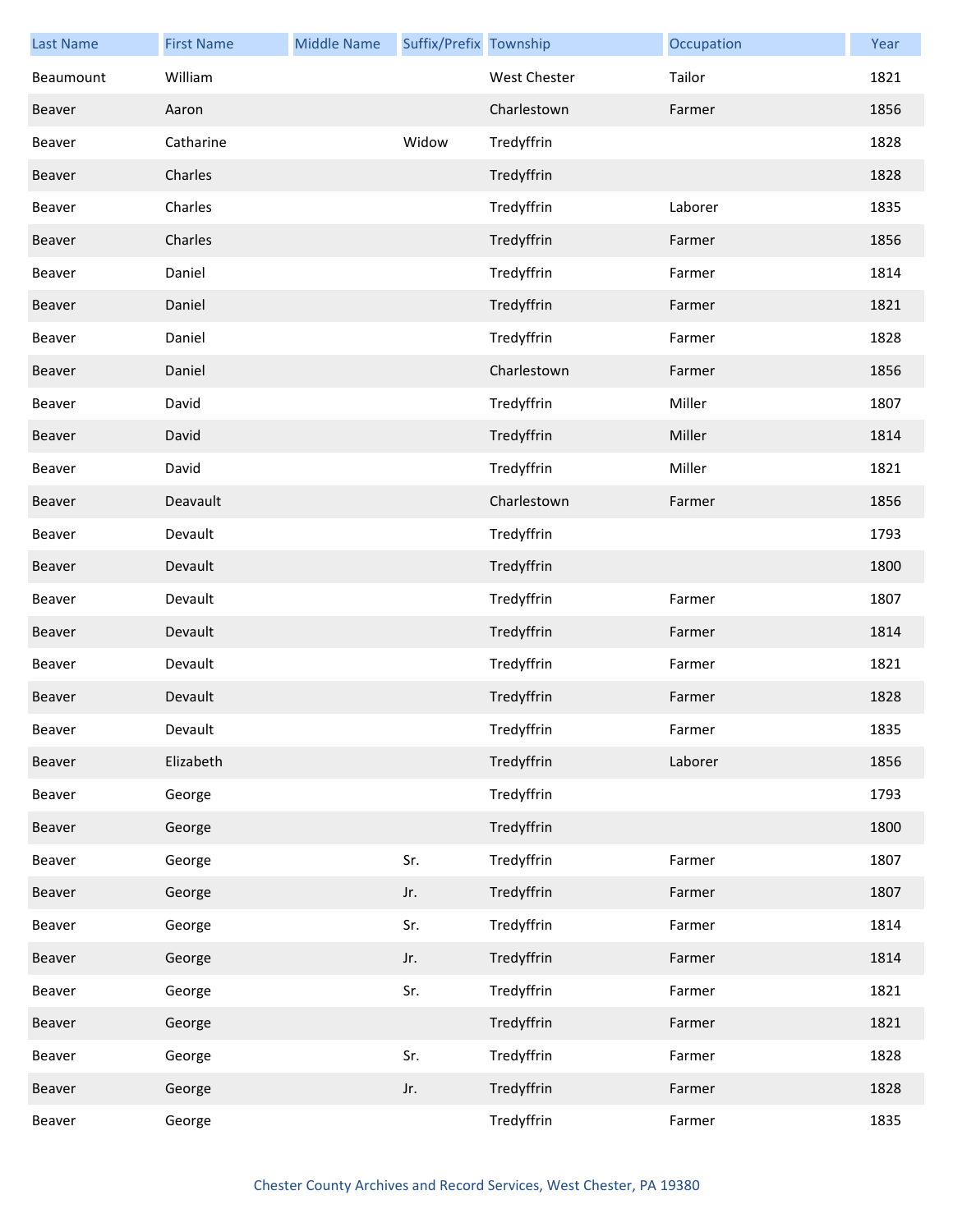| <b>Last Name</b> | <b>First Name</b> | <b>Middle Name</b> | Suffix/Prefix Township |                      | Occupation | Year |
|------------------|-------------------|--------------------|------------------------|----------------------|------------|------|
| Beaver           | George            |                    |                        | Tredyffrin           | Farmer     | 1835 |
| Beaver           | George            |                    |                        | Tredyffrin           | Farmer     | 1856 |
| Beaver           | George            | ${\sf R}$          |                        | Tredyffrin           | Laborer    | 1856 |
| Beaver           | Isaac             |                    |                        | Tredyffrin           | Farmer     | 1828 |
| Beaver           | John              |                    |                        | Tredyffrin           | Farmer     | 1807 |
| Beaver           | John              |                    | Jr.                    | Tredyffrin           | Farmer     | 1814 |
| Beaver           | John              |                    |                        | Tredyffrin           | Farmer     | 1814 |
| Beaver           | John              |                    |                        | Charlestown          | Farmer     | 1821 |
| Beaver           | John              |                    |                        | Tredyffrin           | Farmer     | 1821 |
| Beaver           | John              |                    |                        | West Fallowfield     | Miller     | 1828 |
| Beaver           | John              |                    | Jr.                    | Tredyffrin           | Farmer     | 1828 |
| Beaver           | John              |                    |                        | Tredyffrin           | Farmer     | 1828 |
| Beaver           | John              |                    |                        | Tredyffrin           | Magistrate | 1835 |
| Beaver           | Joseph            |                    |                        | Charlestown          | Farmer     | 1856 |
| Beaver           | L.                | David              |                        | Tredyffrin           | Farmer     | 1835 |
| Beaver           | Samuel            |                    |                        | Tredyffrin           | Farmer     | 1821 |
| Beaver           | Samuel            |                    |                        | Tredyffrin           |            | 1828 |
| Beaver           | Samuel            |                    |                        | Tredyffrin           | Miller     | 1835 |
| Beaver           | Samuel            |                    |                        | Tredyffrin           | Farmer     | 1835 |
| Beaver           | Samuel            |                    |                        | Tredyffrin           | Farmer     | 1856 |
| Beaver           | Susanna           |                    |                        | Tredyffrin           | Farmer     | 1856 |
| Beavey           | Daniel            | H                  |                        | East Caln            | Miller     | 1835 |
| <b>Beavins</b>   | William           |                    |                        | <b>East Nantmeal</b> | Laborer    | 1828 |
| <b>Beavins</b>   | William           |                    |                        | East Nantmeal        | Laborer    | 1835 |
| Bechel           | John              |                    |                        | Penn                 | Carpenter  | 1821 |
| Bechel           | Samuel            |                    |                        | Penn                 | Farmer     | 1821 |
| Bechold          | Adam              |                    |                        | <b>West Nantmeal</b> |            | 1793 |
| Bechold          | George            |                    |                        | <b>West Nantmeal</b> | Farmer     | 1807 |
| Bechtal          | David             |                    |                        | Londonderry          |            | 1793 |
| Bechtal          | John              |                    |                        | Londonderry          |            | 1793 |
| Bechtal          | Martin            |                    |                        | Londonderry          |            | 1793 |
| Bechtal          | Samuel            |                    |                        | Londonderry          |            | 1793 |
| Bechtel          | Charles           |                    |                        | Coventry             | Laborer    | 1835 |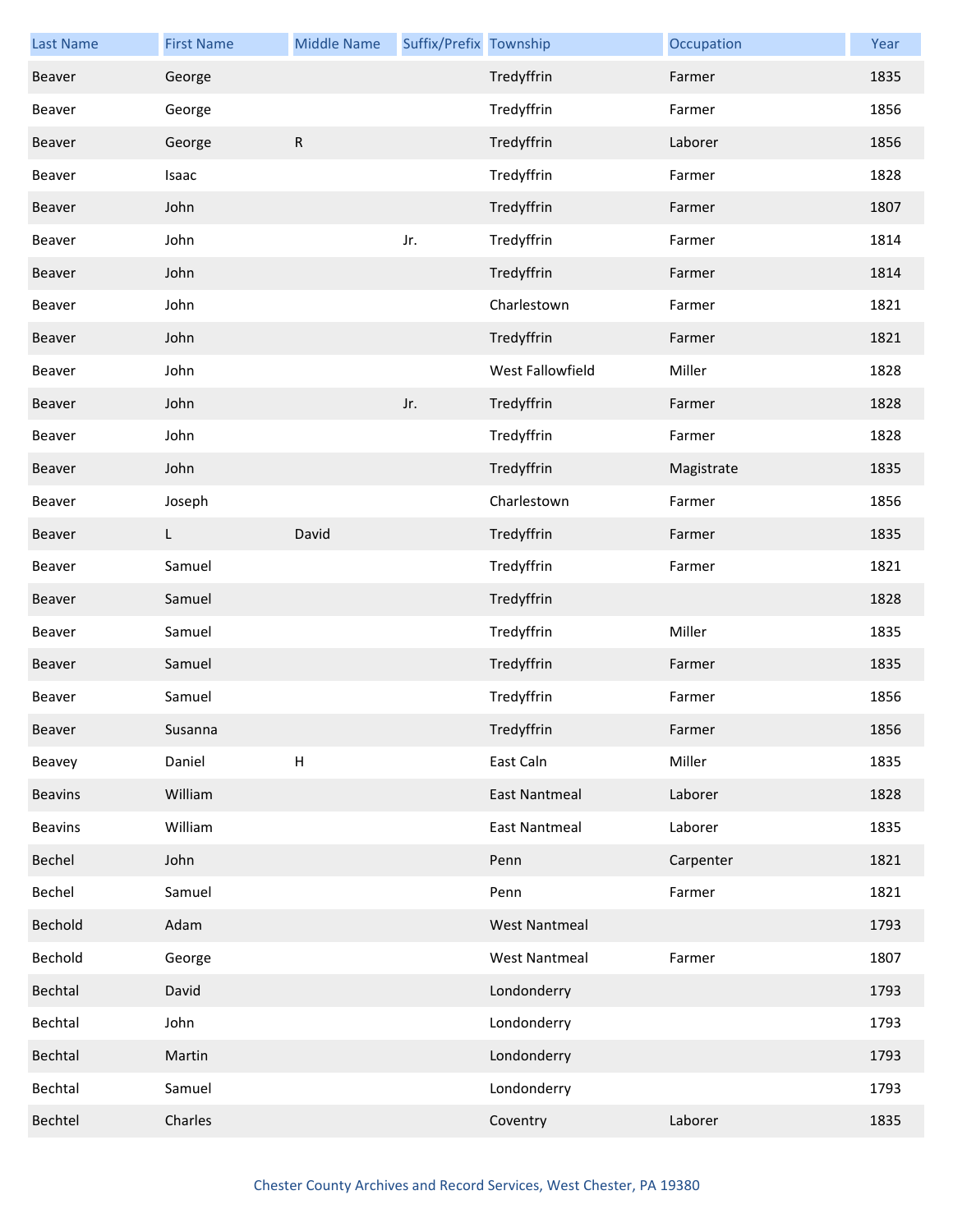| <b>Last Name</b> | <b>First Name</b> | <b>Middle Name</b> | Suffix/Prefix Township |                      | Occupation      | Year |
|------------------|-------------------|--------------------|------------------------|----------------------|-----------------|------|
| Bechtel          | David             |                    |                        | Londonderry          | Farmer          | 1821 |
| Bechtel          | George            |                    |                        | <b>West Nantmeal</b> | Jobber          | 1856 |
| Bechtel          | George            | M                  |                        | <b>West Coventry</b> | Laborer         | 1856 |
| Bechtel          | Henry             |                    |                        | <b>West Vincent</b>  | Farmer          | 1856 |
| Bechtel          | Jacob             |                    |                        | West Pikeland        | Miner           | 1856 |
| Bechtel          | Samuel            |                    |                        | Londonderry          | Carpenter       | 1821 |
| Bechtel          | Samuel            |                    |                        | <b>Upper Oxford</b>  | Papermaker      | 1835 |
| Bechtel          | Thomas            |                    |                        | <b>West Vincent</b>  | Miner           | 1856 |
| Bechtel          | Thomas            |                    |                        | <b>East Vincent</b>  | Stonemason      | 1856 |
| Bechtell         | David             |                    |                        | Londonderry          | Farmer          | 1807 |
| Bechtell         | John              |                    |                        | Londonderry          | Carpenter       | 1807 |
| Bechtell         | Samuel            |                    | Sr.                    | Londonderry          | Farmer          | 1807 |
| Bechtell         | Samuel            |                    | Jr.                    | Londonderry          | Farmer          | 1807 |
| Beck             |                   |                    |                        | <b>East Vincent</b>  |                 | 1856 |
| Beck             | Alexander         |                    |                        | <b>East Vincent</b>  | Farmer          | 1835 |
| <b>Beck</b>      | Isaac             |                    |                        | Tredyffrin           | Laborer         | 1856 |
| Beck             | Jarimia           |                    |                        | Vincent              |                 | 1793 |
| Beck             | John              |                    |                        | Tredyffrin           | Laborer         | 1807 |
| Beck             | Joseph            | R                  |                        | East Goshen          | Edge tool maker | 1856 |
| <b>Beck</b>      | Lorenzo           |                    |                        | East Goshen          | Mechanic        | 1856 |
| Becker           | Isaac             |                    |                        | Honey Brook          | Merchant        | 1828 |
| Becker           | Philip            |                    |                        | Honey Brook          | Shoemaker       | 1835 |
| Becket           | Peter             |                    |                        | Brandywine           | Farmer          | 1821 |
| Becket           | Peter             |                    |                        | Pocopson             | Laborer         | 1856 |
| Becket           | Warner            |                    |                        | <b>West Chester</b>  | Laborer         | 1856 |
| <b>Becket</b>    | William           |                    |                        | West Chester         | Laborer         | 1856 |
| Beckett          | Warner            |                    |                        | West Chester         | Laborer         | 1835 |
| Beckhold         | <b>Borick</b>     |                    |                        | <b>East Nantmeal</b> | Farmer          | 1800 |
| Beckley          | Abraham           |                    |                        | <b>West Coventry</b> | Farmer          | 1856 |
| Beckley          | David             |                    |                        | <b>West Coventry</b> | Carpenter       | 1856 |
| Beckley          | John              |                    |                        | <b>East Nantmeal</b> | Shoemaker       | 1835 |
| Beckley          | Thomas            |                    | Sr.                    | <b>West Coventry</b> | Mason           | 1856 |
| Beckley          | Thomas            |                    | Jr.                    | <b>West Coventry</b> | Carpenter       | 1856 |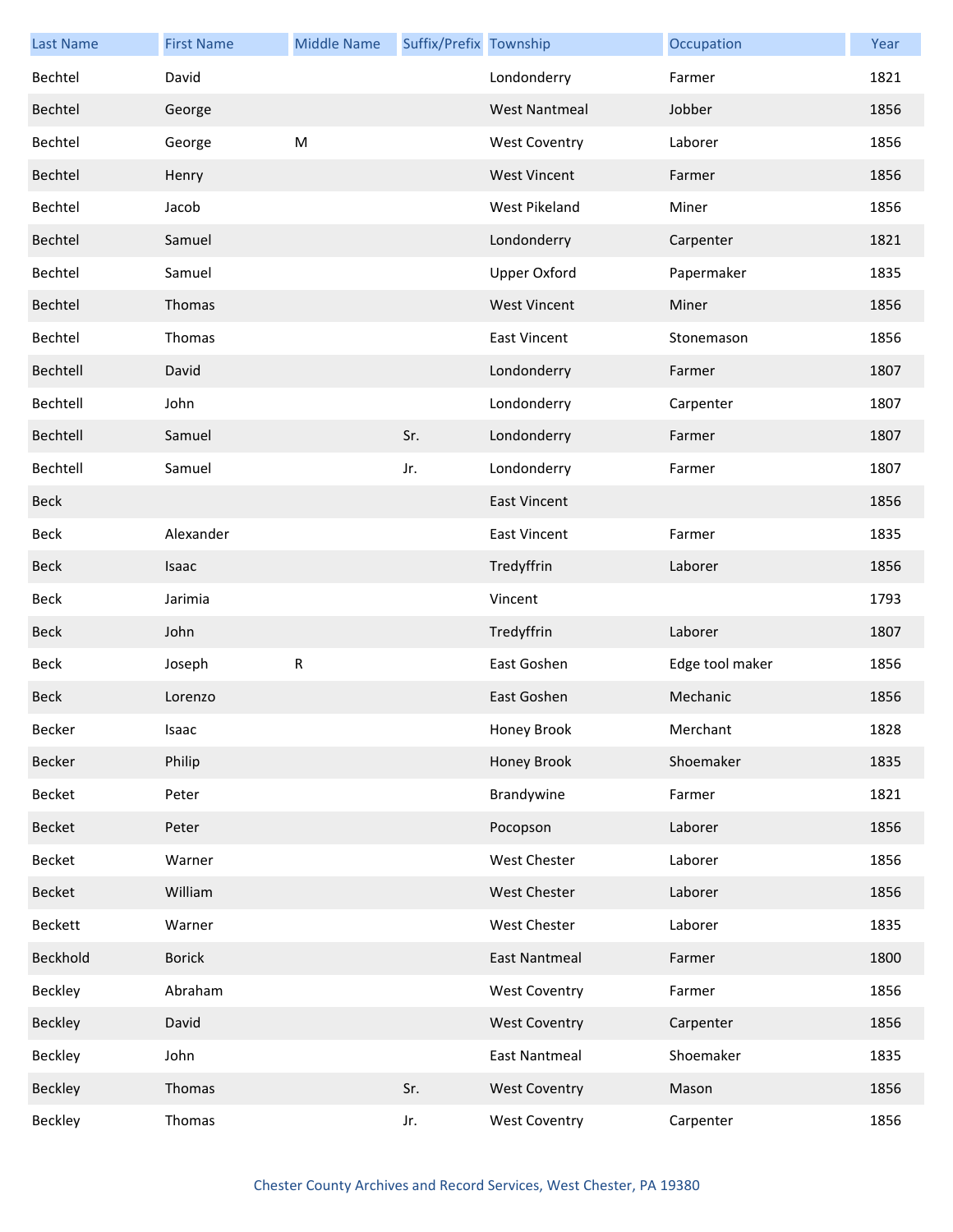| <b>Last Name</b> | <b>First Name</b> | <b>Middle Name</b> | Suffix/Prefix Township |                      | Occupation           | Year |
|------------------|-------------------|--------------------|------------------------|----------------------|----------------------|------|
| <b>Beckly</b>    | John              |                    |                        | <b>East Nantmeal</b> | Cordwainer           | 1821 |
| Bectsolt         | George            |                    |                        | East Nantmeal        |                      | 1793 |
| <b>Bectsolt</b>  | John              |                    |                        | <b>East Nantmeal</b> |                      | 1793 |
| Bedford          | Thomas            |                    |                        | East Caln            |                      | 1793 |
| Bedghold         | Adam              |                    |                        | <b>West Nantmeal</b> | Cordwainer           | 1800 |
| Bedghold         | George            |                    |                        | <b>West Nantmeal</b> |                      | 1800 |
| Bee              | William           |                    |                        | East Nottingham      | Smith                | 1856 |
| Beebe            | Richard           |                    |                        | Kennett Square       | Shoemaker            | 1856 |
| Beeber           | Daniel            |                    |                        | <b>East Vincent</b>  |                      | 1835 |
| Beecher          | Benjamin          |                    |                        | West Caln            | Farmer               | 1828 |
| Beecher          | Benjamin          |                    |                        | West Caln            | Laborer              | 1835 |
| Beecher          | Jacob             |                    |                        | West Brandywine      | Teamster             | 1856 |
| Beecher          | John              |                    |                        | South Coventry       | Forgeman             | 1856 |
| Beekley          | John              |                    |                        | <b>East Nantmeal</b> | Cordwainer           | 1828 |
| Beekley          | John              |                    |                        | East Nantmeal        | Shoemaker            | 1856 |
| Beekley          | Thomas            |                    |                        | Coventry             | Cooper               | 1821 |
| Beekley          | Thomas            |                    |                        | <b>East Nantmeal</b> | Laborer              | 1828 |
| Beelen           | Francis           |                    |                        | Honey Brook          |                      | 1800 |
| Beeler           | Henry             |                    |                        | Coventry             | Shoemaker            | 1835 |
| Beeler           | Jacob             |                    |                        | Coventry             | Cordwainer           | 1828 |
| Beeley           | John              |                    |                        | East Nantmeal        | Miner                | 1800 |
| Beem             | Jacob             |                    |                        | Honey Brook          |                      | 1814 |
| Been             | Alexander         |                    |                        | West Caln            | Laborer              | 1828 |
| Beerbower        | Abraham           |                    |                        | Uwchlan              | Storekeeper          | 1856 |
| Beerbower        | Harman            |                    |                        | Vincent              |                      | 1800 |
| Beerbower        | Jacob             |                    |                        | <b>East Vincent</b>  | Millwright           | 1835 |
| Beerbower        | Jacob             |                    |                        | Uwchlan              | Innkeeper            | 1856 |
| Beerbower        | John              |                    |                        | Vincent              |                      | 1800 |
| Beerbower        | John              |                    |                        | Vincent              |                      | 1814 |
| Beerbower        | John              |                    |                        | Vincent              |                      | 1821 |
| Beerbower        | John              |                    | Esq.                   | Vincent              |                      | 1821 |
| Beerbower        | John              |                    | Esq.                   | <b>East Vincent</b>  |                      | 1835 |
| Beerbower        | John              |                    |                        | <b>East Vincent</b>  | Justice of the Peace | 1856 |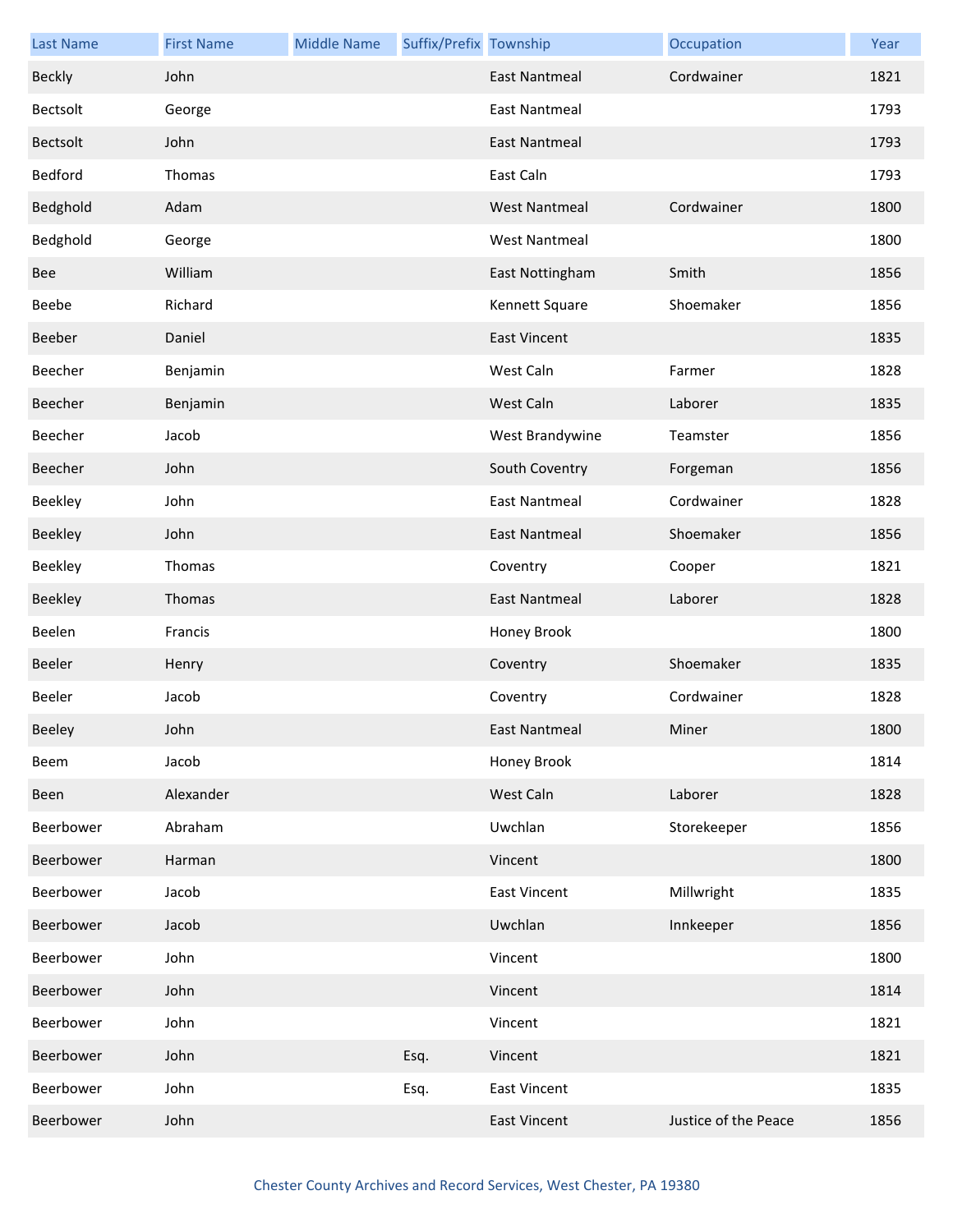| <b>Last Name</b> | <b>First Name</b> | <b>Middle Name</b> | Suffix/Prefix Township |                      | Occupation | Year |
|------------------|-------------------|--------------------|------------------------|----------------------|------------|------|
| Beerbower        | Reuben            |                    |                        | <b>East Vincent</b>  | Shoemaker  | 1856 |
| Beerbrow         | Phineas           |                    |                        | <b>East Nantmeal</b> |            | 1793 |
| Beerbrower       | Herman            |                    |                        | Pikeland             |            | 1793 |
| Beerbrower       | John              |                    |                        | Vincent              | Yeoman     | 1807 |
| Beerbrower       | John              |                    |                        | Vincent              | Carpenter  | 1828 |
| Beerbrower       | John              |                    | Esq.                   | Vincent              | Farmer     | 1828 |
| Beerbrower       | Owen              |                    |                        | West Pikeland        | Carpenter  | 1856 |
| Beerd            | Hase              |                    |                        | Wallace              | Farmer     | 1856 |
| Beery            | Daniel            |                    |                        | Coventry             |            | 1793 |
| Beeson           | Gregg             |                    |                        | Honey Brook          | Hatter     | 1835 |
| Beetle           | Isaac             |                    |                        | East Nottingham      | Miller     | 1821 |
| <b>Beggs</b>     | William           |                    |                        | East Caln            | Laborer    | 1821 |
| Begle            | John              |                    |                        | New London           | Laborer    | 1821 |
| Beguer           | A                 | $\mathsf Y$        |                        | Schuylkill           | Farmer     | 1856 |
| Beher            | Jacob             |                    |                        | Sadsbury             | Laborer    | 1821 |
| Behold           | <b>Borick</b>     |                    |                        | <b>East Nantmeal</b> | Cordwainer | 1828 |
| Behold           | George            |                    |                        | <b>West Nantmeal</b> | Laborer    | 1828 |
| Behold           | George            |                    |                        | <b>West Nantmeal</b> | Cordwainer | 1828 |
| Beidler          | David             |                    |                        | Pikeland             |            | 1821 |
| Beidler          | John              |                    |                        | Pikeland             |            | 1821 |
| Beidler          | Joseph            |                    |                        | Pikeland             |            | 1821 |
| Beightel         | Thomas            |                    |                        | Pikeland             | Laborer    | 1835 |
| Beimer           | Daniel            |                    |                        | Coventry             |            | 1793 |
| Beird            | Joseph            |                    |                        | West Marlborough     | Laborer    | 1828 |
| Beiry            | John              |                    |                        | <b>East Nantmeal</b> | Farmer     | 1814 |
| Beitler          | Abraham           |                    |                        | Coventry             | Farmer     | 1828 |
| Beitler          | Abraham           |                    |                        | Tredyffrin           | Farmer     | 1835 |
| Beitler          | Abram             |                    |                        | Tredyffrin           | Farmer     | 1835 |
| Beitler          | Daniel            |                    |                        | Tredyffrin           | Laborer    | 1835 |
| Beitler          | Daniel            |                    |                        | Tredyffrin           | Doctor     | 1856 |
| Beitler          | David             |                    |                        | Pikeland             | Farmer     | 1828 |
| Beitler          | David             |                    |                        | Pikeland             | Farmer     | 1835 |
| Beitler          | Francis           |                    |                        | Charlestown          |            | 1856 |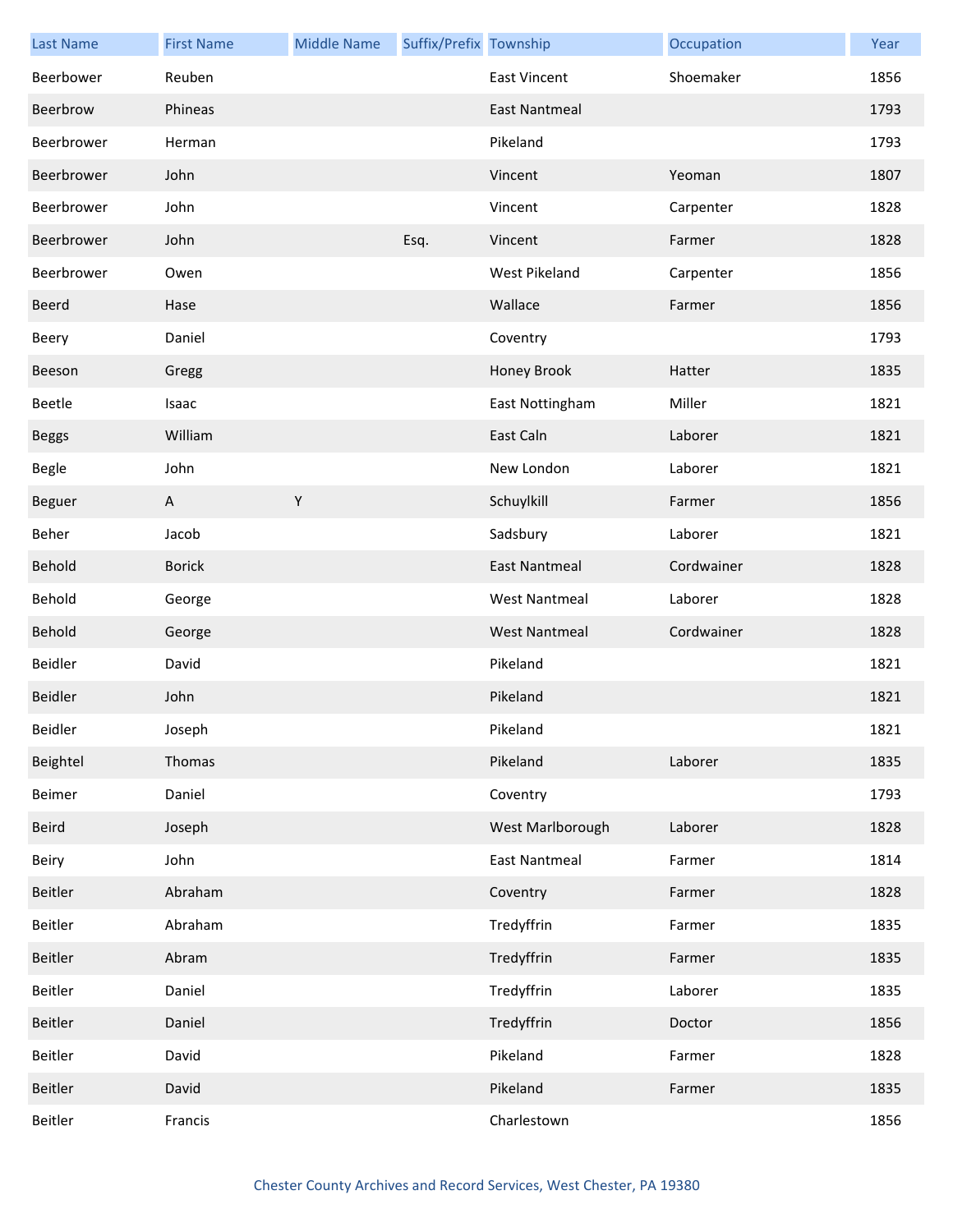| <b>Last Name</b> | <b>First Name</b> | <b>Middle Name</b> | Suffix/Prefix Township |                      | Occupation | Year |
|------------------|-------------------|--------------------|------------------------|----------------------|------------|------|
| Beitler          | Israel            |                    |                        | Tredyffrin           | Farmer     | 1856 |
| Beitler          | Jacob             |                    |                        | Tredyffrin           | Farmer     | 1821 |
| Beitler          | Jacob             |                    |                        | Tredyffrin           | Farmer     | 1828 |
| Beitler          | Jacob             |                    |                        | Tredyffrin           | Farmer     | 1835 |
| Beitler          | Jacob             |                    |                        | Tredyffrin           | Farmer     | 1856 |
| Beitler          | Jesse             |                    |                        | Uwchlan              | Farmer     | 1828 |
| Beitler          | Jesse             |                    |                        | Tredyffrin           | Farmer     | 1835 |
| Beitler          | Jesse             |                    |                        | Charlestown          | Laborer    | 1856 |
| Beitler          | John              |                    |                        | Uwchlan              | Farmer     | 1814 |
| Beitler          | John              |                    |                        | Uwchlan              | Farmer     | 1821 |
| Beitler          | John              |                    |                        | Uwchlan              | Farmer     | 1828 |
| Beitler          | John              |                    |                        | Tredyffrin           | Farmer     | 1828 |
| Beitler          | John              |                    | Jr.                    | Uwchlan              | Farmer     | 1835 |
| Beitler          | John              |                    | Sr.                    | Uwchlan              | Farmer     | 1835 |
| Beitler          | John              |                    | Jr.                    | Uwchlan              | Farmer     | 1856 |
| Beitler          | John              |                    | Sr.                    | Uwchlan              | Farmer     | 1856 |
| Beitler          | Joseph            |                    |                        | Pikeland             | Farmer     | 1828 |
| Beitler          | Joseph            |                    |                        | Pikeland             | Farmer     | 1835 |
| Beleler          | Henry             |                    |                        | Coventry             | Shoemaker  | 1835 |
| Beler            | Silas             |                    |                        | <b>West Coventry</b> | Farmer     | 1856 |
| Belford          | Daniel            |                    |                        | Tredyffrin           |            | 1793 |
| Bell             | Abraham           |                    |                        | West Goshen          | Laborer    | 1856 |
| Bell             | David             |                    |                        | East Whiteland       | Quarrier   | 1835 |
| Bell             | Edward            |                    |                        | Charlestown          |            | 1793 |
| Bell             | Edward            |                    |                        | Vincent              | Carpenter  | 1807 |
| Bell             | Frederick         |                    |                        | East Bradford        | Laborer    | 1807 |
| Bell             | George            |                    |                        | West Whiteland       | Laborer    | 1807 |
| Bell             | Henry             |                    |                        | Charlestown          | Farmer     | 1814 |
| Bell             | Henry             |                    |                        | Brandywine           | Innkeeper  | 1821 |
| Bell             | Henry             |                    |                        | West Chester         | Victualer  | 1821 |
| Bell             | Henry             |                    |                        | Tredyffrin           | Innkeeper  | 1828 |
| Bell             | James             |                    |                        | New Garden           |            | 1793 |
| Bell             | James             |                    |                        | Sadsbury             |            | 1793 |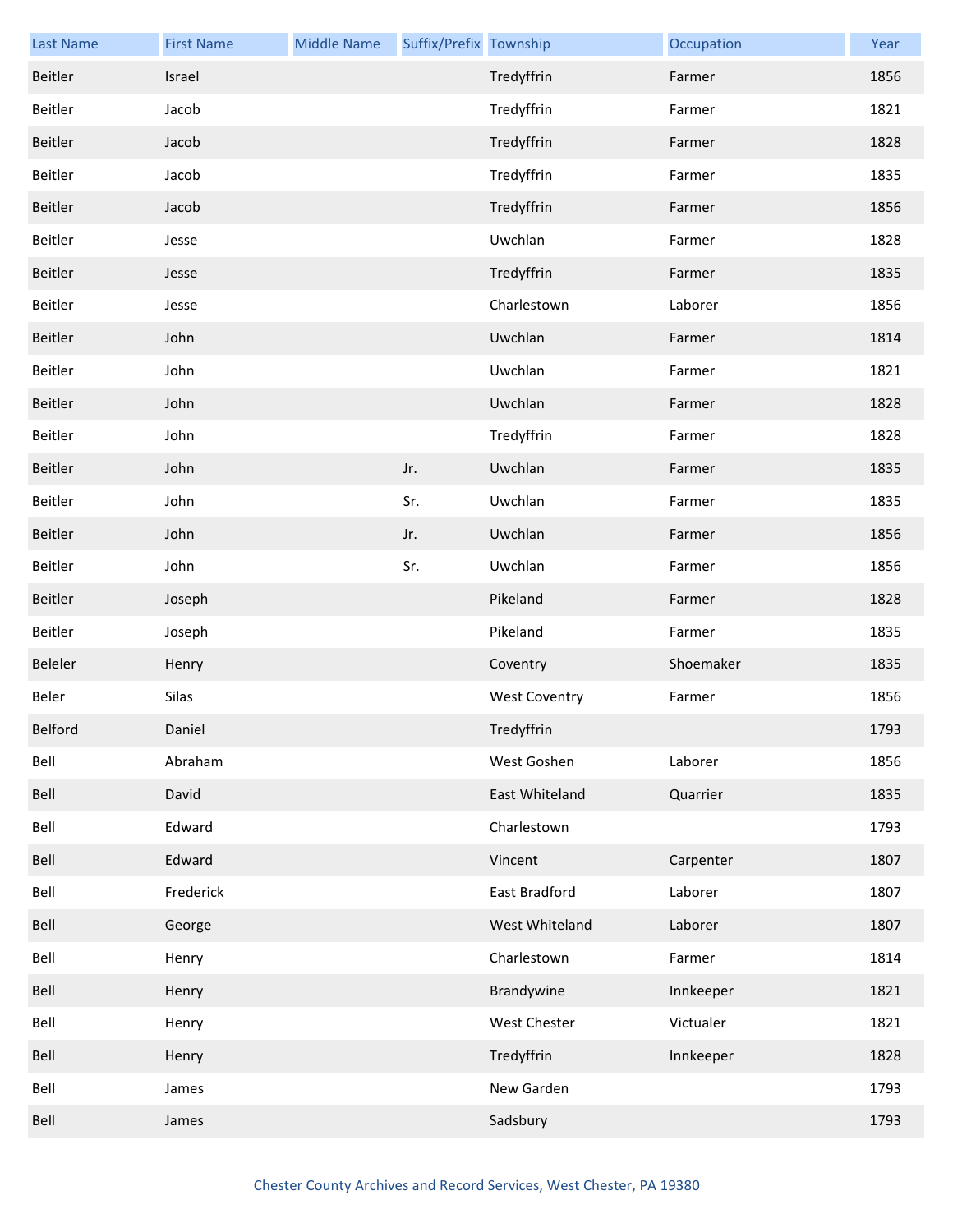| <b>Last Name</b> | <b>First Name</b> | <b>Middle Name</b> | Suffix/Prefix Township |                      | Occupation | Year |
|------------------|-------------------|--------------------|------------------------|----------------------|------------|------|
| Bell             | James             |                    |                        | New Garden           | Farmer     | 1800 |
| Bell             | James             |                    |                        | New Garden           | Farmer     | 1807 |
| Bell             | John              |                    |                        | West Fallowfield     |            | 1793 |
| Bell             | John              |                    |                        | Londonderry          | Laborer    | 1807 |
| Bell             | John              |                    |                        | West Fallowfield     | Farmer     | 1821 |
| Bell             | John              |                    |                        | Honey Brook          | Farmer     | 1828 |
| Bell             | John              |                    |                        | East Caln            | Farmer     | 1835 |
| Bell             | John              |                    |                        | <b>West Coventry</b> | Farmer     | 1856 |
| Bell             | John              |                    |                        | West Whiteland       | Farmer     | 1856 |
| Bell             | John              |                    |                        | London Grove         | Farmer     | 1856 |
| Bell             | John              | $\sf T$            |                        | West Whiteland       | Farmer     | 1856 |
| Bell             | Jonathan          |                    |                        | <b>West Coventry</b> | Laborer    | 1856 |
| Bell             | Joseph            |                    |                        | East Caln            |            | 1793 |
| Bell             | Joseph            |                    |                        | West Whiteland       | Farmer     | 1800 |
| Bell             | Joseph            |                    |                        | Goshen               | Farmer     | 1807 |
| Bell             | Joseph            |                    |                        | Willistown           | Laborer    | 1835 |
| Bell             | Joseph            |                    |                        | Coventry             | Saddler    | 1835 |
| Bell             | Joseph            |                    |                        | Phoenixville         | Pudler     | 1856 |
| Bell             | Joseph            | ${\mathsf w}$      |                        | West Whiteland       | Farmer     | 1856 |
| Bell             | Reece             |                    |                        | East Whiteland       | Laborer    | 1814 |
| Bell             | Rees              |                    |                        | Charlestown          |            | 1793 |
| Bell             | Richard           |                    |                        | Coventry             | Teacher    | 1821 |
| Bell             | Samuel            |                    |                        | East Bradford        |            | 1793 |
| Bell             | Samuel            |                    |                        | Willistown           |            | 1793 |
| Bell             | Samuel            |                    |                        | Willistown           |            | 1793 |
| Bell             | Samuel            |                    |                        | Willistown           |            | 1800 |
| Bell             | Samuel            |                    |                        | Willistown           | Carpenter  | 1807 |
| Bell             | Thomas            |                    |                        | Pikeland             |            | 1800 |
| Bell             | Thomas            |                    |                        | Brandywine           | Reedmaker  | 1807 |
| Bell             | Thomas            | $\sf S$            |                        | <b>West Chester</b>  | Attorney   | 1835 |
| Bell             | Thomas            | $\sf S$            |                        | West Chester         | Lawyer     | 1856 |
| Bell             | Thomas            | S.                 | Esq.                   | West Chester         | Attorney   | 1821 |
| Bell             | Thomas            | S.                 |                        | West Chester         | Lawyer     | 1828 |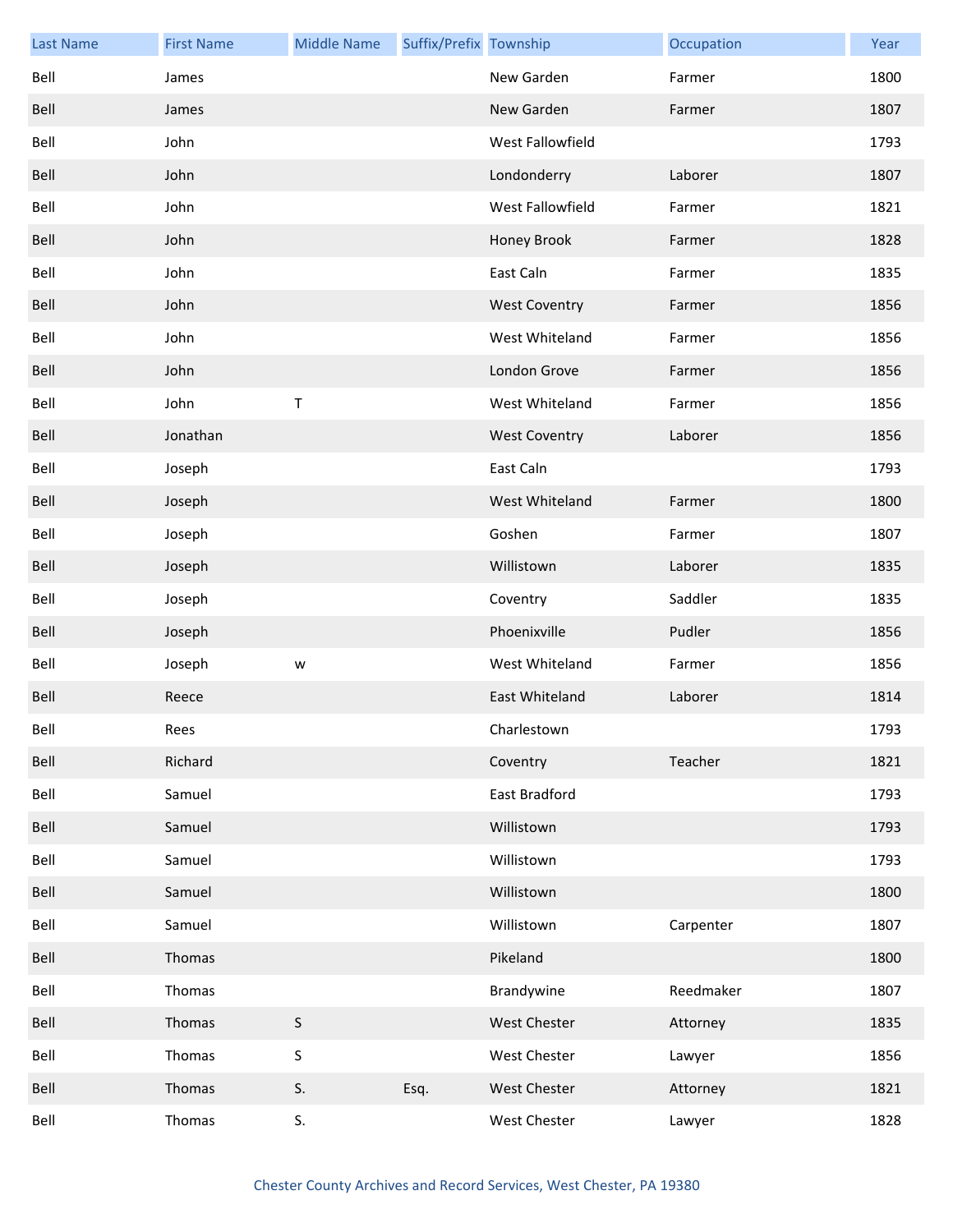| <b>Last Name</b> | <b>First Name</b> | <b>Middle Name</b> | Suffix/Prefix Township |                      | Occupation | Year |
|------------------|-------------------|--------------------|------------------------|----------------------|------------|------|
| Bell             | William           |                    |                        | Honey Brook          | Farmer     | 1828 |
| Bell             | William           |                    |                        | East Caln            | Farmer     | 1835 |
| Bell             | William           |                    |                        | West Whiteland       | Farmer     | 1856 |
| Bell             | William           |                    |                        | Phoenixville         | Pudler     | 1856 |
| Bell             | William           |                    | Jr.                    | West Whiteland       | Farmer     | 1856 |
| Bell             | Zachariah         |                    |                        | West Fallowfield     |            | 1793 |
| <b>Bellas</b>    | John              |                    |                        | <b>West Nantmeal</b> | Cordwainer | 1814 |
| Beller           | Jacob             |                    |                        | Coventry             | Shoemaker  | 1835 |
| <b>Bellis</b>    | John              |                    |                        | <b>East Nantmeal</b> | Laborer    | 1800 |
| Bellman          | John              | ${\sf R}$          |                        | Pikeland             | Laborer    | 1835 |
| <b>Bellows</b>   | John              |                    |                        | <b>West Nantmeal</b> |            | 1793 |
| Belsford         | Samuel            |                    |                        | Sadsbury             |            | 1835 |
| Belsgroof        | David             |                    |                        | Vincent              | Farmer     | 1828 |
| Beltz            | Jacob             |                    |                        | New London           | Carpenter  | 1821 |
| Beltz            | Jacob             |                    |                        | London Britain       | Carpenter  | 1828 |
| Beltz            | Philip            |                    |                        | Coventry             | Carpenter  | 1807 |
| Beltz            | Philip            |                    |                        | Coventry             | Carpenter  | 1814 |
| Beltz            | Philip            |                    |                        | Coventry             | Carpenter  | 1821 |
| <b>Ben</b>       | Elias             |                    |                        | Highland             | Laborer    | 1856 |
| Ben              | Haskins           |                    |                        | Highland             | Farmer     | 1856 |
| Ben              | Trusty            |                    |                        | West Caln            | Farmer     | 1835 |
| Benar            | Herman            |                    |                        | Londonderry          |            | 1793 |
| Bench            | Samuel            |                    |                        | West Fallowfield     | Forgeman   | 1835 |
| Bench            | Samuel            |                    |                        | Wallace              | Farmer     | 1856 |
| Bench            | William           |                    |                        | Coventry             | Forgeman   | 1828 |
| Bendeman         | Francis           |                    |                        | Pennsbury            | Laborer    | 1835 |
| Bender           | Anthony           |                    |                        | Honey Brook          | Blacksmith | 1821 |
| Bender           | Anthony           |                    |                        | Honey Brook          | Miller     | 1828 |
| Bender           | Anthony           |                    |                        | Honeybrook           | Farmer     | 1856 |
| Bender           | Benjamin          | F                  |                        | Honeybrook           | Farmer     | 1856 |
| Bender           | George            |                    |                        | Honey Brook          | Laborer    | 1835 |
| Bender           | George            | ${\sf M}$          |                        | <b>East Vincent</b>  | Carpenter  | 1856 |
| Bender           | Henry             |                    | Jr.                    | Warwick              | Farmer     | 1856 |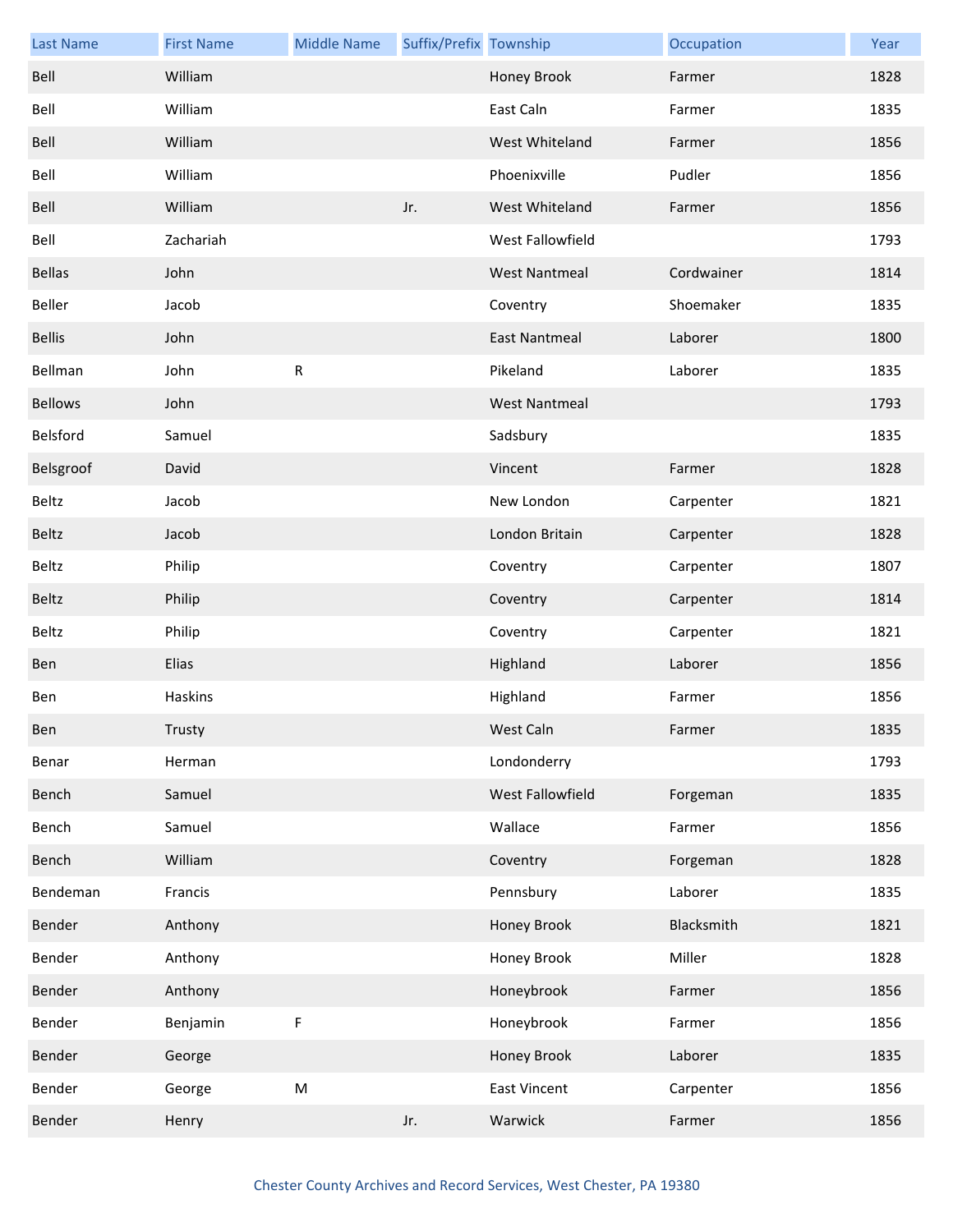| <b>Last Name</b> | <b>First Name</b> | <b>Middle Name</b> | Suffix/Prefix Township |                      | Occupation | Year |
|------------------|-------------------|--------------------|------------------------|----------------------|------------|------|
| Bender           | Henry             |                    | Sr.                    | Warwick              | Farmer     | 1856 |
| Bender           | James             |                    |                        | New London           | Saddler    | 1800 |
| Bender           | James             | H                  |                        | Honeybrook           | Farmer     | 1856 |
| Bender           | John              |                    |                        | Coventry             | Laborer    | 1807 |
| Bender           | John              |                    |                        | Coventry             | Laborer    | 1814 |
| Bender           | John              | $\mathsf{R}$       |                        | Honeybrook           | Drover     | 1856 |
| Bender           | Michael           |                    |                        | <b>West Vincent</b>  | Farmer     | 1835 |
| Bender           | Michael           |                    |                        | Pikeland             | Carpenter  | 1835 |
| Beneman          | John              |                    |                        | New Garden           | Farmer     | 1835 |
| Beneman          | Sarah             |                    | Jr.                    | Londonderry          |            | 1856 |
| Beneman          | Sarah             |                    | Sr.                    | Londonderry          |            | 1856 |
| Bener            | Jehu              |                    |                        | <b>West Nantmeal</b> | Laborer    | 1835 |
| Benick           | James             |                    |                        | <b>West Nantmeal</b> | Laborer    | 1835 |
| Benigan          | Henry             |                    |                        | Valley               | Tailor     | 1856 |
| Benige           | William           |                    |                        | Londonderry          |            | 1856 |
| Benington        | John              |                    |                        | Westtown             | Farmer     | 1856 |
| Benington        | Joseph            |                    |                        | London Grove         | Farmer     | 1835 |
| Benjamin         | Daniel            |                    |                        | Vincent              | Smith      | 1828 |
| Benjamin         | Daniel            | A                  |                        | <b>East Vincent</b>  | Blacksmith | 1835 |
| Benjamin         | Taft              |                    |                        | Vincent              |            | 1793 |
| Benjamin         | Taft              |                    |                        | Vincent              |            | 1800 |
| Benn             | Thomas            |                    |                        | West Caln            |            | 1856 |
| Bennaman         | John              |                    |                        | New Garden           | Laborer    | 1814 |
| Benner           | Abraham           |                    |                        | Vincent              |            | 1793 |
| Benner           | Abraham           |                    |                        | Vincent              |            | 1800 |
| Benner           | Abraham           |                    |                        | Vincent              | Yeoman     | 1807 |
| Benner           | Abraham           |                    |                        | Vincent              |            | 1814 |
| Benner           | Abraham           |                    |                        | Vincent              |            | 1821 |
| Benner           | Abraham           |                    |                        | Vincent              | Farmer     | 1828 |
| Benner           | Abram             |                    |                        | <b>West Vincent</b>  | Farmer     | 1835 |
| Benner           | Abram             |                    |                        | <b>West Vincent</b>  | Farmer     | 1856 |
| Benner           | Alhanen           |                    |                        | Pikeland             | Millwright | 1821 |
| Benner           | Christian         |                    |                        | Coventry             |            | 1793 |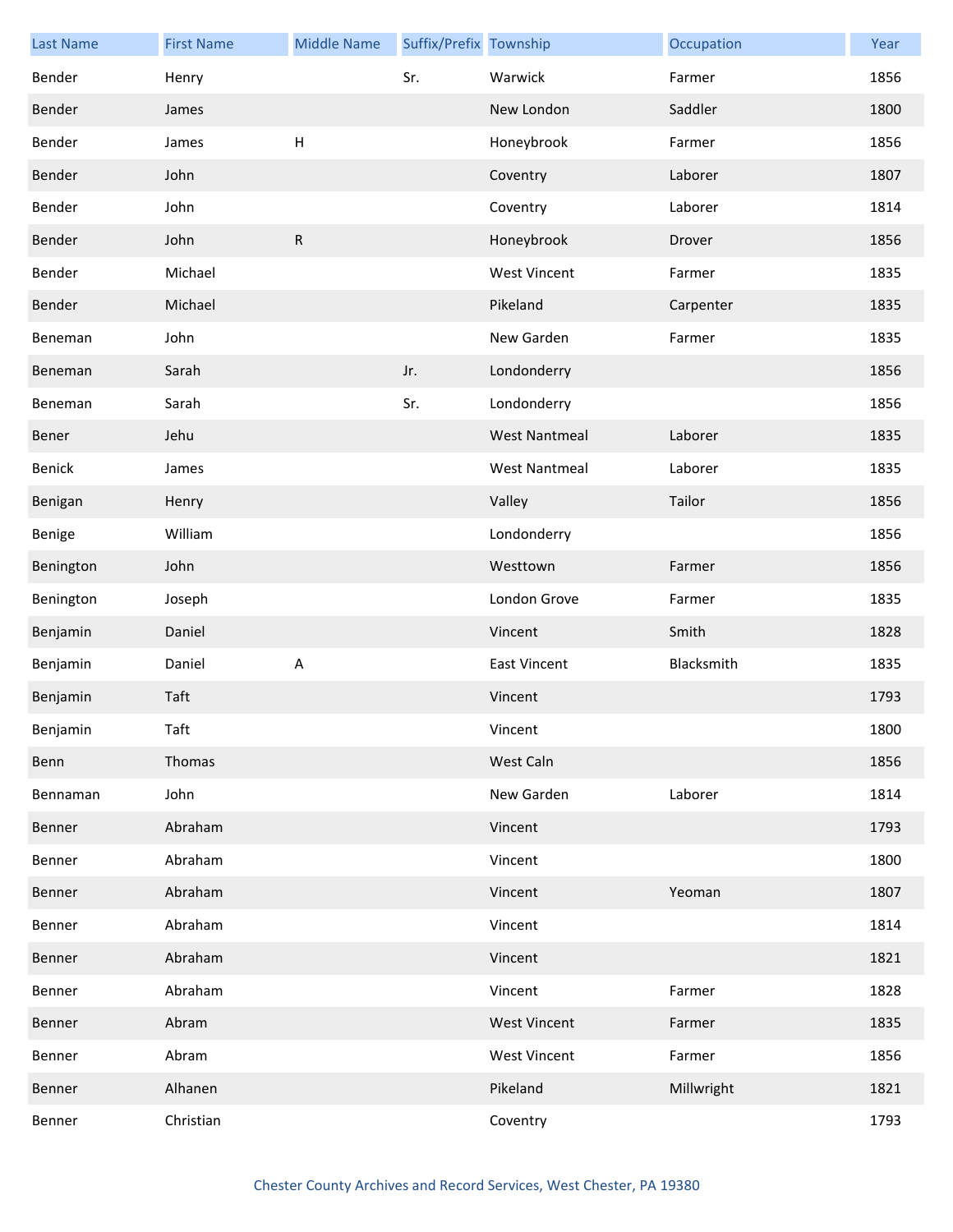| <b>Last Name</b> | <b>First Name</b> | <b>Middle Name</b> | Suffix/Prefix Township |                      | Occupation | Year |
|------------------|-------------------|--------------------|------------------------|----------------------|------------|------|
| Benner           | Christian         |                    |                        | Coventry             | Blacksmith | 1821 |
| Benner           | Daniel            |                    |                        | Coventry             | Yeoman     | 1807 |
| Benner           | Daniel            |                    |                        | Coventry             | Yeoman     | 1814 |
| Benner           | Daniel            |                    |                        | Coventry             | Farmer     | 1828 |
| Benner           | Daniel            |                    |                        | Honey Brook          | Laborer    | 1828 |
| Benner           | Daniel            |                    |                        | Honey Brook          | Laborer    | 1835 |
| Benner           | Daniel            |                    |                        | Coventry             | Farmer     | 1835 |
| Benner           | Daniel            |                    |                        | South Coventry       | Laborer    | 1856 |
| Benner           | Daniel            |                    |                        | <b>East Coventry</b> | Farmer     | 1856 |
| Benner           | Daniel            |                    |                        | South Coventry       | Laborer    | 1856 |
| Benner           | Daniel            |                    |                        | <b>West Coventry</b> | Farmer     | 1856 |
| Benner           | Daniel            |                    |                        | Wallace              | Farmer     | 1856 |
| Benner           | David             |                    |                        | <b>West Nantmeal</b> | Laborer    | 1821 |
| Benner           | David             |                    |                        | <b>West Nantmeal</b> | Farmer     | 1828 |
| Benner           | David             |                    |                        | <b>West Nantmeal</b> | Farmer     | 1835 |
| Benner           | David             |                    |                        | <b>West Nantmeal</b> | Farmer     | 1856 |
| Benner           | Elanan            |                    |                        | Willistown           | Millwright | 1828 |
| Benner           | Elhanan           | W                  |                        | Uwchlan              | Sawyer     | 1856 |
| Benner           | Elhannan          |                    |                        | <b>West Vincent</b>  | Millwright | 1835 |
| Benner           | Elhanon           |                    |                        | Vincent              | Farmer     | 1828 |
| Benner           | Floyd             |                    |                        | Westtown             | Farmer     | 1856 |
| Benner           | George            |                    |                        | Vincent              |            | 1814 |
| Benner           | George            |                    |                        | Vincent              | Carpenter  | 1821 |
| Benner           | George            |                    |                        | <b>West Vincent</b>  | Farmer     | 1856 |
| Benner           | Hannah            |                    | Widow                  | Vincent              |            | 1807 |
| Benner           | Hannah            |                    |                        | Vincent              |            | 1814 |
| Benner           | Hannah            |                    |                        | Vincent              |            | 1821 |
| Benner           | Hannah            |                    |                        | Vincent              | Farmer     | 1828 |
| Benner           | Henry             |                    | Sr.                    | Vincent              |            | 1793 |
| Benner           | Henry             |                    | Jr.                    | Vincent              |            | 1793 |
| Benner           | Henry             |                    |                        | Coventry             |            | 1793 |
| Benner           | Henry             |                    |                        | Vincent              |            | 1800 |
| Benner           | Henry             |                    |                        | Coventry             | Shoemaker  | 1807 |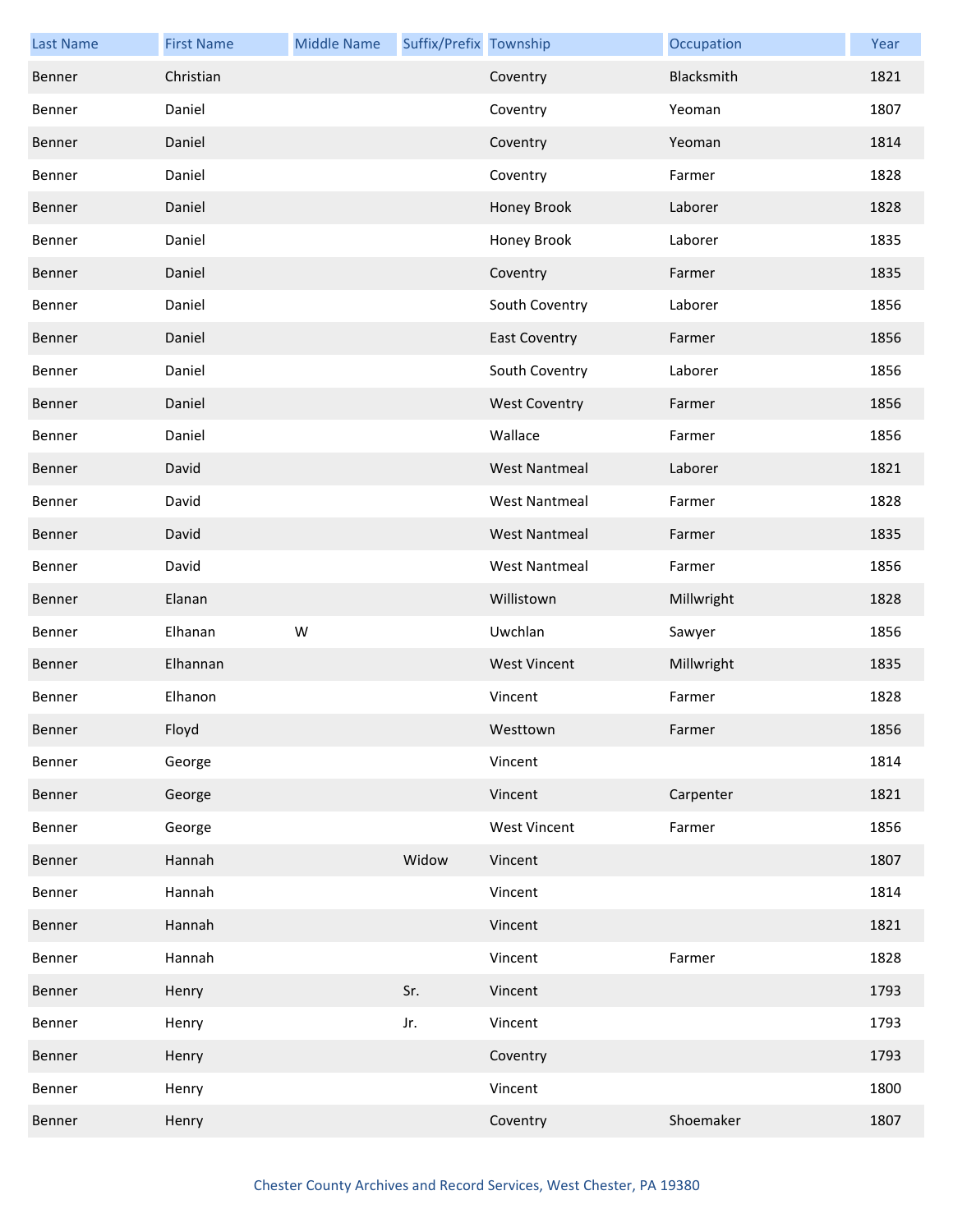| <b>Last Name</b> | <b>First Name</b> | <b>Middle Name</b> | Suffix/Prefix Township |                         | Occupation         | Year |
|------------------|-------------------|--------------------|------------------------|-------------------------|--------------------|------|
| Benner           | Henry             |                    |                        | Vincent                 | Yeoman             | 1807 |
| Benner           | Henry             |                    | Jr.                    | Coventry                | Yeoman             | 1814 |
| Benner           | Henry             |                    |                        | Coventry                | Yeoman             | 1814 |
| Benner           | Henry             |                    |                        | Coventry                | Farmer             | 1821 |
| Benner           | Henry             |                    |                        | Vincent                 | Farmer             | 1828 |
| Benner           | Henry             |                    |                        | <b>West Coventry</b>    | Laborer            | 1856 |
| Benner           | Jacob             |                    |                        | <b>West Nantmeal</b>    |                    | 1793 |
| Benner           | Jacob             |                    |                        | <b>West Nantmeal</b>    | Blacksmith         | 1800 |
| Benner           | Jacob             |                    |                        | Tredyffrin              |                    | 1800 |
| Benner           | Jacob             |                    |                        | <b>West Nantmeal</b>    | Blacksmith         | 1807 |
| Benner           | Jacob             |                    |                        | <b>East Fallowfield</b> | Laborer            | 1814 |
| Benner           | Jacob             |                    |                        | <b>West Nantmeal</b>    | Farmer             | 1814 |
| Benner           | Jacob             |                    | Sr.                    | <b>West Nantmeal</b>    | Farmer             | 1821 |
| Benner           | Jacob             |                    |                        | <b>West Nantmeal</b>    | Laborer            | 1821 |
| Benner           | Jacob             |                    |                        | Vincent                 | Mason              | 1821 |
| Benner           | Jacob             |                    |                        | <b>East Nantmeal</b>    | Schoolmaster       | 1828 |
| Benner           | Jacob             |                    |                        | <b>West Vincent</b>     | Laborer            | 1835 |
| Benner           | Jacob             |                    |                        | Honeybrook              | Farmer             | 1856 |
| Benner           | Jacob             |                    |                        | South Coventry          | Farmer             | 1856 |
| Benner           | John              |                    |                        | Coventry                | Carpenter          | 1821 |
| Benner           | John              |                    | Jr.                    | Coventry                | Blacksmith         | 1821 |
| Benner           | John              |                    |                        | Coventry                | Carpenter          | 1828 |
| Benner           | John              |                    |                        | Coventry                | Carpenter & Farmer | 1835 |
| Benner           | John              |                    |                        | Coventry                | Carpenter, Farmer  | 1835 |
| Benner           | John              |                    |                        | Wallace                 | Collier            | 1856 |
| Benner           | John              |                    |                        | <b>West Nantmeal</b>    | Shoemaker          | 1856 |
| Benner           | Jonathan          |                    |                        | <b>West Nantmeal</b>    | Blacksmith         | 1814 |
| Benner           | Jonathan          |                    |                        | <b>East Nantmeal</b>    | Smith              | 1814 |
| Benner           | Jonathan          |                    |                        | Brandywine              | Smith              | 1821 |
| Benner           | Jonathan          |                    |                        | Brandywine              | Blacksmith         | 1828 |
| Benner           | Jonathan          |                    |                        | Brandywine              | Blacksmith         | 1835 |
| Benner           | Joseph            |                    |                        | <b>West Nantmeal</b>    | Farmer             | 1828 |
| Benner           | Joseph            |                    |                        | West Caln               | Farmer             | 1835 |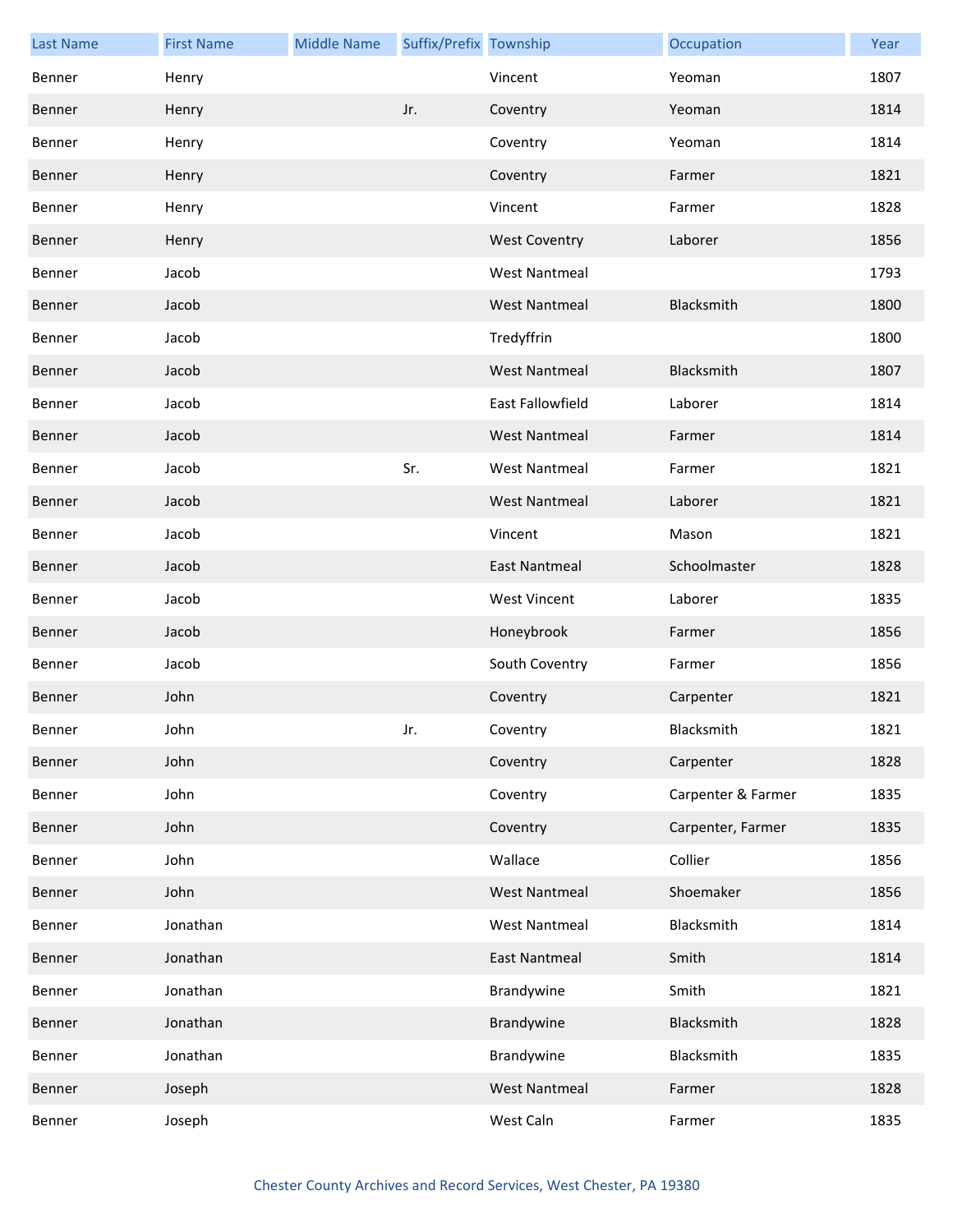| <b>Last Name</b> | <b>First Name</b> | <b>Middle Name</b> | Suffix/Prefix Township |                     | Occupation   | Year |
|------------------|-------------------|--------------------|------------------------|---------------------|--------------|------|
| Benner           | Mary              |                    |                        | Honeybrook          | Lady         | 1856 |
| Benner           | Mary              |                    |                        | <b>East Vincent</b> |              | 1856 |
| Benner           | Mordecai          |                    |                        | Uwchlan             | Farmer       | 1821 |
| Benner           | Mordecai          |                    |                        | Uwchlan             | Laborer      | 1828 |
| Benner           | Mordeka           |                    |                        | Wallace             | Farmer       | 1856 |
| Benner           | Penniah           |                    |                        | Vincent             |              | 1821 |
| Benner           | Pernina           |                    |                        | Vincent             |              | 1814 |
| Benner           | Phillip           |                    |                        | East Whiteland      | Laborer      | 1828 |
| Benner           | William           |                    |                        | Wallace             | Carter       | 1856 |
| Bennerman        | Francis           |                    |                        | New Garden          | Laborer      | 1821 |
| Bennerman        | John              |                    |                        | New Garden          | Farmer       | 1821 |
| Bennerman        | John              |                    |                        | New Garden          | Farmer       | 1828 |
| Bennet           | Abraham           |                    |                        | New London          |              | 1793 |
| Bennet           | Chayni            |                    |                        | Honey Brook         | Farmer       | 1828 |
| Bennet           | Eli               | H                  |                        | East Caln           | Laborer      | 1856 |
| Bennet           | Enoch             |                    |                        | East Nottingham     |              | 1800 |
| Bennet           | Gilpin            |                    |                        | Pennsbury           | Farmer       | 1821 |
| Bennet           | Isaac             |                    |                        | Pennsbury           | Farmer       | 1821 |
| Bennet           | Jacob             |                    |                        | <b>West Vincent</b> | Miner        | 1856 |
| Bennet           | James             |                    |                        | Vincent             |              | 1821 |
| Bennet           | James             |                    |                        | Pennsbury           | Farmer       | 1821 |
| Bennet           | John              |                    |                        | Coventry            | Carpenter    | 1814 |
| Bennet           | John              |                    |                        | Vincent             |              | 1821 |
| Bennet           | Jonathan          |                    |                        | Honey Brook         | Farmer       | 1828 |
| Bennet           | Joshua            |                    |                        | East Caln           | Weaver       | 1807 |
| Bennet           | Lewis             |                    |                        | Sadsbury            | Innkeeper    | 1821 |
| Bennet           | Silas             |                    |                        | Honey Brook         | Farmer       | 1828 |
| Bennet           | <b>Titus</b>      |                    |                        | Pennsbury           | Gentleman    | 1821 |
| Bennet           | William           |                    |                        | West Caln           |              | 1793 |
| Bennet           | William           |                    |                        | West Caln           |              | 1793 |
| Bennet           | William           |                    |                        | London Grove        |              | 1800 |
| Bennett          | Abraham           |                    |                        | Kennett             | Cabinetmaker | 1835 |
| Bennett          | Charles           |                    |                        | East Bradford       | Miller       | 1856 |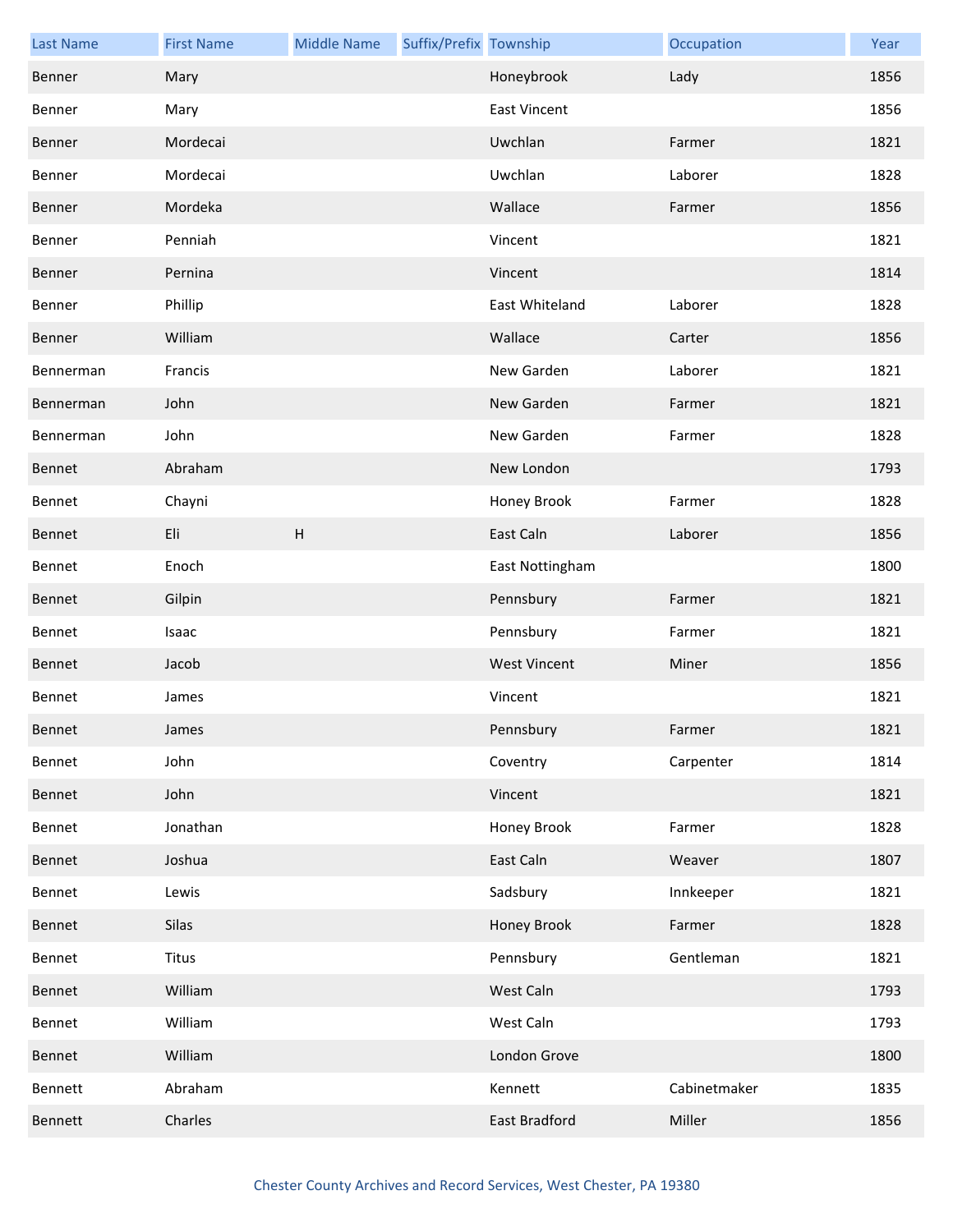| <b>Last Name</b> | <b>First Name</b> | <b>Middle Name</b> | Suffix/Prefix Township |                     | Occupation    | Year |
|------------------|-------------------|--------------------|------------------------|---------------------|---------------|------|
| Bennett          | Cheyney           |                    |                        | East Bradford       | Farmer        | 1835 |
| Bennett          | Cheyney           |                    |                        | East Bradford       | Farmer        | 1856 |
| Bennett          | Edward            |                    |                        | East Caln           | Laborer       | 1835 |
| Bennett          | Edward            |                    |                        | Honeybrook          | Laborer       | 1856 |
| Bennett          | Edward            |                    |                        | West Chester        | Coach painter | 1856 |
| Bennett          | George            |                    |                        | West Bradford       |               | 1793 |
| Bennett          | George            |                    |                        | West Chester        | Laborer       | 1856 |
| Bennett          | Gilpen            |                    |                        | Pennsbury           | Farmer        | 1835 |
| Bennett          | Gilpin            |                    |                        | Pennsbury           | Farmer        | 1828 |
| Bennett          | Hannah            |                    |                        | Birmingham          |               | 1814 |
| Bennett          | Imla              |                    |                        | West Chester        | Farmer        | 1821 |
| Bennett          | Imla              |                    |                        | <b>West Chester</b> | Laborer       | 1856 |
| Bennett          | Imla              | J.                 |                        | West Chester        | Innkeeper     | 1828 |
| Bennett          | Imlah             | J                  |                        | <b>West Chester</b> | Trader        | 1835 |
| Bennett          | Isaac             |                    |                        | Pennsbury           |               | 1793 |
| Bennett          | Isaac             |                    |                        | Pennsbury           |               | 1800 |
| Bennett          | Isaac             |                    |                        | Pennsbury           | Farmer        | 1807 |
| Bennett          | Isaac             |                    |                        | Pennsbury           | Farmer        | 1814 |
| Bennett          | Isaac             |                    |                        | Pennsbury           | Farmer        | 1828 |
| Bennett          | Jabez             |                    |                        | East Bradford       |               | 1821 |
| Bennett          | Jacob             |                    |                        | Birmingham          |               | 1793 |
| Bennett          | Jacob             |                    |                        | Pennsbury           |               | 1800 |
| Bennett          | Jacob             |                    |                        | Birmingham          | Farmer        | 1807 |
| Bennett          | Jacob             |                    |                        | Birmingham          | Farmer        | 1814 |
| Bennett          | Jacob             |                    |                        | Birmingham          | Farmer        | 1821 |
| Bennett          | James             |                    | Jr.                    | Pennsbury           |               | 1793 |
| Bennett          | James             |                    |                        | Pennsbury           |               | 1793 |
| Bennett          | James             |                    |                        | Pennsbury           |               | 1800 |
| Bennett          | James             |                    | Jr.                    | Pennsbury           |               | 1800 |
| Bennett          | James             |                    |                        | Pennsbury           | Farmer        | 1807 |
| Bennett          | James             |                    | Jr.                    | Pennsbury           | Farmer        | 1807 |
| Bennett          | James             |                    |                        | East Bradford       | Farmer        | 1807 |
| Bennett          | James             |                    |                        | Pennsbury           | "nothing"     | 1814 |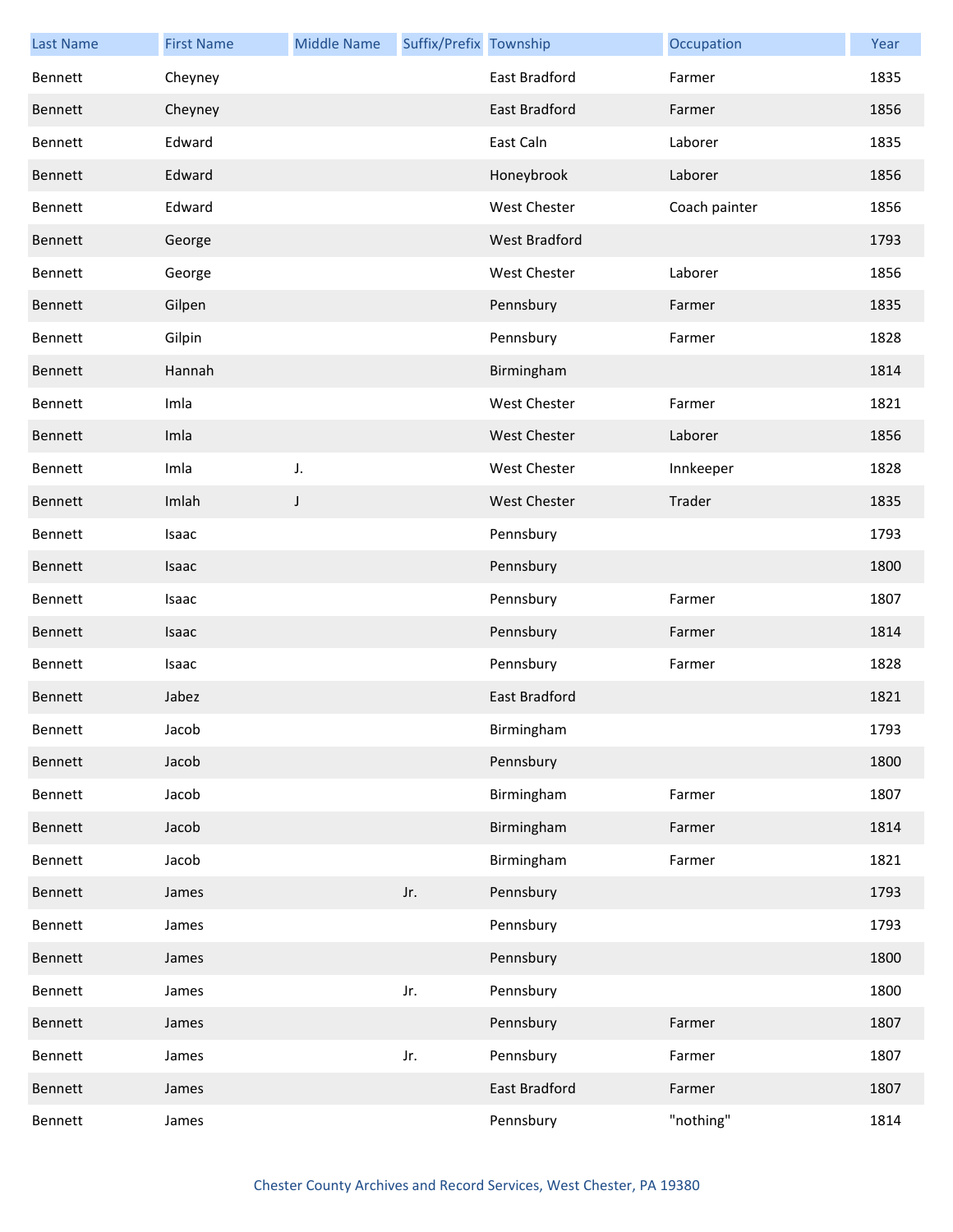| <b>Last Name</b> | <b>First Name</b> | <b>Middle Name</b> | Suffix/Prefix Township |                      | Occupation    | Year |
|------------------|-------------------|--------------------|------------------------|----------------------|---------------|------|
| Bennett          | James             |                    | Jr.                    | Pennsbury            | Farmer        | 1814 |
| Bennett          | James             |                    |                        | East Bradford        | Farmer        | 1814 |
| Bennett          | James             |                    |                        | West Goshen          |               | 1821 |
| Bennett          | James             |                    |                        | East Bradford        |               | 1821 |
| Bennett          | James             |                    |                        | East Bradford        | Farmer        | 1828 |
| Bennett          | James             |                    |                        | West Fallowfield     | Laborer       | 1835 |
| Bennett          | James             |                    |                        | Kennett              | Cabinetmaker  | 1835 |
| Bennett          | James             |                    |                        | East Caln            | Carpenter     | 1856 |
| Bennett          | John              |                    |                        | Birmingham           |               | 1793 |
| Bennett          | John              |                    |                        | Birmingham           | Farmer        | 1828 |
| Bennett          | John              |                    |                        | West Caln            | Laborer       | 1828 |
| Bennett          | John              |                    |                        | <b>West Bradford</b> | Laborer       | 1835 |
| Bennett          | John              |                    |                        | Birmingham           | Farmer        | 1835 |
| Bennett          | John              |                    |                        | Honeybrook           | Laborer       | 1856 |
| Bennett          | John              |                    |                        | West Bradford        | Laborer       | 1856 |
| Bennett          | John              |                    |                        | Birmingham           | Farmer        | 1856 |
| Bennett          | John              | W                  |                        | Kennett Square       | House painter | 1856 |
| Bennett          | Jonathan          |                    |                        | Honey Brook          | Miller        | 1821 |
| Bennett          | Joseph            | M.                 |                        | Uwchlan              | Farmer        | 1821 |
| Bennett          | Joshua            |                    |                        | East Caln            | Potter        | 1828 |
| Bennett          | Juliett           |                    |                        | <b>West Chester</b>  | Farmer        | 1835 |
| Bennett          | Lea               |                    |                        | East Bradford        | Law Student   | 1828 |
| Bennett          | Lewis             |                    |                        | West Chester         | Farmer        | 1814 |
| Bennett          | Lydia             |                    |                        | Birmingham           |               | 1835 |
| Bennett          | Phebe             |                    |                        | Pikeland             | Spinster      | 1835 |
| Bennett          | Rebeca            |                    |                        | Birmingham           |               | 1835 |
| Bennett          | Samuel            |                    |                        | West Chester         | Tailor        | 1835 |
| Bennett          | Samuel            |                    |                        | East Brandywine      | Farmer        | 1856 |
| Bennett          | Samuel            | Η.                 |                        | Schuylkill           | Innkeeper     | 1828 |
| Bennett          | Silas             |                    |                        | Thornbury            |               | 1793 |
| Bennett          | Silas             |                    |                        | Birmingham           | Farmer        | 1807 |
| Bennett          | Silas             |                    |                        | Birmingham           | Farmer        | 1814 |
| <b>Bennett</b>   | Silas             |                    |                        | Honey Brook          | Farmer        | 1821 |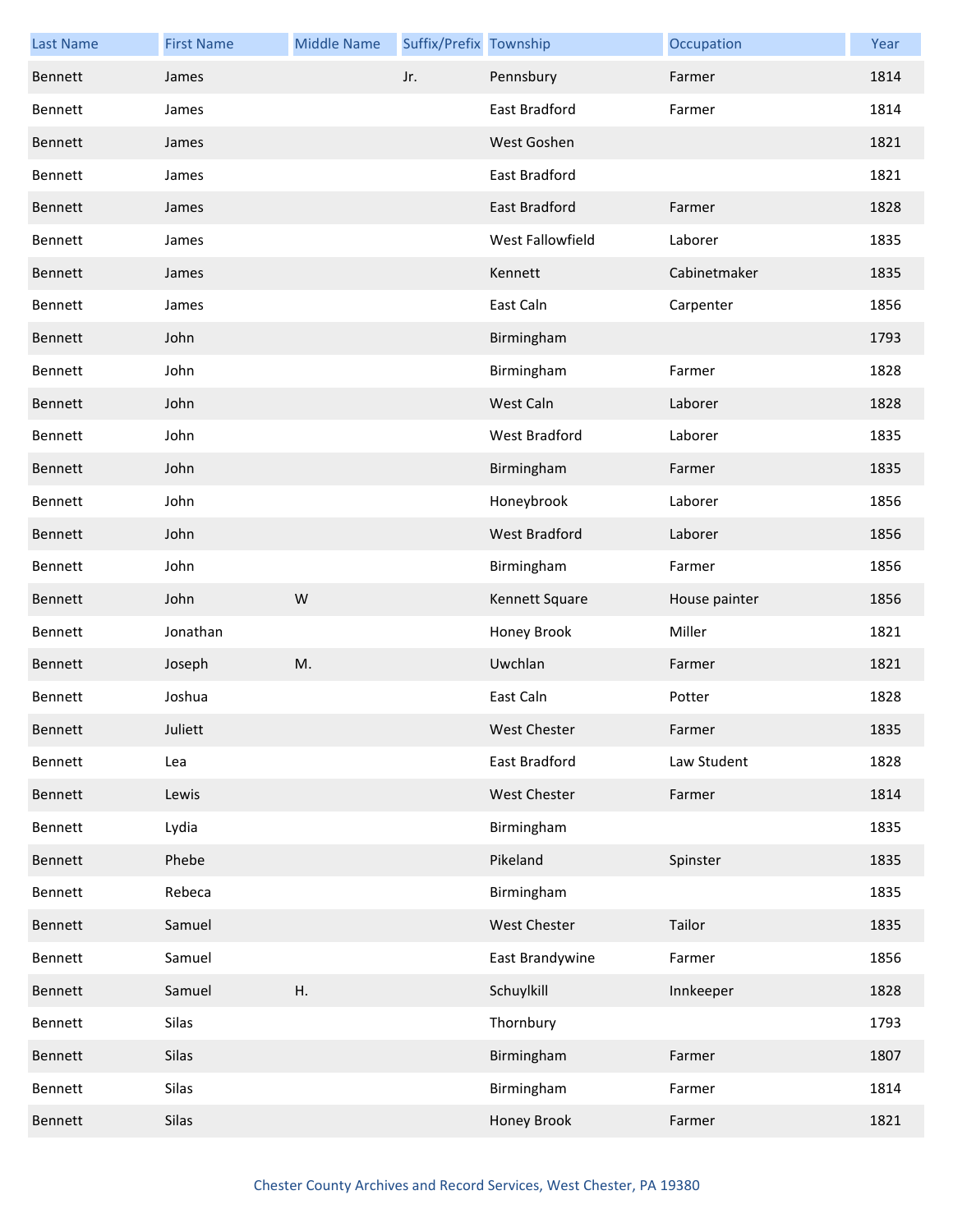| <b>Last Name</b> | <b>First Name</b> | <b>Middle Name</b> | Suffix/Prefix Township |                      | Occupation   | Year |
|------------------|-------------------|--------------------|------------------------|----------------------|--------------|------|
| Bennett          | Stephen           |                    |                        | Phoenixville         | Nailer       | 1856 |
| Bennett          | Syrus             |                    |                        | East Brandywine      | Laborer      | 1856 |
| Bennett          | Thomas            |                    |                        | New London           | Carter       | 1807 |
| Bennett          | Thomas            |                    |                        | Birmingham           | Farmer       | 1821 |
| Bennett          | Thomas            |                    |                        | West Caln            | Farmer       | 1828 |
| Bennett          | Thomas            |                    |                        | Birmingham           | Farmer       | 1828 |
| Bennett          | Thomas            |                    |                        | Birmingham           | Farmer       | 1835 |
| Bennett          | Thomas            |                    |                        | West Caln            | Farmer       | 1835 |
| Bennett          | Thomas            | W.                 |                        | Honey Brook          | Farmer       | 1821 |
| Bennett          | Tittuz            |                    |                        | <b>West Chester</b>  | Confectioner | 1835 |
| Bennett          | <b>Titus</b>      |                    |                        | Pennsbury            |              | 1793 |
| Bennett          | <b>Titus</b>      |                    |                        | Pennsbury            |              | 1800 |
| Bennett          | <b>Titus</b>      |                    |                        | Pennsbury            | Gentleman    | 1807 |
| Bennett          | Titus             |                    |                        | Pennsbury            | "nothing"    | 1814 |
| Bennett          | <b>Titus</b>      |                    |                        | <b>West Chester</b>  | Confectioner | 1828 |
| Bennett          | <b>Titus</b>      |                    |                        | <b>West Chester</b>  | Laborer      | 1856 |
| Bennett          | Warner            |                    |                        | West Chester         | Farmer       | 1821 |
| Bennett          | Warner            |                    |                        | <b>West Chester</b>  | Farmer       | 1828 |
| Bennett          | William           |                    |                        | Goshen               |              | 1793 |
| Bennett          | William           |                    |                        | London Grove         | Farmer       | 1807 |
| Bennett          | William           |                    |                        | <b>West Chester</b>  | Farmer       | 1807 |
| Bennett          | William           |                    |                        | <b>West Chester</b>  | Farmer       | 1814 |
| Bennett          | William           |                    |                        | West Chester         | Farmer       | 1821 |
| Bennett          | William           |                    |                        | West Caln            | Laborer      | 1828 |
| Bennett          | William           |                    |                        | West Chester         | Farmer       | 1828 |
| Bennett          | William           | W                  |                        | <b>West Chester</b>  | Laborer      | 1856 |
| Benney           | Florentine        |                    |                        | Kennett              | Laborer      | 1821 |
| Bennin           | James             |                    |                        | <b>Upper Oxford</b>  | Laborer      | 1814 |
| Bennin           | John              |                    |                        | <b>Upper Oxford</b>  | Farmer       | 1814 |
| Bennington       | John              |                    |                        | London Grove         | Farmer       | 1828 |
| Benson           | Alfred            |                    |                        | Highland             | Laborer      | 1856 |
| Benson           | Elijah            |                    |                        | East Marlborough     | Laborer      | 1856 |
| Benson           | John              |                    |                        | <b>East Nantmeal</b> | Laborer      | 1814 |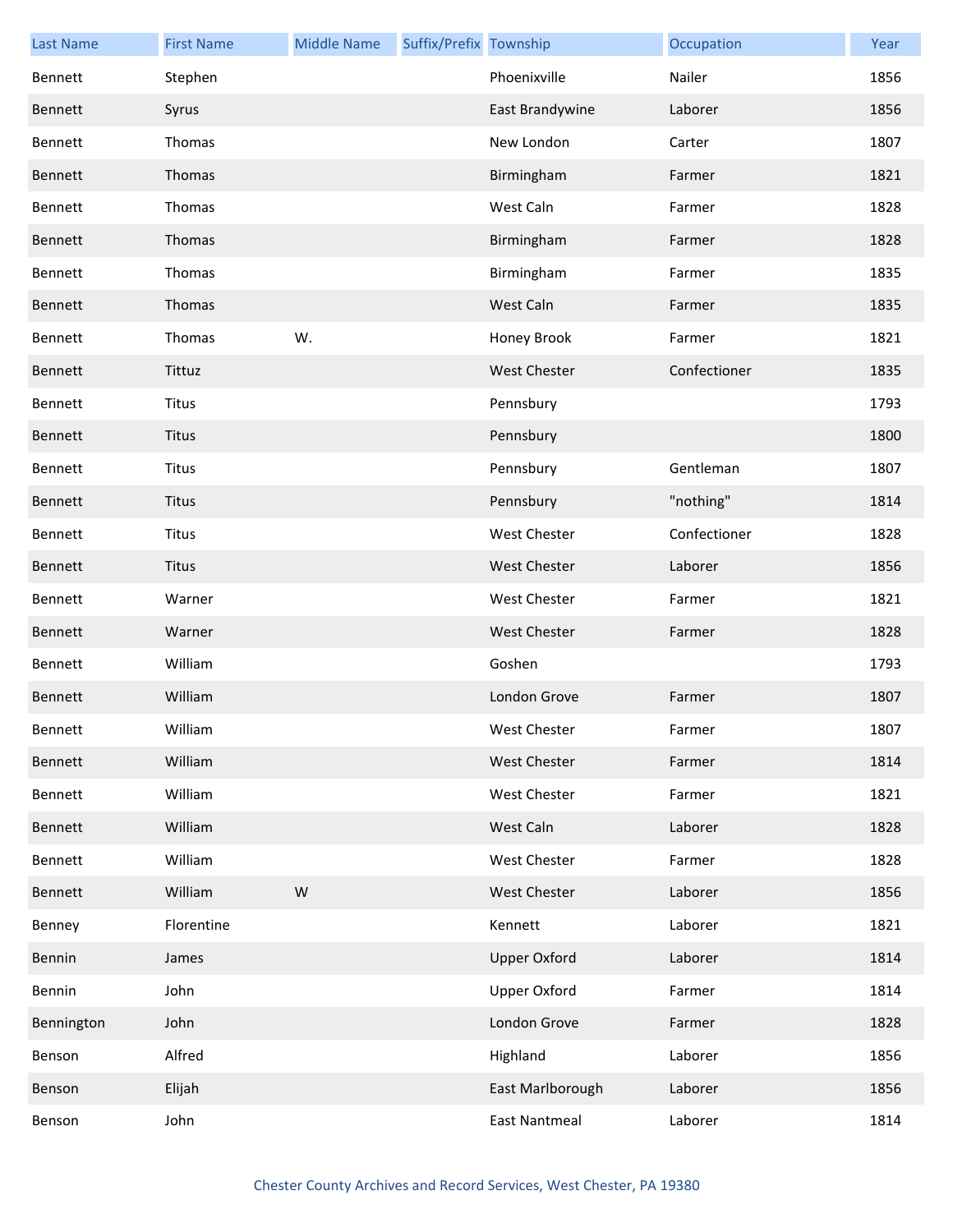| <b>Last Name</b> | <b>First Name</b> | <b>Middle Name</b> | Suffix/Prefix Township |                      | Occupation     | Year |
|------------------|-------------------|--------------------|------------------------|----------------------|----------------|------|
| Benson           | John              |                    |                        | <b>East Nantmeal</b> | Laborer        | 1821 |
| Benson           | John              |                    |                        | <b>West Nantmeal</b> | Saddler        | 1828 |
| Benson           | John              |                    |                        | <b>East Nantmeal</b> | Laborer        | 1828 |
| Benson           | Patrick           |                    |                        | East Caln            | Laborer        | 1856 |
| Bent             | David             | J                  |                        | Highland             | Farmer         | 1856 |
| Bent             | James             |                    |                        | New Garden           | Laborer        | 1835 |
| Bentley          | Aaron             |                    |                        | <b>Upper Oxford</b>  | Stonemason     | 1856 |
| Bentley          | Caleb             |                    |                        | <b>Upper Oxford</b>  | Farmer         | 1835 |
| Bentley          | David             |                    |                        | East Fallowfield     | Laborer        | 1821 |
| Bentley          | David             |                    |                        | West Fallowfield     | Cordwainer     | 1828 |
| Bentley          | David             |                    |                        | West Fallowfield     | Cordwainer     | 1835 |
| Bentley          | David             |                    |                        | Valley               | Iron roller    | 1856 |
| Bentley          | Elias             |                    |                        | Newlin               | Tailor         | 1814 |
| Bentley          | Elis              |                    |                        | Newlin               | Tailor         | 1821 |
| Bentley          | <b>Ellis</b>      |                    |                        | Newlin               | Tailor         | 1807 |
| Bentley          | James             |                    |                        | East Fallowfield     | Laborer        | 1807 |
| Bentley          | James             |                    |                        | East Fallowfield     | Farmer         | 1814 |
| Bentley          | James             |                    |                        | East Fallowfield     | Farmer         | 1821 |
| Bentley          | James             |                    |                        | East Fallowfield     | Farmer         | 1828 |
| Bentley          | James             |                    |                        | West Caln            | Laborer        | 1856 |
| Bentley          | Jeffery           |                    |                        | Londonderry          | Farmer         | 1821 |
| Bentley          | Jeffery           |                    |                        | <b>Upper Oxford</b>  | Hatter, farmer | 1835 |
| Bentley          | Jeffrey           |                    |                        | Londonderry          | Farmer         | 1814 |
| Bentley          | Jesse             |                    |                        | East Fallowfield     | Husbandman     | 1807 |
| Bentley          | Jesse             |                    |                        | East Fallowfield     | Farmer         | 1814 |
| Bentley          | Jesse             |                    |                        | West Fallowfield     | Cordwainer     | 1828 |
| bentley          | Jesse             |                    |                        | West Fallowfield     | Farmer         | 1835 |
| Bentley          | John              |                    |                        | East Fallowfield     | Husbandman     | 1807 |
| Bentley          | John              |                    |                        | Valley               | Iron roller    | 1856 |
| Bentley          | Robert            |                    |                        | Newlin               |                | 1793 |
| Bentley          | Robert            |                    |                        | East Fallowfield     | Mason          | 1807 |
| Bentley          | Robert            |                    |                        | East Fallowfield     | Mason          | 1814 |
| Bentley          | Robert            |                    |                        | East Fallowfield     | Mason          | 1821 |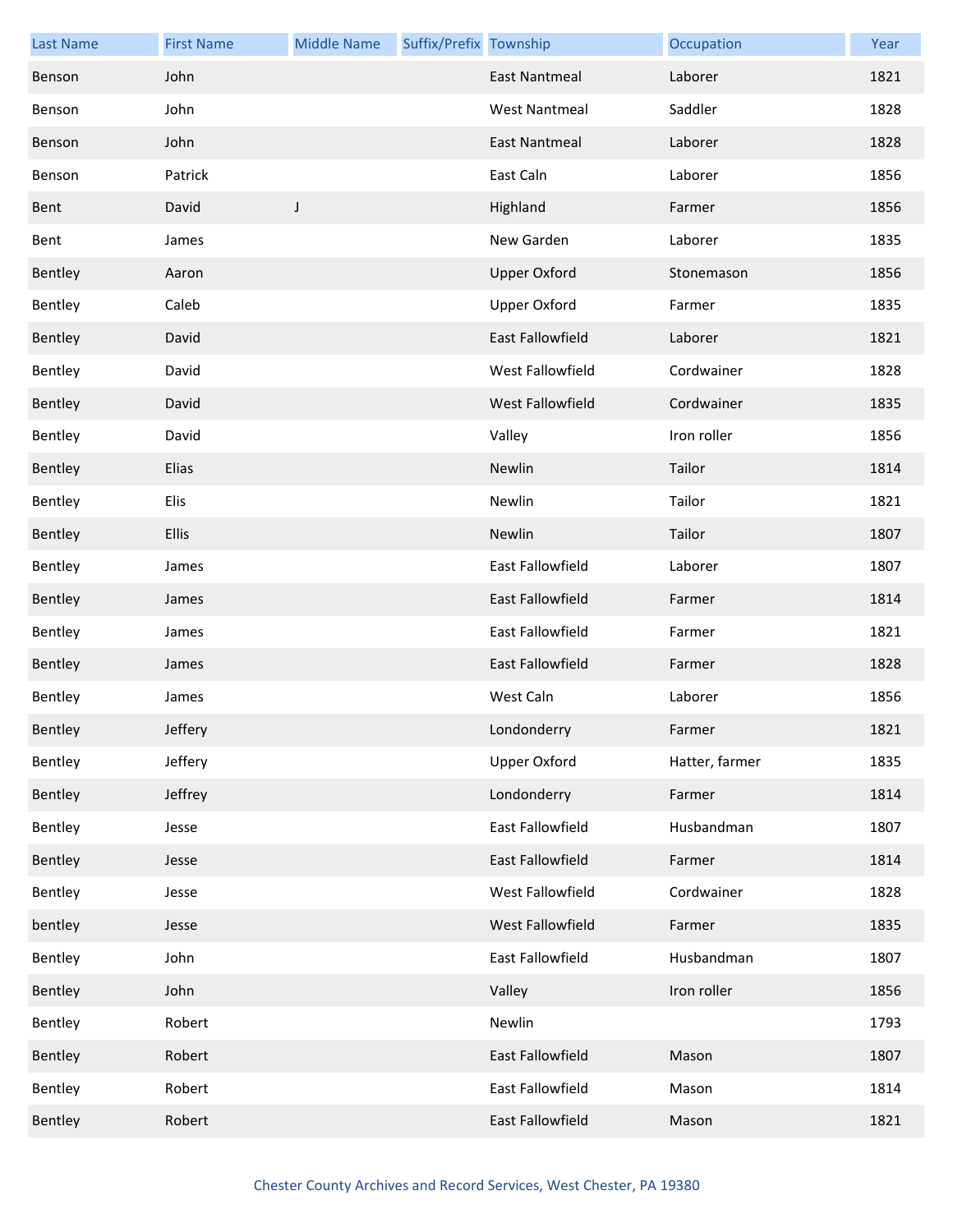| <b>Last Name</b> | <b>First Name</b> | <b>Middle Name</b> | Suffix/Prefix Township |                         | Occupation  | Year |
|------------------|-------------------|--------------------|------------------------|-------------------------|-------------|------|
| Bentley          | Robert            |                    |                        | West Fallowfield        | Cordwainer  | 1835 |
| Bentley          | Thomas            |                    |                        | East Marlborough        | Jobber      | 1807 |
| Bentley          | William           |                    |                        | <b>East Fallowfield</b> | Mason       | 1807 |
| Bentley          | William           |                    |                        | East Fallowfield        | Mason       | 1814 |
| Bentley          | William           |                    |                        | East Fallowfield        | Mason       | 1821 |
| Bentley          | William           |                    |                        | West Caln               | Mason       | 1828 |
| Bentley          | William           |                    |                        | Valley                  | Iron roller | 1856 |
| Bently           | Aaron             |                    |                        | Londonderry             | Farmer      | 1828 |
| Bently           | Caleb             |                    |                        | Londonderry             | Farmer      | 1828 |
| Bently           | <b>Ellis</b>      |                    |                        | Newlin                  |             | 1793 |
| Bently           | James             |                    |                        | <b>East Fallowfield</b> | Laborer     | 1835 |
| Bently           | Jeffery           |                    |                        | Londonderry             | Hatter      | 1807 |
| Bently           | Jeffrer           |                    |                        | Londonderry             | Hatter      | 1828 |
| Bently           | Jesse             |                    |                        | <b>East Fallowfield</b> |             | 1793 |
| Bently           | Robert            |                    |                        | West Fallowfield        | Cordwainer  | 1828 |
| Bently           | William           |                    |                        | <b>East Fallowfield</b> | Stonemason  | 1835 |
| Bentzler         | Jacob             |                    |                        | Schuylkill              | Laborer     | 1835 |
| Bequor           | Dilworth          |                    |                        | Schuylkill              | Farmer      | 1856 |
| Bereford         | Jacob             |                    |                        | <b>West Nantmeal</b>    | Farmer      | 1835 |
| Bergin           | Patrick           |                    |                        | Thornbury               | Carpenter   | 1856 |
| Bergin           | Ruth              |                    |                        | Thornbury               |             | 1856 |
| Bergoyne         | John              |                    |                        | East Bradford           |             | 1821 |
| Berk             | Jesse             |                    |                        | East Marlborough        | Laborer     | 1856 |
| Berk             | John              |                    |                        | Tredyffrin              |             | 1793 |
| Berkehiser       | Isaac             |                    |                        | Honey Brook             | Laborer     | 1828 |
| Berkehiser       | John              |                    |                        | Honey Brook             | Miller (?)  | 1828 |
| Berkenhimer      | Henry             |                    |                        | <b>West Coventry</b>    | Laborer     | 1856 |
| <b>Berkes</b>    | John              |                    |                        | Kennett                 | Papermaker  | 1814 |
| Berkey           | Abraham           |                    |                        | Vincent                 | Carpenter   | 1828 |
| Berkhizer        | Isaac             |                    |                        | Honey Brook             | Laborer     | 1821 |
| Berkhizer        | Isaac             |                    |                        | Honey Brook             | Laborer     | 1835 |
| Berkhizer        | Jacob             |                    |                        | Honey Brook             | Laborer     | 1821 |
| Berkhizer        | James             |                    |                        | Honey Brook             | Laborer     | 1835 |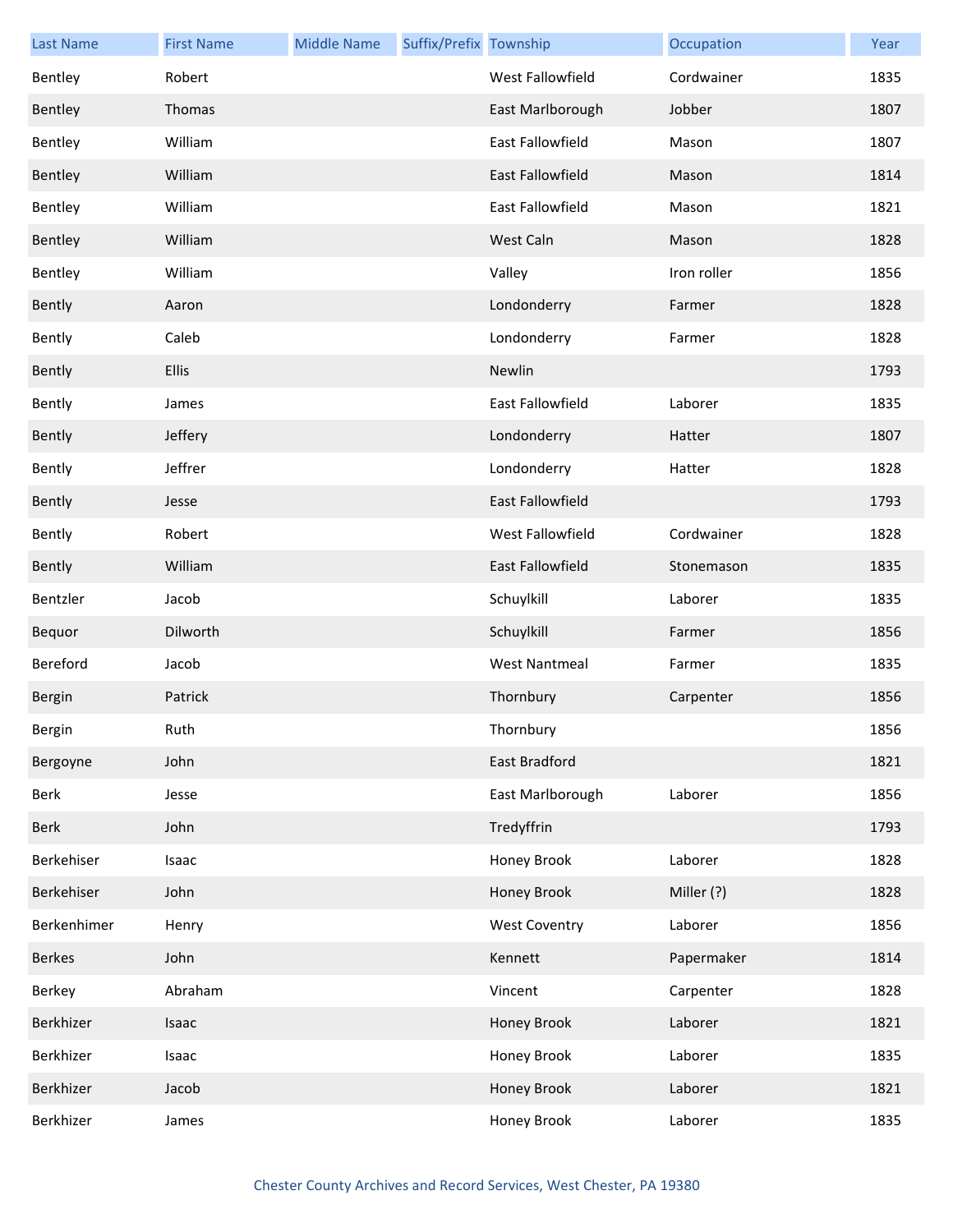| <b>Last Name</b> | <b>First Name</b> | <b>Middle Name</b> | Suffix/Prefix Township |                     | Occupation  | Year |
|------------------|-------------------|--------------------|------------------------|---------------------|-------------|------|
| Berkinhiser      | Jacob             |                    |                        | West Caln           | Laborer     | 1856 |
| Bernard          | Amos              |                    |                        | New Garden          | Farmer      | 1835 |
| Bernard          | Charles           |                    |                        | Newlin              | Farmer      | 1856 |
| Bernard          | Elihu             |                    |                        | <b>Upper Oxford</b> | Farmer      | 1856 |
| Bernard          | Eusebius          |                    |                        | Pennsbury           | Farmer      | 1835 |
| Bernard          | George            |                    |                        | West Marlborough    | Yeoman      | 1814 |
| Bernard          | George            |                    |                        | West Marlborough    | Farmer      | 1821 |
| Bernard          | George            |                    |                        | West Marlborough    | Farmer      | 1835 |
| Bernard          | Isaac             | D.                 | Esq.                   | <b>West Chester</b> | Attorney    | 1821 |
| Bernard          | Jeremiah          |                    |                        | West Marlborough    |             | 1800 |
| Bernard          | Jeremiah          |                    | Jr.                    | West Marlborough    | Yeoman      | 1814 |
| Bernard          | Jeremiah          |                    |                        | West Marlborough    | Yeoman      | 1814 |
| Bernard          | Jeremiah          |                    | Jr.                    | West Marlborough    | Farmer      | 1821 |
| Bernard          | Jeremiah          |                    |                        | West Marlborough    | Farmer      | 1821 |
| Bernard          | John              |                    |                        | West Marlborough    | Farmer      | 1821 |
| Bernard          | John              |                    |                        | Highland            | Blacksmith  | 1856 |
| Bernard          | John              | W                  |                        | <b>Upper Oxford</b> | Farmer      | 1856 |
| Bernard          | Joseph            |                    |                        | Newlin              |             | 1793 |
| Bernard          | Joshua            |                    |                        | Lower Oxford        | Cooper      | 1828 |
| Bernard          | Lydia             |                    |                        | London Grove        | Farmer      | 1856 |
| Bernard          | Mary              |                    | Widow                  | West Marlborough    |             | 1800 |
| Bernard          | Mary              |                    |                        | West Marlborough    | Housekeeper | 1814 |
| Bernard          | Mary              | $\mathsf C$        |                        | London Grove        |             | 1856 |
| Bernard          | Milton            |                    |                        | Newlin              | Farmer      | 1856 |
| Bernard          | Norris            |                    |                        | <b>Upper Oxford</b> | Farmer      | 1856 |
| Bernard          | Phebe             |                    |                        | <b>Upper Oxford</b> |             | 1856 |
| Bernard          | Pusey             |                    |                        | <b>Upper Oxford</b> | Farmer      | 1856 |
| Bernard          | Richard           |                    |                        | Newlin              |             | 1793 |
| Bernard          | Richard           |                    | Jr.                    | Newlin              |             | 1793 |
| Bernard          | Richard           | $\mathsf C$        |                        | <b>Upper Oxford</b> | Teacher     | 1856 |
| Bernard          | Samuel            |                    |                        | West Marlborough    | Farmer      | 1821 |
| Bernard          | Thomas            |                    |                        | West Marlborough    | Laborer     | 1821 |
| Bernard          | Vincent           |                    |                        | East Fallowfield    | Wheelwright | 1856 |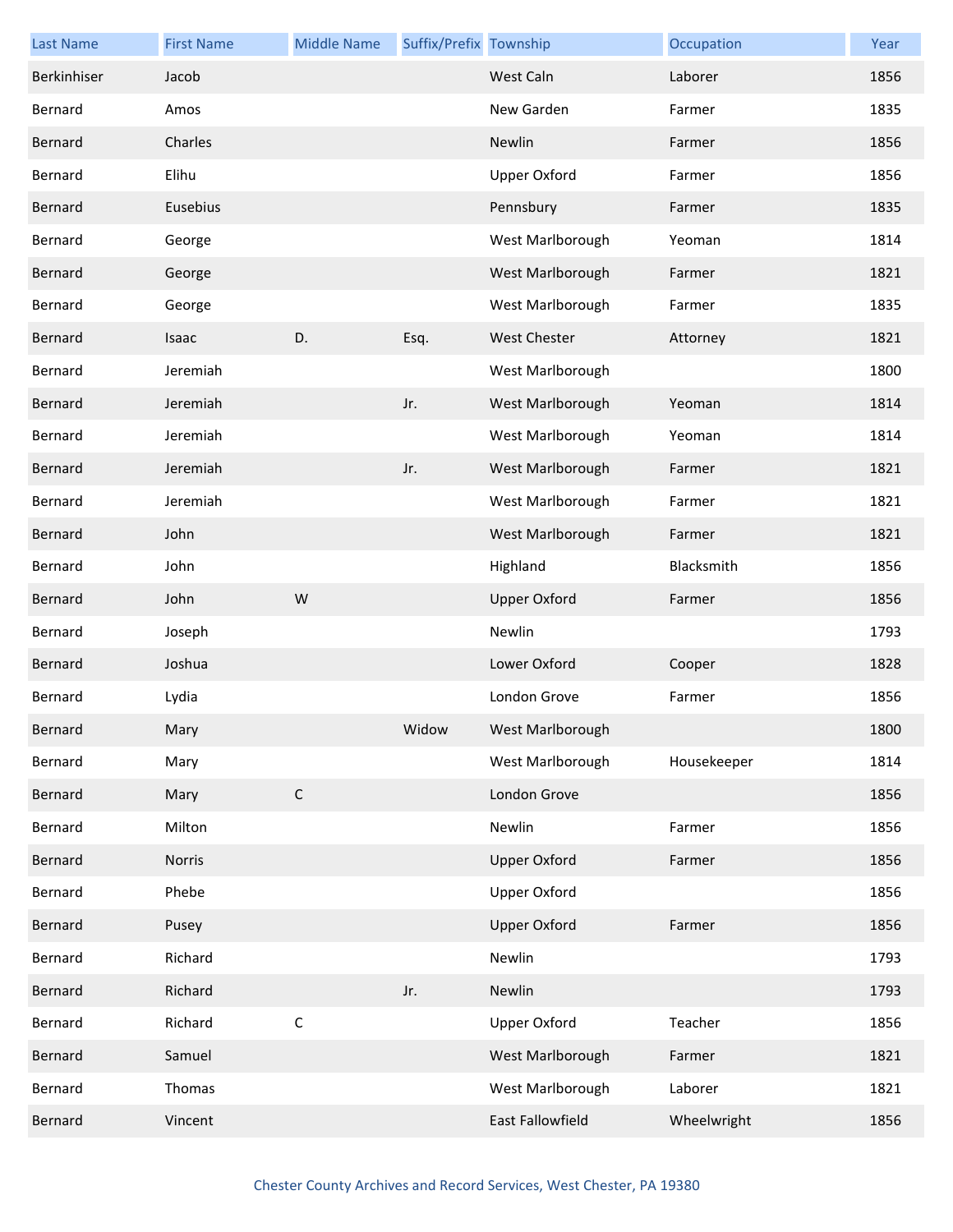| <b>Last Name</b> | <b>First Name</b> | <b>Middle Name</b> | Suffix/Prefix Township |                     | Occupation | Year |
|------------------|-------------------|--------------------|------------------------|---------------------|------------|------|
| Bernard          | William           |                    |                        | Westtown            | Laborer    | 1828 |
| Bernard          | William           |                    |                        | Lower Oxford        | Stonemason | 1828 |
| Bernett          | Samuel            |                    |                        | East Whiteland      | Laborer    | 1821 |
| Berns            | Andrew            |                    |                        | East Whiteland      | Laborer    | 1821 |
| Berns            | Hays              |                    |                        | East Whiteland      | Laborer    | 1821 |
| Berret           | William           |                    |                        | East Nottingham     |            | 1800 |
| Berry            | Abram             |                    |                        | West Chester        | Laborer    | 1856 |
| Berry            | Charles           |                    |                        | <b>West Chester</b> | Laborer    | 1807 |
| Berry            | Charles           |                    |                        | Coventry            | Tanner     | 1828 |
| Berry            | George            |                    |                        | <b>West Chester</b> | Laborer    | 1856 |
| Berry            | Henry             |                    |                        | Brandywine          | Farmer     | 1835 |
| Berry            | Henry             | T.                 |                        | West Fallowfield    | Farmer     | 1828 |
| Berry            | Israel            |                    |                        | West Caln           | Farmer     | 1856 |
| Berry            | James             |                    |                        | Sadsbury            | Laborer    | 1828 |
| Berry            | James             |                    |                        | West Chester        | Laborer    | 1856 |
| Berry            | John              |                    |                        | Phoenixville        | Roler      | 1856 |
| Berry            | John              |                    |                        | West Whiteland      | Merchant   | 1856 |
| Berry            | Joseph            |                    |                        | West Whiteland      | Laborer    | 1807 |
| Berry            | Mary              |                    |                        | West Caln           |            | 1856 |
| Berry            | Milton            |                    |                        | West Caln           | Farmer     | 1856 |
| Berry            | Samuel            |                    |                        | Thornbury           |            | 1835 |
| Berry            | Samuel            |                    |                        | West Goshen         | Laborer    | 1856 |
| Berry            | Samuel            |                    |                        | New London          | Laborer    | 1856 |
| Berry            | Thomas            |                    |                        | Kennett             | Farmer     | 1814 |
| Berry            | Thomas            |                    |                        | Kennett             | Teacher    | 1821 |
| Berry            | Thomas            |                    |                        | Kennett             | Farmer     | 1828 |
| Berry            | Thomas            |                    |                        | Kennett             | Yeoman     | 1835 |
| Berry            | Walter            |                    |                        | Honeybrook          | Laborer    | 1856 |
| Berry            | William           |                    |                        | East Caln           |            | 1793 |
| Berry            | William           |                    |                        | East Caln           |            | 1793 |
| Berry            | William           |                    |                        | Uwchlan             |            | 1800 |
| Berry            | William           |                    |                        | East Caln           | Cordwainer | 1800 |
| Berry            | William           |                    |                        | London Grove        | Laborer    | 1828 |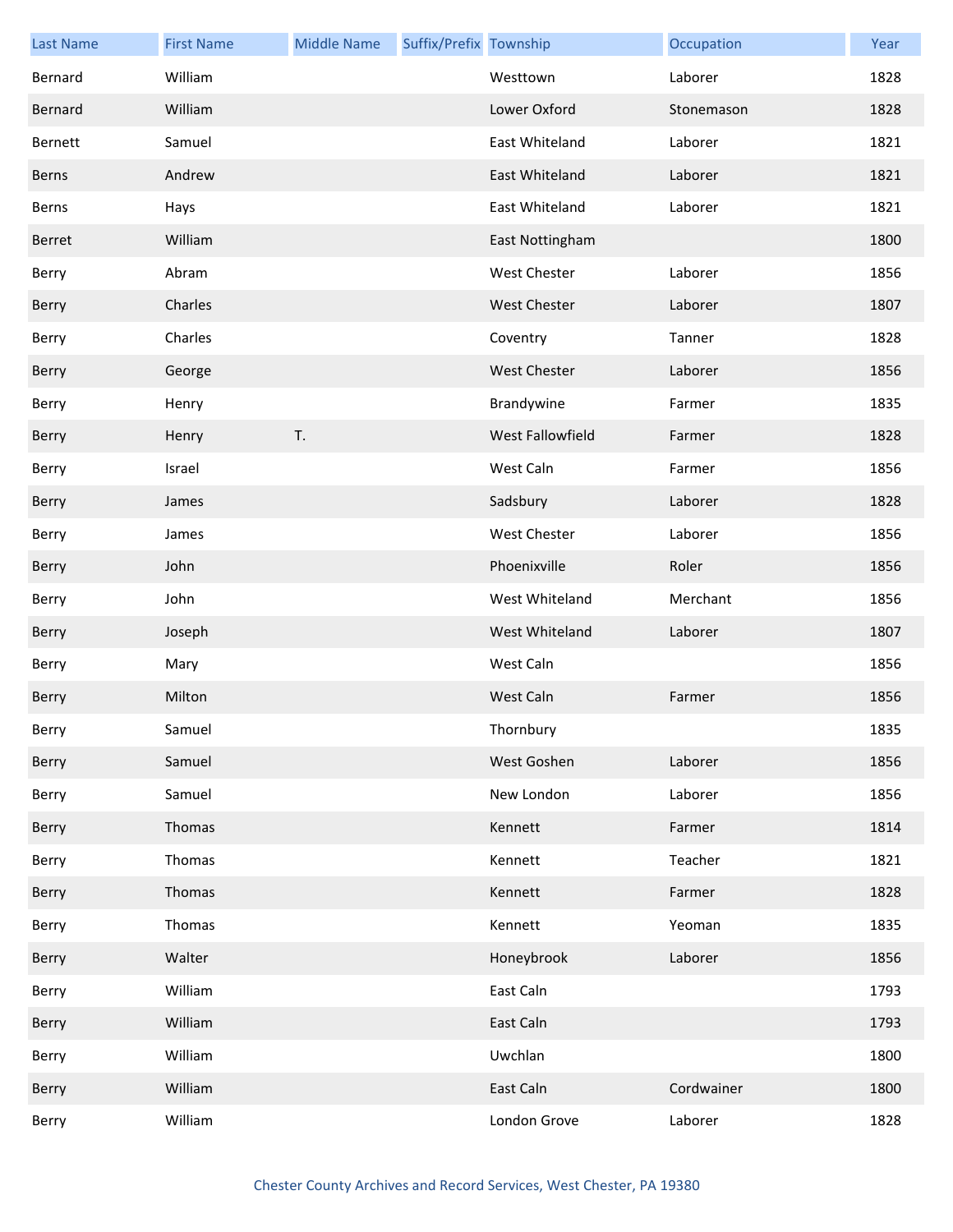| <b>Last Name</b> | <b>First Name</b> | <b>Middle Name</b> | Suffix/Prefix Township |                         | Occupation            | Year |
|------------------|-------------------|--------------------|------------------------|-------------------------|-----------------------|------|
| Berryman         | John              |                    |                        | Schuylkill              | Carpenter             | 1828 |
| Berstler         | David             |                    |                        | <b>East Fallowfield</b> | Papermaker            | 1821 |
| Berstler         | David             |                    |                        | West Marlborough        | Papermaker            | 1828 |
| Berstler         | David             |                    |                        | Lower Oxford            | Laborer               | 1856 |
| Berstler         | Even              |                    |                        | Honeybrook              | Laborer               | 1856 |
| Berstler         | George            |                    |                        | <b>East Fallowfield</b> | Papermaker            | 1828 |
| Berstler         | Jacob             |                    |                        | East Fallowfield        | Papermaker            | 1814 |
| Berstler         | Jacob             |                    |                        | East Fallowfield        | Papermaker            | 1821 |
| Berstler         | John              |                    |                        | East Fallowfield        | Papermaker            | 1828 |
| Berstler         | John              | MC                 |                        | West Marlborough        | Farmer                | 1856 |
| Berstler         | Jonah             |                    |                        | Lower Oxford            | Laborer               | 1856 |
| Berstler         | Phillip           |                    |                        | West Marlborough        | Papermaker            | 1828 |
| Berstler         | Phillip           |                    |                        | Valley                  | Papermaker            | 1856 |
| Bertand          | William           |                    |                        | West Nottingham         |                       | 1800 |
| Bertolet         | Samuel            |                    |                        | Vincent                 | Farmer                | 1828 |
| Berton           | Wilson            |                    |                        | East Caln               | Laborer               | 1856 |
| <b>Best</b>      | Andrew            |                    |                        | London Grove            | Laborer               | 1856 |
| Best             | Benjamin          |                    | Dr.                    | West Fallowfield        | <b>Medical Doctor</b> | 1828 |
| <b>Best</b>      | Benjamin          |                    |                        | West Marlborough        | Laborer               | 1856 |
| Best             | George            |                    |                        | West Whiteland          | Quarryman             | 1835 |
| <b>Best</b>      | James             |                    |                        | West Fallowfield        | Farmer                | 1821 |
| Best             | James             |                    |                        | West Fallowfield        | Farmer                | 1828 |
| Best             | James             |                    |                        | London Grove            | Teacher               | 1835 |
| Best             | John              |                    |                        | Lower Oxford            | Carpenter             | 1814 |
| Best             | John              |                    |                        | <b>Upper Oxford</b>     | Cabinetmaker          | 1821 |
| Best             | John              |                    |                        | West Fallowfield        | Carpenter             | 1828 |
| Best             | Joseph            |                    |                        | Lower Oxford            | Laborer               | 1856 |
| Best             | Miller            |                    |                        | West Marlborough        | Farmer                | 1856 |
| <b>Best</b>      | Thomas            |                    |                        | New Garden              |                       | 1793 |
| Best             | Thomas            |                    |                        | East Marlborough        |                       | 1793 |
| Best             | Thomas            |                    |                        | Sadsbury                |                       | 1800 |
| Best             | Thomas            |                    |                        | New Garden              | Merchant              | 1800 |
| <b>Best</b>      | Thomas            |                    |                        | New Garden              | Merchant              | 1807 |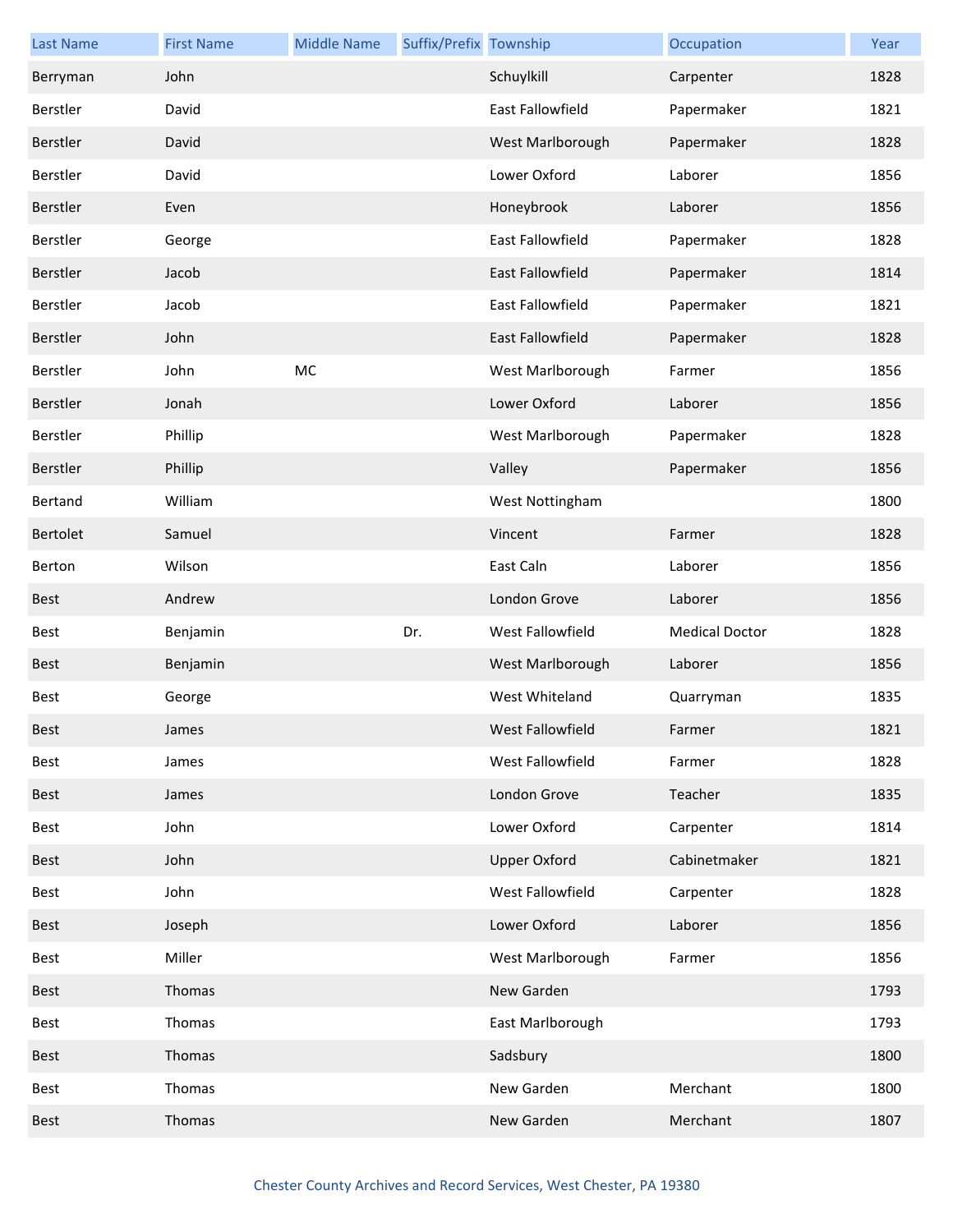| <b>Last Name</b> | <b>First Name</b> | <b>Middle Name</b> | Suffix/Prefix Township |                      | Occupation  | Year |
|------------------|-------------------|--------------------|------------------------|----------------------|-------------|------|
| Best             | Thomas            |                    |                        | London Grove         | Farmer      | 1821 |
| <b>Best</b>      | Thomas            |                    | Jr.                    | London Grove         | Farmer      | 1821 |
| Best             | Thomas            |                    |                        | West Marlborough     | Farmer      | 1828 |
| Best             | Thomas            |                    |                        | London Grove         | Farmer      | 1828 |
| Best             | Thomas            |                    | Jr.                    | West Marlborough     | Farmer      | 1835 |
| <b>Best</b>      | Thomas            |                    |                        | London Grove         | Farmer      | 1835 |
| Best             | Thomas            |                    |                        | West Marlborough     | Farmer      | 1856 |
| <b>Best</b>      | William           |                    |                        | West Fallowfield     | Laborer     | 1835 |
| Beswic           | Joshua            |                    |                        | West Bradford        | Farmer      | 1856 |
| Betchel          | Abraham           |                    |                        | East Nantmeal        | Mason       | 1814 |
| Betchel          | David             |                    |                        | Londonderry          | Farmer      | 1828 |
| Betchel          | James             |                    |                        | Londonderry          | Farmer      | 1828 |
| Betchel          | John              |                    |                        | Londonderry          | Carpenter   | 1814 |
| Betchel          | John              |                    |                        | Londonderry          | Farmer      | 1828 |
| Betchel          | John              |                    | Jr.                    | Penn                 | Blacksmith  | 1835 |
| Betchel          | John              |                    | Sr.                    | Penn                 | Carpenter   | 1835 |
| Betchel          | Samuel            |                    |                        | Londonderry          | Farmer      | 1814 |
| Betchel          | Samuel            |                    |                        | Londonderry          | Carpenter   | 1828 |
| Betchel          | Thomas            |                    |                        | Londonderry          | Farmer      | 1828 |
| Betenman         | Lewes             |                    |                        | <b>East Nantmeal</b> | Shoemaker   | 1856 |
| Bethel           | Nicholas          |                    |                        | East Whiteland       | Painter     | 1835 |
| Bethel           | Thomas            |                    |                        | East Marlborough     | Saddler     | 1856 |
| <b>Bets</b>      | James             |                    |                        | Honey Brook          | Millwright  | 1828 |
| Betson           | Peter             |                    |                        | Pikeland             | Plasterer   | 1807 |
| <b>Bettes</b>    | Benjamin          |                    |                        | East Brandywine      | Weaver      | 1856 |
| <b>Betts</b>     | Albert            |                    |                        | Kennett Square       | Moulder     | 1856 |
| <b>Betts</b>     | John              | B                  |                        | Lower Oxford         | Farmer      | 1856 |
| Bettz            | James             |                    |                        | Honey Brook          | Millwright  | 1835 |
| Beuhley          | Robert            |                    |                        | Schuylkill           | Machinist   | 1856 |
| Bevan            | Mordecai          |                    |                        | Easttown             | Farmer      | 1807 |
| Bevens           | William           |                    |                        | <b>East Nantmeal</b> | Laborer     | 1814 |
| Bever            | Aaron             |                    |                        | Charlestown          | Wheelwright | 1835 |
| Bever            | Daniel            |                    |                        | Charlestown          | Farmer      | 1835 |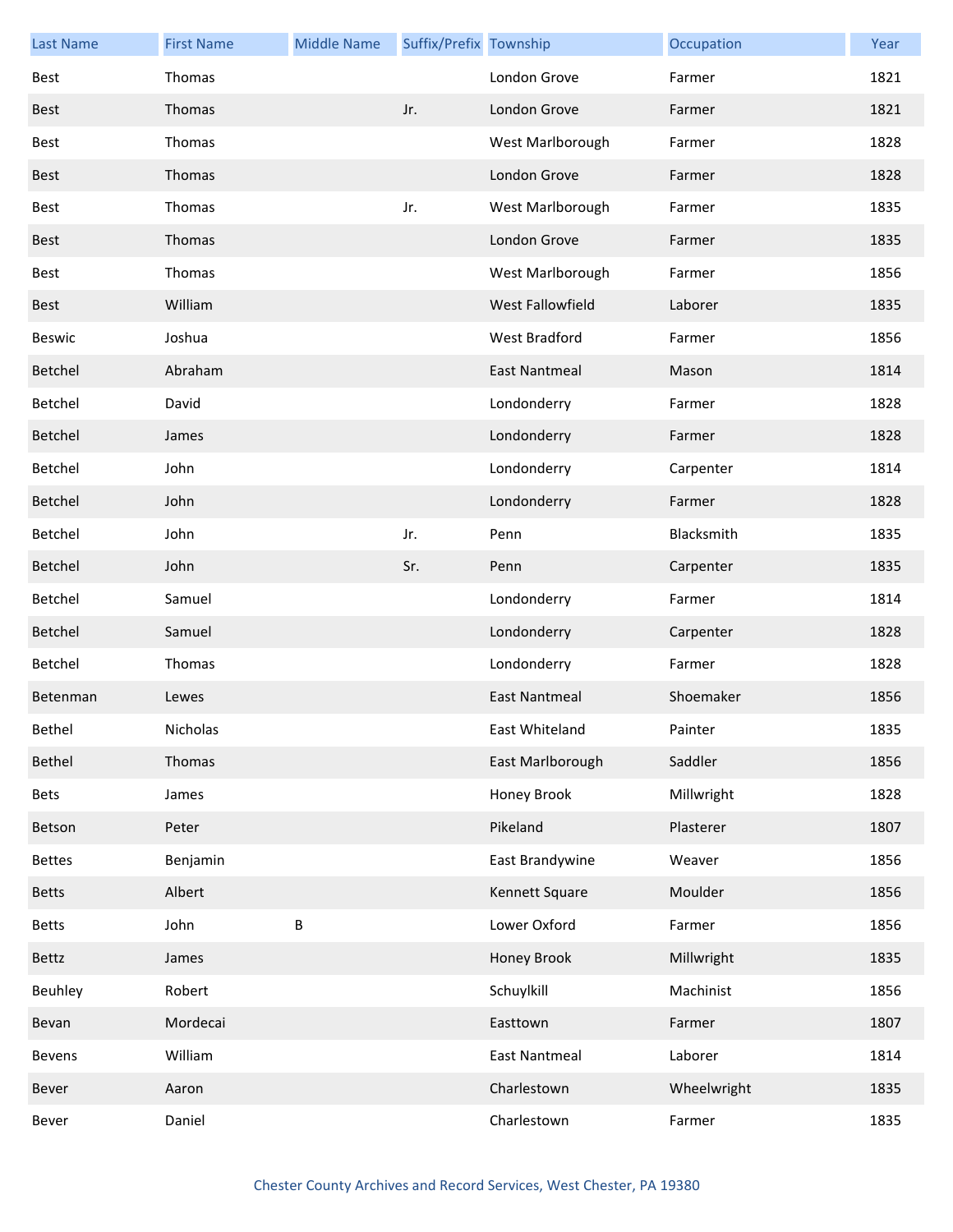| <b>Last Name</b> | <b>First Name</b> | <b>Middle Name</b> | Suffix/Prefix Township |                      | Occupation   | Year |
|------------------|-------------------|--------------------|------------------------|----------------------|--------------|------|
| Beverlin         | Samuel            |                    |                        | East Goshen          | Miller       | 1828 |
| Beverly          | Samuel            |                    |                        | East Marlborough     |              | 1793 |
| Bevern           | Jackson           |                    |                        | Schuylkill           | Manufacturer | 1856 |
| Bewley           | Charles           |                    |                        | Honeybrook           | Carpenter    | 1856 |
| Bewley           | Levi              |                    |                        | Honeybrook           | Laborer      | 1856 |
| Bewley           | Samuel            |                    |                        | Tredyffrin           | Laborer      | 1856 |
| Bewly            | Cornelius         |                    |                        | East Caln            | Laborer      | 1835 |
| <b>Bice</b>      | Robert            |                    |                        | Brandywine           | Collier      | 1828 |
| <b>Bice</b>      | Samuel            |                    |                        | West Caln            | Laborer      | 1856 |
| Bice             | William           |                    |                        | West Caln            | Farmer       | 1856 |
| <b>Bickel</b>    | Benjamin          |                    |                        | Valley               | Tinsmith     | 1856 |
| Bickel           | Daniel            |                    |                        | <b>East Coventry</b> | Wheelwright  | 1856 |
| <b>Bickel</b>    | Franklin          |                    |                        | Valley               | Tinsmith     | 1856 |
| Bickell          | William           |                    |                        | <b>West Coventry</b> | Laborer      | 1856 |
| Bicken           | Charles           |                    |                        | West Fallowfield     | Papermaker   | 1821 |
| Bicken           | Frederick         |                    |                        | West Fallowfield     | Papermaker   | 1821 |
| Bicken           | Joseph            |                    |                        | West Fallowfield     | Papermaker   | 1821 |
| Bicken           | Samuel            |                    |                        | <b>West Nantmeal</b> | Laborer      | 1835 |
| <b>Bickens</b>   | John              |                    |                        | Kennett              | Papermaker   | 1828 |
| <b>Bickhart</b>  | George            |                    |                        | Coventry             |              | 1793 |
| <b>Bickin</b>    | John              |                    |                        | Brandywine           |              | 1793 |
| <b>Bicking</b>   | Benjamin          |                    |                        | East Fallowfield     | Laborer      | 1856 |
| <b>Bicking</b>   | Benjamin          |                    |                        | New London           | Blacksmith   | 1856 |
| <b>Bicking</b>   | bsam              |                    |                        | Brandywine           | Papermaker   | 1835 |
| <b>Bicking</b>   | Charles           |                    |                        | West Marlborough     | Papermaker   | 1835 |
| <b>Bicking</b>   | David             |                    |                        | Lower Oxford         | Papermaker   | 1835 |
| <b>Bicking</b>   | David             |                    |                        | <b>Upper Oxford</b>  | Papermaker   | 1856 |
| <b>Bicking</b>   | Edmund            |                    |                        | West Fallowfield     | Papermaker   | 1828 |
| <b>Bicking</b>   | Edmund            |                    |                        | East Fallowfield     | Papermaker   | 1828 |
| <b>Bicking</b>   | Edmund            |                    |                        | Brandywine           | Papermaker   | 1835 |
| <b>Bicking</b>   | Franklin          |                    |                        | Kennett              | Papermaker   | 1856 |
| <b>Bicking</b>   | Frederic          |                    |                        | <b>Upper Oxford</b>  | Papermaker   | 1835 |
| <b>Bicking</b>   | Frederic          |                    | Jr.                    | <b>Upper Oxford</b>  | Papermaker   | 1835 |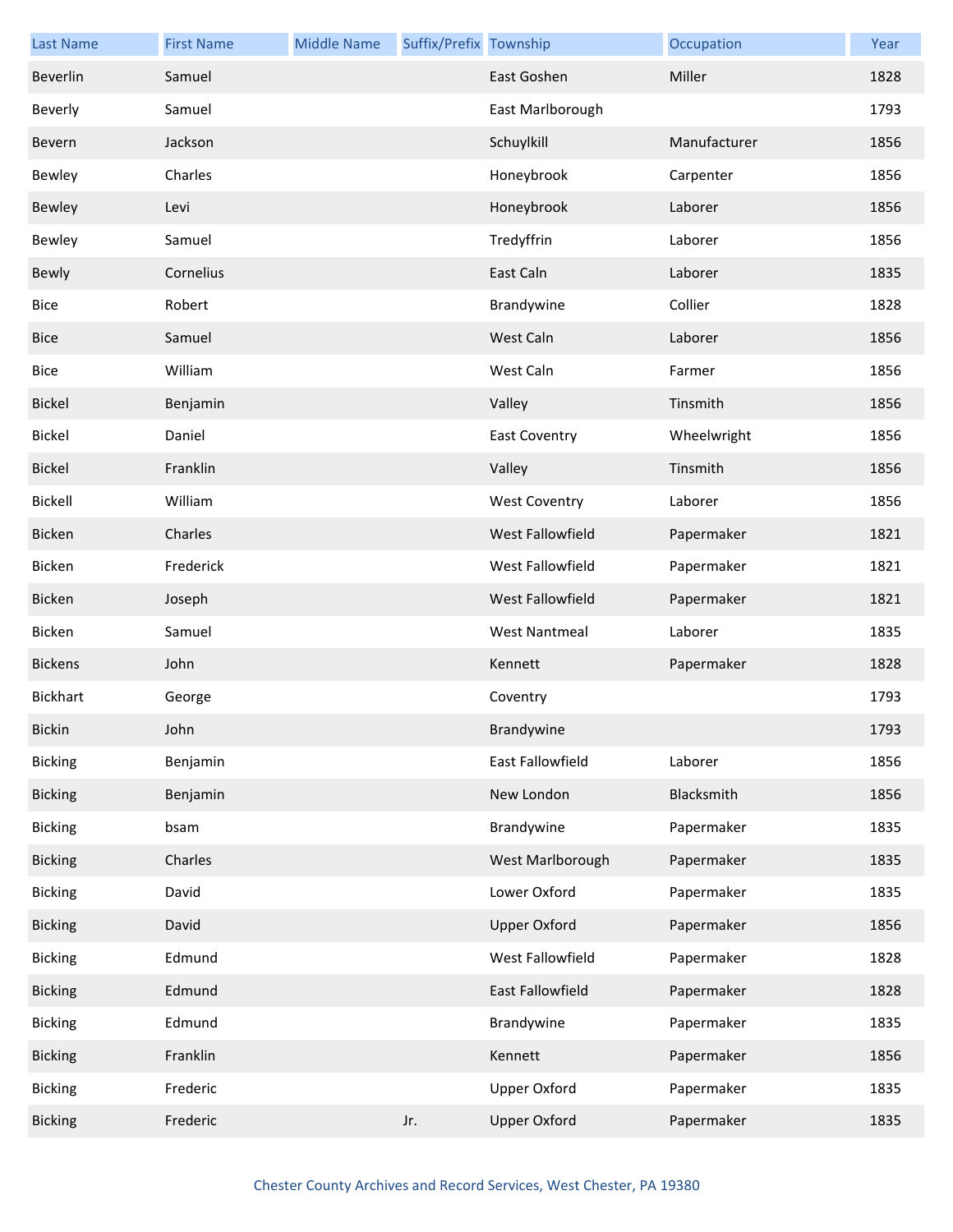| <b>Last Name</b> | <b>First Name</b> | <b>Middle Name</b> | Suffix/Prefix Township |                     | Occupation | Year |
|------------------|-------------------|--------------------|------------------------|---------------------|------------|------|
| <b>Bicking</b>   | Frederick         |                    |                        | Brandywine          | Papermaker | 1821 |
| <b>Bicking</b>   | Frederick         |                    |                        | West Fallowfield    | Papermaker | 1828 |
| <b>Bicking</b>   | Frederick         |                    |                        | Brandywine          | Papermaker | 1828 |
| <b>Bicking</b>   | Frederick         |                    |                        | Brandywine          | Farmer     | 1835 |
| <b>Bicking</b>   | Frederick         |                    |                        | <b>Upper Oxford</b> | Farmer     | 1856 |
| <b>Bicking</b>   | Jane              |                    |                        | <b>Upper Oxford</b> |            | 1856 |
| <b>Bicking</b>   | John              |                    |                        | Brandywine          | Papermaker | 1807 |
| <b>Bicking</b>   | John              |                    |                        | Brandywine          | Papermaker | 1814 |
| <b>Bicking</b>   | John              |                    | Jr.                    | Brandywine          | Papermaker | 1814 |
| <b>Bicking</b>   | John              |                    |                        | Brandywine          | Papermaker | 1821 |
| <b>Bicking</b>   | John              | F.                 |                        | East Fallowfield    | Papermaker | 1828 |
| <b>Bicking</b>   | Joseph            |                    |                        | Brandywine          | Papermaker | 1807 |
| <b>Bicking</b>   | Joseph            |                    |                        | Brandywine          | Papermaker | 1814 |
| <b>Bicking</b>   | Joseph            |                    |                        | Brandywine          | Papermaker | 1821 |
| <b>Bicking</b>   | Joseph            |                    |                        | Brandywine          | Farmer     | 1828 |
| <b>Bicking</b>   | Joseph            |                    |                        | West Caln           | Farmer     | 1835 |
| <b>Bicking</b>   | Joseph            |                    |                        | East Fallowfield    | Freeholder | 1835 |
| <b>Bicking</b>   | Joseph            | Α.                 |                        | East Nottingham     | Papermaker | 1828 |
| <b>Bicking</b>   | Kelso             |                    |                        | Lower Oxford        | Laborer    | 1856 |
| <b>Bicking</b>   | Mary              |                    |                        | Valley              |            | 1856 |
| <b>Bicking</b>   | Richard           |                    |                        | Brandywine          | Papermaker | 1807 |
| <b>Bicking</b>   | Richard           |                    |                        | Brandywine          | Papermaker | 1814 |
| <b>Bicking</b>   | Richard           |                    |                        | Uwchlan             | Papermaker | 1828 |
| <b>Bicking</b>   | Richard           |                    |                        | Uwchlan             | Papermaker | 1835 |
| <b>Bicking</b>   | Richard           |                    |                        | Uwchlan             | Farmer     | 1856 |
| <b>Bicking</b>   | Riter             |                    |                        | Kennett             | Papermaker | 1856 |
| <b>Bicking</b>   | Samuel            |                    |                        | Brandywine          | Papermaker | 1821 |
| <b>Bicking</b>   | Samuel            |                    |                        | Brandywine          | Papermaker | 1828 |
| <b>Bicking</b>   | Samuel            |                    |                        | West Caln           | Farmer     | 1828 |
| <b>Bickings</b>  | Joseph            |                    |                        | East Brandywine     | Weaver     | 1856 |
| <b>Bickings</b>  | Samuel            |                    |                        | West Caln           | Papermaker | 1856 |
| <b>Bickings</b>  | Samuel            |                    |                        | East Brandywine     | Papermaker | 1856 |
| <b>Bickle</b>    | Jonas             |                    |                        | Coventry            | Laborer    | 1835 |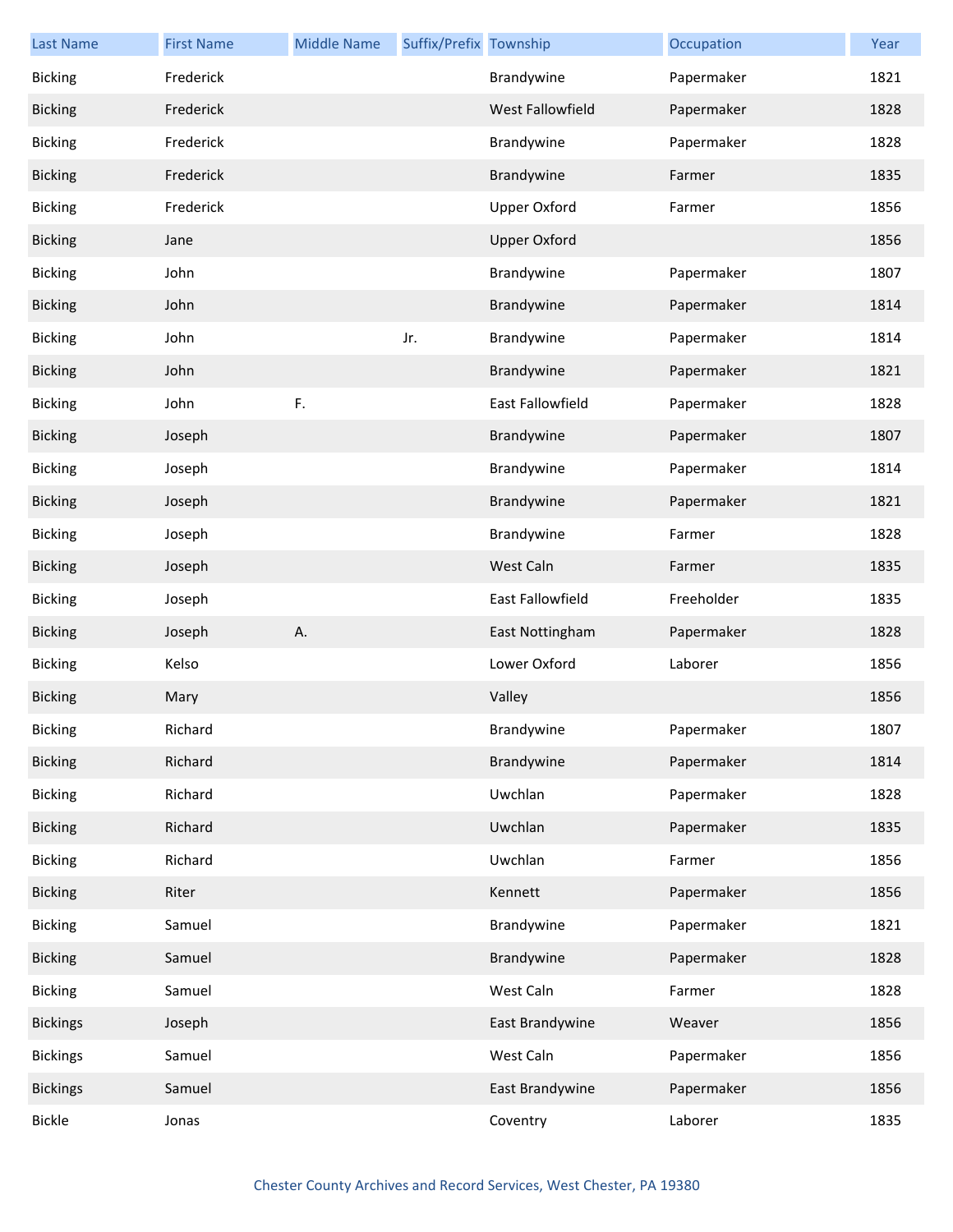| <b>Last Name</b> | <b>First Name</b> | <b>Middle Name</b> | Suffix/Prefix Township |                      | Occupation  | Year |
|------------------|-------------------|--------------------|------------------------|----------------------|-------------|------|
| Bickley          | Catharine         |                    |                        | <b>West Coventry</b> |             | 1856 |
| Bidden           | Joseph            |                    |                        | Honey Brook          | Mason       | 1807 |
| Bidden           | Joseph            |                    |                        | Honey Brook          | Mason       | 1814 |
| Bidden           | Joseph            |                    |                        | Honey Brook          | Farmer      | 1821 |
| Bidden           | Joseph            |                    |                        | Honey Brook          | Stonemason  | 1828 |
| Bidden           | Joseph            |                    |                        | Honey Brook          | Farmer      | 1835 |
| Bidden           | Joseph            |                    |                        | Honeybrook           | Farmer      | 1856 |
| <b>Biddle</b>    | Adam              |                    |                        | Westtown             | Mason       | 1856 |
| <b>Biddle</b>    | Benjamin          |                    |                        | <b>West Chester</b>  | Laborer     | 1856 |
| Biddle           | Clement           |                    |                        | Birmingham           | Farmer      | 1856 |
| <b>Biddle</b>    | George            |                    |                        | Easttown             | Sawyer      | 1814 |
| <b>Biddle</b>    | George            |                    |                        | <b>West Nantmeal</b> | Shoemaker   | 1821 |
| <b>Biddle</b>    | George            |                    |                        | <b>West Nantmeal</b> | Shoemaker   | 1835 |
| Biddle           | Samuel            |                    |                        | Easttown             | Farmer      | 1814 |
| <b>Biddle</b>    | Samuel            |                    | Jr.                    | Easttown             | Farmer      | 1814 |
| Biddle           | Thomas            |                    |                        | Tredyffrin           | Farmer      | 1856 |
| Bideler          | John              |                    |                        | Vincent              |             | 1814 |
| <b>Bidler</b>    | Jacob             |                    |                        | Tredyffrin           | Farmer      | 1807 |
| <b>Bidler</b>    | Jacob             |                    |                        | Tredyffrin           | Farmer      | 1814 |
| <b>Bidler</b>    | William           |                    |                        | East Whiteland       | Storetender | 1856 |
| <b>Biel</b>      | W                 | H                  |                        | Sadsbury             | Machinist   | 1856 |
| Bierd            | Adam              |                    |                        | East Fallowfield     | Weaver      | 1821 |
| Bierd            | Adam              |                    |                        | East Fallowfield     | Weaver      | 1828 |
| Bierly           | Malin             |                    |                        | Tredyffrin           | Farmer      | 1828 |
| <b>Biers</b>     | Daniel            |                    |                        | West Caln            |             | 1856 |
| <b>Bigers</b>    | John              |                    |                        | <b>West Chester</b>  | Preacher    | 1835 |
| <b>Biles</b>     | Baily             |                    |                        | New London           | Tanner      | 1807 |
| <b>Biles</b>     | Charles           |                    |                        | New London           | Farmer      | 1800 |
| <b>Biles</b>     | Charles           |                    |                        | New London           | Farmer      | 1807 |
| <b>Biles</b>     | Charles           |                    |                        | New London           | Farmer      | 1814 |
| <b>Biles</b>     | Charles           |                    |                        | New London           | Farmer      | 1821 |
| <b>Biles</b>     | Charles           |                    |                        | New London           | Farmer      | 1828 |
| <b>Biles</b>     | Charles           |                    |                        | New London           | Farmer      | 1835 |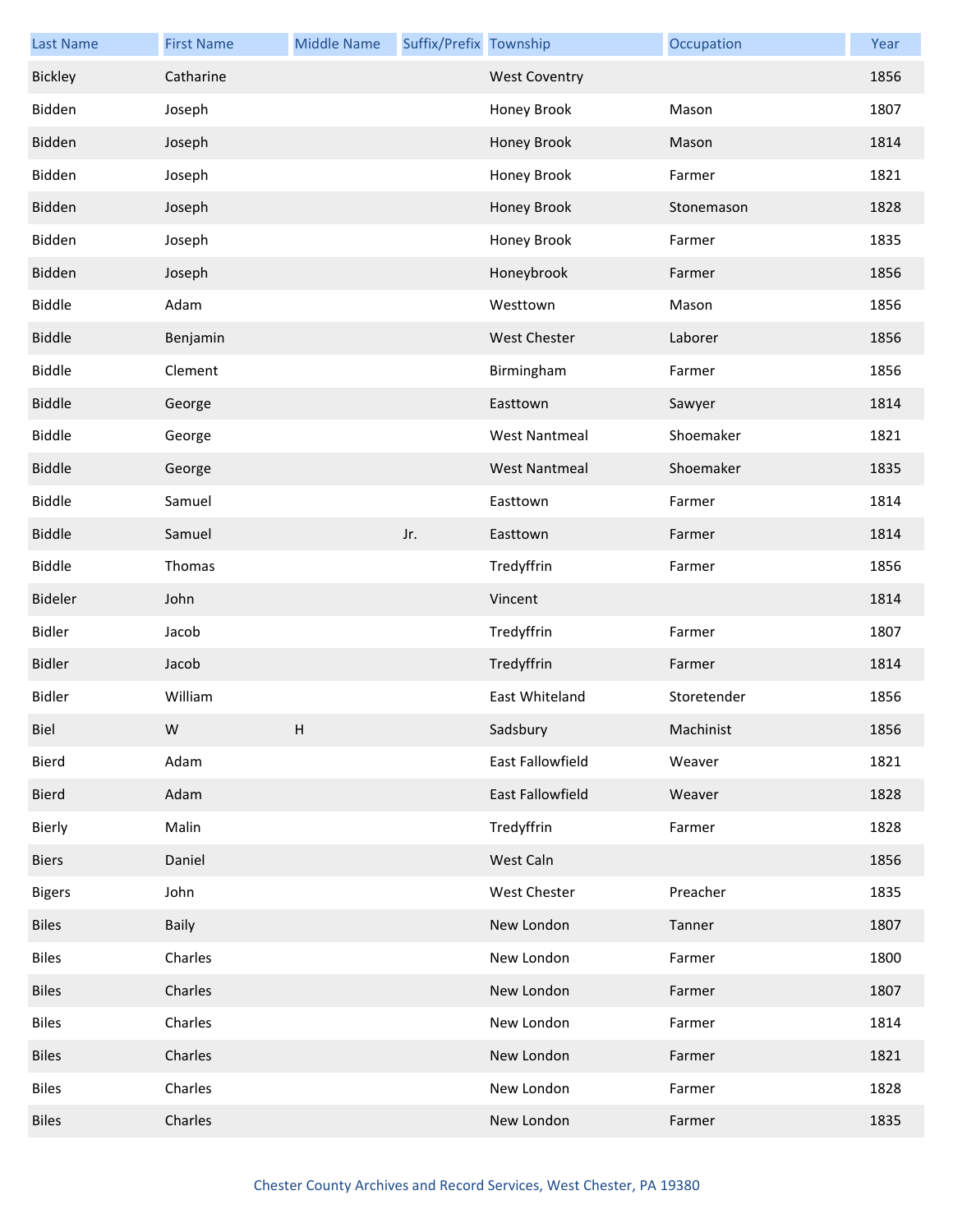| <b>Last Name</b> | <b>First Name</b> | <b>Middle Name</b> | Suffix/Prefix Township |                         | Occupation | Year |
|------------------|-------------------|--------------------|------------------------|-------------------------|------------|------|
| <b>Biles</b>     | John              |                    |                        | New London              | Farmer     | 1814 |
| <b>Biles</b>     | John              |                    |                        | New London              | Farmer     | 1821 |
| <b>Biles</b>     | John              |                    |                        | New London              | Farmer     | 1828 |
| <b>Biles</b>     | John              |                    |                        | New London              | Farmer     | 1835 |
| <b>Biles</b>     | John              |                    |                        | New London              | Farmer     | 1856 |
| <b>Biles</b>     | Samuel            |                    | Sr.                    | New London              | Farmer     | 1828 |
| <b>Biles</b>     | Samuel            |                    | Jr.                    | New London              | Farmer     | 1828 |
| <b>Biles</b>     | Samuel            |                    |                        | New London              | Farmer     | 1835 |
| <b>Biles</b>     | Samuel            |                    |                        | New London              | Farmer     | 1856 |
| Biley            | Robert            |                    |                        | Uwchlan                 | Weaver     | 1828 |
| Bill             | Joseph            |                    |                        | Tredyffrin              | Farmer     | 1814 |
| Billson          | John              |                    | Sr.                    | West Marlborough        | Painter    | 1856 |
| Billson          | John              |                    | Jr.                    | West Marlborough        | Shoemaker  | 1856 |
| Binder           | Anthony           |                    |                        | Honey Brook             | Farmer     | 1835 |
| Binder           | Bishop            |                    |                        | West Chester            | Laborer    | 1856 |
| Binder           | Henry             |                    |                        | Brandywine              | Potter     | 1807 |
| Binder           | Jacob             |                    |                        | <b>West Vincent</b>     | Farmer     | 1835 |
| Binder           | Jacob             |                    |                        | <b>West Vincent</b>     | Carpenter  | 1856 |
| Binder           | Jacob             |                    |                        | <b>West Vincent</b>     | Farmer     | 1856 |
| <b>Binder</b>    | Moses             |                    |                        | <b>West Vincent</b>     | Farmer     | 1856 |
| Binder           | William           |                    |                        | West Vincent            | Farmer     | 1856 |
| <b>Bing</b>      | George            |                    |                        | East Fallowfield        | Laborer    | 1807 |
| <b>Bing</b>      | George            |                    |                        | Kennett                 | Jobber     | 1814 |
| <b>Bing</b>      | James             |                    |                        | East Caln               | Laborer    | 1800 |
| <b>Bing</b>      | James             |                    |                        | East Caln               | Laborer    | 1807 |
| <b>Bing</b>      | James             |                    |                        | <b>East Fallowfield</b> | Farmer     | 1814 |
| <b>Bing</b>      | James             |                    |                        | East Fallowfield        | Farmer     | 1821 |
| <b>Bing</b>      | James             |                    |                        | East Fallowfield        | Farmer     | 1828 |
| <b>Bing</b>      | James             |                    |                        | East Fallowfield        | Farmer     | 1835 |
| <b>Bing</b>      | James             |                    |                        | East Fallowfield        | Farmer     | 1856 |
| <b>Bing</b>      | John              |                    |                        | East Caln               |            | 1793 |
| <b>Bing</b>      | John              |                    |                        | East Caln               | Laborer    | 1800 |
| <b>Bing</b>      | John              |                    |                        | East Fallowfield        | Husbandman | 1807 |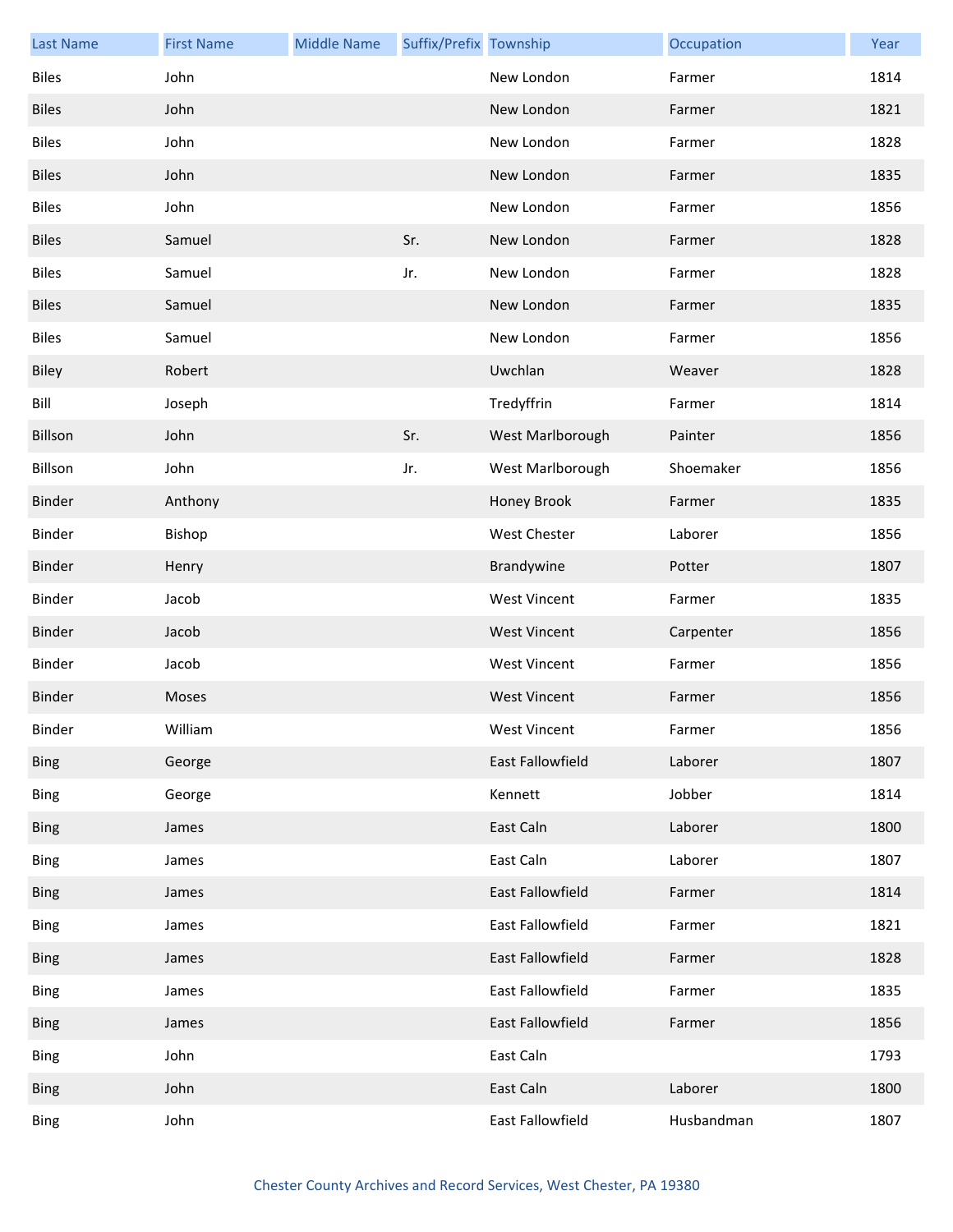| <b>Last Name</b> | <b>First Name</b> | <b>Middle Name</b> | Suffix/Prefix Township |                     | Occupation  | Year |
|------------------|-------------------|--------------------|------------------------|---------------------|-------------|------|
| <b>Bing</b>      | John              |                    |                        | Sadsbury            | Carpenter   | 1835 |
| <b>Bing</b>      | John              |                    |                        | East Fallowfield    | Farmer      | 1856 |
| <b>Bing</b>      | Robert            |                    |                        | East Caln           | Blacksmith  | 1800 |
| <b>Bing</b>      | Robert            |                    |                        | East Caln           | Blacksmith  | 1807 |
| <b>Bing</b>      | Robert            |                    |                        | East Caln           | Blacksmith  | 1814 |
| <b>Bing</b>      | Robert            |                    |                        | East Fallowfield    | Smith       | 1821 |
| <b>Bing</b>      | Samuel            |                    |                        | West Bradford       | Laborer     | 1835 |
| <b>Bing</b>      | Sarah             |                    |                        | West Bradford       |             | 1828 |
| <b>Bing</b>      | Sarah             |                    |                        | West Bradford       | Farmer      | 1835 |
| Bingam           | Mathias           |                    |                        | West Marlborough    | Laborer     | 1807 |
| Bingaman         | Frederick         |                    |                        | Coventry            | Carpenter   | 1807 |
| Bingaman         | Frederick         |                    |                        | Coventry            | Innkeeper   | 1807 |
| Bingaman         | Frederick         |                    |                        | Coventry            | Innkeeper   | 1814 |
| Bingaman         | John              |                    |                        | Coventry            | Laborer     | 1807 |
| Bingaman         | John              |                    |                        | Coventry            | Innkeeper   | 1814 |
| Bingaman         | John              |                    |                        | Coventry            | Farmer      | 1821 |
| Bingaman         | John              |                    |                        | Schuylkill          | Nailer      | 1835 |
| Bingaman         | John              | ${\sf R}$          |                        | Uwchlan             | Millwright  | 1835 |
| Bingaman         | Joshua            |                    |                        | <b>West Vincent</b> | Tailor      | 1835 |
| Bingaman         | Joshua            |                    |                        | South Coventry      | Farmer      | 1856 |
| Bingaman         | Levi              |                    |                        | South Coventry      | Storekeeper | 1856 |
| Bingaman         | Robert            | B                  |                        | South Coventry      | Laborer     | 1856 |
| Bingaman         | William           | L                  |                        | South Coventry      | Storekeeper | 1856 |
| Bingeman         | Frederick         |                    |                        | Vincent             |             | 1821 |
| Bingham          | Samuel            |                    |                        | West Bradford       | Fosioner    | 1856 |
| Bingham          | William           | ${\sf R}$          | Rev.                   | East Whiteland      | Preacher    | 1856 |
| Bingman          | Frederick         |                    |                        | Vincent             | Farmer      | 1828 |
| Bingman          | John              |                    |                        | West Fallowfield    | Blacksmith  | 1821 |
| Bingman          | Margaret          |                    |                        | Lower Oxford        | Housekeeper | 1828 |
| Bingman          | William           |                    |                        | Londonderry         | Farmer      | 1814 |
| Bingman          | William           |                    |                        | Lower Oxford        | Farmer      | 1821 |
| Biniman          | Frederick         |                    |                        | Uwchlan             | Farmer      | 1856 |
| Binley           | Charles           |                    |                        | Honeybrook          | Laborer     | 1856 |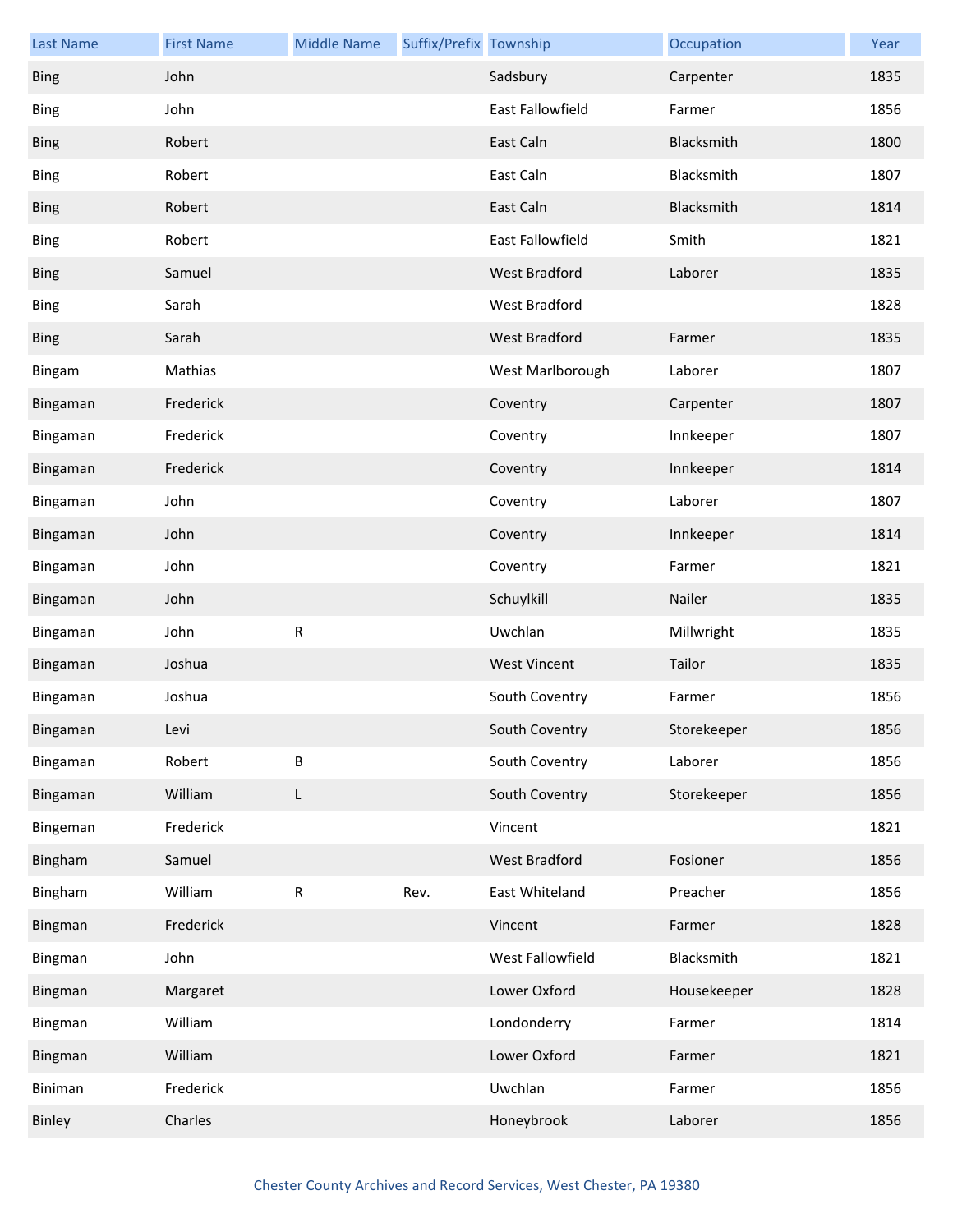| <b>Last Name</b> | <b>First Name</b> | <b>Middle Name</b> | Suffix/Prefix Township |                      | Occupation  | Year |
|------------------|-------------------|--------------------|------------------------|----------------------|-------------|------|
| <b>Binnin</b>    | John              |                    |                        | Lower Oxford         | Storekeeper | 1807 |
| <b>Birch</b>     | John              |                    |                        | Brandywine           | Laborer     | 1821 |
| <b>Birch</b>     | John              |                    |                        | East Bradford        | Laborer     | 1835 |
| <b>Birch</b>     | Moses             |                    |                        | East Bradford        | Laborer     | 1856 |
| Bird             | Charles           |                    |                        | <b>West Chester</b>  | Gentleman   | 1856 |
| <b>Bird</b>      | George            |                    |                        | Londonderry          | Farmer      | 1807 |
| Bird             | George            |                    |                        | West Marlborough     | Farmer      | 1814 |
| <b>Bird</b>      | Isaac             |                    |                        | East Caln            |             | 1793 |
| Bird             | Isaiah            |                    |                        | New London           | Laborer     | 1821 |
| <b>Bird</b>      | James             |                    |                        | West Whiteland       | Laborer     | 1835 |
| Bird             | Jesse             |                    |                        | London Britain       | Laborer     | 1856 |
| <b>Bird</b>      | Jonathan          |                    |                        | West Marlborough     | Laborer     | 1814 |
| Birdsall         | Edwin             |                    |                        | East Marlborough     | Carpenter   | 1856 |
| <b>Birk</b>      | George            |                    |                        | Sadsbury             | Laborer     | 1828 |
| Birley           | David             |                    |                        | <b>West Nantmeal</b> | Farmer      | 1835 |
| Birney           | Hugh              |                    |                        | East Fallowfield     | Husbandman  | 1807 |
| Birney           | Robert            |                    |                        | East Fallowfield     | Laborer     | 1814 |
| Birney           | William           |                    |                        | East Fallowfield     | Laborer     | 1807 |
| <b>Birns</b>     | Matthew           |                    |                        | East Marlborough     | Carpenter   | 1821 |
| Bisbing          | John              |                    |                        | <b>West Coventry</b> | Farmer      | 1856 |
| Bisbing          | Peter             |                    |                        | Coventry             | Wheelmaker  | 1814 |
| <b>Bisbing</b>   | Peter             |                    |                        | Coventry             | Turner      | 1821 |
| Bisbing          | Peter             |                    |                        | Vincent              | Laborer     | 1828 |
| Bisbing          | Peter             |                    |                        | Coventry             | Laborer     | 1835 |
| Bishop           | <b>Brisben</b>    |                    |                        | Sadsbury             | Saddler     | 1828 |
| Bishop           | Charles           |                    |                        | Easttown             | Farmer      | 1835 |
| Bishop           | Charles           |                    |                        | Easttown             | Farmer      | 1856 |
| Bishop           | Daniel            |                    |                        | <b>East Coventry</b> | Laborer     | 1856 |
| Bishop           | David             |                    |                        | West Chester         | Livreyman   | 1856 |
| Bishop           | David             | $\sf T$            |                        | West Chester         | Gentleman   | 1856 |
| Bishop           | Davis             |                    |                        | Easttown             | Laborer     | 1828 |
| Bishop           | Davis             |                    |                        | Willistown           | Farmer      | 1835 |
| Bishop           | Davis             |                    |                        | Uwchlan              | Farmer      | 1856 |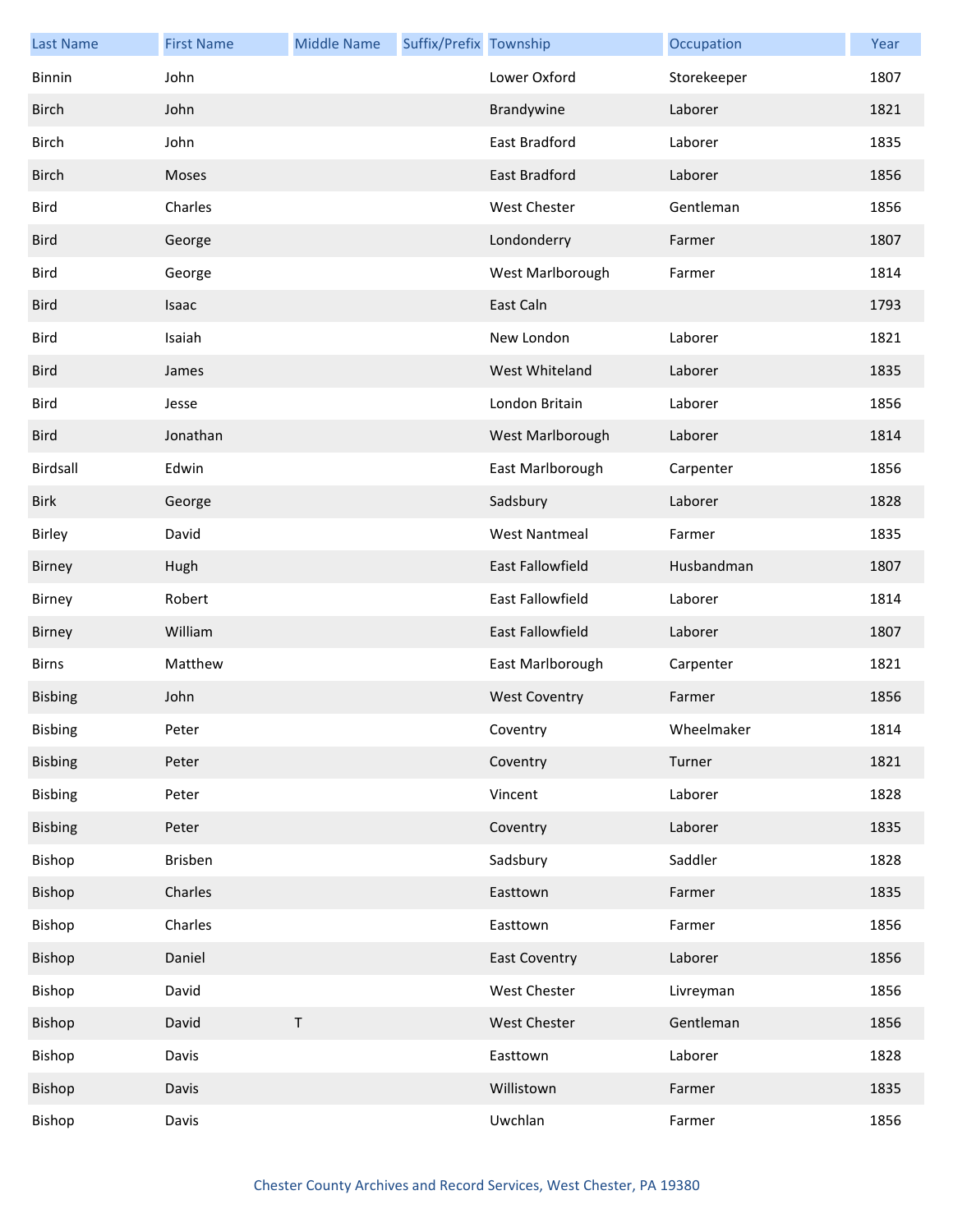| <b>Last Name</b> | <b>First Name</b> | <b>Middle Name</b> | Suffix/Prefix Township |                      | Occupation   | Year |
|------------------|-------------------|--------------------|------------------------|----------------------|--------------|------|
| Bishop           | George            |                    |                        | Easttown             | Laborer      | 1828 |
| Bishop           | George            |                    |                        | West Marlborough     | Laborer      | 1856 |
| Bishop           | John              |                    | Jr.                    | Schuylkill           | Nailer       | 1835 |
| Bishop           | John              |                    |                        | Schuylkill           | Nailer       | 1835 |
| Bishop           | Joseph            |                    |                        | Uwchlan              | Farmer       | 1821 |
| Bishop           | Joseph            |                    |                        | Uwchlan              | Farmer       | 1828 |
| Bishop           | Joseph            |                    |                        | Uwchlan              | Farmer       | 1835 |
| Bishop           | Joseph            |                    |                        | Uwchlan              | Farmer       | 1856 |
| Bishop           | malon             |                    |                        | East Caln            | Farmer       | 1856 |
| Bishop           | Martha            |                    |                        | Willistown           | Innkeeper    | 1814 |
| Bishop           | Richard           |                    |                        | Uwchlan              | Papermaker   | 1821 |
| Bishop           | Thomas            |                    |                        | Easttown             | Farmer       | 1807 |
| Bishop           | Thomas            |                    |                        | Easttown             | Farmer       | 1814 |
| Bishop           | Thomas            |                    |                        | Easttown             |              | 1821 |
| Bishop           | Thomas            |                    |                        | East Caln            | Laborer      | 1821 |
| Bishop           | Thomas            |                    |                        | Easttown             | Farmer       | 1828 |
| Bishop           | Thomas            |                    | Sr.                    | Easttown             | Farmer       | 1835 |
| Bishop           | Thomas            |                    | Jr.                    | Easttown             | Farmer       | 1835 |
| Bishop           | Thomas            |                    |                        | Easttown             | Farmer       | 1856 |
| Bishop           | Thomas            | ${\sf P}$          |                        | Coventry             | Farmer       | 1835 |
| Bishop           | Thomas            | Ρ.                 |                        | Coventry             | Farmer       | 1828 |
| Bishop           | William           |                    |                        | <b>West Nantmeal</b> | Weaver       | 1821 |
| Bishop           | William           |                    |                        | <b>West Nantmeal</b> | Weaver       | 1828 |
| Bishop           | William           |                    |                        | Schuylkill           | Nailer       | 1835 |
| Bison            | William           |                    |                        | East Caln            | Manufacturer | 1856 |
| Bispham          | Benjamin          |                    |                        | East Whiteland       | Laborer      | 1807 |
| Bispham          | Benjamin          |                    |                        | Tredyffrin           | Farmer       | 1814 |
| Bitler           | Abraham           |                    |                        | Pikeland             | Farmer       | 1807 |
| Bitler           | Jacob             |                    |                        | Pikeland             | Miller (Saw) | 1807 |
| Bitler           | John              |                    | Jr.                    | Pikeland             | Farmer       | 1807 |
| Bitler           | John              |                    |                        | Pikeland             | Farmer       | 1807 |
| Bittain          | John              |                    |                        | Uwchlan              |              | 1800 |
| <b>Bittle</b>    | Abraham           |                    |                        | Willistown           | Farmer       | 1814 |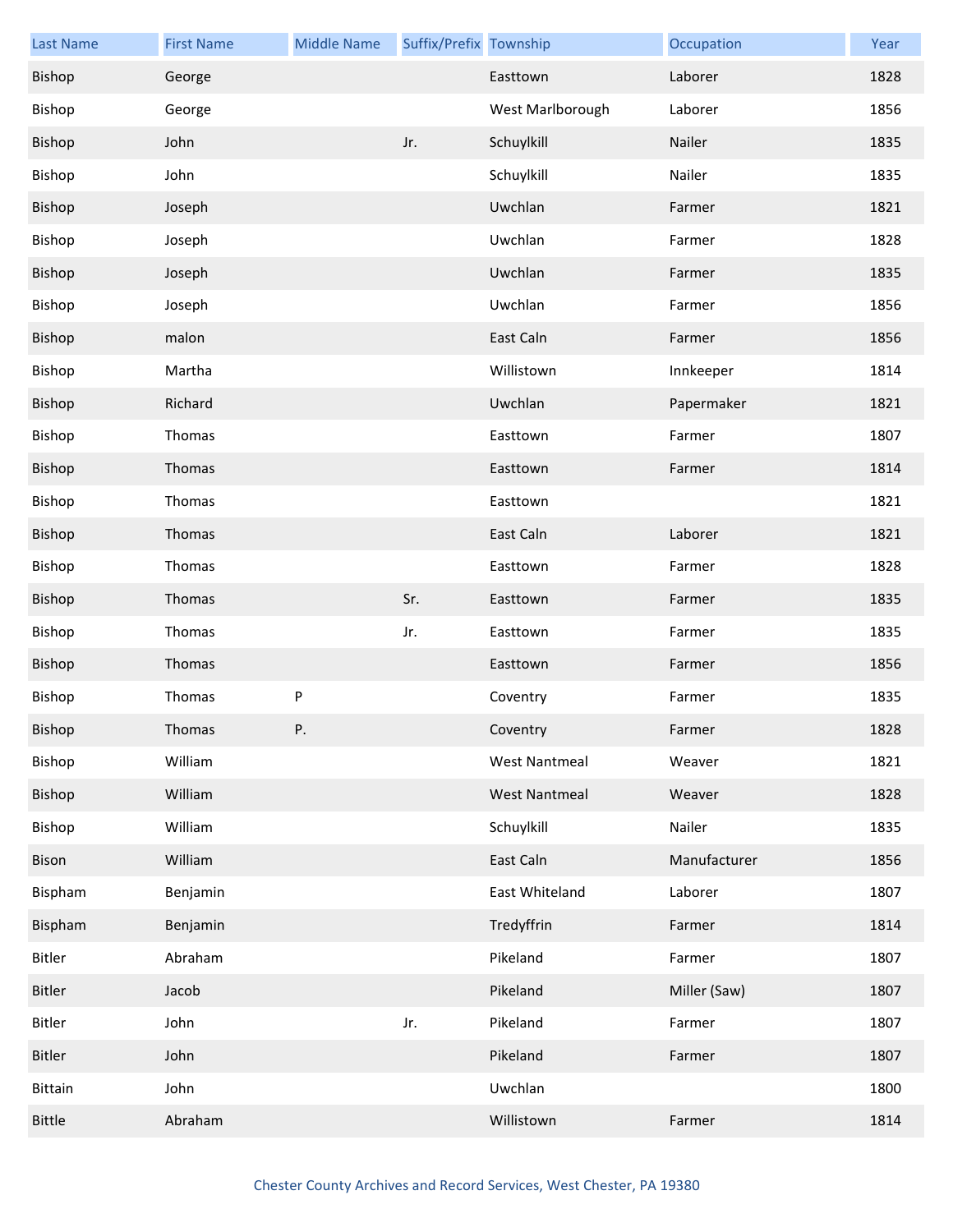| <b>Last Name</b> | <b>First Name</b> | <b>Middle Name</b> | Suffix/Prefix Township |                         | Occupation | Year |
|------------------|-------------------|--------------------|------------------------|-------------------------|------------|------|
| <b>Bittle</b>    | Benjamin          |                    |                        | West Whiteland          | Laborer    | 1856 |
| <b>Bittle</b>    | George            |                    |                        | Easttown                | Millwright | 1807 |
| <b>Bittle</b>    | George            |                    |                        | Easttown                |            | 1821 |
| <b>Bittle</b>    | George            |                    |                        | Easttown                | Sawyer     | 1828 |
| <b>Bittle</b>    | George            |                    |                        | Tredyffrin              | Farmer     | 1856 |
| <b>Bittle</b>    | George            |                    |                        | Tredyffrin              | Farmer     | 1856 |
| <b>Bittle</b>    | Jacob             |                    |                        | Easttown                |            | 1821 |
| <b>Bittle</b>    | Jacob             |                    |                        | Easttown                | Farmer     | 1835 |
| <b>Bittle</b>    | Lenard            | F                  |                        | Tredyffrin              | Teacher    | 1856 |
| <b>Bittle</b>    | Samuel            |                    |                        | Easttown                |            | 1793 |
| <b>Bittle</b>    | Samuel            |                    |                        | Easttown                | Farmer     | 1807 |
| <b>Bittle</b>    | Samuel            |                    | Jr.                    | Easttown                |            | 1821 |
| <b>Bittle</b>    | Samuel            |                    |                        | Easttown                |            | 1821 |
| <b>Bittle</b>    | Samuel            |                    |                        | Easttown                | Laborer    | 1828 |
| <b>Bittle</b>    | Samuel            |                    |                        | Easttown                | Farmer     | 1835 |
| <b>Bittle</b>    | Samuel            |                    |                        | Willistown              | Laborer    | 1835 |
| <b>Bittle</b>    | Samuel            |                    |                        | Tredyffrin              | Carpenter  | 1856 |
| <b>Bittle</b>    | Samuel            |                    |                        | Tredyffrin              | Carpenter  | 1856 |
| <b>Bittle</b>    | William           |                    |                        | Easttown                |            | 1793 |
| <b>Bittle</b>    | William           |                    |                        | Easttown                | Farmer     | 1835 |
| Bitturf          | Martin            |                    | Sr.                    | Easttown                | Farmer     | 1807 |
| Bitturf          | Martin            |                    | Jr.                    | Easttown                | Farmer     | 1807 |
| Biven            | Mordecai          |                    |                        | Charlestown             | Farmer     | 1814 |
| <b>Bivins</b>    | William           |                    |                        | <b>East Nantmeal</b>    | Weaver     | 1821 |
| Bixler           | Isaac             |                    |                        | East Whiteland          | Laborer    | 1856 |
| <b>Bizzick</b>   | James             |                    |                        | Easttown                |            | 1856 |
| <b>Black</b>     | Adam              |                    |                        | West Bradford           | Hatter     | 1835 |
| <b>Black</b>     | Alexander         |                    |                        | Kennett Square          | Joiner     | 1856 |
| Black            | Anderson          |                    |                        | West Chester            | Turn key   | 1856 |
| <b>Black</b>     | Baxter            |                    |                        | <b>East Fallowfield</b> | Machinist  | 1856 |
| <b>Black</b>     | Caleb             |                    |                        | <b>West Nantmeal</b>    | Carpenter  | 1814 |
| <b>Black</b>     | Charles           |                    |                        | East Whiteland          | Laborer    | 1856 |
| <b>Black</b>     | Elizabeth         |                    |                        | <b>East Nantmeal</b>    | Farmer     | 1800 |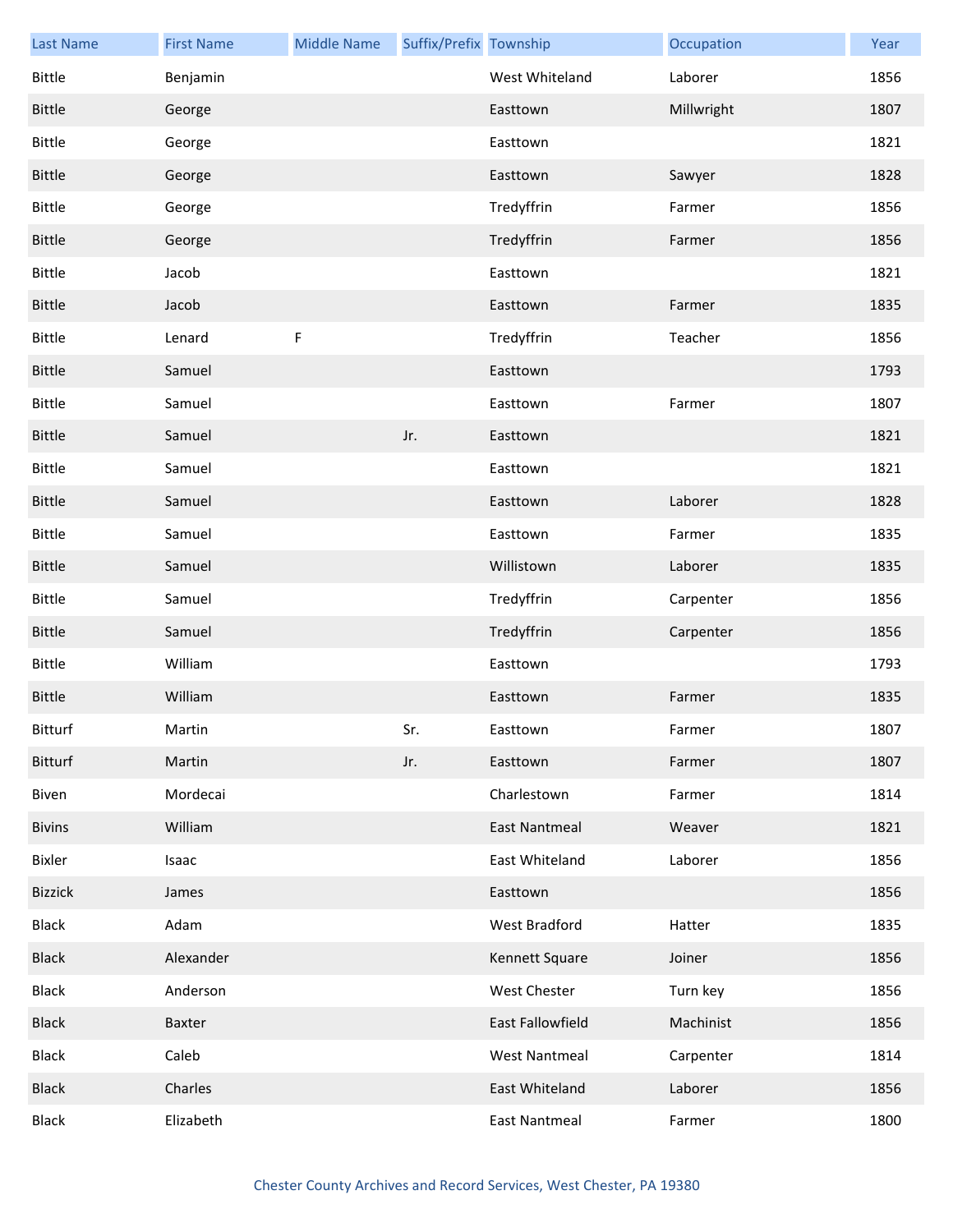| <b>Last Name</b> | <b>First Name</b> | <b>Middle Name</b> | Suffix/Prefix Township |                         | Occupation      | Year |
|------------------|-------------------|--------------------|------------------------|-------------------------|-----------------|------|
| <b>Black</b>     | Francis           |                    |                        | Kennett                 | Laborer         | 1835 |
| <b>Black</b>     | Frank             |                    |                        | Kennett                 | Laborer         | 1856 |
| <b>Black</b>     | George            |                    |                        | <b>Upper Oxford</b>     | Distiller       | 1800 |
| <b>Black</b>     | James             |                    |                        | West Fallowfield        |                 | 1793 |
| <b>Black</b>     | James             |                    |                        | <b>West Fallowfield</b> | Farmer          | 1807 |
| <b>Black</b>     | James             |                    |                        | West Fallowfield        | Farmer          | 1814 |
| <b>Black</b>     | John              |                    |                        | West Fallowfield        |                 | 1793 |
| <b>Black</b>     | John              |                    |                        | West Fallowfield        | Farmer          | 1807 |
| <b>Black</b>     | John              |                    |                        | Brandywine              | Laborer         | 1807 |
| <b>Black</b>     | John              |                    |                        | West Caln               | Tanner          | 1807 |
| <b>Black</b>     | John              |                    |                        | Brandywine              | Laborer         | 1814 |
| <b>Black</b>     | John              |                    |                        | Vincent                 |                 | 1814 |
| <b>Black</b>     | John              |                    |                        | Westtown                | Tobacconist     | 1821 |
| <b>Black</b>     | John              |                    |                        | West Fallowfield        | Weaver          | 1828 |
| <b>Black</b>     | John              |                    |                        | West Fallowfield        | Carpenter       | 1835 |
| Black            | John              | $\sf H$            |                        | Tredyffrin              | Lumber merchant | 1856 |
| <b>Black</b>     | Robert            |                    |                        | East Bradford           |                 | 1793 |
| <b>Black</b>     | Robert            |                    |                        | West Chester            | Storekeeper     | 1807 |
| <b>Black</b>     | Robert            |                    |                        | <b>West Chester</b>     | Weaver          | 1814 |
| <b>Black</b>     | Robert            |                    |                        | Honey Brook             | Weaver          | 1821 |
| <b>Black</b>     | Robert            |                    |                        | Honey Brook             | Weaver          | 1828 |
| <b>Black</b>     | Robert            |                    |                        | Honey Brook             | Weaver          | 1835 |
| <b>Black</b>     | Robert            |                    |                        | West Chester            | Carpenter       | 1856 |
| Black            | Samuel            |                    |                        | Westtown                | Teacher         | 1828 |
| <b>Black</b>     | Samuel            |                    |                        | East Caln               | Tailor          | 1856 |
| <b>Black</b>     | Samuel            |                    |                        | West Marlborough        | Laborer         | 1856 |
| <b>Black</b>     | William           |                    |                        | West Marlborough        |                 | 1800 |
| <b>Black</b>     | William           |                    |                        | Honey Brook             | Carpenter       | 1807 |
| <b>Black</b>     | William           |                    |                        | Sadsbury                | Innkeeper       | 1807 |
| <b>Black</b>     | William           |                    |                        | East Nottingham         | Weaver          | 1814 |
| <b>Black</b>     | William           |                    |                        | Sadsbury                | Farmer          | 1814 |
| Black            | William           |                    |                        | Sadsbury                | Farmer          | 1821 |
| Blackburn        | (Widow)           |                    |                        | West Nottingham         |                 | 1814 |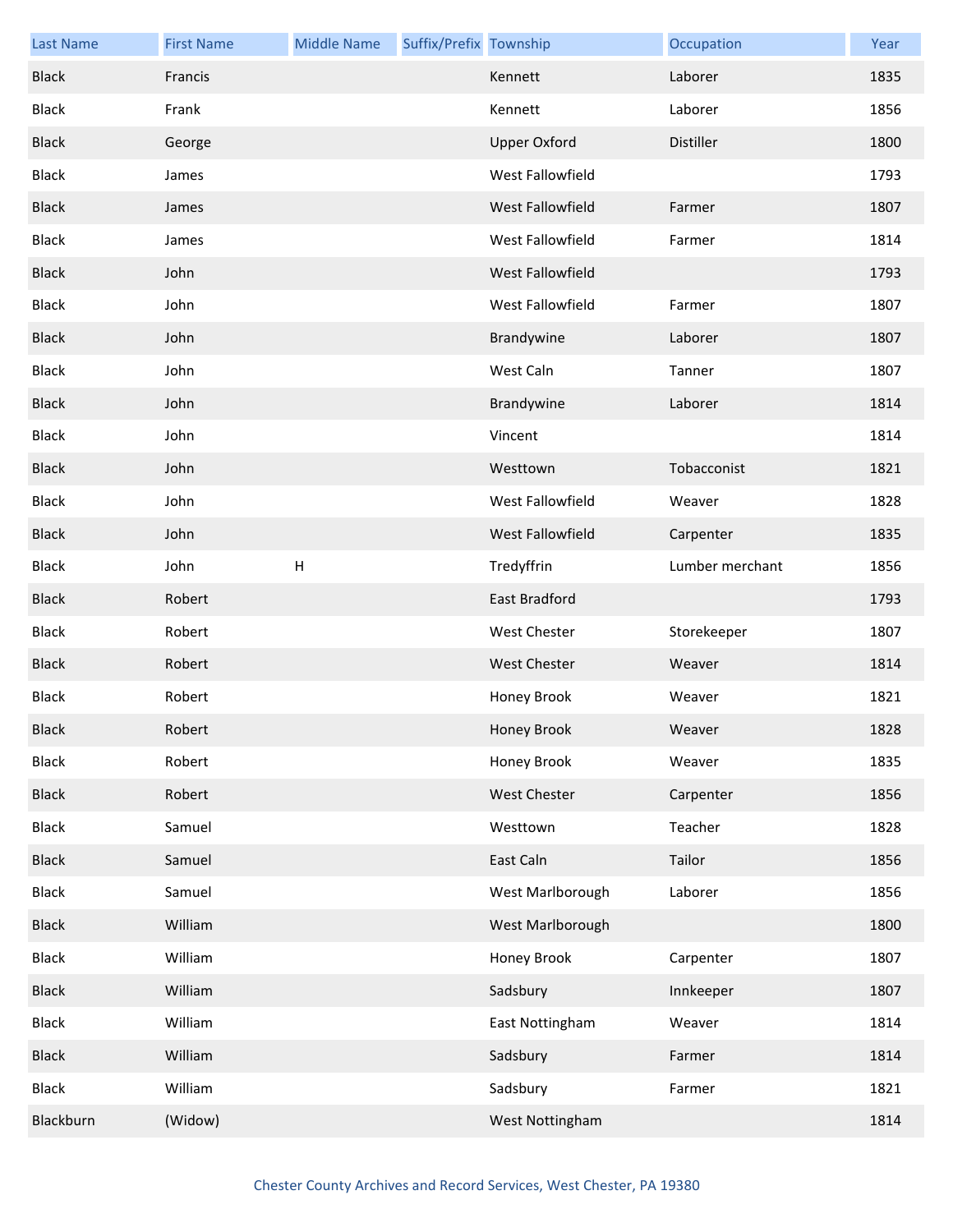| <b>Last Name</b> | <b>First Name</b> | <b>Middle Name</b> | Suffix/Prefix Township |                     | Occupation  | Year |
|------------------|-------------------|--------------------|------------------------|---------------------|-------------|------|
| Blackburn        | Andrew            |                    |                        | London Britain      |             | 1793 |
| Blackburn        | Ephraim           |                    |                        | West Nottingham     |             | 1793 |
| Blackburn        | Ephraim           |                    |                        | West Nottingham     |             | 1800 |
| Blackburn        | Ephraim           |                    |                        | West Nottingham     | Farmer      | 1814 |
| Blackburn        | Ephraim           |                    |                        | West Nottingham     | Farmer      | 1821 |
| Blackburn        | Ephraim           |                    |                        | West Nottingham     | Farmer      | 1828 |
| Blackburn        | Ephraim           |                    |                        | West Nottingham     |             | 1835 |
| Blackburn        | Ephraim           |                    |                        | West Nottingham     | Farmer      | 1856 |
| Blackburn        | James             |                    |                        | West Nottingham     | Farmer      | 1807 |
| Blackburn        | James             |                    |                        | West Nottingham     | Farmer      | 1814 |
| Blackburn        | James             |                    |                        | West Nottingham     | Farmer      | 1821 |
| Blackburn        | James             |                    |                        | West Nottingham     | Farmer      | 1828 |
| Blackburn        | John              |                    |                        | New London          |             | 1793 |
| Blackburn        | John              |                    |                        | West Nottingham     | Farmer      | 1807 |
| Blackburn        | John              |                    |                        | West Nottingham     | Farmer      | 1814 |
| Blackburn        | John              |                    |                        | West Nottingham     | Farmer      | 1821 |
| Blackburn        | John              | А                  |                        | West Nottingham     | Carpenter   | 1856 |
| Blackburn        | Joseph            |                    |                        | West Nottingham     | Farmer      | 1828 |
| Blackburn        | Mary              |                    |                        | West Nottingham     |             | 1835 |
| Blackburn        | Prudence          |                    | Widow                  | West Nottingham     |             | 1807 |
| Blackburn        | Prudence          |                    |                        | West Nottingham     | Farmer      | 1821 |
| Blackburn        | Robert            |                    |                        | New London          |             | 1793 |
| Blackburn        | Robert            |                    |                        | West Nottingham     | Farmer      | 1821 |
| Blackburn        | Robert            |                    |                        | West Nottingham     | Farmer      | 1828 |
| Blackburn        | Samuel            |                    |                        | West Nottingham     | Farmer      | 1856 |
| Blackburn        | Stephen           |                    |                        | West Nottingham     | Storekeeper | 1856 |
| Blackham         | Sarah             |                    |                        | Birmingham          | Gentlewoman | 1807 |
| Blackledge       | Robert            |                    |                        | New Garden          | Farmer      | 1807 |
| Blackman         | Nathan            |                    |                        | <b>Upper Oxford</b> | Printer     | 1814 |
| Blackwell        | George            |                    |                        | Tredyffrin          | Farmer      | 1835 |
| Blackwell        | William           |                    |                        | Tredyffrin          | Farmer      | 1828 |
| Blackwell        | William           |                    |                        | Tredyffrin          | Farmer      | 1835 |
| Blackwell        | William           |                    |                        | Tredyffrin          | Laborer     | 1856 |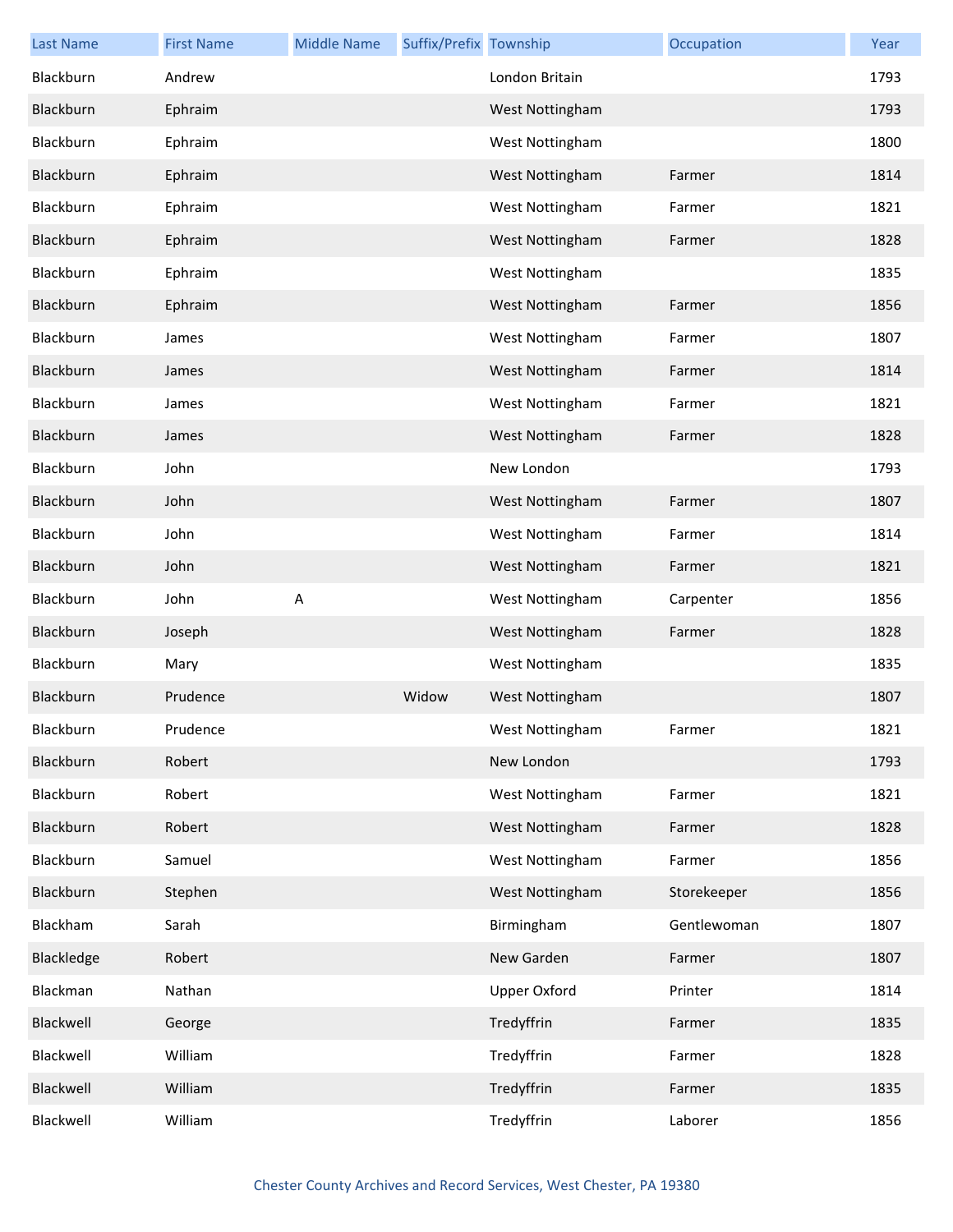| <b>Last Name</b> | <b>First Name</b> | <b>Middle Name</b> | Suffix/Prefix Township |                      | Occupation  | Year |
|------------------|-------------------|--------------------|------------------------|----------------------|-------------|------|
| <b>Blades</b>    | Jesse             |                    |                        | Westtown             | Laborer     | 1821 |
| <b>Blades</b>    | Jesse             |                    |                        | West Marlborough     | Laborer     | 1828 |
| <b>Blades</b>    | Jesse             |                    |                        | East Fallowfield     | Laborer     | 1835 |
| Blair            | John              |                    |                        | West Caln            |             | 1793 |
| Blair            | John              |                    |                        | New London           |             | 1793 |
| Blair            | John              |                    |                        | East Nottingham      |             | 1800 |
| Blair            | John              |                    |                        | East Nottingham      | Farmer      | 1807 |
| Blair            | John              |                    |                        | East Bradford        |             | 1821 |
| Blair            | Martha            |                    |                        | Tredyffrin           | Laborer     | 1856 |
| Blair            | Thomas            |                    |                        | New London           | Mason       | 1828 |
| Blair            | William           |                    |                        | <b>East Nantmeal</b> |             | 1793 |
| Blair            | William           |                    |                        | Honey Brook          | Mason       | 1807 |
| Blair            | William           |                    |                        | Kennett              | Laborer     | 1807 |
| Blair            | William           |                    |                        | East Bradford        | Farmer      | 1814 |
| Blair            | William           |                    |                        | Honey Brook          | Mason       | 1814 |
| Blair            | William           |                    |                        | Honey Brook          | Mason       | 1821 |
| Blair            | William           |                    |                        | Pennsbury            | Storekeeper | 1828 |
| Blair            | William           |                    |                        | Honey Brook          | Gentleman   | 1828 |
| Blair            | William           |                    |                        | West Marlborough     | Farmer      | 1835 |
| Blair            | William           |                    |                        | West Marlborough     | Farmer      | 1856 |
| Blair            | William           |                    |                        | Schuylkill           | Laborer     | 1856 |
| Blair            | William           | P                  |                        | West Marlborough     | Farmer      | 1856 |
| Blake            | Anthony           |                    |                        | <b>West Chester</b>  | Laborer     | 1856 |
| Blake            | John              |                    |                        | Pennsbury            | Plasterer   | 1835 |
| Blakeslee        | William           | ${\sf R}$          |                        | Valley               | Physician   | 1856 |
| Blaney           | James             |                    |                        | Goshen               | Laborer     | 1807 |
| Blaney           | James             |                    |                        | East Goshen          | Laborer     | 1828 |
| Blaney           | John              |                    |                        | Goshen               | Laborer     | 1807 |
| <b>Blankins</b>  | Sharp             |                    |                        | Sadsbury             |             | 1835 |
| Blatchford       | Stephen           |                    |                        | East Caln            | Farmer      | 1856 |
| <b>Bleak</b>     | William           |                    |                        | Uwchlan              | Laborer     | 1807 |
| Bleakly          | John              |                    |                        | Coventry             | Laborer     | 1828 |
| Bleam            | Christian         |                    |                        | <b>East Nantmeal</b> | Farmer      | 1800 |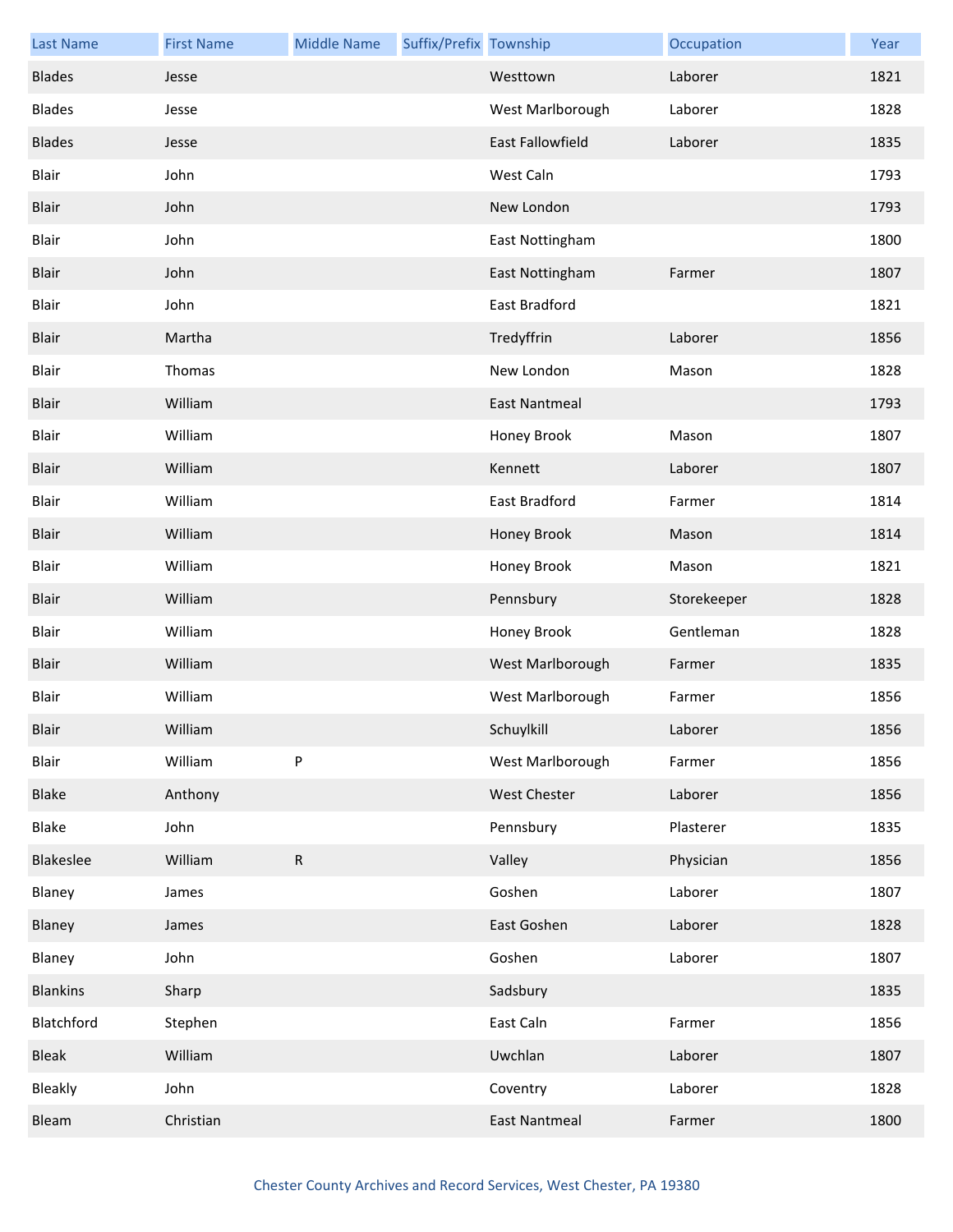| <b>Last Name</b> | <b>First Name</b> | <b>Middle Name</b> | Suffix/Prefix Township |                      | Occupation     | Year |
|------------------|-------------------|--------------------|------------------------|----------------------|----------------|------|
| Bleam            | Christopher       |                    |                        | <b>East Nantmeal</b> | Weaver         | 1800 |
| Bleem            | Christian         |                    |                        | <b>East Nantmeal</b> | Weaver         | 1814 |
| Blellek          | Thomas            |                    |                        | Newlin               |                | 1793 |
| Blelock          | James             |                    |                        | Sadsbury             |                | 1793 |
| Bleney           | Jane              |                    |                        | Tredyffrin           |                | 1800 |
| Blenkin          | Nimrod            |                    |                        | <b>West Chester</b>  | Laborer        | 1856 |
| Blewit           | Benjamin          |                    |                        | Warwick              | Miner          | 1856 |
| <b>Bliss</b>     | Curtis            |                    |                        | <b>Upper Oxford</b>  | Farmer         | 1856 |
| Blizzard         | James             |                    |                        | Birmingham           | Laborer        | 1835 |
| Bloom            | George            |                    |                        | Charlestown          | Laborer        | 1821 |
| Bloom            | John              |                    |                        | East Caln            | Laborer        | 1821 |
| Bloom            | John              |                    |                        | East Caln            | Laborer        | 1835 |
| Bloom            | John              | $\mathsf C$        |                        | Tredyffrin           | Joiner         | 1856 |
| Bloom            | Peter             |                    |                        | Schuylkill           | Laborer        | 1835 |
| Bloom            | Samuel            |                    |                        | Tredyffrin           | Farmer         | 1856 |
| Bloomer          | Edward            |                    |                        | Easttown             | Horse seller   | 1835 |
| Bloomer          | Edward            |                    |                        | Tredyffrin           | Farmer         | 1856 |
| Bloomer          | William           |                    |                        | West Nottingham      |                | 1856 |
| Bloomer          | William           |                    |                        | West Nottingham      | Farmer         | 1856 |
| Bloomhart        | George            |                    |                        | Schuylkill           | Farmer         | 1856 |
| Bloomheart       | George            |                    |                        | Schuylkill           | Farmer         | 1835 |
| Bloomheart       | Jacob             |                    |                        | Schuylkill           | Farmer         | 1835 |
| Blundon          | Robert            |                    |                        | East Whiteland       |                | 1793 |
| Boat             | George            |                    |                        | <b>West Nantmeal</b> | Storekeeper    | 1856 |
| Boat             | William           |                    |                        | Coventry             | Forgeman       | 1828 |
| Boath            | George            |                    |                        | Valley               | Laborer        | 1856 |
| Bobby            | Joseph            |                    |                        | Pennsbury            | Laborer        | 1856 |
| Bochman          | Jacob             |                    |                        | Coventry             | Tailor, farmer | 1835 |
| Bochman          | Lewis             | L                  |                        | Coventry             | Storekeeper    | 1835 |
| Bockman          | Lewis             |                    |                        | Coventry             | Weaver         | 1835 |
| <b>Bodders</b>   | Levi              |                    |                        | Lower Oxford         | Doctor         | 1814 |
| Bode             | Conrad            |                    |                        | <b>East Vincent</b>  |                | 1835 |
| Bode             | Conrade           |                    |                        | Vincent              | Innkeeper      | 1828 |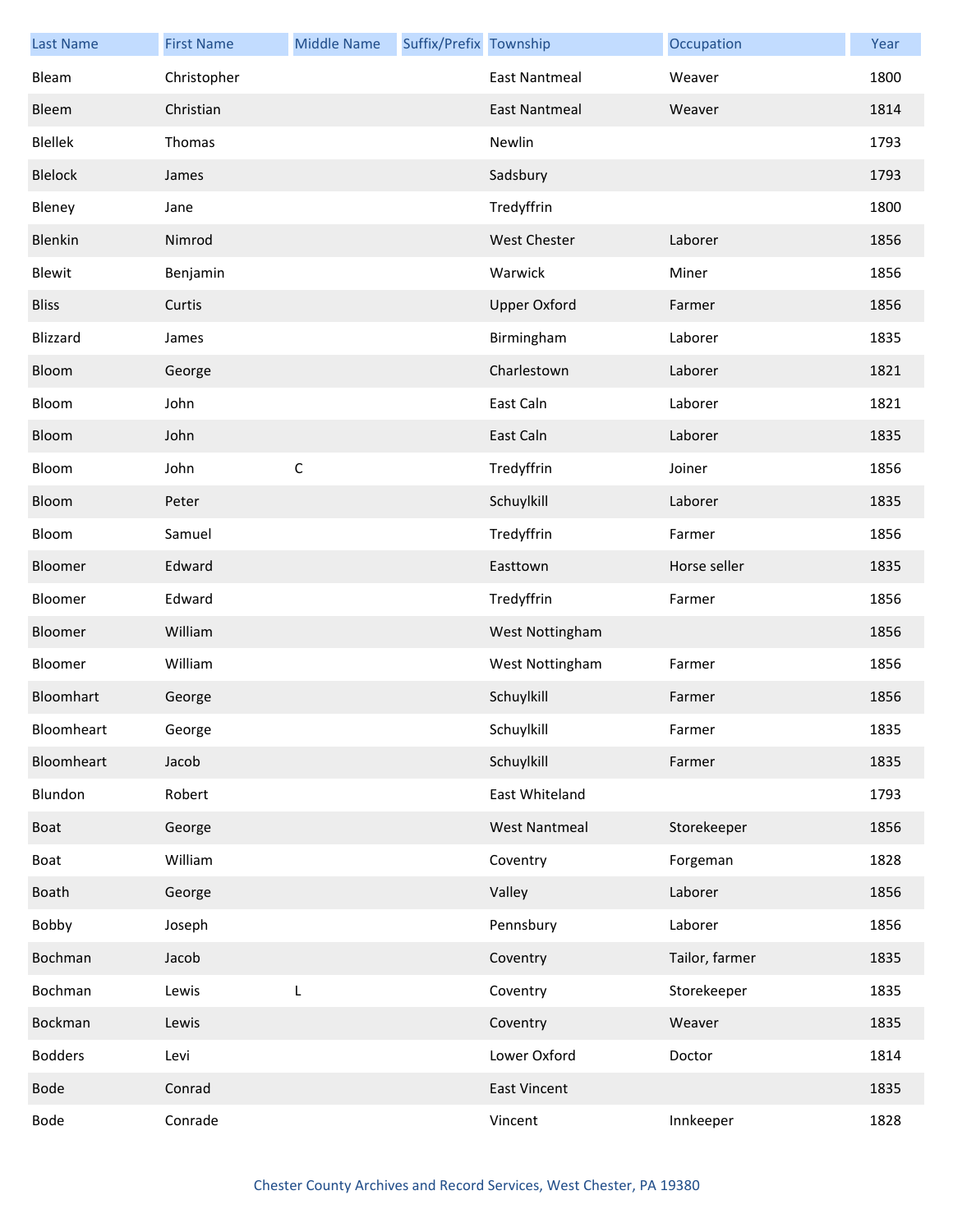| <b>Last Name</b> | <b>First Name</b> | <b>Middle Name</b> | Suffix/Prefix Township |                      | Occupation           | Year |
|------------------|-------------------|--------------------|------------------------|----------------------|----------------------|------|
| <b>Bode</b>      | Frederick         |                    |                        | <b>East Vincent</b>  |                      | 1835 |
| Bode             | Henry             |                    |                        | <b>East Vincent</b>  |                      | 1835 |
| <b>Bodley</b>    | Edward            |                    |                        | East Marlborough     | Cordwainer           | 1856 |
| Bodley           | James             |                    |                        | Charlestown          |                      | 1793 |
| <b>Bodley</b>    | James             |                    |                        | Charlestown          | Farmer               | 1807 |
| Bodley           | James             |                    |                        | Vincent              | Carpenter            | 1814 |
| <b>Bodley</b>    | James             |                    |                        | Pikeland             | Carpenter            | 1821 |
| <b>Bodley</b>    | Joseph            |                    |                        | Charlestown          | Farmer               | 1814 |
| <b>Bodley</b>    | Thomas            |                    | Esq.                   | Charlestown          |                      | 1807 |
| Bodley           | Thomas            |                    | Esq.                   | Charlestown          |                      | 1814 |
| <b>Bodley</b>    | Thomas            |                    | Esq.                   | Charlestown          |                      | 1821 |
| Bodley           | Thomas            |                    | Esq.                   | Charlestown          | Justice of the Peace | 1828 |
| <b>Bodley</b>    | Thomas            |                    | Esq.                   | Charlestown          |                      | 1835 |
| Bodley           | Thomas            | J.                 |                        | Charlestown          | Miller               | 1828 |
| <b>Bodley</b>    | William           |                    |                        | Charlestown          | Saddler              | 1807 |
| Bodley           | William           |                    |                        | Pikeland             | Saddler              | 1814 |
| <b>Bodley</b>    | William           |                    |                        | Charlestown          | <b>Butcher</b>       | 1821 |
| Bodley           | William           |                    |                        | Schuylkill           | Roller (M)           | 1828 |
| <b>Bodley</b>    | William           |                    |                        | Charlestown          | Saddler              | 1828 |
| <b>Bodley</b>    | William           |                    |                        | Tredyffrin           | Farmer               | 1835 |
| Body             | Henry             |                    |                        | Vincent              | Laborer              | 1828 |
| <b>Boggs</b>     | Alexander         |                    |                        | Easttown             | Farmer               | 1814 |
| <b>Boggs</b>     | Jacob             |                    |                        | West Goshen          | Laborer              | 1856 |
| <b>Boggs</b>     | Jacob             |                    |                        | <b>East Nantmeal</b> | Laborer              | 1856 |
| <b>Boggs</b>     | James             |                    |                        | West Whiteland       | Laborer              | 1835 |
| <b>Boggs</b>     | James             |                    |                        | West Caln            |                      | 1856 |
| <b>Boggs</b>     | Joseph            |                    |                        | Tredyffrin           |                      | 1793 |
| <b>Boggs</b>     | Joseph            |                    |                        | Tredyffrin           |                      | 1800 |
| <b>Boggs</b>     | Joseph            |                    |                        | Tredyffrin           | Laborer              | 1807 |
| <b>Boggs</b>     | Joseph            |                    |                        | Willistown           | Laborer              | 1828 |
| <b>Boggs</b>     | Stephen           |                    |                        | West Fallowfield     | Farmer               | 1835 |
| <b>Boggs</b>     | Stephen           |                    |                        | Highland             | Farmer               | 1856 |
| <b>Boggs</b>     | William           |                    |                        | West Fallowfield     |                      | 1793 |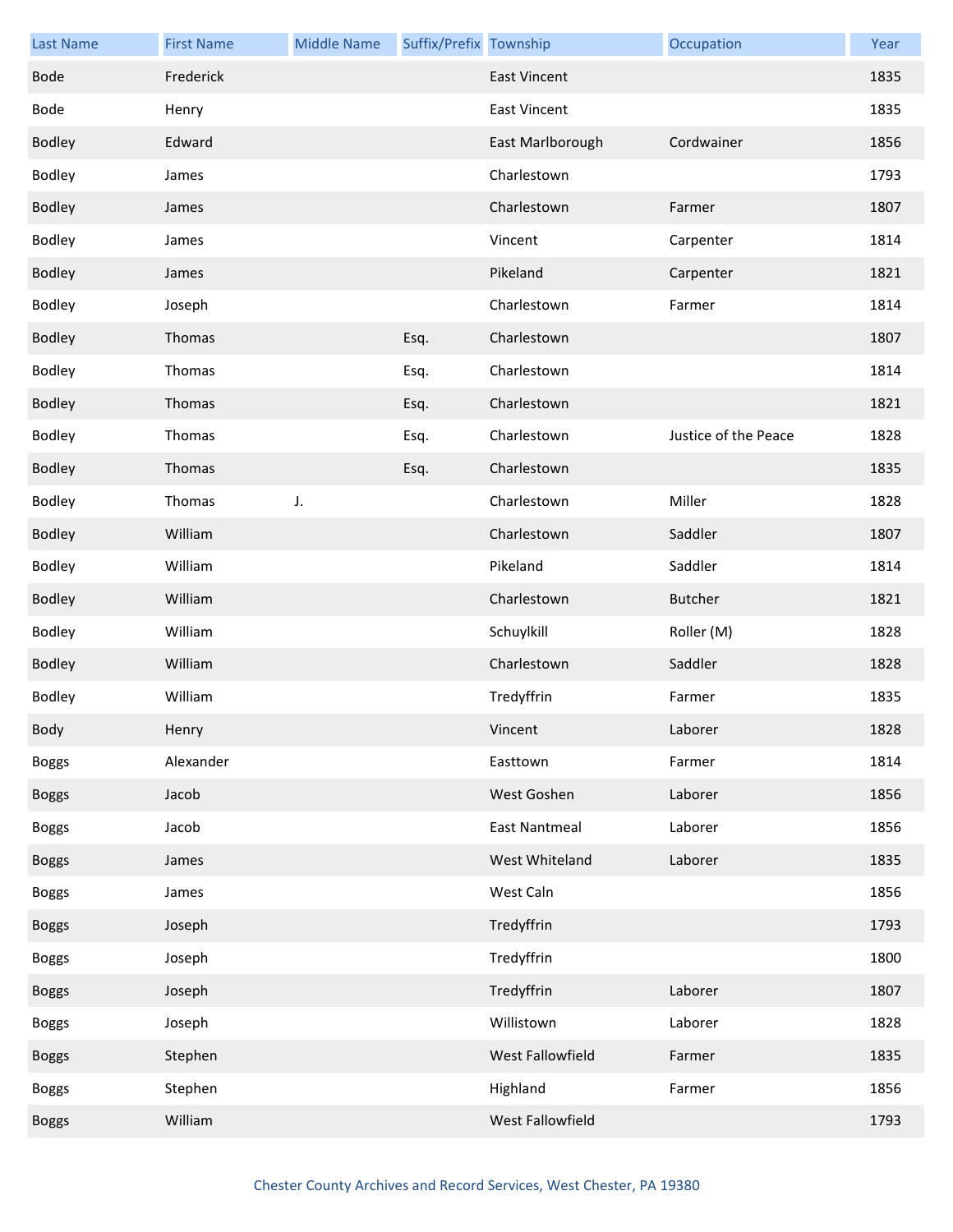| <b>Last Name</b> | <b>First Name</b> | <b>Middle Name</b> | Suffix/Prefix Township |                      | Occupation      | Year |
|------------------|-------------------|--------------------|------------------------|----------------------|-----------------|------|
| <b>Boggs</b>     | William           |                    |                        | West Fallowfield     | Farmer          | 1807 |
| <b>Boggs</b>     | William           |                    |                        | West Fallowfield     | Farmer          | 1814 |
| <b>Boggs</b>     | William           |                    |                        | West Fallowfield     | Farmer          | 1821 |
| <b>Boggs</b>     | William           |                    |                        | West Fallowfield     | Farmer          | 1828 |
| <b>Bogs</b>      | Alexander         |                    |                        | Easttown             | Laborer         | 1807 |
| <b>Bogs</b>      | James             |                    |                        | Easttown             |                 | 1807 |
| Bohanon          | Andrew            |                    |                        | East Bradford        | Weaver          | 1821 |
| Bohanon          | Hannah            |                    |                        | Honey Brook          |                 | 1793 |
| Bohanon          | Samuel            |                    |                        | Honey Brook          |                 | 1793 |
| <b>Boice</b>     | Hugh              |                    |                        | <b>East Bradford</b> |                 | 1821 |
| <b>Boice</b>     | Robert            |                    |                        | Honey Brook          | Laborer         | 1835 |
| <b>Boid</b>      | Ebenezer          |                    |                        | Oxford               | Farmer          | 1856 |
| <b>Boid</b>      | Joshua            |                    |                        | Newlin               |                 | 1856 |
| <b>Boidler</b>   | Abraham           |                    |                        | Vincent              |                 | 1821 |
| Boidler          | John              |                    |                        | Pikeland             | Farmer          | 1814 |
| <b>Boidler</b>   | Joseph            |                    |                        | Pikeland             | Farmer          | 1814 |
| <b>Boilin</b>    | John              |                    |                        | East Marlborough     |                 | 1793 |
| <b>Bokes</b>     | John              |                    |                        | Newlin               | Laborer         | 1856 |
| Boland           | Thomas            |                    |                        | Pennsbury            | Tailor          | 1856 |
| <b>Bold</b>      | Thowinton         |                    |                        | East Whiteland       | Marble Quarrier | 1821 |
| Bolden           | David             |                    |                        | Coventry             | Laborer         | 1814 |
| Bolden           | George            |                    |                        | Coventry             | Carpenter       | 1821 |
| Bolden           | Henry             |                    |                        | Coventry             | Weaver          | 1814 |
| Bolden           | Henry             |                    |                        | Coventry             | Weaver          | 1821 |
| Bolden           | Jacob             |                    |                        | East Nottingham      | Farmer          | 1856 |
| Boldin           | Joseph            |                    |                        | Charlestown          | Carpenter       | 1835 |
| <b>Boles</b>     | Job               |                    |                        | Pennsbury            | Hatter          | 1835 |
| <b>Boles</b>     | John              |                    |                        | East Marlborough     | Laborer         | 1821 |
| <b>Boles</b>     | John              |                    |                        | West Chester         | Mail carrier    | 1835 |
| Bolman           | Anthony           |                    |                        | West Chester         | Teacher         | 1835 |
| Bolman           | Anthony           |                    |                        | West Chester         | Teacher         | 1856 |
| Bolten           | Henry             |                    |                        | Coventry             |                 | 1793 |
| Bolten           | Isaac             |                    |                        | Willistown           | Laborer         | 1835 |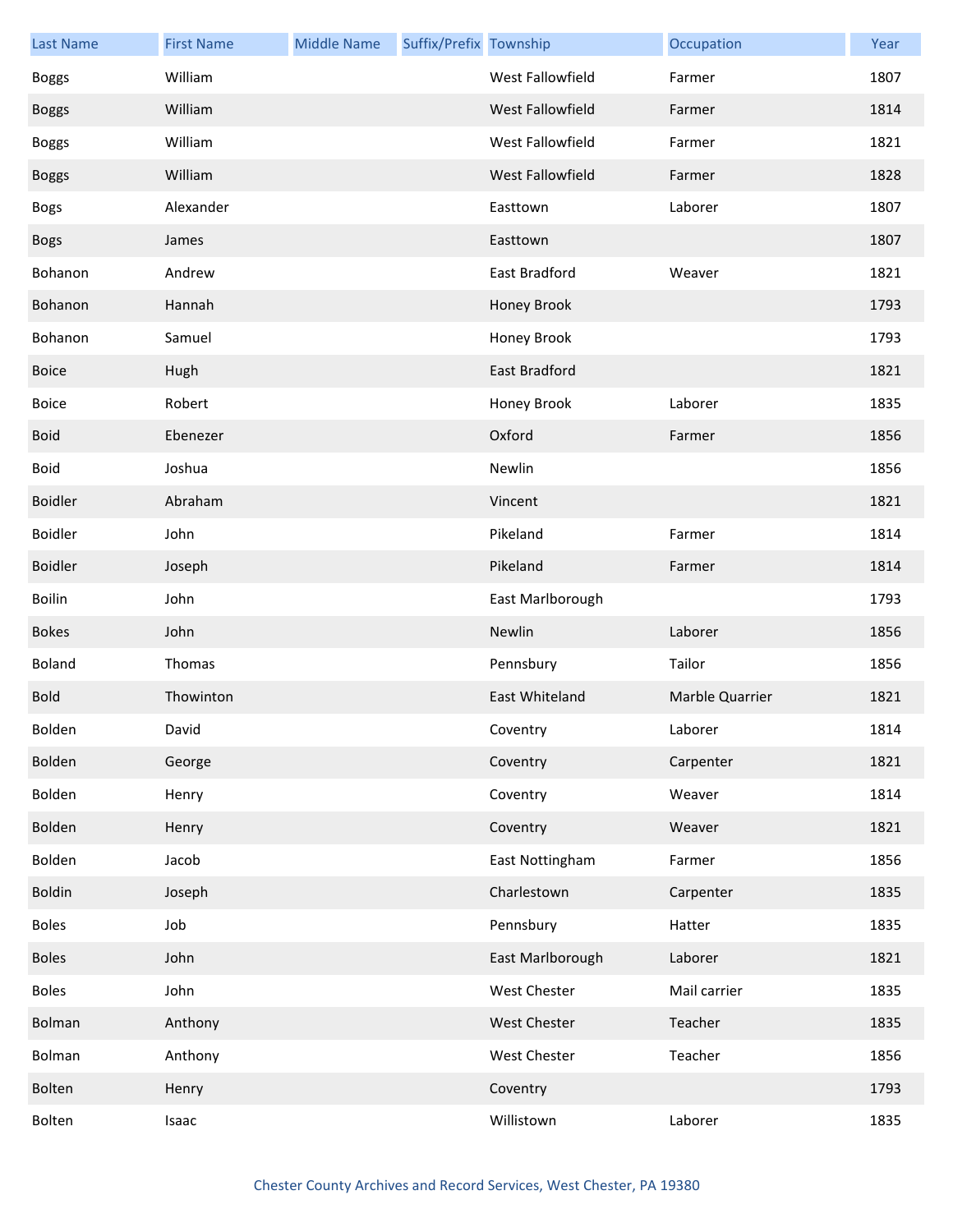| <b>Last Name</b> | <b>First Name</b> | <b>Middle Name</b> | Suffix/Prefix Township |                         | Occupation         | Year |
|------------------|-------------------|--------------------|------------------------|-------------------------|--------------------|------|
| Bolten           | John              |                    |                        | <b>East Fallowfield</b> | Laborer            | 1828 |
| Bolton           | Aaron             |                    |                        | Charlestown             | Shoemaker          | 1828 |
| Bolton           | Eneas             |                    |                        | East Fallowfield        | Shoemaker          | 1835 |
| Bolton           | Enos              |                    |                        | East Fallowfield        | Shoemaker          | 1814 |
| Bolton           | Enos              |                    |                        | East Fallowfield        | Shoemaker          | 1821 |
| Bolton           | Enos              |                    |                        | West Fallowfield        | Laborer            | 1828 |
| Bolton           | Henry             |                    |                        | East Fallowfield        | Laborer            | 1821 |
| Bolton           | Henry             |                    |                        | <b>East Fallowfield</b> | Laborer            | 1828 |
| Bolton           | <b>Isaac</b>      |                    |                        | Uwchlan                 |                    | 1793 |
| Bolton           | Isaac             |                    |                        | East Whiteland          | Laborer            | 1814 |
| Bolton           | Isaac             |                    |                        | East Whiteland          | Laborer            | 1821 |
| Bolton           | John              |                    |                        | Tredyffrin              | Laborer            | 1807 |
| Bolton           | Joseph            |                    |                        | Brandywine              |                    | 1793 |
| Bolton           | Lewis             |                    |                        | Valley                  | Iron roller        | 1856 |
| Bolton           | Robert            |                    |                        | Vincent                 | Blacksmith         | 1828 |
| Bolton           | William           |                    |                        | East Fallowfield        | Shoemaker          | 1821 |
| Boman            | Eli               |                    |                        | Kennett                 |                    | 1856 |
| Bombaugh         | Henry             |                    |                        | Uwchlan                 | Forgeman           | 1800 |
| Bombaugh         | James             |                    |                        | East Caln               | Papermaker         | 1828 |
| Bond             | Abraham           |                    |                        | Tredyffrin              | Miller             | 1828 |
| <b>Bond</b>      | Amos              |                    |                        | Tredyffrin              | Weaver             | 1828 |
| Bond             | Amos              |                    |                        | Tredyffrin              | Cooper             | 1835 |
| <b>Bond</b>      | Benjamin          |                    |                        | Willistown              | Weaver             | 1828 |
| Bond             | Benjamin          |                    |                        | East Brandywine         | Cloth manufacturer | 1856 |
| <b>Bond</b>      | Benjamin          | J                  |                        | East Whiteland          | Farmer             | 1856 |
| <b>Bond</b>      | Harman            |                    |                        | East Whiteland          | Miller             | 1835 |
| <b>Bond</b>      | Harmon            |                    |                        | East Whiteland          | Farmer             | 1856 |
| Bond             | Hiram             |                    |                        | East Whiteland          | Miller             | 1828 |
| <b>Bond</b>      | Isaac             |                    |                        | Willistown              | Weaver             | 1821 |
| Bond             | Isaac             |                    |                        | Willistown              | Weaver             | 1828 |
| <b>Bond</b>      | James             |                    |                        | Pikeland                | Laborer            | 1835 |
| Bond             | James             |                    |                        | East Brandywine         | Cloth manufacturer | 1856 |
| <b>Bond</b>      | John              |                    |                        | West Goshen             |                    | 1821 |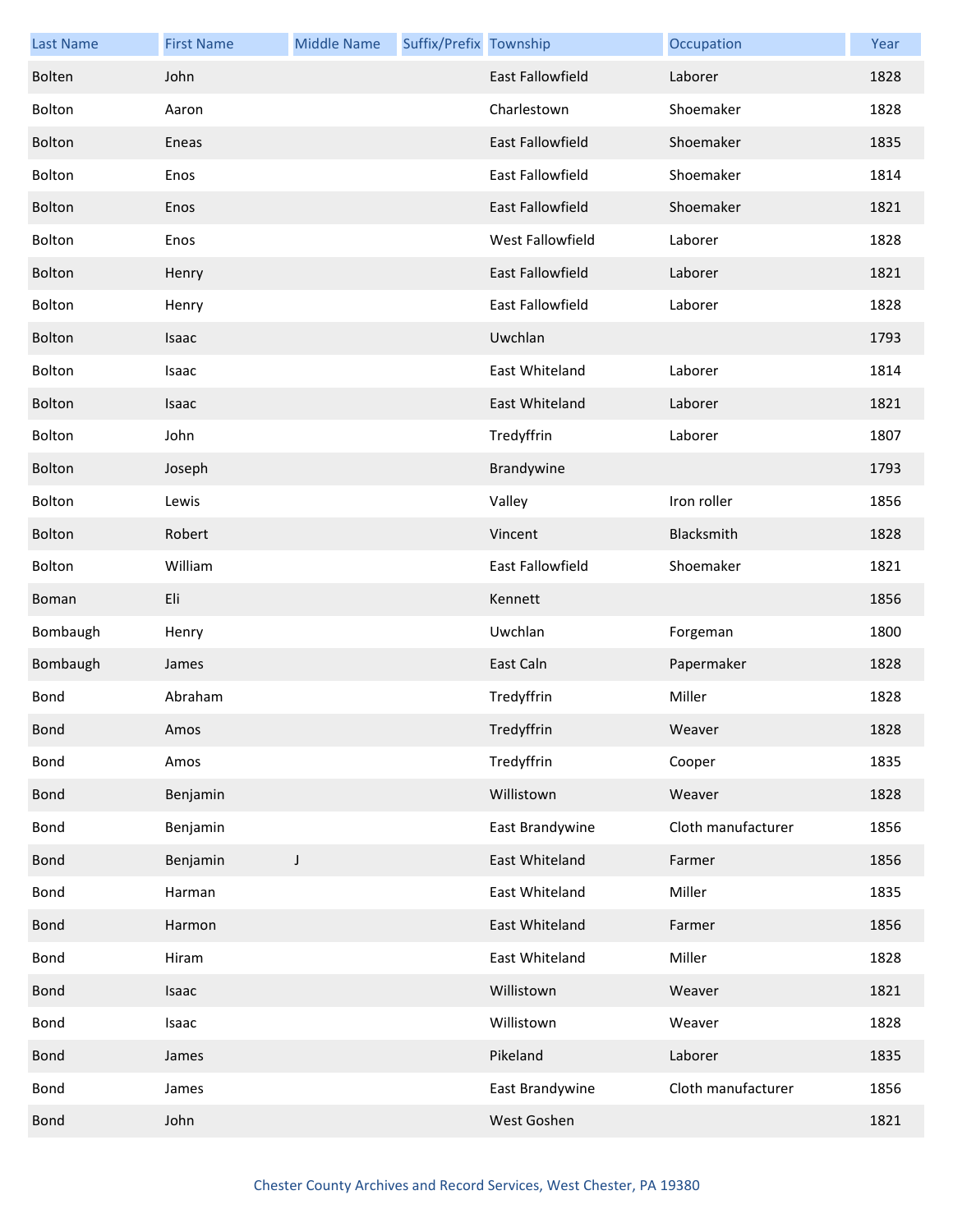| <b>Last Name</b> | <b>First Name</b> | <b>Middle Name</b> | Suffix/Prefix Township |                     | Occupation  | Year |
|------------------|-------------------|--------------------|------------------------|---------------------|-------------|------|
| Bond             | John              |                    |                        | Tredyffrin          | Weaver      | 1828 |
| <b>Bond</b>      | John              |                    |                        | Schuylkill          | Boatman     | 1835 |
| Bond             | Joshua            |                    |                        | East Caln           | founder     | 1856 |
| <b>Bond</b>      | Matthias          |                    |                        | Pikeland            | Constabe    | 1835 |
| Bond             | Samuel            |                    |                        | Pikeland            |             | 1800 |
| <b>Bond</b>      | Samuel            |                    |                        | Vincent             | Yeoman      | 1807 |
| Bond             | Samuel            |                    |                        | Vincent             |             | 1814 |
| <b>Bond</b>      | Samuel            |                    |                        | Pikeland            | Weaver      | 1821 |
| <b>Bond</b>      | Samuel            |                    |                        | Pikeland            | Laborer     | 1828 |
| <b>Bond</b>      | Samuel            |                    |                        | Pikeland            | Laborer     | 1835 |
| Bonds            | Abraham           |                    |                        | Schuylkill          | Merchant    | 1856 |
| <b>Bonds</b>     | Mary              |                    |                        | East Whiteland      | Farmer      | 1856 |
| <b>Bonds</b>     | Phinehas          |                    | Estate                 | Charlestown         |             | 1793 |
| <b>Bonds</b>     | Samuel            |                    |                        | East Whiteland      | Laborer     | 1856 |
| Boner            | William           |                    |                        | Valley              | Ditcher     | 1856 |
| <b>Bones</b>     | D                 | $\sf S$            |                        | Schuylkill          | Locktender  | 1856 |
| Bones            | Davis             |                    |                        | Pikeland            | Farmer      | 1828 |
| <b>Bones</b>     | Davis             | $\sf S$            |                        | <b>West Vincent</b> | Farmer      | 1835 |
| Bones            | George            |                    |                        | Charlestown         | Blacksmith  | 1835 |
| <b>Bones</b>     | James             |                    |                        | East Whiteland      |             | 1793 |
| <b>Bones</b>     | James             |                    |                        | Pikeland            | Innkeeper   | 1807 |
| Bones            | James             |                    |                        | Pikeland            | Farmer      | 1814 |
| Bones            | James             |                    |                        | Pikeland            | Innkeeper   | 1821 |
| Bones            | James             |                    |                        | East Whiteland      | Wheelwright | 1821 |
| Bones            | James             |                    |                        | Pikeland            | Innkeeper   | 1828 |
| Bones            | James             |                    |                        | Charlestown         | Farmer      | 1828 |
| Bones            | James             |                    |                        | Charlestown         | Farmer      | 1835 |
| Bones            | James             |                    |                        | Uwchlan             | Farmer      | 1835 |
| Bones            | James             |                    |                        | East Caln           | Farmer      | 1856 |
| <b>Bones</b>     | James             |                    |                        | Sadsbury            | Blacksmith  | 1856 |
| Bones            | Peter             |                    |                        | East Whiteland      |             | 1793 |
| Bones            | Peter             |                    |                        | Pikeland            |             | 1821 |
| Bones            | Peter             |                    |                        | Schuylkill          | Merchant    | 1856 |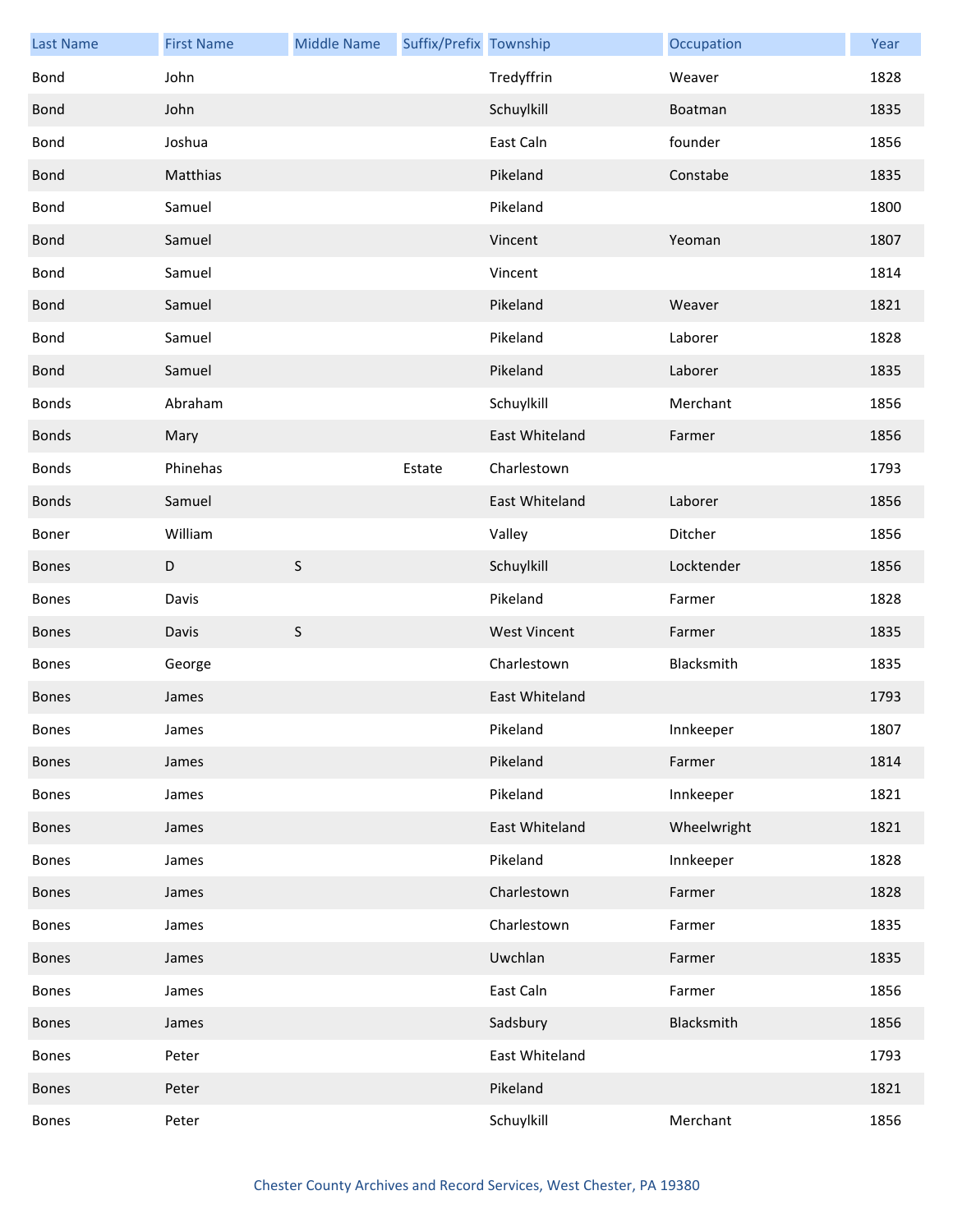| <b>Last Name</b> | <b>First Name</b> | <b>Middle Name</b> | Suffix/Prefix Township |                      | Occupation     | Year |
|------------------|-------------------|--------------------|------------------------|----------------------|----------------|------|
| <b>Bones</b>     | Rebecca           |                    |                        | Charlestown          | Farmer         | 1828 |
| <b>Bones</b>     | Rebecca           |                    |                        | Tredyffrin           |                | 1856 |
| <b>Bones</b>     | Thomas            |                    |                        | Tredyffrin           |                | 1793 |
| <b>Bones</b>     | Thomas            | $\mathsf Z$        |                        | East Caln            | Railroad agent | 1856 |
| <b>Bones</b>     | William           |                    |                        | Tredyffrin           |                | 1793 |
| Bones            | William           |                    |                        | East Whiteland       |                | 1800 |
| <b>Bones</b>     | William           |                    |                        | East Bradford        | Farmer         | 1807 |
| <b>Bones</b>     | William           |                    |                        | Charlestown          | Farmer         | 1814 |
| <b>Bones</b>     | William           |                    |                        | Charlestown          | Farmer         | 1821 |
| Bonham           | Isaac             |                    |                        | East Bradford        | Laborer        | 1856 |
| Bonham           | William           |                    |                        | West Goshen          | Farmer         | 1856 |
| Bonner           | Andrew            |                    |                        | <b>West Bradford</b> | Weaver         | 1807 |
| Bonner           | Francis           |                    |                        | Phoenixville         | Manufacturer   | 1856 |
| Bonner           | John              |                    |                        | Charlestown          | Laborer        | 1814 |
| Bonner           | John              |                    |                        | Phoenixville         | Laborer        | 1856 |
| Bonner           | John              |                    |                        | <b>West Chester</b>  | Painter        | 1856 |
| Bonner           | Michael           |                    |                        | <b>West Chester</b>  | Carpenter      | 1856 |
| Bonsal           | Abraham           |                    |                        | West Whiteland       | Farmer         | 1807 |
| Bonsal           | Abraham           |                    |                        | East Whiteland       | Farmer         | 1814 |
| <b>Bonsal</b>    | Israel            |                    |                        | East Marlborough     | Carpenter      | 1821 |
| <b>Bonsal</b>    | John              |                    |                        | Kennett              | Mason          | 1821 |
| Bonsal           | Jonathan          |                    |                        | East Marlborough     | Carpenter      | 1821 |
| Bonsal           | Obadiah           |                    |                        | West Marlborough     | Farmer         | 1821 |
| <b>Bonsall</b>   | Caleb             |                    |                        | East Bradford        | Fencemaker     | 1856 |
| Bonsall          | Isaac             |                    |                        | Uwchlan              |                | 1800 |
| Bonsall          | Isaac             |                    |                        | West Whiteland       | Teacher        | 1821 |
| Bonsall          | John              |                    |                        | East Caln            | Laborer        | 1835 |
| Bonsall          | Jonathan          |                    |                        | East Marlborough     | Cooper         | 1835 |
| Bonsall          | Joseph            |                    |                        | East Caln            | Schoolmaster   | 1821 |
| Bonsall          | Joseph            | W                  |                        | Highland             | Farmer         | 1856 |
| Bonsall          | Obadiah           |                    |                        | West Marlborough     |                | 1800 |
| Bonsall          | Obadiah           |                    |                        | West Marlborough     | Farmer         | 1828 |
| <b>Bonsall</b>   | Obadiah           |                    |                        | West Marlborough     | Farmer         | 1835 |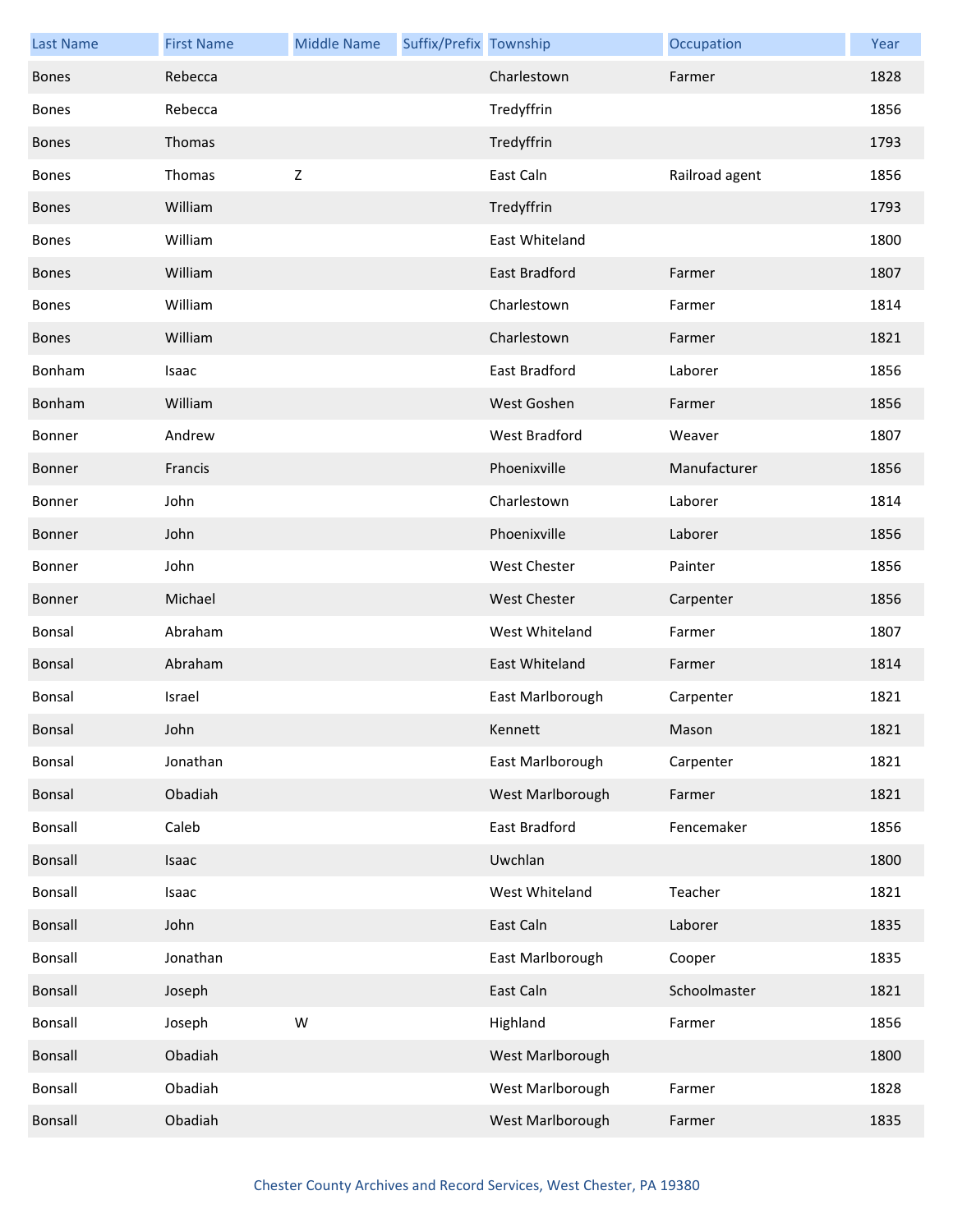| <b>Last Name</b> | <b>First Name</b> | <b>Middle Name</b> | Suffix/Prefix Township |                  | Occupation | Year |
|------------------|-------------------|--------------------|------------------------|------------------|------------|------|
| Bonsall          | Thomas            |                    |                        | West Caln        | Farmer     | 1835 |
| Bonsall          | Thomas            |                    |                        | West Caln        | Farmer     | 1856 |
| Bonsall          | Thomas            |                    |                        | West Caln        | Laborer    | 1856 |
| Bonsel           | Obediah           |                    |                        | West Marlborough | Farmer     | 1807 |
| Bonsel           | Obediah           |                    |                        | West Marlborough | Yeoman     | 1814 |
| Bonsell          | Isaac             |                    |                        | Uwchlan          | Scrivener  | 1807 |
| Bonsell          | Israel            |                    |                        | East Marlborough | Carpenter  | 1828 |
| Bonsell          | Jonathan          |                    |                        | East Marlborough | Cooper     | 1828 |
| Bonsell          | Thomas            |                    |                        | Sadsbury         | Farmer     | 1828 |
| Booker           | Jacob             |                    |                        | West Bradford    | Miller     | 1835 |
| Boon             | Andrew            |                    |                        | Kennett          | Laborer    | 1821 |
| Boon             | Andrew            |                    |                        | Kennett          | Laborer    | 1828 |
| Boon             | Andrew            |                    |                        | Kennett          | Laborer    | 1835 |
| Boon             | John              |                    |                        | Londonderry      |            | 1793 |
| Boon             | John              |                    | Jr.                    | Londonderry      |            | 1793 |
| Boon             | John              |                    |                        | Kennett          |            | 1793 |
| Boon             | John              |                    |                        | Lower Oxford     |            | 1800 |
| Boon             | John              |                    |                        | East Nottingham  | Farmer     | 1807 |
| Boon             | John              |                    |                        | East Nottingham  | Weaver     | 1814 |
| Boon             | John              |                    |                        | New London       | Laborer    | 1821 |
| Boon             | John              |                    |                        | Willistown       | Laborer    | 1828 |
| Boon             | John              |                    |                        | New London       | Laborer    | 1828 |
| Boon             | John              |                    |                        | East Nottingham  | Farmer     | 1835 |
| Boon             | Mathias           |                    |                        | Kennett          | Laborer    | 1835 |
| Boon             | Samuel            |                    |                        | East Nottingham  | Dyer       | 1835 |
| Boon             | William           |                    |                        | Kennett          |            | 1793 |
| Boon             | William           |                    |                        | East Nottingham  | Farmer     | 1814 |
| Boon             | William           |                    |                        | East Nottingham  | Farmer     | 1821 |
| Boon             | William           |                    |                        | East Nottingham  | Farmer     | 1828 |
| Boon             | William           |                    |                        | East Nottingham  | Farmer     | 1835 |
| Boorer           | Henry             |                    |                        | London Britain   |            | 1793 |
| Booser           | Henry             |                    |                        | West Caln        | Tinner     | 1835 |
| Booser           | Henry             |                    |                        | West Caln        | Tinman     | 1835 |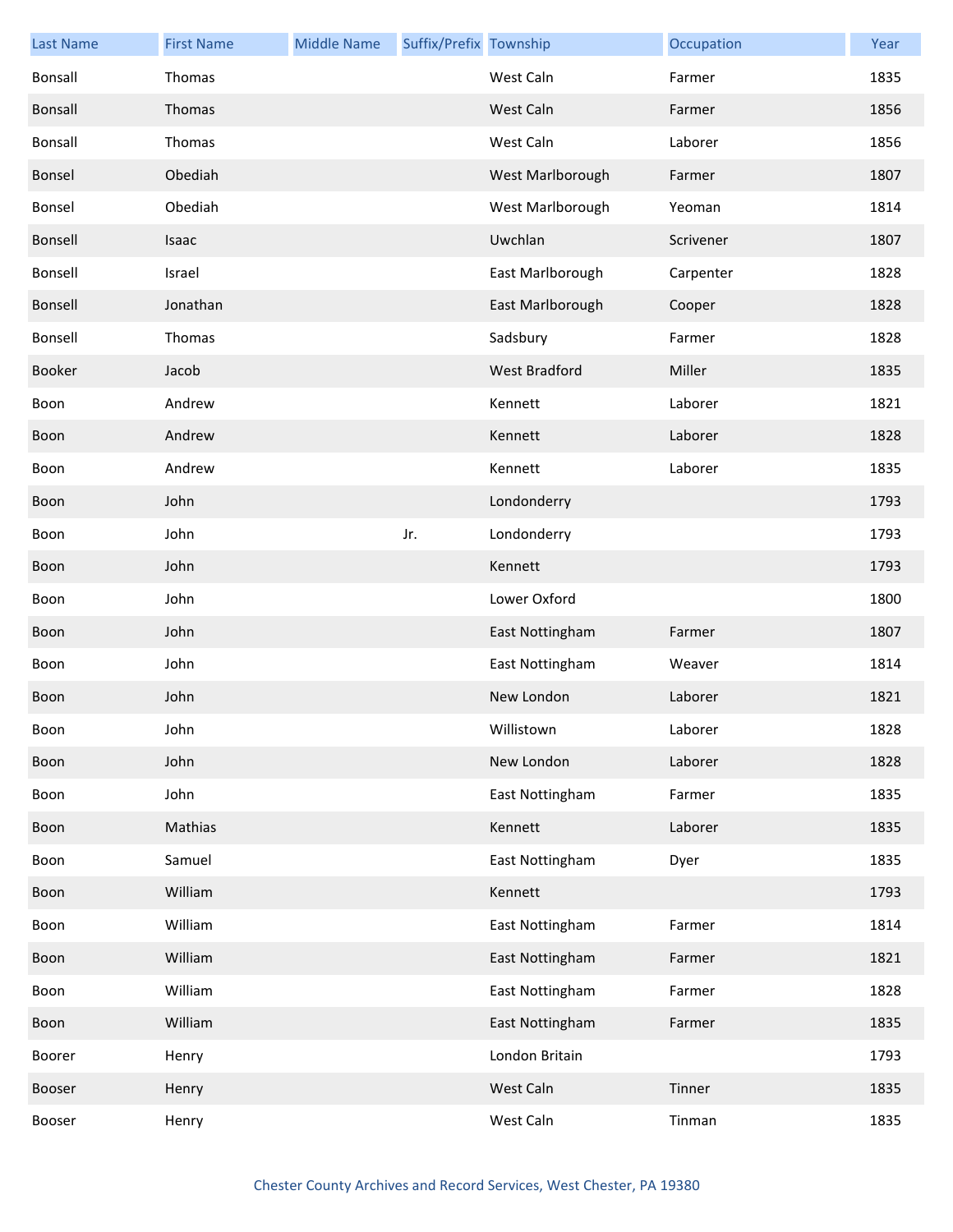| <b>Last Name</b> | <b>First Name</b> | <b>Middle Name</b> | Suffix/Prefix Township |              | Occupation  | Year |
|------------------|-------------------|--------------------|------------------------|--------------|-------------|------|
| Booser           | Richard           |                    |                        | Penn         | Jobber      | 1828 |
| Boot             | Jacob             |                    |                        | Newlin       | Forgeman    | 1814 |
| Boot             | William           |                    |                        | Penn         | Shoemaker   | 1821 |
| Booth            | (Widow)           |                    |                        | Penn         | Farmer      | 1821 |
| Booth            | Catharine         |                    |                        | Penn         | Farmer      | 1828 |
| Booth            | Catherine         |                    | Widow                  | Londonderry  | Farmer      | 1814 |
| Booth            | Catherine         |                    |                        | Penn         | Farmer      | 1835 |
| Booth            | Charles           |                    |                        | London Grove |             | 1793 |
| Booth            | Charles           |                    |                        | London Grove |             | 1800 |
| Booth            | Charles           |                    |                        | London Grove | Farmer      | 1807 |
| Booth            | Charles           |                    |                        | London Grove | Farmer      | 1814 |
| Booth            | Charles           |                    |                        | London Grove | Gentleman   | 1821 |
| Booth            | Charles           |                    |                        | Londonderry  | Farmer      | 1828 |
| Booth            | Charles           |                    |                        | Londonderry  | Wheelwright | 1835 |
| Booth            | Charles           |                    |                        | New London   | Hatter      | 1835 |
| Booth            | Charles           |                    |                        | Londonderry  | Farmer      | 1856 |
| Booth            | Ebenezer          |                    |                        | Londonderry  | Farmer      | 1835 |
| Booth            | Ebenezer          |                    |                        | Londonderry  | Farmer      | 1856 |
| Booth            | George            |                    |                        | New London   | Carpenter   | 1835 |
| Booth            | John              |                    |                        | London Grove |             | 1800 |
| Booth            | John              |                    |                        | Penn         | Farmer      | 1828 |
| Booth            | John              | К                  |                        | Penn         | Farmer      | 1835 |
| Booth            | John              | $\mathsf K$        |                        | New London   | Farmer      | 1856 |
| Booth            | Jonathan          |                    |                        | London Grove |             | 1793 |
| Booth            | Jonathan          |                    |                        | London Grove |             | 1800 |
| Booth            | Jonathan          |                    |                        | London Grove | Farmer      | 1807 |
| Booth            | Jonathan          |                    |                        | London Grove | Farmer      | 1814 |
| Booth            | Jonathan          |                    |                        | London Grove | Farmer      | 1821 |
| Booth            | Joseph            |                    |                        | London Grove |             | 1793 |
| Booth            | Joseph            |                    |                        | London Grove |             | 1800 |
| Booth            | Joseph            |                    |                        | Londonderry  | Cartwright  | 1814 |
| Booth            | Joseph            |                    |                        | Londonderry  | Wheelwright | 1828 |
| Booth            | Joseph            |                    |                        | Londonderry  | Farmer      | 1835 |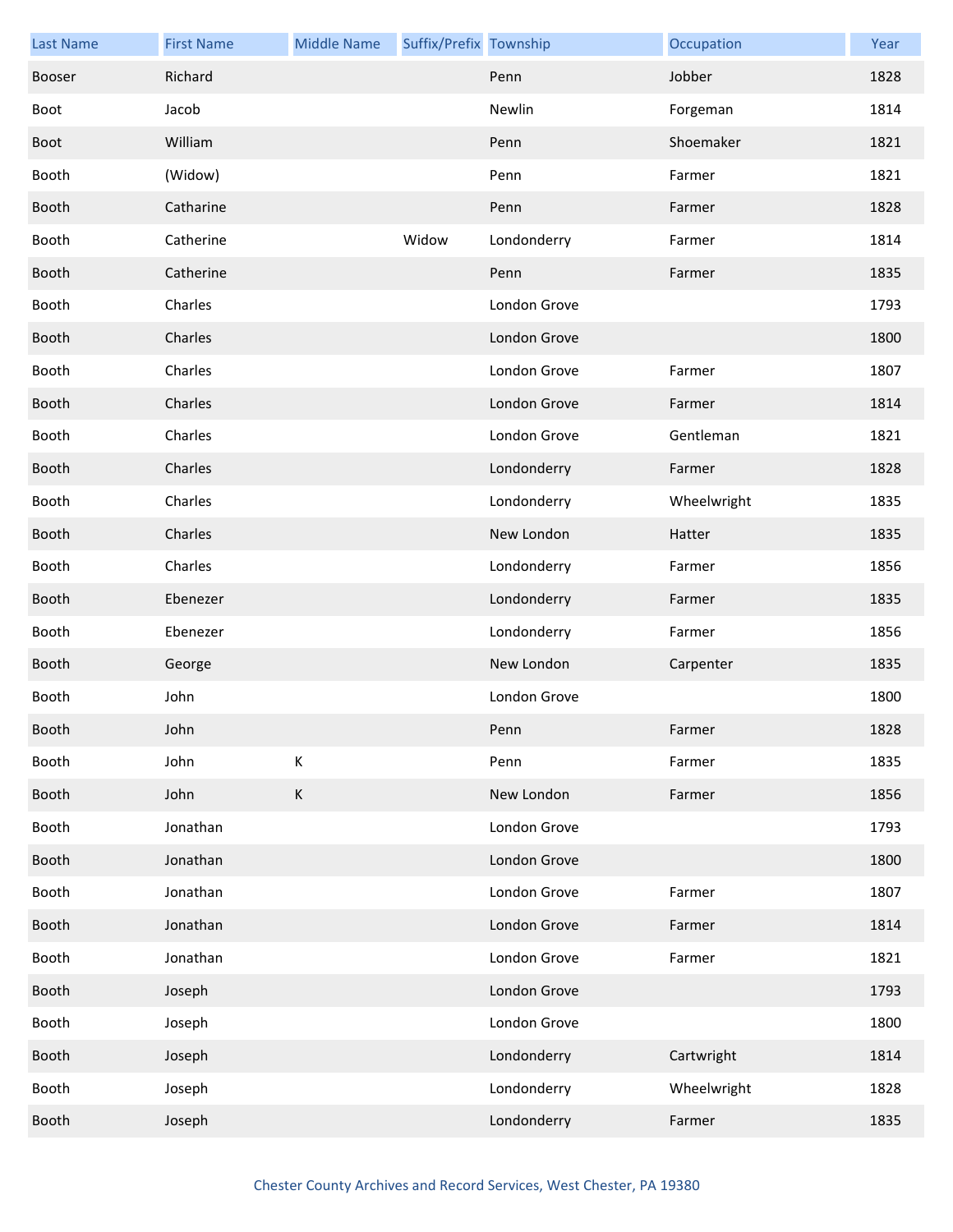| <b>Last Name</b> | <b>First Name</b> | <b>Middle Name</b> | Suffix/Prefix Township |                  | Occupation           | Year |
|------------------|-------------------|--------------------|------------------------|------------------|----------------------|------|
| Booth            | Joseph            |                    |                        | Londonderry      | Farmer               | 1856 |
| Booth            | Milton            |                    |                        | Londonderry      | Farmer               | 1856 |
| Booth            | Robert            |                    |                        | Willistown       | Farmer               | 1856 |
| Booth            | Sarah             |                    |                        | East Fallowfield | Laborer              | 1835 |
| Booth            | Thomas            |                    |                        | London Grove     | Mason                | 1807 |
| Booth            | Thomas            |                    |                        | London Grove     | Mason                | 1814 |
| Booth            | Thomas            |                    | Jr.                    | London Grove     | Mason                | 1821 |
| Booth            | Thomas            |                    |                        | London Grove     | Mason                | 1821 |
| Booth            | Thomas            |                    |                        | London Grove     | Mason                | 1835 |
| Booth            | Thomas            |                    | Jr.                    | London Grove     | Farmer               | 1835 |
| Booth            | Thomas            |                    |                        | New London       | Stonemason           | 1856 |
| Booth            | Walter            |                    |                        | Penn             | Farmer               | 1828 |
| Booth            | Walter            |                    |                        | London Grove     | Farmer               | 1835 |
| Booth            | William           |                    |                        | Pennsbury        | Laborer              | 1828 |
| Booth            | William           |                    |                        | Penn             | Shoemaker            | 1828 |
| Booth            | William           |                    |                        | East Nottingham  | Blacksmith           | 1835 |
| Boothe           | (Widow)           |                    |                        | Londonderry      |                      | 1807 |
| Boothe           | Charles           |                    |                        | New London       | Hatter               | 1828 |
| Boothe           | Ebenezer          |                    |                        | New London       | Laborer              | 1828 |
| Boothe           | George            | W                  |                        | New London       | Carpenter            | 1856 |
| Boothe           | Jonathan          |                    |                        | London Grove     | Farmer               | 1828 |
| Boothe           | Joseph            |                    |                        | Londonderry      | Farmer & Waggonmaker | 1807 |
| Boothe           | Joseph            |                    |                        | Londonderry      | Wheelwright          | 1821 |
| Boothe           | Thomas            |                    |                        | Birmingham       | Laborer              | 1821 |
| Boothe           | Thomas            |                    |                        | London Grove     | Mason                | 1828 |
| Boothe           | Thomas            |                    | Jr.                    | London Grove     | Mason                | 1828 |
| Boothe           | Walter            |                    |                        | Londonderry      |                      | 1793 |
| Bootler          | William           |                    |                        | West Marlborough | Laborer              | 1856 |
| Boozer           | Alexander         |                    |                        | Penn             | Stonemason           | 1856 |
| Boozer           | Catharine         |                    |                        | Penn             |                      | 1856 |
| Boozer           | Henry             |                    |                        | London Britain   |                      | 1807 |
| Boozer           | Henry             |                    |                        | New London       | Gentleman            | 1814 |
| Boozer           | Henry             |                    |                        | West Chester     | Shoemaker            | 1856 |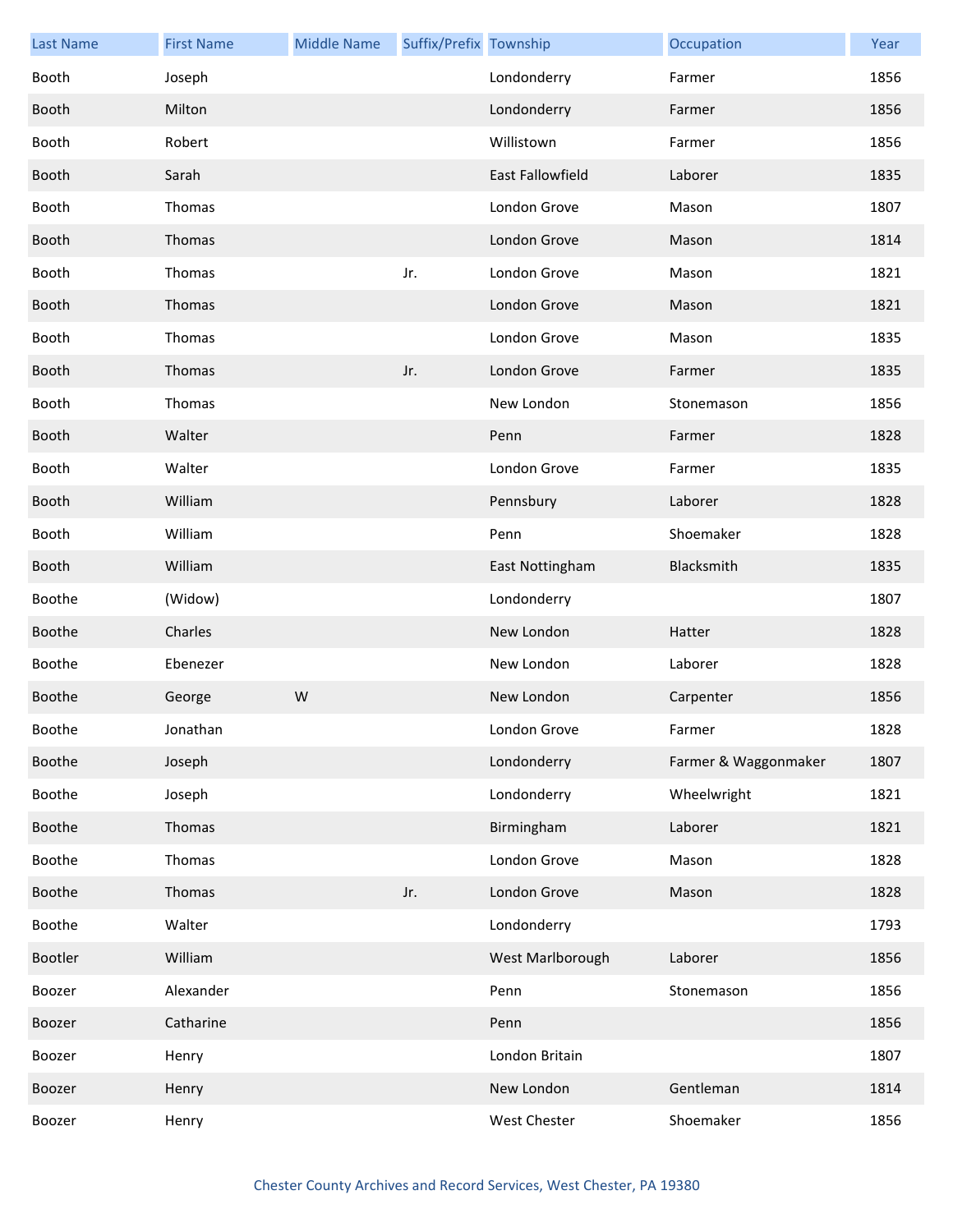| <b>Last Name</b> | <b>First Name</b> | <b>Middle Name</b> | Suffix/Prefix Township |                      | Occupation  | Year |
|------------------|-------------------|--------------------|------------------------|----------------------|-------------|------|
| Boozer           | Lydia             |                    |                        | Penn                 |             | 1856 |
| Boozer           | Margaret          |                    |                        | Penn                 |             | 1856 |
| Boozer           | Richard           |                    |                        | Londonderry          |             | 1793 |
| Boozer           | Richard           |                    |                        | Londonderry          | Laborer     | 1807 |
| Boozer           | Richard           |                    |                        | Londonderry          | Laborer     | 1814 |
| Boozer           | Richard           |                    |                        | East Nottingham      | Fuller      | 1821 |
| Boozer           | Richard           |                    |                        | Penn                 | Laborer     | 1821 |
| Boozer           | Richard           |                    |                        | Upper Oxford         | Laborer     | 1828 |
| Boozer           | Richard           |                    | Sr.                    | Penn                 | Cooper      | 1835 |
| Boozer           | Richard           |                    | Jr.                    | Penn                 | Laborer     | 1835 |
| Boozer           | Richard           |                    |                        | Penn                 | Farmer      | 1856 |
| Boozer           | Richard           |                    |                        | Newlin               | Laborer     | 1856 |
| Borden           | Henry             |                    |                        | East Brandywine      | Laborer     | 1856 |
| Boreland         | John              |                    |                        | <b>Upper Oxford</b>  | Yeoman      | 1821 |
| Boreland         | William           |                    |                        | West Nottingham      | Clothier    | 1807 |
| <b>Borick</b>    | Beagle            |                    |                        | <b>East Nantmeal</b> | Farmer      | 1807 |
| Borlace          | Thomas            |                    |                        | Schuylkill           | Miner       | 1856 |
| Borland          | John              |                    |                        | <b>Upper Oxford</b>  | Farmer      | 1828 |
| <b>Borlands</b>  | John              |                    |                        | East Nottingham      | Farmer      | 1807 |
| Borlin           | William           |                    |                        | West Nottingham      | Fuller      | 1814 |
| Born             | Charles           |                    |                        | London Grove         | Fuller      | 1807 |
| Bornnan          | Michel            |                    |                        | Westtown             | Farmer      | 1856 |
| <b>Borras</b>    | James             |                    |                        | West Fallowfield     | Nailer      | 1807 |
| <b>Borras</b>    | John              |                    |                        | West Fallowfield     | Nailer      | 1807 |
| <b>Borth</b>     | William           | T                  |                        | East Nottingham      | Farmer      | 1856 |
| Borton           | Thomas            |                    |                        | Kennett              | Farmer      | 1856 |
| Borwer           | Henry             |                    |                        | West Fallowfield     | Blacksmith  | 1856 |
| Bosen            | Betty             |                    |                        | East Nottingham      | Cake woman  | 1828 |
| Bosen            | Elisabeth         |                    |                        | East Nottingham      | Spinster    | 1835 |
| Bosier           | James             |                    |                        | West Chester         | Stonecutter | 1856 |
| Bosinger         | Martin            |                    |                        | East Marlborough     | Trader      | 1835 |
| Bossenger        | Martin            |                    |                        | West Marlborough     | Laborer     | 1821 |
| <b>Bossert</b>   | Amos              |                    |                        | Phoenixville         | Carpenter   | 1856 |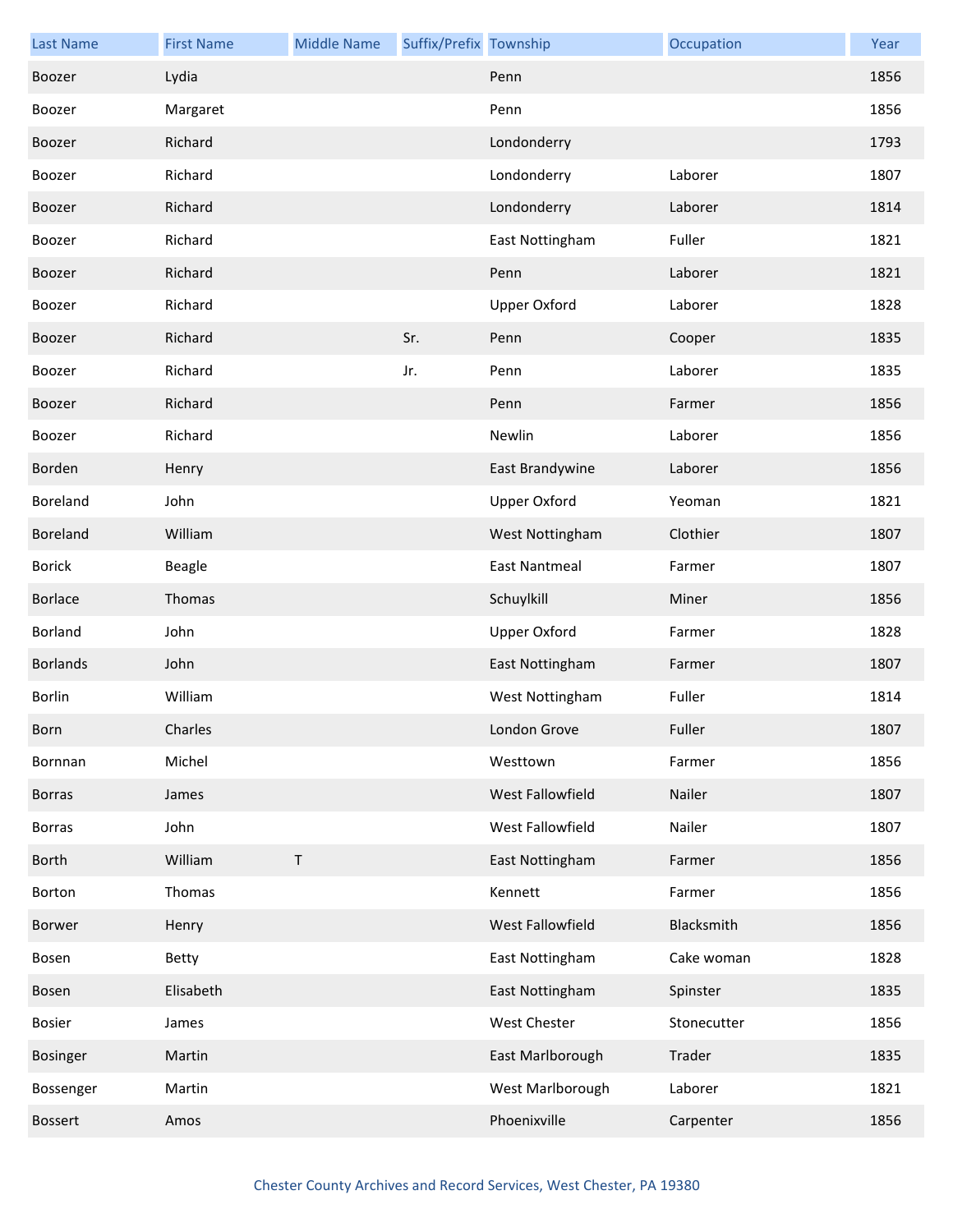| <b>Last Name</b> | <b>First Name</b> | <b>Middle Name</b> | Suffix/Prefix Township |                      | Occupation   | Year |
|------------------|-------------------|--------------------|------------------------|----------------------|--------------|------|
| <b>Bossert</b>   | Andrew            |                    |                        | <b>East Vincent</b>  |              | 1835 |
| <b>Bossert</b>   | Andrew            |                    |                        | Schuylkill           | Farmer       | 1856 |
| Bossert          | John              |                    |                        | <b>East Vincent</b>  |              | 1835 |
| <b>Bossert</b>   | Jonathan          | G                  |                        | Phoenixville         | Clerk        | 1856 |
| Bossler          | Joseph            |                    |                        | Vincent              |              | 1793 |
| <b>Bostic</b>    | Phillip           |                    |                        | East Goshen          | Laborer      | 1828 |
| <b>Bostick</b>   | John              |                    |                        | East Fallowfield     | Farmer       | 1856 |
| <b>Bostick</b>   | Washington        |                    |                        | East Fallowfield     | Farmer       | 1856 |
| Bottomby         | James             |                    |                        | Sadsbury             | Manufacturer | 1828 |
| Bottomley        | Isaac             |                    |                        | Tredyffrin           | Weaver       | 1835 |
| Bough            | Barney            |                    |                        | East Fallowfield     | Papermaker   | 1835 |
| Bough            | Daniel            |                    |                        | Tredyffrin           |              | 1800 |
| Bough            | Daniel            |                    |                        | Tredyffrin           | Tanner       | 1807 |
| Bough            | Henry             |                    |                        | Tredyffrin           |              | 1800 |
| Bough            | John              |                    |                        | Coventry             |              | 1793 |
| Bough            | John              |                    |                        | Tredyffrin           |              | 1800 |
| Bough            | John              |                    |                        | Tredyffrin           | Farmer       | 1807 |
| Bough            | Salome            |                    |                        | Tredyffrin           |              | 1800 |
| Boughman         | John              |                    |                        | Kennett              | Miller       | 1821 |
| Boughman         | Joseph            |                    |                        | <b>West Chester</b>  | Carter       | 1814 |
| Boughman         | Joseph            | G                  |                        | Kennett              | Papermaker   | 1835 |
| <b>Boulding</b>  | Lewis             |                    |                        | Westtown             | Farmer       | 1856 |
| Boultinghouse    | George            |                    |                        | West Brandywine      | Papermaker   | 1856 |
| Boulton          | John              |                    |                        | Charlestown          | Laborer      | 1814 |
| Boulton          | John              |                    |                        | Tredyffrin           | Laborer      | 1814 |
| Bound            | John              |                    |                        | Uwchlan              |              | 1793 |
| Bound            | John              |                    |                        | Uwchlan              | Tailor       | 1800 |
| Bound            | John              |                    |                        | Uwchlan              |              | 1800 |
| Bound            | John              |                    |                        | Uwchlan              | Farmer       | 1807 |
| Bound            | John              |                    |                        | <b>East Nantmeal</b> | Schoolmaster | 1821 |
| Bound            | Joseph            |                    |                        | Vincent              |              | 1793 |
| Bound            | Joseph            |                    |                        | <b>East Nantmeal</b> | Cooper       | 1814 |
| Bound            | Joseph            |                    |                        | <b>East Nantmeal</b> | Laborer      | 1821 |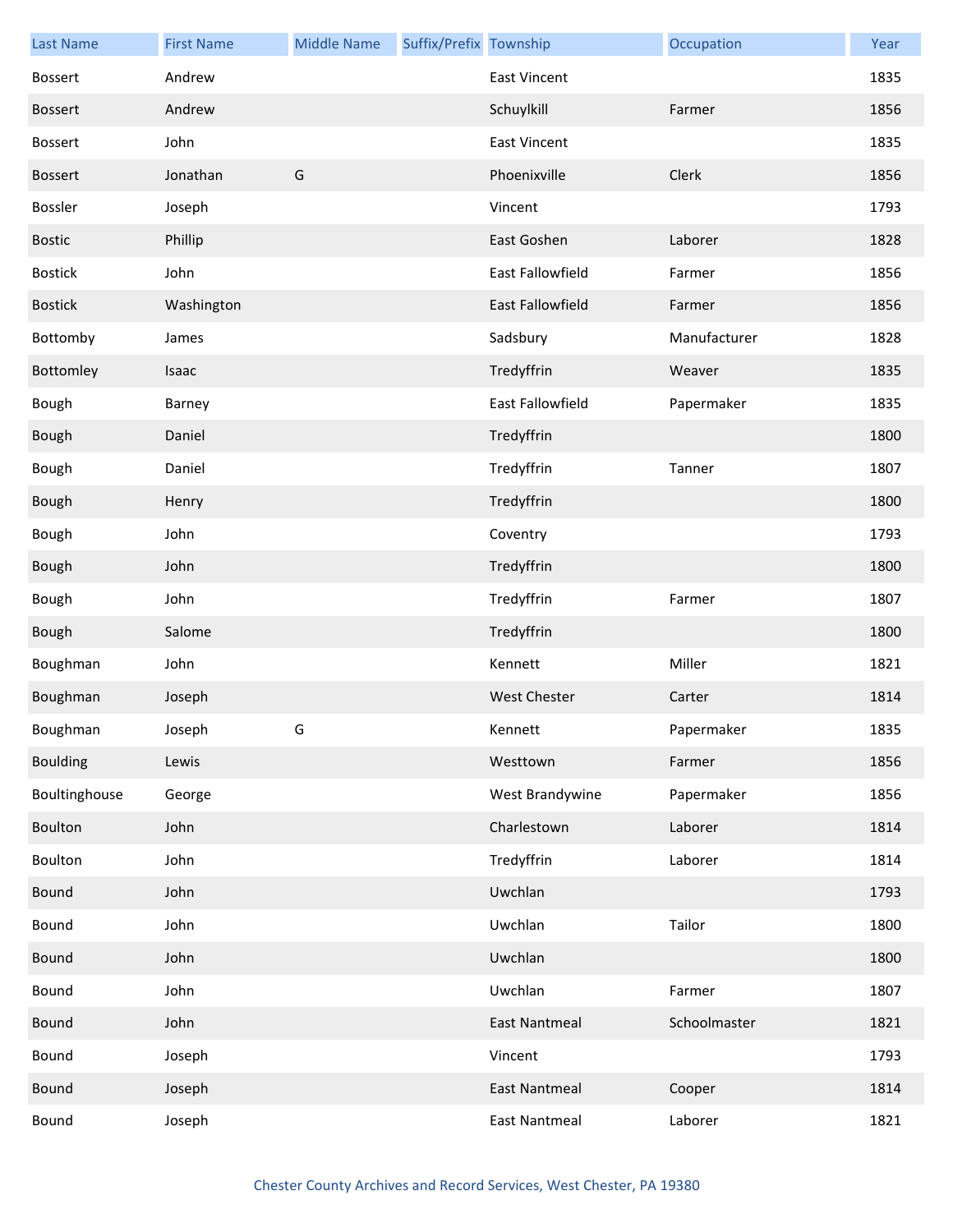| <b>Last Name</b> | <b>First Name</b> | <b>Middle Name</b> | Suffix/Prefix Township |                      | Occupation | Year |
|------------------|-------------------|--------------------|------------------------|----------------------|------------|------|
| Bound            | Joseph            |                    |                        | West Bradford        | Blacksmith | 1856 |
| Bound            | Thomas            |                    |                        | <b>East Nantmeal</b> | Laborer    | 1814 |
| Bourgoin         | James             |                    |                        | West Brandywine      | Shoemaker  | 1856 |
| Bourgoin         | Rees              |                    |                        | West Brandywine      | Shoemaker  | 1856 |
| Bourn            | Christian         |                    |                        | East Goshen          | Laborer    | 1828 |
| Bous             | John              |                    |                        | Coventry             |            | 1793 |
| Bousler          | Joseph            |                    | Jr.                    | Vincent              |            | 1793 |
| Bow              | Edward            |                    |                        | West Marlborough     | Laborer    | 1856 |
| Bowan            | Abijah            |                    |                        | Tredyffrin           | Tailor     | 1814 |
| Bowan            | Abijah            |                    |                        | Tredyffrin           | Tailor     | 1856 |
| Bowan            | Abijah            |                    |                        | Tredyffrin           | Tailor     | 1856 |
| Bowan            | Benjamin          |                    |                        | Tredyffrin           | Laborer    | 1814 |
| Bowden           | David             |                    |                        | <b>West Chester</b>  | Laborer    | 1856 |
| Bowden           | James             |                    |                        | East Nottingham      | Papermaker | 1856 |
| Bowden           | John              |                    |                        | <b>Upper Oxford</b>  | Weaver     | 1828 |
| Bowden           | John              |                    |                        | New London           | Farmer     | 1835 |
| Bowden           | John              |                    |                        | <b>Upper Oxford</b>  | Farmer     | 1856 |
| <b>Bowels</b>    | Thomas            |                    |                        | Kennett              | Weaver     | 1814 |
| Bowen            | Abiah             |                    |                        | Tredyffrin           | Tailor     | 1821 |
| Bowen            | Abijah            |                    |                        | Willistown           | Tailor     | 1807 |
| Bowen            | Abijah            |                    |                        | Tredyffrin           | Tailor     | 1828 |
| Bowen            | Abijah            |                    |                        | Tredyffrin           | Tailor     | 1835 |
| Bowen            | Barny             |                    |                        | West Chester         | Laborer    | 1856 |
| Bowen            | Benjamin          |                    |                        | Tredyffrin           |            | 1793 |
| Bowen            | Benjamin          |                    |                        | East Nottingham      |            | 1800 |
| Bowen            | Benjamin          |                    |                        | Tredyffrin           |            | 1800 |
| Bowen            | Benjamin          |                    |                        | East Nottingham      | Farmer     | 1807 |
| Bowen            | Benjamin          |                    |                        | Tredyffrin           | Laborer    | 1807 |
| Bowen            | Daniel            |                    |                        | Easttown             | Farmer     | 1814 |
| Bowen            | Edward            |                    |                        | Tredyffrin           | Stonemason | 1828 |
| Bowen            | Edward            |                    |                        | Tredyffrin           | Laborer    | 1835 |
| Bowen            | Esther            |                    |                        | East Whiteland       |            | 1793 |
| Bowen            | Esther            |                    | Widow                  | Willistown           |            | 1807 |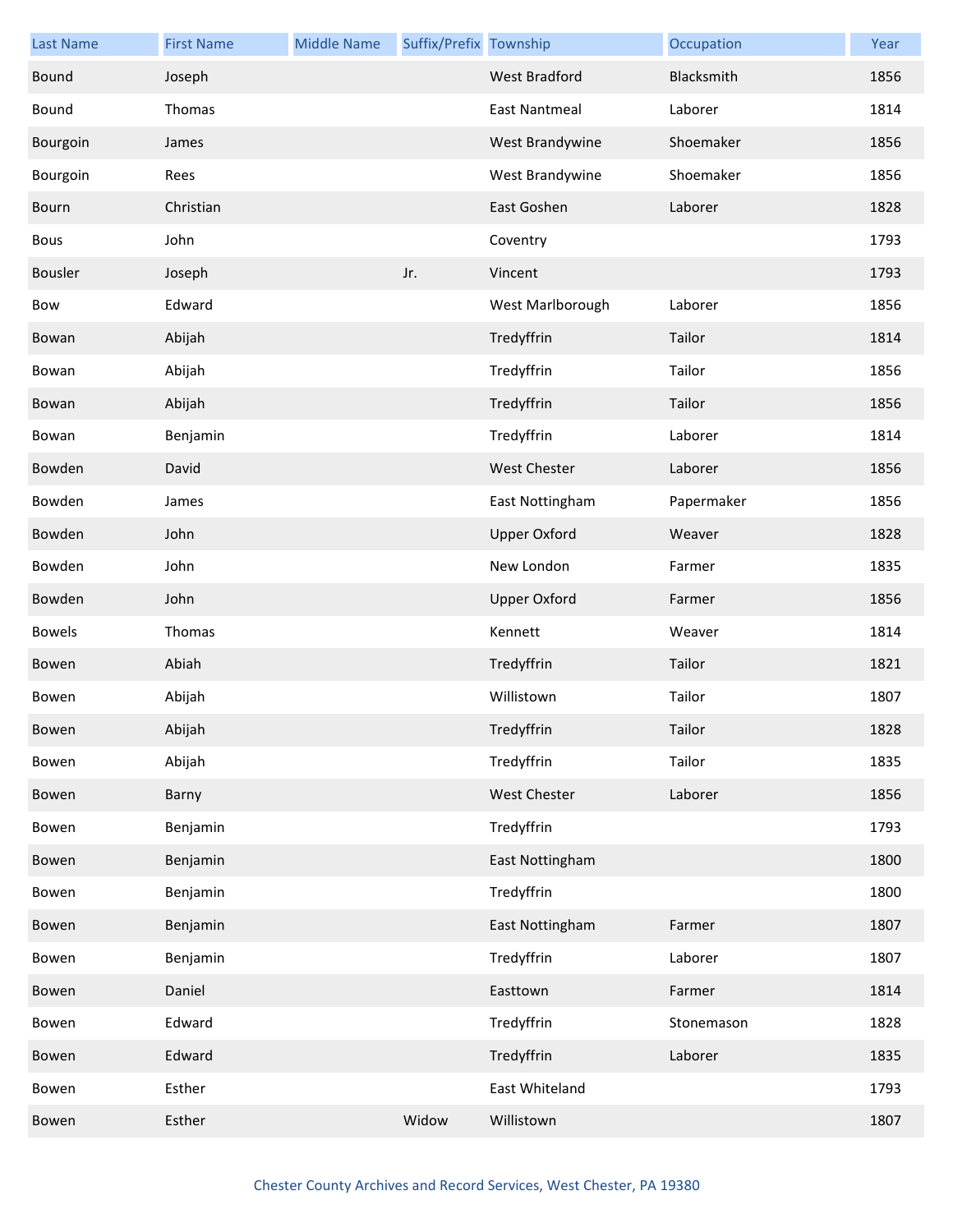| <b>Last Name</b> | <b>First Name</b> | <b>Middle Name</b> | Suffix/Prefix Township |                     | Occupation  | Year |
|------------------|-------------------|--------------------|------------------------|---------------------|-------------|------|
| Bowen            | Ezekiel           |                    |                        | Willistown          |             | 1793 |
| Bowen            | Ezekiel           |                    |                        | Willistown          |             | 1800 |
| Bowen            | Ezekiel           |                    |                        | Schuylkill          | Laborer     | 1828 |
| Bowen            | Ezekiel           |                    |                        | Schuylkill          | Victualler  | 1835 |
| Bowen            | Ezekiel           |                    |                        | Schuylkill          | Merchant    | 1856 |
| Bowen            | Holland           |                    |                        | West Whiteland      | Farmer      | 1807 |
| Bowen            | Holland           |                    |                        | West Whiteland      |             | 1814 |
| Bowen            | Holland           |                    |                        | West Whiteland      | Innkeeper   | 1821 |
| Bowen            | Horatio           |                    |                        | Pikeland            | Farmer      | 1835 |
| Bowen            | Jane              |                    |                        | East Whiteland      | Widow       | 1821 |
| Bowen            | Jane              |                    |                        | West Whiteland      |             | 1828 |
| Bowen            | John              |                    |                        | West Whiteland      |             | 1793 |
| Bowen            | John              |                    |                        | West Whiteland      | Innkeeper   | 1800 |
| Bowen            | John              |                    |                        | West Whiteland      | Farmer      | 1800 |
| Bowen            | John              |                    |                        | East Whiteland      |             | 1800 |
| Bowen            | John              |                    |                        | Pikeland            | Storekeeper | 1807 |
| Bowen            | John              |                    | Jr.                    | West Whiteland      | Farmer      | 1807 |
| Bowen            | John              |                    | Sr.                    | West Whiteland      | Innkeeper   | 1807 |
| Bowen            | John              |                    |                        | West Whiteland      | Innkeeper   | 1814 |
| Bowen            | John              |                    |                        | Pikeland            | Farmer      | 1814 |
| Bowen            | John              |                    |                        | East Nottingham     | Cartwright  | 1814 |
| Bowen            | John              |                    |                        | Pikeland            |             | 1821 |
| Bowen            | John              |                    |                        | Pikeland            | Farmer      | 1828 |
| Bowen            | John              |                    | Jr.                    | Pikeland            | Farmer      | 1828 |
| Bowen            | John              |                    |                        | Uwchlan             | Farmer      | 1835 |
| Bowen            | John              | $\mathsf S$        |                        | Sadsbury            | Farmer      | 1835 |
| Bowen            | John              | $\sf S$            |                        | <b>West Chester</b> | Lawyer      | 1856 |
| Bowen            | Joseph            |                    |                        | West Whiteland      |             | 1814 |
| Bowen            | Joseph            |                    |                        | Goshen              | Storekeeper | 1814 |
| Bowen            | Joseph            |                    |                        | West Whiteland      |             | 1821 |
| Bowen            | Joshua            |                    |                        | West Whiteland      |             | 1814 |
| Bowen            | Joshua            |                    |                        | West Whiteland      |             | 1814 |
| Bowen            | Joshua            |                    |                        | Easttown            |             | 1821 |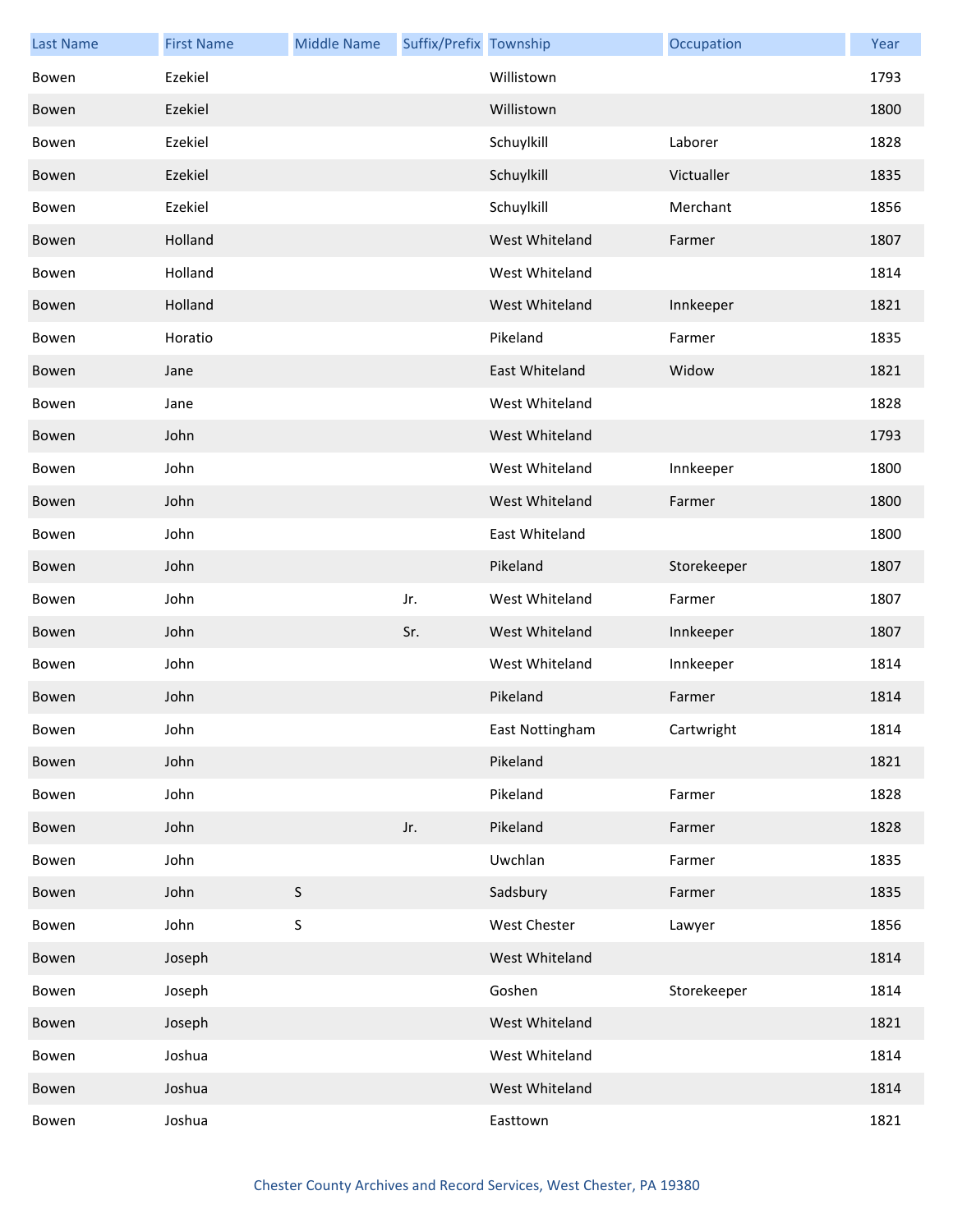| <b>Last Name</b> | <b>First Name</b> | <b>Middle Name</b> | Suffix/Prefix Township |                      | Occupation          | Year |
|------------------|-------------------|--------------------|------------------------|----------------------|---------------------|------|
| Bowen            | Oliver            |                    |                        | East Caln            | Farmer              | 1814 |
| Bowen            | Oliver            |                    |                        | West Whiteland       |                     | 1821 |
| Bowen            | Oswell            |                    |                        | New London           | Carpenter           | 1807 |
| Bowen            | Parke             |                    |                        | Pikeland             | Farmer              | 1835 |
| Bowen            | Richard           | Η.                 |                        | West Whiteland       | Farmer              | 1807 |
| Bowen            | Stephen           |                    |                        | East Whiteland       |                     | 1793 |
| Bowen            | Stephen           |                    |                        | East Whiteland       |                     | 1800 |
| Bowen            | Stephen           |                    |                        | East Whiteland       | Innkeeper           | 1807 |
| Bowen            | Thomas            |                    |                        | East Whiteland       |                     | 1793 |
| Bower            | August            |                    |                        | Uwchlan              | Laborer             | 1856 |
| Bower            | Benjamin          |                    |                        | Vincent              | Stonemason          | 1807 |
| Bower            | Daniel            |                    |                        | <b>East Coventry</b> | Farmer              | 1856 |
| Bower            | Hiram             |                    |                        | <b>Upper Oxford</b>  | Tailor              | 1856 |
| Bower            | Jacob             |                    |                        | Pikeland             |                     | 1793 |
| Bower            | John              |                    |                        | Coventry             | Farmer              | 1835 |
| Bower            | John              |                    |                        | Coventry             | Farmer              | 1835 |
| Bower            | William           |                    |                        | Pennsbury            | Laborer             | 1821 |
| <b>Bowers</b>    | Abram             | $\mathsf E$        |                        | <b>West Vincent</b>  | Watchmaker          | 1856 |
| <b>Bowers</b>    | Benjamin          |                    |                        | Sadsbury             | Farmer              | 1835 |
| <b>Bowers</b>    | Christian         |                    |                        | <b>East Vincent</b>  | Farmer              | 1856 |
| <b>Bowers</b>    | John              |                    |                        | Easttown             | Laborer             | 1828 |
| <b>Bowers</b>    | John              |                    |                        | Charlestown          | Laborer             | 1835 |
| <b>Bowers</b>    | John              |                    |                        | Sadsbury             | Carpenter           | 1835 |
| <b>Bowers</b>    | Robert            |                    |                        | East Nottingham      | Papermaker          | 1828 |
| <b>Bowers</b>    | Samuel            |                    |                        | Coventry             | Boatman             | 1835 |
| <b>Bowers</b>    | Thomas            |                    |                        | Lower Oxford         | Laborer             | 1856 |
| <b>Bowers</b>    | William           |                    |                        | Westtown             | Shoemaker           | 1814 |
| <b>Bowers</b>    | William           |                    |                        | New Garden           | Cordwainer          | 1821 |
| <b>Bowers</b>    | William           |                    |                        | Schuylkill           | Boss spinner        | 1856 |
| <b>Bowes</b>     | Edward            |                    |                        | Schuylkill           | Cotton manufacturer | 1835 |
| Bowls            | Job               |                    |                        | Kennett              | Hatter              | 1828 |
| Bowls            | John              |                    |                        | Kennett              | Laborer             | 1828 |
| <b>Bowls</b>     | Thomas            |                    |                        | Kennett              | Weaver              | 1828 |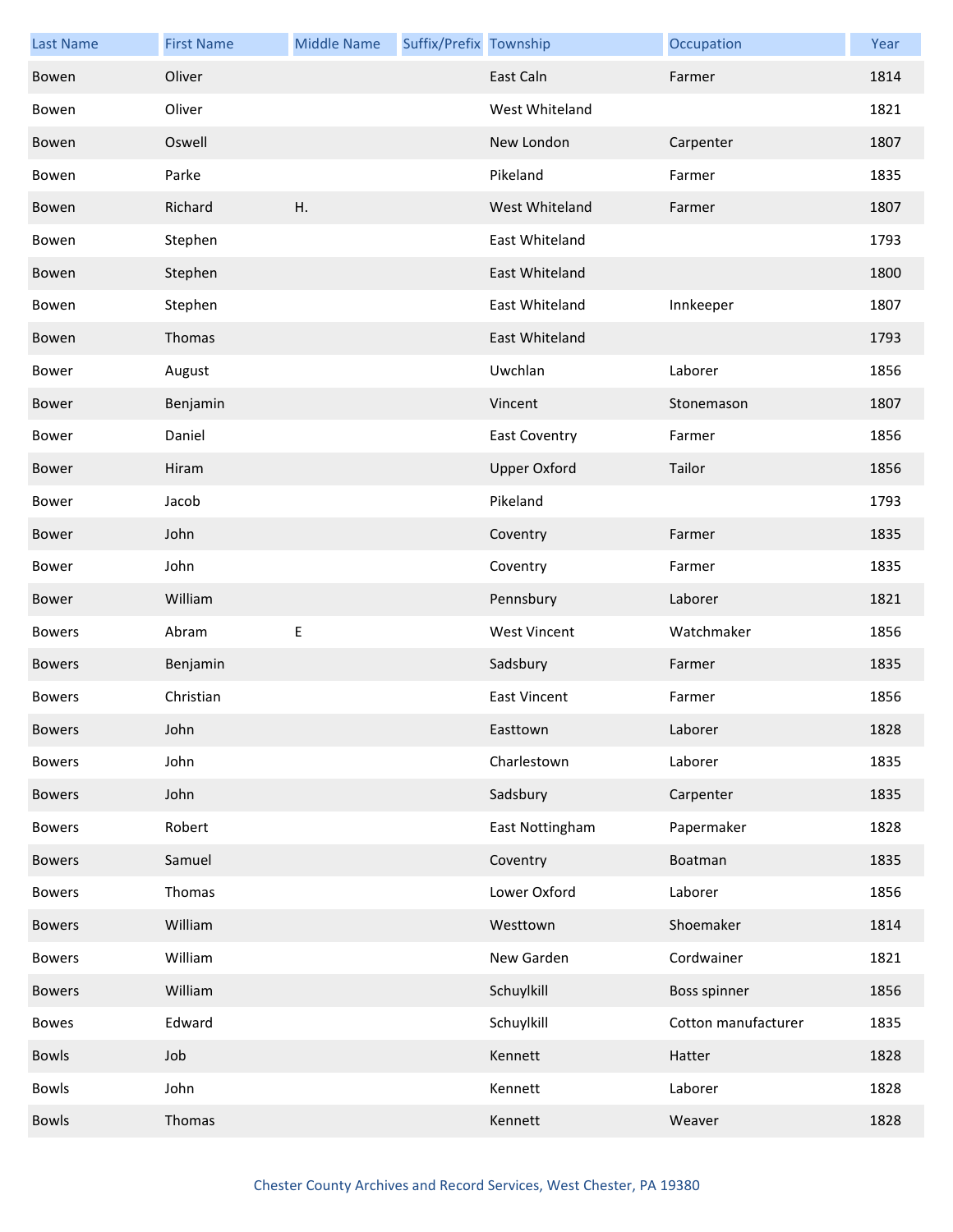| <b>Last Name</b> | <b>First Name</b> | <b>Middle Name</b> | Suffix/Prefix Township |                  | Occupation            | Year |
|------------------|-------------------|--------------------|------------------------|------------------|-----------------------|------|
| <b>Bowls</b>     | William           |                    |                        | Kennett          | Carpenter             | 1828 |
| Bowman           | Andrew            |                    |                        | Tredyffrin       | Farmer                | 1835 |
| Bowman           | Benjamin          |                    |                        | East Whiteland   |                       | 1800 |
| Bowman           | David             |                    |                        | Tredyffrin       | Farmer                | 1821 |
| Bowman           | David             |                    |                        | Tredyffrin       | Farmer                | 1835 |
| Bowman           | David             |                    |                        | South Coventry   | Machinist             | 1856 |
| Bowman           | Eliza             |                    |                        | Easttown         | Lady                  | 1856 |
| Bowman           | Evan              |                    |                        | Tredyffrin       | Laborer               | 1835 |
| Bowman           | George            |                    |                        | Tredyffrin       | Laborer               | 1828 |
| Bowman           | George            |                    |                        | Tredyffrin       | Farmer                | 1835 |
| Bowman           | George            |                    |                        | Tredyffrin       | Farmer                | 1856 |
| Bowman           | Henry             |                    |                        | Willistown       |                       | 1793 |
| Bowman           | Henry             |                    |                        | Willistown       | Smith                 | 1807 |
| Bowman           | Henry             |                    |                        | Tredyffrin       | Farmer                | 1835 |
| Bowman           | Hugh              |                    |                        | West Whiteland   | Laborer               | 1856 |
| Bowman           | J                 | W                  |                        | Oxford           | Clock and watch maker | 1856 |
| Bowman           | Jacob             |                    |                        | Vincent          | Laborer               | 1828 |
| Bowman           | John              |                    |                        | Goshen           | Miller                | 1807 |
| Bowman           | John              |                    |                        | Tredyffrin       | Shoemaker             | 1807 |
| Bowman           | John              |                    |                        | Highland         | Manufacturer          | 1856 |
| Bowman           | John              | H                  |                        | Pennsbury        | Mason                 | 1835 |
| Bowman           | Jonas             |                    |                        | Easttown         | Farmer                | 1856 |
| Bowman           | Jonathan          |                    |                        | New London       | Laborer               | 1856 |
| Bowman           | Joseph            |                    |                        | West Chester     | Stagedriver           | 1807 |
| Bowman           | Joseph            |                    |                        | Tredyffrin       | Laborer               | 1814 |
| Bowman           | Joseph            |                    |                        | Tredyffrin       | Laborer               | 1821 |
| Bowman           | Joseph            |                    |                        | Tredyffrin       | Laborer               | 1828 |
| Bowman           | Joseph            |                    |                        | Phoenixville     | Engineer              | 1856 |
| Bowman           | Margaret          |                    |                        | Tredyffrin       | Farmer                | 1807 |
| Bowman           | Michael           |                    |                        | Tredyffrin       |                       | 1800 |
| Bowman           | Michael           |                    |                        | Tredyffrin       | Farmer                | 1807 |
| Bown             | James             |                    |                        | West Fallowfield | Laborer               | 1856 |
| Bownes           | James             |                    |                        | East Whiteland   | Wheelwright           | 1814 |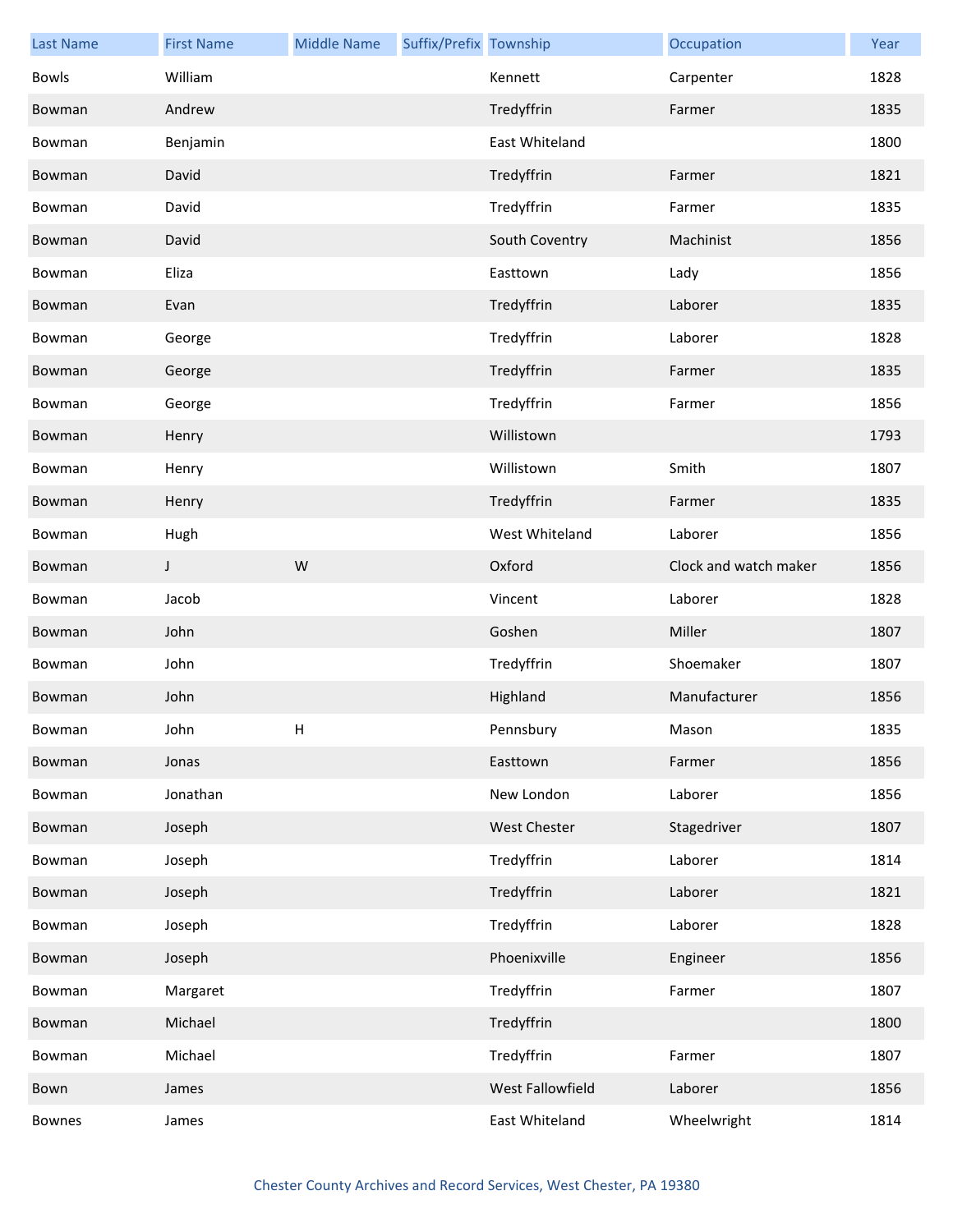| <b>Last Name</b> | <b>First Name</b> | <b>Middle Name</b> | Suffix/Prefix Township |                  | Occupation    | Year |
|------------------|-------------------|--------------------|------------------------|------------------|---------------|------|
| Bowsinger        | Martin            |                    |                        | East Marlborough | Farmer        | 1828 |
| Bowyer           | Benjamin          |                    |                        | Franklin         | Laborer       | 1856 |
| <b>Boyars</b>    | Andrew            |                    |                        | Goshen           | Farmer        | 1807 |
| <b>Boyars</b>    | Catharine         |                    | Widow                  | West Goshen      |               | 1828 |
| <b>Boyars</b>    | Joseph            |                    |                        | West Goshen      | Laborer       | 1828 |
| <b>Boyars</b>    | Nicholas          |                    |                        | West Goshen      |               | 1821 |
| Boyce            | Francis           |                    |                        | East Marlborough |               | 1793 |
| Boyce            | Isaac             |                    |                        | West Caln        | Laborer       | 1835 |
| Boyce            | John              |                    | <b>MD</b>              | Franklin         | Farmer        | 1856 |
| Boyce            | Robert            |                    |                        | West Caln        | Collier       | 1821 |
| Boyce            | Samuel            |                    |                        | Honey Brook      | Farmer        | 1835 |
| Boyce            | William           |                    |                        | Honey Brook      | Mason         | 1835 |
| Boyd             | Aaron             |                    |                        | East Fallowfield | Laborer       | 1856 |
| Boyd             | Andrew            |                    |                        | East Nottingham  |               | 1793 |
| Boyd             | Andrew            |                    |                        | East Nottingham  |               | 1800 |
| Boyd             | Andrew            |                    |                        | Charlestown      | Turner        | 1807 |
| Boyd             | Andrew            |                    |                        | East Nottingham  | Farmer        | 1807 |
| Boyd             | Andrew            |                    |                        | Charlestown      | Wheelmaker    | 1814 |
| Boyd             | Andrew            |                    |                        | Charlestown      | Turner        | 1821 |
| Boyd             | Andrew            |                    |                        | Lower Oxford     | Miller        | 1835 |
| Boyd             | Andrew            |                    |                        | East Nottingham  | Miller        | 1856 |
| Boyd             | Ann               |                    |                        | East Fallowfield |               | 1814 |
| Boyd             | Ann               |                    |                        | East Fallowfield |               | 1821 |
| Boyd             | Archibald         |                    |                        | Pennsbury        | Shoemaker     | 1807 |
| Boyd             | david             |                    |                        | West Bradford    | Tailor        | 1835 |
| Boyd             | Ebenezer          |                    |                        | Lower Oxford     | Farmer        | 1821 |
| Boyd             | Ebenezer          |                    |                        | Lower Oxford     | Farmer        | 1828 |
| Boyd             | Ebenezer          |                    |                        | Lower Oxford     | Farmer        | 1835 |
| Boyd             | Edward            |                    |                        | Coventry         | Farmer        | 1828 |
| Boyd             | Elizabeth         |                    |                        | East Fallowfield |               | 1821 |
| Boyd             | Elizabeth         |                    |                        | East Fallowfield | Private liver | 1835 |
| Boyd             | Elizabeth         |                    |                        | Sadsbury         |               | 1856 |
| Boyd             | Enoch             |                    |                        | East Fallowfield | Shoemaker     | 1807 |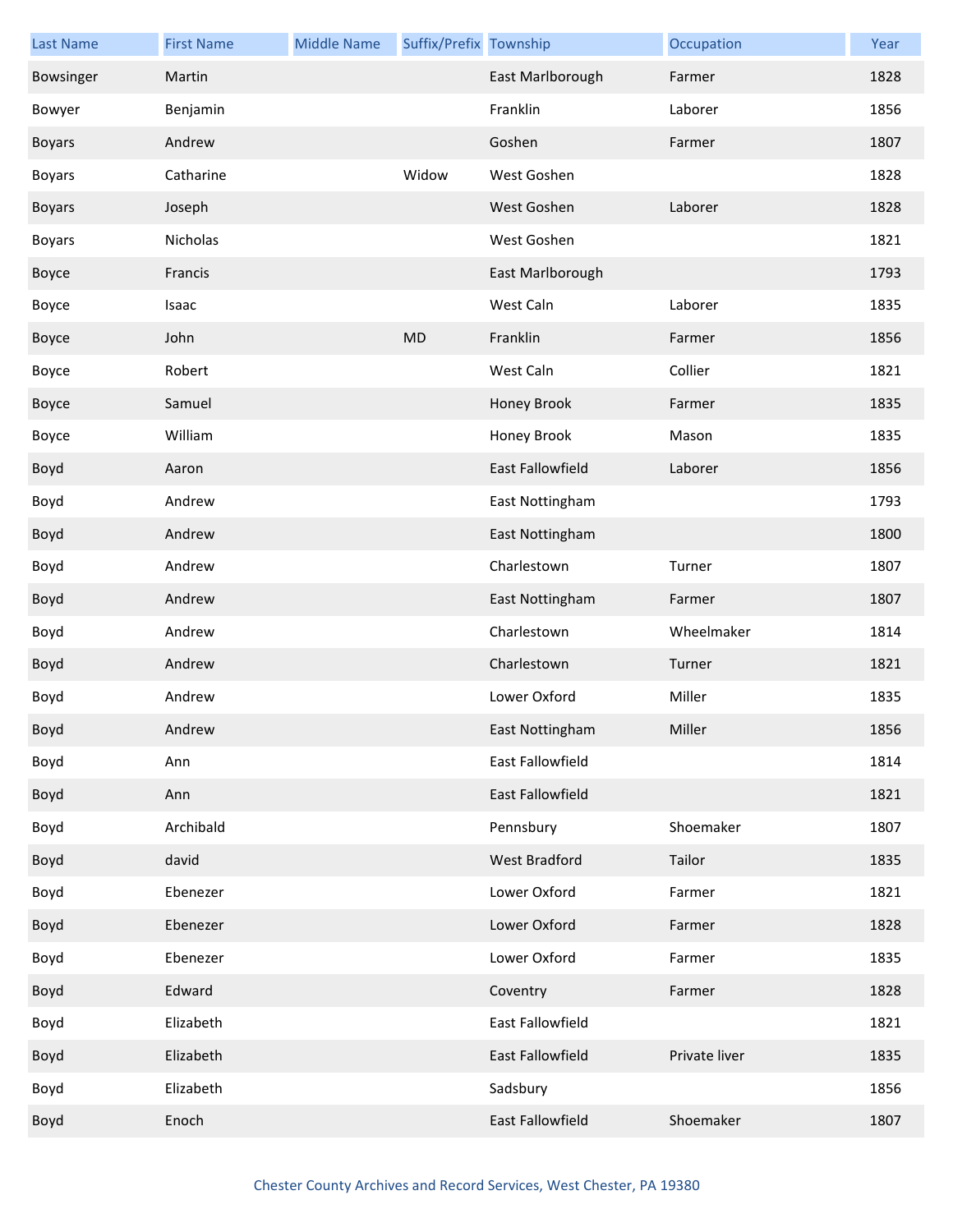| <b>Last Name</b> | <b>First Name</b> | <b>Middle Name</b> | Suffix/Prefix Township |                         | Occupation        | Year |
|------------------|-------------------|--------------------|------------------------|-------------------------|-------------------|------|
| Boyd             | Enoch             |                    |                        | East Fallowfield        | Shoemaker         | 1814 |
| Boyd             | Enoch             |                    |                        | <b>East Fallowfield</b> | Shoemaker         | 1821 |
| Boyd             | G                 |                    |                        | Sadsbury                | Farmer            | 1856 |
| Boyd             | George            |                    |                        | Sadsbury                |                   | 1793 |
| Boyd             | George            |                    |                        | Sadsbury                |                   | 1800 |
| Boyd             | George            |                    |                        | Pennsbury               | Laborer           | 1807 |
| Boyd             | George            |                    |                        | Sadsbury                |                   | 1807 |
| Boyd             | George            |                    |                        | Pennsbury               | Laborer           | 1814 |
| Boyd             | George            |                    |                        | Sadsbury                | Farmer            | 1814 |
| Boyd             | George            |                    |                        | Pennsbury               | Laborer           | 1821 |
| Boyd             | George            |                    |                        | East Bradford           | Laborer           | 1828 |
| Boyd             | George            |                    |                        | West Goshen             | Farmer            | 1835 |
| Boyd             | George            |                    |                        | New London              | Merchant          | 1835 |
| Boyd             | George            | $\mathsf C$        |                        | Franklin                | Farmer            | 1856 |
| Boyd             | Hiram             |                    |                        | Valley                  | Rolling mill hand | 1856 |
| Boyd             | Hugh              | S.                 |                        | East Bradford           | Blacksmith        | 1814 |
| Boyd             | J                 | H                  |                        | East Nottingham         | Constable         | 1856 |
| Boyd             | James             |                    |                        | East Whiteland          |                   | 1793 |
| Boyd             | James             |                    |                        | Sadsbury                |                   | 1793 |
| Boyd             | James             |                    |                        | Sadsbury                |                   | 1793 |
| Boyd             | James             |                    | Sr.                    | Sadsbury                |                   | 1793 |
| Boyd             | James             |                    | Sr.                    | Sadsbury                |                   | 1800 |
| Boyd             | James             |                    |                        | East Nottingham         |                   | 1800 |
| Boyd             | James             |                    | Jr.                    | Sadsbury                |                   | 1800 |
| Boyd             | James             |                    | the younger Sadsbury   |                         |                   | 1800 |
| Boyd             | James             |                    |                        | Thornbury               |                   | 1800 |
| Boyd             | James             |                    |                        | East Nottingham         | Farmer            | 1807 |
| Boyd             | James             |                    | Jr.                    | Sadsbury                |                   | 1807 |
| Boyd             | James             |                    |                        | Sadsbury                |                   | 1807 |
| Boyd             | James             |                    | Sr.                    | Sadsbury                |                   | 1807 |
| Boyd             | James             |                    |                        | East Fallowfield        | Husbandman        | 1807 |
| Boyd             | James             |                    | the Younger Sadsbury   |                         |                   | 1807 |
| Boyd             | James             |                    |                        | West Whiteland          | Weaver            | 1807 |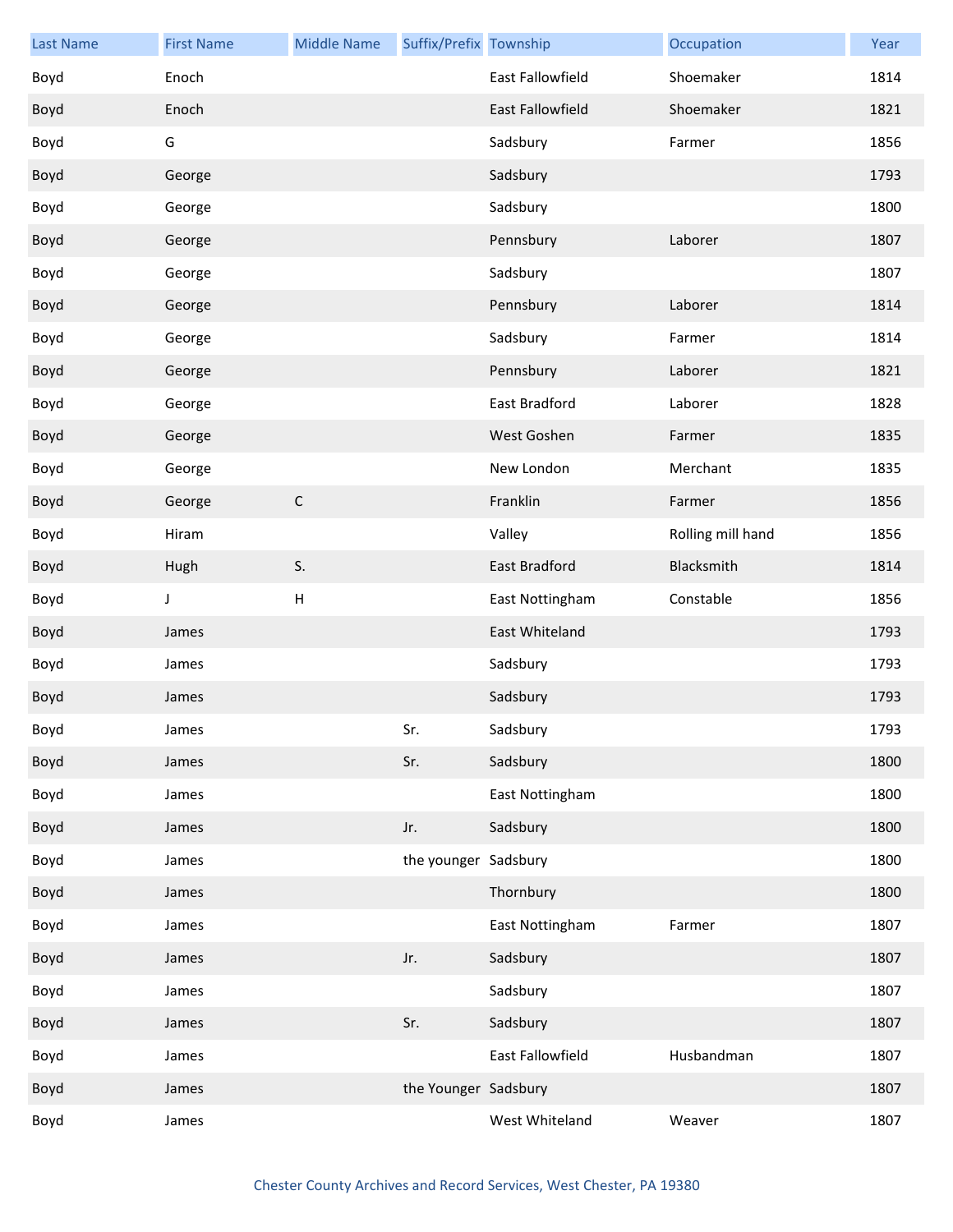| <b>Last Name</b> | <b>First Name</b> | <b>Middle Name</b> | Suffix/Prefix Township |                  | Occupation  | Year |
|------------------|-------------------|--------------------|------------------------|------------------|-------------|------|
| Boyd             | James             |                    | Esq.                   | Londonderry      | Farmer      | 1807 |
| Boyd             | James             |                    | Jr.                    | Sadsbury         | Farmer      | 1814 |
| Boyd             | James             |                    |                        | West Bradford    | Farmer      | 1814 |
| Boyd             | James             |                    | Esq.                   | Londonderry      | Farmer      | 1814 |
| Boyd             | James             |                    |                        | Sadsbury         | Farmer      | 1814 |
| Boyd             | James             |                    |                        | Sadsbury         | Farmer      | 1814 |
| Boyd             | James             |                    |                        | Sadsbury         | Farmer      | 1814 |
| Boyd             | James             |                    |                        | West Fallowfield |             | 1814 |
| Boyd             | James             |                    |                        | Brandywine       | Farmer      | 1821 |
| Boyd             | James             |                    |                        | Sadsbury         | Farmer      | 1821 |
| Boyd             | James             |                    |                        | West Fallowfield | Tanner      | 1821 |
| Boyd             | James             |                    |                        | Sadsbury         | Farmer      | 1821 |
| Boyd             | James             |                    |                        | West Fallowfield | Farmer      | 1828 |
| Boyd             | James             |                    |                        | Sadsbury         | Farmer      | 1828 |
| Boyd             | James             |                    |                        | Westtown         | Weaver      | 1828 |
| Boyd             | James             |                    |                        | Lower Oxford     | Farmer      | 1828 |
| Boyd             | James             |                    |                        | East Fallowfield | Farmer      | 1828 |
| Boyd             | James             |                    |                        | Sadsbury         | Farmer      | 1835 |
| Boyd             | James             |                    |                        | West Fallowfield | Farmer      | 1835 |
| Boyd             | James             |                    |                        | West Caln        | Farmer      | 1835 |
| Boyd             | James             |                    |                        | Thornbury        |             | 1835 |
| Boyd             | James             |                    |                        | Valley           | Iron roller | 1856 |
| Boyd             | Jane              |                    |                        | Sadsbury         |             | 1800 |
| Boyd             | John              |                    |                        | West Fallowfield |             | 1793 |
| Boyd             | John              |                    |                        | East Fallowfield |             | 1793 |
| Boyd             | John              |                    |                        | Brandywine       |             | 1793 |
| Boyd             | John              |                    |                        | Lower Oxford     |             | 1800 |
| Boyd             | John              |                    |                        | East Nottingham  |             | 1800 |
| Boyd             | John              |                    |                        | West Fallowfield | Farmer      | 1807 |
| Boyd             | John              |                    |                        | Lower Oxford     | Farmer      | 1807 |
| Boyd             | John              |                    |                        | East Nottingham  | Miller      | 1807 |
| Boyd             | John              |                    | Gen.                   | West Fallowfield | Tanner      | 1807 |
| Boyd             | John              |                    |                        | East Fallowfield | Shoemaker   | 1807 |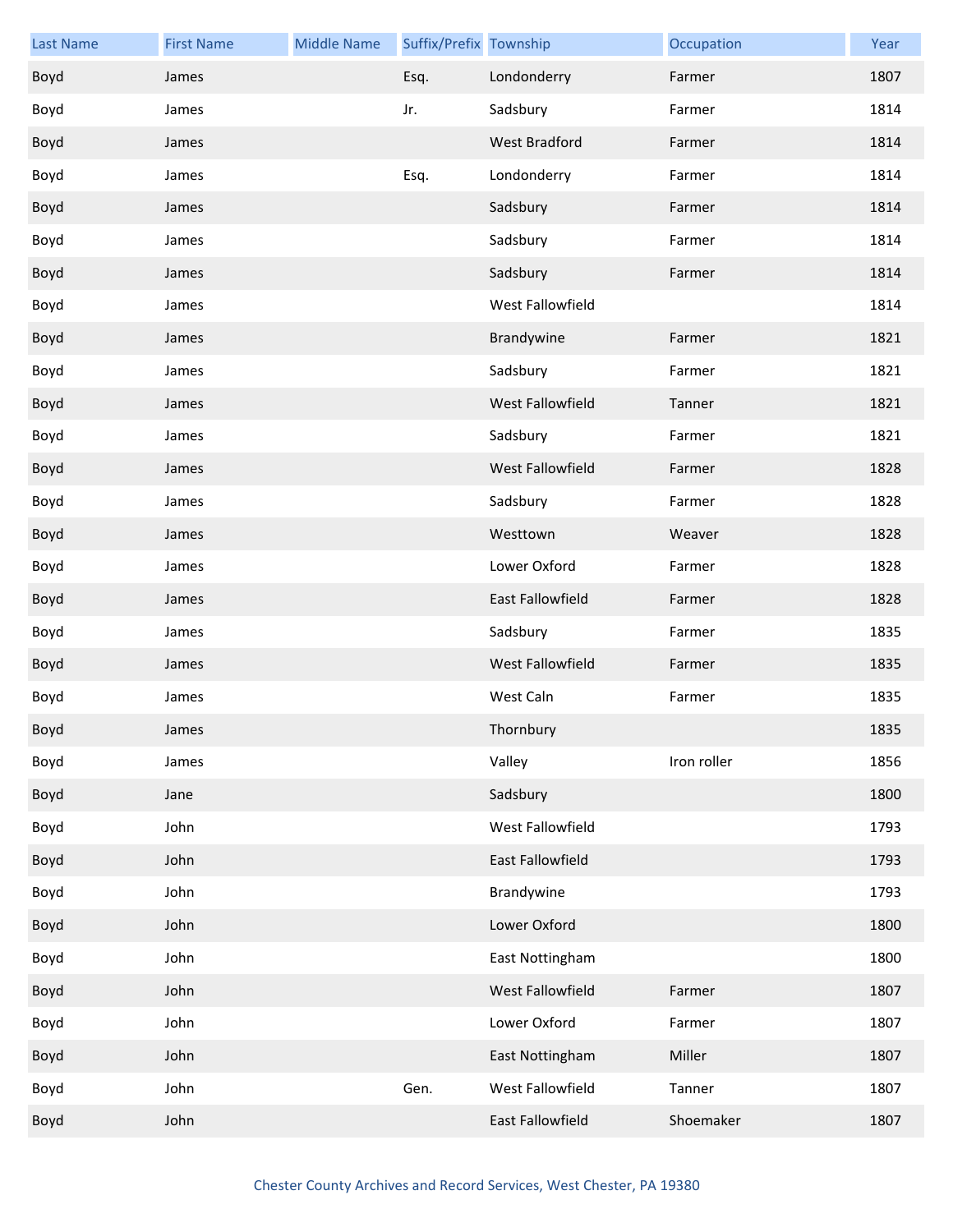| <b>Last Name</b> | <b>First Name</b> | <b>Middle Name</b> | Suffix/Prefix Township |                      | Occupation      | Year |
|------------------|-------------------|--------------------|------------------------|----------------------|-----------------|------|
| Boyd             | John              |                    |                        | East Nottingham      | Laborer         | 1814 |
| Boyd             | John              |                    |                        | West Fallowfield     | Tanner & Farmer | 1814 |
| Boyd             | John              |                    |                        | Brandywine           | Farmer          | 1814 |
| Boyd             | John              |                    |                        | Lower Oxford         | Farmer          | 1814 |
| Boyd             | John              |                    |                        | West Fallowfield     | Farmer          | 1821 |
| Boyd             | John              |                    |                        | Lower Oxford         | Farmer          | 1821 |
| Boyd             | John              |                    |                        | East Fallowfield     | Shoemaker       | 1821 |
| Boyd             | John              |                    |                        | East Fallowfield     | Chairmaker      | 1828 |
| Boyd             | John              |                    |                        | West Fallowfield     | Laborer         | 1828 |
| Boyd             | John              |                    |                        | West Marlborough     | Shoemaker       | 1828 |
| Boyd             | John              |                    |                        | Lower Oxford         | Farmer          | 1828 |
| Boyd             | John              |                    |                        | Sadsbury             | Weaver          | 1828 |
| Boyd             | John              |                    |                        | Sadsbury             | Farmer          | 1828 |
| Boyd             | John              |                    |                        | East Bradford        | Laborer         | 1828 |
| Boyd             | John              |                    |                        | Sadsbury             | Chairmaker      | 1835 |
| Boyd             | John              |                    |                        | New London           | Physician       | 1835 |
| Boyd             | John              |                    |                        | Lower Oxford         | Farmer          | 1835 |
| Boyd             | John              |                    |                        | Sadsbury             | Watchmaker      | 1835 |
| Boyd             | John              |                    |                        | <b>West Nantmeal</b> | Laborer         | 1835 |
| Boyd             | John              |                    |                        | West Whiteland       | Laborer         | 1835 |
| Boyd             | John              |                    |                        | West Marlborough     | Laborer         | 1835 |
| Boyd             | John              |                    |                        | Sadsbury             | Weaver          | 1835 |
| Boyd             | John              |                    |                        | West Caln            | Laborer         | 1856 |
| Boyd             | John              |                    |                        | Schuylkill           | Carder          | 1856 |
| Boyd             | John              |                    |                        | Warwick              | Laborer         | 1856 |
| Boyd             | Joseph            |                    |                        | West Fallowfield     | Tanner          | 1807 |
| Boyd             | Joseph            |                    |                        | Sadsbury             | Farmer          | 1814 |
| Boyd             | Joseph            |                    |                        | Sadsbury             | Schoolmaster    | 1821 |
| Boyd             | Joseph            |                    |                        | Sadsbury             | Farmer          | 1828 |
| Boyd             | Joseph            |                    |                        | Sadsbury             | School teacher  | 1828 |
| Boyd             | Joseph            |                    |                        | Sadsbury             | Farmer          | 1835 |
| Boyd             | Joseph            |                    |                        | Sadsbury             | Farmer          | 1856 |
| Boyd             | Joseph            | C.                 |                        | Sadsbury             | Farmer          | 1821 |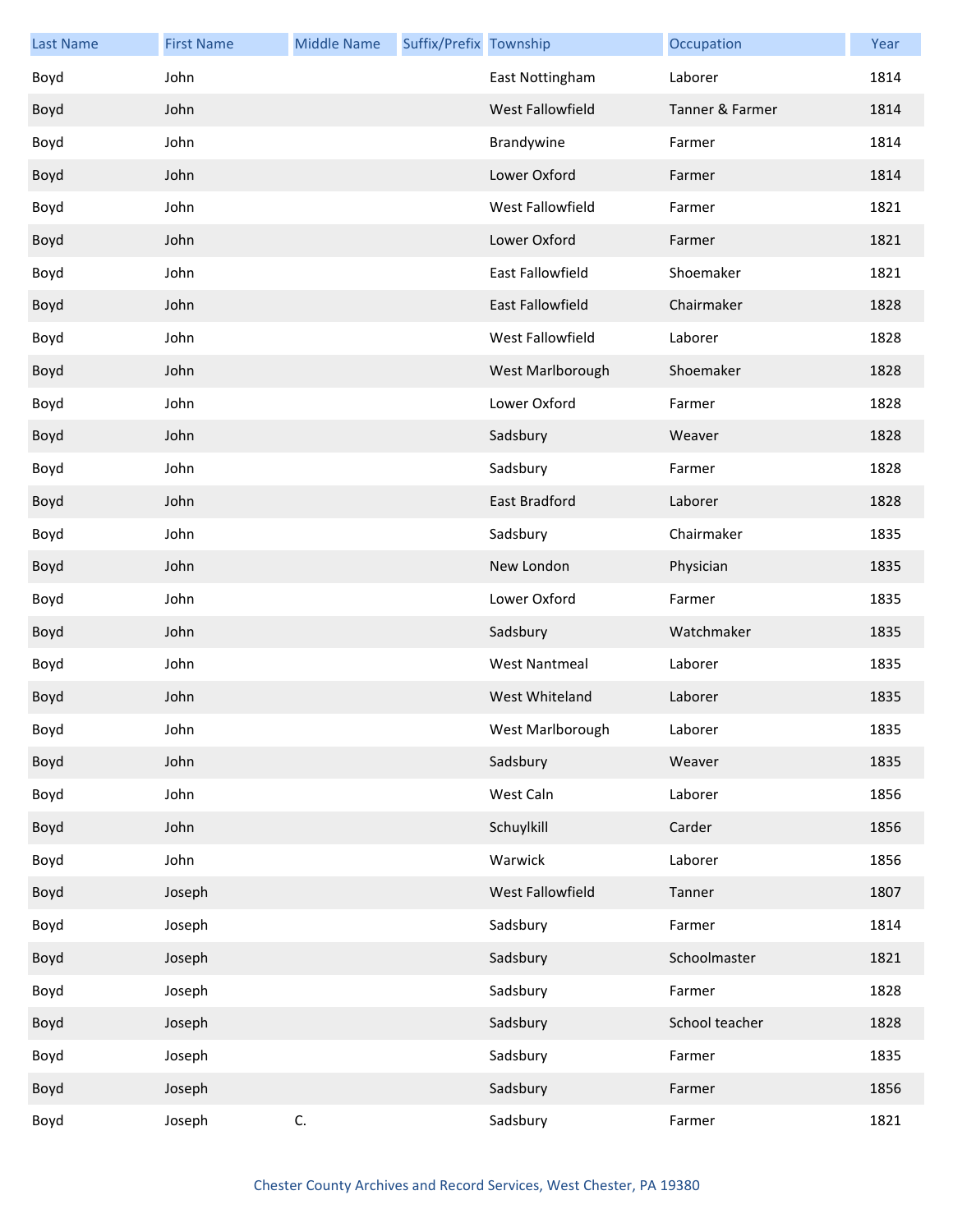| <b>Last Name</b> | <b>First Name</b> | <b>Middle Name</b> | Suffix/Prefix Township |                  | Occupation             | Year |
|------------------|-------------------|--------------------|------------------------|------------------|------------------------|------|
| Boyd             | Joshua            |                    |                        | East Fallowfield | Laborer                | 1856 |
| Boyd             | Mary              |                    |                        | West Fallowfield |                        | 1828 |
| Boyd             | Mary              |                    |                        | West Fallowfield | Landholder             | 1835 |
| Boyd             | Mary              |                    |                        | Franklin         | Housekeeper            | 1856 |
| Boyd             | Mathew            |                    |                        | Sadsbury         | Carpenter              | 1807 |
| Boyd             | Mathew            |                    |                        | Sadsbury         | Farmer                 | 1856 |
| Boyd             | Matthew           |                    |                        | Sadsbury         | Carpenter              | 1814 |
| Boyd             | Matthew           |                    |                        | Sadsbury         | Farmer                 | 1821 |
| Boyd             | Matthew           |                    |                        | Sadsbury         | Farmer                 | 1828 |
| Boyd             | Matthew           |                    |                        | Sadsbury         | Farmer                 | 1835 |
| Boyd             | Milton            |                    |                        | Kennett          |                        | 1856 |
| Boyd             | Oliver            |                    |                        | Valley           | Iron roller            | 1856 |
| Boyd             | Robert            |                    |                        | East Caln        |                        | 1793 |
| Boyd             | Robert            |                    |                        | East Nottingham  | Farmer                 | 1828 |
| Boyd             | Robert            |                    |                        | East Nottingham  | Farmer                 | 1835 |
| Boyd             | Robert            |                    |                        | East Nottingham  | Farmer                 | 1856 |
| Boyd             | Samuel            |                    |                        | Kennett          |                        | 1793 |
| Boyd             | Sarah             |                    |                        | Sadsbury         |                        | 1856 |
| Boyd             | Thomas            |                    |                        | East Nottingham  |                        | 1800 |
| Boyd             | Thomas            |                    |                        | East Nottingham  | Shoemaker              | 1821 |
| Boyd             | Thomas            |                    |                        | Sadsbury         | Farmer                 | 1828 |
| Boyd             | Thomas            |                    |                        | Sadsbury         |                        | 1835 |
| Boyd             | Thomas            |                    |                        | Kennett          | Laborer                | 1835 |
| Boyd             | Thomas            |                    |                        | Sadsbury         | Saddler                | 1856 |
| Boyd             | Thomas            | W.                 |                        | Sadsbury         | Farmer                 | 1821 |
| Boyd             | Wallace           |                    |                        | Sadsbury         |                        | 1793 |
| Boyd             | Wallace           |                    |                        | Sadsbury         | Innkeeper              | 1800 |
| Boyd             | Wallace           |                    |                        | Sadsbury         | Innkeeper              | 1807 |
| Boyd             | Wallace           |                    |                        | Sadsbury         | Tavern Keeper & Farmer | 1814 |
| Boyd             | Wallace           |                    |                        | Sadsbury         | Farmer                 | 1821 |
| Boyd             | Warrick           | Davis              |                        | West Goshen      | Laborer                | 1856 |
| Boyd             | William           |                    |                        | Sadsbury         |                        | 1793 |
| Boyd             | William           |                    |                        | East Nottingham  |                        | 1800 |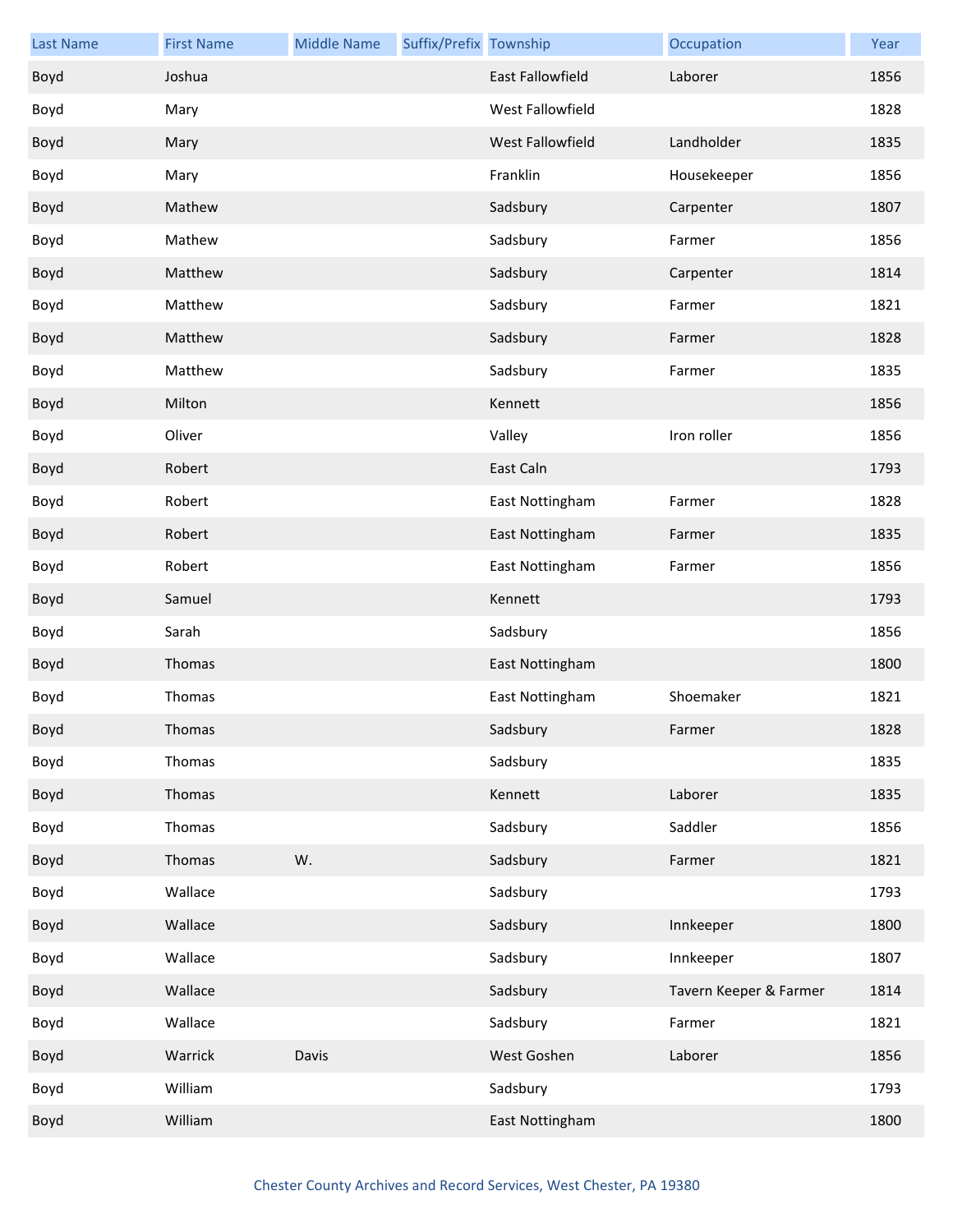| <b>Last Name</b> | <b>First Name</b> | <b>Middle Name</b> | Suffix/Prefix Township |                      | Occupation        | Year |
|------------------|-------------------|--------------------|------------------------|----------------------|-------------------|------|
| Boyd             | William           |                    |                        | Pennsbury            | Innkeeper         | 1807 |
| Boyd             | William           |                    |                        | New London           | Weaver            | 1807 |
| Boyd             | William           |                    |                        | East Nottingham      | Weaver            | 1814 |
| Boyd             | William           |                    |                        | New London           | Laborer           | 1814 |
| Boyd             | William           |                    |                        | East Caln            | Shoemaker         | 1828 |
| Boyd             | William           |                    |                        | Valley               | Rolling mill hand | 1856 |
| Boyd             | William           |                    |                        | Phoenixville         | Chipper           | 1856 |
| Boyde            | Benjamin          |                    |                        | <b>Upper Oxford</b>  | Laborer           | 1856 |
| Boydler          | Jacob             |                    |                        | Pikeland             |                   | 1800 |
| Boydler          | John              |                    |                        | Pikeland             |                   | 1800 |
| Boyer            | Adam              |                    |                        | <b>West Coventry</b> | Laborer           | 1856 |
| Boyer            | Andrew            |                    |                        | Pikeland             |                   | 1800 |
| Boyer            | Andrew            |                    |                        | Honey Brook          |                   | 1814 |
| Boyer            | Andrew            |                    |                        | Honey Brook          | Farmer            | 1821 |
| Boyer            | Andrew            |                    |                        | Honey Brook          | Farmer            | 1828 |
| Boyer            | Andrew            |                    |                        | Honey Brook          | Farmer            | 1835 |
| Boyer            | Andrew            |                    | Jr.                    | Honey Brook          | Laborer           | 1835 |
| Boyer            | Andrew            |                    |                        | Londonderry          | Farmer            | 1856 |
| Boyer            | Benjamin          |                    |                        | Charlestown          | Farmer            | 1807 |
| Boyer            | Benjamin          |                    | Jr.                    | Schuylkill           | Shoemaker         | 1828 |
| Boyer            | Benjamin          |                    | Sr.                    | Schuylkill           | Farmer            | 1828 |
| Boyer            | Benjamin          |                    |                        | Schuylkill           | Farmer            | 1835 |
| Boyer            | Benjamin          |                    | Jr.                    | Schuylkill           | Farmer            | 1835 |
| Boyer            | Catharine         |                    |                        | West Goshen          | Farmer            | 1835 |
| Boyer            | Eli               |                    |                        | <b>East Nantmeal</b> | Laborer           | 1856 |
| Boyer            | Francis           |                    |                        | West Goshen          | Laborer           | 1856 |
| Boyer            | George            |                    |                        | West Whiteland       | Innkeeper         | 1835 |
| Boyer            | Isaac             |                    |                        | <b>East Nantmeal</b> | House carpenter   | 1856 |
| Boyer            | Isaac             |                    |                        | East Marlborough     | Laborer           | 1856 |
| Boyer            | Jacob             |                    |                        | Pikeland             | Blacksmith        | 1828 |
| Boyer            | Jacob             |                    |                        | West Whiteland       | Storekeeper       | 1835 |
| Boyer            | Jacob             |                    |                        | Pikeland             | Trade             | 1835 |
| Boyer            | Jacob             |                    |                        | East Pikeland        | Farmer            | 1856 |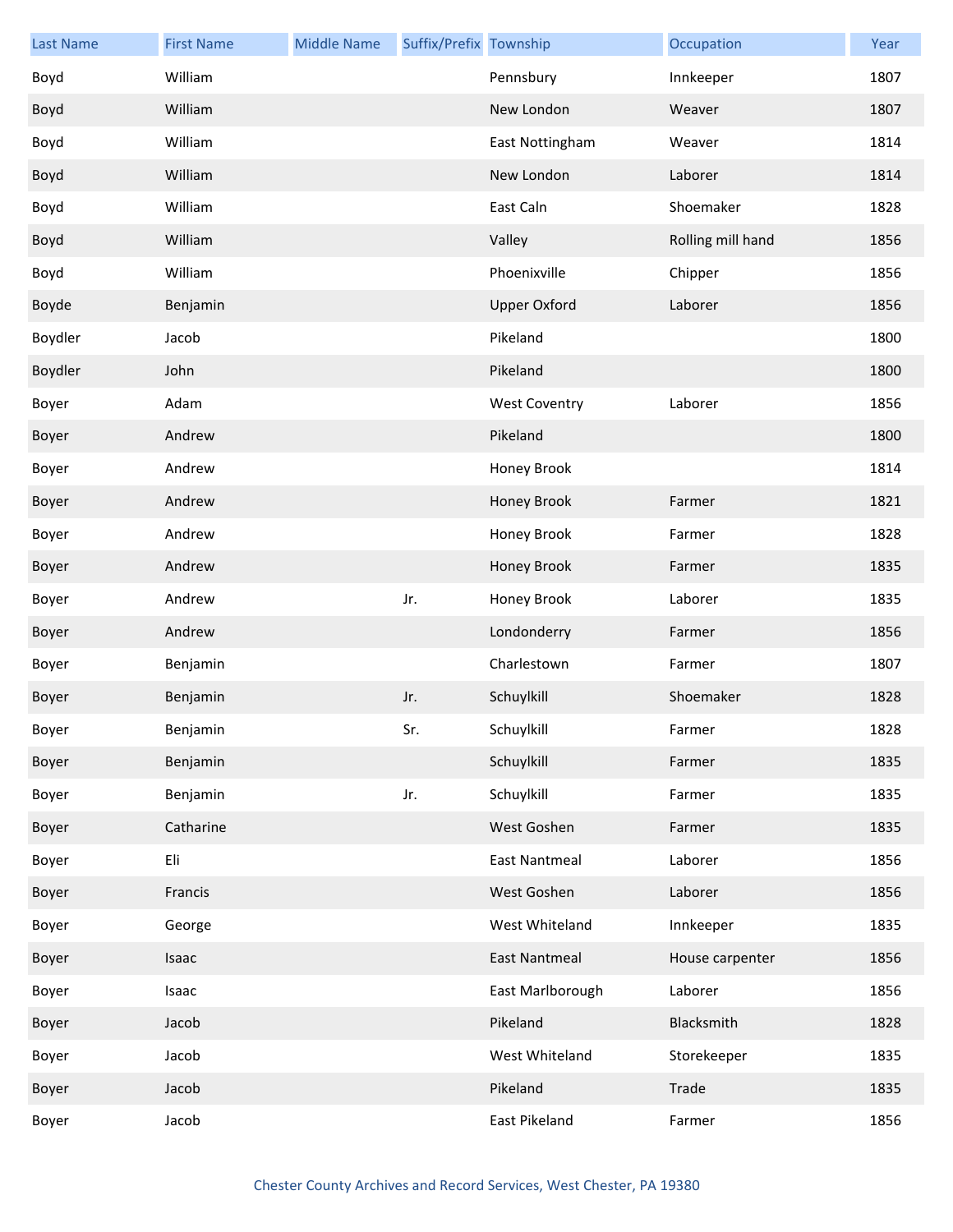| <b>Last Name</b> | <b>First Name</b> | <b>Middle Name</b> | Suffix/Prefix Township |                      | Occupation     | Year |
|------------------|-------------------|--------------------|------------------------|----------------------|----------------|------|
| Boyer            | Jacob             |                    |                        | West Whiteland       | Gentleman      | 1856 |
| Boyer            | Jesse             |                    |                        | Coventry             | Laborer        | 1814 |
| Boyer            | Jesse             |                    |                        | Coventry             | Cordwainer     | 1821 |
| Boyer            | Jesse             |                    |                        | Honey Brook          | Farmer         | 1828 |
| Boyer            | Jesse             |                    |                        | Coventry             | Laborer        | 1828 |
| Boyer            | Jesse             |                    |                        | Honey Brook          | Laborer        | 1835 |
| Boyer            | Jesse             |                    |                        | <b>West Coventry</b> | Farmer         | 1856 |
| Boyer            | John              |                    |                        | New Garden           |                | 1793 |
| Boyer            | John              |                    |                        | New Garden           | Vituler        | 1800 |
| Boyer            | John              |                    |                        | New Garden           | Victular       | 1807 |
| Boyer            | John              |                    |                        | New Garden           | Farmer         | 1814 |
| Boyer            | John              |                    |                        | New Garden           | Butcher        | 1821 |
| Boyer            | John              |                    |                        | New Garden           | Laborer        | 1828 |
| Boyer            | John              |                    |                        | Schuylkill           | Farmer         | 1828 |
| Boyer            | John              |                    |                        | Honey Brook          | Blacksmith     | 1835 |
| Boyer            | John              |                    |                        | Schuylkill           | Farmer         | 1835 |
| Boyer            | John              |                    |                        | Honeybrook           | Farmer         | 1856 |
| Boyer            | John              |                    |                        | Warwick              | Laborer        | 1856 |
| Boyer            | John              |                    |                        | West Whiteland       | Gentleman      | 1856 |
| Boyer            | John              |                    |                        | Phoenixville         | Laborer        | 1856 |
| Boyer            | John              | S                  |                        | West Whiteland       | Farmer         | 1856 |
| Boyer            | Lewis             |                    |                        | Honeybrook           | Farmer         | 1856 |
| Boyer            | Lewis             |                    |                        | Honeybrook           | Farmer         | 1856 |
| Boyer            | Martin            |                    |                        | New Garden           | Butcher        | 1814 |
| Boyer            | Martin            |                    |                        | New Garden           | <b>Butcher</b> | 1821 |
| Boyer            | Martin            |                    |                        | Kennett              | Farmer         | 1828 |
| Boyer            | Martin            |                    |                        | New Garden           | Butcher        | 1856 |
| Boyer            | Mary              | $\sf E$            |                        | West Whiteland       | Innkeeper      | 1856 |
| Boyer            | Michael           |                    |                        | New Garden           | Laborer        | 1856 |
| Boyer            | Mordecai          |                    |                        | <b>East Nantmeal</b> | Laborer        | 1856 |
| Boyer            | Nelson            |                    |                        | Londonderry          | Farmer         | 1856 |
| Boyer            | Nicholas          |                    |                        | East Caln            | Innkeeper      | 1835 |
| Boyer            | Nicholas          |                    |                        | Phoenixville         | Laborer        | 1856 |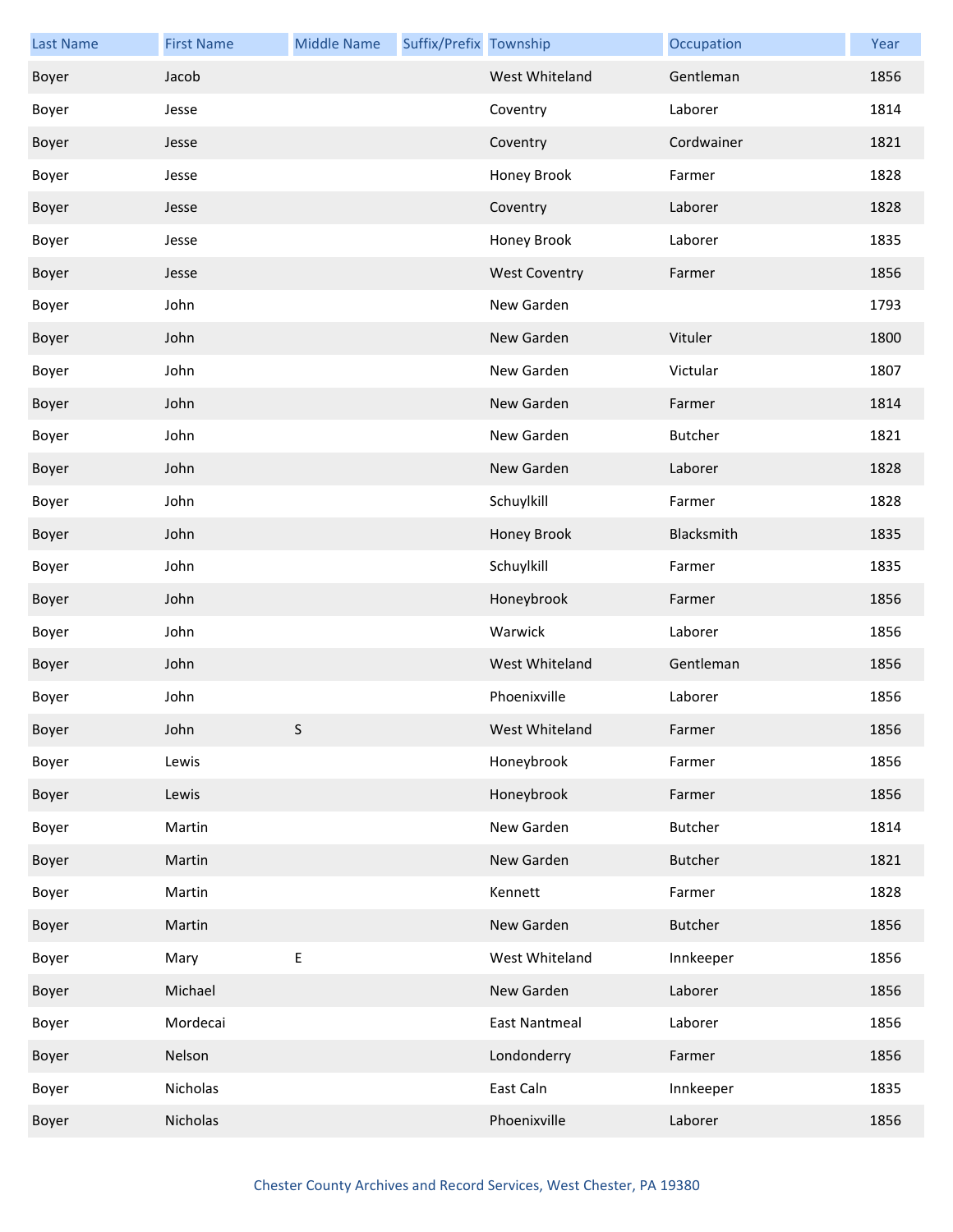| <b>Last Name</b> | <b>First Name</b> | <b>Middle Name</b> | Suffix/Prefix Township |                     | Occupation     | Year |
|------------------|-------------------|--------------------|------------------------|---------------------|----------------|------|
| Boyer            | Philip            |                    |                        | Coventry            |                | 1793 |
| Boyer            | Reece             |                    |                        | New Garden          | Laborer        | 1828 |
| Boyer            | Reece             |                    |                        | Kennett Square      | Butcher        | 1856 |
| Boyer            | Reece             |                    | Jr.                    | Kennett Square      | Carpenter      | 1856 |
| Boyer            | Rees              |                    |                        | New Garden          | Butcher        | 1821 |
| Boyer            | Reese             |                    |                        | New Garden          | <b>Butcher</b> | 1814 |
| Boyer            | Riter             |                    |                        | West Whiteland      | Storekeeper    | 1835 |
| Boyer            | Riter             |                    | Esq.                   | West Whiteland      | Merchant       | 1856 |
| Boyer            | Robert            |                    |                        | London Britain      | Laborer        | 1828 |
| Boyer            | Samuel            |                    |                        | Honey Brook         | Laborer        | 1821 |
| Boyer            | Samuel            |                    |                        | Honey Brook         | Farmer         | 1828 |
| Boyer            | Samuel            |                    |                        | Honeybrook          | Farmer         | 1856 |
| Boyer            | Thomas            |                    |                        | New Garden          | Carpenter      | 1821 |
| Boyer            | Thomas            |                    |                        | New Garden          | Farmer         | 1828 |
| Boyer            | William           |                    |                        | Honeybrook          | Farmer         | 1856 |
| Boyer            | William           |                    |                        | London Britain      | Shoemaker      | 1856 |
| Boyer            | William           |                    |                        | <b>West Chester</b> | Laborer        | 1856 |
| Boyer            | William           |                    |                        | Valley              | Farmer         | 1856 |
| Boyer            | William           | В.                 |                        | West Caln           | Tanner         | 1828 |
| Boyer            | Zenas             |                    |                        | Phoenixville        | Roler          | 1856 |
| <b>Boyers</b>    | Ann               |                    |                        | Brandywine          |                | 1828 |
| <b>Boyers</b>    | Benjamin          |                    |                        | Charlestown         | Farmer         | 1814 |
| <b>Boyers</b>    | Benjamin          |                    |                        | Charlestown         | Farmer         | 1821 |
| <b>Boyers</b>    | Catharine         |                    | Widow                  | Goshen              | Farmer         | 1814 |
| <b>Boyers</b>    | Catharine         |                    |                        | West Goshen         |                | 1821 |
| <b>Boyers</b>    | Elizabeth         |                    | Mrs.                   | West Whiteland      |                | 1821 |
| <b>Boyers</b>    | Elizabeth         |                    |                        | West Whiteland      | Farmer         | 1828 |
| <b>Boyers</b>    | George            |                    |                        | West Whiteland      | Farmer         | 1828 |
| <b>Boyers</b>    | Jacob             |                    |                        | Honey Brook         | Storekeeper    | 1814 |
| <b>Boyers</b>    | Jacob             |                    |                        | Honey Brook         | Laborer        | 1821 |
| <b>Boyers</b>    | Jacob             |                    |                        | West Whiteland      | Laborer        | 1828 |
| <b>Boyers</b>    | John              |                    |                        | West Whiteland      | Farmer         | 1800 |
| <b>Boyers</b>    | John              |                    |                        | West Whiteland      | Farmer         | 1807 |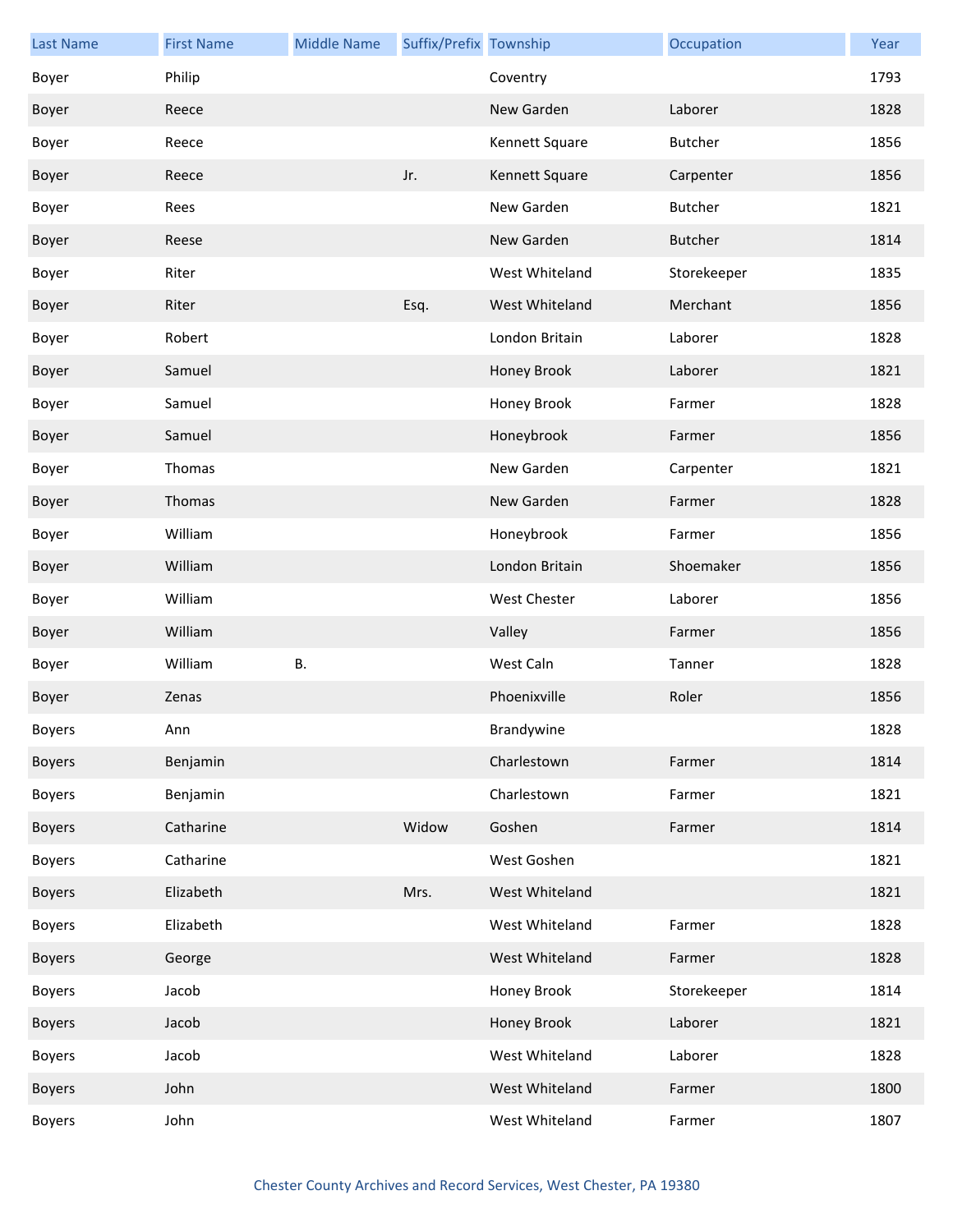| <b>Last Name</b> | <b>First Name</b> | <b>Middle Name</b> | Suffix/Prefix Township |                       | Occupation  | Year |
|------------------|-------------------|--------------------|------------------------|-----------------------|-------------|------|
| <b>Boyers</b>    | John              |                    |                        | <b>West Whiteland</b> | Farmer      | 1814 |
| <b>Boyers</b>    | John              |                    |                        | West Whiteland        |             | 1821 |
| <b>Boyers</b>    | John              |                    |                        | Charlestown           | Farmer      | 1821 |
| <b>Boyers</b>    | John              |                    |                        | Brandywine            |             | 1828 |
| <b>Boyers</b>    | Michael           |                    |                        | West Goshen           |             | 1821 |
| <b>Boyers</b>    | Nicholas          |                    |                        | West Whiteland        | Gentleman   | 1800 |
| <b>Boyers</b>    | Nicholas          |                    |                        | East Bradford         | Merchant    | 1828 |
| <b>Boyers</b>    | Robert            |                    |                        | New Garden            | Laborer     | 1821 |
| Boyes            | Thomas            |                    |                        | East Fallowfield      | Farmer      | 1835 |
| Boygh            | Peter             |                    |                        | West Fallowfield      |             | 1856 |
| Boyl             | Alexander         |                    |                        | East Caln             | Laborer     | 1800 |
| Boyl             | Edward            |                    |                        | Brandywine            | Miller      | 1807 |
| Boyl             | James             |                    |                        | <b>West Nantmeal</b>  |             | 1800 |
| Boyl             | Samuel            |                    |                        | West Fallowfield      | Carpenter   | 1807 |
| Boyle            | darli             |                    |                        | West Caln             | Farmer      | 1856 |
| Boyle            | Darlington        |                    |                        | West Caln             | Wheelwright | 1828 |
| <b>Boyle</b>     | Dorington         |                    |                        | West Caln             | Farmer      | 1835 |
| Boyle            | Dorrington        |                    |                        | East Caln             | Wheelwright | 1821 |
| Boyle            | James             |                    |                        | Phoenixville          | Pudler      | 1856 |
| Boyle            | Peter             |                    |                        | Easttown              | Farmer      | 1807 |
| Boyle            | Robert            |                    |                        | Charlestown           | Merchant    | 1821 |
| Boyle            | Samuel            |                    |                        | West Fallowfield      | Farmer      | 1814 |
| Boyle            | Samuel            |                    |                        | West Fallowfield      | Farmer      | 1821 |
| <b>Boyles</b>    | Edward            |                    |                        | Brandywine            |             | 1793 |
| <b>Boyles</b>    | James             |                    |                        | East Whiteland        |             | 1793 |
| <b>Boyles</b>    | James             |                    | Jr.                    | <b>West Nantmeal</b>  | Farmer      | 1807 |
| <b>Boyles</b>    | James             |                    |                        | <b>West Nantmeal</b>  | Farmer      | 1807 |
| <b>Boyles</b>    | James             |                    |                        | East Caln             | Laborer     | 1856 |
| <b>Boyles</b>    | James             |                    |                        | West Whiteland        | Laborer     | 1856 |
| <b>Boyles</b>    | John              |                    |                        | <b>East Nantmeal</b>  | Laborer     | 1800 |
| <b>Boyles</b>    | John              |                    |                        | Honey Brook           | Laborer     | 1807 |
| <b>Boyles</b>    | John              |                    |                        | East Brandywine       | Weaver      | 1856 |
| <b>Boyles</b>    | Joseph            |                    |                        | <b>East Nantmeal</b>  | Laborer     | 1800 |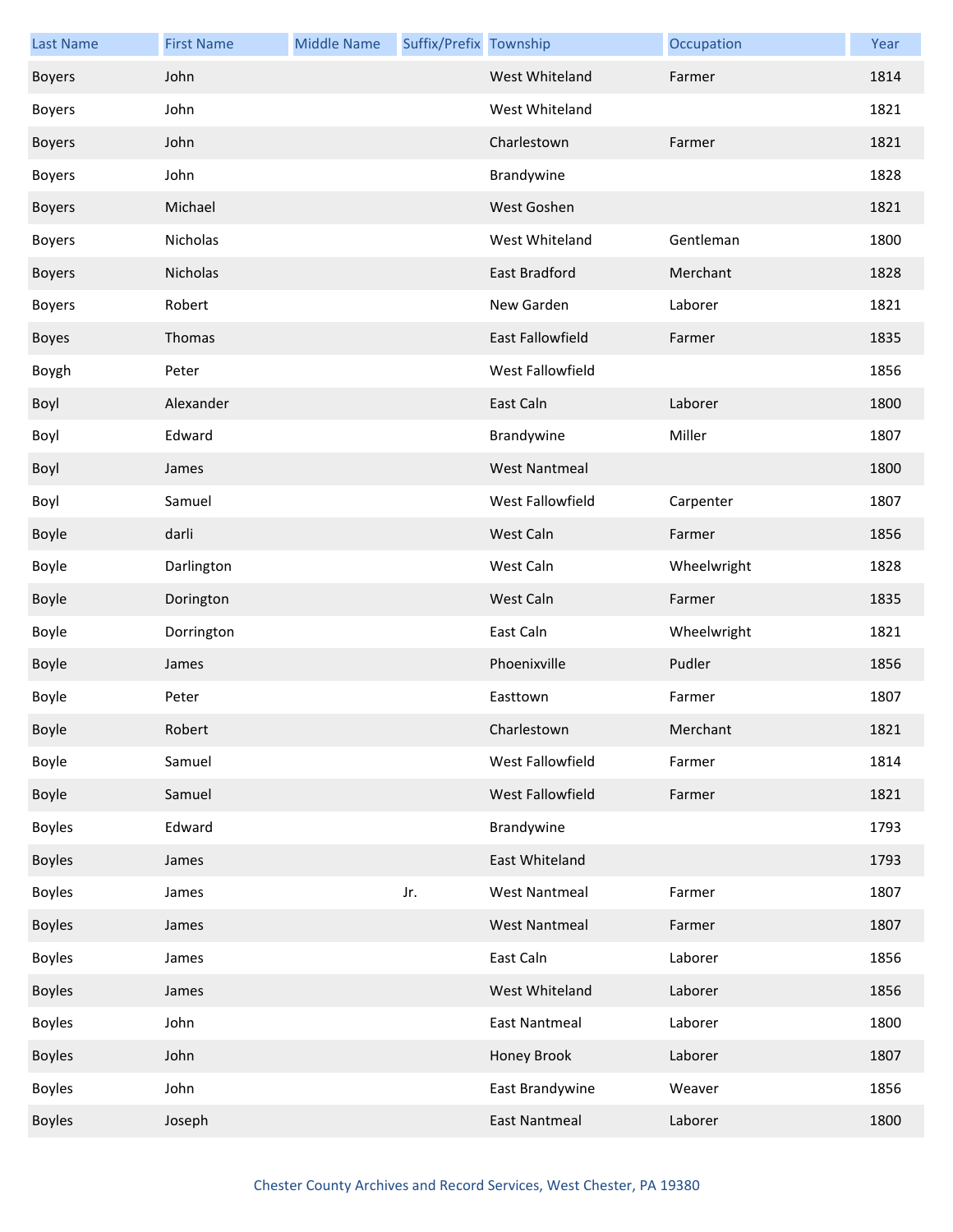| <b>Last Name</b>  | <b>First Name</b> | <b>Middle Name</b>        | Suffix/Prefix Township |                         | Occupation | Year |
|-------------------|-------------------|---------------------------|------------------------|-------------------------|------------|------|
| <b>Boyles</b>     | Joseph            | $\boldsymbol{\mathsf{H}}$ |                        | East Goshen             | Laborer    | 1856 |
| <b>Boyles</b>     | Samuel            |                           |                        | Honey Brook             | Tanner     | 1821 |
| <b>Boyles</b>     | Thomas            |                           |                        | East Goshen             | Farmer     | 1856 |
| <b>Boyls</b>      | Samuel            |                           |                        | West Caln               | Farmer     | 1807 |
| Boyna             | Patrick           | P                         |                        | Willistown              | Farmer     | 1856 |
| Boysel            | Jacob             |                           |                        | <b>Upper Oxford</b>     | Yeoman     | 1800 |
| Bozarth           | Berzilla          |                           |                        | New London              | Laborer    | 1856 |
| Brabson           | Caleb             |                           |                        | East Nottingham         | Laborer    | 1821 |
| Brabson           | Caleb             |                           |                        | East Nottingham         | Miller     | 1835 |
| <b>Brabson</b>    | Jesse             | К                         |                        | East Nottingham         | Carpenter  | 1835 |
| <b>Bracelin</b>   | Charles           | A                         |                        | Phoenixville            | Pudler     | 1856 |
| <b>Bracelin</b>   | Neal              |                           |                        | Phoenixville            | Laborer    | 1856 |
| <b>Bracken</b>    | Benjamin          |                           |                        | New Garden              | Carpenter  | 1856 |
| <b>Bracken</b>    | Henry             |                           |                        | London Grove            | Mason      | 1828 |
| <b>Bracken</b>    | Henry             |                           |                        | East Goshen             | Laborer    | 1835 |
| Brackenridge      | David             |                           |                        | Londonderry             |            | 1807 |
| Brackenridge      | David             |                           |                        | East Caln               | Laborer    | 1835 |
| Brackenridge      | James             |                           |                        | West Marlborough        |            | 1800 |
| Brackenridge      | James             |                           |                        | <b>East Fallowfield</b> | Weaver     | 1814 |
| Brackenridge      | James             |                           |                        | <b>East Fallowfield</b> | Weaver     | 1821 |
| Brackenridge      | James             |                           |                        | East Caln               | Weaver     | 1828 |
| Brackenridge      | James             |                           |                        | West Marlborough        | Laborer    | 1835 |
| Brackenridge      | Robert            |                           |                        | East Caln               | Laborer    | 1856 |
| Brackenridge      | Samuel            |                           |                        | Brandywine              | Laborer    | 1821 |
| Brackenridge      | Samuel            |                           |                        | East Caln               | Laborer    | 1835 |
| <b>Brackfield</b> | Samuel            |                           |                        | Willistown              | Laborer    | 1821 |
| Brackinridge      | Robert            |                           |                        | Londonderry             | Farmer     | 1821 |
| Brackinridge      | Samuel            |                           |                        | West Bradford           | Laborer    | 1828 |
| Brackinridge      | William           |                           |                        | Wallace                 | Laborer    | 1856 |
| Brackvill         | John              |                           |                        | <b>West Nantmeal</b>    | Watchmaker | 1835 |
| Bradbery          | Joseph            |                           |                        | Sadsbury                | Weaver     | 1856 |
| <b>Braden</b>     | Andrew            |                           |                        | Goshen                  | Weaver     | 1814 |
| Braden            | Andrew            |                           |                        | <b>West Nantmeal</b>    | Laborer    | 1821 |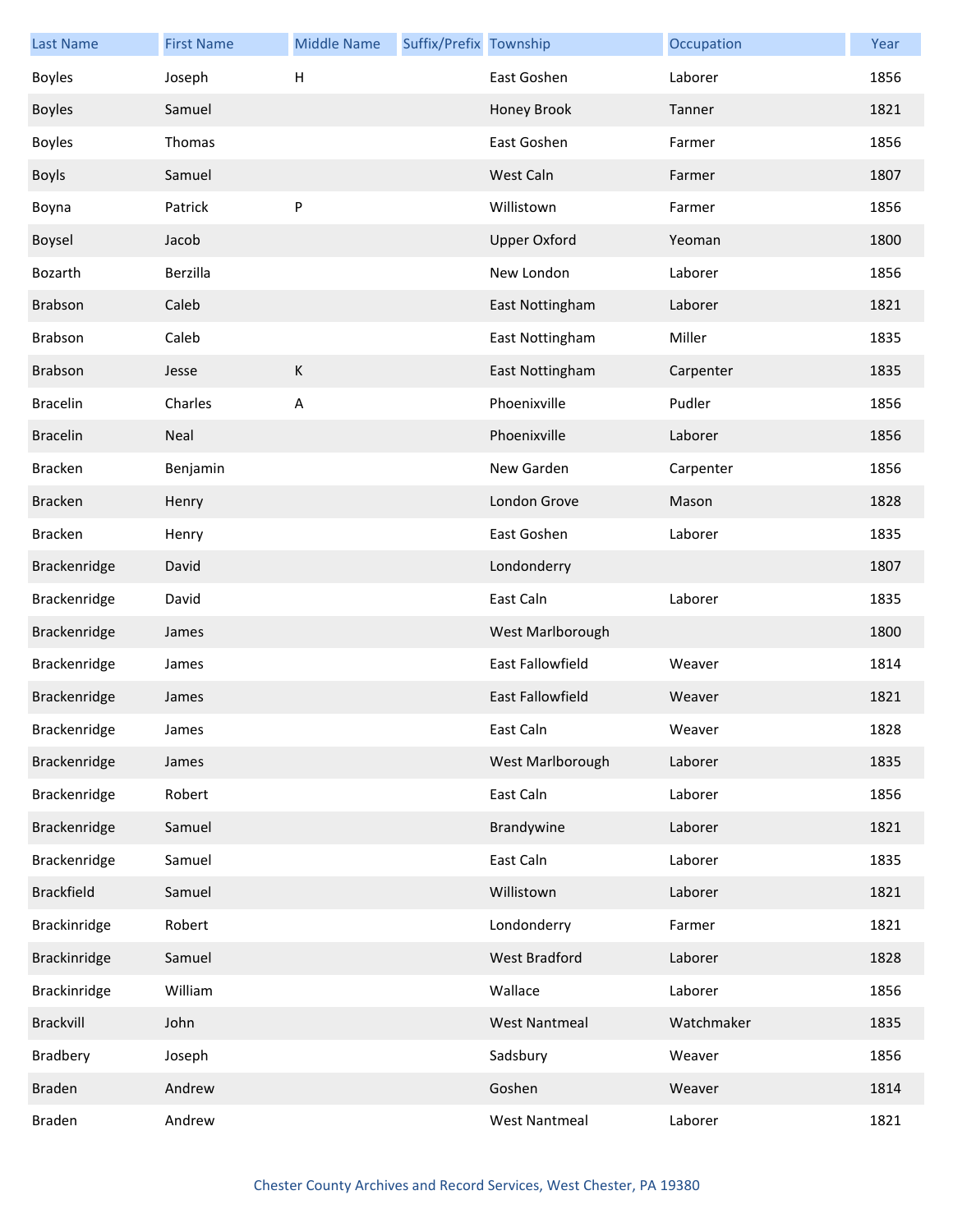| <b>Last Name</b> | <b>First Name</b> | <b>Middle Name</b>        | Suffix/Prefix Township |                      | Occupation      | Year |
|------------------|-------------------|---------------------------|------------------------|----------------------|-----------------|------|
| <b>Braden</b>    | Andrew            |                           |                        | <b>West Bradford</b> | Weaver          | 1828 |
| <b>Braden</b>    | Hugh              |                           |                        | West Marlborough     |                 | 1793 |
| <b>Braden</b>    | Hugh              |                           |                        | East Nottingham      | Cooper          | 1821 |
| <b>Braden</b>    | James             |                           |                        | <b>Upper Oxford</b>  | Laborer         | 1828 |
| <b>Bradfield</b> | John              |                           |                        | New London           | Farmer          | 1821 |
| <b>Bradfor</b>   | William           |                           |                        | <b>East Bradford</b> |                 | 1821 |
| <b>Bradford</b>  | J                 | $\boldsymbol{\mathsf{H}}$ |                        | <b>West Chester</b>  | Physician       | 1856 |
| <b>Bradford</b>  | John              |                           |                        | Kennett              | Farmer          | 1814 |
| <b>Bradford</b>  | Walter            |                           |                        | West Marlborough     | Millstone maker | 1835 |
| <b>Bradley</b>   |                   |                           | Mrs.                   | Phoenixville         |                 | 1856 |
| <b>Bradley</b>   | Alex              |                           |                        | Phoenixville         | Fireman         | 1856 |
| <b>Bradley</b>   | Alice             | Ann                       |                        | East Bradford        | Storekeeper     | 1856 |
| <b>Bradley</b>   | <b>Barned</b>     |                           |                        | Westtown             | Weaver          | 1807 |
| <b>Bradley</b>   | Bernard           |                           |                        | Schuylkill           | Farmer          | 1856 |
| <b>Bradley</b>   | Caleb             |                           |                        | <b>West Chester</b>  | Gentleman       | 1856 |
| <b>Bradley</b>   | Caleb             | G.                        |                        | East Bradford        | Blacksmith      | 1835 |
| <b>Bradley</b>   | Emmor             |                           |                        | <b>West Chester</b>  | Clerk           | 1807 |
| <b>Bradley</b>   | Emmor             |                           |                        | East Bradford        | Farmer          | 1814 |
| <b>Bradley</b>   | Emmor             |                           |                        | East Bradford        |                 | 1821 |
| <b>Bradley</b>   | Emmor             |                           |                        | <b>East Bradford</b> | Scrivener       | 1828 |
| <b>Bradley</b>   | Emmor             |                           |                        | East Bradford        | Surveyor        | 1835 |
| <b>Bradley</b>   | Francis           |                           |                        | West Marlborough     |                 | 1793 |
| <b>Bradley</b>   | Francis           |                           |                        | West Marlborough     |                 | 1800 |
| <b>Bradley</b>   | Francis           |                           |                        | Londonderry          | Tailor          | 1814 |
| <b>Bradley</b>   | George            |                           |                        | <b>East Bradford</b> |                 | 1793 |
| <b>Bradley</b>   | George            |                           |                        | West Bradford        | Plasterer       | 1814 |
| <b>Bradley</b>   | George            |                           |                        | East Bradford        | Founder         | 1835 |
| <b>Bradley</b>   | Gilbert           |                           |                        | New Garden           | Laborer         | 1800 |
| <b>Bradley</b>   | Jacob             |                           |                        | London Grove         | Laborer         | 1814 |
| <b>Bradley</b>   | Jacob             |                           |                        | London Grove         | Farmer          | 1821 |
| <b>Bradley</b>   | James             |                           |                        | West Pikeland        | Farmer          | 1856 |
| <b>Bradley</b>   | John              |                           |                        | Westtown             | Weaver          | 1807 |
| <b>Bradley</b>   | John              |                           |                        | Willistown           | Farmer          | 1814 |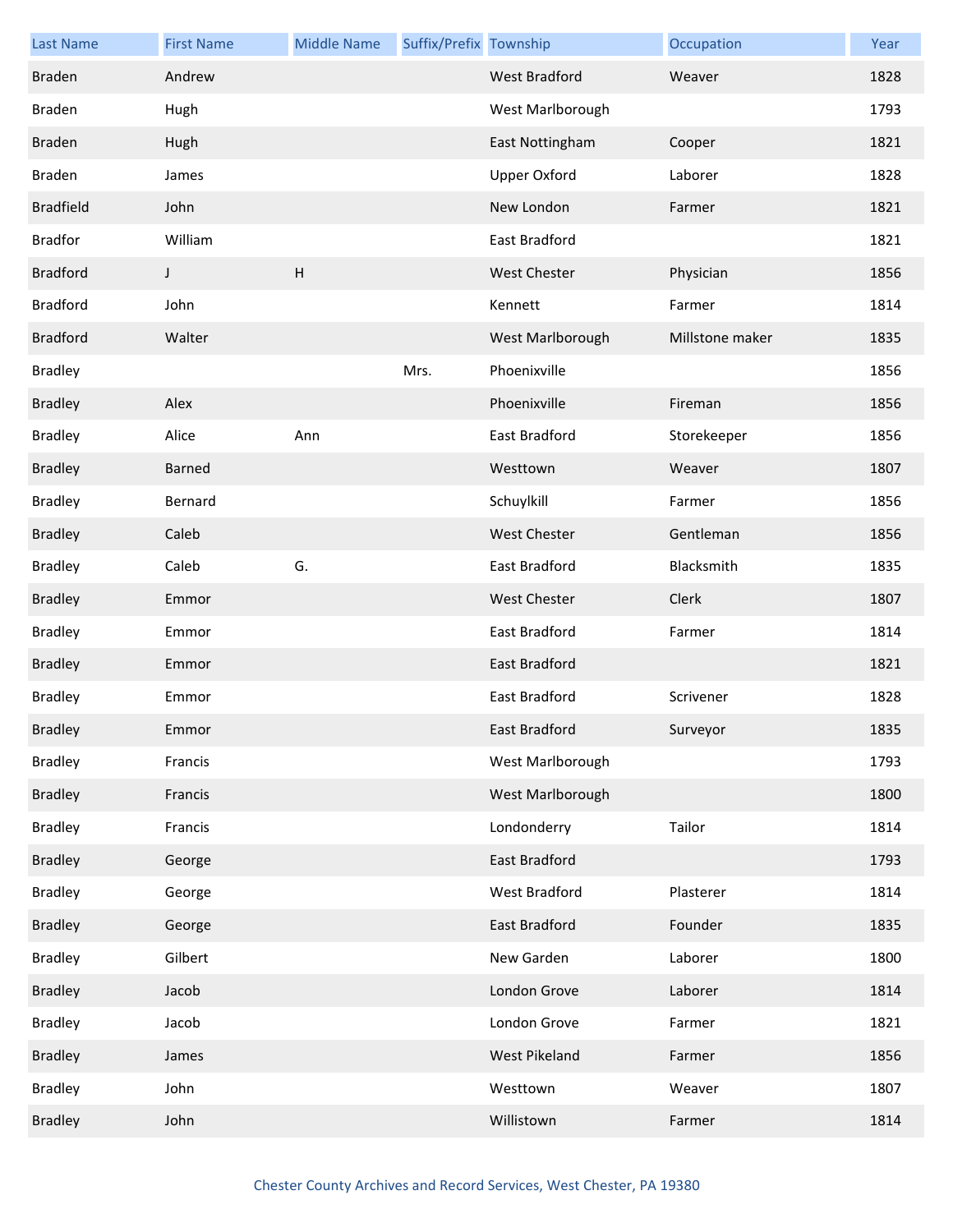| <b>Last Name</b> | <b>First Name</b> | <b>Middle Name</b> | Suffix/Prefix Township |                     | Occupation     | Year |
|------------------|-------------------|--------------------|------------------------|---------------------|----------------|------|
| <b>Bradley</b>   | John              |                    |                        | Pikeland            |                | 1821 |
| <b>Bradley</b>   | John              |                    |                        | Uwchlan             | Cordwainer     | 1821 |
| <b>Bradley</b>   | John              |                    |                        | Willistown          | Farmer         | 1821 |
| <b>Bradley</b>   | John              |                    |                        | <b>West Chester</b> | Lawyer         | 1828 |
| <b>Bradley</b>   | John              |                    |                        | Uwchlan             | Shoemaker      | 1828 |
| <b>Bradley</b>   | John              |                    |                        | Schuylkill          | Laborer        | 1835 |
| <b>Bradley</b>   | John              |                    |                        | West Bradford       | Laborer        | 1856 |
| <b>Bradley</b>   | Joseph            |                    |                        | West Bradford       | Plasterer      | 1814 |
| <b>Bradley</b>   | Lafayette         |                    |                        | West Fallowfield    | <b>Butcher</b> | 1856 |
| <b>Bradley</b>   | Laughlin          |                    |                        | Phoenixville        | Laborer        | 1856 |
| <b>Bradley</b>   | Noah              |                    |                        | Willistown          | Farmer         | 1814 |
| <b>Bradley</b>   | Patrick           |                    |                        | Westtown            | Weaver         | 1807 |
| <b>Bradley</b>   | Patrick           |                    |                        | Valley              | Laborer        | 1856 |
| <b>Bradley</b>   | Richard           |                    |                        | East Marlborough    | Jobber         | 1807 |
| <b>Bradley</b>   | Richard           |                    |                        | East Marlborough    | Farmer         | 1821 |
| <b>Bradley</b>   | Richard           |                    |                        | East Marlborough    | Laborer        | 1828 |
| <b>Bradley</b>   | Richard           |                    |                        | Highland            | Laborer        | 1856 |
| <b>Bradley</b>   | Robert            |                    |                        | New London          | Papermaker     | 1835 |
| <b>Bradley</b>   | Thomas            |                    |                        | East Whiteland      |                | 1800 |
| <b>Bradley</b>   | Thomas            |                    |                        | Uwchlan             | Weaver         | 1807 |
| <b>Bradley</b>   | Thomas            |                    |                        | East Whiteland      |                | 1814 |
| <b>Bradley</b>   | Thomas            |                    |                        | Willistown          | Laborer        | 1821 |
| <b>Bradley</b>   | William           |                    |                        | Phoenixville        | Shopkeeper     | 1856 |
| <b>Bradley</b>   | Ziba              |                    |                        | West Bradford       | Plasterer      | 1814 |
| <b>Bradly</b>    | Caleb             |                    |                        | West Bradford       | Plasterer      | 1807 |
| <b>Bradly</b>    | George            |                    |                        | West Bradford       | Farmer         | 1807 |
| <b>Bradly</b>    | Gilbert           |                    |                        | London Grove        |                | 1793 |
| <b>Bradly</b>    | Joseph            |                    |                        | West Bradford       | Plasterer      | 1807 |
| <b>Bradly</b>    | Thomas            |                    |                        | Uwchlan             | Weaver         | 1800 |
| <b>Bradon</b>    | Hugh              |                    |                        | East Nottingham     | Cooper         | 1807 |
| Bradon           | James             |                    |                        | East Nottingham     | Laborer        | 1828 |
| Bradshaw         | John              |                    |                        | New Garden          | Weaver         | 1828 |
| Bradshaw         | John              |                    |                        | New Garden          | Manufacturer   | 1835 |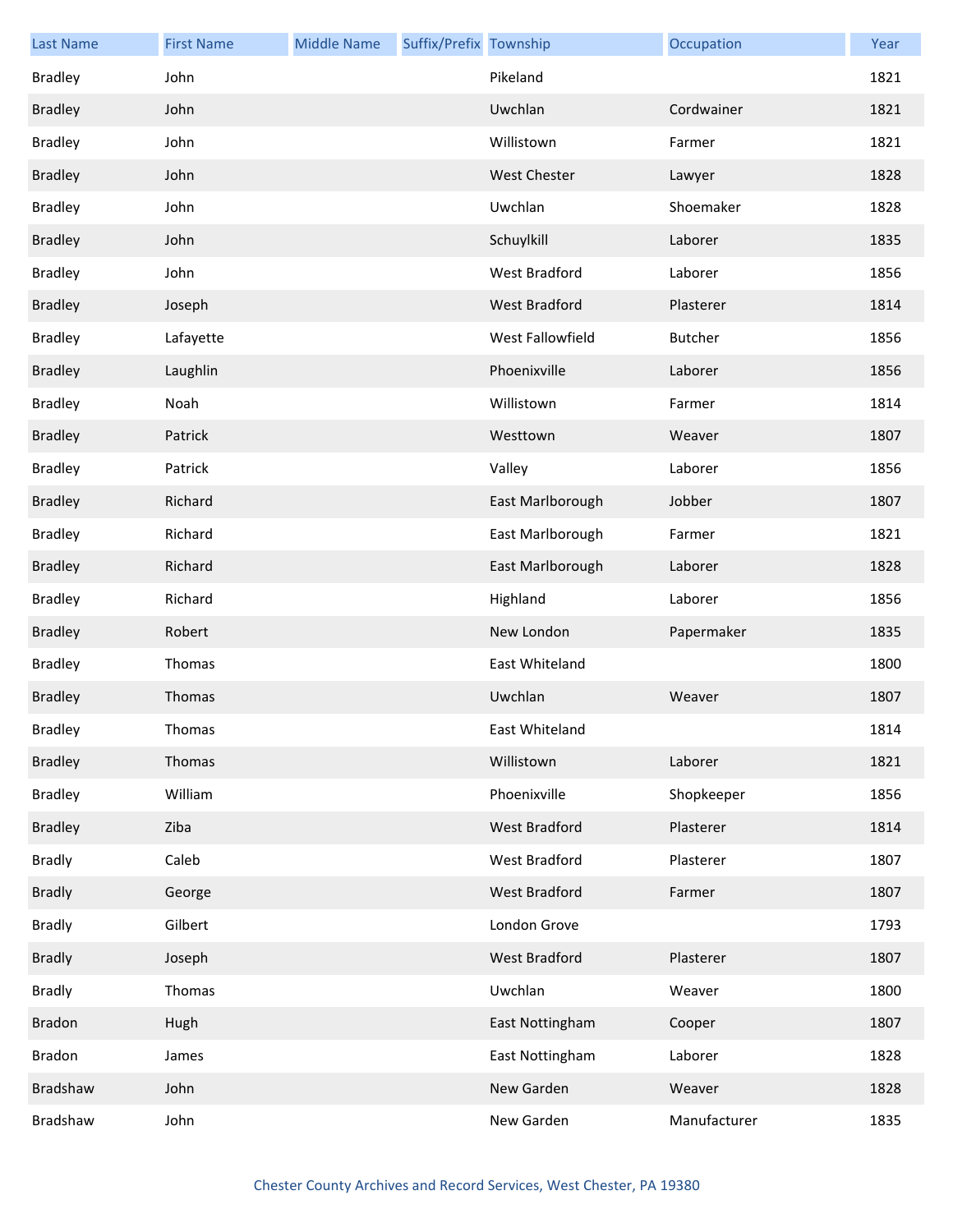| <b>Last Name</b> | <b>First Name</b> | <b>Middle Name</b> | Suffix/Prefix Township |                     | Occupation | Year |
|------------------|-------------------|--------------------|------------------------|---------------------|------------|------|
| <b>Bradway</b>   | D                 | W                  |                        | East Nottingham     | Farmer     | 1856 |
| Bradway          | David             |                    |                        | East Nottingham     | Farmer     | 1835 |
| <b>Bradway</b>   | Thomas            |                    |                        | East Nottingham     | Tailor     | 1821 |
| Bradway          | Thomas            |                    |                        | East Nottingham     | Farmer     | 1828 |
| <b>Bradway</b>   | Thomas            |                    |                        | East Nottingham     | Farmer     | 1835 |
| Bradway          | Thomas            |                    |                        | East Nottingham     | Farmer     | 1856 |
| <b>Brady</b>     | Alexander         |                    |                        | Lower Oxford        | Farmer     | 1856 |
| <b>Brady</b>     | James             |                    |                        | <b>West Chester</b> | Laborer    | 1856 |
| <b>Brady</b>     | John              |                    |                        | Lower Oxford        | Farmer     | 1856 |
| <b>Brady</b>     | Noah              |                    |                        | Goshen              |            | 1793 |
| <b>Brady</b>     | Noah              |                    |                        | Willistown          | Farmer     | 1807 |
| <b>Brady</b>     | Thomas            |                    |                        | East Whiteland      | Laborer    | 1814 |
| <b>Brady</b>     | Thomas            |                    |                        | East Whiteland      | Laborer    | 1821 |
| <b>Brady</b>     | Thomas            |                    |                        | Lower Oxford        | Farmer     | 1835 |
| <b>Brady</b>     | William           |                    |                        | Lower Oxford        | Farmer     | 1835 |
| <b>Brady</b>     | William           |                    |                        | Lower Oxford        | Farmer     | 1856 |
| <b>Braken</b>    | Henry             |                    |                        | New London          | Laborer    | 1821 |
| Brakenridge      | David             |                    |                        | Londonderry         |            | 1793 |
| Brakenridge      | William           |                    |                        | Londonderry         |            | 1793 |
| <b>Brakin</b>    | John              |                    |                        | Penn                | Shoemaker  | 1856 |
| Braman           | Patrick           |                    |                        | Pocopson            | Trader     | 1856 |
| Bramberry        | Henry             |                    |                        | Londonderry         | Farmer     | 1828 |
| Bramberry        | Henry             |                    |                        | Londonderry         | Farmer     | 1856 |
| Bramberry        | James             |                    |                        | Londonderry         | Farmer     | 1856 |
| Branaman         | Jacob             |                    |                        | Tredyffrin          |            | 1793 |
| <b>Branan</b>    | Larry             |                    |                        | Thornbury           | Laborer    | 1856 |
| <b>Brand</b>     | Jacob             |                    |                        | Pikeland            |            | 1793 |
| Brannan          | Peter             |                    |                        | Pikeland            | Laborer    | 1835 |
| <b>Brannan</b>   | Thomas            |                    |                        | Uwchlan             | Laborer    | 1828 |
| Brannan          | William           |                    |                        | East Whiteland      | Laborer    | 1856 |
| Brannon          | George            |                    |                        | Willistown          | Laborer    | 1835 |
| Brannon          | John              |                    |                        | Tredyffrin          |            | 1793 |
| <b>Brannon</b>   | John              |                    |                        | Phoenixville        | Boatman    | 1856 |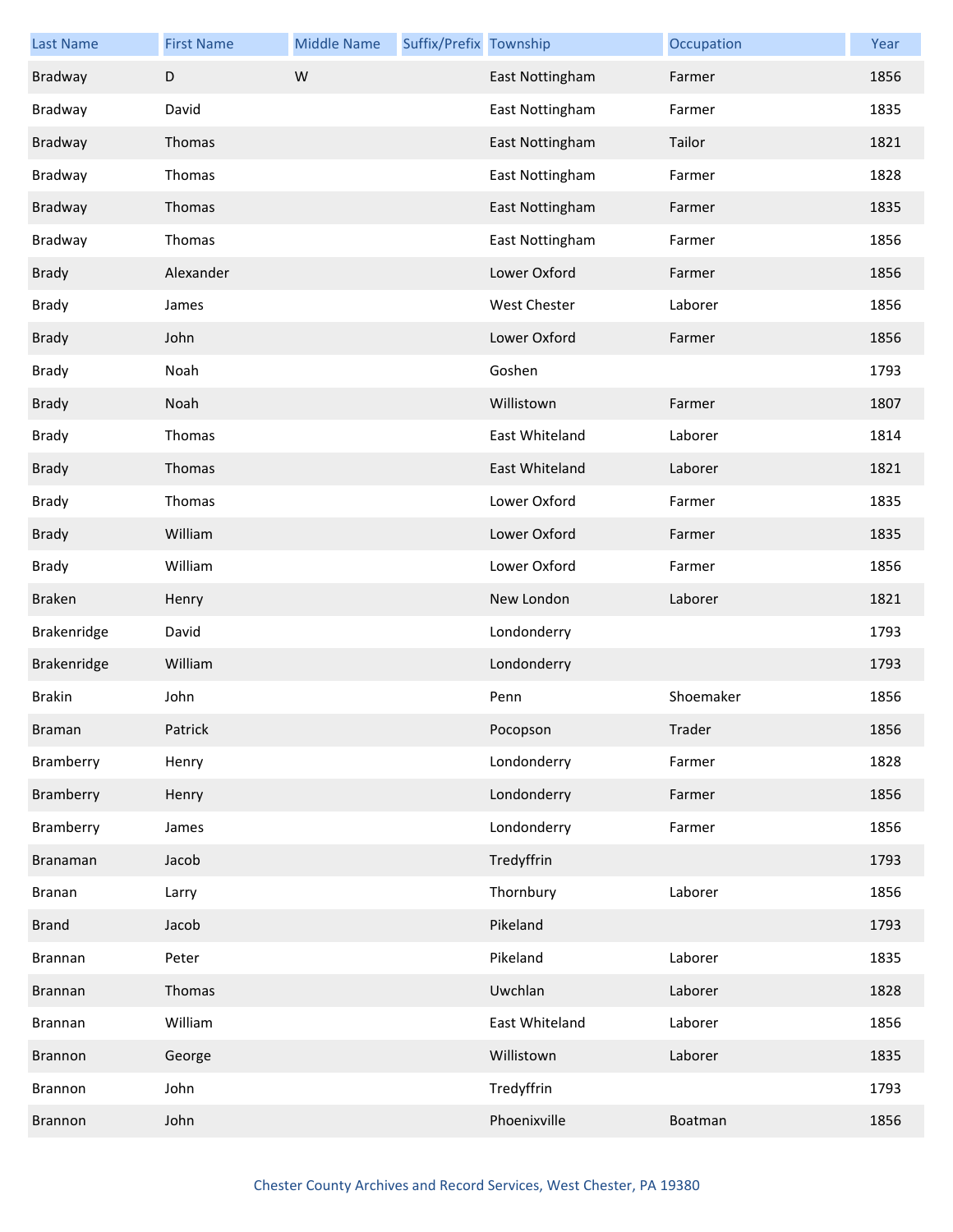| <b>Last Name</b> | <b>First Name</b> | <b>Middle Name</b>        | Suffix/Prefix Township |                      | Occupation   | Year |
|------------------|-------------------|---------------------------|------------------------|----------------------|--------------|------|
| Brannon          | Michael           |                           |                        | Phoenixville         | Boatman      | 1856 |
| Brannon          | <b>Miles</b>      |                           |                        | Willistown           | Laborer      | 1835 |
| Brannon          | Peter             |                           |                        | <b>West Bradford</b> | Laborer      | 1856 |
| Branson          | Aaron             |                           |                        | Westtown             | Carpenter    | 1814 |
| Branson          | Aaron             |                           |                        | Westtown             | Carpenter    | 1821 |
| <b>Branson</b>   | Charles           |                           |                        | Tredyffrin           | Miller       | 1814 |
| Branson          | David             | $\boldsymbol{\mathsf{H}}$ |                        | East Brandywine      | Farmer       | 1856 |
| Branson          | James             |                           |                        | East Whiteland       | Wheelwright  | 1821 |
| Branson          | James             |                           |                        | East Goshen          | Wheelwright  | 1828 |
| Branson          | James             |                           |                        | Brandywine           | Farmer       | 1835 |
| Branson          | James             | G                         |                        | West Brandywine      | Farmer       | 1856 |
| Branson          | John              |                           |                        | Valley               | Storetender  | 1856 |
| <b>Branson</b>   | William           | ${\sf R}$                 |                        | West Brandywine      | Farmer       | 1856 |
| <b>Brantner</b>  | John              | G                         |                        | Phoenixville         | Weaver       | 1856 |
| <b>Braten</b>    | Bishop            |                           |                        | Kennett              | Papermaker   | 1821 |
| <b>Bratten</b>   | Bishop            |                           |                        | Kennett              | Papermaker   | 1828 |
| <b>Bratten</b>   | Bishop            |                           |                        | Kennett              | Papermaker   | 1835 |
| <b>Bratty</b>    | Thomas            |                           |                        | Uwchlan              |              | 1793 |
| <b>Brawer</b>    | Benjamin          |                           |                        | Brandywine           | Carpenter    | 1835 |
| <b>Brawley</b>   | John              |                           |                        | Pennsbury            | Shoemaker    | 1807 |
| Bray             | Robert            |                           |                        | East Nottingham      | Laborer      | 1856 |
| Brayden          | Andrew            |                           |                        | Westtown             | Laborer      | 1807 |
| <b>Brean</b>     | Samuel            |                           |                        | Londonderry          | Laborer      | 1835 |
| <b>Brean</b>     | Thomas            |                           |                        | Londonderry          | Laborer      | 1835 |
| <b>Brear</b>     | Joseph            |                           |                        | Birmingham           | Laborer      | 1828 |
| Breckenridge     | David             |                           |                        | London Grove         | Laborer      | 1828 |
| Breckenridge     | William           |                           |                        | West Marlborough     | Laborer      | 1828 |
| <b>Breddin</b>   | James             |                           |                        | Sadsbury             |              | 1793 |
| Breden           | Hugh              |                           |                        | East Nottingham      | Cooper       | 1814 |
| Breden           | William           |                           |                        | East Whiteland       |              | 1800 |
| Brekinridge      | David             |                           |                        | Uwchlan              | Laborer      | 1856 |
| <b>Bremmer</b>   | Andrew            |                           |                        | East Caln            | Stone cutter | 1821 |
| <b>Bremmer</b>   | Jerome            |                           |                        | West Bradford        | Tobacconist  | 1835 |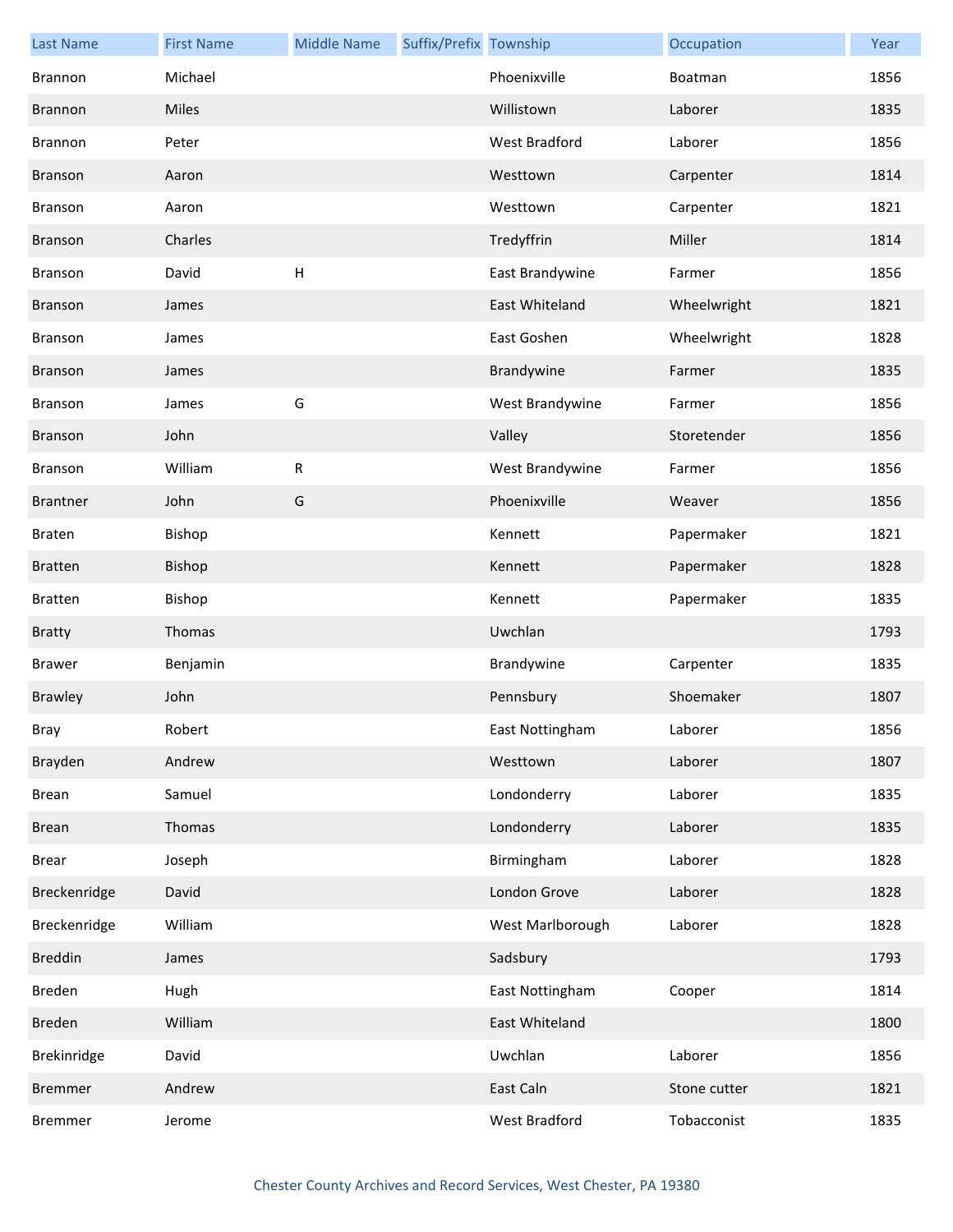| <b>Last Name</b> | <b>First Name</b> | <b>Middle Name</b> | Suffix/Prefix Township |                | Occupation          | Year |
|------------------|-------------------|--------------------|------------------------|----------------|---------------------|------|
| <b>Brenen</b>    | James             |                    |                        | Wallace        | Laborer             | 1856 |
| Brenen           | James             | B                  |                        | Wallace        | Laborer             | 1856 |
| Brenholt         | John              |                    |                        | Pikeland       | Blacksmith          | 1835 |
| <b>Brenholts</b> | Frederick         |                    |                        | Coventry       | Saddler             | 1807 |
| <b>Brenholts</b> | George            |                    |                        | Uwchlan        | Farmer              | 1828 |
| <b>Brenholts</b> | Isaac             |                    |                        | Uwchlan        | Farmer              | 1828 |
| <b>Brenholts</b> | Pheby             |                    |                        | Vincent        |                     | 1814 |
| Brenholtz        | George            |                    |                        | East Whiteland |                     | 1800 |
| Brenholtz        | George            |                    |                        | East Whiteland | Blacksmith          | 1807 |
| Brenholtz        | George            |                    |                        | East Whiteland | Smith               | 1814 |
| Brenholtz        | George            |                    |                        | East Whiteland | Farmer              | 1821 |
| Brenholtz        | George            |                    |                        | Pikeland       | Blacksmith          | 1835 |
| Brenholtz        | Isaac             |                    |                        | Uwchlan        | Laborer             | 1835 |
| Brenholtz        | Lewis             |                    |                        | Vincent        | Yeoman              | 1807 |
| Brenholz         | Frederick         |                    |                        | Vincent        |                     | 1793 |
| Brenholz         | Loudwick          |                    |                        | Vincent        |                     | 1800 |
| <b>Brestland</b> | Allick            |                    |                        | West Whiteland | Quarryman           | 1835 |
| <b>Brewer</b>    | William           |                    |                        | Westtown       | Laborer             | 1835 |
| <b>Brian</b>     | James             |                    |                        | West Caln      | Sawyer              | 1807 |
| <b>Brian</b>     | James             |                    |                        | Sadsbury       | Smith               | 1835 |
| <b>Brian</b>     | John              |                    |                        | West Caln      | Cooper              | 1814 |
| <b>Briant</b>    | Joseph            |                    |                        | London Britain | Laborer             | 1856 |
| <b>Bricker</b>   | Samuel            |                    |                        | East Caln      | <b>Stage Driver</b> | 1828 |
| Bricker          | Samuel            |                    |                        | Honey Brook    | Stagedriver         | 1835 |
| <b>Bricker</b>   | Samuel            | $\mathsf C$        |                        | Brandywine     | Stagedriver         | 1835 |
| <b>Brickle</b>   | George            |                    |                        | West Chester   | Hostler             | 1835 |
| <b>Bridge</b>    | William           |                    |                        | Honey Brook    | Laborer             | 1835 |
| Bridgehouse      | James             |                    |                        | Pocopson       | Weaver              | 1856 |
| <b>Brien</b>     | James             |                    |                        | Sadsbury       | Blacksmith          | 1856 |
| <b>Brien</b>     | William           |                    |                        | Sadsbury       | Teacher             | 1856 |
| <b>Brier</b>     | William           |                    |                        | East Whiteland | Laborer             | 1807 |
| <b>Brier</b>     | William           |                    |                        | East Whiteland | Farmer              | 1814 |
| <b>Brier</b>     | William           |                    |                        | East Whiteland | Farmer              | 1821 |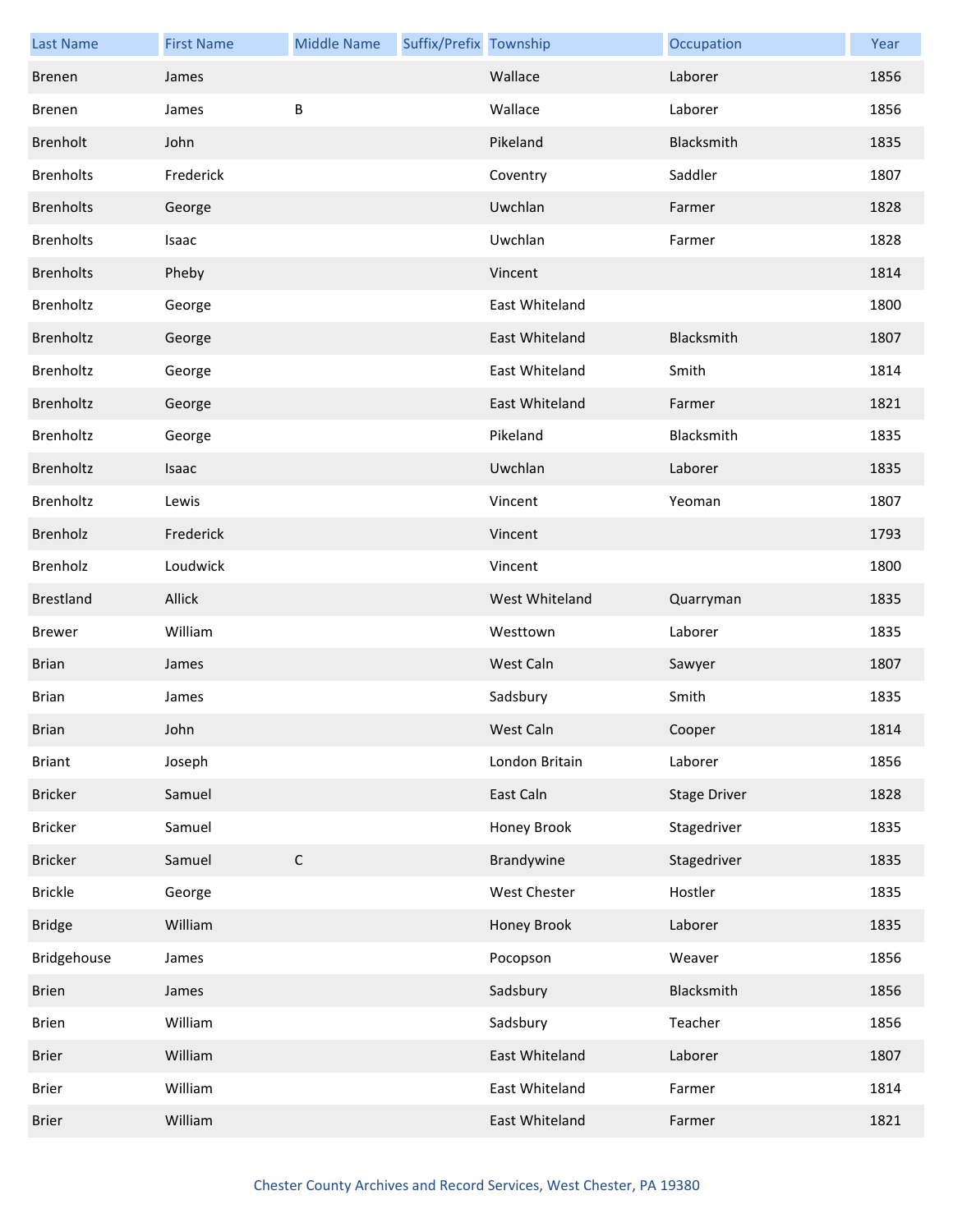| <b>Last Name</b> | <b>First Name</b> | <b>Middle Name</b> | Suffix/Prefix Township |                     | Occupation            | Year |
|------------------|-------------------|--------------------|------------------------|---------------------|-----------------------|------|
| Brier            | William           |                    |                        | East Whiteland      | Farmer                | 1828 |
| <b>Briggs</b>    | Joseph            |                    |                        | West Caln           | Farmer                | 1856 |
| <b>Briggs</b>    | William           |                    |                        | Sadsbury            |                       | 1793 |
| <b>Briggs</b>    | William           |                    |                        | Sadsbury            | Miller                | 1800 |
| <b>Briggs</b>    | William           |                    |                        | Sadsbury            | Miller                | 1807 |
| <b>Briggs</b>    | William           |                    |                        | Sadsbury            |                       | 1814 |
| <b>Briggs</b>    | William           |                    |                        | West Whiteland      | Carpenter             | 1856 |
| <b>Bright</b>    | Thomas            |                    |                        | West Brandywine     | Storekeeper           | 1856 |
| <b>Bright</b>    | William           |                    |                        | West Chester        | Cabinetmaker          | 1856 |
| <b>Brigs</b>     | John              |                    |                        | East Bradford       | Hatter                | 1807 |
| <b>Brimmer</b>   | Jerome            |                    |                        | Westtown            | Tobacconist           | 1828 |
| <b>Brinad</b>    | William           |                    |                        | West Whiteland      | Lime burner           | 1835 |
| <b>Brinard</b>   | Abraham           |                    |                        | West Whiteland      | Laborer               | 1856 |
| <b>Brindle</b>   | John              |                    |                        | Schuylkill          | Gunsmith              | 1828 |
| <b>Brindley</b>  | James             |                    |                        | Tredyffrin          | Farmer                | 1821 |
| <b>Brine</b>     | Nicholas          |                    |                        | Easttown            |                       | 1856 |
| Bringherst       | Enos              | L.                 | Dr.                    | Vincent             | Doctor                | 1828 |
| Bringhurst       | E                 | L                  |                        | <b>East Vincent</b> | Physician             | 1856 |
| Bringhurst       | Edward            | L                  |                        | <b>East Vincent</b> | Physician             | 1835 |
| Bringhurst       | Enos              | L.                 |                        | Coventry            | <b>Medical Doctor</b> | 1821 |
| Bringhurst       | John              |                    |                        | Uwchlan             | Farmer                | 1856 |
| bringhurst       | Joseph            |                    |                        | Uwchlan             | Farmer                | 1835 |
| Bringhurst       | Joseph            |                    |                        | Uwchlan             | Farmer                | 1856 |
| bringhurst       | Samuel            |                    |                        | Uwchlan             | Laborer               | 1835 |
| Brinkley         | George            |                    |                        | <b>Upper Oxford</b> | Laborer               | 1835 |
| <b>Brinkley</b>  | William           |                    |                        | West Whiteland      |                       | 1821 |
| <b>Brinton</b>   | Amos              |                    |                        | Birmingham          |                       | 1793 |
| Brinton          | Amos              |                    |                        | Birmingham          | Miller                | 1807 |
| Brinton          | Amos              |                    |                        | Birmingham          | Miller                | 1814 |
| Brinton          | Amos              |                    | Jr.                    | Birmingham          | Shoemaker             | 1821 |
| Brinton          | Amos              |                    |                        | Birmingham          | Miller                | 1821 |
| Brinton          | Amos              |                    |                        | Birmingham          | Shoemaker             | 1828 |
| <b>Brinton</b>   | Amos              |                    |                        | Pennsbury           | Cordwainer            | 1835 |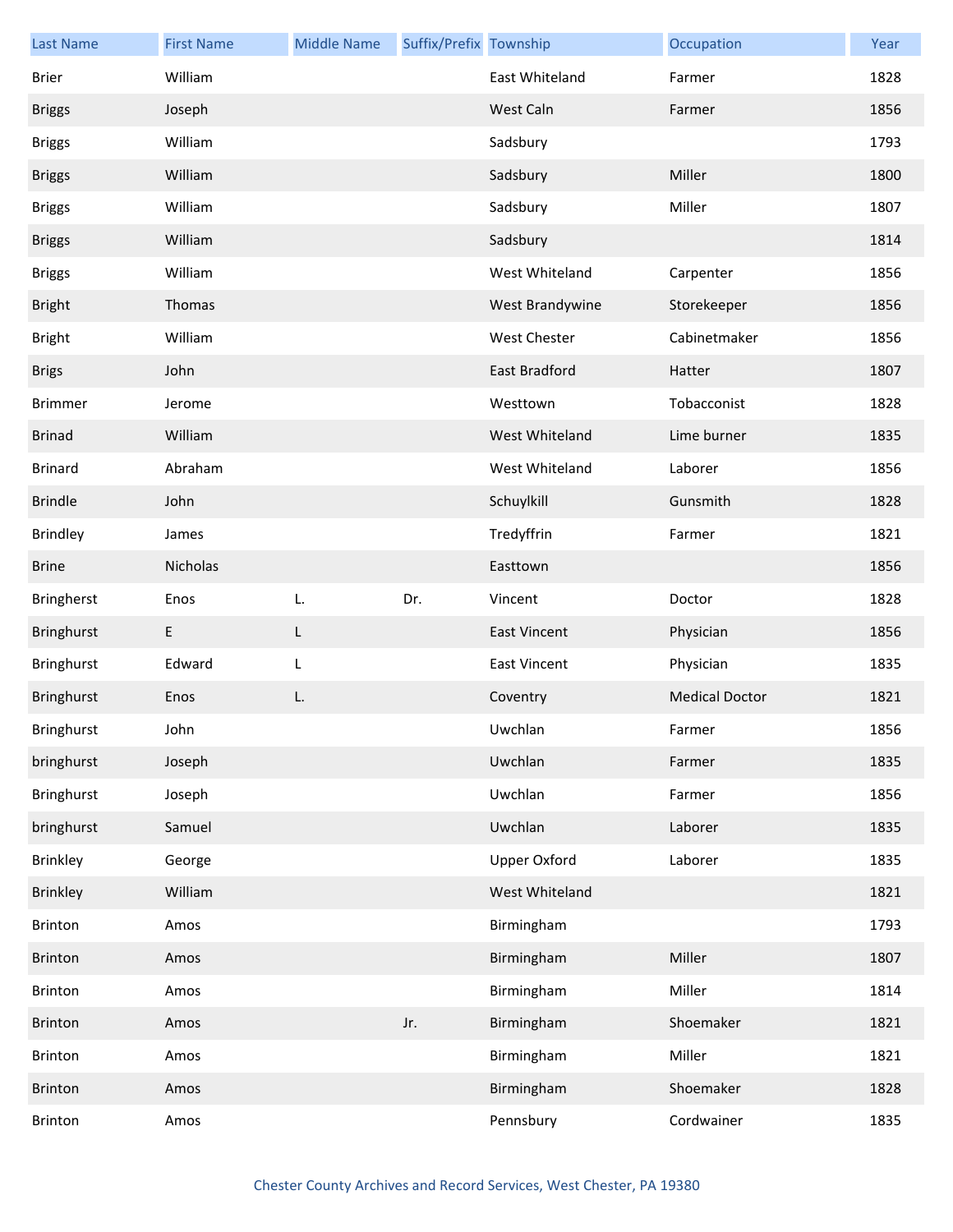| <b>Last Name</b> | <b>First Name</b> | <b>Middle Name</b>        | Suffix/Prefix Township |                      | Occupation      | Year |
|------------------|-------------------|---------------------------|------------------------|----------------------|-----------------|------|
| Brinton          | Andrew            |                           |                        | Thornbury            | Farmer          | 1821 |
| <b>Brinton</b>   | Ann               |                           |                        | Pennsbury            |                 | 1856 |
| Brinton          | Caleb             |                           |                        | Birmingham           |                 | 1793 |
| <b>Brinton</b>   | Caleb             |                           |                        | Kennett              |                 | 1793 |
| <b>Brinton</b>   | Caleb             |                           |                        | East Bradford        | Farmer          | 1807 |
| <b>Brinton</b>   | Caleb             |                           |                        | Birmingham           | Gentleman       | 1807 |
| <b>Brinton</b>   | Caleb             |                           |                        | Birmingham           | Gentleman       | 1814 |
| <b>Brinton</b>   | Caleb             |                           |                        | East Bradford        | Farmer          | 1814 |
| <b>Brinton</b>   | Caleb             |                           |                        | East Bradford        |                 | 1821 |
| <b>Brinton</b>   | Caleb             |                           |                        | West Chester         | Money lender    | 1821 |
| <b>Brinton</b>   | Caleb             |                           |                        | <b>West Chester</b>  | Gentleman       | 1828 |
| Brinton          | Caleb             |                           |                        | Sadsbury             | Laborer         | 1828 |
| <b>Brinton</b>   | Caleb             |                           |                        | <b>East Bradford</b> | Farmer          | 1828 |
| <b>Brinton</b>   | Caleb             |                           |                        | East Bradford        | Farmer          | 1835 |
| Brinton          | Caleb             |                           | Jr.                    | Thornbury            |                 | 1835 |
| <b>Brinton</b>   | Caleb             |                           | Jr.                    | Thornbury            |                 | 1835 |
| <b>Brinton</b>   | Caleb             |                           |                        | Thornbury            |                 | 1835 |
| <b>Brinton</b>   | Caleb             |                           |                        | East Bradford        | Farmer          | 1856 |
| Brinton          | Caleb             |                           |                        | Birmingham           | Farmer          | 1856 |
| <b>Brinton</b>   | Caleb             | $\boldsymbol{\mathsf{H}}$ |                        | <b>East Bradford</b> | Gentleman       | 1856 |
| <b>Brinton</b>   | Clarrissa         |                           |                        | Pennsbury            |                 | 1856 |
| Brinton          | David             |                           |                        | East Nottingham      | Mason           | 1828 |
| Brinton          | David             |                           |                        | East Nottingham      | Stonemason      | 1835 |
| Brinton          | David             |                           |                        | Franklin             | Laborer         | 1856 |
| Brinton          | Deborah           |                           |                        | Birmingham           |                 | 1835 |
| Brinton          | Edward            |                           |                        | Birmingham           |                 | 1793 |
| Brinton          | Edward            |                           |                        | Birmingham           | Farmer & Miller | 1828 |
| Brinton          | Edward            |                           |                        | Birmingham           | Miller          | 1835 |
| Brinton          | Ellis             |                           |                        | East Bradford        | Farmer          | 1828 |
| Brinton          | <b>Ellis</b>      |                           |                        | New Garden           | Farmer          | 1835 |
| Brinton          | Emmor             |                           |                        | Birmingham           | Clerk           | 1856 |
| Brinton          | Emmor             |                           |                        | Birmingham           | Farmer          | 1856 |
| <b>Brinton</b>   | Ethan             |                           |                        | Birmingham           | Miller          | 1814 |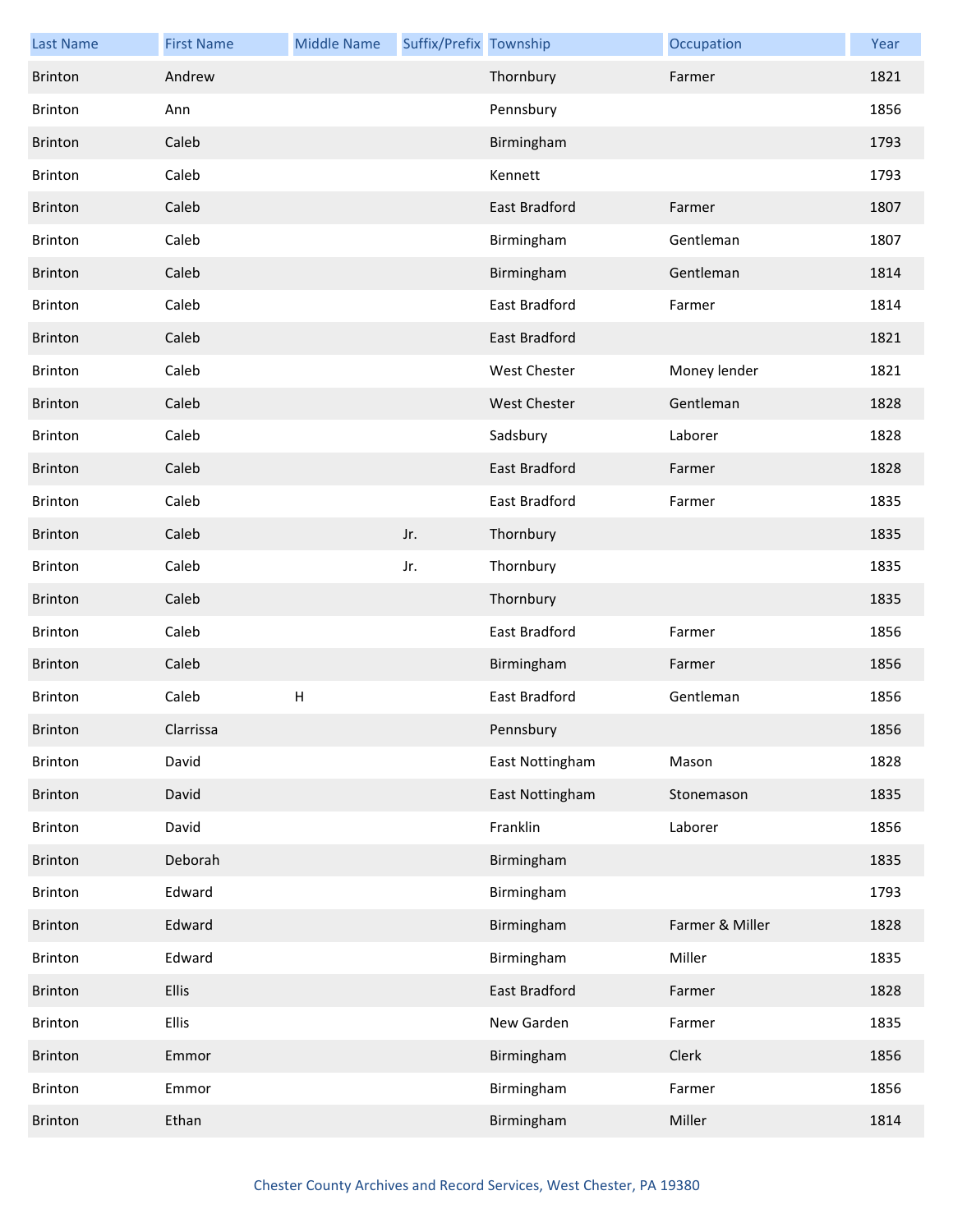| <b>Last Name</b> | <b>First Name</b> | <b>Middle Name</b> | Suffix/Prefix Township |                     | Occupation   | Year |
|------------------|-------------------|--------------------|------------------------|---------------------|--------------|------|
| <b>Brinton</b>   | Frederick         |                    |                        | Thornbury           | Gentleman    | 1856 |
| Brinton          | George            |                    |                        | Thornbury           |              | 1793 |
| Brinton          | George            |                    |                        | Thornbury           |              | 1800 |
| <b>Brinton</b>   | George            |                    |                        | Thornbury           | Farmer       | 1807 |
| <b>Brinton</b>   | George            |                    |                        | Thornbury           | Farmer       | 1814 |
| Brinton          | George            |                    |                        | Thornbury           | Farmer       | 1821 |
| <b>Brinton</b>   | George            |                    |                        | West Chester        | Gentleman    | 1828 |
| Brinton          | George            |                    | Jr.                    | West Chester        | Gentleman    | 1828 |
| <b>Brinton</b>   | George            |                    |                        | West Chester        | Money lender | 1835 |
| Brinton          | George            |                    |                        | Birmingham          | Farmer       | 1835 |
| <b>Brinton</b>   | George            |                    |                        | Thornbury           | Farmer       | 1856 |
| Brinton          | George            |                    |                        | <b>West Chester</b> | Gentleman    | 1856 |
| <b>Brinton</b>   | George            | Η.                 | Dr.                    | East Caln           | Doctor       | 1828 |
| Brinton          | Isaac             |                    |                        | Pennsbury           | Laborer      | 1807 |
| <b>Brinton</b>   | Isaac             |                    |                        | Pennsbury           | Farmer       | 1814 |
| Brinton          | Isaac             |                    |                        | Pennsbury           | Laborer      | 1821 |
| <b>Brinton</b>   | Isaac             |                    |                        | Pennsbury           | Laborer      | 1828 |
| Brinton          | Isaac             |                    |                        | Pennsbury           | Farmer       | 1835 |
| Brinton          | Jacob             | L                  |                        | Honey Brook         | Farmer       | 1835 |
| <b>Brinton</b>   | James             |                    |                        | Pennsbury           |              | 1793 |
| Brinton          | James             |                    |                        | Pennsbury           |              | 1800 |
| Brinton          | James             |                    |                        | Pennsbury           | Gentleman    | 1807 |
| Brinton          | James             |                    |                        | Pennsbury           | Laborer      | 1807 |
| Brinton          | James             |                    |                        | Pennsbury           | Farmer       | 1814 |
| Brinton          | James             |                    |                        | Birmingham          | Farmer       | 1821 |
| Brinton          | James             |                    |                        | Pennsbury           | Laborer      | 1821 |
| <b>Brinton</b>   | James             |                    |                        | Pennsbury           | Laborer      | 1828 |
| Brinton          | James             |                    |                        | Birmingham          | Farmer       | 1828 |
| Brinton          | James             |                    |                        | Birmingham          | Farmer       | 1835 |
| Brinton          | James             |                    |                        | Pennsbury           | Laborer      | 1835 |
| <b>Brinton</b>   | James             |                    |                        | Pennsbury           | Gentleman    | 1856 |
| Brinton          | Jefferson         |                    |                        | Pennsbury           | Farmer       | 1828 |
| Brinton          | Jesse             |                    |                        | Birmingham          | Laborer      | 1856 |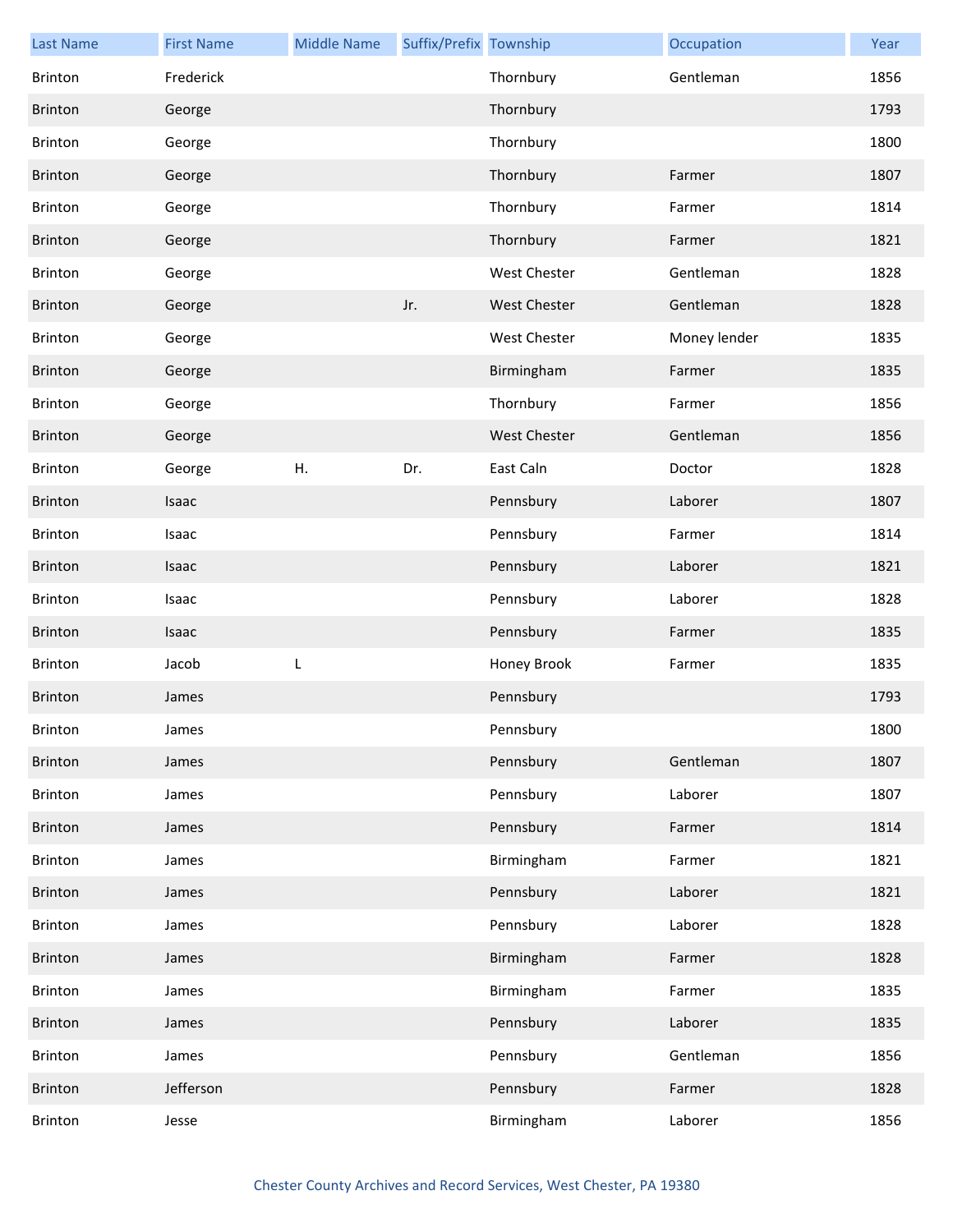| <b>Last Name</b> | <b>First Name</b> | <b>Middle Name</b>        | Suffix/Prefix Township |                      | Occupation   | Year |
|------------------|-------------------|---------------------------|------------------------|----------------------|--------------|------|
| <b>Brinton</b>   | John              |                           |                        | <b>West Bradford</b> | Tailor       | 1807 |
| Brinton          | John              |                           |                        | West Chester         | Innkeeper    | 1814 |
| Brinton          | John              | B                         |                        | West Chester         | Physician    | 1835 |
| Brinton          | John              | <b>B.</b>                 |                        | West Chester         | Physician    | 1828 |
| Brinton          | John              | $\boldsymbol{\mathsf{H}}$ |                        | <b>West Chester</b>  | Attorney     | 1835 |
| Brinton          | John              | H                         |                        | West Chester         | Lawyer       | 1856 |
| Brinton          | Joseph            |                           |                        | Pennsbury            |              | 1793 |
| Brinton          | Joseph            |                           |                        | Thornbury            |              | 1793 |
| Brinton          | Joseph            |                           |                        | Thornbury            |              | 1800 |
| Brinton          | Joseph            |                           |                        | Pennsbury            |              | 1800 |
| Brinton          | Joseph            |                           |                        | Thornbury            | Farmer       | 1807 |
| Brinton          | Joseph            |                           |                        | Pennsbury            | Farmer       | 1807 |
| <b>Brinton</b>   | Joseph            |                           |                        | Birmingham           | Farmer       | 1807 |
| <b>Brinton</b>   | Joseph            |                           |                        | Birmingham           | Farmer       | 1814 |
| Brinton          | Joseph            |                           |                        | Pennsbury            | Farmer       | 1814 |
| Brinton          | Joseph            |                           |                        | Birmingham           | Farmer       | 1821 |
| Brinton          | Joseph            |                           |                        | Pennsbury            | Farmer       | 1821 |
| Brinton          | Joseph            |                           |                        | Pennsbury            | Farmer       | 1828 |
| Brinton          | Joseph            |                           |                        | Birmingham           | Farmer       | 1828 |
| <b>Brinton</b>   | Joseph            |                           | Jr.                    | Birmingham           | Mason        | 1835 |
| <b>Brinton</b>   | Joseph            |                           |                        | Birmingham           | Farmer       | 1835 |
| Brinton          | Joseph            |                           |                        | West Chester         | Money lender | 1835 |
| Brinton          | Joseph            |                           |                        | Pennsbury            | Farmer       | 1835 |
| Brinton          | Joseph            |                           |                        | Pennsbury            | Laborer      | 1856 |
| Brinton          | Joseph            | Η.                        |                        | Thornbury            | Farmer       | 1814 |
| Brinton          | Joseph            | Η.                        |                        | Thornbury            | Farmer       | 1821 |
| <b>Brinton</b>   | Joseph            | Η.                        |                        | Thornbury            | Farmer       | 1828 |
| Brinton          | Joshua            |                           |                        | Thornbury            | Gentleman    | 1856 |
| Brinton          | Leticia           |                           |                        | Birmingham           |              | 1814 |
| Brinton          | Letitia           |                           |                        | Birmingham           | Farmer       | 1807 |
| Brinton          | Letitia           |                           |                        | Birmingham           |              | 1821 |
| Brinton          | Lewis             |                           |                        | Thornbury            | Farmer       | 1828 |
| <b>Brinton</b>   | Lewis             |                           |                        | Thornbury            |              | 1835 |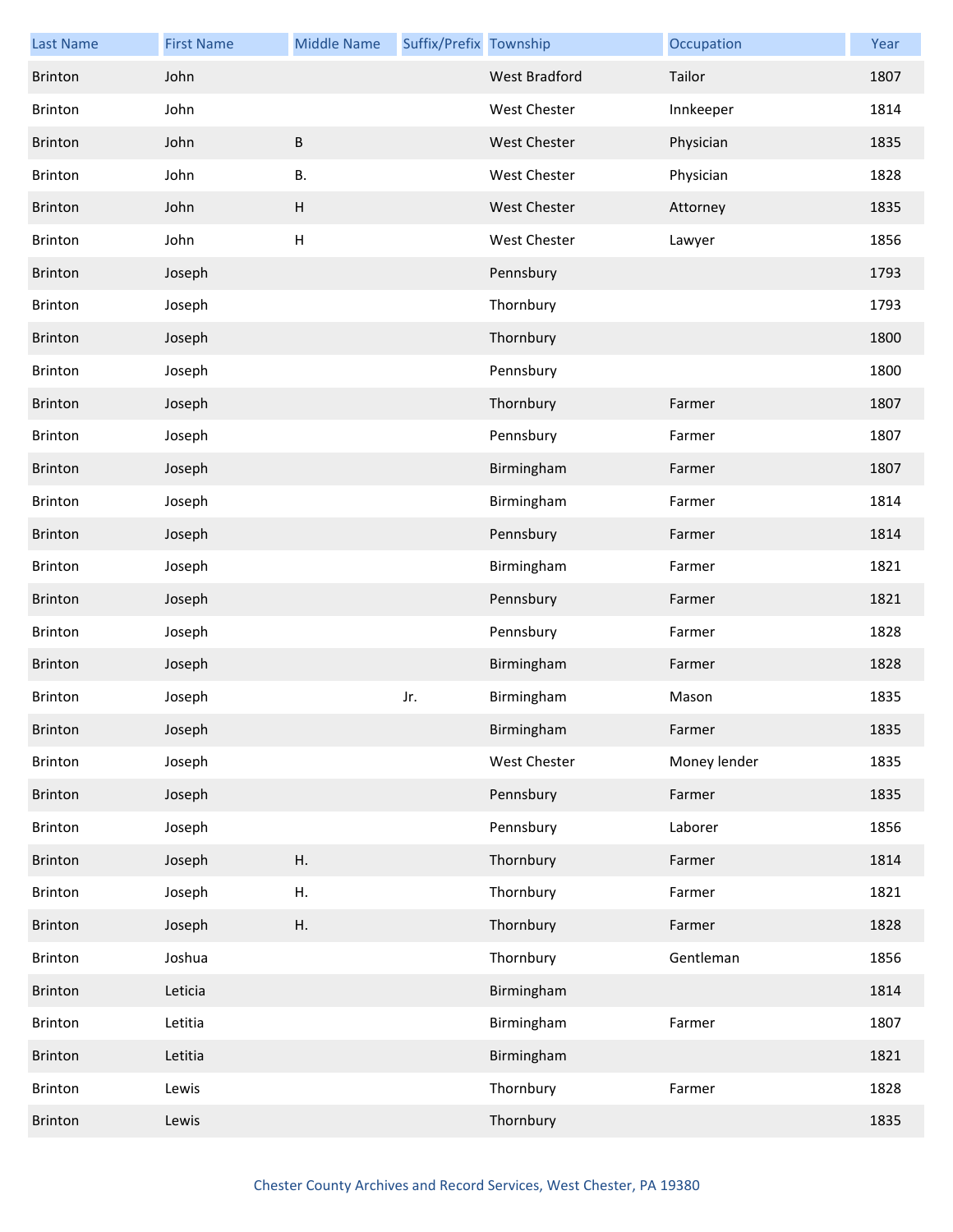| <b>Last Name</b> | <b>First Name</b> | <b>Middle Name</b> | Suffix/Prefix Township |                     | Occupation | Year |
|------------------|-------------------|--------------------|------------------------|---------------------|------------|------|
| <b>Brinton</b>   | Lewis             |                    |                        | Thornbury           | Farmer     | 1856 |
| Brinton          | Lydia             |                    |                        | Pennsbury           |            | 1856 |
| Brinton          | Penrose           | B                  |                        | West Whiteland      | Farmer     | 1835 |
| Brinton          | Penrose           | WB                 |                        | West Whiteland      | Gentleman  | 1856 |
| Brinton          | Samuel            |                    |                        | East Bradford       |            | 1793 |
| Brinton          | Samuel            |                    |                        | Sadsbury            | Farmer     | 1856 |
| Brinton          | Samuel            |                    |                        | Upper Oxford        | Farmer     | 1856 |
| <b>Brinton</b>   | Sarah             |                    |                        | Pennsbury           |            | 1856 |
| <b>Brinton</b>   | Thomas            |                    |                        | Birmingham          | Farmer     | 1856 |
| Brinton          | Thomas            | Jefferson          |                        | Pennsbury           | Farmer     | 1835 |
| Brinton          | Thomas            | Υ.                 |                        | Thornbury           | Farmer     | 1828 |
| Brinton          | Weldon            |                    |                        | Schuylkill          | Teacher    | 1835 |
| <b>Brinton</b>   | William           |                    |                        | Birmingham          |            | 1793 |
| Brinton          | William           |                    |                        | Pennsbury           |            | 1793 |
| Brinton          | William           |                    |                        | Pennsbury           |            | 1800 |
| Brinton          | William           |                    |                        | Birmingham          | Farmer     | 1807 |
| <b>Brinton</b>   | William           |                    |                        | Pennsbury           | Farmer     | 1807 |
| Brinton          | William           |                    |                        | Pennsbury           | Farmer     | 1814 |
| Brinton          | William           |                    |                        | Birmingham          | Farmer     | 1814 |
| <b>Brinton</b>   | William           |                    |                        | Birmingham          | Farmer     | 1814 |
| Brinton          | William           |                    | Jr.                    | Birmingham          | Farmer     | 1821 |
| Brinton          | William           |                    |                        | Birmingham          | Farmer     | 1821 |
| Brinton          | William           |                    |                        | Birmingham          | Farmer     | 1828 |
| Brinton          | William           |                    |                        | Birmingham          | Laborer    | 1856 |
| Brinton          | William           |                    |                        | West Bradford       | Laborer    | 1856 |
| <b>Brion</b>     | Dennard           |                    |                        | New Garden          | Laborer    | 1856 |
| <b>Brion</b>     | William           |                    |                        | East Caln           | Laborer    | 1856 |
| Brisban          | Andrew            |                    |                        | West Nottingham     |            | 1793 |
| Brisban          | George            |                    |                        | West Nottingham     |            | 1793 |
| Brisben          | John              |                    |                        | <b>Upper Oxford</b> | Blacksmith | 1807 |
| Brisbon          | Andrew            |                    |                        | West Nottingham     |            | 1800 |
| Brisby           | Andrew            |                    |                        | West Nottingham     | Farmer     | 1814 |
| Brisby           | John              |                    |                        | West Nottingham     | Blacksmith | 1814 |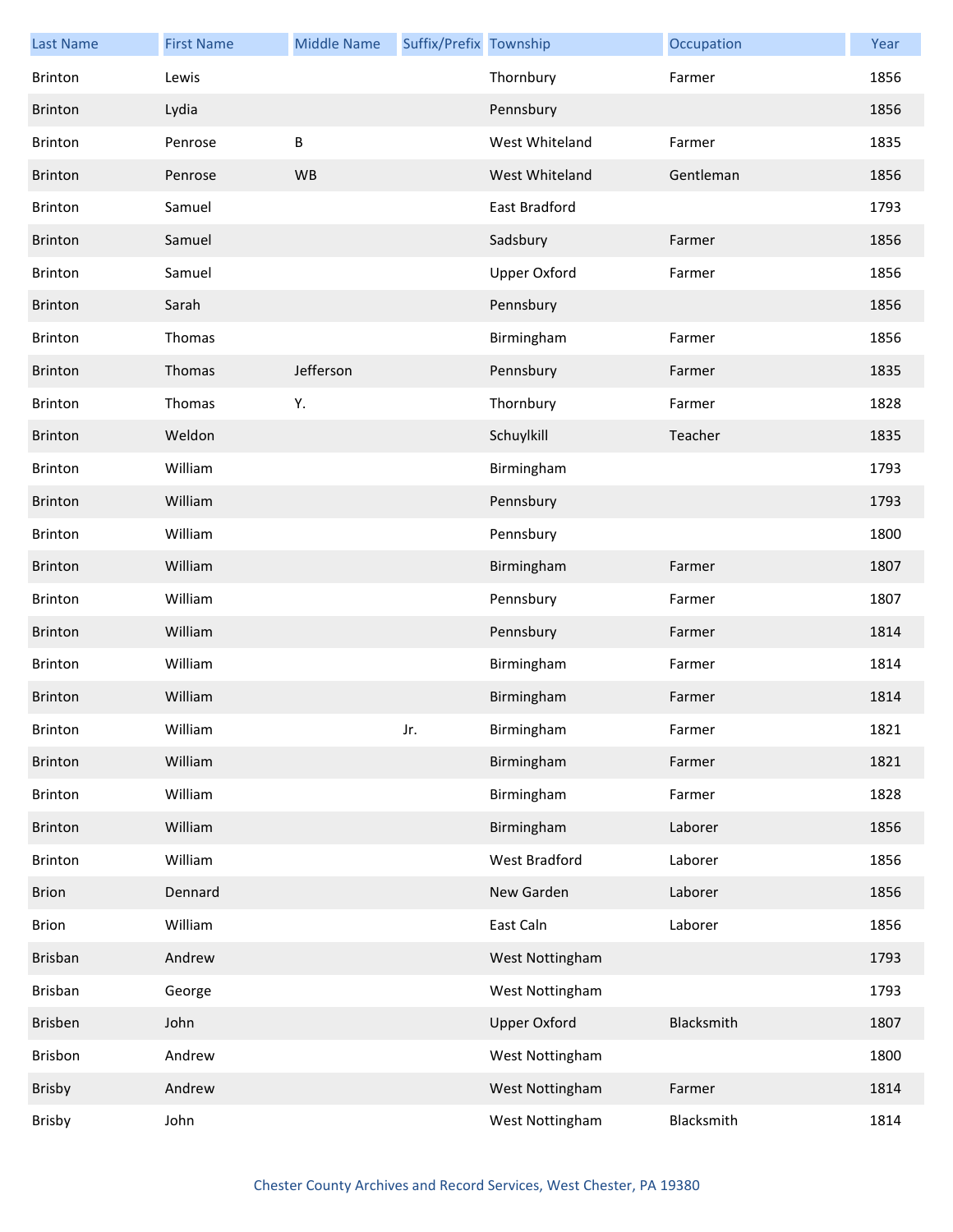| <b>Last Name</b> | <b>First Name</b> | <b>Middle Name</b> | Suffix/Prefix Township |                      | Occupation | Year |
|------------------|-------------------|--------------------|------------------------|----------------------|------------|------|
| <b>Brisco</b>    |                   |                    |                        | <b>East Pikeland</b> |            | 1856 |
| <b>Brisco</b>    | John              |                    |                        | East Pikeland        | Laborer    | 1856 |
| <b>Brisco</b>    | John              |                    |                        | East Pikeland        |            | 1856 |
| <b>Brislan</b>   | William           |                    |                        | West Nottingham      |            | 1793 |
| <b>Brissler</b>  | Patrick           |                    |                        | East Nottingham      | Farmer     | 1856 |
| <b>Brister</b>   | Daniel            |                    |                        | Birmingham           | Laborer    | 1856 |
| <b>Britain</b>   | George            |                    |                        | East Nottingham      |            | 1800 |
| <b>Britain</b>   | Isaac             |                    |                        | West Marlborough     | Carpenter  | 1835 |
| <b>Briton</b>    | Joseph            |                    |                        | <b>West Nantmeal</b> | Stonemason | 1835 |
| Briton           | William           |                    |                        | East Nantmeal        |            | 1793 |
| <b>Britt</b>     | James             |                    |                        | East Goshen          | Laborer    | 1856 |
| <b>Britt</b>     | Robert            |                    |                        | <b>East Nantmeal</b> | Carpenter  | 1800 |
| <b>Brittan</b>   | Joseph            |                    |                        | Uwchlan              | Mason      | 1807 |
| <b>Brittian</b>  | Sarah             | Elizabeth          |                        | <b>West Nantmeal</b> |            | 1856 |
| <b>Brittin</b>   | John              |                    |                        | <b>West Nantmeal</b> | Carpenter  | 1856 |
| <b>Britton</b>   | Isaac             |                    |                        | East Nantmeal        | Cordwainer | 1821 |
| <b>Britton</b>   | John              |                    |                        | <b>West Nantmeal</b> | Laborer    | 1828 |
| <b>Britton</b>   | Joseph            |                    |                        | <b>West Nantmeal</b> | Mason      | 1800 |
| <b>Britton</b>   | Joseph            |                    |                        | <b>West Nantmeal</b> | Laborer    | 1814 |
| <b>Britton</b>   | Joseph            |                    |                        | <b>East Nantmeal</b> | Mason      | 1821 |
| <b>Britton</b>   | Joseph            |                    |                        | West Nantmeal        | Stonemason | 1828 |
| Britton          | Peter             |                    |                        | Uwchlan              | Laborer    | 1856 |
| <b>Britton</b>   | William           |                    |                        | Uwchlan              | Laborer    | 1821 |
| <b>Broadbelt</b> | James             |                    |                        | Easttown             |            | 1856 |
| <b>Broadbent</b> | Abraham           |                    |                        | Sadsbury             | Weaver     | 1828 |
| <b>Broake</b>    | Mark              |                    |                        | Vincent              |            | 1821 |
| <b>Brock</b>     | Nathaniel         |                    | Esq.                   | Vincent              |            | 1821 |
| Brockaman        | Charles           |                    |                        | <b>East Nantmeal</b> | Laborer    | 1814 |
| Brockaman        | William           |                    |                        | East Nantmeal        | Merchant   | 1814 |
| Brockenridge     | James             |                    |                        | West Marlborough     | Jobber     | 1807 |
| <b>Brockman</b>  | Christian         |                    |                        | West Marlborough     |            | 1800 |
| Brockman         | Christian         |                    |                        | East Marlborough     | Farmer     | 1807 |
| <b>Brockman</b>  | John              |                    |                        | Newlin               | Farmer     | 1814 |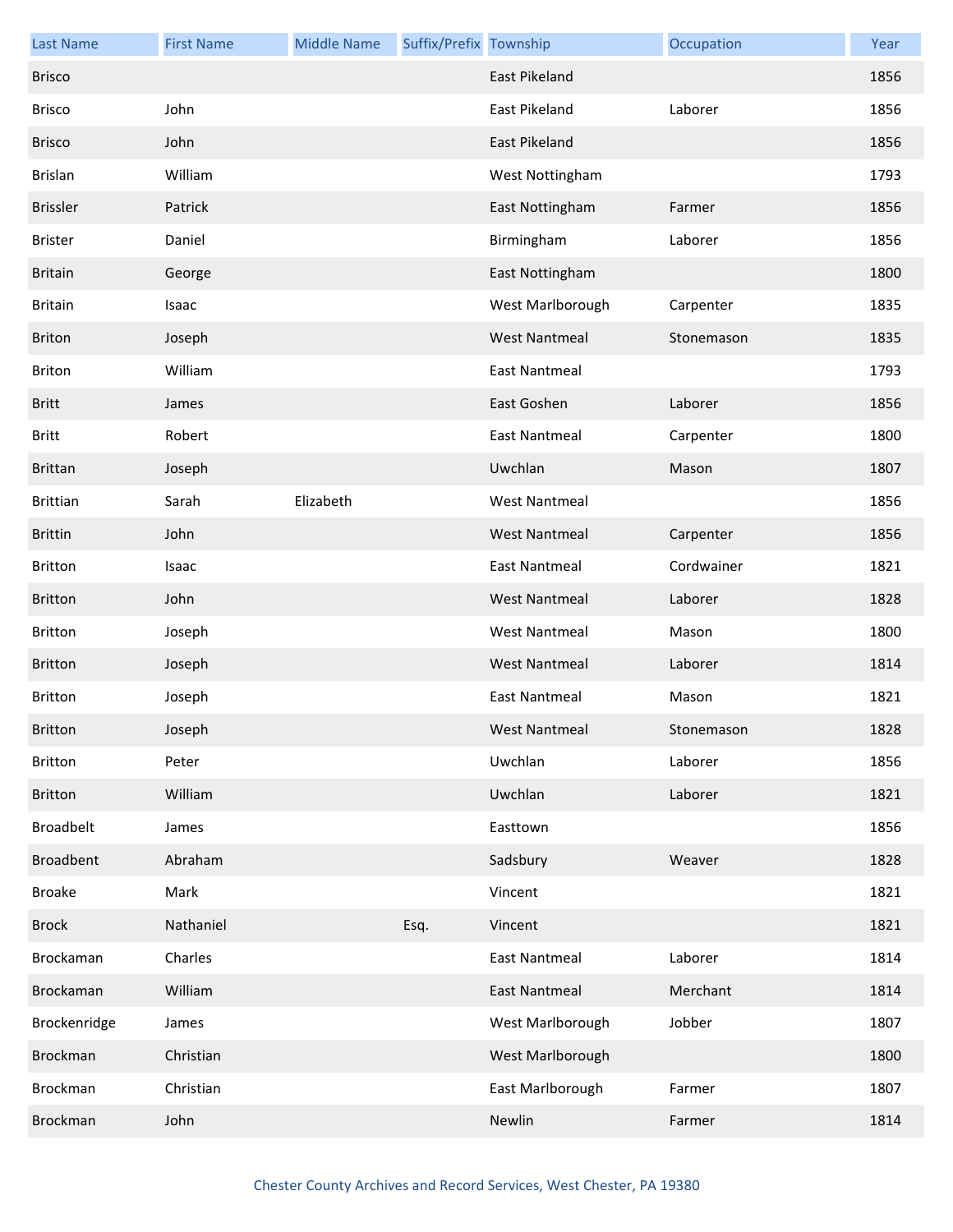| <b>Last Name</b> | <b>First Name</b> | <b>Middle Name</b> | Suffix/Prefix Township |                         | Occupation  | Year |
|------------------|-------------------|--------------------|------------------------|-------------------------|-------------|------|
| Brockman         | Samuel            |                    |                        | Newlin                  | Mason       | 1828 |
| Brockman         | Samuel            |                    |                        | East Marlborough        | Mason       | 1835 |
| Brodban          | Thomas            |                    |                        | West Caln               |             | 1793 |
| <b>Brode</b>     | Daniel            |                    |                        | Charlestown             | Oilman      | 1814 |
| <b>Broffee</b>   | James             |                    |                        | Phoenixville            | Spinner     | 1856 |
| <b>Brogan</b>    | Aaron             |                    |                        | Londonderry             | Carpenter   | 1807 |
| <b>Brogan</b>    | Aaron             |                    |                        | Londonderry             | Carpenter   | 1814 |
| <b>Brogan</b>    | Aaron             |                    |                        | New London              | Farmer      | 1828 |
| <b>Brogan</b>    | Aaron             |                    |                        | New London              | Farmer      | 1835 |
| <b>Brogan</b>    | Aaron             |                    |                        | New London              | Farmer      | 1856 |
| Brogan           | Benjamin          |                    |                        | Londonderry             | Carpenter   | 1807 |
| Brogan           | Benjamin          |                    |                        | London Grove            | Carpenter   | 1814 |
| <b>Brogan</b>    | Benjamin          |                    |                        | Londonderry             | Carpenter   | 1821 |
| Brogan           | Benjamin          |                    |                        | Londonderry             | Carpenter   | 1828 |
| Brogan           | Benjamin          |                    |                        | Londonderry             | Carpenter   | 1835 |
| Brogan           | Caleb             |                    |                        | Londonderry             | Mason       | 1807 |
| <b>Brogan</b>    | Caleb             |                    |                        | Londonderry             | Mason       | 1814 |
| <b>Brogan</b>    | Caleb             |                    |                        | <b>East Fallowfield</b> | Farmer      | 1821 |
| <b>Brogan</b>    | Caleb             |                    |                        | East Marlborough        | Farmer      | 1828 |
| <b>Brogan</b>    | Caleb             |                    |                        | East Marlborough        | Farmer      | 1835 |
| <b>Brogan</b>    | James             |                    |                        | West Marlborough        |             | 1793 |
| Brogan           | James             |                    |                        | Londonderry             | Carpenter   | 1814 |
| <b>Brogan</b>    | James             |                    |                        | West Marlborough        | Laborer     | 1814 |
| <b>Brogan</b>    | James             |                    |                        | Londonderry             | Farmer      | 1821 |
| Brogan           | James             |                    |                        | Londonderry             | Farmer      | 1828 |
| <b>Brogan</b>    | James             | $\sf B$            |                        | West Nottingham         | Carpenter   | 1856 |
| <b>Brogan</b>    | John              |                    |                        | East Marlborough        |             | 1793 |
| <b>Brogan</b>    | John              |                    |                        | New London              | Farmer      | 1856 |
| Brogan           | Phebe             |                    |                        | London Britain          | Housekeeper | 1856 |
| <b>Brogan</b>    | Richard           |                    |                        | West Goshen             | Wheelwright | 1856 |
| Brogan           | Solomon           |                    |                        | Londonderry             | Carpenter   | 1807 |
| Brogan           | Solomon           |                    |                        | New London              | Carpenter   | 1814 |
| Brogan           | Solomon           |                    |                        | London Britain          | Carpenter   | 1821 |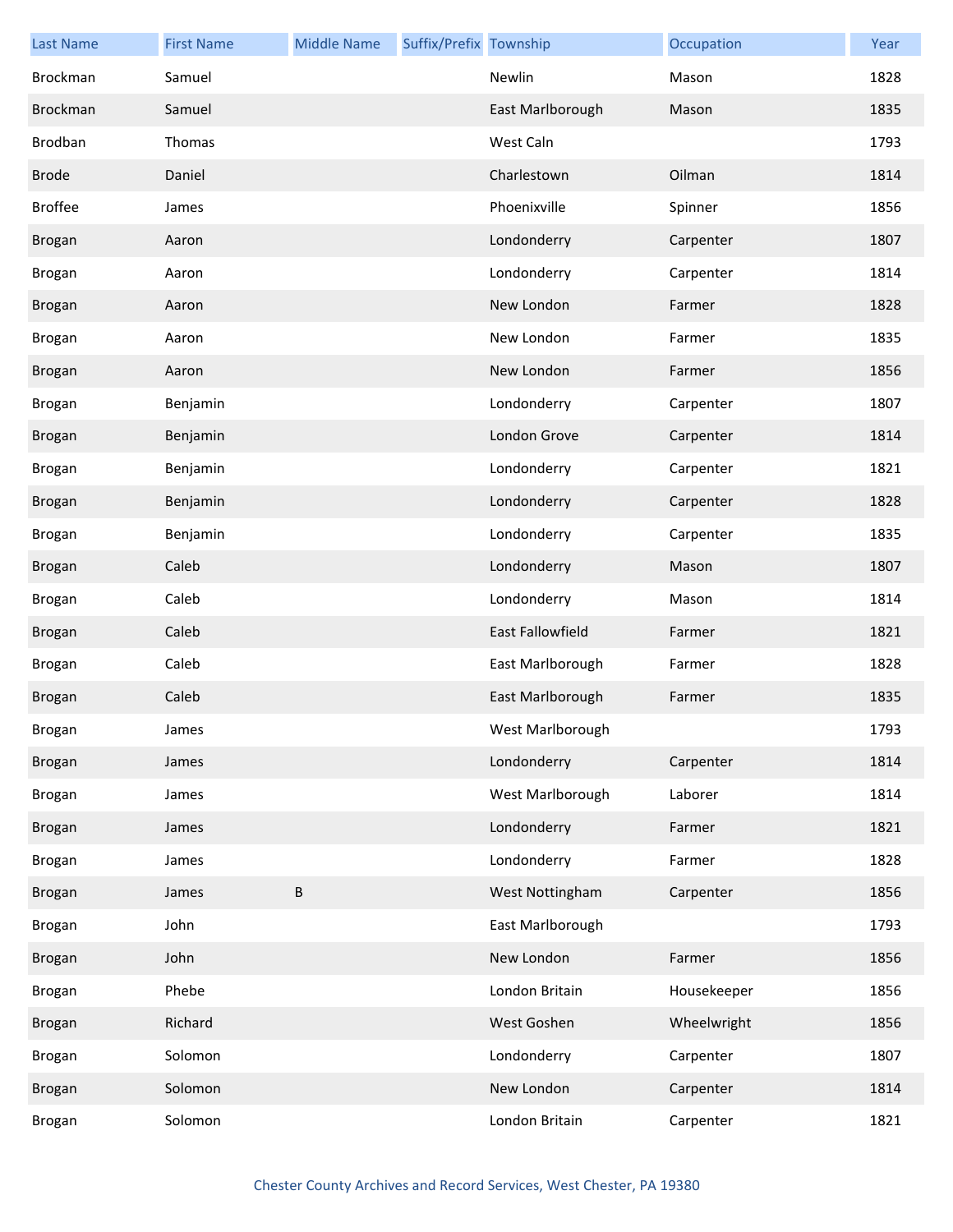| <b>Last Name</b> | <b>First Name</b> | <b>Middle Name</b> | Suffix/Prefix Township |                         | Occupation  | Year |
|------------------|-------------------|--------------------|------------------------|-------------------------|-------------|------|
| Brogan           | Washington        |                    |                        | Londonderry             | Laborer     | 1835 |
| <b>Brogan</b>    | Washington        |                    |                        | West Fallowfield        | Carpenter   | 1856 |
| <b>Brogan</b>    | Westley           |                    |                        | London Britain          | Carpenter   | 1856 |
| <b>Brogan</b>    | William           |                    |                        | West Marlborough        |             | 1793 |
| <b>Brogan</b>    | William           |                    |                        | <b>East Fallowfield</b> | Cooper      | 1807 |
| <b>Brogan</b>    | William           |                    |                        | East Fallowfield        | Farmer      | 1814 |
| <b>Brogan</b>    | William           |                    |                        | West Fallowfield        | Carpenter   | 1835 |
| Brogen           | Aaron             |                    |                        | New London              | Carpenter   | 1821 |
| <b>Brogen</b>    | James             |                    |                        | West Marlborough        | Jobber      | 1807 |
| Brogen           | John              |                    |                        | West Marlborough        | Cordwainer  | 1807 |
| <b>Brogen</b>    | Patrick           |                    |                        | East Whiteland          | Laborer     | 1856 |
| Brogen           | William           |                    |                        | East Bradford           | Laborer     | 1828 |
| <b>Bromback</b>  | Benjamin          |                    |                        | Vincent                 |             | 1793 |
| <b>Bromback</b>  | Edward            |                    |                        | Coventry                | Laborer     | 1807 |
| <b>Bromback</b>  | Henry             |                    | Jr.                    | Vincent                 |             | 1793 |
| <b>Bromback</b>  | Henry             |                    |                        | Vincent                 |             | 1800 |
| <b>Bromback</b>  | Henry             |                    | Jr.                    | Vincent                 |             | 1800 |
| <b>Bromback</b>  | John              |                    |                        | Vincent                 |             | 1793 |
| <b>Bromback</b>  | John              |                    |                        | Vincent                 |             | 1800 |
| <b>Bromback</b>  | Peter             |                    |                        | Vincent                 |             | 1793 |
| <b>Bromback</b>  | Peter             |                    |                        | Vincent                 |             | 1800 |
| <b>Bromback</b>  | Susana            |                    |                        | Vincent                 |             | 1800 |
| Brombery         | Henry             |                    |                        | Londonderry             | Farmer      | 1835 |
| <b>Bromer</b>    | Benjamin          |                    |                        | <b>West Bradford</b>    | Saxen       | 1835 |
| Broner           | George            |                    |                        | <b>West Pikeland</b>    | Carpenter   | 1856 |
| Broohall         | Joshua            |                    |                        | West Caln               | Blacksmith  | 1821 |
| <b>Brook</b>     | Benjamin          |                    |                        | <b>Upper Oxford</b>     | Laborer     | 1856 |
| Brook            | Charles           |                    |                        | West Caln               | Ironmaster  | 1821 |
| <b>Brook</b>     | Charles           |                    |                        | West Caln               | Ironmaster  | 1835 |
| Brook            | Charles           |                    |                        | West Caln               | Clerk       | 1856 |
| <b>Brook</b>     | Charles           |                    |                        | West Caln               | Ironmaster  | 1856 |
| <b>Brook</b>     | Charles           |                    |                        | West Caln               | Ironmaster  | 1856 |
| <b>Brook</b>     | David             |                    |                        | <b>East Nantmeal</b>    | Wheelwright | 1835 |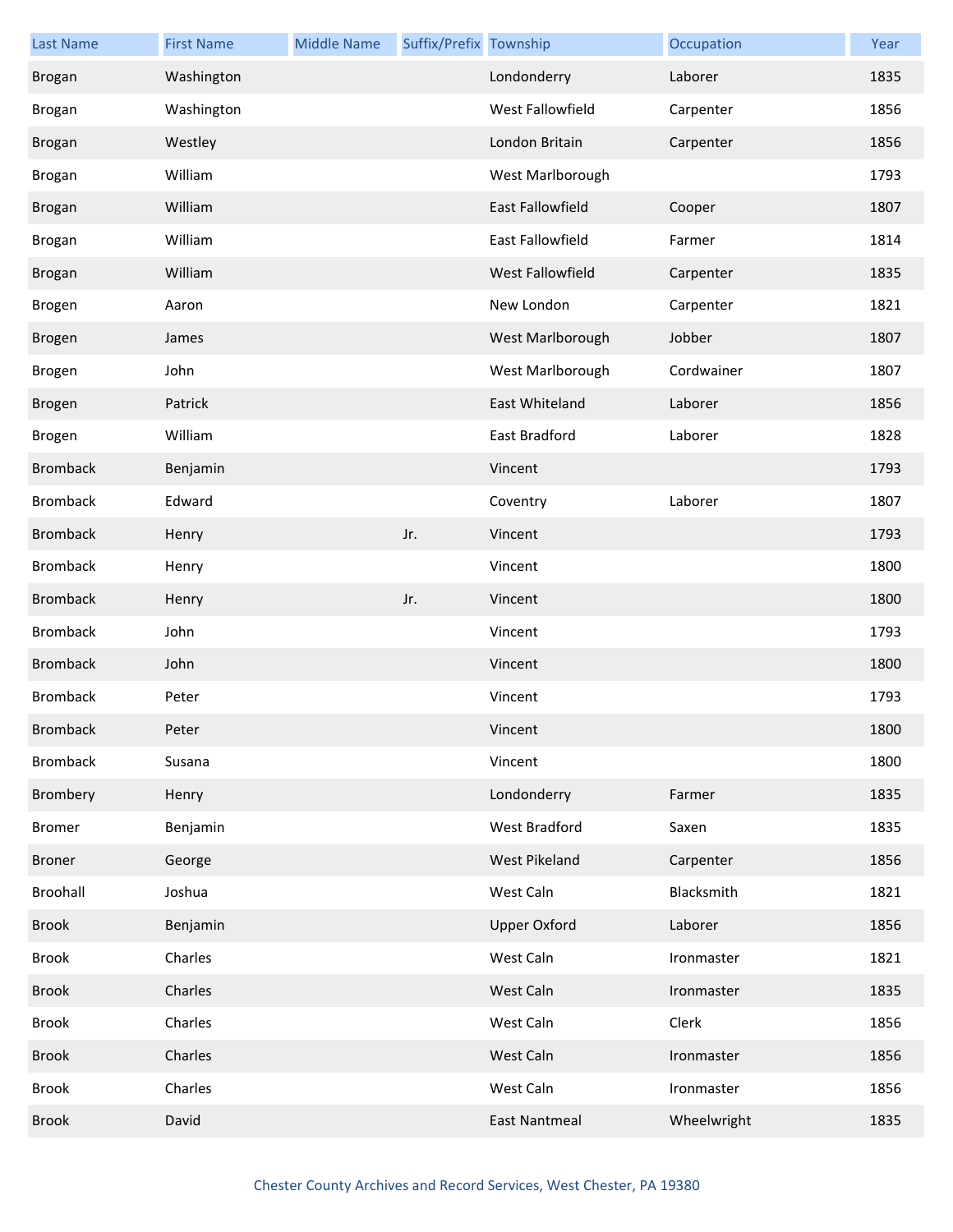| <b>Last Name</b> | <b>First Name</b> | <b>Middle Name</b> | Suffix/Prefix Township |                      | Occupation   | Year |
|------------------|-------------------|--------------------|------------------------|----------------------|--------------|------|
| Brook            | Davis             |                    |                        | East Whiteland       | Miller       | 1821 |
| <b>Brook</b>     | James             |                    |                        | Vincent              |              | 1821 |
| <b>Brook</b>     | John              |                    |                        | East Caln            | Laborer      | 1800 |
| <b>Brook</b>     | John              |                    |                        | Willistown           | Laborer      | 1835 |
| <b>Brook</b>     | John              |                    |                        | East Caln            | Manufacturer | 1856 |
| <b>Brook</b>     | Mark              |                    |                        | <b>East Vincent</b>  | Blacksmith   | 1835 |
| <b>Brook</b>     | Nathaniel         |                    | Esq.                   | <b>East Vincent</b>  |              | 1835 |
| <b>Brook</b>     | Owen              |                    |                        | Tredyffrin           | Carpenter    | 1821 |
| <b>Brook</b>     | Samuel            |                    |                        | East Whiteland       | Storekeeper  | 1821 |
| <b>Brooke</b>    | Alexander         |                    |                        | East Whiteland       | Farmer       | 1828 |
| <b>Brooke</b>    | Davis             |                    |                        | East Whiteland       | Miller       | 1814 |
| <b>Brooke</b>    | Davis             |                    |                        | East Whiteland       | Miller       | 1828 |
| Brooke           | Edward            |                    |                        | Schuylkill           | Roller (M)   | 1828 |
| <b>Brooke</b>    | Edward            |                    |                        | Schuylkill           | Millwright   | 1828 |
| Brooke           | George            |                    |                        | Londonderry          |              | 1793 |
| <b>Brooke</b>    | Isaac             |                    |                        | Charlestown          | Miller       | 1821 |
| <b>Brooke</b>    | James             |                    |                        | East Whiteland       |              | 1800 |
| <b>Brooke</b>    | James             |                    |                        | Vincent              | Blacksmith   | 1814 |
| Brooke           | James             | S                  |                        | Tredyffrin           | Farmer       | 1856 |
| <b>Brooke</b>    | Jesse             |                    |                        | Tredyffrin           | Farmer       | 1856 |
| <b>Brooke</b>    | Jonathan          |                    |                        | Coventry             |              | 1793 |
| <b>Brooke</b>    | Jonathan          |                    |                        | Charlestown          | Weaver       | 1821 |
| Brooke           | Jonathan          |                    |                        | Schuylkill           | Farmer       | 1828 |
| <b>Brooke</b>    | Mark              |                    |                        | Vincent              | Blacksmith   | 1814 |
| Brooke           | Mark              |                    |                        | Vincent              | Blacksmith   | 1828 |
| <b>Brooke</b>    | Nathan            |                    |                        | Charlestown          | Miller       | 1807 |
| Brooke           | Nathan            |                    |                        | Charlestown          | Millwright   | 1814 |
| <b>Brooke</b>    | Nathan            |                    |                        | Tredyffrin           | Blacksmith   | 1835 |
| Brooke           | Nathaniel         |                    |                        | Vincent              | Blacksmith   | 1814 |
| <b>Brooke</b>    | Nathaniel         |                    | Esq.                   | Vincent              | Farmer       | 1828 |
| Brooke           | Rebeca            |                    |                        | Easttown             |              | 1835 |
| <b>Brooke</b>    | Thomas            | ${\sf M}$          |                        | <b>East Coventry</b> | Laborer      | 1856 |
| <b>Brooke</b>    | William           |                    |                        | Londonderry          |              | 1793 |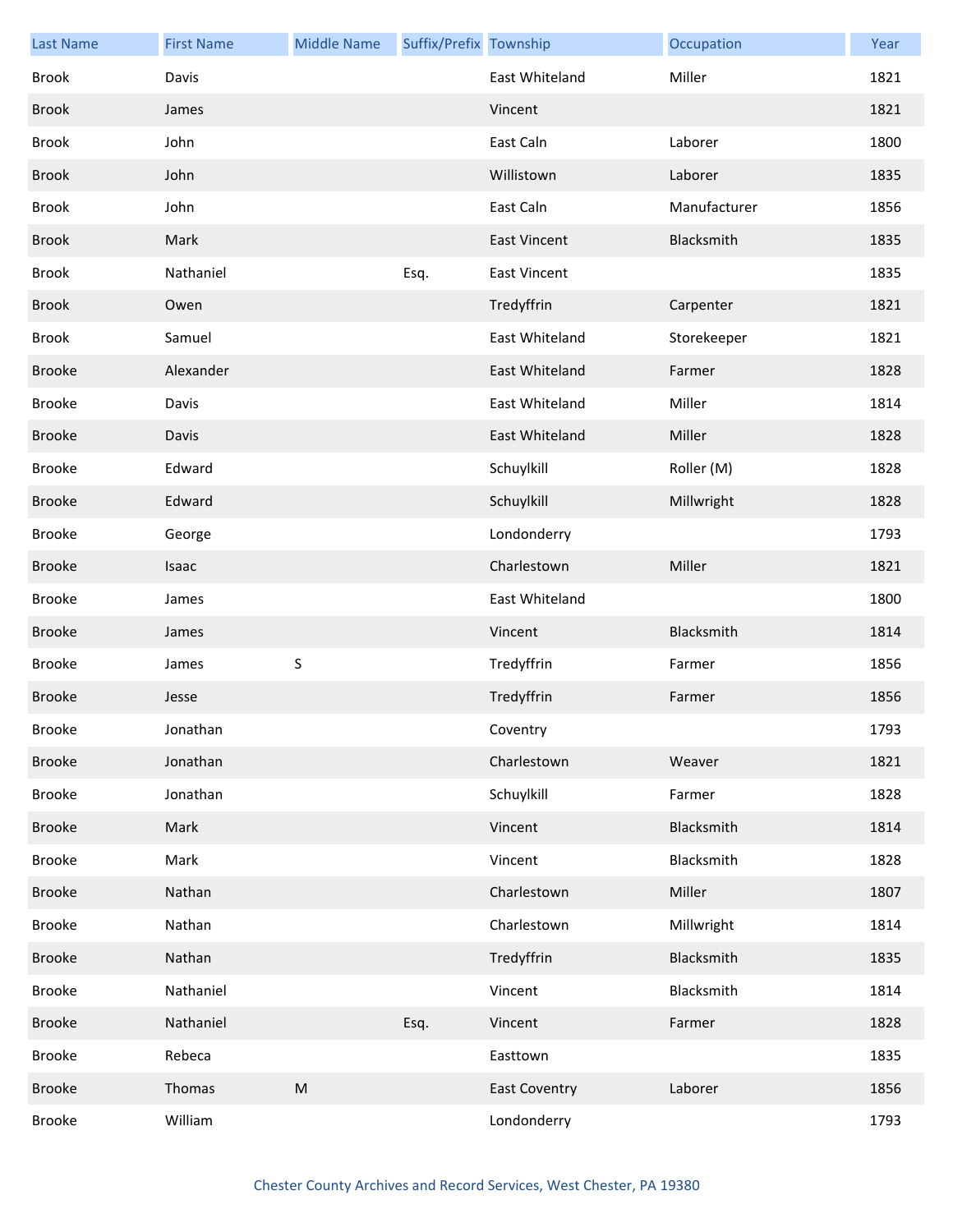| <b>Last Name</b> | <b>First Name</b> | <b>Middle Name</b>        | Suffix/Prefix Township |                      | Occupation   | Year |
|------------------|-------------------|---------------------------|------------------------|----------------------|--------------|------|
| <b>Brooke</b>    | William           |                           |                        | Schuylkill           | Laborer      | 1828 |
| <b>Brooke</b>    | William           |                           |                        | <b>West Coventry</b> | Farmer       | 1856 |
| <b>Brookes</b>   | George            |                           |                        | West Fallowfield     | Farmer       | 1807 |
| <b>Brooks</b>    | Alexander         |                           |                        | West Whiteland       | Hatter       | 1821 |
| <b>Brooks</b>    | Charles           |                           |                        | <b>West Vincent</b>  | Teacher      | 1856 |
| <b>Brooks</b>    | Daniel            | $\boldsymbol{\mathsf{H}}$ |                        | West Chester         | Laborer      | 1856 |
| <b>Brooks</b>    | David             |                           |                        | West Fallowfield     |              | 1793 |
| <b>Brooks</b>    | David             |                           |                        | Coventry             |              | 1793 |
| <b>Brooks</b>    | Dorsey            |                           |                        | <b>West Chester</b>  | Laborer      | 1856 |
| <b>Brooks</b>    | E                 | L                         | Dr.                    | East Pikeland        | Doctor       | 1856 |
| <b>Brooks</b>    | Edward            |                           |                        | New Garden           | Cabinetmaker | 1800 |
| <b>Brooks</b>    | Edward            |                           |                        | New Garden           | Cabinetmaker | 1807 |
| <b>Brooks</b>    | Edward            |                           |                        | New Garden           | Farmer       | 1814 |
| <b>Brooks</b>    | Elijah            |                           |                        | Easttown             | Surveyor     | 1856 |
| <b>Brooks</b>    | George            |                           |                        | Londonderry          | Farmer       | 1856 |
| <b>Brooks</b>    | James             |                           |                        | Vincent              |              | 1800 |
| <b>Brooks</b>    | James             |                           |                        | Vincent              | Innkeeper    | 1807 |
| <b>Brooks</b>    | John              |                           |                        | New Garden           | Farmer       | 1807 |
| <b>Brooks</b>    | John              |                           |                        | Honey Brook          | Cordwainer   | 1807 |
| <b>Brooks</b>    | John              |                           |                        | New Garden           | Joiner       | 1814 |
| <b>Brooks</b>    | John              |                           |                        | Lower Oxford         | Farmer       | 1821 |
| <b>Brooks</b>    | John              |                           |                        | Lower Oxford         | Farmer       | 1828 |
| <b>Brooks</b>    | John              |                           |                        | Londonderry          | Farmer       | 1856 |
| <b>Brooks</b>    | John              |                           |                        | Tredyffrin           | Farmer       | 1856 |
| <b>Brooks</b>    | Jonathan          |                           |                        | Vincent              |              | 1793 |
| <b>Brooks</b>    | Mary              |                           |                        | East Caln            | Farmer       | 1800 |
| <b>Brooks</b>    | Owen              |                           |                        | Willistown           |              | 1793 |
| <b>Brooks</b>    | Thomas            |                           |                        | Honey Brook          | Innkeeper    | 1807 |
| <b>Brooks</b>    | Thomas            |                           |                        | Honey Brook          |              | 1814 |
| <b>Brooks</b>    | Thomas            |                           |                        | East Nantmeal        | Laborer      | 1828 |
| <b>Brooks</b>    | Thomas            |                           |                        | East Nantmeal        | Blacksmith   | 1835 |
| Broom            | James             |                           |                        | West Fallowfield     | Farmer       | 1807 |
| Broom            | James             |                           |                        | Tredyffrin           | Laborer      | 1835 |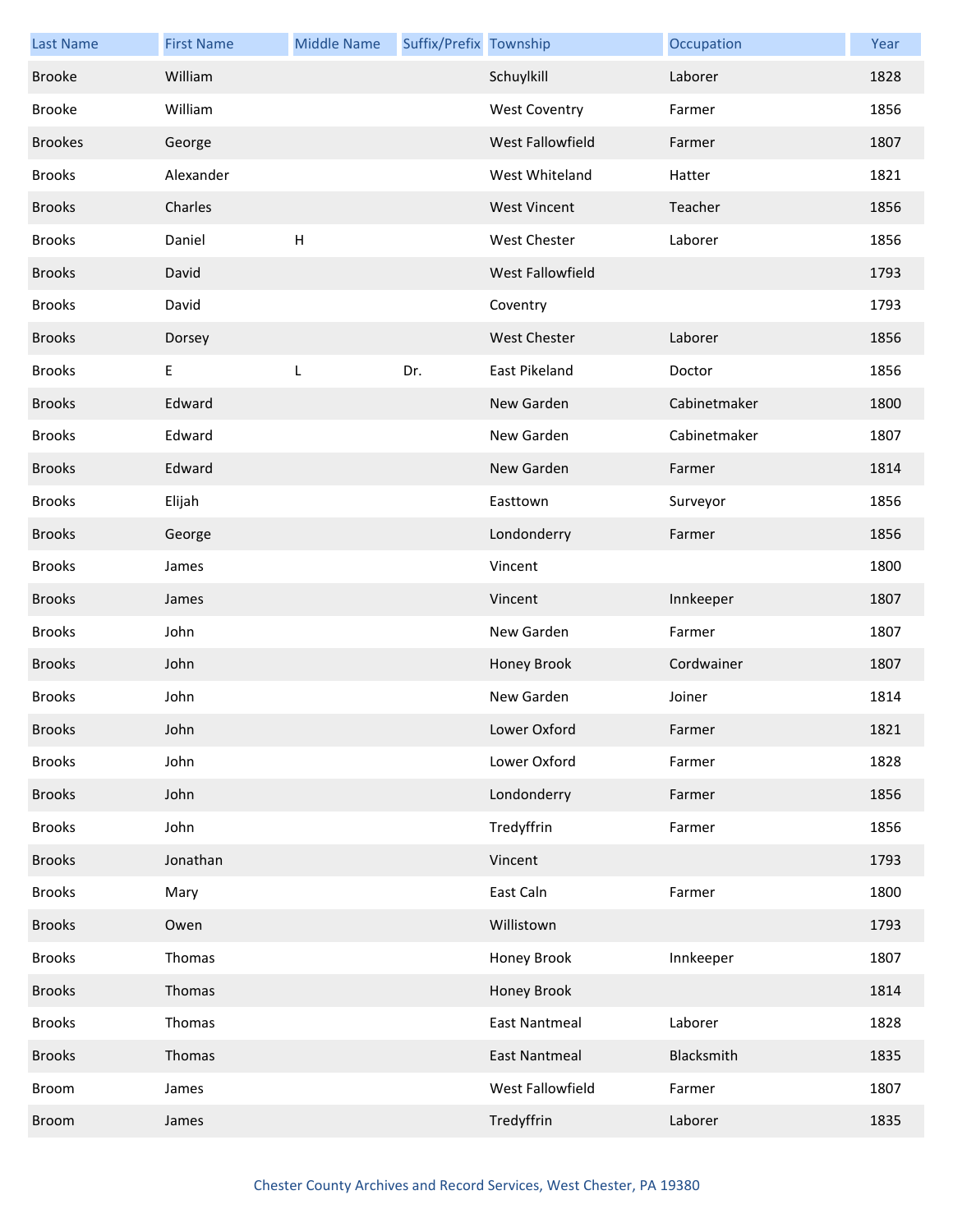| <b>Last Name</b> | <b>First Name</b> | <b>Middle Name</b> | Suffix/Prefix Township |                      | Occupation  | Year |
|------------------|-------------------|--------------------|------------------------|----------------------|-------------|------|
| <b>Broom</b>     | Thomas            |                    |                        | Tredyffrin           | Laborer     | 1835 |
| <b>Broom</b>     | William           |                    |                        | <b>West Nantmeal</b> | Forgeman    | 1800 |
| Broom            | William           |                    |                        | West Caln            | Forgeman    | 1807 |
| Broomal          | Isaac             |                    |                        | West Marlborough     | Farmer      | 1807 |
| Broomall         | James             |                    |                        | East Caln            | Millwright  | 1835 |
| Broomall         | John              | S                  |                        | Phoenixville         | Blacksmith  | 1856 |
| Broomall         | N                 | B                  |                        | Phoenixville         | Machinist   | 1856 |
| Broomall         | Robert            |                    |                        | Wallace              | Laborer     | 1856 |
| Broomall         | Samuel            |                    |                        | Kennett              | Papermaker  | 1835 |
| <b>Broomall</b>  | Thomas            |                    |                        | Willistown           | Laborer     | 1814 |
| Broomel          | Daniel            |                    |                        | West Marlborough     | Laborer     | 1828 |
| Broomel          | Isaac             |                    |                        | West Marlborough     | Yeoman      | 1814 |
| <b>Broomel</b>   | Isaac             |                    |                        | West Marlborough     | Farmer      | 1821 |
| Broomel          | Isaac             |                    |                        | West Marlborough     | Farmer      | 1828 |
| Broomel          | James             |                    |                        | West Marlborough     | Farmer      | 1821 |
| Broomel          | John              |                    |                        | West Marlborough     | Wheelwright | 1828 |
| Broomel          | Joseph            |                    |                        | <b>West Nantmeal</b> | Laborer     | 1828 |
| Broomell         | В                 | F                  |                        | <b>Upper Oxford</b>  | Millwright  | 1856 |
| Broomell         | Daniel            |                    |                        | <b>Upper Oxford</b>  | Laborer     | 1835 |
| Broomell         | Isaac             |                    |                        | <b>Upper Oxford</b>  | Millwright  | 1856 |
| Broomell         | Jason             | D.                 |                        | East Fallowfield     |             | 1856 |
| Broomell         | John              |                    |                        | <b>Upper Oxford</b>  | Farmer      | 1835 |
| Broomell         | John              |                    |                        | Upper Oxford         | Farmer      | 1856 |
| Broomell         | John              | $\mathsf C$        |                        | East Fallowfield     | Papermaker  | 1856 |
| Broomell         | Joshua            |                    |                        | East Fallowfield     | Papermaker  | 1856 |
| Broomell         | Josiah            |                    |                        | <b>West Nantmeal</b> | Laborer     | 1821 |
| Broomell         | William           | ${\sf P}$          |                        | <b>Upper Oxford</b>  | Millwright  | 1856 |
| <b>Broomer</b>   | Benjamin          |                    |                        | West Bradford        | Farmer      | 1828 |
| Broomer          | Isaac             |                    |                        | West Marlborough     |             | 1800 |
| <b>Broomer</b>   | John              |                    |                        | Sadsbury             | Blacksmith  | 1814 |
| <b>Broomer</b>   | John              |                    |                        | East Nottingham      | Papermaker  | 1828 |
| <b>Broomer</b>   | John              |                    |                        | East Nottingham      | Papermaker  | 1835 |
| Broomer          | Joseph            |                    |                        | Uwchlan              | Laborer     | 1856 |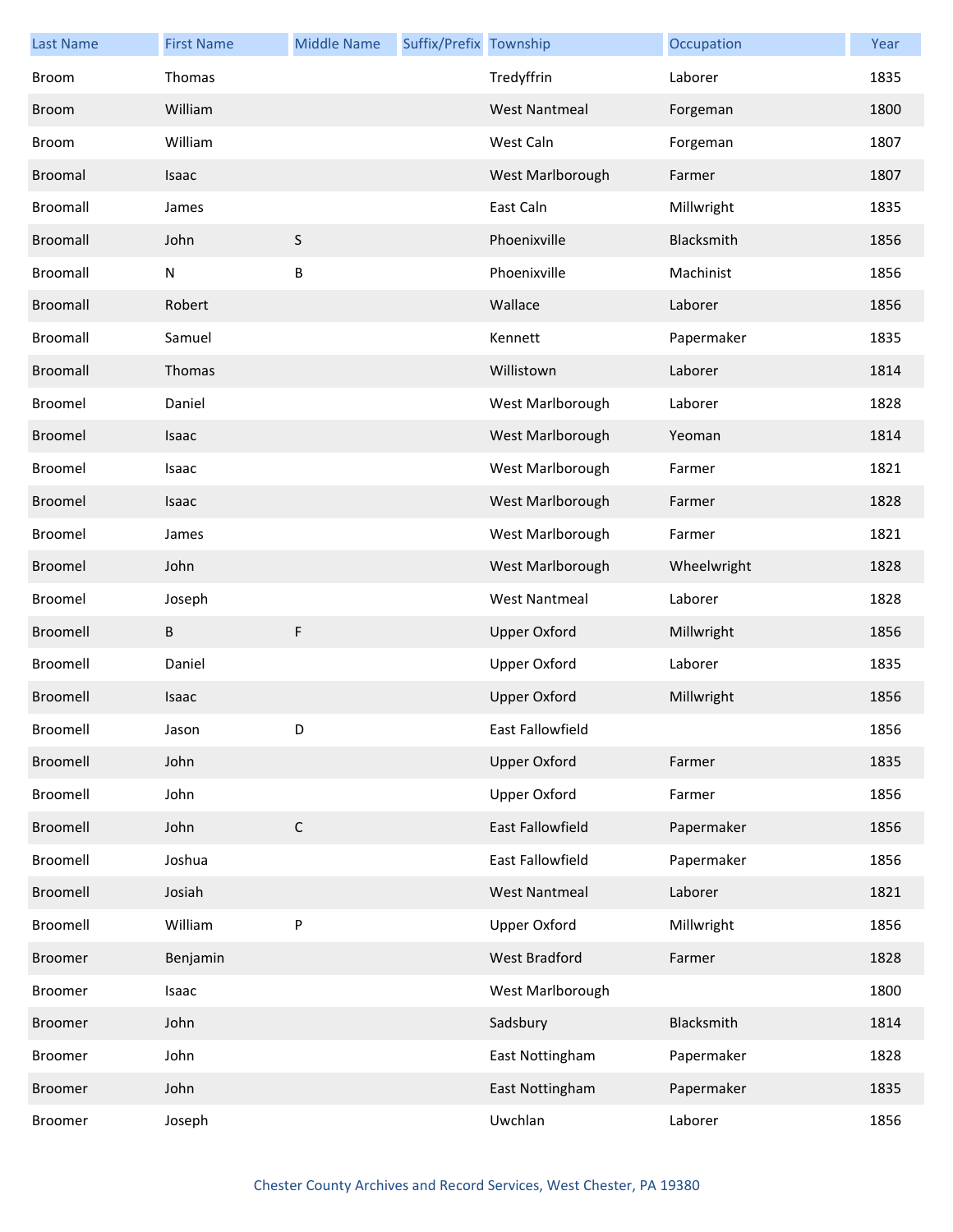| <b>Last Name</b> | <b>First Name</b> | <b>Middle Name</b> | Suffix/Prefix Township |                      | Occupation   | Year |
|------------------|-------------------|--------------------|------------------------|----------------------|--------------|------|
| Broomer          | William           |                    |                        | East Nottingham      | Farmer       | 1835 |
| Broomer          | William           |                    |                        | West Fallowfield     | Carpenter    | 1856 |
| Broomhall        | Abraham           |                    |                        | <b>West Chester</b>  | Carpenter    | 1856 |
| Broomhall        | Barkley           |                    |                        | London Grove         | Tanner       | 1814 |
| Broomhall        | Edward            |                    |                        | East Caln            | Bartender    | 1856 |
| Broomhall        | Enos              |                    |                        | Pennsbury            |              | 1793 |
| Broomhall        | Enos              |                    |                        | Pennsbury            |              | 1800 |
| Broomhall        | Henry             |                    |                        | <b>West Chester</b>  | Carpenter    | 1856 |
| Broomhall        | Humphrey          |                    |                        | <b>West Chester</b>  | Carpenter    | 1856 |
| Broomhall        | Jacob             |                    |                        | London Grove         | Chairmaker   | 1807 |
| Broomhall        | Jacob             |                    |                        | West Fallowfield     | Farmer       | 1814 |
| Broomhall        | Jehu              |                    |                        | Thornbury            | Drover       | 1856 |
| Broomhall        | John              |                    |                        | Pennsbury            |              | 1793 |
| Broomhall        | John              |                    |                        | Londonderry          | Farmer       | 1807 |
| Broomhall        | John              |                    |                        | London Grove         | Farmer       | 1807 |
| Broomhall        | John              |                    |                        | Kennett              | Farmer       | 1814 |
| Broomhall        | John              |                    |                        | Londonderry          | Farmer       | 1814 |
| Broomhall        | Joshua            |                    |                        | East Bradford        | Blacksmith   | 1814 |
| Broomhall        | Josiah            |                    |                        | <b>West Nantmeal</b> | Laborer      | 1835 |
| Broomhall        | M                 | $\sf B$            |                        | <b>West Chester</b>  | Druggist     | 1856 |
| Broomhall        | Seth              |                    |                        | Pennsbury            | Weaver       | 1814 |
| Broomhall        | Smith             |                    |                        | East Marlborough     | Blacksmith   | 1835 |
| Broomhall        | Thomas            |                    |                        | Pennsbury            | Laborer      | 1807 |
| Broomhall        | Thomas            |                    |                        | Pennsbury            | Laborer      | 1828 |
| Broomhall        | Thomas            |                    |                        | Pennsbury            | Laborer      | 1856 |
| Broomley         | Joseph            |                    |                        | New Garden           | Weaver       | 1828 |
| <b>Broommer</b>  | Edward            |                    |                        | West Fallowfield     | Farmer       | 1856 |
| Brophy           | Michael           |                    |                        | Oxford               | Laborer      | 1856 |
| Brosell          | Henry             |                    |                        | <b>East Vincent</b>  | Cabinetmaker | 1856 |
| <b>Brosieus</b>  | William           |                    |                        | West Fallowfield     | Farmer       | 1835 |
| <b>Brosious</b>  | Edward            |                    |                        | Kennett Square       | Potter       | 1856 |
| <b>Brosious</b>  | J                 | $\mathsf C$        |                        | West Fallowfield     | Farmer       | 1856 |
| <b>Brosius</b>   | Abner             |                    |                        | West Marlborough     | Laborer      | 1828 |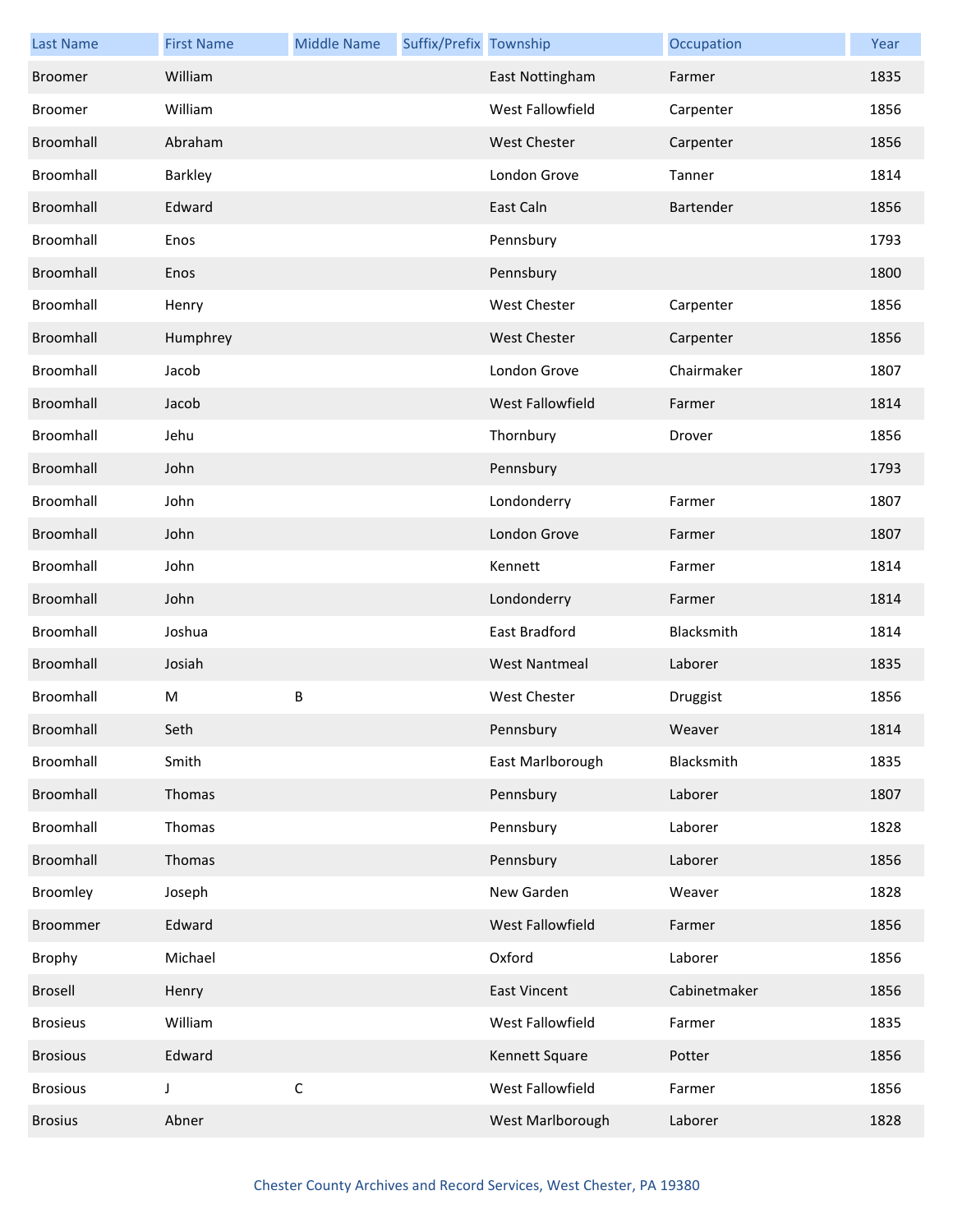| <b>Last Name</b> | <b>First Name</b> | <b>Middle Name</b> | Suffix/Prefix Township |                         | Occupation     | Year |
|------------------|-------------------|--------------------|------------------------|-------------------------|----------------|------|
| <b>Brosius</b>   | Amos              |                    |                        | <b>Upper Oxford</b>     | Potter         | 1835 |
| <b>Brosius</b>   | Benjamin          |                    |                        | <b>Upper Oxford</b>     | Yeoman         | 1821 |
| <b>Brosius</b>   | Caleb             | ${\sf M}$          |                        | <b>Upper Oxford</b>     | Storekeeper    | 1856 |
| <b>Brosius</b>   | Edward            |                    |                        | New Garden              | Potter         | 1856 |
| <b>Brosius</b>   | Harper            |                    |                        | <b>Upper Oxford</b>     | Yeoman         | 1821 |
| <b>Brosius</b>   | Harper            |                    |                        | <b>Upper Oxford</b>     | Farmer         | 1828 |
| <b>Brosius</b>   | Henry             |                    |                        | <b>Upper Oxford</b>     | Farmer         | 1814 |
| <b>Brosius</b>   | Henry             |                    |                        | East Marlborough        | Weaver         | 1828 |
| <b>Brosius</b>   | Henry             |                    |                        | Kennett                 | Laborer        | 1856 |
| <b>Brosius</b>   | Isaac             |                    |                        | West Fallowfield        | Storekeeper    | 1828 |
| <b>Brosius</b>   | Jesse             |                    |                        | <b>Upper Oxford</b>     | Farmer         | 1856 |
| <b>Brosius</b>   | Joseph            |                    |                        | <b>West Fallowfield</b> | Storekeeper    | 1828 |
| <b>Brosius</b>   | Mahlon            |                    |                        | <b>Upper Oxford</b>     | Potter         | 1828 |
| <b>Brosius</b>   | Mahlon            |                    |                        | <b>Upper Oxford</b>     | Potter, farmer | 1835 |
| <b>Brosius</b>   | Mahlon            |                    |                        | <b>Upper Oxford</b>     | Farmer         | 1856 |
| <b>Brosius</b>   | Mary              |                    |                        | <b>Upper Oxford</b>     | Housekeeper    | 1821 |
| <b>Brosius</b>   | Mary              |                    |                        | <b>Upper Oxford</b>     |                | 1828 |
| <b>Brosius</b>   | Nathan            |                    |                        | West Marlborough        | Weaver         | 1828 |
| <b>Brosius</b>   | Nathan            |                    |                        | East Marlborough        | Weaver         | 1828 |
| <b>Brosius</b>   | Nathan            |                    |                        | East Marlborough        | Weaver         | 1835 |
| <b>Brosius</b>   | Pennock           |                    |                        | East Marlborough        | Farmer         | 1856 |
| <b>Brosius</b>   | William           |                    |                        | West Fallowfield        | Farmer         | 1828 |
| Brosur           | Isaac             |                    |                        | Londonderry             | Weaver         | 1821 |
| <b>Brosure</b>   | Henry             |                    |                        | <b>Upper Oxford</b>     | Weaver         | 1807 |
| <b>Brosus</b>    | Henry             |                    |                        | Sadsbury                | Farmer         | 1856 |
| Brougham         | Christopher       |                    |                        | Westtown                |                | 1793 |
| Brow             | Andrew            |                    |                        | West Caln               | Farmer         | 1835 |
| <b>Brow</b>      | David             |                    |                        | West Caln               | Lazy Dog       | 1835 |
| Browback         | Oliver            |                    |                        | <b>West Nantmeal</b>    | Trader         | 1856 |
| Brower           | Abraham           |                    |                        | Coventry                |                | 1793 |
| Brower           | Abraham           |                    | Jr.                    | Coventry                | Storekeeper    | 1814 |
| Brower           | Abraham           |                    |                        | <b>West Nantmeal</b>    | Weaver         | 1814 |
| <b>Brower</b>    | Abraham           |                    |                        | Coventry                | Farmer         | 1821 |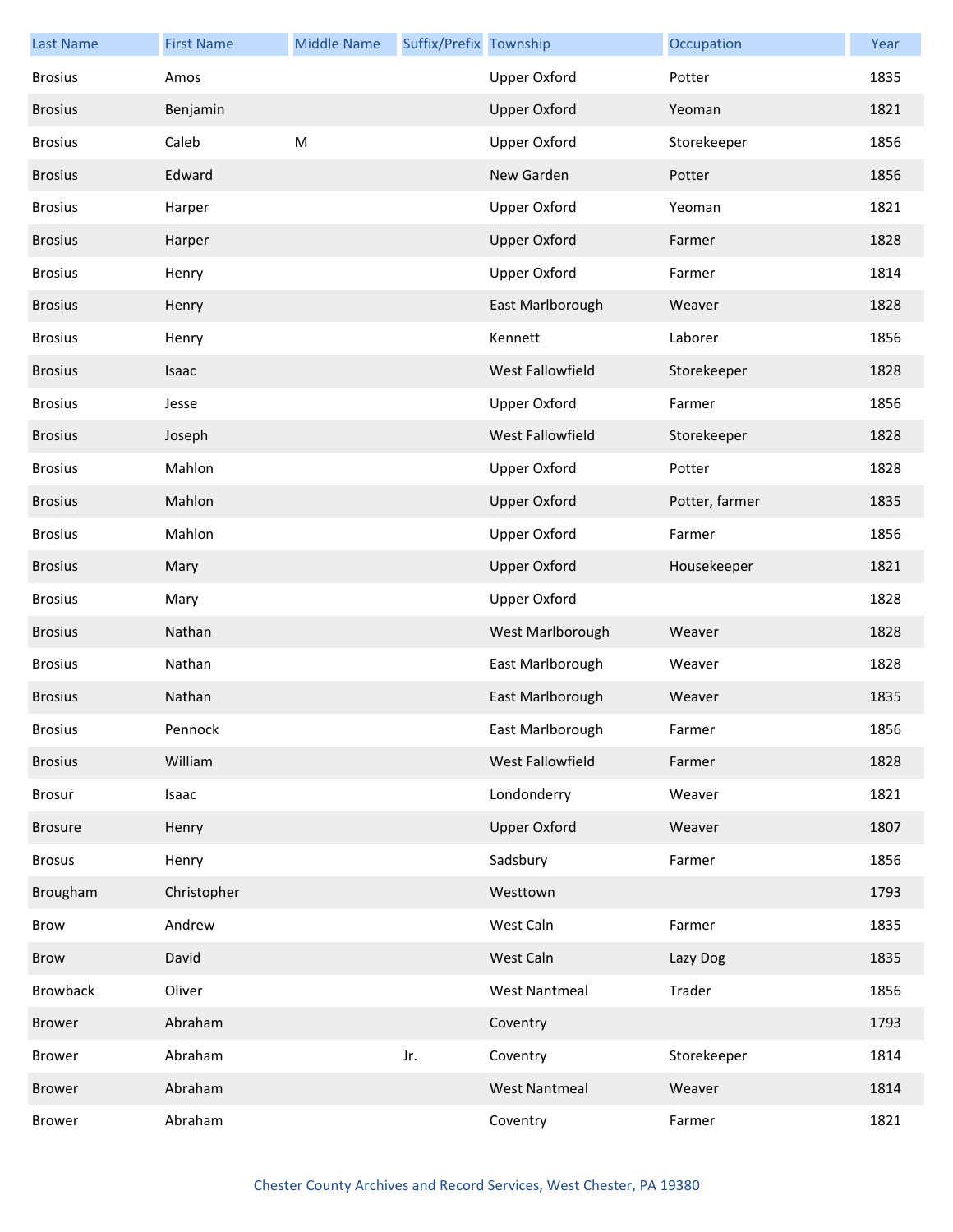| <b>Last Name</b> | <b>First Name</b> | <b>Middle Name</b> | Suffix/Prefix Township |                      | Occupation | Year |
|------------------|-------------------|--------------------|------------------------|----------------------|------------|------|
| <b>Brower</b>    | Abraham           |                    |                        | Coventry             | Laborer    | 1835 |
| <b>Brower</b>    | Abram             |                    |                        | East Nantmeal        | Weaver     | 1828 |
| Brower           | Benjamin          |                    |                        | Honey Brook          | Carpenter  | 1835 |
| <b>Brower</b>    | Benjamin          |                    |                        | Honeybrook           | Carpenter  | 1856 |
| Brower           | Daniel            |                    |                        | Coventry             |            | 1793 |
| <b>Brower</b>    | Daniel            |                    |                        | <b>West Nantmeal</b> | Farmer     | 1807 |
| <b>Brower</b>    | Daniel            |                    |                        | Phoenixville         | Pudler     | 1856 |
| <b>Brower</b>    | David             |                    |                        | Pikeland             |            | 1793 |
| Brower           | Elizabeth         |                    |                        | <b>East Coventry</b> |            | 1856 |
| <b>Brower</b>    | George            |                    |                        | Vincent              |            | 1793 |
| <b>Brower</b>    | Gilbert           |                    |                        | <b>East Coventry</b> | Laborer    | 1856 |
| <b>Brower</b>    | Hannah            |                    |                        | Coventry             | Spinster   | 1821 |
| Brower           | Hannah            |                    |                        | Coventry             |            | 1835 |
| <b>Brower</b>    | Henry             |                    |                        | <b>West Nantmeal</b> | Weaver     | 1800 |
| <b>Brower</b>    | Henry             |                    |                        | <b>West Nantmeal</b> | Weaver     | 1807 |
| <b>Brower</b>    | Henry             |                    |                        | Coventry             | Yeoman     | 1807 |
| Brower           | Henry             |                    |                        | Coventry             | Yeoman     | 1814 |
| <b>Brower</b>    | Henry             |                    |                        | <b>Upper Oxford</b>  | Farmer     | 1814 |
| <b>Brower</b>    | Henry             |                    |                        | Honey Brook          | Weaver     | 1821 |
| <b>Brower</b>    | Henry             |                    |                        | <b>Upper Oxford</b>  | Yeoman     | 1821 |
| <b>Brower</b>    | Henry             |                    |                        | Coventry             | Laborer    | 1821 |
| <b>Brower</b>    | Henry             |                    |                        | Coventry             | Laborer    | 1828 |
| <b>Brower</b>    | Henry             |                    |                        | <b>Upper Oxford</b>  | Laborer    | 1828 |
| <b>Brower</b>    | Henry             |                    |                        | <b>Upper Oxford</b>  | Farmer     | 1835 |
| <b>Brower</b>    | Henry             |                    | Jr.                    | <b>Upper Oxford</b>  | Carpenter  | 1835 |
| <b>Brower</b>    | Henry             |                    | Jr.                    | West Fallowfield     | Carpenter  | 1856 |
| <b>Brower</b>    | Henry             |                    | Sr.                    | West Fallowfield     | Farmer     | 1856 |
| <b>Brower</b>    | Jacob             |                    |                        | Coventry             |            | 1793 |
| <b>Brower</b>    | John              |                    |                        | Coventry             |            | 1793 |
| <b>Brower</b>    | John              |                    |                        | <b>Upper Oxford</b>  | Carpenter  | 1828 |
| <b>Brower</b>    | John              |                    |                        | <b>Upper Oxford</b>  | Carpenter  | 1835 |
| <b>Brower</b>    | John              | $\sf E$            |                        | Schuylkill           | Farmer     | 1856 |
| <b>Brower</b>    | Magdalene         |                    |                        | Coventry             |            | 1814 |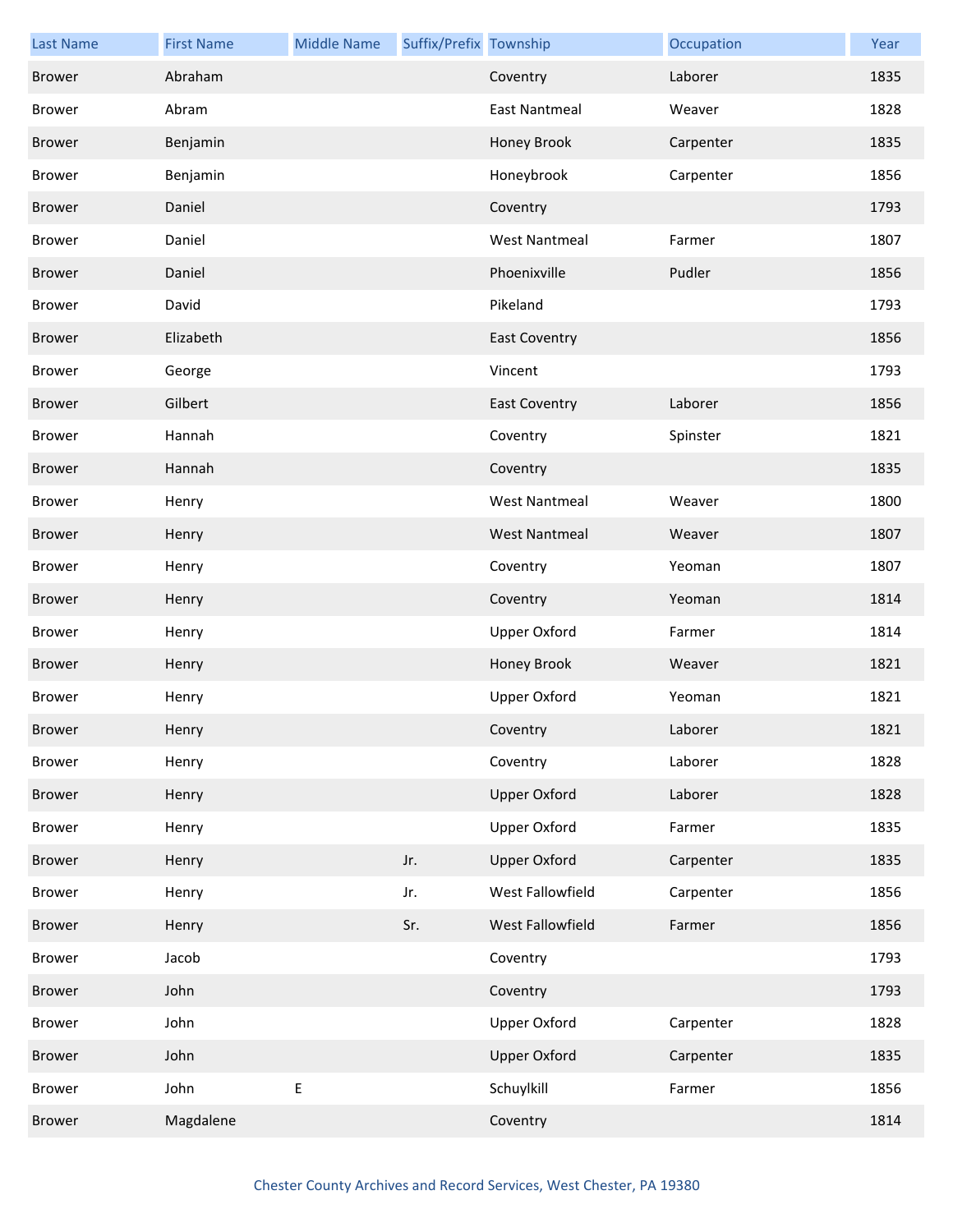| <b>Last Name</b> | <b>First Name</b> | <b>Middle Name</b> | Suffix/Prefix Township |                      | Occupation  | Year |
|------------------|-------------------|--------------------|------------------------|----------------------|-------------|------|
| <b>Brower</b>    | Magdalene         |                    |                        | Coventry             | Spinster    | 1821 |
| <b>Brower</b>    | Peter             |                    |                        | <b>East Coventry</b> | Carpenter   | 1856 |
| Brower           | William           |                    |                        | West Fallowfield     | Carpenter   | 1856 |
| <b>Browers</b>   | Henry             |                    |                        | West Fallowfield     | Farmer      | 1807 |
| <b>Browers</b>   | Henry             |                    |                        | Sadsbury             | Laborer     | 1828 |
| Brown            | (Widow)           |                    |                        | West Nottingham      |             | 1814 |
| Brown            | A                 | Stanley            |                        | West Brandywine      | Farmer      | 1856 |
| Brown            | Aaron             |                    |                        | East Whiteland       | Storekeeper | 1821 |
| Brown            | Aaron             |                    |                        | Brandywine           | Farmer      | 1828 |
| Brown            | Aaron             |                    |                        | Brandywine           | Farmer      | 1835 |
| Brown            | Aaron             |                    |                        | Westtown             | Farmer      | 1856 |
| Brown            | Abner             |                    |                        | New Garden           | Mason       | 1807 |
| Brown            | Abner             |                    |                        | Tredyffrin           | Laborer     | 1856 |
| Brown            | Abraham           |                    |                        | Londonderry          | Farmer      | 1807 |
| Brown            | Adley             |                    |                        | Willistown           |             | 1800 |
| Brown            | Adley             |                    | Jr.                    | East Whiteland       | Farmer      | 1807 |
| Brown            | Adley             |                    |                        | East Whiteland       | Farmer      | 1807 |
| Brown            | Adley             |                    |                        | West Whiteland       | Farmer      | 1814 |
| Brown            | Adley             |                    |                        | East Caln            | Laborer     | 1821 |
| Brown            | Adley             |                    |                        | West Whiteland       |             | 1821 |
| Brown            | Adley             |                    |                        | Westtown             | Farmer      | 1828 |
| Brown            | Adley             |                    |                        | West Caln            | Farmer      | 1835 |
| Brown            | Adley             |                    |                        | Westtown             | Farmer      | 1835 |
| Brown            | Adley             |                    |                        | East Goshen          | Carpenter   | 1856 |
| Brown            | Adley             | G                  |                        | West Caln            | Farmer      | 1856 |
| Brown            | Amos              |                    |                        | East Nottingham      | Farmer      | 1856 |
| Brown            | Anderson          |                    |                        | West Bradford        | Laborer     | 1856 |
| Brown            | Andrew            |                    |                        | Sadsbury             | Weaver      | 1814 |
| Brown            | Andrew            |                    |                        | West Caln            | Weaver      | 1821 |
| Brown            | Andrew            |                    |                        | West Caln            | Farmer      | 1828 |
| Brown            | Ann               |                    |                        | New Garden           |             | 1814 |
| Brown            | Ann               |                    |                        | East Nottingham      |             | 1821 |
| Brown            | Benjamin          |                    |                        | New Garden           |             | 1793 |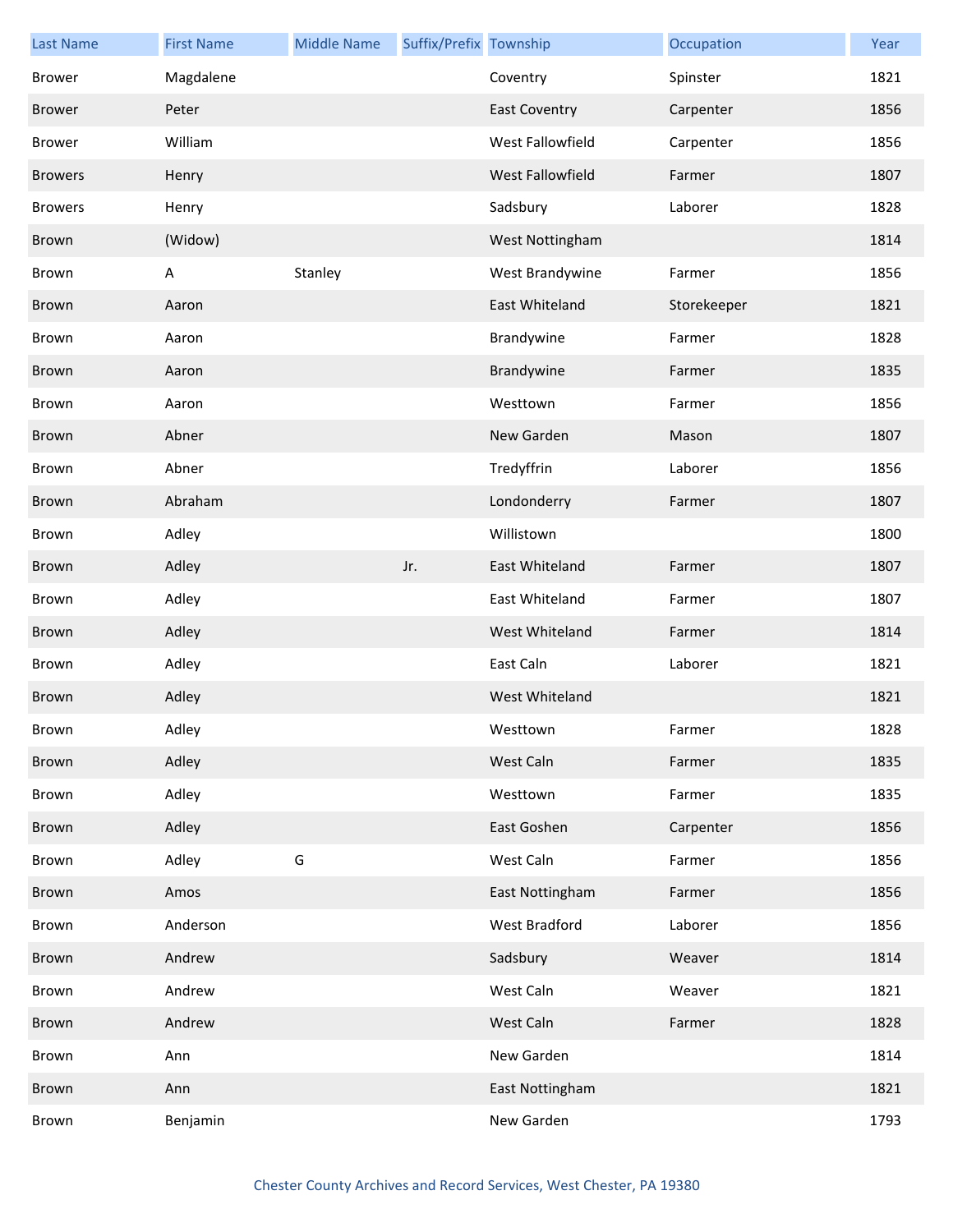| <b>Last Name</b> | <b>First Name</b> | <b>Middle Name</b> | Suffix/Prefix Township |                      | Occupation | Year |
|------------------|-------------------|--------------------|------------------------|----------------------|------------|------|
| Brown            | Benjamin          |                    |                        | Easttown             |            | 1793 |
| Brown            | Benjamin          |                    | Esq.                   | New Garden           |            | 1800 |
| <b>Brown</b>     | Benjamin          |                    |                        | Easttown             | Farmer     | 1807 |
| Brown            | Benjamin          |                    | Esq.                   | New Garden           |            | 1807 |
| Brown            | Benjamin          |                    |                        | West Nottingham      | Nailer     | 1814 |
| Brown            | Benjamin          |                    |                        | Brandywine           | Tanner     | 1814 |
| <b>Brown</b>     | Benjamin          |                    |                        | New London           | Farmer     | 1814 |
| Brown            | Benjamin          |                    |                        | New Garden           | Mason      | 1821 |
| Brown            | Benjamin          |                    |                        | Brandywine           | Laborer    | 1821 |
| Brown            | Benjamin          |                    |                        | Uwchlan              | Laborer    | 1828 |
| Brown            | Benjamin          |                    |                        | New Garden           | Mason      | 1828 |
| Brown            | Benjamin          |                    |                        | New Garden           | Mason      | 1835 |
| Brown            | Benjamin          |                    |                        | Uwchlan              | Laborer    | 1835 |
| Brown            | Benjamin          |                    |                        | <b>West Coventry</b> | Blacksmith | 1856 |
| Brown            | Benjamin          |                    |                        | East Brandywine      | Farmer     | 1856 |
| Brown            | Benjamin          |                    |                        | Westtown             | Farmer     | 1856 |
| Brown            | Benjamin          |                    |                        | East Nottingham      | Farmer     | 1856 |
| Brown            | Benjamin          |                    |                        | New London           | Farmer     | 1856 |
| Brown            | Caleb             |                    |                        | West Nottingham      | Weaver     | 1814 |
| Brown            | Caleb             |                    |                        | West Nottingham      | Weaver     | 1821 |
| Brown            | Callwell          |                    |                        | Pikeland             | Weaver     | 1814 |
| Brown            | Charles           |                    |                        | East Brandywine      | Farmer     | 1856 |
| Brown            | Charles           |                    |                        | New Garden           | Laborer    | 1856 |
| Brown            | Charles           |                    |                        | Phoenixville         |            | 1856 |
| Brown            | Charles           | F                  |                        | West Chester         | Carpenter  | 1856 |
| Brown            | Charles           | F                  |                        | East Whiteland       | Laborer    | 1856 |
| Brown            | Charles           | К.                 |                        | Tredyffrin           | Tanner     | 1828 |
| Brown            | Christian         |                    |                        | East Goshen          | Laborer    | 1821 |
| Brown            | Daniel            |                    |                        | London Grove         | Laborer    | 1828 |
| Brown            | Daniel            |                    |                        | <b>Upper Oxford</b>  | Laborer    | 1856 |
| Brown            | David             |                    |                        | Pennsbury            | Smith      | 1793 |
| Brown            | David             |                    |                        | Pennsbury            |            | 1793 |
| Brown            | David             |                    |                        | New Garden           | Farmer     | 1800 |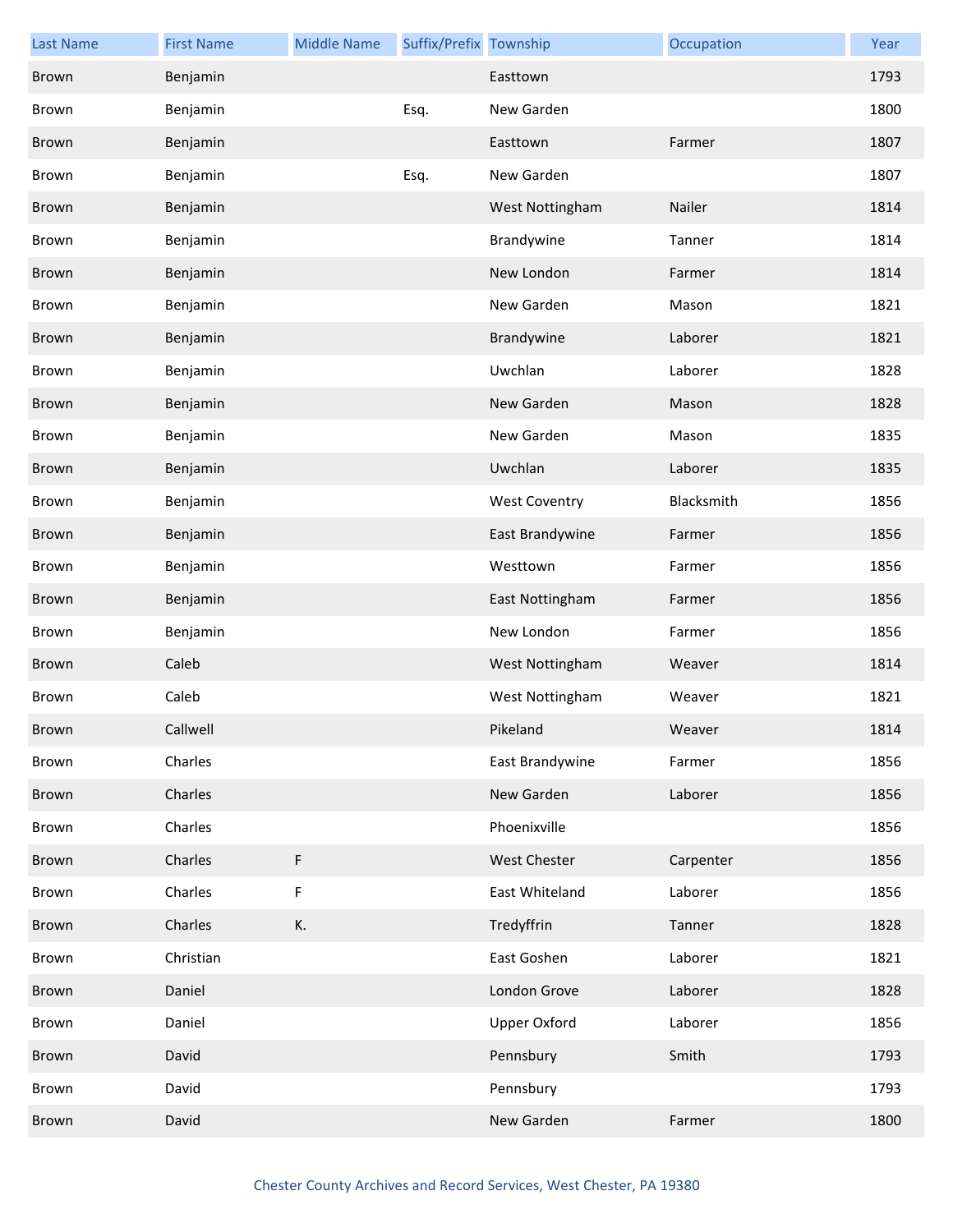| <b>Last Name</b> | <b>First Name</b> | <b>Middle Name</b> | Suffix/Prefix Township |                      | Occupation   | Year |
|------------------|-------------------|--------------------|------------------------|----------------------|--------------|------|
| Brown            | David             |                    |                        | <b>East Nantmeal</b> | Schoolmaster | 1800 |
| Brown            | David             |                    | Jr.                    | New Garden           | Farmer       | 1807 |
| Brown            | David             |                    | Sr.                    | New Garden           | Farmer       | 1807 |
| Brown            | David             |                    |                        | West Nottingham      |              | 1807 |
| Brown            | David             |                    |                        | New Garden           | Farmer       | 1814 |
| Brown            | David             |                    |                        | New Garden           | Farmer       | 1814 |
| Brown            | David             |                    |                        | London Grove         | Farmer       | 1821 |
| Brown            | David             |                    |                        | West Nottingham      | Cartwright   | 1821 |
| Brown            | David             |                    |                        | West Caln            | Laborer      | 1828 |
| Brown            | David             |                    |                        | East Bradford        | Shoemaker    | 1828 |
| Brown            | David             |                    |                        | West Nottingham      | Wheelwright  | 1828 |
| Brown            | David             |                    |                        | London Grove         | Farmer       | 1828 |
| Brown            | David             |                    | Jr.                    | New Garden           | Farmer       | 1835 |
| Brown            | David             |                    |                        | West Nottingham      |              | 1835 |
| Brown            | David             |                    |                        | New Garden           | Farmer       | 1835 |
| Brown            | David             |                    |                        | East Brandywine      |              | 1856 |
| Brown            | David             |                    |                        | London Britain       | Laborer      | 1856 |
| Brown            | David             |                    |                        | West Marlborough     | Laborer      | 1856 |
| Brown            | David             |                    |                        | <b>West Chester</b>  | Farmer       | 1856 |
| <b>Brown</b>     | David             |                    |                        | New Garden           | Miller       | 1856 |
| Brown            | David             | M                  |                        | New Garden           | Farmer       | 1856 |
| Brown            | Ebenezer          |                    |                        | West Marlborough     | Laborer      | 1856 |
| Brown            | Eli               |                    |                        | New Garden           | Farmer       | 1814 |
| Brown            | Eli               |                    |                        | New Garden           | Laborer      | 1821 |
| Brown            | Eli               |                    |                        | London Britain       | Laborer      | 1856 |
| Brown            | Elihu             |                    |                        | West Nottingham      |              | 1793 |
| Brown            | Elihu             |                    |                        | West Nottingham      |              | 1800 |
| Brown            | Elisa             |                    |                        | East Nottingham      | Farmer       | 1856 |
| Brown            | Elisha            |                    |                        | West Nottingham      |              | 1814 |
| Brown            | Elisha            |                    |                        | East Nottingham      | Farmer       | 1821 |
| Brown            | Elisha            |                    |                        | East Nottingham      | Mason        | 1828 |
| Brown            | Elisha            |                    |                        | London Grove         | Laborer      | 1835 |
| Brown            | Elisha            |                    |                        | East Nottingham      | Stonemason   | 1835 |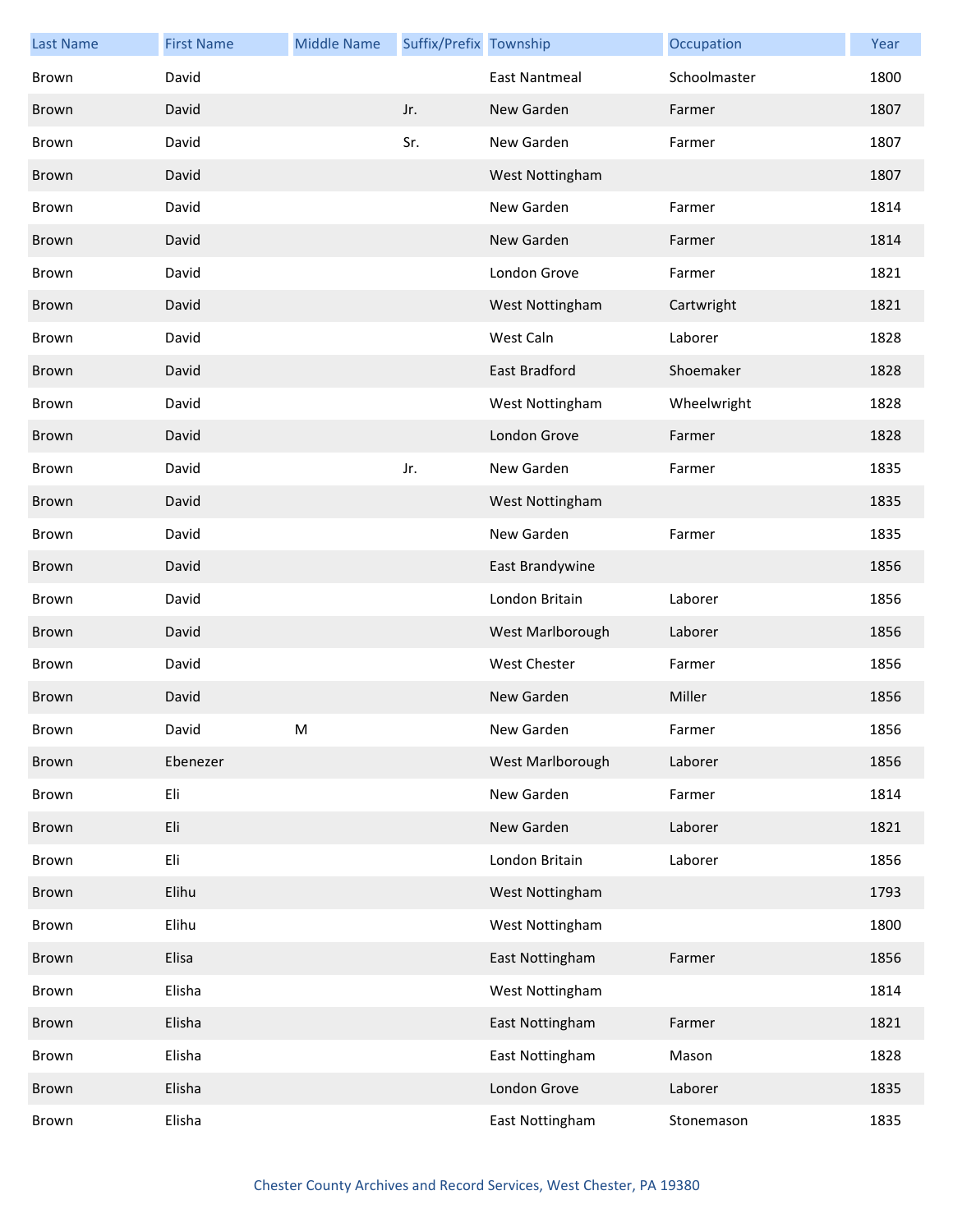| <b>Last Name</b> | <b>First Name</b> | <b>Middle Name</b> | Suffix/Prefix Township |                      | Occupation | Year |
|------------------|-------------------|--------------------|------------------------|----------------------|------------|------|
| Brown            | Elisha            |                    |                        | West Nottingham      | Farmer     | 1856 |
| Brown            | Elizabeth         |                    |                        | West Bradford        | Farmer     | 1807 |
| Brown            | Elizabeth         |                    |                        | West Nottingham      | Farmer     | 1821 |
| Brown            | Elizabeth         |                    |                        | West Nottingham      |            | 1835 |
| Brown            | Elizabeth         |                    |                        | Charlestown          |            | 1856 |
| Brown            | Evan              |                    |                        | New Garden           | Farmer     | 1835 |
| Brown            | Evan              |                    |                        | New Garden           | Farmer     | 1856 |
| Brown            | Ezra              |                    |                        | East Brandywine      | Farmer     | 1856 |
| Brown            | Forester          |                    |                        | Sadsbury             | Laborer    | 1821 |
| Brown            | Forester          |                    |                        | <b>Upper Oxford</b>  | Farmer     | 1828 |
| Brown            | Forester          |                    |                        | West Marlborough     | Laborer    | 1835 |
| Brown            | Forister          |                    |                        | Lower Oxford         | Farmer     | 1856 |
| Brown            | Forrester         |                    |                        | East Whiteland       | Farmer     | 1856 |
| Brown            | Francis           |                    |                        | Londonderry          | Laborer    | 1814 |
| Brown            | George            |                    |                        | Goshen               |            | 1793 |
| Brown            | George            |                    |                        | <b>East Nantmeal</b> | Collier    | 1814 |
| Brown            | George            |                    |                        | East Marlborough     | Laborer    | 1814 |
| Brown            | George            |                    |                        | <b>East Nantmeal</b> | Laborer    | 1821 |
| Brown            | George            |                    |                        | Pennsbury            | Laborer    | 1821 |
| Brown            | George            |                    |                        | <b>West Nantmeal</b> | Collier    | 1821 |
| Brown            | George            |                    |                        | West Nantmeal        | Laborer    | 1828 |
| Brown            | George            |                    |                        | Pennsbury            | Laborer    | 1828 |
| Brown            | George            |                    |                        | Pennsbury            | Mason      | 1835 |
| Brown            | George            |                    |                        | East Caln            | Carpenter  | 1856 |
| Brown            | George            |                    |                        | East Fallowfield     | Leader     | 1856 |
| Brown            | George            |                    |                        | <b>East Nantmeal</b> | Farmer     | 1856 |
| Brown            | George            |                    |                        | Pocopson             | Laborer    | 1856 |
| Brown            | Hadley            |                    |                        | Goshen               |            | 1793 |
| Brown            | Hadley            |                    |                        | West Whiteland       | Farmer     | 1800 |
| Brown            | Hadley            |                    |                        | East Fallowfield     | Farmer     | 1835 |
| Brown            | Hannah            |                    |                        | New Garden           |            | 1821 |
| Brown            | Harvey            |                    |                        | East Nottingham      | Laborer    | 1856 |
| Brown            | Henry             |                    |                        | East Fallowfield     | Papermaker | 1814 |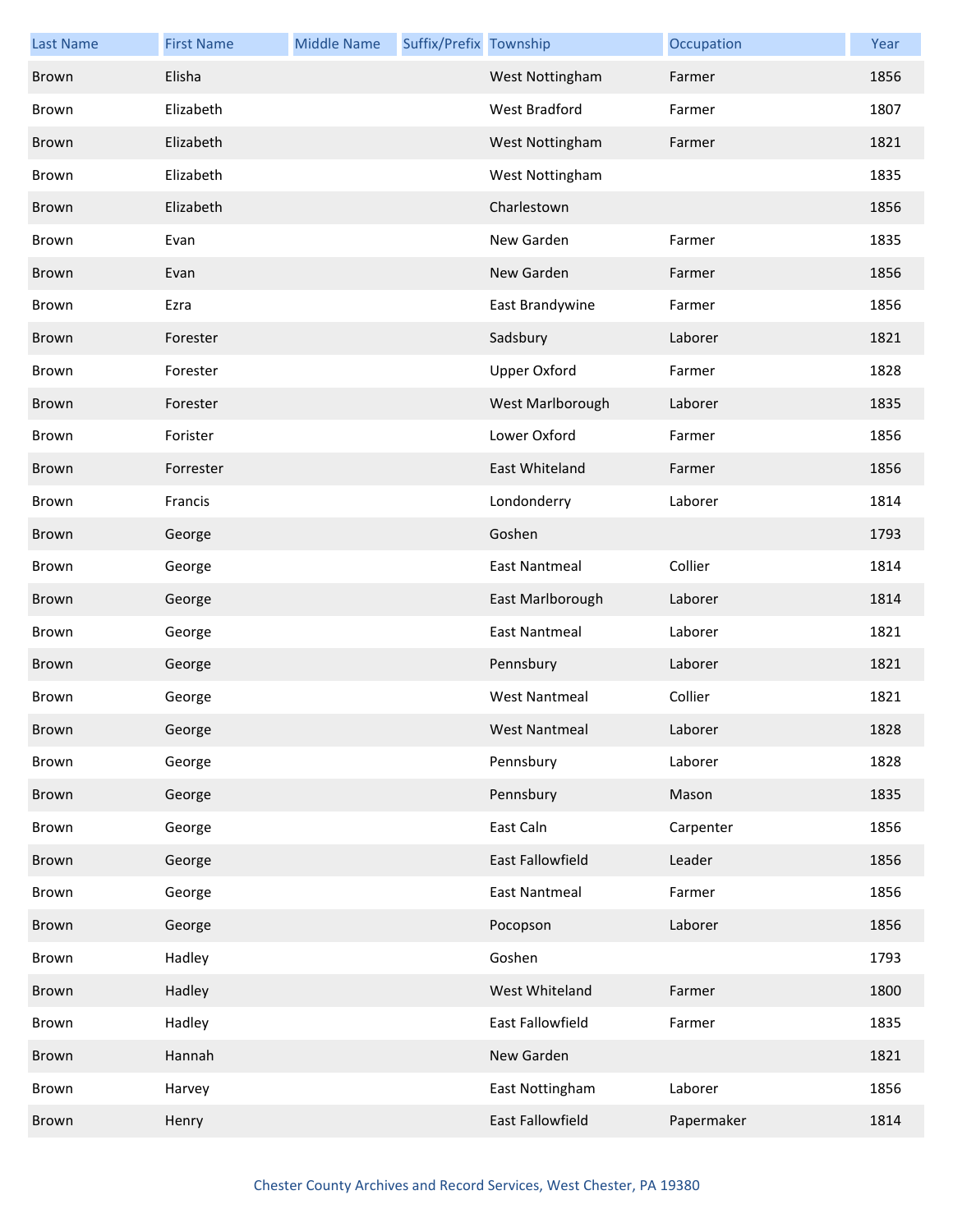| <b>Last Name</b> | <b>First Name</b> | <b>Middle Name</b>        | Suffix/Prefix Township |                      | Occupation | Year |
|------------------|-------------------|---------------------------|------------------------|----------------------|------------|------|
| Brown            | Henry             |                           |                        | <b>East Pikeland</b> | Farmer     | 1856 |
| Brown            | Hosure            |                           |                        | Kennett              | Carpenter  | 1814 |
| Brown            | Hugh              |                           |                        | Newlin               | Farmer     | 1807 |
| Brown            | Hugh              |                           |                        | Easttown             |            | 1856 |
| Brown            | Isaac             |                           |                        | West Nottingham      |            | 1793 |
| Brown            | Isaac             |                           |                        | West Nottingham      |            | 1800 |
| Brown            | Isaac             |                           |                        | West Nottingham      | Farmer     | 1807 |
| Brown            | Isaac             |                           |                        | West Nottingham      | Farmer     | 1814 |
| Brown            | Isaac             |                           |                        | West Nottingham      | Cordwainer | 1821 |
| Brown            | Isaac             |                           |                        | West Nottingham      | Farmer     | 1821 |
| Brown            | Isaac             |                           |                        | West Marlborough     | Laborer    | 1828 |
| Brown            | Isaac             |                           |                        | East Nottingham      | Farmer     | 1835 |
| Brown            | Isaac             |                           |                        | Penn                 | Merchant   | 1856 |
| Brown            | Isaac             |                           |                        | Tredyffrin           | Laborer    | 1856 |
| Brown            | J                 | E                         |                        | East Nottingham      | Farmer     | 1856 |
| Brown            | J                 | $\boldsymbol{\mathsf{H}}$ |                        | East Nottingham      | Laborer    | 1856 |
| Brown            | Jacob             |                           |                        | New Garden           |            | 1793 |
| Brown            | Jacob             |                           |                        | West Caln            |            | 1793 |
| Brown            | Jacob             |                           |                        | West Nottingham      |            | 1800 |
| Brown            | Jacob             |                           |                        | East Nottingham      | Farmer     | 1807 |
| Brown            | Jacob             |                           |                        | West Caln            | Laborer    | 1807 |
| Brown            | Jacob             |                           |                        | East Nottingham      | Farmer     | 1814 |
| Brown            | Jacob             |                           |                        | Upper Oxford         | Laborer    | 1814 |
| Brown            | Jacob             |                           |                        | West Caln            | Laborer    | 1814 |
| Brown            | Jacob             |                           |                        | West Caln            | Laborer    | 1821 |
| Brown            | Jacob             |                           |                        | East Nottingham      | Farmer     | 1821 |
| Brown            | Jacob             |                           | Jr.                    | East Nottingham      | Farmer     | 1821 |
| Brown            | Jacob             |                           |                        | West Caln            | Laborer    | 1828 |
| Brown            | Jacob             |                           |                        | West Nottingham      | Farmer     | 1828 |
| Brown            | Jacob             |                           |                        | <b>Upper Oxford</b>  | Farmer     | 1828 |
| Brown            | Jacob             |                           |                        | East Nottingham      | Farmer     | 1828 |
| Brown            | Jacob             |                           |                        | East Nottingham      | Capitalist | 1835 |
| Brown            | Jacob             |                           |                        | Upper Oxford         | Farmer     | 1835 |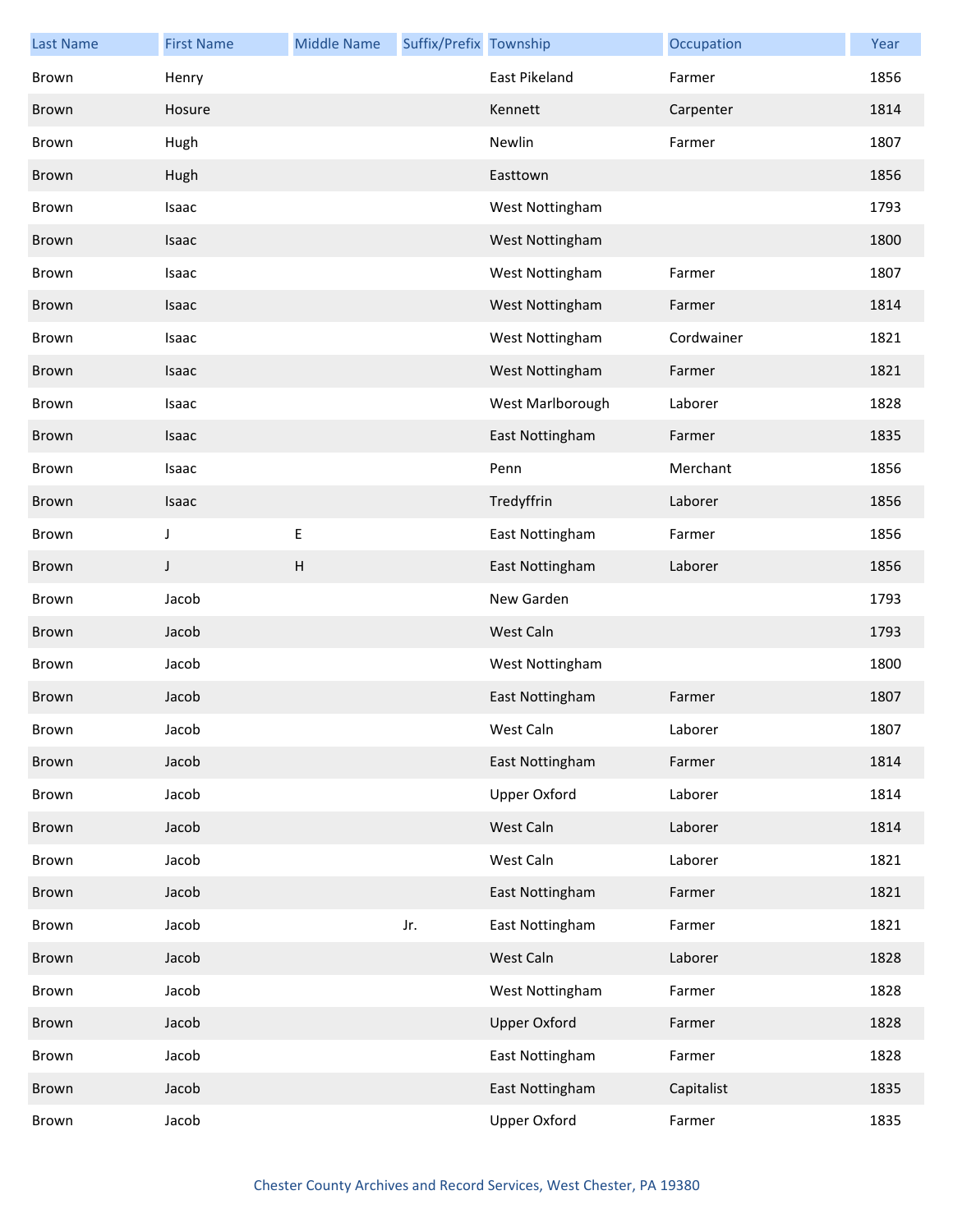| <b>Last Name</b> | <b>First Name</b> | <b>Middle Name</b> | Suffix/Prefix Township |                      | Occupation | Year |
|------------------|-------------------|--------------------|------------------------|----------------------|------------|------|
| Brown            | Jacob             |                    |                        | West Caln            | Laborer    | 1835 |
| Brown            | Jacob             |                    |                        | Pennsbury            | Laborer    | 1856 |
| Brown            | Jacob             |                    |                        | West Nottingham      |            | 1856 |
| Brown            | Jacob             | ${\sf N}$          |                        | West Nottingham      | Farmer     | 1856 |
| Brown            | James             |                    |                        | West Bradford        |            | 1793 |
| Brown            | James             |                    |                        | East Caln            |            | 1793 |
| Brown            | James             |                    | Jr.                    | <b>West Bradford</b> |            | 1793 |
| Brown            | James             |                    |                        | Honey Brook          |            | 1793 |
| Brown            | James             |                    |                        | Sadsbury             |            | 1793 |
| Brown            | James             |                    |                        | Honey Brook          |            | 1800 |
| Brown            | James             |                    |                        | Kennett              | Weaver     | 1800 |
| Brown            | James             |                    |                        | Kennett              | Weaver     | 1807 |
| Brown            | James             |                    |                        | West Caln            | Cooper     | 1807 |
| Brown            | James             |                    |                        | West Whiteland       |            | 1814 |
| Brown            | James             |                    |                        | West Caln            | Cooper     | 1814 |
| Brown            | James             |                    |                        | Willistown           | Laborer    | 1821 |
| Brown            | James             |                    |                        | West Caln            | Cooper     | 1821 |
| Brown            | James             |                    |                        | Kennett              | Laborer    | 1828 |
| Brown            | James             |                    |                        | East Whiteland       | Laborer    | 1828 |
| Brown            | James             |                    |                        | West Caln            | Cooper     | 1828 |
| Brown            | James             |                    |                        | West Marlborough     | Laborer    | 1828 |
| Brown            | James             |                    |                        | West Marlborough     | Laborer    | 1835 |
| Brown            | James             |                    |                        | East Whiteland       | Laborer    | 1835 |
| Brown            | James             |                    |                        | West Whiteland       | Blacksmith | 1835 |
| Brown            | James             |                    |                        | Schuylkill           | Laborer    | 1835 |
| Brown            | James             |                    |                        | <b>East Nantmeal</b> | Weaver     | 1835 |
| Brown            | James             |                    |                        | West Caln            | Farmer     | 1835 |
| Brown            | James             |                    | Jr.                    | Honeybrook           | Farmer     | 1856 |
| Brown            | James             |                    |                        | East Brandywine      | drov       | 1856 |
| Brown            | James             |                    |                        | Wallace              | Farmer     | 1856 |
| Brown            | James             |                    |                        | West Whiteland       | Farmer     | 1856 |
| Brown            | James             |                    |                        | Thornbury            | Laborer    | 1856 |
| Brown            | James             |                    |                        | East Whiteland       | Farmer     | 1856 |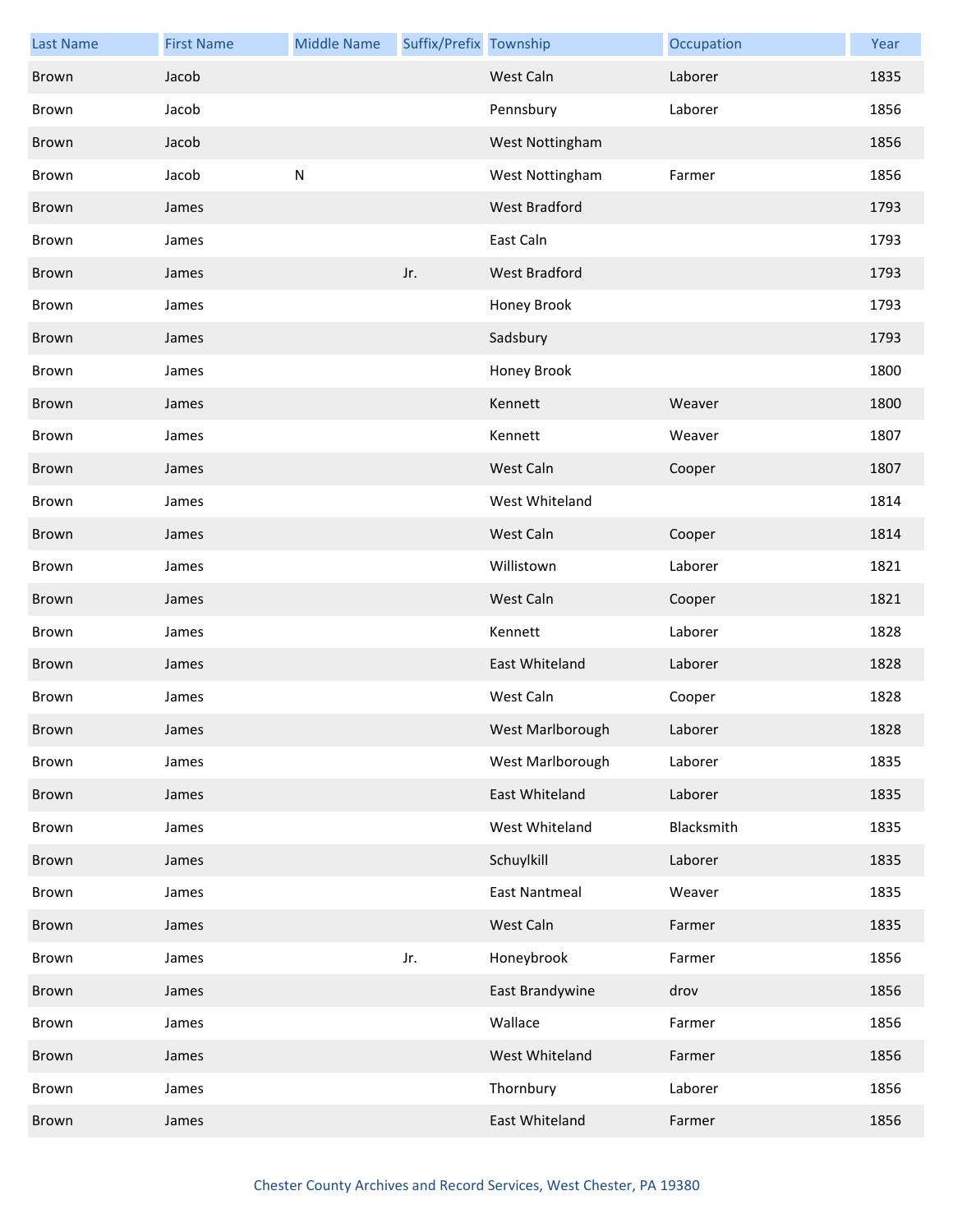| <b>Last Name</b> | <b>First Name</b> | <b>Middle Name</b> | Suffix/Prefix Township |                  | Occupation | Year |
|------------------|-------------------|--------------------|------------------------|------------------|------------|------|
| Brown            | James             |                    |                        | Valley           | Laborer    | 1856 |
| Brown            | James             |                    |                        | East Nottingham  | Farmer     | 1856 |
| Brown            | James             | $\sf E$            |                        | West Nottingham  | Farmer     | 1856 |
| Brown            | James             | F                  |                        | East Whiteland   | Laborer    | 1856 |
| Brown            | James             | F.                 |                        | East Goshen      | Mason      | 1828 |
| Brown            | James             | $\sf P$            |                        | East Nottingham  | Farmer     | 1856 |
| Brown            | James             | $\sf T$            |                        | Charlestown      | Laborer    | 1856 |
| Brown            | James             | W                  | Esq.                   | Honey Brook      | Farmer     | 1835 |
| Brown            | James             | W                  | Sr.                    | Honeybrook       | Farmer     | 1856 |
| Brown            | James             | W.                 |                        | West Caln        | Farmer     | 1814 |
| Brown            | James             | W.                 | Esq.                   | West Caln        |            | 1821 |
| Brown            | James             | W.                 | Esq.                   | West Caln        |            | 1828 |
| Brown            | Jehu              |                    |                        | Penn             | Carpenter  | 1835 |
| Brown            | Jeramia           |                    |                        | Westtown         | Farmer     | 1856 |
| Brown            | Jesse             |                    |                        | New Garden       | Laborer    | 1821 |
| Brown            | Jesse             |                    |                        | New Garden       | Laborer    | 1828 |
| Brown            | Jesse             |                    |                        | Penn             | Farmer     | 1856 |
| Brown            | Job               |                    |                        | New London       | Farmer     | 1856 |
| Brown            | John              |                    |                        | Kennett          |            | 1793 |
| Brown            | John              |                    |                        | East Nottingham  |            | 1793 |
| Brown            | John              |                    |                        | East Nottingham  |            | 1793 |
| Brown            | John              |                    |                        | Easttown         |            | 1793 |
| Brown            | John              |                    |                        | Tredyffrin       |            | 1793 |
| Brown            | John              |                    |                        | West Caln        |            | 1793 |
| Brown            | John              |                    |                        | Tredyffrin       |            | 1800 |
| Brown            | John              |                    |                        | East Nottingham  |            | 1800 |
| Brown            | John              |                    |                        | New Garden       | Carpenter  | 1800 |
| Brown            | John              |                    |                        | New Garden       | Laborer    | 1800 |
| Brown            | John              |                    |                        | West Nottingham  |            | 1800 |
| Brown            | John              |                    |                        | Honey Brook      | Cordwainer | 1807 |
| Brown            | John              |                    |                        | West Fallowfield | Farmer     | 1807 |
| Brown            | John              |                    |                        | Tredyffrin       | Farmer     | 1807 |
| Brown            | John              |                    |                        | East Marlborough | Farmer     | 1807 |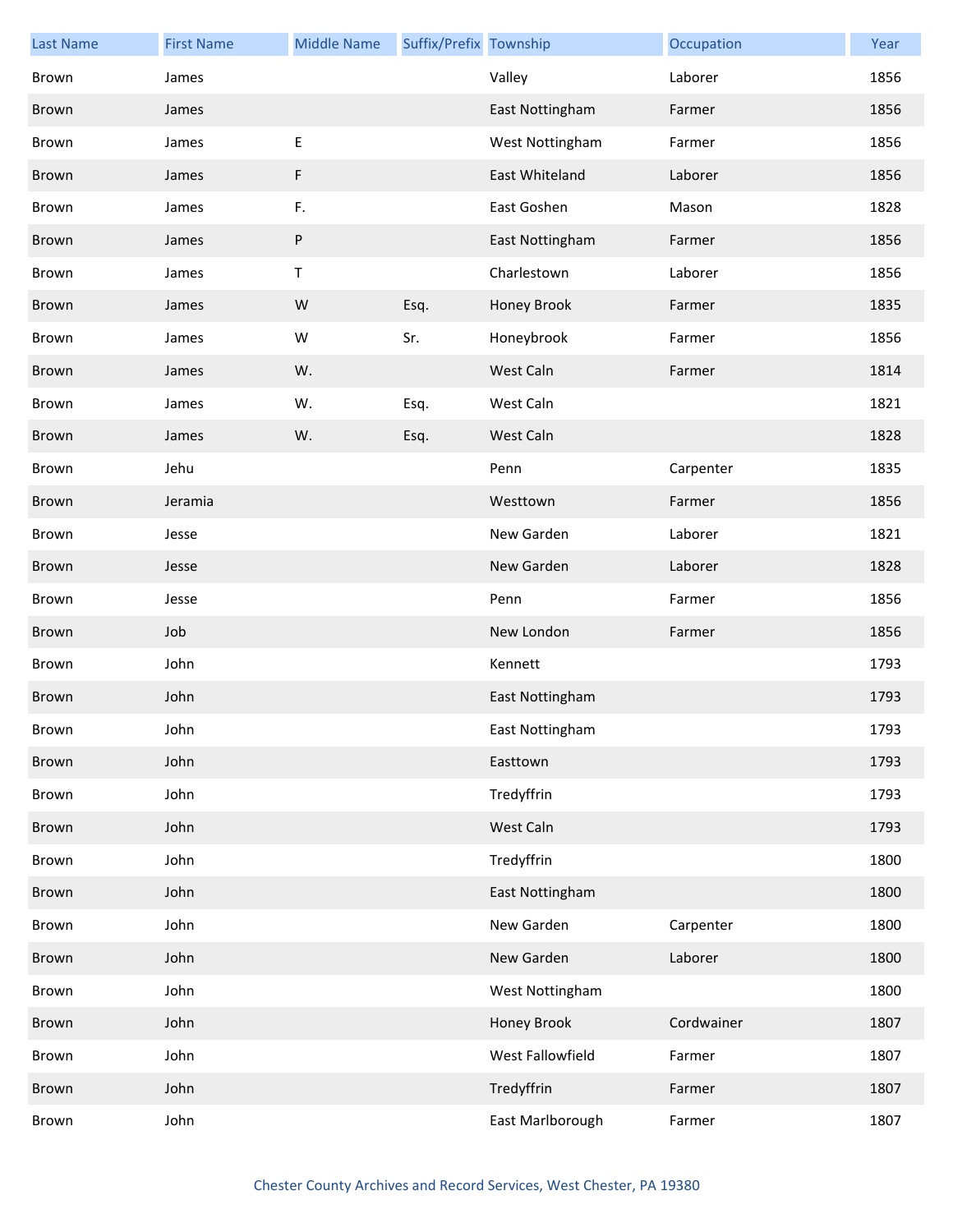| <b>Last Name</b> | <b>First Name</b> | <b>Middle Name</b> | Suffix/Prefix Township |                      | Occupation | Year |
|------------------|-------------------|--------------------|------------------------|----------------------|------------|------|
| Brown            | John              |                    |                        | East Bradford        | Laborer    | 1807 |
| Brown            | John              |                    |                        | West Nottingham      | Farmer     | 1807 |
| Brown            | John              |                    |                        | East Nottingham      | Farmer     | 1807 |
| Brown            | John              |                    |                        | West Caln            | Laborer    | 1807 |
| Brown            | John              |                    |                        | West Caln            | Shoemaker  | 1807 |
| Brown            | John              |                    |                        | Westtown             | Laborer    | 1807 |
| Brown            | John              |                    | Sr.                    | New Garden           | Laborer    | 1807 |
| Brown            | John              |                    |                        | New Garden           | Carpenter  | 1807 |
| Brown            | John              |                    | Sr.                    | Tredyffrin           | Farmer     | 1814 |
| Brown            | John              |                    | Jr.                    | Tredyffrin           | Farmer     | 1814 |
| Brown            | John              |                    |                        | Kennett              | Jobber     | 1814 |
| Brown            | John              |                    |                        | East Marlborough     | Laborer    | 1814 |
| Brown            | John              |                    |                        | Honey Brook          |            | 1814 |
| Brown            | John              |                    |                        | East Bradford        | Farmer     | 1814 |
| Brown            | John              |                    |                        | East Nottingham      | Farmer     | 1814 |
| Brown            | John              |                    |                        | West Nottingham      | Shoemaker  | 1814 |
| Brown            | John              |                    |                        | East Nottingham      | Farmer     | 1821 |
| Brown            | John              |                    | Sr.                    | Tredyffrin           | Farmer     | 1821 |
| Brown            | John              |                    |                        | West Nottingham      | Farmer     | 1821 |
| Brown            | John              |                    |                        | Sadsbury             | Laborer    | 1821 |
| Brown            | John              |                    | Jr.                    | Tredyffrin           | Farmer     | 1821 |
| Brown            | John              |                    |                        | Kennett              | Shoemaker  | 1821 |
| Brown            | John              |                    |                        | West Nottingham      | Farmer     | 1821 |
| Brown            | John              |                    |                        | West Caln            | Laborer    | 1828 |
| Brown            | John              |                    |                        | London Grove         | Laborer    | 1828 |
| Brown            | John              |                    |                        | West Chester         | Coachmaker | 1828 |
| Brown            | John              |                    |                        | East Whiteland       | Laborer    | 1828 |
| Brown            | John              |                    |                        | <b>East Nantmeal</b> | Weaver     | 1828 |
| Brown            | John              |                    |                        | West Nottingham      | Farmer     | 1828 |
| Brown            | John              |                    |                        | East Marlborough     | Cordwainer | 1828 |
| Brown            | John              |                    |                        | Penn                 | Farmer     | 1835 |
| Brown            | John              |                    |                        | West Nottingham      | Farmer     | 1835 |
| Brown            | John              |                    |                        | Sadsbury             |            | 1835 |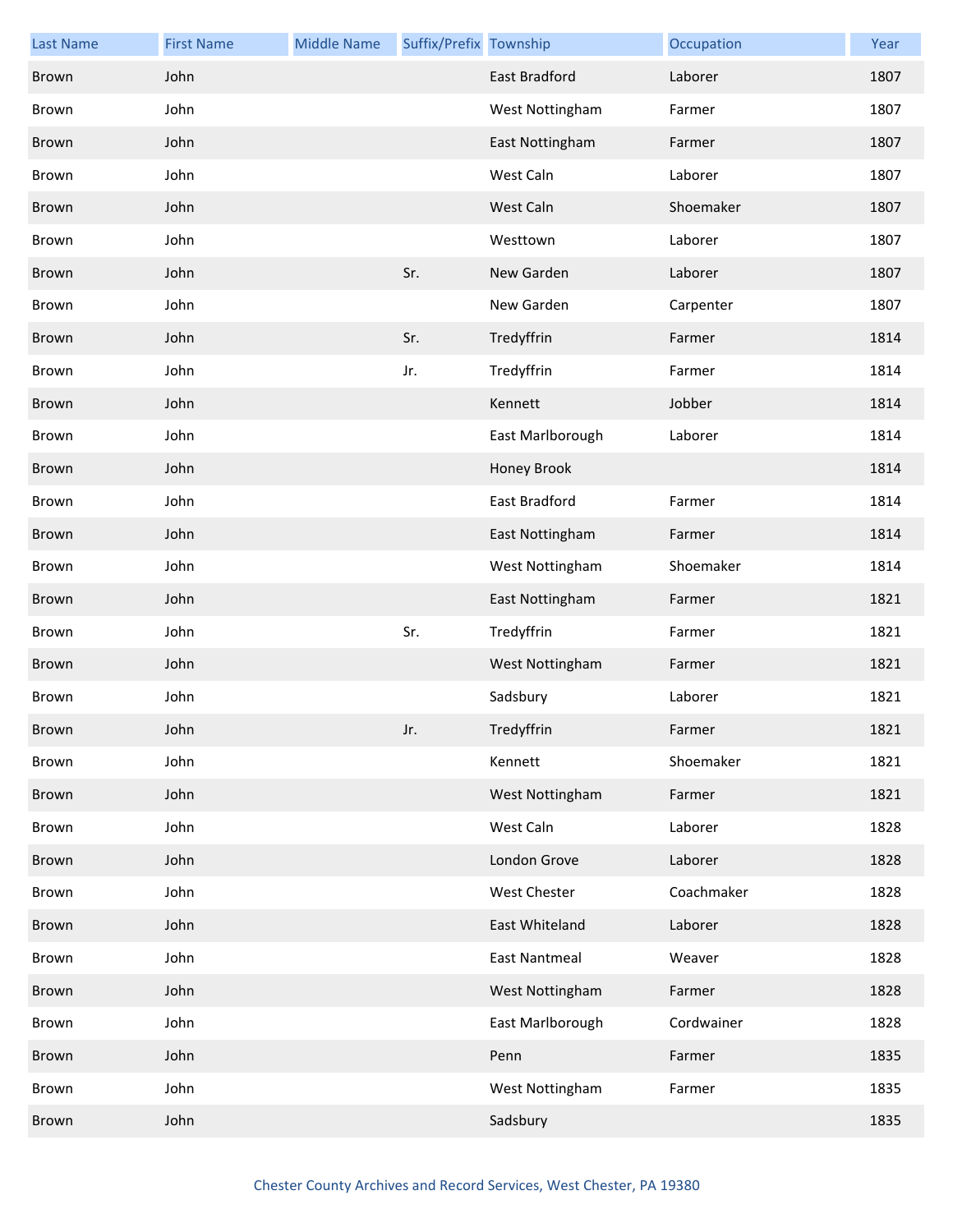| <b>Last Name</b> | <b>First Name</b> | <b>Middle Name</b> | Suffix/Prefix Township |                      | Occupation | Year |
|------------------|-------------------|--------------------|------------------------|----------------------|------------|------|
| Brown            | John              |                    |                        | West Chester         | Laborer    | 1835 |
| Brown            | John              |                    |                        | West Nottingham      |            | 1835 |
| Brown            | John              |                    |                        | East Whiteland       | Laborer    | 1835 |
| Brown            | John              |                    |                        | <b>West Nantmeal</b> | Laborer    | 1835 |
| Brown            | John              |                    |                        | West Chester         | Laborer    | 1835 |
| Brown            | John              |                    |                        | West Caln            | Laborer    | 1856 |
| Brown            | John              |                    |                        | West Goshen          | Laborer    | 1856 |
| <b>Brown</b>     | John              |                    |                        | East Goshen          | Laborer    | 1856 |
| Brown            | John              |                    |                        | Lower Oxford         | Carpenter  | 1856 |
| Brown            | John              |                    |                        | <b>West Chester</b>  | Laborer    | 1856 |
| Brown            | John              |                    |                        | East Marlborough     | Laborer    | 1856 |
| Brown            | John              |                    |                        | New Garden           | Farmer     | 1856 |
| Brown            | John              |                    |                        | New London           | Farmer     | 1856 |
| Brown            | John              |                    |                        | Uwchlan              | Farmer     | 1856 |
| Brown            | John              |                    |                        | Willistown           | Farmer     | 1856 |
| Brown            | John              |                    |                        | Valley               | Blacksmith | 1856 |
| Brown            | John              |                    |                        | West Nottingham      | Joiner     | 1856 |
| Brown            | John              |                    |                        | <b>West Chester</b>  | Laborer    | 1856 |
| Brown            | John              | $\mathsf C$        |                        | Sadsbury             | Merchant   | 1856 |
| <b>Brown</b>     | John              | ${\sf R}$          |                        | Tredyffrin           | Physician  | 1835 |
| Brown            | John              | T.                 |                        | East Nottingham      |            | 1856 |
| Brown            | John              | W                  |                        | West Nottingham      | Carpenter  | 1856 |
| Brown            | Jonathan          |                    |                        | Westtown             | Laborer    | 1835 |
| Brown            | Joseph            |                    |                        | West Nottingham      |            | 1793 |
| Brown            | Joseph            |                    |                        | Pennsbury            |            | 1793 |
| Brown            | Joseph            |                    |                        | Londonderry          |            | 1793 |
| Brown            | Joseph            |                    |                        | Kennett              |            | 1793 |
| Brown            | Joseph            |                    |                        | West Whiteland       | Mason      | 1800 |
| Brown            | Joseph            |                    |                        | West Nottingham      |            | 1800 |
| Brown            | Joseph            |                    |                        | Kennett              |            | 1800 |
| Brown            | Joseph            |                    |                        | Londonderry          | Farmer     | 1807 |
| Brown            | Joseph            |                    |                        | East Marlborough     | Farmer     | 1807 |
| Brown            | Joseph            |                    |                        | Kennett              | Farmer     | 1807 |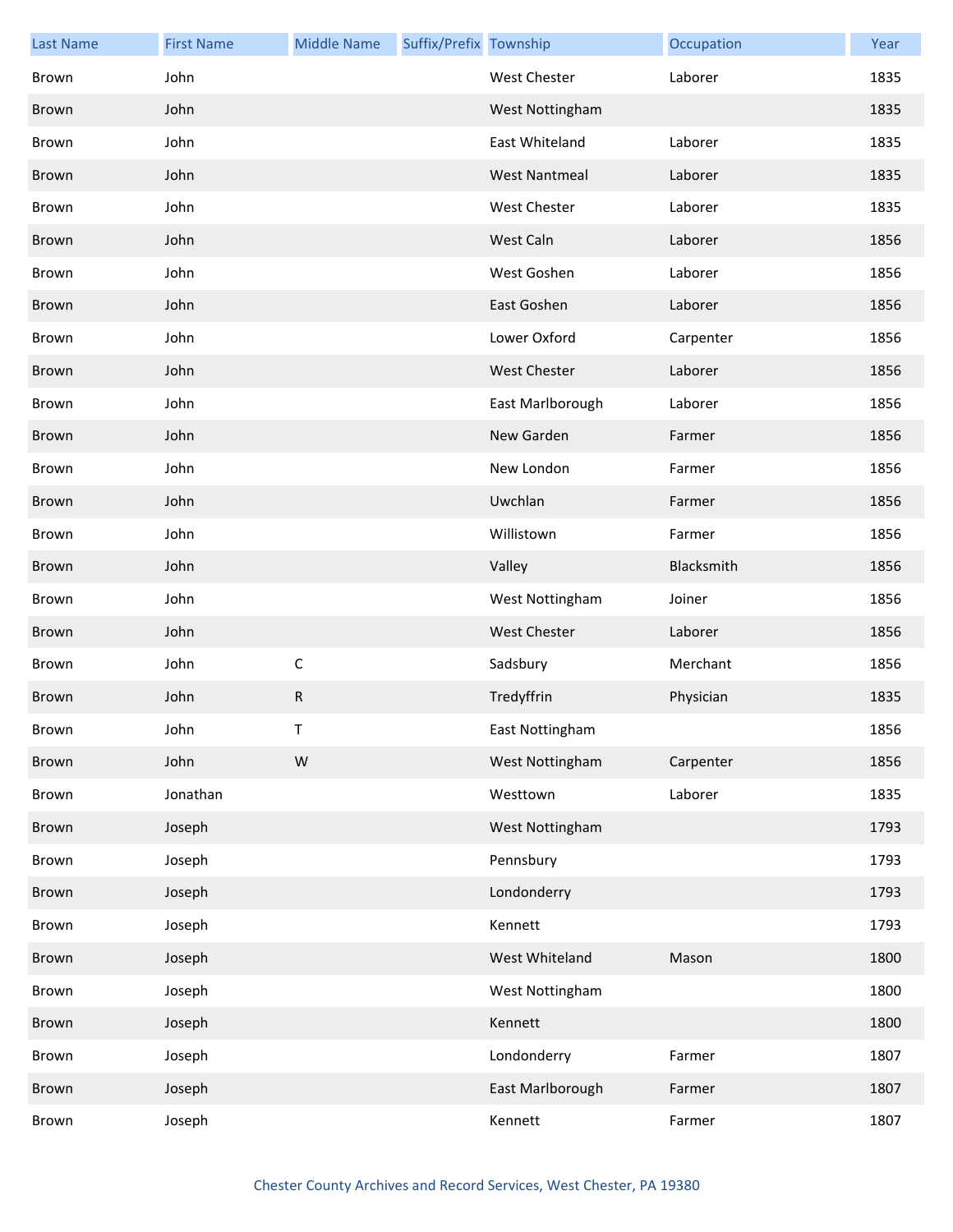| <b>Last Name</b> | <b>First Name</b> | <b>Middle Name</b> | Suffix/Prefix Township |                  | Occupation  | Year |
|------------------|-------------------|--------------------|------------------------|------------------|-------------|------|
| <b>Brown</b>     | Joseph            |                    |                        | West Nottingham  | Farmer      | 1807 |
| Brown            | Joseph            |                    |                        | West Caln        | Weaver      | 1807 |
| <b>Brown</b>     | Joseph            |                    |                        | Kennett          | Farmer      | 1807 |
| Brown            | Joseph            |                    |                        | Londonderry      | Farmer      | 1814 |
| Brown            | Joseph            |                    |                        | East Marlborough | Laborer     | 1814 |
| Brown            | Joseph            |                    |                        | West Caln        | Mason       | 1814 |
| <b>Brown</b>     | Joseph            |                    | Jr.                    | Kennett          | Blacksmith  | 1821 |
| Brown            | Joseph            |                    |                        | Kennett          | Laborer     | 1821 |
| Brown            | Joseph            |                    |                        | Penn             | Farmer      | 1821 |
| Brown            | Joseph            |                    |                        | Penn             | Farmer      | 1828 |
| <b>Brown</b>     | Joseph            |                    |                        | Pennsbury        | Blacksmith  | 1828 |
| Brown            | Joseph            |                    |                        | West Nottingham  | Farmer      | 1835 |
| Brown            | Joseph            |                    |                        | Pennsbury        | Mason       | 1835 |
| Brown            | Joseph            |                    |                        | New London       | Laborer     | 1835 |
| <b>Brown</b>     | Joseph            |                    |                        | Pocopson         | Mason       | 1856 |
| Brown            | Joseph            |                    |                        | East Marlborough | Laborer     | 1856 |
| Brown            | Joseph            |                    |                        | East Nottingham  | Tailor      | 1856 |
| Brown            | Joseph            |                    |                        | Tredyffrin       | Laborer     | 1856 |
| Brown            | Joseph            | ${\sf R}$          |                        | Easttown         | Tobacconist | 1835 |
| Brown            | Joshua            |                    |                        | West Marlborough |             | 1793 |
| Brown            | Joshua            |                    |                        | West Nottingham  |             | 1800 |
| Brown            | Joshua            |                    |                        | West Nottingham  | Wheelwright | 1807 |
| Brown            | Joshua            |                    |                        | West Nottingham  | Wheelwright | 1814 |
| Brown            | Joshua            |                    |                        | Birmingham       | Laborer     | 1814 |
| Brown            | Joshua            |                    |                        | New Garden       |             | 1821 |
| Brown            | Joshua            |                    |                        | East Marlborough | Laborer     | 1821 |
| Brown            | Joshua            |                    |                        | New Garden       | Tailor      | 1821 |
| Brown            | Joshua            |                    |                        | West Nottingham  | Carpenter   | 1821 |
| Brown            | Joshua            |                    |                        | West Nottingham  | Carpenter   | 1828 |
| Brown            | Joshua            |                    |                        | New Garden       | Tailor      | 1828 |
| Brown            | Joshua            |                    |                        | West Nottingham  |             | 1835 |
| Brown            | Joshua            |                    |                        | West Marlborough | Carpenter   | 1835 |
| Brown            | Joshua            |                    |                        | Easttown         |             | 1856 |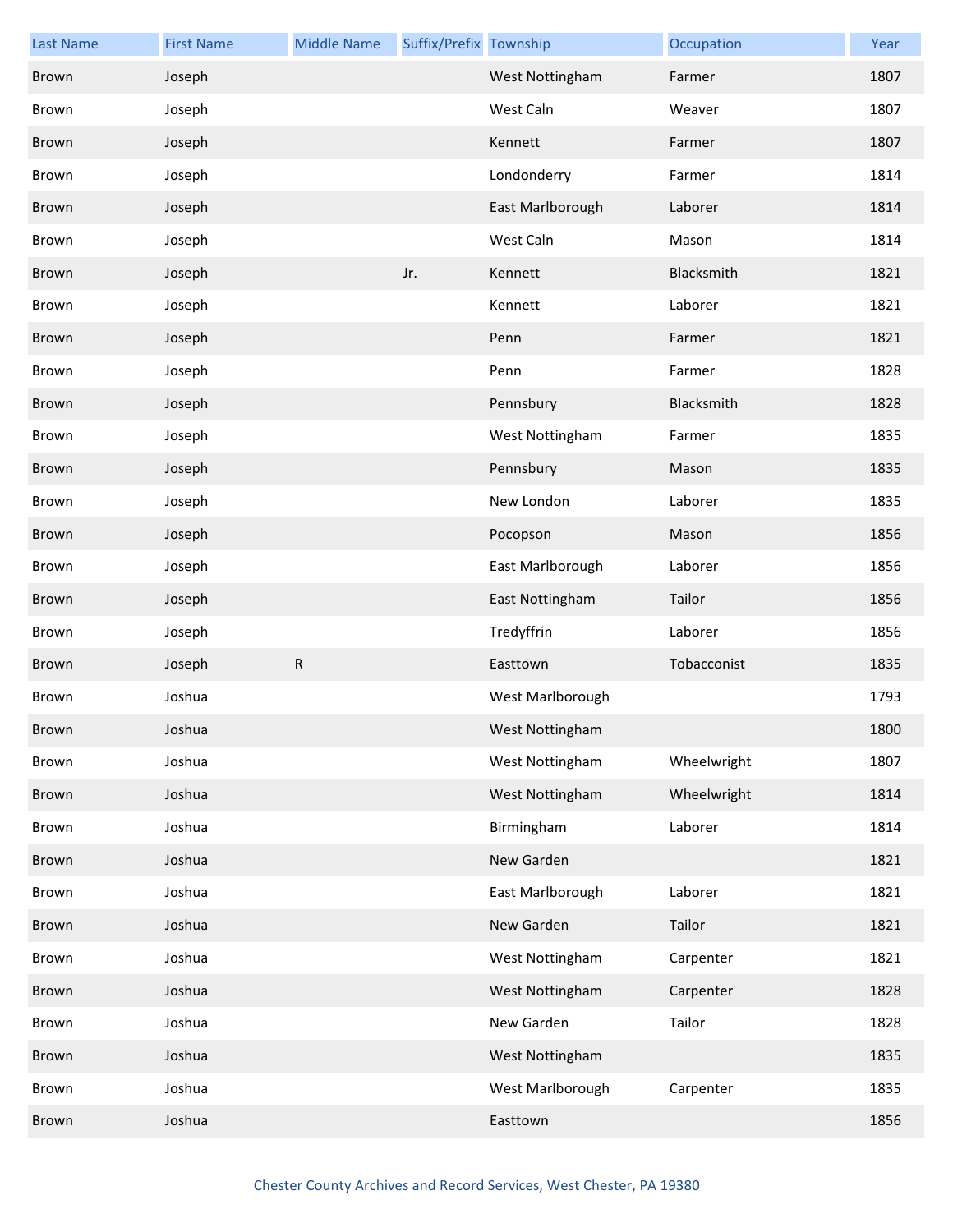| <b>Last Name</b> | <b>First Name</b> | <b>Middle Name</b> | Suffix/Prefix Township |                      | Occupation  | Year |
|------------------|-------------------|--------------------|------------------------|----------------------|-------------|------|
| Brown            | Joshua            |                    |                        | West Nottingham      | Carpenter   | 1856 |
| Brown            | Joshua            |                    |                        | London Grove         | Laborer     | 1856 |
| Brown            | Joshua            | ${\sf R}$          |                        | Tredyffrin           | Tobacconist | 1856 |
| Brown            | Julius            |                    |                        | Uwchlan              | Farmer      | 1814 |
| Brown            | Julius            |                    |                        | Uwchlan              | Farmer      | 1821 |
| Brown            | Julus             |                    |                        | Uwchlan              | Farmer      | 1828 |
| Brown            | L                 | Kersey             |                        | East Nottingham      | Farmer      | 1856 |
| Brown            | Levi              |                    |                        | West Nottingham      |             | 1800 |
| Brown            | Levi              |                    |                        | West Nottingham      |             | 1807 |
| Brown            | Levi              |                    |                        | West Nottingham      | Farmer      | 1814 |
| Brown            | Levy              |                    |                        | West Nottingham      |             | 1793 |
| Brown            | Lewis             |                    |                        | East Marlborough     | Laborer     | 1814 |
| Brown            | Lewis             |                    |                        | East Nottingham      | Farmer      | 1821 |
| Brown            | Lewis             |                    |                        | Newlin               | Shoemaker   | 1821 |
| Brown            | Lewis             |                    |                        | East Nottingham      | Farmer      | 1828 |
| Brown            | Lewis             |                    |                        | East Nottingham      | Farmer      | 1835 |
| Brown            | Lewis             |                    |                        | Pennsbury            | Cordwainer  | 1835 |
| Brown            | Lewis             |                    |                        | Franklin             | Farmer      | 1856 |
| Brown            | Liberty           |                    |                        | West Whiteland       | Blacksmith  | 1835 |
| Brown            | Liberty           |                    |                        | East Caln            | Coachmaker  | 1856 |
| Brown            | Lot               |                    |                        | West Nantmeal        | Jobber      | 1856 |
| Brown            | Lunley            |                    |                        | West Marlborough     | Farmer      | 1856 |
| Brown            | Lunnun            |                    |                        | West Marlborough     | Laborer     | 1828 |
| Brown            | Martha            |                    |                        | Brandywine           | Merchant    | 1814 |
| Brown            | Mary              |                    |                        | <b>West Nantmeal</b> |             | 1793 |
| Brown            | Mary              |                    |                        | East Nottingham      |             | 1800 |
| Brown            | Mary              |                    |                        | East Nottingham      |             | 1807 |
| Brown            | Mary              |                    |                        | Willistown           | Lady        | 1856 |
| Brown            | Mendanall         |                    |                        | East Brandywine      | Farmer      | 1856 |
| Brown            | Mercer            |                    |                        | West Marlborough     | Carpenter   | 1814 |
| Brown            | Mercer            |                    |                        | London Grove         | Laborer     | 1821 |
| Brown            | Mercer            |                    |                        | New London           | Laborer     | 1828 |
| Brown            | Messer            |                    |                        | New Garden           | Laborer     | 1807 |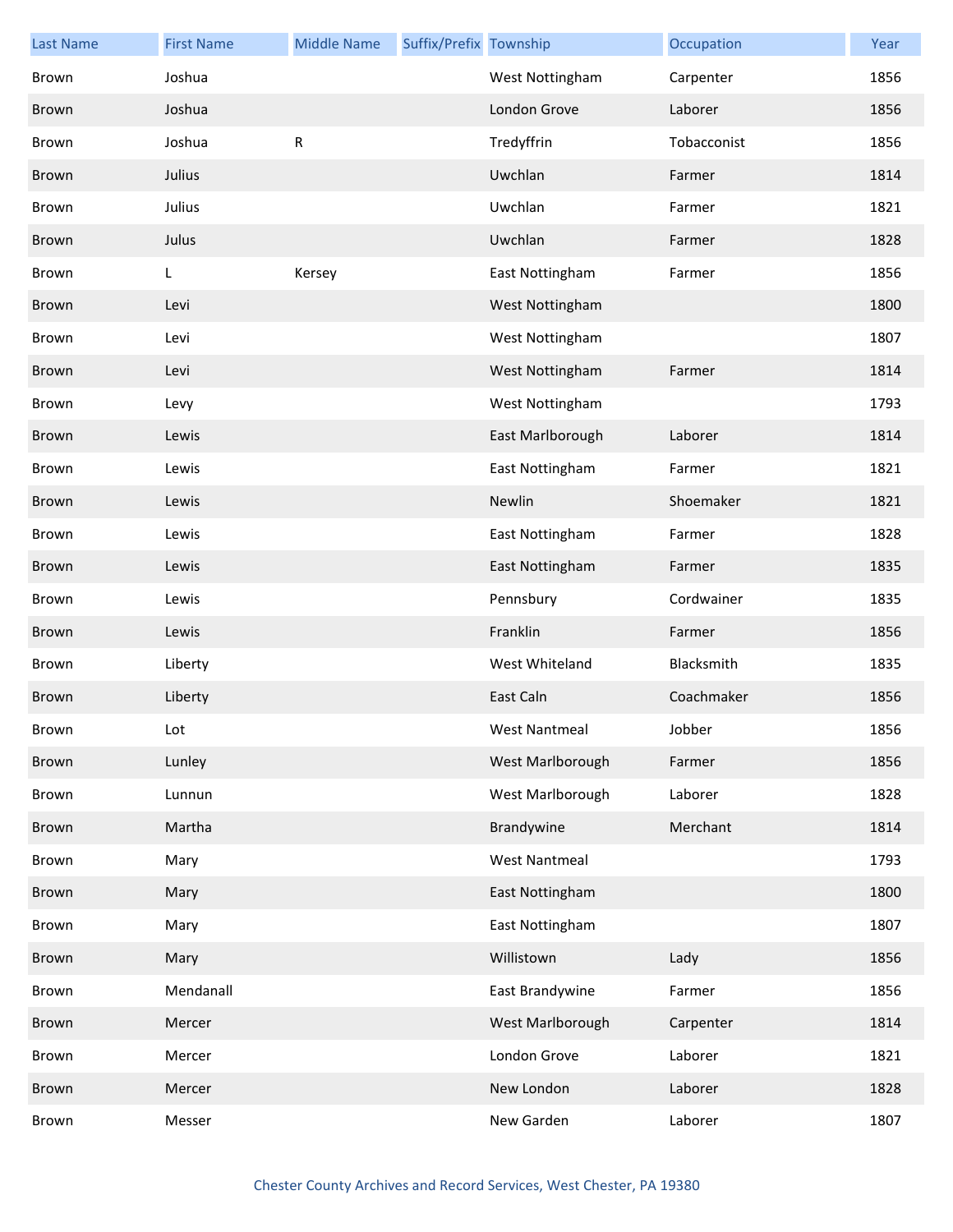| <b>Last Name</b> | <b>First Name</b> | <b>Middle Name</b> | Suffix/Prefix Township |                     | Occupation  | Year |
|------------------|-------------------|--------------------|------------------------|---------------------|-------------|------|
| Brown            | Messor            |                    |                        | London Grove        | Laborer     | 1807 |
| Brown            | Moses             | ${\sf M}$          |                        | Westtown            | Farmer      | 1856 |
| Brown            | Nathan            |                    |                        | Franklin            | Laborer     | 1856 |
| Brown            | Nathan            |                    |                        | West Nottingham     | Smith       | 1856 |
| Brown            | Nathaniel         |                    |                        | Kennett             |             | 1793 |
| Brown            | Neal              |                    |                        | Tredyffrin          | Laborer     | 1856 |
| Brown            | Noble             |                    |                        | <b>West Chester</b> | Laborer     | 1807 |
| Brown            | Owen              |                    |                        | London Britain      | Laborer     | 1856 |
| Brown            | Patrick           |                    |                        | West Marlborough    | Laborer     | 1856 |
| Brown            | Peirce            |                    |                        | London Britain      | Laborer     | 1856 |
| Brown            | Peter             |                    |                        | East Goshen         | Laborer     | 1835 |
| Brown            | Phebe             |                    |                        | Tredyffrin          |             | 1856 |
| Brown            | Phineas           |                    |                        | New Garden          | Farmer      | 1835 |
| Brown            | Phinis            |                    |                        | London Britain      | Farmer      | 1856 |
| Brown            | Pusey             |                    |                        | Westtown            | Farmer      | 1856 |
| Brown            | $\mathsf R$       | ${\sf FJ}$         |                        | London Grove        | Storekeeper | 1856 |
| Brown            | Rachel            |                    |                        | West Bradford       | Farmer      | 1807 |
| Brown            | Rachel            |                    |                        | West Bradford       | Farmer      | 1814 |
| Brown            | Rachel            |                    |                        | West Bradford       | Housekeeper | 1821 |
| Brown            | Rachel            |                    |                        | West Bradford       |             | 1828 |
| Brown            | Ralph             |                    |                        | Westtown            | Carpenter   | 1835 |
| Brown            | Ralph             |                    |                        | Westtown            | Carpenter   | 1856 |
| Brown            | Rebecca           |                    |                        | Kennett             |             | 1828 |
| Brown            | Richard           |                    |                        | Lower Oxford        |             | 1800 |
| Brown            | Richard           |                    |                        | Pocopson            | Laborer     | 1856 |
| Brown            | Riley             |                    |                        | West Bradford       | Laborer     | 1856 |
| Brown            | Robert            |                    | Jr.                    | Kennett             |             | 1793 |
| Brown            | Robert            |                    |                        | Kennett             |             | 1793 |
| Brown            | Robert            |                    |                        | Kennett             | Farmer      | 1800 |
| Brown            | Robert            |                    |                        | Kennett             | Cooper      | 1800 |
| Brown            | Robert            |                    |                        | Kennett             | Laborer     | 1807 |
| Brown            | Robert            |                    |                        | East Nottingham     | Miller      | 1814 |
| Brown            | Robert            |                    |                        | East Nottingham     | Miller      | 1821 |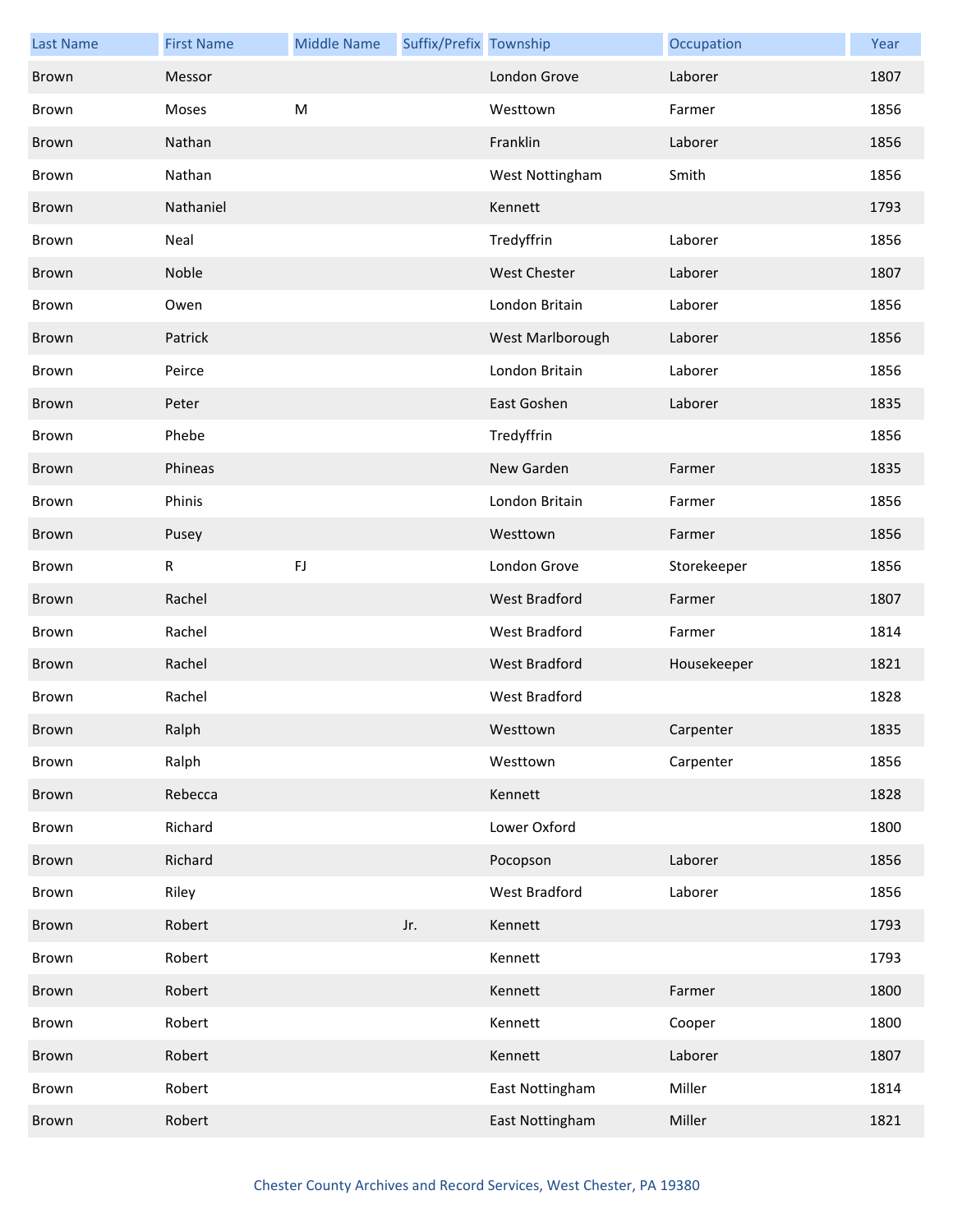| <b>Last Name</b> | <b>First Name</b> | <b>Middle Name</b> | Suffix/Prefix Township |                      | Occupation       | Year |
|------------------|-------------------|--------------------|------------------------|----------------------|------------------|------|
| Brown            | Robert            |                    |                        | East Nottingham      | Miller           | 1828 |
| Brown            | Robert            |                    |                        | East Nottingham      | Miller           | 1835 |
| Brown            | Robert            |                    |                        | West Caln            | Farmer           | 1835 |
| Brown            | Robert            | ${\sf N}$          |                        | West Fallowfield     | Farmer           | 1856 |
| Brown            | Samuel            |                    |                        | West Nottingham      |                  | 1800 |
| Brown            | Samuel            |                    |                        | West Nottingham      | Wheelwright      | 1807 |
| Brown            | Samuel            |                    |                        | New Garden           | Saddletree maker | 1807 |
| Brown            | Samuel            |                    |                        | Kennett              | Saddletree Maker | 1814 |
| Brown            | Samuel            |                    |                        | West Nottingham      | Storekeeper      | 1814 |
| Brown            | Samuel            |                    |                        | West Marlborough     | Laborer          | 1821 |
| Brown            | Samuel            |                    |                        | West Nottingham      | Farmer           | 1821 |
| Brown            | Samuel            |                    |                        | West Whiteland       | Blacksmith       | 1835 |
| Brown            | Samuel            |                    |                        | Westtown             | Shoemaker        | 1835 |
| Brown            | Samuel            |                    |                        | Kennett              |                  | 1856 |
| Brown            | Samuel            |                    |                        | Upper Oxford         | Laborer          | 1856 |
| Brown            | Samuel            |                    |                        | West Nottingham      | Farmer           | 1856 |
| Brown            | Samuel            | M                  |                        | Valley               | Iron moulder     | 1856 |
| Brown            | Samuel            | W                  |                        | Honey Brook          | Laborer          | 1835 |
| Brown            | Stephen           |                    |                        | Willistown           | Farmer           | 1856 |
| Brown            | Τ                 | $\sf K$            |                        | East Nottingham      | Farmer           | 1856 |
| Brown            | Tamer             |                    | Widow                  | West Whiteland       |                  | 1814 |
| Brown            | Taylor            |                    |                        | Franklin             | Farmer           | 1856 |
| Brown            | Thomas            |                    |                        | <b>West Nantmeal</b> |                  | 1793 |
| Brown            | Thomas            |                    |                        | Tredyffrin           |                  | 1793 |
| Brown            | Thomas            |                    |                        | Easttown             |                  | 1793 |
| Brown            | Thomas            |                    |                        | West Nottingham      |                  | 1793 |
| Brown            | Thomas            |                    |                        | West Nottingham      |                  | 1800 |
| Brown            | Thomas            |                    |                        | Willistown           |                  | 1800 |
| Brown            | Thomas            |                    |                        | East Bradford        | Weaver           | 1807 |
| Brown            | Thomas            |                    |                        | West Nottingham      | Weaver           | 1807 |
| Brown            | Thomas            |                    |                        | New Garden           | Farmer           | 1807 |
| Brown            | Thomas            |                    |                        | Easttown             | Farmer           | 1807 |
| Brown            | Thomas            |                    |                        | Uwchlan              | Weaver           | 1807 |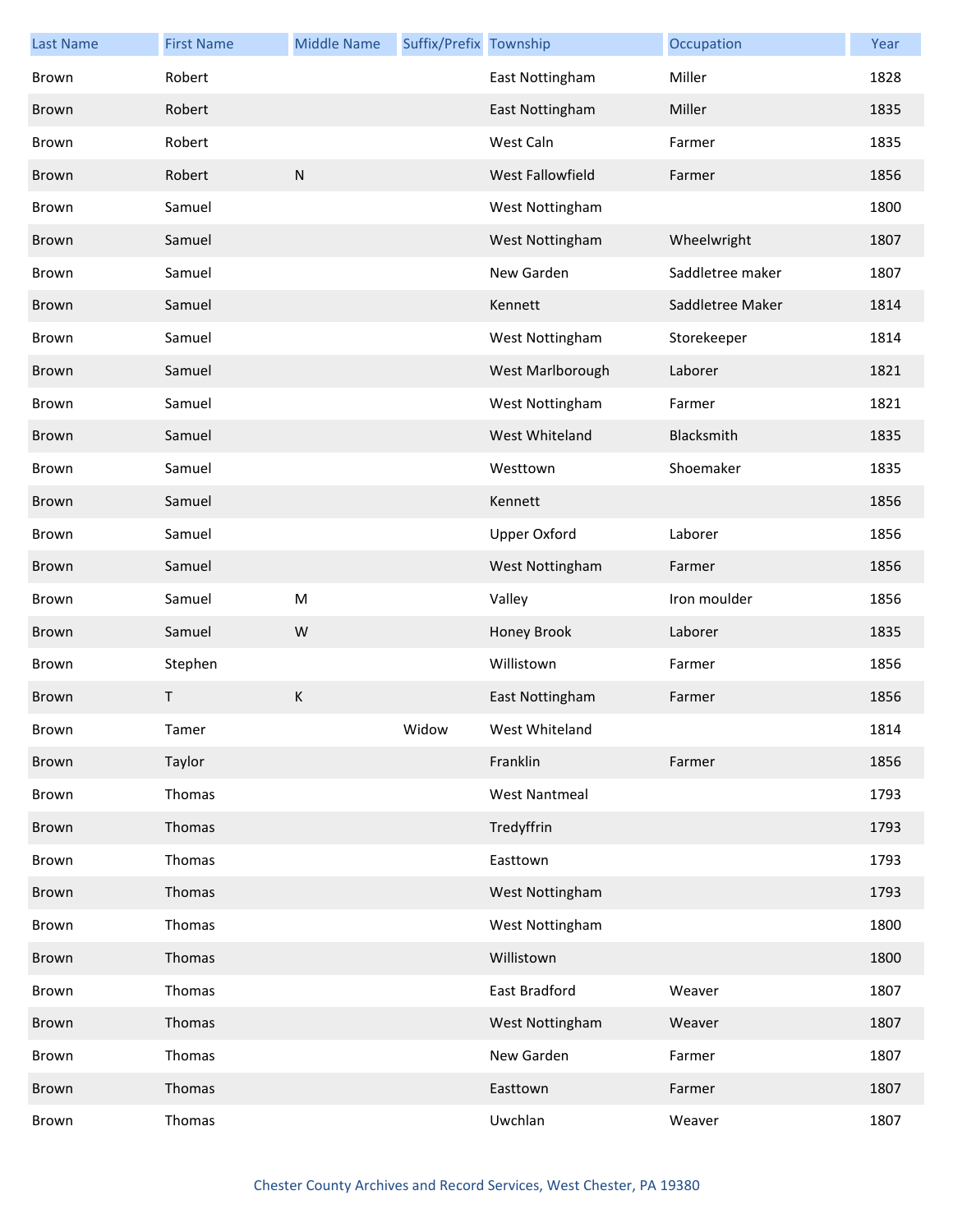| <b>Last Name</b> | <b>First Name</b> | <b>Middle Name</b> | Suffix/Prefix Township |                      | Occupation | Year |
|------------------|-------------------|--------------------|------------------------|----------------------|------------|------|
| Brown            | Thomas            |                    |                        | <b>West Chester</b>  | Laborer    | 1807 |
| Brown            | Thomas            |                    |                        | New Garden           | Farmer     | 1814 |
| Brown            | Thomas            |                    |                        | East Bradford        | Weaver     | 1814 |
| Brown            | Thomas            |                    |                        | <b>East Nantmeal</b> | Weaver     | 1814 |
| Brown            | Thomas            |                    |                        | Willistown           | Laborer    | 1821 |
| Brown            | Thomas            |                    |                        | <b>West Nantmeal</b> | Weaver     | 1821 |
| Brown            | Thomas            |                    |                        | New Garden           | Farmer     | 1821 |
| Brown            | Thomas            |                    |                        | East Bradford        | Weaver     | 1821 |
| Brown            | Thomas            |                    |                        | Tredyffrin           | Laborer    | 1821 |
| Brown            | Thomas            |                    |                        | Willistown           | Laborer    | 1828 |
| Brown            | Thomas            |                    |                        | <b>East Nantmeal</b> | Farmer     | 1828 |
| Brown            | Thomas            |                    |                        | <b>West Nantmeal</b> | Laborer    | 1828 |
| Brown            | Thomas            |                    |                        | New Garden           | Farmer     | 1828 |
| Brown            | Thomas            |                    |                        | <b>West Nantmeal</b> | Laborer    | 1835 |
| Brown            | Thomas            |                    |                        | <b>East Nantmeal</b> | Farmer     | 1835 |
| Brown            | Thomas            |                    |                        | West Goshen          | Laborer    | 1856 |
| Brown            | Thomas            |                    |                        | East Marlborough     | Laborer    | 1856 |
| Brown            | Thomas            |                    |                        | New Garden           | Laborer    | 1856 |
| Brown            | Thomas            |                    |                        | East Nottingham      | Farmer     | 1856 |
| Brown            | Thomas            | H                  |                        | New Garden           | Merchant   | 1856 |
| Brown            | Thompson          |                    |                        | West Nottingham      |            | 1856 |
| Brown            | Townsend          |                    |                        | Pennsbury            | Stonemason | 1856 |
| Brown            | Uriah             |                    |                        | East Nottingham      |            | 1793 |
| Brown            | Uriah             |                    |                        | East Nottingham      |            | 1800 |
| Brown            | Uriah             |                    |                        | Brandywine           | Carpenter  | 1821 |
| Brown            | Uriah             |                    |                        | Brandywine           | Carpenter  | 1828 |
| Brown            | William           |                    |                        | Brandywine           |            | 1793 |
| Brown            | William           |                    |                        | Goshen               |            | 1793 |
| Brown            | William           |                    |                        | <b>East Nantmeal</b> |            | 1793 |
| Brown            | William           |                    |                        | Tredyffrin           |            | 1793 |
| Brown            | William           |                    |                        | West Nottingham      |            | 1793 |
| Brown            | William           |                    |                        | East Nottingham      |            | 1793 |
| Brown            | William           |                    |                        | New Garden           |            | 1793 |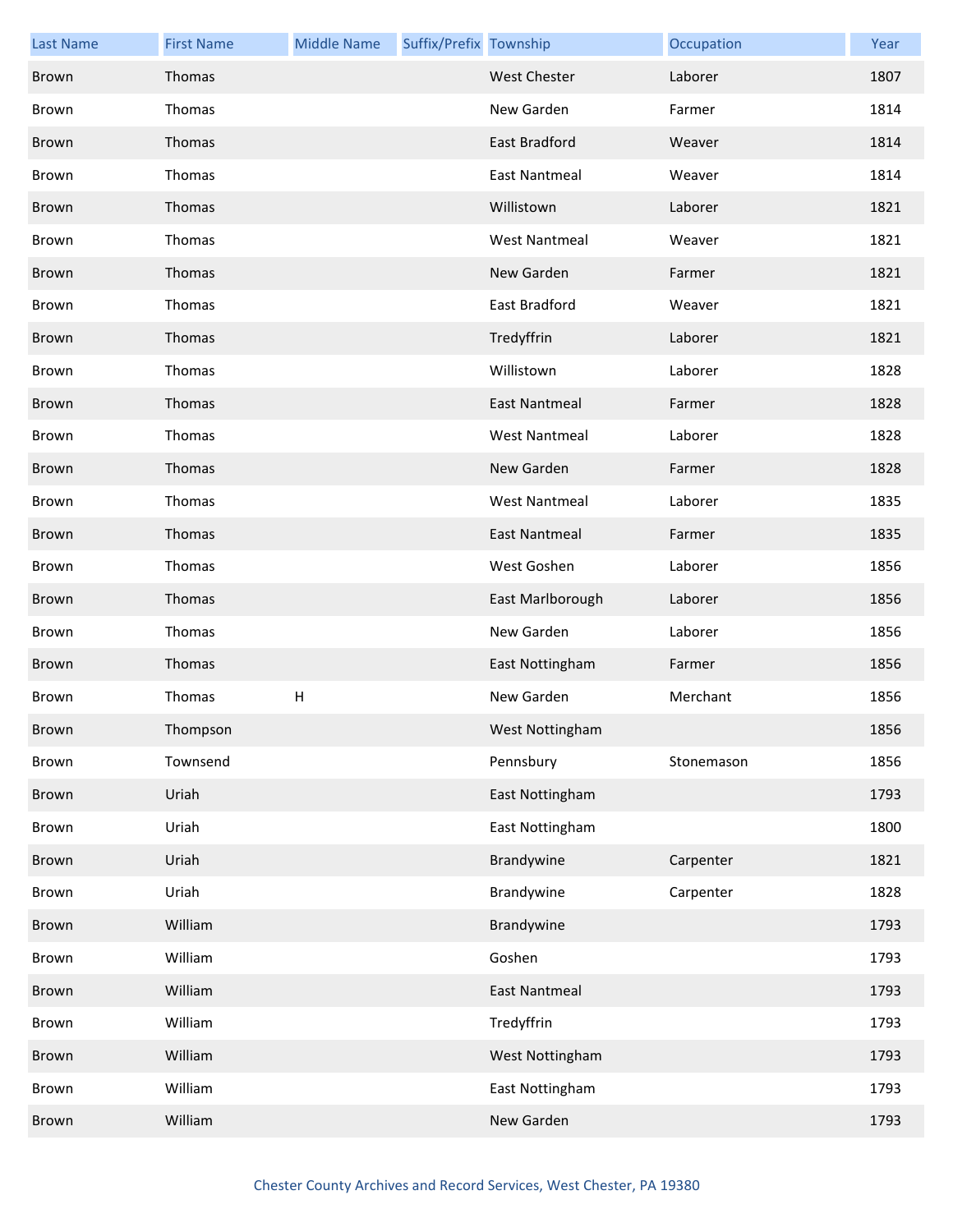| <b>Last Name</b> | <b>First Name</b> | <b>Middle Name</b> | Suffix/Prefix Township |                      | Occupation   | Year |
|------------------|-------------------|--------------------|------------------------|----------------------|--------------|------|
| Brown            | William           |                    |                        | <b>West Nantmeal</b> |              | 1793 |
| Brown            | William           |                    |                        | Easttown             |              | 1793 |
| Brown            | William           |                    |                        | New Garden           | Farmer       | 1800 |
| Brown            | William           |                    |                        | West Nottingham      |              | 1800 |
| Brown            | William           |                    |                        | West Nottingham      |              | 1800 |
| Brown            | William           |                    |                        | <b>East Nantmeal</b> | Schoolmaster | 1800 |
| Brown            | William           |                    |                        | West Caln            | Carpenter    | 1807 |
| <b>Brown</b>     | William           |                    |                        | Brandywine           | Storekeeper  | 1807 |
| Brown            | William           |                    |                        | West Caln            | Carter       | 1807 |
| Brown            | William           |                    |                        | East Caln            | Tailor       | 1807 |
| Brown            | William           |                    |                        | Tredyffrin           | Farmer       | 1807 |
| Brown            | William           |                    | Jr.                    | West Nottingham      | Weaver       | 1807 |
| Brown            | William           |                    |                        | New Garden           | Farmer       | 1807 |
| Brown            | William           |                    |                        | West Nottingham      | Carpenter    | 1807 |
| Brown            | William           |                    |                        | New Garden           | Farmer       | 1807 |
| Brown            | William           |                    | Jr.                    | West Nottingham      | Joiner       | 1807 |
| Brown            | William           |                    |                        | <b>Upper Oxford</b>  | Weaver       | 1807 |
| Brown            | William           |                    |                        | West Caln            | Carter       | 1814 |
| Brown            | William           |                    | Esq.                   | Tredyffrin           | Farmer       | 1814 |
| Brown            | William           |                    |                        | Brandywine           | Laborer      | 1814 |
| Brown            | William           |                    |                        | East Nottingham      | Mason        | 1814 |
| Brown            | William           |                    |                        | West Nottingham      | Farmer       | 1814 |
| Brown            | William           |                    |                        | East Caln            | Cabinetmaker | 1814 |
| Brown            | William           |                    |                        | New Garden           | Farmer       | 1814 |
| Brown            | William           |                    |                        | New Garden           | Farmer       | 1814 |
| Brown            | William           |                    |                        | New Garden           | Farmer       | 1814 |
| Brown            | William           |                    |                        | West Caln            | Carpenter    | 1814 |
| Brown            | William           |                    |                        | East Bradford        | Farmer       | 1814 |
| Brown            | William           |                    | Jr.                    | West Nottingham      | Joiner       | 1814 |
| Brown            | William           |                    |                        | Vincent              |              | 1821 |
| Brown            | William           |                    |                        | East Caln            | Storekeeper  | 1821 |
| Brown            | William           |                    | Jr.                    | New Garden           | Farmer       | 1821 |
| Brown            | William           |                    |                        | New London           | Cordwainer   | 1821 |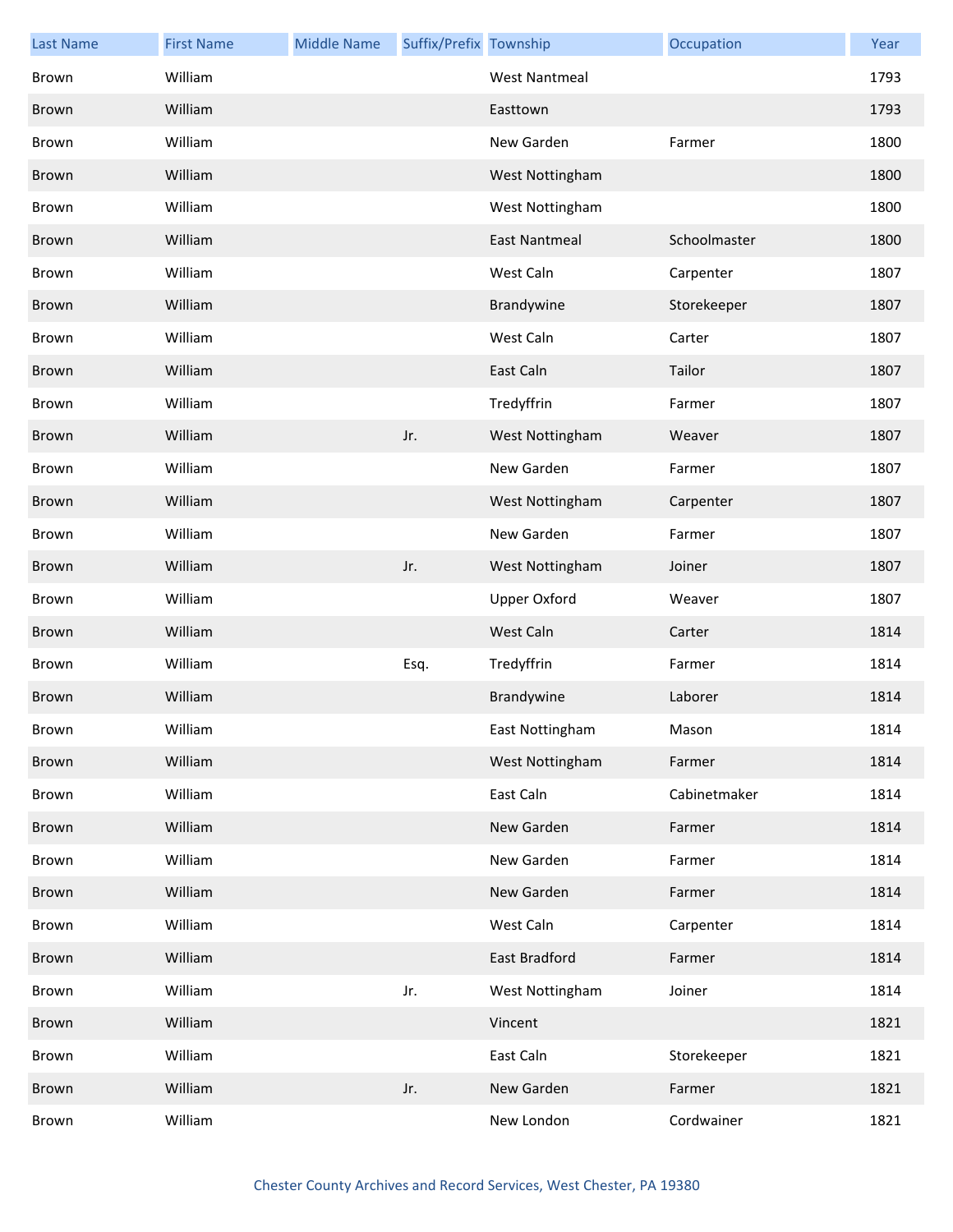| <b>Last Name</b> | <b>First Name</b> | <b>Middle Name</b> | Suffix/Prefix Township |                     | Occupation | Year |
|------------------|-------------------|--------------------|------------------------|---------------------|------------|------|
| Brown            | William           |                    |                        | West Caln           | Laborer    | 1821 |
| Brown            | William           |                    |                        | <b>Upper Oxford</b> | Yeoman     | 1821 |
| Brown            | William           |                    |                        | Brandywine          | Farmer     | 1821 |
| Brown            | William           |                    |                        | West Nottingham     | Joiner     | 1821 |
| Brown            | William           |                    |                        | New Garden          | Farmer     | 1821 |
| Brown            | William           |                    |                        | East Nottingham     | Farmer     | 1821 |
| Brown            | William           |                    |                        | West Nottingham     | Farmer     | 1821 |
| Brown            | William           |                    |                        | Honey Brook         | Carpenter  | 1821 |
| Brown            | William           |                    |                        | London Britain      | Laborer    | 1828 |
| Brown            | William           |                    |                        | East Nottingham     | Farmer     | 1828 |
| Brown            | William           |                    |                        | West Chester        | Tailor     | 1828 |
| Brown            | William           |                    | Jr.                    | New Garden          | Farmer     | 1828 |
| Brown            | William           |                    |                        | New Garden          | Farmer     | 1828 |
| Brown            | William           |                    |                        | Honey Brook         | Carpenter  | 1828 |
| <b>Brown</b>     | William           |                    |                        | Brandywine          | Laborer    | 1828 |
| Brown            | William           |                    |                        | Easttown            | Laborer    | 1828 |
| Brown            | William           |                    |                        | East Goshen         | Tailor     | 1828 |
| Brown            | William           |                    |                        | Pennsbury           | Laborer    | 1835 |
| Brown            | William           |                    |                        | Newlin              | Laborer    | 1835 |
| Brown            | William           |                    |                        | Brandywine          | Farmer     | 1835 |
| Brown            | William           |                    | Jr.                    | New Garden          | Farmer     | 1835 |
| Brown            | William           |                    |                        | <b>Upper Oxford</b> | Tailor     | 1835 |
| Brown            | William           |                    |                        | East Caln           | Farmer     | 1835 |
| Brown            | William           |                    |                        | Pennsbury           | Mason      | 1835 |
| Brown            | William           |                    |                        | West Bradford       | Laborer    | 1856 |
| Brown            | William           |                    |                        | South Coventry      | Farmer     | 1856 |
| Brown            | William           |                    |                        | West Bradford       | Laborer    | 1856 |
| Brown            | William           |                    |                        | East Caln           | Laborer    | 1856 |
| Brown            | William           |                    | Jr.                    | New Garden          | Farmer     | 1856 |
| Brown            | William           |                    | Sr.                    | New Garden          | Farmer     | 1856 |
| Brown            | William           |                    |                        | East Marlborough    | Laborer    | 1856 |
| Brown            | William           |                    |                        | East Nottingham     | Farmer     | 1856 |
| Brown            | William           |                    |                        | East Nottingham     | Laborer    | 1856 |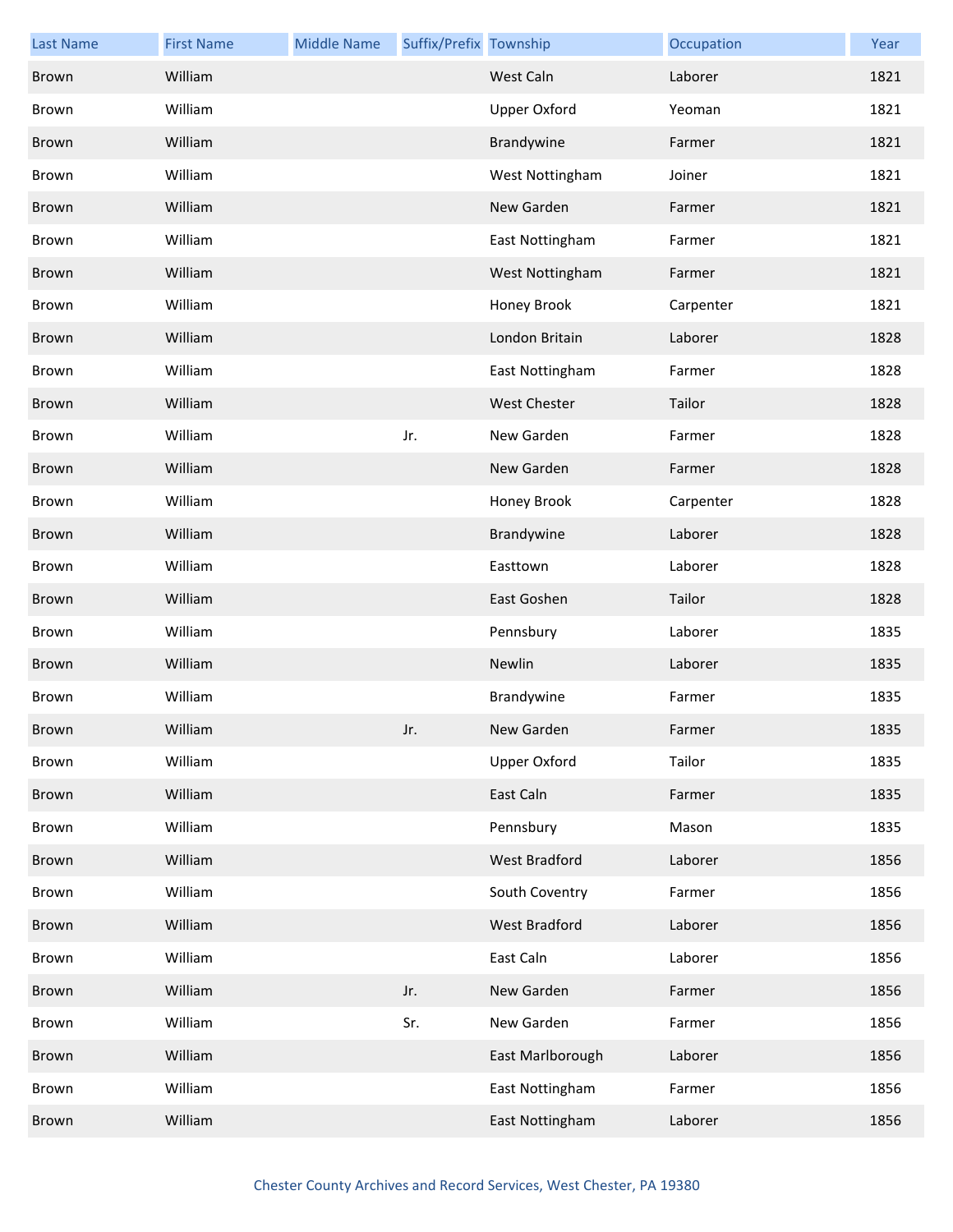| <b>Last Name</b> | <b>First Name</b> | <b>Middle Name</b> | Suffix/Prefix Township |                      | Occupation          | Year |
|------------------|-------------------|--------------------|------------------------|----------------------|---------------------|------|
| Brown            | William           |                    |                        | <b>West Chester</b>  | Stonemason          | 1856 |
| Brown            | William           | Α.                 |                        | New Garden           | Farmer              | 1828 |
| Brown            | William           | $\mathsf H$        |                        | Coventry             | Storekeeper, farmer | 1835 |
| Brown            | William           | Η.                 |                        | East Caln            | Storekeeper         | 1828 |
| Brown            | William           | P                  |                        | East Nottingham      | Farmer              | 1856 |
| Brown            | Wilson            |                    |                        | West Caln            | Farmer              | 1807 |
| Brown            | Wilson            |                    |                        | Honeybrook           | Farmer              | 1856 |
| Brown            | Wilson            |                    |                        | <b>West Chester</b>  | Laborer             | 1856 |
| Brown            | Woodward          |                    |                        | Westtown             | Carpenter           | 1835 |
| Brown            | Woodward          |                    |                        | East Goshen          | Mechanic            | 1856 |
| Brownback        | Benjamin          |                    |                        | Vincent              | Yeoman              | 1807 |
| Brownback        | Benjamin          |                    |                        | Vincent              | Farmer              | 1828 |
| <b>Brownback</b> | Benjamin          |                    |                        | <b>East Vincent</b>  | Farmer              | 1835 |
| <b>Brownback</b> | David             |                    |                        | Vincent              | Laborer             | 1828 |
| Brownback        | David             |                    |                        | <b>East Vincent</b>  |                     | 1835 |
| <b>Brownback</b> | David             |                    |                        | <b>East Coventry</b> | Laborer             | 1856 |
| Brownback        | Edward            |                    |                        | Coventry             |                     | 1793 |
| Brownback        | Edward            |                    |                        | Coventry             | Farmer              | 1821 |
| Brownback        | Edward            |                    |                        | Coventry             | Farmer              | 1828 |
| <b>Brownback</b> | Edward            |                    |                        | Coventry             | Farmer              | 1828 |
| <b>Brownback</b> | Edward            |                    |                        | East Vincent         | Farmer              | 1835 |
| Brownback        | Edward            |                    |                        | Coventry             | Farmer              | 1835 |
| Brownback        | Edward            |                    |                        | <b>West Vincent</b>  | Farmer              | 1835 |
| Brownback        | Edward            |                    |                        | <b>East Vincent</b>  | Farmer              | 1856 |
| Brownback        | Elizabeth         |                    |                        | Vincent              | Innkeeper           | 1807 |
| <b>Brownback</b> | Henry             |                    |                        | Coventry             | Laborer             | 1814 |
| Brownback        | Henry             |                    |                        | Coventry             | Laborer             | 1821 |
| Brownback        | Henry             |                    |                        | Coventry             | Laborer             | 1828 |
| Brownback        | Henry             |                    |                        | Vincent              | Carpenter           | 1828 |
| <b>Brownback</b> | Henry             |                    |                        | <b>East Vincent</b>  | Carpenter           | 1835 |
| Brownback        | Hollen            |                    |                        | Uwchlan              | Farmer              | 1856 |
| <b>Brownback</b> | James             |                    |                        | <b>West Vincent</b>  | Farmer              | 1856 |
| Brownback        | Jesse             |                    |                        | Coventry             | Laborer             | 1828 |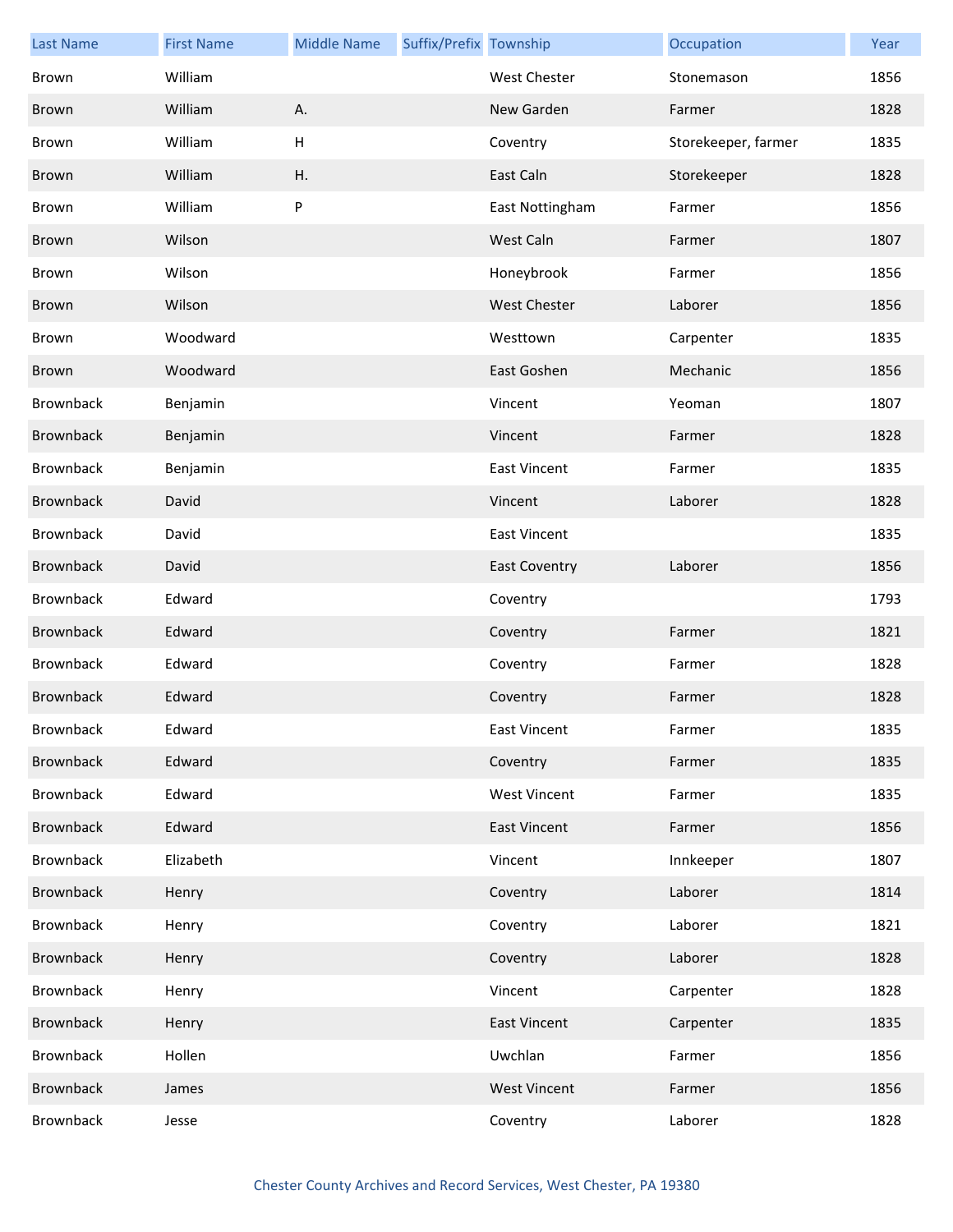| <b>Last Name</b> | <b>First Name</b> | <b>Middle Name</b> | Suffix/Prefix Township |                      | Occupation | Year |
|------------------|-------------------|--------------------|------------------------|----------------------|------------|------|
| Brownback        | Jesse             |                    |                        | Coventry             | Farmer     | 1835 |
| Brownback        | Jesse             |                    |                        | <b>East Coventry</b> | Farmer     | 1856 |
| Brownback        | Jesse             |                    |                        | <b>East Vincent</b>  | Farmer     | 1856 |
| Brownback        | John              |                    |                        | Coventry             |            | 1793 |
| <b>Brownback</b> | John              |                    |                        | Vincent              | Yeoman     | 1807 |
| Brownback        | John              |                    |                        | Coventry             | Yeoman     | 1814 |
| Brownback        | John              |                    |                        | Coventry             | Farmer     | 1821 |
| Brownback        | John              |                    |                        | Coventry             | Farmer     | 1828 |
| Brownback        | John              |                    |                        | Uwchlan              | Farmer     | 1828 |
| Brownback        | John              |                    |                        | Vincent              | Farmer     | 1828 |
| Brownback        | John              |                    |                        | <b>East Vincent</b>  |            | 1835 |
| Brownback        | John              |                    |                        | <b>West Vincent</b>  | Farmer     | 1835 |
| Brownback        | John              |                    |                        | <b>West Vincent</b>  | Cordwainer | 1835 |
| Brownback        | John              |                    |                        | <b>East Vincent</b>  | Farmer     | 1835 |
| Brownback        | John              |                    |                        | Uwchlan              | Farmer     | 1835 |
| Brownback        | John              |                    |                        | <b>East Coventry</b> | Laborer    | 1856 |
| Brownback        | John              |                    |                        | Uwchlan              | Farmer     | 1856 |
| Brownback        | John              |                    |                        | <b>West Vincent</b>  |            | 1856 |
| Brownback        | Margaret          |                    |                        | <b>East Coventry</b> |            | 1856 |
| <b>Brownback</b> | Mary              |                    |                        | Coventry             |            | 1828 |
| <b>Brownback</b> | Oliver            | D.                 |                        | Uwchlan              | Farmer     | 1856 |
| <b>Brownback</b> | Peter             |                    |                        | Coventry             | Yeoman     | 1807 |
| <b>Brownback</b> | Peter             |                    |                        | Coventry             | Yeoman     | 1814 |
| <b>Brownback</b> | Peter             |                    |                        | Coventry             | Farmer     | 1821 |
| Brownback        | Peter             |                    | Jr.                    | Coventry             | Laborer    | 1828 |
| Brownback        | Peter             |                    |                        | Coventry             | Farmer     | 1828 |
| <b>Brownback</b> | Peter             |                    |                        | Coventry             | Farmer     | 1835 |
| Brownback        | Peter             |                    |                        | <b>East Vincent</b>  | Farmer     | 1835 |
| <b>Brownback</b> | Peter             |                    |                        | <b>East Coventry</b> | Farmer     | 1856 |
| Brownback        | Rachel            |                    |                        | Coventry             |            | 1828 |
| Brownback        | Rachel            |                    |                        | Pikeland             | Spinster   | 1835 |
| Brownback        | Rachel            |                    |                        | <b>East Vincent</b>  |            | 1835 |
| <b>Brownback</b> | Rebecca           |                    |                        | <b>East Vincent</b>  |            | 1856 |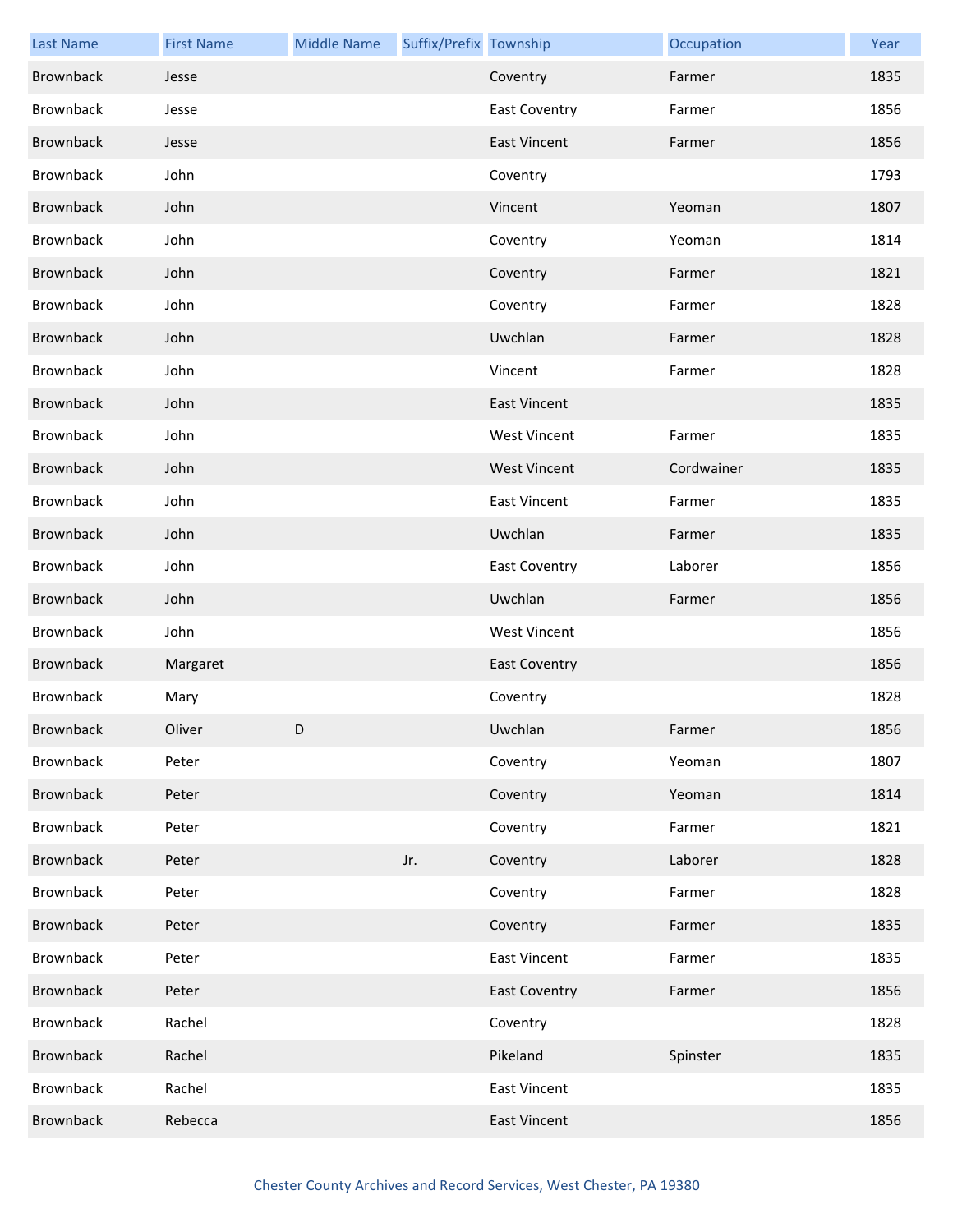| <b>Last Name</b> | <b>First Name</b> | <b>Middle Name</b> | Suffix/Prefix Township |                      | Occupation  | Year |
|------------------|-------------------|--------------------|------------------------|----------------------|-------------|------|
| <b>Brownback</b> | Uriah             |                    |                        | <b>East Vincent</b>  | Farmer      | 1856 |
| <b>Brownback</b> | William           |                    |                        | <b>East Vincent</b>  | Farmer      | 1835 |
| <b>Brownback</b> | William           |                    |                        | <b>West Vincent</b>  | Farmer      | 1835 |
| <b>Brownback</b> | William           |                    |                        | <b>West Vincent</b>  | Farmer      | 1856 |
| Brownberry       | Henry             |                    |                        | Londonderry          | Farmer      | 1821 |
| <b>Browne</b>    | Joseph            |                    |                        | Kennett              | Shoemaker   | 1835 |
| <b>Brozet</b>    | Browzilla         |                    |                        | East Bradford        |             | 1821 |
| Brubson          | Jesse             | К                  |                        | West Nottingham      |             | 1856 |
| <b>Bruce</b>     | Elijah            |                    |                        | West Whiteland       | Laborer     | 1835 |
| <b>Bruce</b>     | Emma              | ${\sf M}$          |                        | West Whiteland       | Carpenter   | 1856 |
| <b>Bruce</b>     | Emmor             |                    |                        | East Whiteland       | Wheelwright | 1828 |
| <b>Bruce</b>     | Emmor             |                    |                        | West Whiteland       | Carpenter   | 1835 |
| <b>Bruce</b>     | Isaac             |                    |                        | West Whiteland       |             | 1793 |
| <b>Bruce</b>     | Isaac             |                    |                        | West Whiteland       | Wheelwright | 1800 |
| <b>Bruce</b>     | Isaac             |                    |                        | West Whiteland       | Wheelwright | 1807 |
| <b>Bruce</b>     | Isaac             |                    |                        | West Whiteland       | Wheelwright | 1814 |
| <b>Bruce</b>     | Isaac             |                    |                        | West Whiteland       | Wheelwright | 1821 |
| <b>Bruce</b>     | Isaac             |                    |                        | West Whiteland       | Wheelwright | 1828 |
| <b>Bruce</b>     | Isaac             |                    |                        | West Whiteland       | Carpenter   | 1835 |
| <b>Bruce</b>     | Isaac             |                    |                        | <b>West Chester</b>  | Gentleman   | 1856 |
| <b>Bruce</b>     | Joel              |                    |                        | Honey Brook          | Wheelwright | 1828 |
| <b>Bruce</b>     | John              |                    |                        | Brandywine           | Laborer     | 1807 |
| <b>Bruce</b>     | John              |                    |                        | Brandywine           | Laborer     | 1814 |
| <b>Bruce</b>     | Joseph            |                    |                        | <b>West Nantmeal</b> | Innkeeper   | 1800 |
| <b>Bruce</b>     | Joseph            |                    |                        | <b>West Nantmeal</b> | Farmer      | 1807 |
| <b>Bruce</b>     | Joseph            |                    |                        | Brandywine           | Laborer     | 1814 |
| <b>Bruce</b>     | Joseph            |                    |                        | Brandywine           | Cordwainer  | 1821 |
| <b>Bruce</b>     | Richard           |                    |                        | East Whiteland       | Wheelwright | 1828 |
| <b>Bruce</b>     | William           |                    |                        | <b>West Nantmeal</b> |             | 1793 |
| <b>Bruce</b>     | William           |                    |                        | Uwchlan              | Cordwainer  | 1835 |
| Bruen            | John              |                    |                        | Tredyffrin           |             | 1814 |
| <b>Brumal</b>    | Thomas            |                    |                        | East Bradford        |             | 1793 |
| <b>Brumback</b>  | Benjamin          |                    |                        | Vincent              |             | 1814 |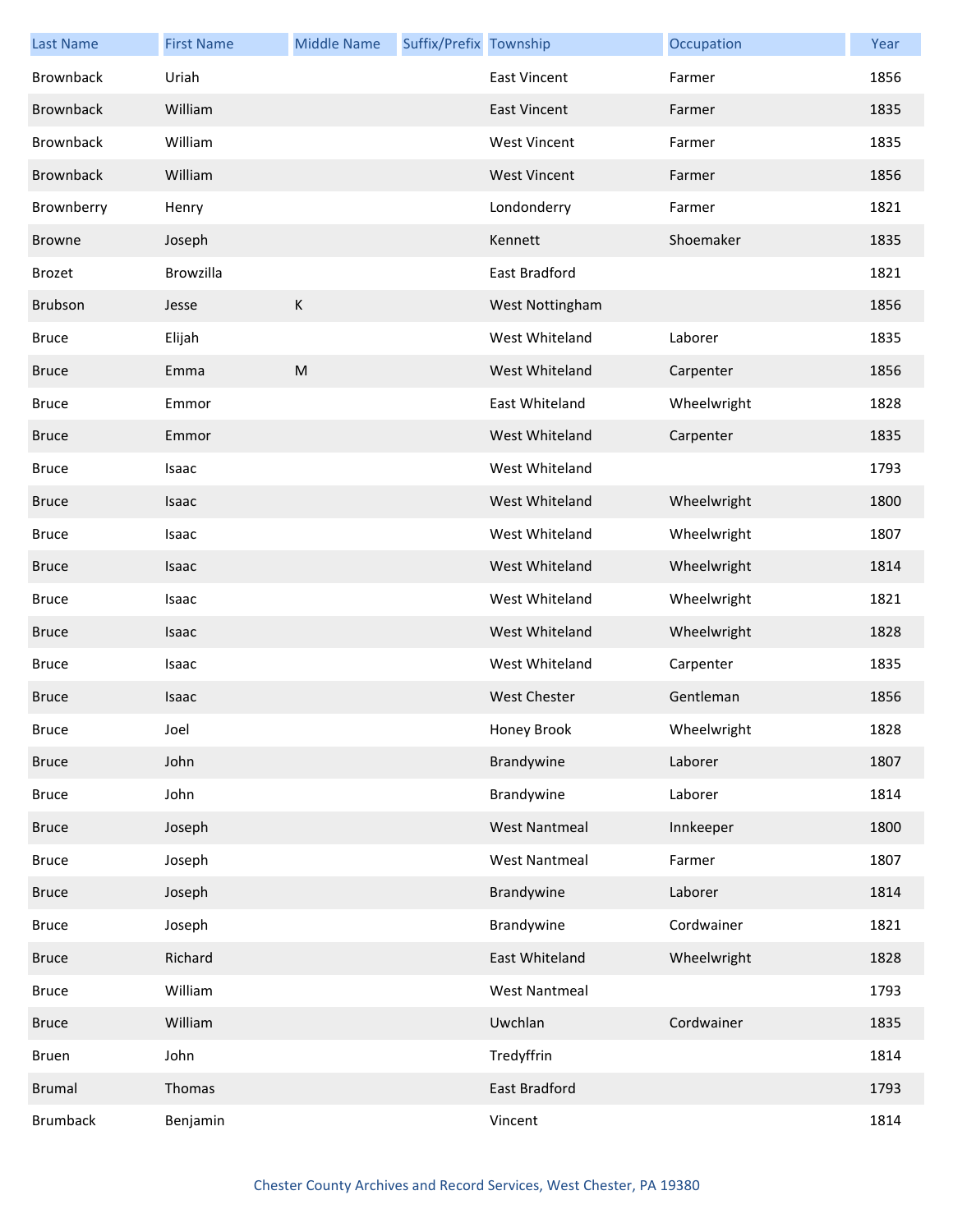| <b>Last Name</b> | <b>First Name</b> | <b>Middle Name</b> | Suffix/Prefix Township |                         | Occupation  | Year |
|------------------|-------------------|--------------------|------------------------|-------------------------|-------------|------|
| <b>Brumback</b>  | Benjamin          |                    |                        | Vincent                 |             | 1821 |
| <b>Brumback</b>  | Edward            |                    |                        | Vincent                 |             | 1814 |
| <b>Brumback</b>  | Edward            |                    |                        | Vincent                 |             | 1821 |
| <b>Brumback</b>  | Henry             |                    |                        | Vincent                 |             | 1793 |
| <b>Brumback</b>  | Henry             |                    |                        | Vincent                 |             | 1814 |
| <b>Brumback</b>  | Henry             |                    |                        | Vincent                 |             | 1821 |
| <b>Brumback</b>  | John              |                    |                        | Vincent                 |             | 1814 |
| <b>Brumback</b>  | John              |                    |                        | Vincent                 |             | 1821 |
| <b>Brumback</b>  | John              |                    | Jr.                    | Vincent                 |             | 1821 |
| <b>Brumer</b>    | Edward            |                    |                        | Upper Oxford            | Papermaker  | 1828 |
| <b>Bruner</b>    | Jacob             |                    |                        | Honey Brook             | Farmer      | 1828 |
| <b>Bruner</b>    | Jacob             |                    |                        | Honey Brook             | Farmer      | 1835 |
| <b>Bruner</b>    | John              |                    |                        | Honey Brook             | Farmer      | 1828 |
| <b>Bruner</b>    | John              |                    |                        | Honey Brook             | Farmer      | 1835 |
| <b>Bruner</b>    | John              |                    |                        | <b>West Nantmeal</b>    | Farmer      | 1856 |
| Bruner           | Owen              |                    |                        | <b>West Nantmeal</b>    | Farmer      | 1856 |
| Brunker          | Samuel            |                    |                        | Brandywine              | Factor      | 1835 |
|                  |                   |                    |                        |                         |             |      |
| Brunner          | Abraham           |                    |                        | Lower Oxford            | Farmer      | 1807 |
| <b>Brush</b>     | <b>Babtist</b>    |                    |                        | New London              |             | 1793 |
| Brush            | Joseph            |                    |                        | West Fallowfield        | Tailor      | 1807 |
| <b>Bruth</b>     | Joel              |                    |                        | Pikeland                |             | 1821 |
| Bruton           | Charles           |                    |                        | Valley                  | Laborer     | 1856 |
| Bryan            | George            |                    |                        | <b>East Fallowfield</b> | Storekeeper | 1835 |
| Bryan            | Jacob             |                    |                        | West Fallowfield        | Laborer     | 1835 |
| Bryan            | Joel              | R                  |                        | Pocopson                | Weaver      | 1856 |
| Bryan            | Robert            |                    |                        | West Fallowfield        | Laborer     | 1828 |
| Bryan            | Robert            |                    |                        | West Fallowfield        | Millwright  | 1835 |
| Bryan            | Samuel            |                    |                        | West Fallowfield        | Laborer     | 1828 |
| Bryan            | Samuel            |                    |                        | West Fallowfield        | Laborer     | 1835 |
| Bryan            | Thomas            |                    |                        | West Fallowfield        | Farmer      | 1807 |
| Bryan            | Thomas            |                    |                        | <b>Upper Oxford</b>     | Laborer     | 1814 |
| Bryan            | Thomas            |                    |                        | West Fallowfield        | Laborer     | 1821 |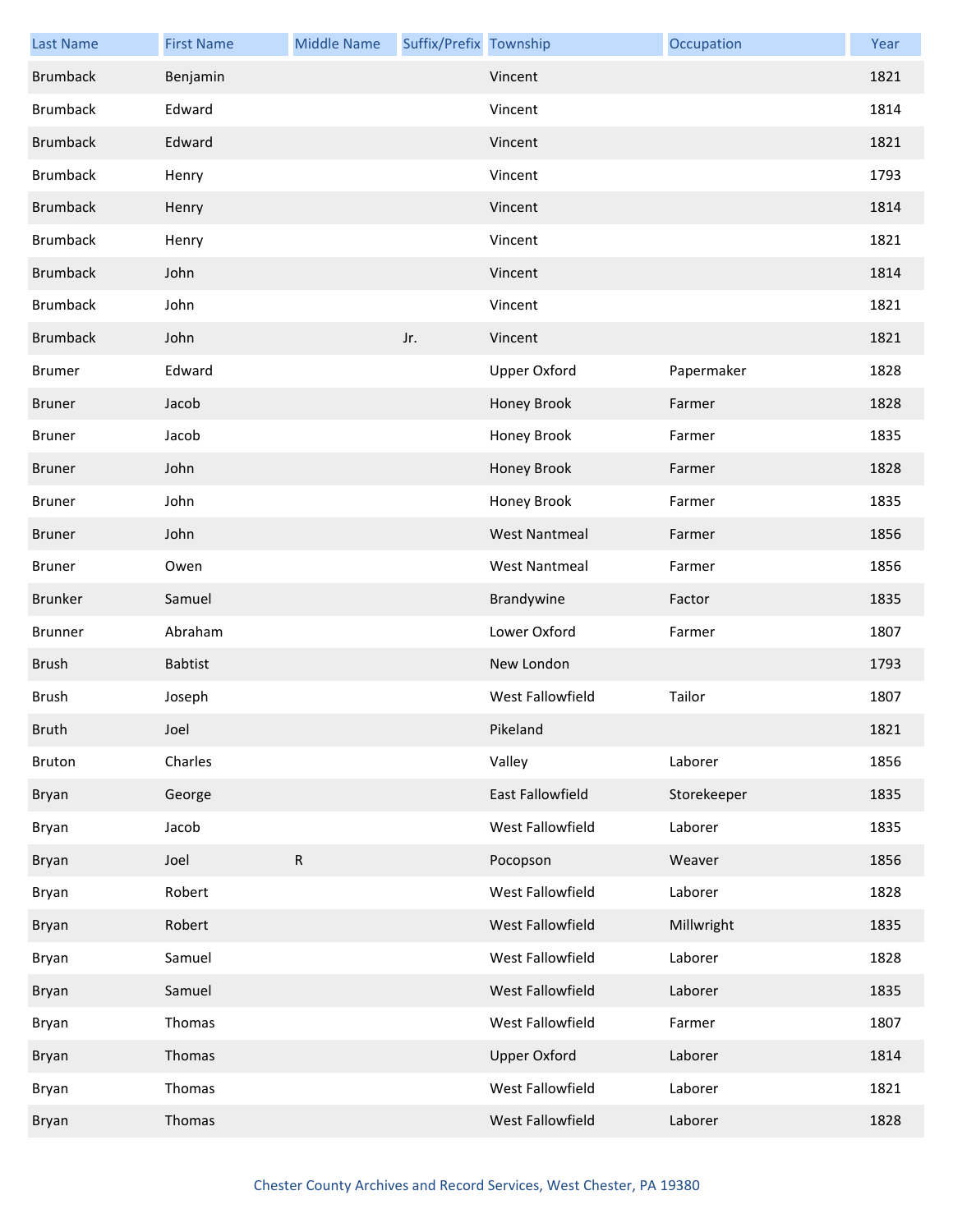| <b>Last Name</b> | <b>First Name</b> | <b>Middle Name</b> | Suffix/Prefix Township |                      | Occupation | Year |
|------------------|-------------------|--------------------|------------------------|----------------------|------------|------|
| Bryan            | Thomas            |                    |                        | West Fallowfield     | Farmer     | 1835 |
| Bryan            | Thomas            |                    |                        | West Fallowfield     | Laborer    | 1835 |
| <b>Bryant</b>    | James             |                    |                        | West Chester         | Printer    | 1821 |
| Bryen            | Moses             |                    |                        | Lower Oxford         | Miller     | 1814 |
| <b>Bryer</b>     | Frederick         |                    |                        | Coventry             |            | 1793 |
| <b>Buchaloo</b>  | Abraham           |                    |                        | East Nottingham      | Farmer     | 1856 |
| <b>Buchaloo</b>  | Harvard           |                    |                        | East Nottingham      | Laborer    | 1856 |
| Buchaloo         | Jesse             |                    |                        | East Nottingham      | Laborer    | 1856 |
| Buchanan         | (Widow)           |                    |                        | Honey Brook          | Farmer     | 1821 |
| Buchanan         | Alexander         |                    |                        | Londonderry          |            | 1793 |
| Buchanan         | Andrew            |                    |                        | West Fallowfield     | Weaver     | 1828 |
| Buchanan         | Andrew            |                    |                        | Honey Brook          | Farmer     | 1828 |
| Buchanan         | Andrew            |                    |                        | Uwchlan              | Farmer     | 1835 |
| Buchanan         | Andrew            |                    |                        | Honeybrook           | Carpenter  | 1856 |
| Buchanan         | Andrew            |                    |                        | Uwchlan              | Farmer     | 1856 |
| Buchanan         | Ann               |                    |                        | Honey Brook          | Landholder | 1835 |
|                  |                   |                    |                        |                      |            |      |
| Buchanan         | Charles           | R                  |                        | Uwchlan              | Farmer son | 1856 |
| Buchanan         | David             |                    |                        | West Fallowfield     |            | 1793 |
| Buchanan         | David             |                    |                        | Honey Brook          | Saddler    | 1807 |
| Buchanan         | David             |                    |                        | Honey Brook          | Innkeeper  | 1821 |
| Buchanan         | David             |                    |                        | Honey Brook          | Tanner     | 1821 |
| Buchanan         | David             |                    |                        | Honey Brook          | Farmer     | 1828 |
| Buchanan         | David             |                    |                        | Honey Brook          | Innkeeper  | 1828 |
| Buchanan         | David             |                    |                        | Honey Brook          | Farmer     | 1835 |
| Buchanan         | David             |                    | Jr.                    | Honey Brook          | Farmer     | 1835 |
| Buchanan         | David             |                    |                        | Honeybrook           | Farmer     | 1856 |
| Buchanan         | David             |                    | Sr.                    | Honeybrook           | Farmer     | 1856 |
| Buchanan         | Ecles             |                    |                        | West Fallowfield     |            | 1793 |
| Buchanan         | James             |                    |                        | Honeybrook           | Plasterer  | 1856 |
| Buchanan         | James             |                    |                        | Honeybrook           | Farmer     | 1856 |
| Buchanan         | James             |                    |                        | Honeybrook           | Plasterer  | 1856 |
| Buchanan         | Jeremiah          |                    |                        | <b>West Nantmeal</b> | Laborer    | 1828 |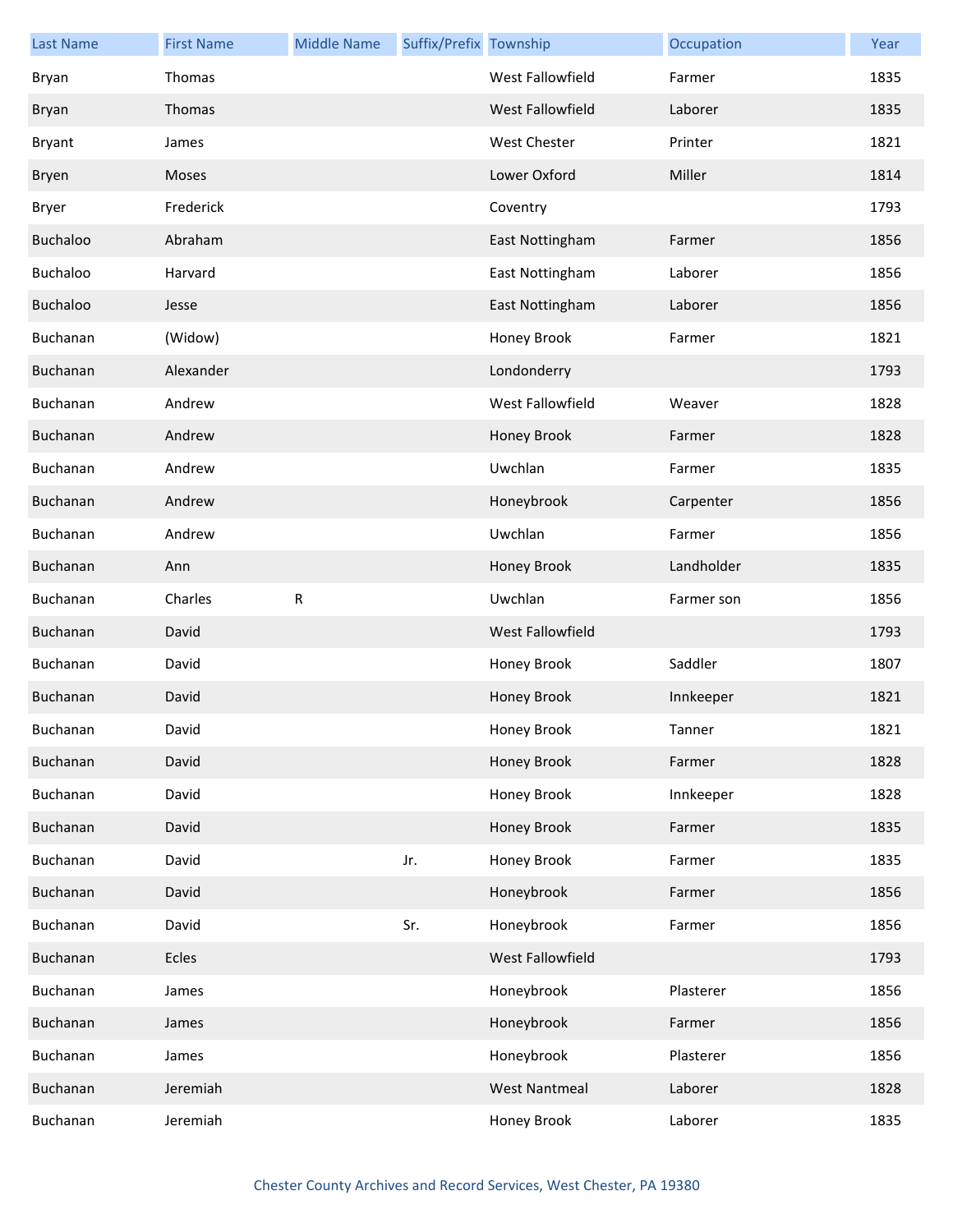| <b>Last Name</b> | <b>First Name</b> | <b>Middle Name</b> | Suffix/Prefix Township |                      | Occupation | Year |
|------------------|-------------------|--------------------|------------------------|----------------------|------------|------|
| Buchanan         | Jeremiah          |                    |                        | Honeybrook           | Farmer     | 1856 |
| Buchanan         | Jesse             |                    |                        | Honeybrook           |            | 1856 |
| Buchanan         | John              |                    |                        | Honey Brook          | Tanner     | 1807 |
| Buchanan         | John              |                    |                        | Honey Brook          | Farmer     | 1807 |
| Buchanan         | John              |                    |                        | Honey Brook          | Farmer     | 1807 |
| Buchanan         | John              |                    |                        | <b>West Nantmeal</b> | Farmer     | 1821 |
| Buchanan         | John              |                    | Capt.                  | Honey Brook          | Farmer     | 1821 |
| Buchanan         | John              |                    |                        | Honey Brook          | Tanner     | 1821 |
| Buchanan         | John              |                    |                        | <b>West Nantmeal</b> | Laborer    | 1828 |
| Buchanan         | John              |                    |                        | Honey Brook          | Tanner     | 1828 |
| Buchanan         | John              |                    |                        | Honey Brook          | Farmer     | 1828 |
| Buchanan         | John              |                    |                        | Honey Brook          | Farmer     | 1835 |
| Buchanan         | John              |                    |                        | <b>West Nantmeal</b> | Farmer     | 1835 |
| Buchanan         | John              |                    | Jr.                    | Honey Brook          | Farmer     | 1835 |
| Buchanan         | John              | G                  |                        | Honeybrook           | Farmer     | 1856 |
| Buchanan         | Mathew            |                    |                        | Honeybrook           | Farmer     | 1856 |
| Buchanan         | Mathew            |                    |                        | <b>West Nantmeal</b> | Tailor     | 1856 |
| Buchanan         | Matthew           |                    |                        | Honey Brook          | Farmer     | 1807 |
| Buchanan         | Matthew           |                    |                        | Honey Brook          | Laborer    | 1821 |
| Buchanan         | Matthew           |                    | Jr.                    | Honey Brook          | Laborer    | 1821 |
| Buchanan         | Matthew           |                    |                        | Honey Brook          | Laborer    | 1828 |
| Buchanan         | Matthew           |                    |                        | Honey Brook          | Laborer    | 1835 |
| Buchanan         | Rebeca            |                    |                        | Honey Brook          | Landholder | 1835 |
| Buchanan         | Robert            |                    |                        | Honey Brook          | Farmer     | 1807 |
| Buchanan         | Robert            |                    |                        | Honey Brook          | Laborer    | 1821 |
| Buchanan         | Robert            |                    |                        | Honey Brook          | Laborer    | 1828 |
| Buchanan         | Robert            |                    |                        | Honey Brook          | Farmer     | 1835 |
| Buchanan         | Samuel            |                    |                        | Honey Brook          | Farmer     | 1807 |
| Buchanan         | Samuel            |                    |                        | Honeybrook           | Farmer     | 1856 |
| Buchanan         | Samuel            |                    |                        | <b>West Nantmeal</b> | Farmer     | 1856 |
| Buchanan         | Thomas            |                    |                        | West Whiteland       | Laborer    | 1835 |
| Buchanan         | Victor            |                    |                        | <b>West Nantmeal</b> | Plasterer  | 1821 |
| Buchanan         | Victor            |                    |                        | <b>West Nantmeal</b> | Plasterer  | 1828 |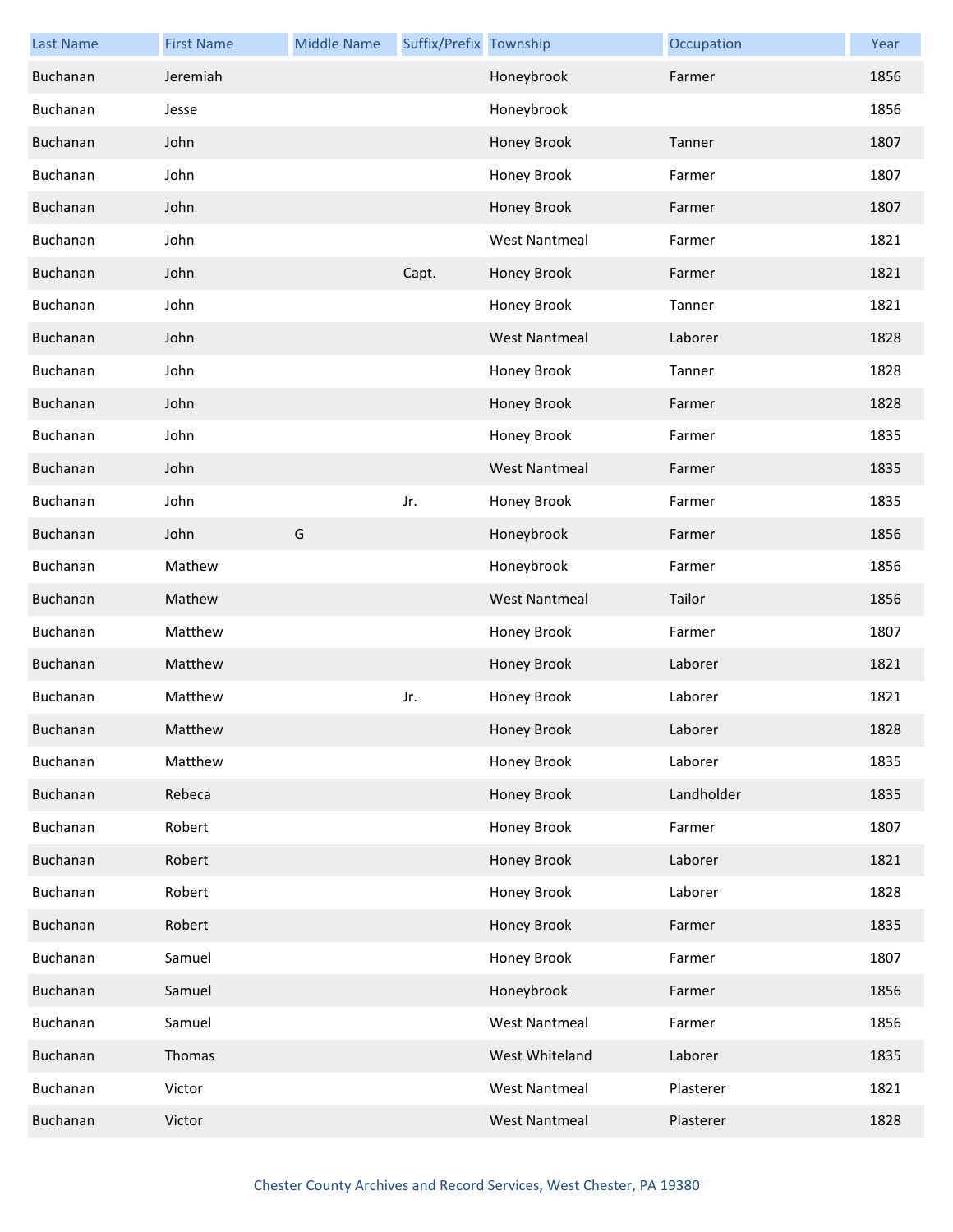| <b>Last Name</b> | <b>First Name</b> | <b>Middle Name</b> | Suffix/Prefix Township |                      | Occupation         | Year |
|------------------|-------------------|--------------------|------------------------|----------------------|--------------------|------|
| Buchanan         | Victor            |                    |                        | <b>West Nantmeal</b> | Plasterer          | 1835 |
| Buchanan         | Victor            |                    |                        | <b>West Nantmeal</b> | Plasterer          | 1856 |
| Buchanan         | William           |                    |                        | Kennett              | Weaver             | 1807 |
| Buchanan         | William           |                    |                        | Honey Brook          | Tailor             | 1807 |
| Buchanan         | William           |                    |                        | <b>West Nantmeal</b> | Farmer             | 1821 |
| Buchanan         | William           |                    |                        | Honey Brook          | Farmer             | 1828 |
| Buchanan         | William           |                    |                        | Honey Brook          | Farmer             | 1835 |
| Buchanan         | William           |                    |                        | Honeybrook           | Farmer             | 1856 |
| Buchanan         | William           |                    |                        | Honeybrook           | Farmer             | 1856 |
| Buchanan         | William           |                    |                        | Honeybrook           | Mason              | 1856 |
| Buchanan         | William           | M                  |                        | Honey Brook          | Teacher            | 1835 |
| Buchanan         | William           | M                  |                        | West Whiteland       | Limeburner         | 1856 |
| Buchanen         | David             |                    |                        | Londonderry          |                    | 1793 |
| Buchanen         | David             |                    |                        | Honey Brook          |                    | 1814 |
| Buchanen         | John              |                    |                        | Honey Brook          |                    | 1814 |
| Buchanen         | John              |                    |                        | Honey Brook          |                    | 1814 |
| Buchanen         | John              |                    |                        | Honey Brook          | Tanner             | 1814 |
| Buchanen         | Robert            |                    |                        | Honey Brook          |                    | 1814 |
| Buchanen         | Sally             |                    | Widow                  | Honey Brook          |                    | 1814 |
| Buchannan        | Andrew            |                    |                        | West Nottingham      | Jobber, thrasher   | 1856 |
| Buchannan        | Hannah            |                    |                        | Honey Brook          |                    | 1800 |
| Buchannan        | John              |                    | Jr.                    | Honey Brook          |                    | 1800 |
| Buchannan        | John              |                    | Sr.                    | Honey Brook          |                    | 1800 |
| Buchannan        | Matthew           |                    |                        | Honey Brook          |                    | 1800 |
| Buchannan        | Samuel            |                    |                        | Honey Brook          |                    | 1800 |
| Buchannan        | Samuel            |                    |                        | Honey Brook          |                    | 1800 |
| Buchannan        | Thomas            |                    |                        | East Caln            | Laborer            | 1828 |
| Buchannan        | William           |                    |                        | Honey Brook          |                    | 1800 |
| Buchanon         | Andrew            |                    |                        | Kennett              | Laborer            | 1807 |
| <b>Buchard</b>   | Daniel            |                    |                        | Coventry             | Oil miller, farmer | 1835 |
| <b>Buchard</b>   | George            |                    |                        | Coventry             | Laborer            | 1835 |
| <b>Buchard</b>   | Thomas            |                    |                        | Coventry             | Millwright         | 1835 |
| <b>Bucher</b>    | Cyrus             |                    |                        | Valley               | Furnace heater     | 1856 |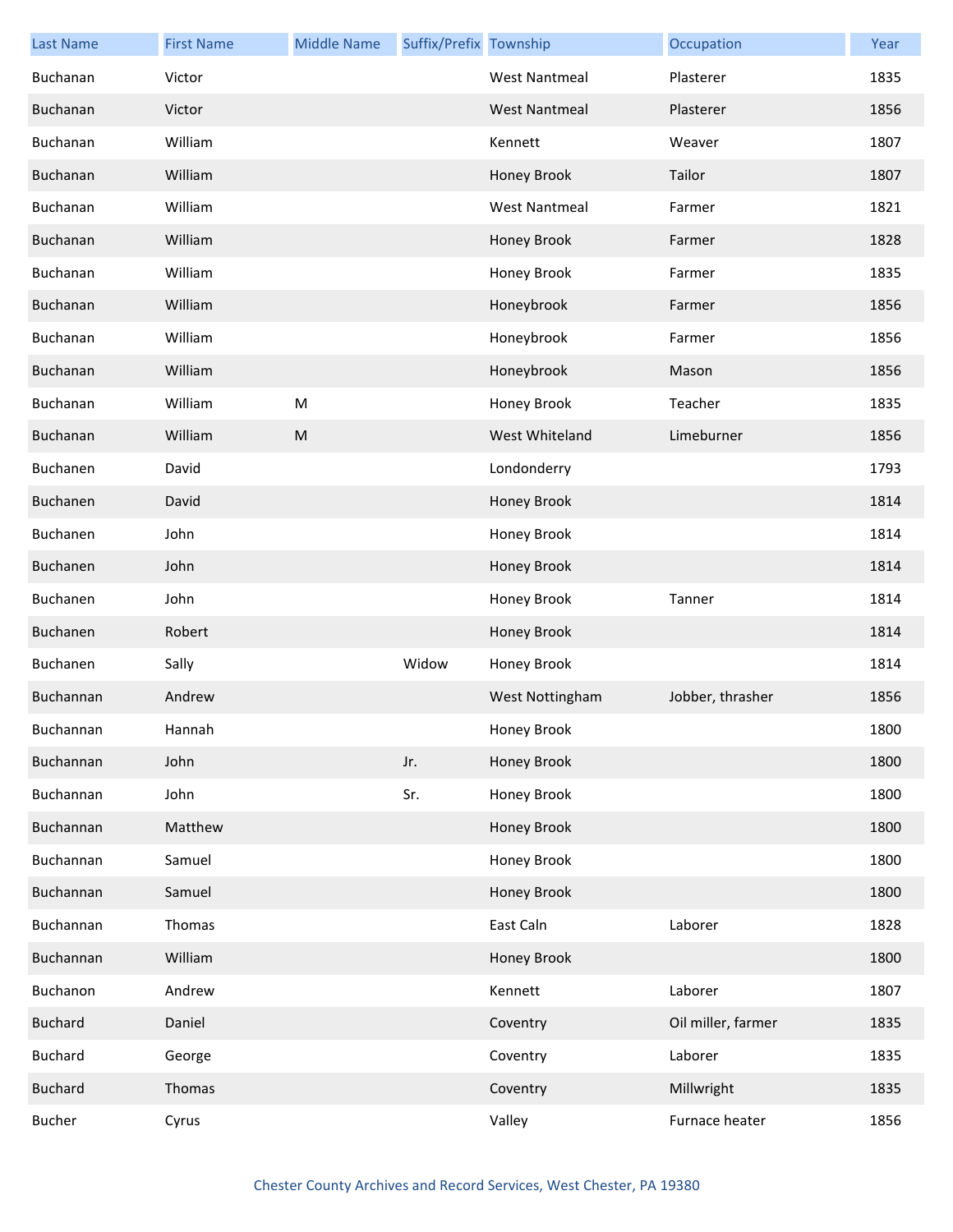| <b>Last Name</b> | <b>First Name</b> | <b>Middle Name</b>        | Suffix/Prefix Township |                      | Occupation   | Year |
|------------------|-------------------|---------------------------|------------------------|----------------------|--------------|------|
| <b>Bucher</b>    | Henry             |                           |                        | <b>West Nantmeal</b> | Miller       | 1807 |
| <b>Bucher</b>    | Henry             |                           |                        | <b>West Nantmeal</b> | Miller       | 1814 |
| <b>Bucher</b>    | John              |                           |                        | Honeybrook           | Laborer      | 1856 |
| <b>Bucher</b>    | William           |                           |                        | Tredyffrin           | Laborer      | 1856 |
| <b>Buchtel</b>   | Charles           |                           |                        | <b>East Coventry</b> | Laborer      | 1856 |
| Buchwalter       | Deborah           |                           |                        | Vincent              |              | 1814 |
| Buchwalter       | Samuel            |                           |                        | Charlestown          | Farmer       | 1835 |
| <b>Buck</b>      | Daniel            |                           |                        | Warwick              | Laborer      | 1856 |
| <b>Buck</b>      | Frederick         |                           |                        | East Nantmeal        | Tanner       | 1828 |
| <b>Buck</b>      | Frederick         |                           |                        | Coventry             | Tanner       | 1828 |
| <b>Buck</b>      | George            |                           |                        | Coventry             | Shoemaker    | 1807 |
| <b>Buck</b>      | George            |                           |                        | Coventry             | Laborer      | 1814 |
| <b>Buck</b>      | James             |                           |                        | West Marlborough     | Laborer      | 1835 |
| <b>Buck</b>      | Robert            |                           |                        | West Marlborough     | Shoemaker    | 1856 |
| Buckaloo         | Abraham           |                           |                        | East Nottingham      | Laborer      | 1835 |
| Buckaloo         | Jeremiah          |                           |                        | East Nottingham      | Papermaker   | 1835 |
| <b>Buckelew</b>  | Abraham           |                           |                        | New London           | Laborer      | 1821 |
| Buckelew         | Abraham           |                           |                        | East Nottingham      | Laborer      | 1828 |
| <b>Bucken</b>    | Daniel            |                           |                        | <b>East Vincent</b>  | Farmer       | 1856 |
| Buckenen         | James             |                           |                        | Wallace              | Storetender  | 1856 |
| <b>Bucking</b>   |                   | Calven                    |                        | <b>Upper Oxford</b>  | Farmer       | 1856 |
| Buckingham       | Thomas            |                           |                        | New London           | Tailor       | 1828 |
| Buckingham       | Thomas            |                           |                        | New Garden           | Tailor       | 1856 |
| <b>Buckish</b>   | Nicholas          | I.                        |                        | Charlestown          | Gunsmith     | 1821 |
| <b>Buckler</b>   | Nathaniel         |                           |                        | West Nottingham      |              | 1814 |
| <b>Buckler</b>   | Nathaniel         |                           |                        | West Nottingham      | Farmer       | 1821 |
| <b>Bucklew</b>   | Abraham           |                           |                        | East Nottingham      | Laborer      | 1814 |
| <b>Buckley</b>   | Andrew            |                           |                        | East Caln            | Manufacturer | 1856 |
| <b>Buckley</b>   | Clement           | $\boldsymbol{\mathsf{A}}$ |                        | East Fallowfield     | Ironmaster   | 1835 |
| <b>Buckley</b>   | Henry             |                           |                        | <b>East Nantmeal</b> | Founder      | 1800 |
| <b>Buckley</b>   | James             |                           |                        | Tredyffrin           |              | 1828 |
| <b>Buckley</b>   | James             |                           |                        | East Caln            | Manufacturer | 1835 |
| <b>Buckley</b>   | James             |                           |                        | Sadsbury             | Manufacturer | 1856 |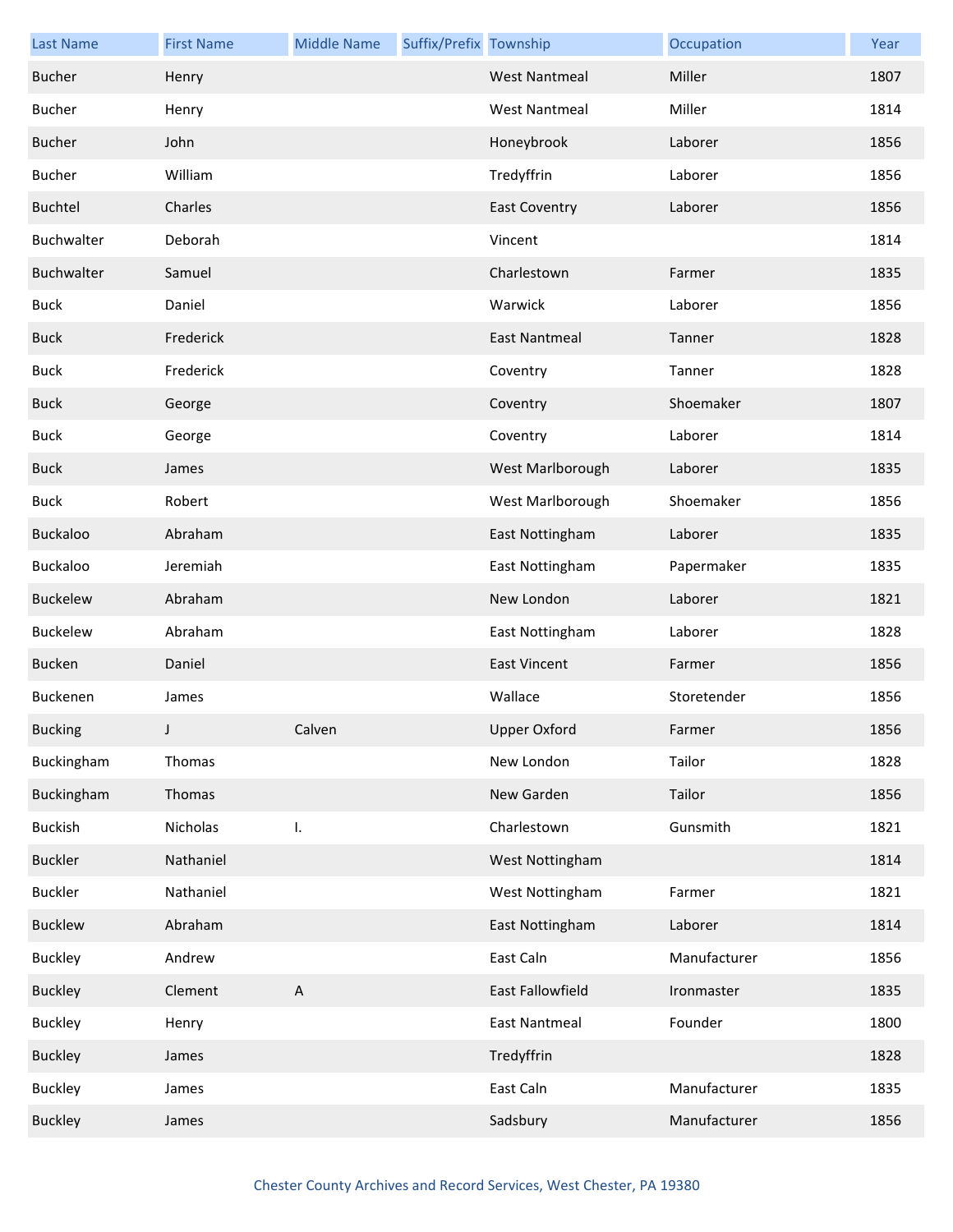| <b>Last Name</b>   | <b>First Name</b> | <b>Middle Name</b> | Suffix/Prefix Township |                         | Occupation | Year |
|--------------------|-------------------|--------------------|------------------------|-------------------------|------------|------|
| <b>Buckley</b>     | Jerry             |                    |                        | East Whiteland          | Laborer    | 1856 |
| <b>Buckley</b>     | John              |                    |                        | Tredyffrin              | Laborer    | 1821 |
| <b>Buckley</b>     | John              |                    |                        | Franklin                | Papermaker | 1856 |
| <b>Buckley</b>     | Joseph            |                    |                        | East Brandywine         | Blacksmith | 1856 |
| <b>Buckley</b>     | M.                | В.                 |                        | <b>East Fallowfield</b> | Ironmaster | 1828 |
| <b>Buckley</b>     | Nathaniel         |                    |                        | East Nottingham         |            | 1800 |
| <b>Buckley</b>     | Patrick           |                    |                        | Penn                    | Laborer    | 1856 |
| Bucklwalter        | David             |                    |                        | <b>East Nantmeal</b>    | Farmer     | 1835 |
| Bucklwalter        | John              |                    |                        | <b>East Nantmeal</b>    | Farmer     | 1835 |
| <b>Bucklwalter</b> | John              |                    |                        | <b>West Nantmeal</b>    | Farmer     | 1835 |
| <b>Buckly</b>      | James             | J.                 |                        | West Nottingham         | Farmer     | 1828 |
| Buckwalter         | Abraham           |                    |                        | Vincent                 | Millwright | 1828 |
| Buckwalter         | Abraham           |                    |                        | <b>West Vincent</b>     | Millwright | 1835 |
| Buckwalter         | Abraham           |                    |                        | <b>West Vincent</b>     | A.M.       | 1856 |
| Buckwalter         | Anthony           |                    |                        | Charlestown             | Merchant   | 1814 |
| Buckwalter         | Benjamin          |                    |                        | <b>West Vincent</b>     | Farmer     | 1856 |
| Buckwalter         | Benjamin          | F                  |                        | West Chester            | Teacher    | 1856 |
| Buckwalter         | Charles           |                    |                        | Charlestown             | Teacher    | 1856 |
| Buckwalter         | Christian         |                    |                        | Vincent                 |            | 1821 |
| Buckwalter         | Christian         |                    |                        | <b>East Vincent</b>     |            | 1835 |
| Buckwalter         | Christopher       |                    |                        | Charlestown             | Farmer     | 1814 |
| Buckwalter         | Christopher       |                    |                        | Vincent                 | Farmer     | 1828 |
| Buckwalter         | Christopher       |                    |                        | <b>East Vincent</b>     | Farmer     | 1835 |
| Buckwalter         | Christopher       |                    |                        | <b>East Vincent</b>     | Farmer     | 1856 |
| Buckwalter         | Daniel            |                    |                        | Charlestown             | Farmer     | 1807 |
| Buckwalter         | Daniel            |                    |                        | Charlestown             | Farmer     | 1814 |
| Buckwalter         | Daniel            |                    |                        | Charlestown             | Farmer     | 1821 |
| Buckwalter         | Daniel            |                    |                        | Schuylkill              | Farmer     | 1828 |
| Buckwalter         | Daniel            |                    |                        | West Chester            | Lawyer     | 1828 |
| Buckwalter         | Daniel            |                    |                        | Schuylkill              | Farmer     | 1835 |
| Buckwalter         | Daniel            |                    | Jr.                    | Schuylkill              | Laborer    | 1835 |
| Buckwalter         | Daniel            |                    |                        | Charlestown             | Laborer    | 1856 |
| Buckwalter         | Daniel            |                    |                        | Phoenixville            | Farmer     | 1856 |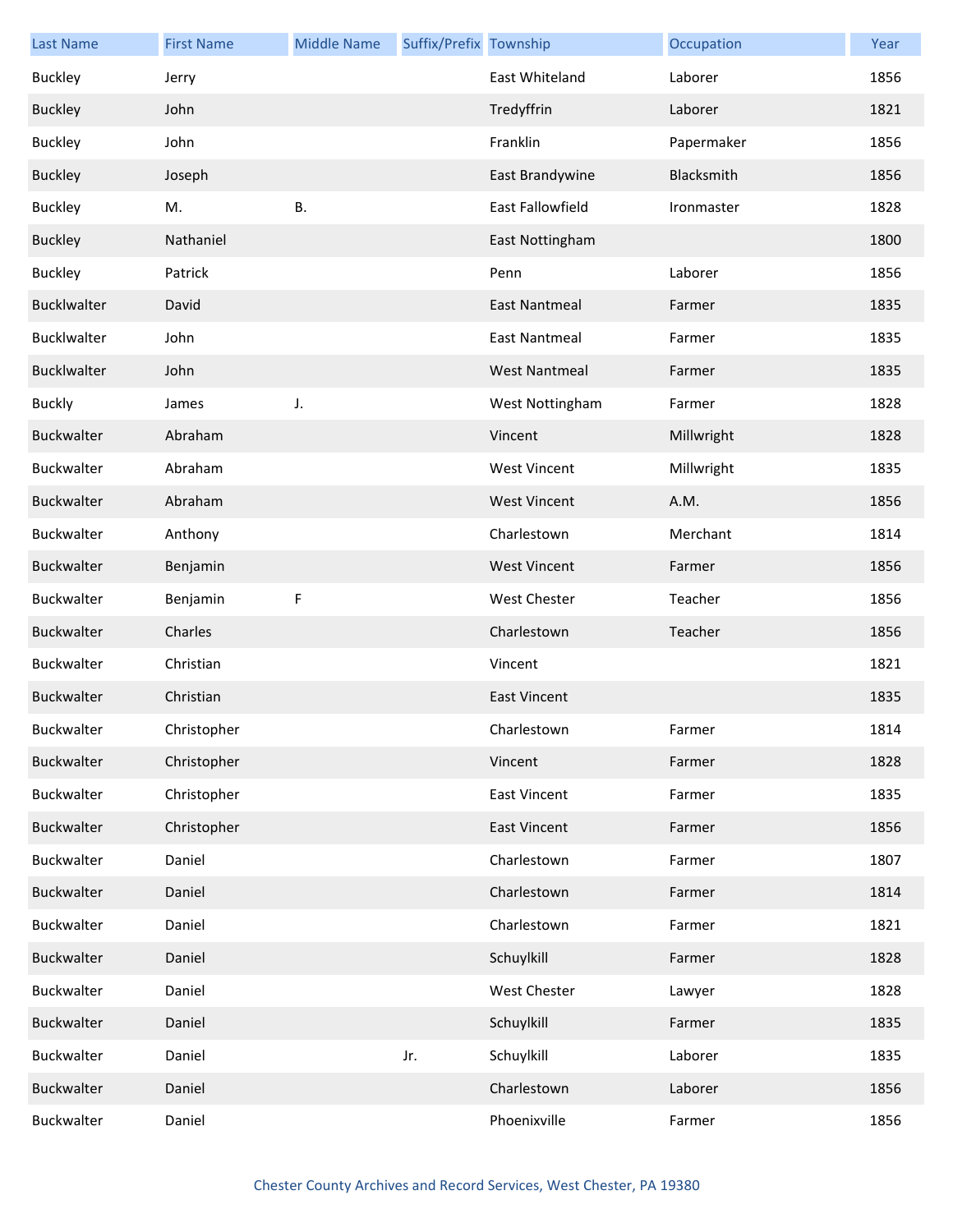| <b>Last Name</b>  | <b>First Name</b> | <b>Middle Name</b> | Suffix/Prefix Township |                      | Occupation   | Year |
|-------------------|-------------------|--------------------|------------------------|----------------------|--------------|------|
| Buckwalter        | Daniel            |                    |                        | Schuylkill           | Farmer       | 1856 |
| Buckwalter        | David             |                    |                        | Charlestown          | Farmer       | 1807 |
| Buckwalter        | David             |                    |                        | Charlestown          | Farmer       | 1814 |
| Buckwalter        | David             |                    |                        | Charlestown          | Farmer       | 1814 |
| Buckwalter        | David             |                    |                        | Charlestown          | Innkeeper    | 1821 |
| Buckwalter        | David             |                    |                        | Charlestown          | Farmer       | 1821 |
| Buckwalter        | David             |                    |                        | Schuylkill           | Farmer       | 1828 |
| Buckwalter        | David             |                    |                        | Schuylkill           |              | 1828 |
| Buckwalter        | David             |                    |                        | <b>East Nantmeal</b> | Laborer      | 1828 |
| Buckwalter        | David             |                    |                        | <b>East Vincent</b>  | Carpenter    | 1835 |
| Buckwalter        | David             |                    |                        | <b>West Vincent</b>  |              | 1835 |
| Buckwalter        | David             |                    |                        | Uwchlan              | Farmer       | 1856 |
| Buckwalter        | David             |                    |                        | Phoenixville         | Saddler      | 1856 |
| Buckwalter        | David             |                    |                        | Schuylkill           | Farmer       | 1856 |
| Buckwalter        | dv                |                    |                        | Schuylkill           | Farmer       | 1835 |
| Buckwalter        | Eli               |                    |                        | <b>West Nantmeal</b> | Wheelwright  | 1856 |
| Buckwalter        | Elija             | F                  |                        | Wallace              | Laborer      | 1856 |
| Buckwalter        | Franklin          |                    |                        | <b>East Vincent</b>  | Laborer      | 1856 |
| <b>Buckwalter</b> | Franklin          |                    |                        | <b>West Vincent</b>  | Mechanic     | 1856 |
| Buckwalter        | Henry             |                    |                        | <b>West Nantmeal</b> | Farmer       | 1807 |
| Buckwalter        | Henry             |                    |                        | West Nantmeal        | Farmer       | 1814 |
| Buckwalter        | Henry             |                    |                        | <b>West Nantmeal</b> | Farmer       | 1821 |
| Buckwalter        | Henry             |                    |                        | <b>West Nantmeal</b> | Storekeeper  | 1828 |
| Buckwalter        | Henry             |                    |                        | <b>West Nantmeal</b> | Farmer       | 1835 |
| <b>Buckwalter</b> | Henry             |                    |                        | <b>West Vincent</b>  | Farmer       | 1835 |
| Buckwalter        | Henry             |                    |                        | <b>East Coventry</b> | Cabinetmaker | 1856 |
| Buckwalter        | Henry             |                    |                        | West Chester         | Conveyancer  | 1856 |
| Buckwalter        | Hollan            | W                  |                        | Wallace              | Miller       | 1856 |
| Buckwalter        | Isaac             |                    |                        | <b>East Coventry</b> | Farmer       | 1856 |
| Buckwalter        | Jacob             |                    |                        | Charlestown          |              | 1793 |
| Buckwalter        | Jacob             |                    | Jr.                    | Charlestown          | Farmer       | 1807 |
| Buckwalter        | Jacob             |                    |                        | Charlestown          | Tanner       | 1807 |
| Buckwalter        | Jacob             |                    | Jr.                    | Charlestown          | Farmer       | 1814 |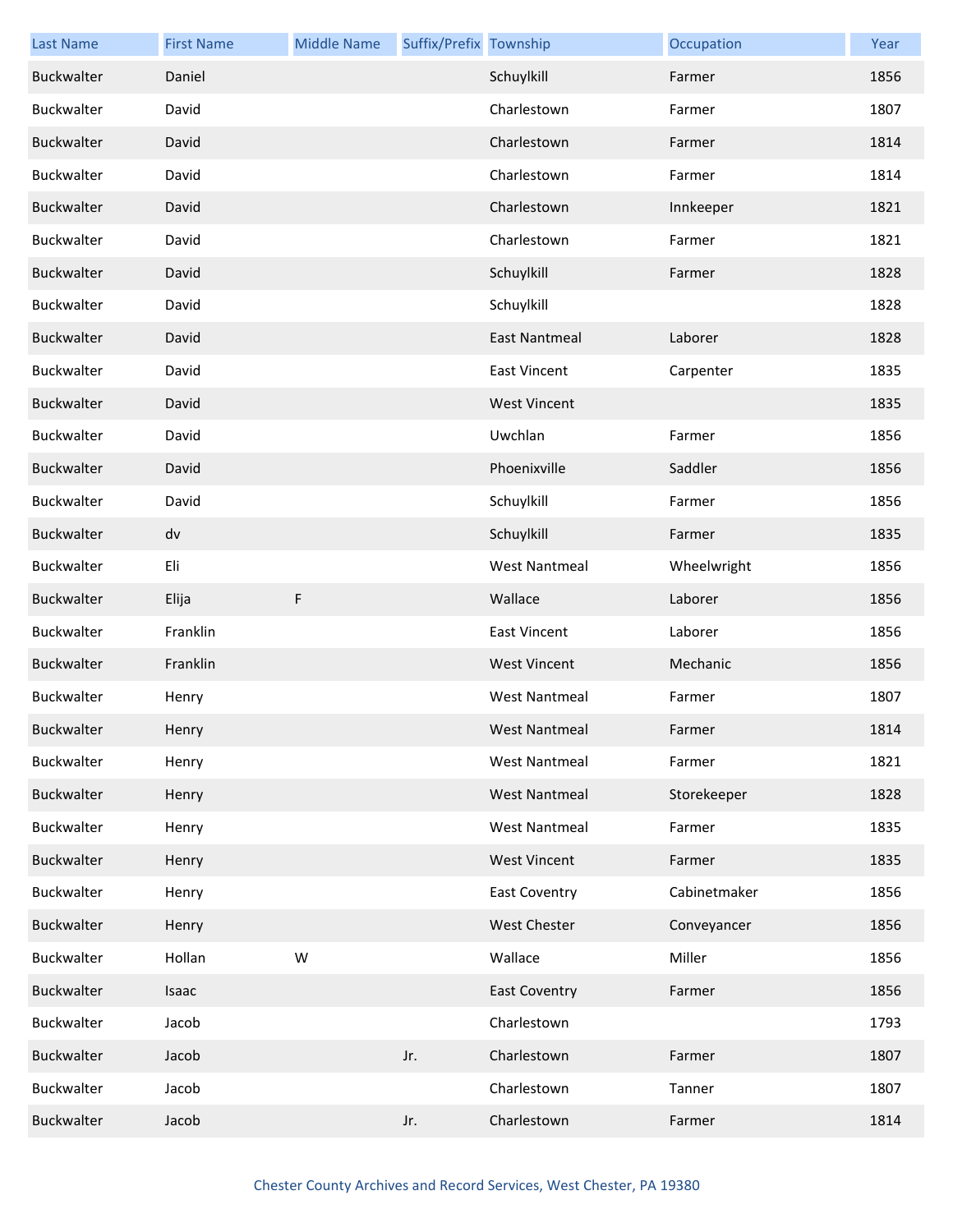| <b>Last Name</b>  | <b>First Name</b> | <b>Middle Name</b> | Suffix/Prefix Township |                         | Occupation     | Year |
|-------------------|-------------------|--------------------|------------------------|-------------------------|----------------|------|
| Buckwalter        | Jacob             |                    | Sr.                    | Charlestown             | Farmer         | 1814 |
| Buckwalter        | Jacob             |                    | Jr.                    | Charlestown             | Tanner         | 1814 |
| Buckwalter        | Jacob             |                    |                        | Charlestown             | Millwright     | 1814 |
| Buckwalter        | Jacob             |                    |                        | <b>East Nantmeal</b>    | Millwright     | 1821 |
| Buckwalter        | Jacob             |                    |                        | Charlestown             | Farmer         | 1821 |
| <b>Buckwalter</b> | Jacob             |                    |                        | <b>West Nantmeal</b>    | Laborer        | 1828 |
| Buckwalter        | Jacob             |                    |                        | Schuylkill              | Farmer         | 1828 |
| Buckwalter        | Jacob             |                    |                        | Schuylkill              | Tanner         | 1835 |
| Buckwalter        | Jacob             |                    |                        | Charlestown             | Laborer        | 1835 |
| Buckwalter        | Jacob             |                    |                        | Schuylkill              | Farmer         | 1835 |
| Buckwalter        | Jacob             |                    |                        | Charlestown             | Laborer        | 1856 |
| Buckwalter        | Jacob             |                    |                        | Schuylkill              | Farmer         | 1856 |
| Buckwalter        | Jacob             |                    |                        | Phoenixville            | Carter         | 1856 |
| Buckwalter        | James             |                    |                        | Uwchlan                 | Dealer         | 1856 |
| Buckwalter        | John              |                    |                        | Charlestown             |                | 1793 |
| Buckwalter        | John              |                    |                        | Vincent                 | Yeoman         | 1807 |
| Buckwalter        | John              |                    |                        | Charlestown             | Tanner         | 1807 |
| Buckwalter        | John              |                    | Sr.                    | Charlestown             | Farmer         | 1807 |
| Buckwalter        | John              |                    |                        | Charlestown             | Tanner         | 1814 |
| Buckwalter        | John              |                    | Sr.                    | Charlestown             | Farmer         | 1814 |
| Buckwalter        | John              |                    |                        | Charlestown             | Farmer         | 1821 |
| <b>Buckwalter</b> | John              |                    |                        | <b>East Nantmeal</b>    | Farmer         | 1821 |
| Buckwalter        | John              |                    |                        | Charlestown             |                | 1821 |
| Buckwalter        | John              |                    |                        | <b>West Nantmeal</b>    | Farmer         | 1828 |
| Buckwalter        | John              |                    |                        | Charlestown             | Farmer         | 1828 |
| <b>Buckwalter</b> | John              |                    |                        | <b>East Nantmeal</b>    | Farmer         | 1828 |
| Buckwalter        | John              |                    |                        | the Younger Charlestown | Farmer         | 1828 |
| Buckwalter        | John              |                    |                        | Charlestown             | Vitler         | 1835 |
| Buckwalter        | John              |                    |                        | Charlestown             | Farmer         | 1835 |
| Buckwalter        | John              |                    |                        | Charlestown             | Laborer        | 1856 |
| Buckwalter        | John              |                    | Sr.                    | <b>East Nantmeal</b>    | Private        | 1856 |
| Buckwalter        | John              |                    |                        | Uwchlan                 | Farmer         | 1856 |
| Buckwalter        | John              | $\mathsf C$        |                        | Schuylkill              | <b>Butcher</b> | 1856 |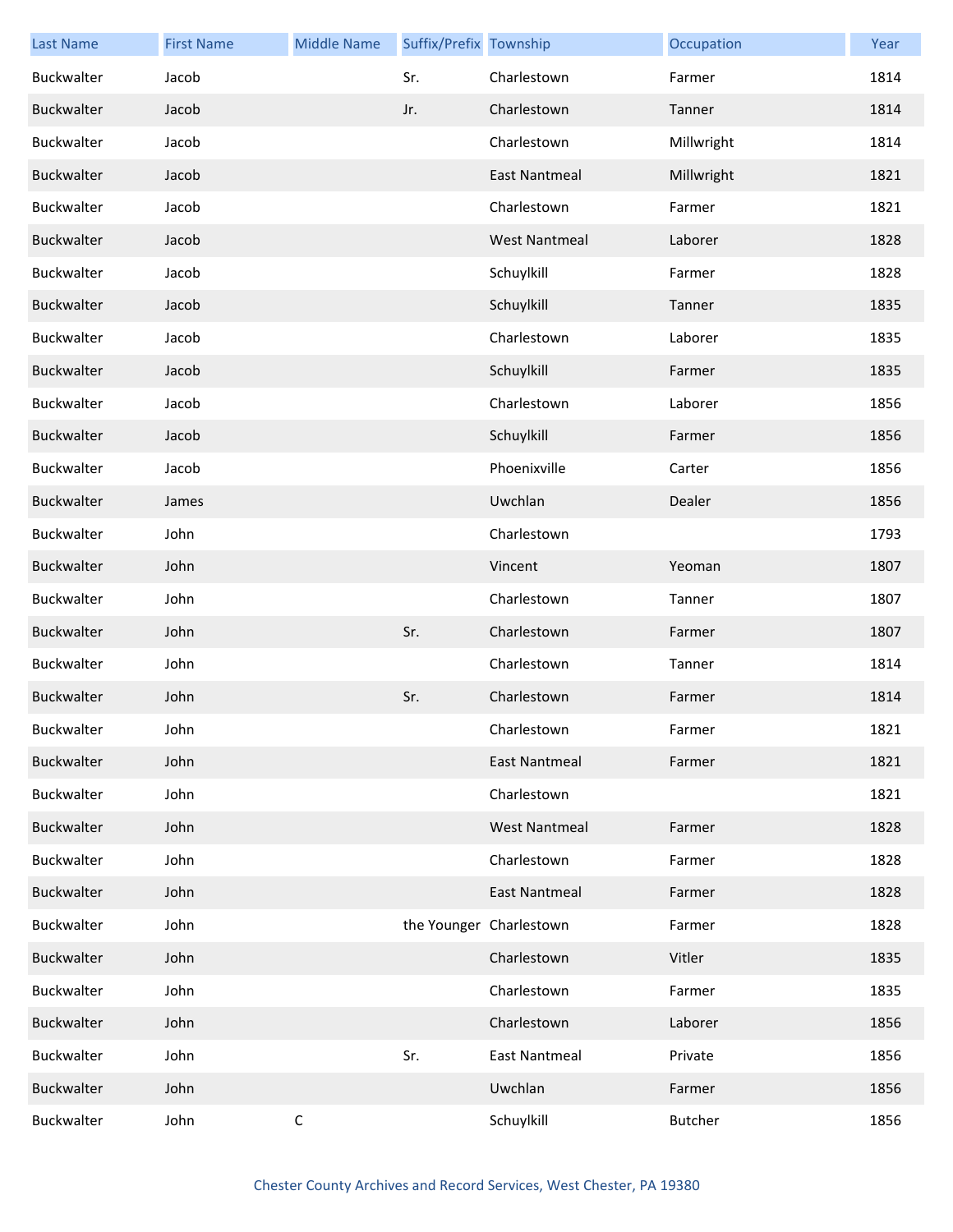| <b>Last Name</b> | <b>First Name</b> | <b>Middle Name</b> | Suffix/Prefix Township |                      | Occupation   | Year |
|------------------|-------------------|--------------------|------------------------|----------------------|--------------|------|
| Buckwalter       | Joseph            |                    |                        | Charlestown          | Tailor       | 1821 |
| Buckwalter       | Joseph            |                    |                        | Schuylkill           | Tailor       | 1828 |
| Buckwalter       | Joseph            |                    |                        | Schuylkill           | Tailor       | 1835 |
| Buckwalter       | Joseph            |                    |                        | Schuylkill           | Farmer       | 1856 |
| Buckwalter       | Lewis             |                    |                        | <b>West Nantmeal</b> | Schoolmaster | 1856 |
| Buckwalter       | Margaret          |                    |                        | Wallace              |              | 1856 |
| Buckwalter       | Mathias           |                    |                        | Charlestown          | Laborer      | 1856 |
| Buckwalter       | Nathan            | G                  |                        | <b>East Vincent</b>  | Laborer      | 1856 |
| Buckwalter       | Samuel            |                    |                        | Charlestown          | Wheelwright  | 1807 |
| Buckwalter       | Samuel            |                    |                        | Charlestown          | Farmer       | 1828 |
| Buckwalter       | Samuel            |                    |                        | Charlestown          | Farmer       | 1856 |
| Buckwalter       | Samuel            |                    |                        | <b>East Vincent</b>  | Farmer       | 1856 |
| Buckwalter       | Samuel            | R                  |                        | Schuylkill           | Farmer       | 1856 |
| Buckwalter       | Seth              |                    |                        | <b>East Vincent</b>  | Teacher      | 1856 |
| Buckwalter       | William           |                    |                        | <b>East Coventry</b> | Farmer       | 1856 |
| <b>Budd</b>      | Daniel            |                    |                        | West Brandywine      | Laborer      | 1856 |
| Budden           | Richard           |                    |                        | Tredyffrin           |              | 1800 |
| <b>Buff</b>      | John              |                    |                        | East Nantmeal        |              | 1793 |
| <b>Buff</b>      | John              |                    |                        | Vincent              |              | 1800 |
| <b>Buff</b>      | Nicholas          |                    |                        | Tredyffrin           |              | 1800 |
| <b>Buff</b>      | Nicholas          |                    |                        | Tredyffrin           | Miller       | 1807 |
| Buffingham       | M                 |                    |                        | East Whiteland       | Farmer       | 1856 |
| Buffington       | Amy               |                    |                        | East Bradford        | Farmer       | 1856 |
| Buffington       | Ann               |                    |                        | West Bradford        | Farmer       | 1807 |
| Buffington       | Ann               |                    |                        | East Fallowfield     |              | 1814 |
| Buffington       | Ann               |                    |                        | East Bradford        | Farmer       | 1856 |
| Buffington       | Caleb             |                    |                        | West Bradford        |              | 1793 |
| Buffington       | Caleb             |                    |                        | East Fallowfield     | Painter      | 1828 |
| Buffington       | Caleb             |                    |                        | West Bradford        | Farmer       | 1835 |
| Buffington       | Caleb             |                    |                        | West Bradford        | Laborer      | 1856 |
| Buffington       | Caleb             |                    |                        | West Bradford        | Laborer      | 1856 |
| Buffington       | Charles           |                    |                        | West Marlborough     | Storekeeper  | 1814 |
| Buffington       | Charles           |                    |                        | East Marlborough     | Storekeeper  | 1821 |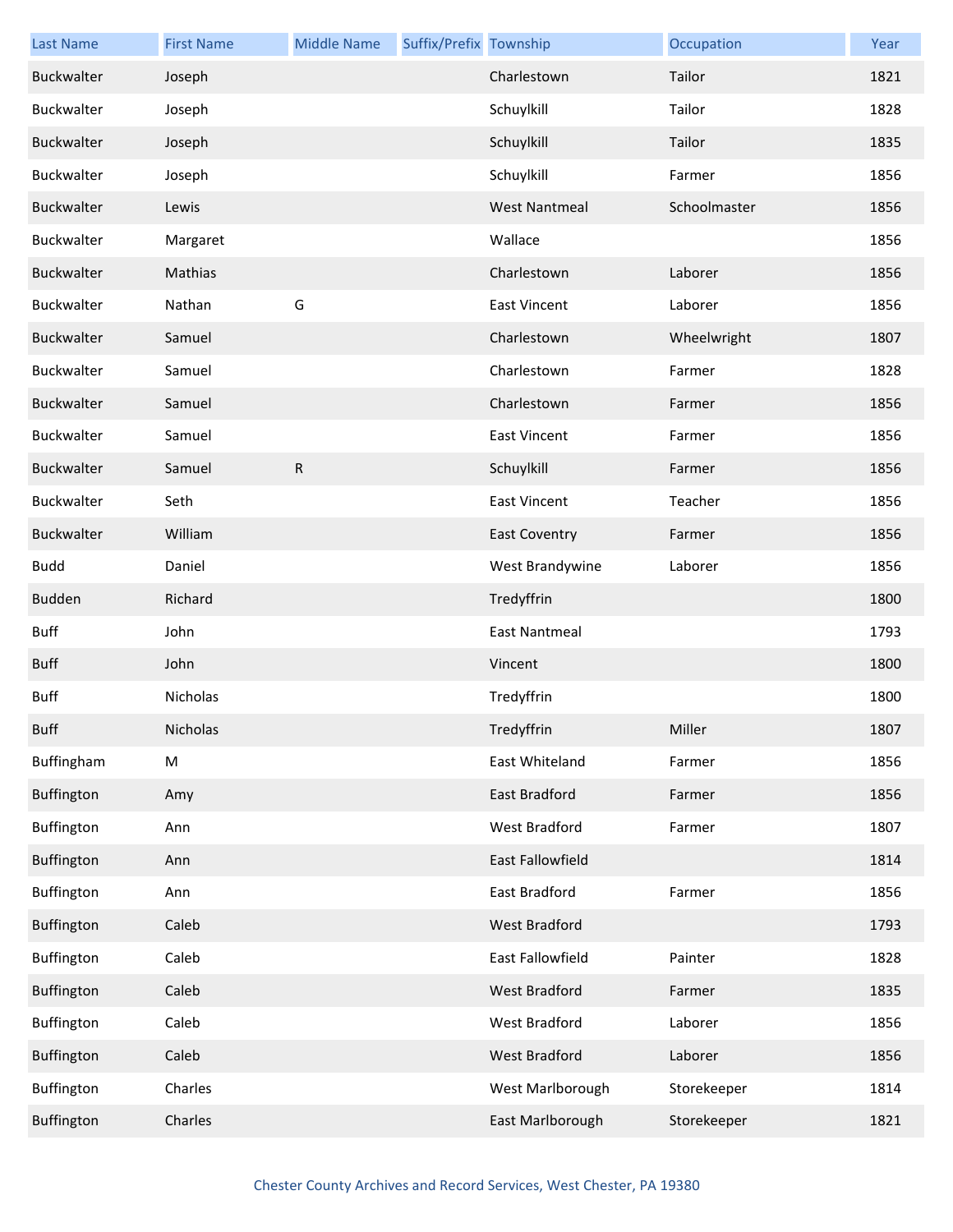| <b>Last Name</b> | <b>First Name</b> | <b>Middle Name</b> | Suffix/Prefix Township |                      | Occupation  | Year |
|------------------|-------------------|--------------------|------------------------|----------------------|-------------|------|
| Buffington       | Charles           |                    |                        | East Marlborough     | Storekeeper | 1828 |
| Buffington       | Charles           |                    |                        | East Marlborough     | Storekeeper | 1835 |
| Buffington       | Charles           |                    |                        | East Marlborough     | Merchant    | 1856 |
| Buffington       | Curtis            |                    |                        | East Bradford        |             | 1793 |
| Buffington       | Curtis            |                    |                        | West Bradford        | Farmer      | 1807 |
| Buffington       | Curtis            |                    |                        | <b>West Bradford</b> | Mason       | 1814 |
| Buffington       | Curtis            |                    |                        | West Bradford        | Farmer      | 1821 |
| Buffington       | Curtis            |                    |                        | West Bradford        | Stonemason  | 1828 |
| Buffington       | Ε                 |                    |                        | East Bradford        | Farmer      | 1856 |
| Buffington       | Ephraim           |                    |                        | Tredyffrin           |             | 1793 |
| Buffington       | Ephraim           |                    |                        | West Marlborough     |             | 1800 |
| Buffington       | Ephraim           |                    |                        | <b>West Chester</b>  | Innkeeper   | 1807 |
| Buffington       | George            |                    |                        | Willistown           | Laborer     | 1828 |
| Buffington       | Hannah            |                    |                        | West Bradford        | Lady        | 1835 |
| Buffington       | Isaac             |                    |                        | Newlin               |             | 1793 |
| Buffington       | Isaac             |                    |                        | Newlin               | Cordwainer  | 1807 |
| Buffington       | Isaac             |                    |                        | East Fallowfield     | Carpenter   | 1814 |
| Buffington       | Jacob             |                    |                        | East Marlborough     | Storekeeper | 1821 |
| Buffington       | Jacob             |                    |                        | East Marlborough     | Storekeeper | 1828 |
| Buffington       | Jacob             |                    |                        | <b>West Bradford</b> | Gentleman   | 1835 |
| Buffington       | Jacob             |                    |                        | West Bradford        | Shoemaker   | 1835 |
| Buffington       | Jacob             | F.                 |                        | East Bradford        | Woolcarder  | 1828 |
| Buffington       | James             |                    |                        | Uwchlan              | Laborer     | 1828 |
| Buffington       | James             |                    |                        | West Caln            | Carpenter   | 1828 |
| Buffington       | James             |                    |                        | Uwchlan              | Laborer     | 1835 |
| Buffington       | James             |                    |                        | Sadsbury             | Constable   | 1835 |
| Buffington       | James             |                    |                        | Sadsbury             | Carpenter   | 1856 |
| Buffington       | James             |                    |                        | Uwchlan              | Farmer      | 1856 |
| Buffington       | Jesse             |                    |                        | West Bradford        |             | 1793 |
| Buffington       | Jesse             |                    |                        | West Bradford        | Gentleman   | 1807 |
| Buffington       | Jesse             |                    |                        | East Marlborough     | Farmer      | 1814 |
| Buffington       | Jesse             |                    |                        | East Marlborough     | Millwright  | 1821 |
| Buffington       | Jesse             |                    |                        | West Bradford        | Gentleman   | 1821 |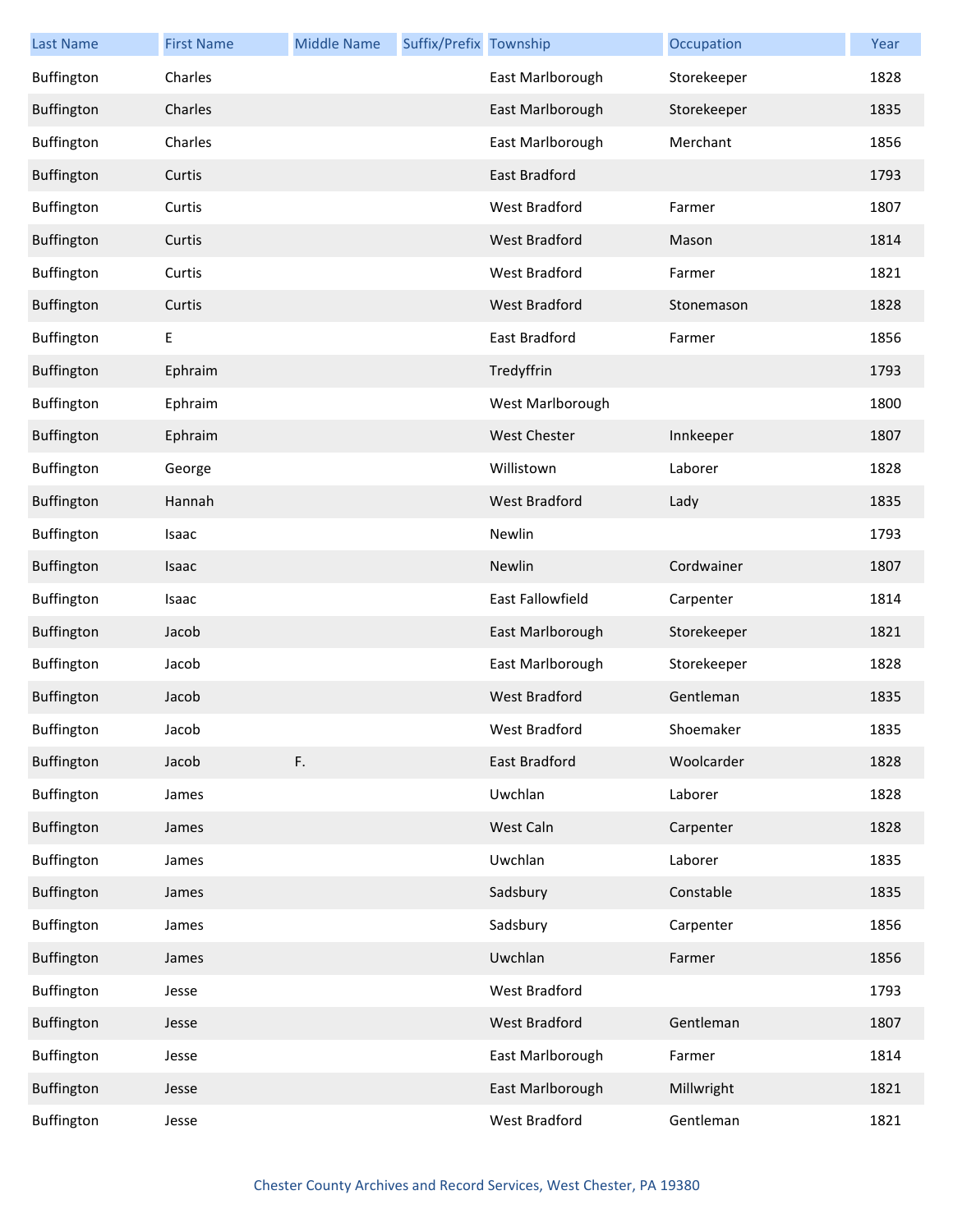| <b>Last Name</b> | <b>First Name</b> | <b>Middle Name</b> | Suffix/Prefix Township |                      | Occupation   | Year |
|------------------|-------------------|--------------------|------------------------|----------------------|--------------|------|
| Buffington       | Jesse             |                    |                        | East Marlborough     | Laborer      | 1828 |
| Buffington       | Jesse             |                    |                        | West Bradford        | Farmer       | 1828 |
| Buffington       | Jesse             |                    |                        | West Chester         | Cradle maker | 1835 |
| Buffington       | Jesse             |                    |                        | East Marlborough     | Farmer       | 1835 |
| Buffington       | John              |                    |                        | West Bradford        |              | 1793 |
| Buffington       | John              |                    |                        | <b>West Bradford</b> | Farmer       | 1807 |
| Buffington       | John              |                    |                        | East Fallowfield     | Carpenter    | 1814 |
| Buffington       | John              |                    |                        | West Bradford        | Farmer       | 1814 |
| Buffington       | John              |                    |                        | <b>West Bradford</b> | Plasterer    | 1821 |
| Buffington       | John              |                    |                        | <b>West Bradford</b> | Farmer       | 1821 |
| Buffington       | John              |                    |                        | <b>West Bradford</b> | Farmer       | 1828 |
| Buffington       | John              |                    |                        | West Bradford        | Farmer       | 1835 |
| Buffington       | John              |                    |                        | Valley               | Iron roller  | 1856 |
| Buffington       | Jonathan          |                    |                        | <b>West Bradford</b> |              | 1793 |
| Buffington       | Joseph            |                    |                        | East Bradford        |              | 1793 |
| Buffington       | Joseph            |                    |                        | East Bradford        | Blacksmith   | 1807 |
| Buffington       | Joseph            |                    | Jr.                    | <b>East Bradford</b> | Blacksmith   | 1807 |
| Buffington       | Joseph            |                    | Jr.                    | West Bradford        | Nailer       | 1814 |
| Buffington       | Joseph            |                    |                        | East Bradford        | Smith        | 1814 |
| Buffington       | Joseph            |                    | Sr.                    | East Bradford        |              | 1821 |
| Buffington       | Joseph            |                    | Jr.                    | East Bradford        |              | 1821 |
| Buffington       | Joseph            |                    |                        | East Bradford        | Farmer       | 1828 |
| Buffington       | Joseph            |                    | Jr.                    | East Bradford        | Laborer      | 1828 |
| Buffington       | Joseph            |                    |                        | East Bradford        | Farmer       | 1835 |
| Buffington       | Joseph            |                    | Jr.                    | East Bradford        | Laborer      | 1835 |
| Buffington       | Joshua            |                    |                        | Brandywine           |              | 1793 |
| Buffington       | Joshua            |                    |                        | East Caln            | Drover       | 1800 |
| Buffington       | Joshua            |                    |                        | Newlin               | Farmer       | 1807 |
| Buffington       | Joshua            |                    |                        | Newlin               | Farmer       | 1814 |
| Buffington       | Joshua            |                    |                        | Newlin               | Farmer       | 1821 |
| Buffington       | Joshua            |                    |                        | Newlin               | Farmer       | 1828 |
| Buffington       | Marshall          |                    |                        | East Marlborough     | Merchant     | 1856 |
| Buffington       | Mary              |                    |                        | West Bradford        | Seamstress   | 1856 |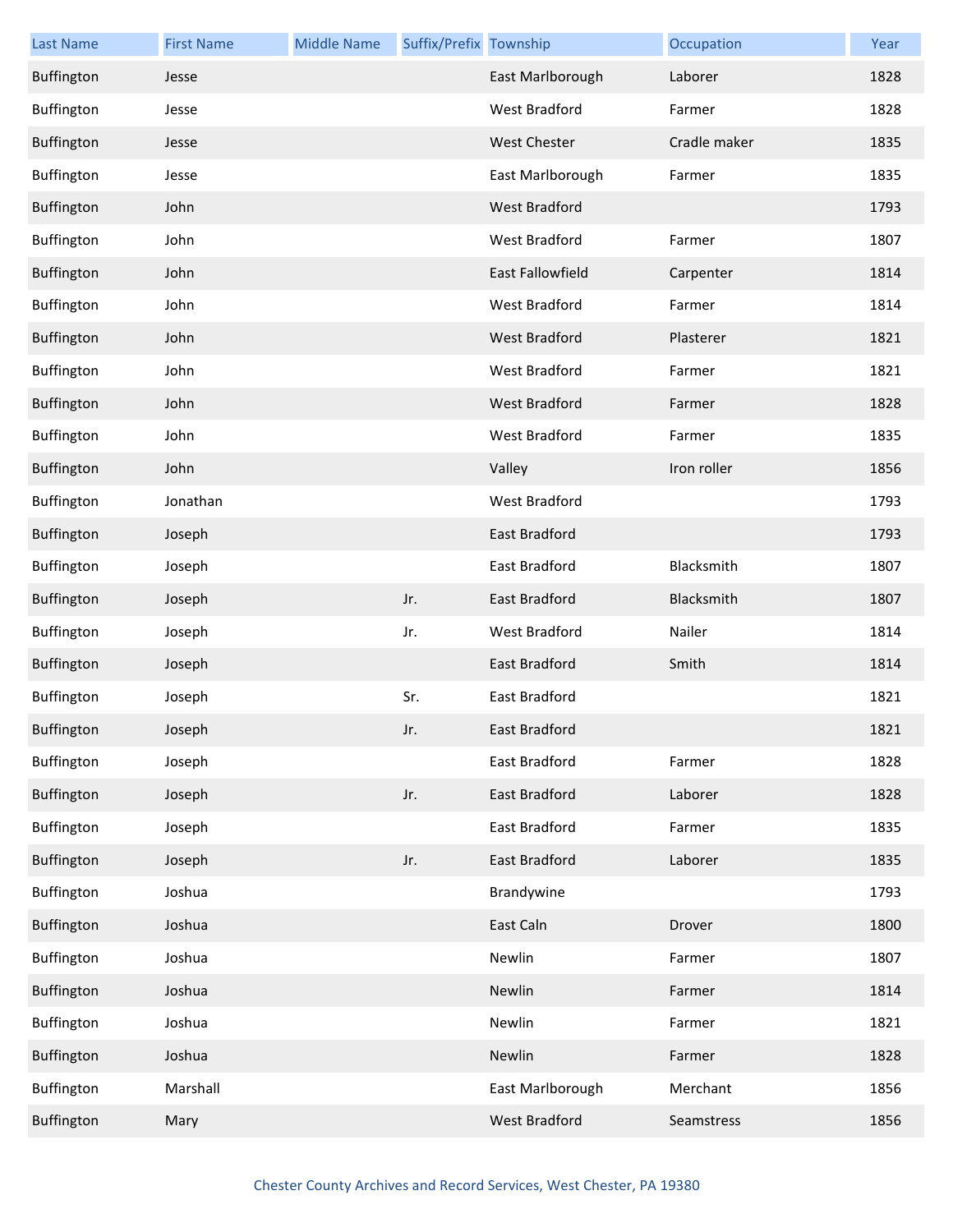| <b>Last Name</b> | <b>First Name</b> | <b>Middle Name</b> | Suffix/Prefix Township |                      | Occupation           | Year |
|------------------|-------------------|--------------------|------------------------|----------------------|----------------------|------|
| Buffington       | Mary              |                    |                        | West Brandywine      | Nurse                | 1856 |
| Buffington       | Nelson            |                    |                        | East Caln            | Saddler              | 1835 |
| Buffington       | Pierce            |                    |                        | Brandywine           | Farmer               | 1835 |
| Buffington       | Pierce            |                    |                        | West Brandywine      | Gentleman            | 1856 |
| Buffington       | Rachel            |                    |                        | West Bradford        | Farmer               | 1814 |
| Buffington       | Rachel            |                    |                        | <b>West Bradford</b> | Seamstress           | 1821 |
| Buffington       | Richard           |                    |                        | Brandywine           |                      | 1793 |
| Buffington       | Richard           |                    |                        | West Bradford        |                      | 1793 |
| Buffington       | Richard           |                    |                        | <b>West Bradford</b> |                      | 1793 |
| Buffington       | Richard           |                    |                        | Brandywine           |                      | 1793 |
| Buffington       | Richard           |                    |                        | Brandywine           | Laborer              | 1807 |
| Buffington       | Richard           |                    |                        | West Caln            | Laborer              | 1807 |
| Buffington       | Richard           |                    |                        | West Caln            | Laborer              | 1814 |
| Buffington       | Richard           |                    |                        | East Marlborough     | Storekeeper          | 1828 |
| Buffington       | Richard           |                    |                        | West Marlborough     | Merchant             | 1835 |
| Buffington       | Richard           |                    |                        | West Marlborough     | Farmer               | 1856 |
| Buffington       | Robert            |                    |                        | West Bradford        |                      | 1793 |
| Buffington       | Robert            |                    |                        | Newlin               |                      | 1793 |
| Buffington       | Robert            |                    |                        | East Marlborough     | Storekeeper          | 1807 |
| Buffington       | Robert            |                    |                        | East Marlborough     | Storekeeper          | 1814 |
| Buffington       | Robert            |                    |                        | East Marlborough     | Justice of the Peace | 1821 |
| Buffington       | Robert            |                    |                        | West Bradford        | Farmer               | 1828 |
| Buffington       | Robert            |                    | Esq.                   | East Marlborough     | Farmer               | 1828 |
| Buffington       | Robert            |                    |                        | West Bradford        | Farmer               | 1835 |
| Buffington       | Robert            |                    |                        | West Bradford        | Farmer               | 1856 |
| Buffington       | Thomas            |                    |                        | Newlin               |                      | 1793 |
| Buffington       | Thomas            |                    |                        | West Chester         | Hatter               | 1807 |
| Buffington       | Thomas            |                    |                        | East Bradford        | Farmer               | 1814 |
| Buffington       | Thomas            |                    |                        | West Bradford        | Blacksmith           | 1821 |
| Buffington       | Thomas            |                    |                        | <b>East Bradford</b> |                      | 1821 |
| Buffington       | Thomas            |                    |                        | West Bradford        | Blacksmith           | 1828 |
| Buffington       | Thomas            |                    |                        | East Bradford        | Laborer              | 1828 |
| Buffington       | Thomas            |                    |                        | Newlin               | Farmer               | 1828 |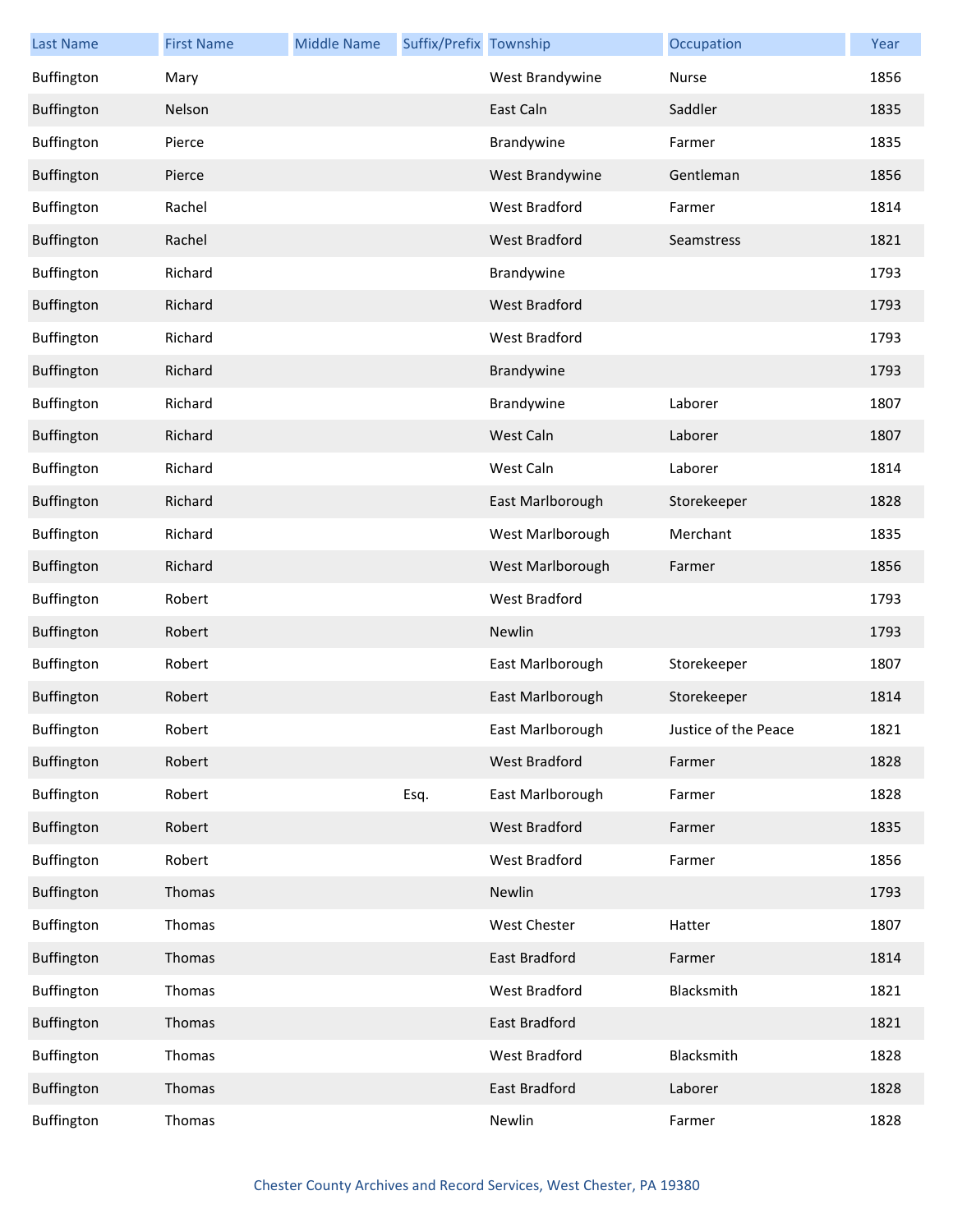| <b>Last Name</b> | <b>First Name</b> | <b>Middle Name</b> | Suffix/Prefix Township |                      | Occupation        | Year |
|------------------|-------------------|--------------------|------------------------|----------------------|-------------------|------|
| Buffington       | Thomas            |                    |                        | West Bradford        | Laborer           | 1835 |
| Buffington       | Thomas            |                    |                        | West Bradford        | Blacksmith        | 1835 |
| Buffington       | Thomas            |                    |                        | West Bradford        | Farmer            | 1856 |
| Buffington       | William           |                    |                        | Newlin               | Carpenter         | 1807 |
| Buffington       | William           |                    |                        | West Caln            | Laborer           | 1807 |
| Buffington       | William           |                    |                        | Newlin               | Carpenter         | 1814 |
| Buffington       | William           |                    |                        | New Garden           | Carpenter         | 1821 |
| Buffington       | William           |                    |                        | West Caln            | Laborer           | 1835 |
| Buffington       | William           | M                  |                        | West Bradford        | Laborer           | 1856 |
| Buffington       | Wilson            |                    |                        | East Marlborough     | Mason             | 1828 |
| Buffington       | Wilson            |                    |                        | East Marlborough     | Maltster          | 1835 |
| <b>Bugal</b>     | Charles           |                    |                        | East Caln            | Laborer           | 1856 |
| <b>Bugantine</b> | John              |                    |                        | London Britain       | Laborer           | 1828 |
| <b>Bugher</b>    | Jacob             |                    |                        | West Fallowfield     | Wagonmaker        | 1814 |
| <b>Buglas</b>    | Charles           |                    |                        | Westtown             | Laborer           | 1835 |
| <b>Buglass</b>   | Charles           |                    |                        | Westtown             | Laborer           | 1828 |
| <b>Bugle</b>     | Charles           |                    |                        | Schuylkill           | Laborer           | 1828 |
| <b>Bugle</b>     | James             |                    |                        | Schuylkill           | Shoemaker         | 1828 |
| <b>Bugle</b>     | John              |                    |                        | Willistown           | Laborer           | 1807 |
| <b>Bugle</b>     | John              |                    |                        | Charlestown          | Laborer           | 1821 |
| <b>Bugle</b>     | Sarah             |                    |                        | Schuylkill           |                   | 1828 |
| <b>Bugles</b>    | Charles           |                    |                        | Willistown           | Cooper            | 1835 |
| <b>Bugles</b>    | Charles           |                    |                        | West Bradford        | Laborer           | 1856 |
| <b>Bugles</b>    | George            |                    |                        | Pennsbury            | Laborer           | 1835 |
| <b>Bugles</b>    | George            |                    |                        | West Goshen          | Farmer            | 1856 |
| <b>Bugless</b>   | Mary              |                    |                        | Birmingham           |                   | 1856 |
| <b>Bugless</b>   | Thomas            |                    |                        | <b>West Chester</b>  | Tinner            | 1856 |
| Buker            | Joseph            |                    |                        | West Fallowfield     | Laborer           | 1835 |
| <b>Bula</b>      | Jesse             |                    |                        | Goshen               | Laborer           | 1807 |
| <b>Buler</b>     | Townsend          |                    |                        | <b>East Coventry</b> | Farmer            | 1856 |
| <b>Buley</b>     | Jesse             |                    |                        | Tredyffrin           |                   | 1800 |
| <b>Buley</b>     | Jesse             |                    |                        | Honey Brook          | Post & Rail maker | 1814 |
| Bull             | Elijah            |                    |                        | <b>West Nantmeal</b> |                   | 1793 |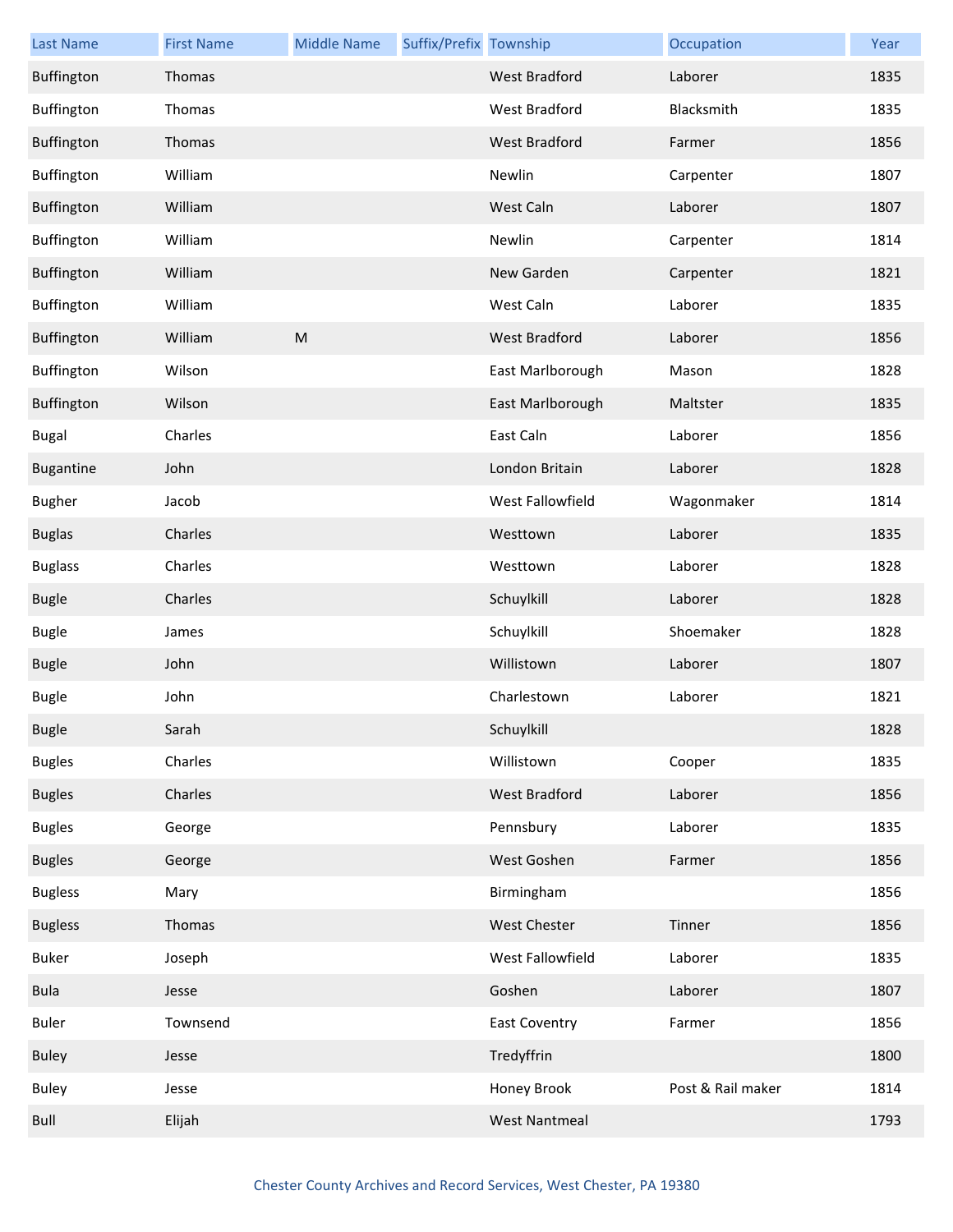| <b>Last Name</b> | <b>First Name</b> | <b>Middle Name</b> | Suffix/Prefix Township |                      | Occupation  | Year |
|------------------|-------------------|--------------------|------------------------|----------------------|-------------|------|
| Bull             | Elijah            |                    |                        | <b>West Nantmeal</b> | Farmer      | 1807 |
| Bull             | Elijah            |                    |                        | <b>West Nantmeal</b> | Farmer      | 1814 |
| Bull             | Elijah            |                    |                        | West Nantmeal        | Farmer      | 1821 |
| <b>Bull</b>      | Elijah            |                    |                        | <b>West Nantmeal</b> | Farmer      | 1828 |
| Bull             | Elijah            |                    |                        | West Nantmeal        | Farmer      | 1835 |
| <b>Bull</b>      | Elijah            |                    | Esq.                   | <b>West Nantmeal</b> | Storekeeper | 1856 |
| Bull             | Jacob             |                    |                        | West Nantmeal        | Farmer      | 1821 |
| Bull             | James             | $\sf H$            |                        | <b>West Chester</b>  | Lawyer      | 1856 |
| Bull             | John              | G.                 |                        | Tredyffrin           |             | 1800 |
| Bull             | John              | G.                 |                        | Tredyffrin           | Farmer      | 1807 |
| Bull             | John              | G.                 |                        | Tredyffrin           | Farmer      | 1814 |
| <b>Bull</b>      | John              | G.                 |                        | Tredyffrin           | Farmer      | 1821 |
| Bull             | John              | G.                 |                        | Tredyffrin           | Farmer      | 1828 |
| Bull             | Levi              |                    |                        | <b>East Nantmeal</b> | D.V.        | 1814 |
| Bull             | Levi              |                    |                        | <b>East Nantmeal</b> | Minister    | 1821 |
| <b>Bull</b>      | Levi              |                    |                        | <b>East Nantmeal</b> | Minister    | 1828 |
| Bull             | Levi              |                    |                        | <b>East Nantmeal</b> | Clergyman   | 1835 |
| Bull             | Levi              |                    |                        | Warwick              | Minister    | 1856 |
| Bull             | Lewis             | G.                 |                        | Tredyffrin           | Farmer      | 1828 |
| <b>Bull</b>      | Margaret          |                    |                        | <b>West Nantmeal</b> | Lady        | 1856 |
| Bull             | Octavius          | S.                 |                        | Warwick              | Gentleman   | 1856 |
| Bull             | Sarah             |                    |                        | Tredyffrin           |             | 1793 |
| Bull             | Thomas            |                    |                        | <b>East Nantmeal</b> |             | 1793 |
| Bull             | Thomas            |                    |                        | <b>East Nantmeal</b> | Ironman     | 1800 |
| Bull             | Thomas            |                    |                        | Tredyffrin           |             | 1800 |
| Bull             | Thomas            |                    |                        | <b>East Nantmeal</b> | Farmer      | 1814 |
| Bull             | Thomas            |                    |                        | <b>East Nantmeal</b> |             | 1821 |
| Bull             | Thomas            |                    |                        | <b>East Nantmeal</b> | Farmer      | 1828 |
| Bull             | Thomas            |                    |                        | <b>West Nantmeal</b> | Farmer      | 1828 |
| Bull             | Thomas            |                    |                        | <b>East Nantmeal</b> | Ironmaster  | 1835 |
| Bull             | Thomas            |                    |                        | <b>West Nantmeal</b> | Farmer      | 1835 |
| Bull             | Thomas            | $\mathsf K$        |                        | East Nantmeal        | Farmer      | 1835 |
| Bull             | Thomas            | $\mathsf K$        |                        | Warwick              | Gentleman   | 1856 |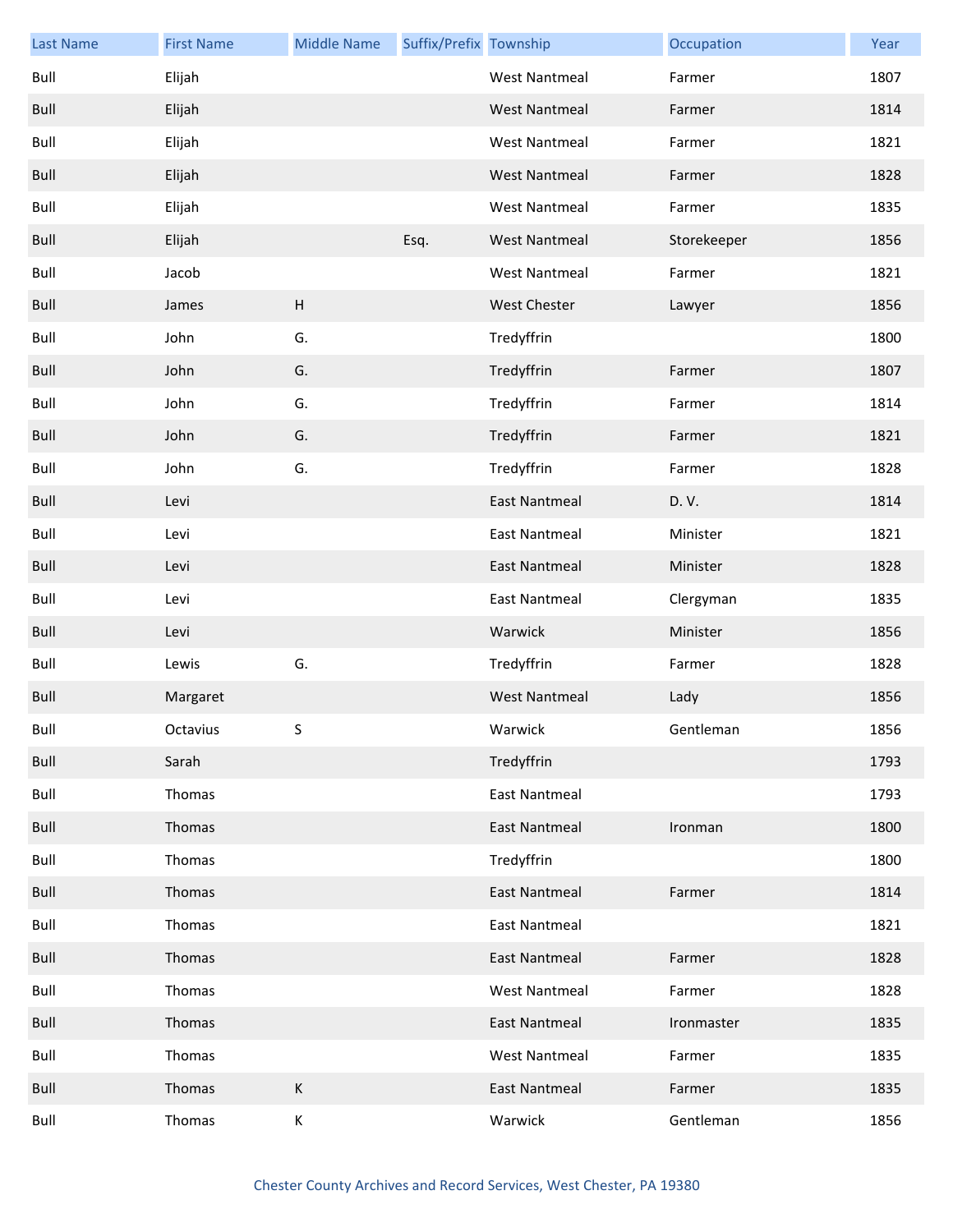| <b>Last Name</b> | <b>First Name</b> | <b>Middle Name</b> | Suffix/Prefix Township |                      | Occupation   | Year |
|------------------|-------------------|--------------------|------------------------|----------------------|--------------|------|
| <b>Bulla</b>     | William           |                    |                        | Sadsbury             |              | 1793 |
| <b>Buller</b>    | Alexander         |                    |                        | Brandywine           | Laborer      | 1814 |
| <b>Buller</b>    | Ann               |                    |                        | Brandywine           | Farmer       | 1807 |
| <b>Buller</b>    | Ann               |                    |                        | Brandywine           | Farmer       | 1814 |
| <b>Buller</b>    | Ann               |                    |                        | Brandywine           |              | 1821 |
| <b>Buller</b>    | Ann               |                    |                        | Brandywine           |              | 1828 |
| <b>Buller</b>    | Brown             |                    |                        | East Brandywine      | Laborer      | 1856 |
| <b>Buller</b>    | Cyrus             |                    |                        | Brandywine           | Laborer      | 1814 |
| <b>Buller</b>    | Cyrus             |                    |                        | Brandywine           | Laborer      | 1821 |
| <b>Buller</b>    | Cyrus             |                    |                        | Brandywine           | Carpenter    | 1835 |
| <b>Buller</b>    | Davis             |                    |                        | <b>West Vincent</b>  | Laborer      | 1856 |
| <b>Buller</b>    | James             |                    |                        | East Brandywine      | Laborer      | 1856 |
| <b>Buller</b>    | John              |                    |                        | Newlin               |              | 1793 |
| <b>Buller</b>    | John              |                    |                        | Newlin               | Farmer       | 1807 |
| <b>Buller</b>    | John              |                    |                        | East Brandywine      | Huckster     | 1856 |
| <b>Buller</b>    | John              | G                  |                        | Tredyffrin           | Farmer       | 1835 |
| <b>Buller</b>    | Lewis             | G                  |                        | Tredyffrin           | Farmer       | 1835 |
| <b>Buller</b>    | Mary              |                    |                        | <b>East Nantmeal</b> | Farmer       | 1856 |
| <b>Buller</b>    | Milton            |                    |                        | Willistown           | Laborer      | 1835 |
| <b>Buller</b>    | Richard           |                    |                        | West Caln            | Mason        | 1835 |
| <b>Buller</b>    | Swain             |                    |                        | West Caln            | Turner       | 1807 |
| <b>Buller</b>    | William           |                    |                        | Brandywine           |              | 1793 |
| <b>Buller</b>    | William           |                    |                        | Newlin               | Farmer       | 1807 |
| <b>Buller</b>    | William           |                    |                        | Newlin               | Farmer       | 1814 |
| <b>Buller</b>    | William           |                    |                        | West Chester         | Chairmaker   | 1835 |
| <b>Buller</b>    | William           |                    |                        | <b>West Nantmeal</b> | Stonemason   | 1856 |
| <b>Bullerd</b>   | Cyrus             |                    |                        | Brandywine           | Laborer      | 1828 |
| <b>Bullerd</b>   | Milton            |                    |                        | Brandywine           | Mason        | 1828 |
| <b>Bullerd</b>   | Richard           |                    |                        | Brandywine           | Mason        | 1828 |
| <b>Bullock</b>   | Aaron             |                    |                        | West Caln            | Mason        | 1821 |
| <b>Bullock</b>   | Aaron             |                    |                        | West Chester         | Blacksmith   | 1835 |
| <b>Bullock</b>   | Amos              |                    |                        | Westtown             | Schoolmaster | 1814 |
| <b>Bullock</b>   | Chalkley          |                    |                        | West Chester         | Laborer      | 1856 |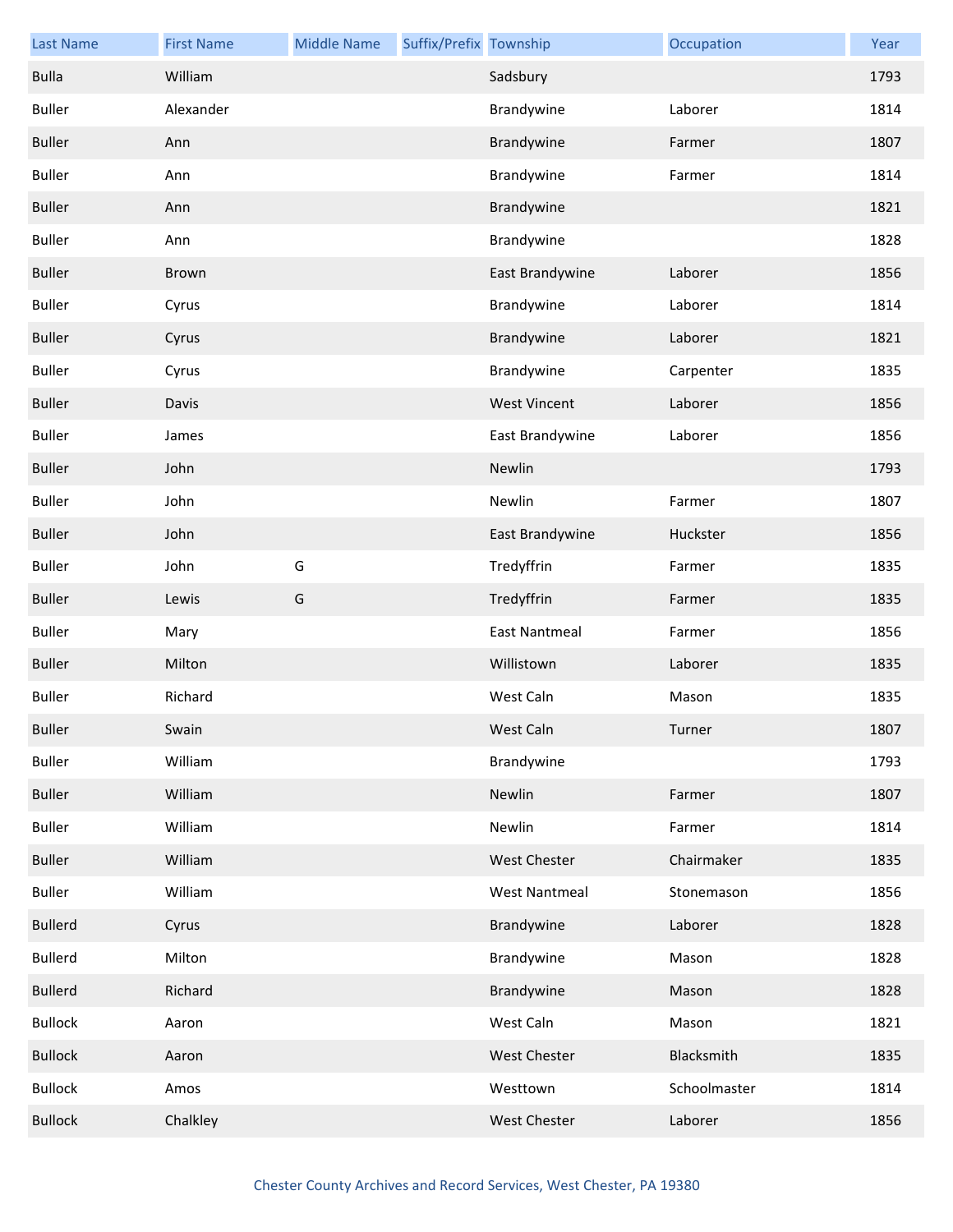| <b>Last Name</b> | <b>First Name</b> | <b>Middle Name</b> | Suffix/Prefix Township |                         | Occupation          | Year |
|------------------|-------------------|--------------------|------------------------|-------------------------|---------------------|------|
| <b>Bullock</b>   | Eli               | L                  |                        | Thornbury               | Merchant            | 1856 |
| <b>Bullock</b>   | Isaac             |                    |                        | East Nantmeal           | Farmer              | 1828 |
| <b>Bullock</b>   | Isaac             |                    |                        | <b>East Nantmeal</b>    | Mason               | 1835 |
| <b>Bullock</b>   | Isaac             |                    |                        | East Marlborough        | Laborer             | 1835 |
| <b>Bullock</b>   | Isaac             |                    |                        | <b>East Nantmeal</b>    | Farmer              | 1856 |
| <b>Bullock</b>   | Jacob             | D                  |                        | Pennsbury               | Railroad contractor | 1856 |
| <b>Bullock</b>   | John              |                    |                        | <b>West Nantmeal</b>    | Farmer              | 1821 |
| <b>Bullock</b>   | John              |                    |                        | <b>West Chester</b>     | Student (Medicine)  | 1828 |
| <b>Bullock</b>   | John              | W                  |                        | South Coventry          | Blacksmith          | 1856 |
| <b>Bullock</b>   | Joseph            |                    |                        | West Caln               | Cooper              | 1821 |
| <b>Bullock</b>   | Nathan            |                    |                        | West Chester            | Laborer             | 1828 |
| <b>Bullock</b>   | Sarah             |                    |                        | <b>West Nantmeal</b>    | Farmer              | 1828 |
| <b>Bullock</b>   | Thomas            | Η.                 |                        | Pennsbury               | Innkeeper           | 1828 |
| <b>Bullock</b>   | Timothy           |                    |                        | New London              | Farmer              | 1821 |
| <b>Bullock</b>   | Timothy           |                    |                        | New London              | Laborer             | 1828 |
| <b>Bumback</b>   | Henry             |                    |                        | Uwchlan                 | Ham.                | 1807 |
| Bumbaugh         | Henry             |                    |                        | West Marlborough        |                     | 1793 |
| Bumbaugh         | James             |                    |                        | <b>East Fallowfield</b> | Papermaker          | 1835 |
| Bun              | Benjamin          |                    |                        | Honey Brook             | Carpenter           | 1814 |
| Bun              | Benjamin          |                    |                        | Brandywine              | Carpenter           | 1835 |
| Bun              | George            |                    |                        | Honey Brook             | Carpenter           | 1814 |
| Bun              | Samuel            |                    |                        | Honey Brook             | Carpenter           | 1814 |
| <b>Bunker</b>    | Levi              |                    |                        | West Caln               | Blacksmith          | 1821 |
| Bunn             | Abraham           |                    |                        | <b>West Coventry</b>    | Carpenter           | 1856 |
| Bunn             | Benjamin          |                    |                        | Honey Brook             |                     | 1793 |
| <b>Bunn</b>      | Benjamin          |                    |                        | Honey Brook             |                     | 1800 |
| Bunn             | Benjamin          |                    |                        | Honey Brook             | Carpenter           | 1807 |
| Bunn             | Benjamin          |                    | Jr.                    | Honey Brook             | Carpenter           | 1821 |
| Bunn             | Benjamin          |                    |                        | Honey Brook             | Carpenter           | 1821 |
| Bunn             | Benjamin          |                    |                        | Honey Brook             | Carpenter           | 1828 |
| Bunn             | David             |                    |                        | Honey Brook             | Carpenter           | 1835 |
| Bunn             | David             |                    |                        | Honeybrook              | Farmer              | 1856 |
| Bunn             | Franklin          |                    |                        | South Coventry          | Coachmaker          | 1856 |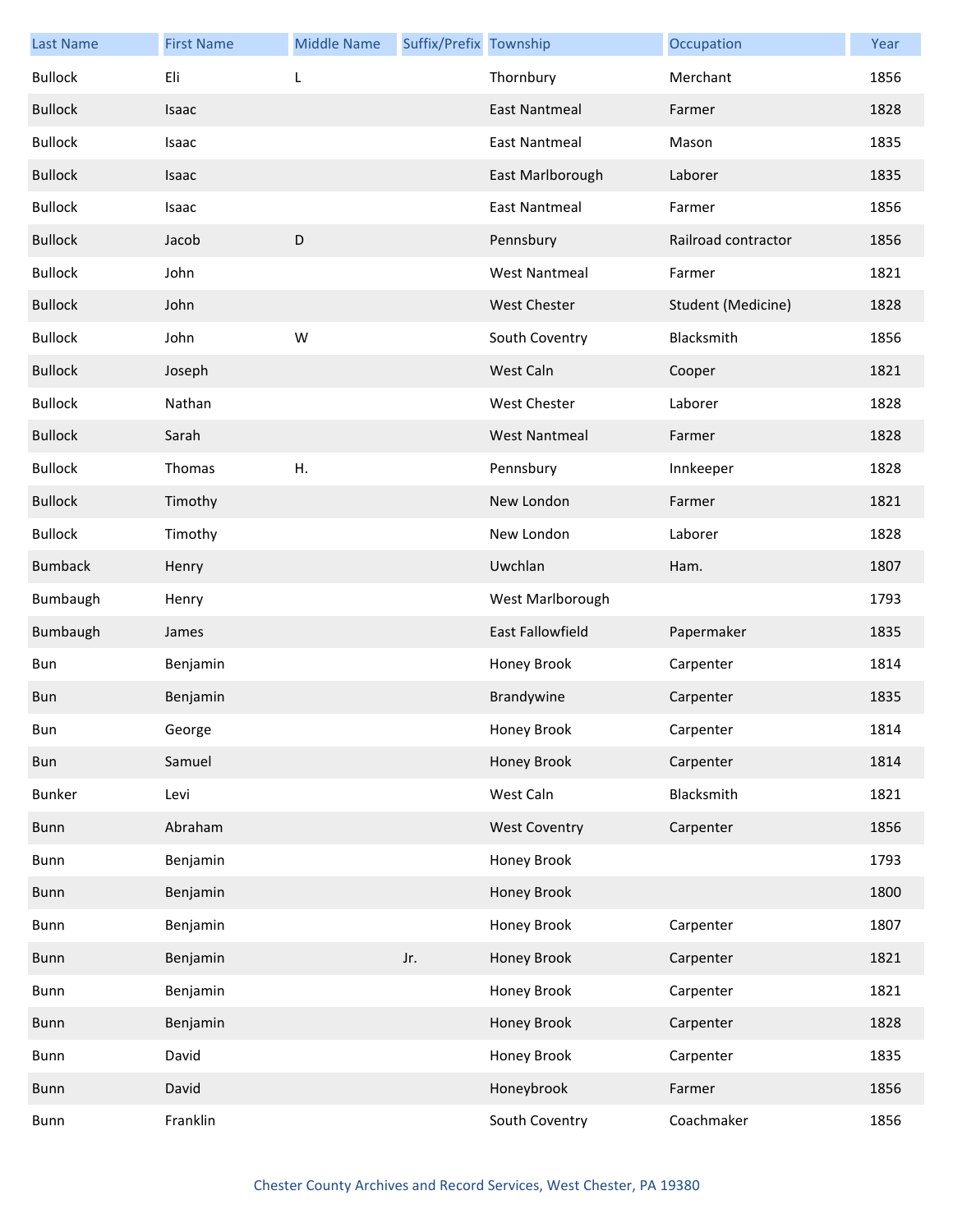| <b>Last Name</b> | <b>First Name</b> | <b>Middle Name</b> | Suffix/Prefix Township |                      | Occupation   | Year |
|------------------|-------------------|--------------------|------------------------|----------------------|--------------|------|
| Bunn             | George            |                    |                        | Honey Brook          | Cabinetmaker | 1821 |
| Bunn             | George            |                    |                        | Honey Brook          | Cabinetmaker | 1828 |
| <b>Bunn</b>      | George            |                    |                        | Honey Brook          | Carpenter    | 1835 |
| Bunn             | John              |                    |                        | Wallace              | Laborer      | 1856 |
| Bunn             | Mary              |                    |                        | Honey Brook          | Landholder   | 1835 |
| Bunn             | Reuben            |                    |                        | <b>West Coventry</b> | Boatman      | 1856 |
| <b>Bunn</b>      | Samuel            |                    |                        | Honey Brook          | Carpenter    | 1807 |
| Bunn             | Samuel            |                    |                        | Honey Brook          | Farmer       | 1828 |
| <b>Bunn</b>      | Samuel            |                    |                        | <b>Honey Brook</b>   | Carpenter    | 1835 |
| Bunn             | William           |                    |                        | <b>West Coventry</b> |              | 1856 |
| Bunnmith         | Jackson           |                    |                        | Westtown             | Farmer       | 1856 |
| <b>Bunting</b>   | David             |                    |                        | West Fallowfield     |              | 1793 |
| <b>Bunting</b>   | Horatia           |                    |                        | Lower Oxford         | Farmer       | 1856 |
| <b>Bunting</b>   | Horatio           |                    |                        | Lower Oxford         | Laborer      | 1835 |
| <b>Bunting</b>   | Isaac             |                    |                        | Lower Oxford         | Farmer       | 1814 |
| <b>Bunting</b>   | Isaac             |                    |                        | Lower Oxford         | Farmer       | 1828 |
| <b>Bunting</b>   | Isaac             |                    |                        | Lower Oxford         | Laborer      | 1835 |
| <b>Bunting</b>   | James             |                    |                        | Lower Oxford         | Farmer       | 1814 |
| <b>Bunting</b>   | James             |                    |                        | Lower Oxford         | Blacksmith   | 1821 |
| <b>Bunting</b>   | James             |                    |                        | Lower Oxford         | Farmer       | 1828 |
| <b>Bunting</b>   | John              |                    |                        | Lower Oxford         |              | 1800 |
| <b>Bunting</b>   | John              |                    |                        | Lower Oxford         | Farmer       | 1807 |
| <b>Bunting</b>   | John              |                    |                        | Lower Oxford         | Farmer       | 1814 |
| <b>Bunting</b>   | John              |                    |                        | Lower Oxford         | Blacksmith   | 1814 |
| <b>Bunting</b>   | John              |                    |                        | Lower Oxford         | Farmer       | 1821 |
| <b>Bunting</b>   | John              |                    |                        | Lower Oxford         | Farmer       | 1828 |
| <b>Bunting</b>   | John              |                    |                        | Lower Oxford         | Farmer       | 1835 |
| <b>Bunting</b>   | John              |                    |                        | <b>Upper Oxford</b>  | Farmer       | 1856 |
| <b>Bunting</b>   | John              | $\mathsf C$        |                        | Valley               | Hatter       | 1856 |
| <b>Bunting</b>   | Mary              |                    |                        | East Fallowfield     |              | 1821 |
| <b>Bunting</b>   | Mary              |                    | Widow                  | East Fallowfield     |              | 1828 |
| <b>Bunting</b>   | Robert            |                    |                        | Lower Oxford         |              | 1800 |
| <b>Bunting</b>   | Robert            |                    |                        | Lower Oxford         | Farmer       | 1807 |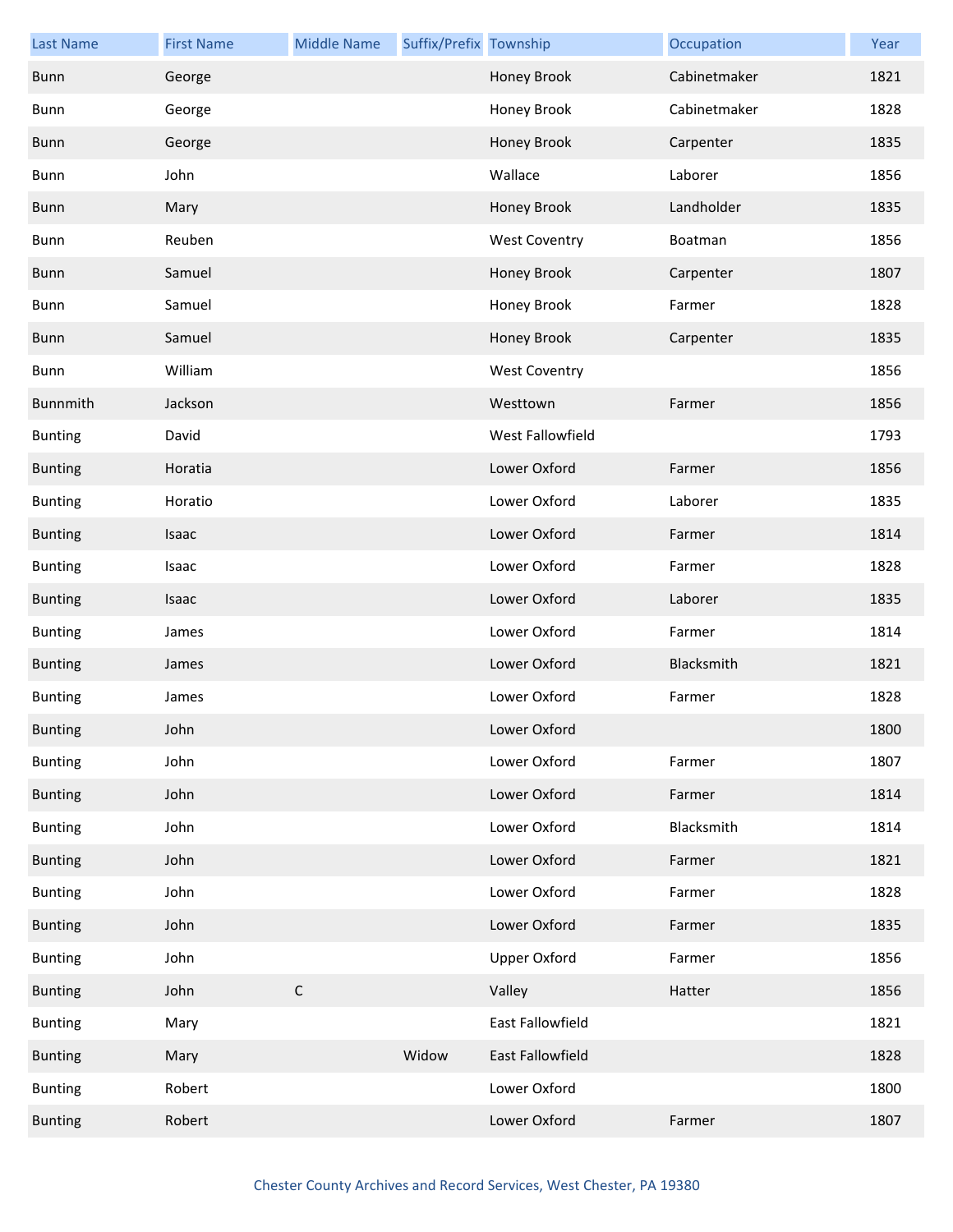| <b>Last Name</b> | <b>First Name</b> | <b>Middle Name</b> | Suffix/Prefix Township |                     | Occupation   | Year |
|------------------|-------------------|--------------------|------------------------|---------------------|--------------|------|
| <b>Bunting</b>   | Samuel            |                    | Jr.                    | Lower Oxford        |              | 1800 |
| <b>Bunting</b>   | Samuel            |                    |                        | Lower Oxford        |              | 1800 |
| <b>Bunting</b>   | Samuel            |                    |                        | Lower Oxford        | Farmer       | 1807 |
| <b>Bunting</b>   | Samuel            |                    |                        | Lower Oxford        | Farmer       | 1814 |
| <b>Bunting</b>   | Samuel            |                    |                        | Lower Oxford        | Farmer       | 1821 |
| <b>Bunting</b>   | Samuel            |                    |                        | Lower Oxford        | Farmer       | 1828 |
| <b>Bunting</b>   | Samuel            |                    |                        | Lower Oxford        | Farmer       | 1835 |
| <b>Bunting</b>   | Tilton            |                    |                        | Charlestown         | Nailer       | 1814 |
| <b>Bunting</b>   | Walter            |                    |                        | Lower Oxford        | Carpenter    | 1807 |
| <b>Bunting</b>   | Walter            |                    |                        | Lower Oxford        | Farmer       | 1814 |
| <b>Bunting</b>   | William           |                    |                        | West Fallowfield    |              | 1793 |
| <b>Bunting</b>   | William           |                    |                        | Lower Oxford        |              | 1800 |
| <b>Bunting</b>   | William           |                    |                        | East Fallowfield    | Weaver       | 1807 |
| <b>Bunting</b>   | William           |                    |                        | Lower Oxford        | Farmer       | 1807 |
| <b>Bunting</b>   | William           |                    |                        | Lower Oxford        | Farmer       | 1814 |
| <b>Bunting</b>   | William           |                    |                        | Lower Oxford        | Farmer       | 1814 |
| <b>Bunting</b>   | William           |                    |                        | East Fallowfield    | Weaver       | 1814 |
| <b>Bunting</b>   | William           |                    |                        | Lower Oxford        | Farmer       | 1821 |
| <b>Bunting</b>   | William           |                    |                        | Lower Oxford        | Farmer       | 1821 |
| <b>Bunting</b>   | William           |                    |                        | <b>Upper Oxford</b> | Laborer      | 1828 |
| Bunton           | Washington        | C                  |                        | Upper Oxford        | Laborer      | 1856 |
| <b>Buper</b>     | John              |                    |                        | Honey Brook         | Laborer      | 1835 |
| <b>Burch</b>     | John              |                    |                        | East Caln           | Laborer      | 1814 |
| <b>Burch</b>     | John              |                    |                        | Brandywine          | Laborer      | 1828 |
| <b>Burchard</b>  | Walter            |                    |                        | Willistown          | Schoolmaster | 1828 |
| Burden           | Richard           |                    | Jr.                    | Brandywine          | Farmer       | 1828 |
| Burden           | Richard           |                    |                        | Brandywine          | Farmer       | 1828 |
| <b>Burdine</b>   | Samuel            |                    |                        | Charlestown         | Gunsmith     | 1821 |
| <b>Burdine</b>   | Samuel            |                    |                        | Schuylkill          | Gunsmith     | 1828 |
| <b>Burdsall</b>  | Alex              | L                  |                        | <b>West Chester</b> | <b>Baker</b> | 1856 |
| Buresford        | John              |                    |                        | East Fallowfield    | Laborer      | 1835 |
| Burgandine       | Peter             |                    |                        | Londonderry         |              | 1793 |
| Burgandine       | Samuel            |                    |                        | Tredyffrin          | Laborer      | 1856 |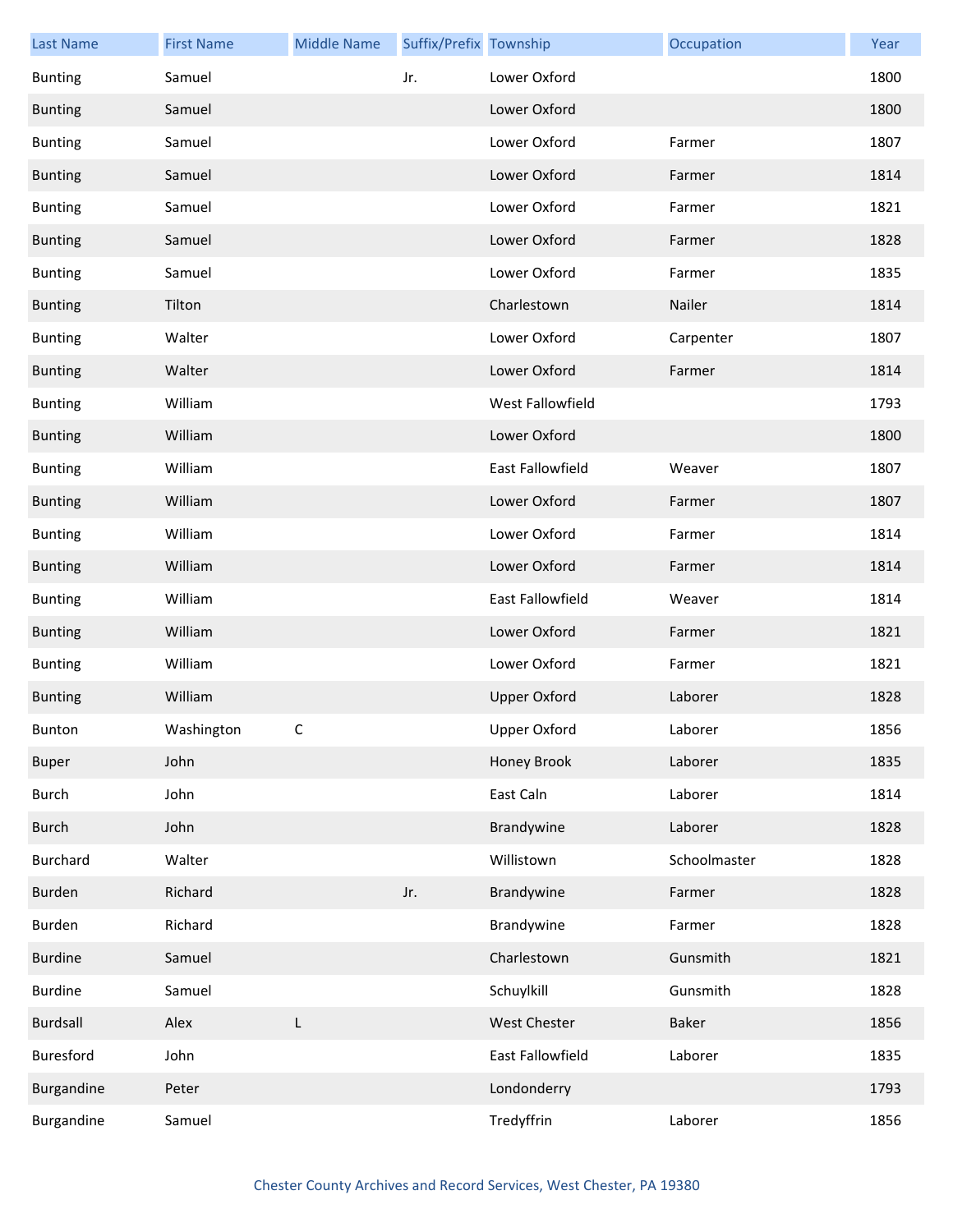| <b>Last Name</b> | <b>First Name</b> | <b>Middle Name</b> | Suffix/Prefix Township |                      | Occupation   | Year |
|------------------|-------------------|--------------------|------------------------|----------------------|--------------|------|
| Burgantine       | James             |                    |                        | London Britain       | Laborer      | 1835 |
| Burgantine       | James             |                    |                        | Franklin             | Mason        | 1856 |
| Burgantine       | Joseph            |                    |                        | London Britain       | Laborer      | 1835 |
| Burgantine       | Leonard           |                    |                        | Londonderry          | Shoemaker    | 1807 |
| Burgantine       | Peter             |                    |                        | Londonderry          | Farmer       | 1807 |
| <b>Burge</b>     | Thomas            |                    |                        | Westtown             | Farmer       | 1814 |
| <b>Burger</b>    | Adam              |                    |                        | Phoenixville         | Roler        | 1856 |
| <b>Burges</b>    | Archibald         |                    |                        | East Nottingham      |              | 1793 |
| <b>Burges</b>    | William           |                    |                        | Willistown           | Farmer       | 1814 |
| <b>Burges</b>    | William           |                    |                        | Lower Oxford         | Sicklemaker  | 1835 |
| <b>Burgess</b>   | William           |                    |                        | Willistown           |              | 1800 |
| <b>Burgin</b>    | Joseph            |                    |                        | East Nottingham      | Papermaker   | 1828 |
| <b>Burgoin</b>   | James             |                    |                        | Brandywine           | Farmer       | 1835 |
| Burgoin          | Richard           |                    |                        | Sadsbury             | Laborer      | 1814 |
| <b>Burgoine</b>  | James             |                    |                        | Brandywine           | Mason        | 1828 |
| Burgoine         | John              |                    |                        | East Bradford        | Mason        | 1807 |
| Burgoine         | Joshua            |                    |                        | South Coventry       | Farmer       | 1856 |
| Burgoyn          | John              |                    |                        | East Bradford        | Farmer       | 1814 |
| Burgoyne         | James             |                    |                        | <b>East Bradford</b> | Mason        | 1821 |
| Burgoyne         | John              |                    |                        | <b>East Bradford</b> | Mason        | 1828 |
| Burgoyne         | John              |                    |                        | East Bradford        | Farmer       | 1835 |
| <b>Burk</b>      | Anthony           |                    |                        | West Caln            | Weaver       | 1828 |
| <b>Burk</b>      | Charles           |                    |                        | West Bradford        | Laborer      | 1835 |
| <b>Burk</b>      | Edward            |                    |                        | East Caln            | Laborer      | 1821 |
| <b>Burk</b>      | Edward            |                    |                        | East Caln            | Stonebreaker | 1828 |
| Burk             | James             |                    |                        | Pikeland             | Laborer      | 1835 |
| <b>Burk</b>      | James             |                    |                        | East Caln            | Laborer      | 1856 |
| <b>Burk</b>      | John              |                    |                        | Tredyffrin           |              | 1800 |
| <b>Burk</b>      | John              |                    |                        | Pikeland             | Laborer      | 1807 |
| <b>Burk</b>      | John              |                    |                        | Pikeland             | Laborer      | 1814 |
| Burk             | John              |                    |                        | Tredyffrin           | Laborer      | 1814 |
| <b>Burk</b>      | John              |                    |                        | Pikeland             |              | 1821 |
| <b>Burk</b>      | John              |                    |                        | West Bradford        | Laborer      | 1856 |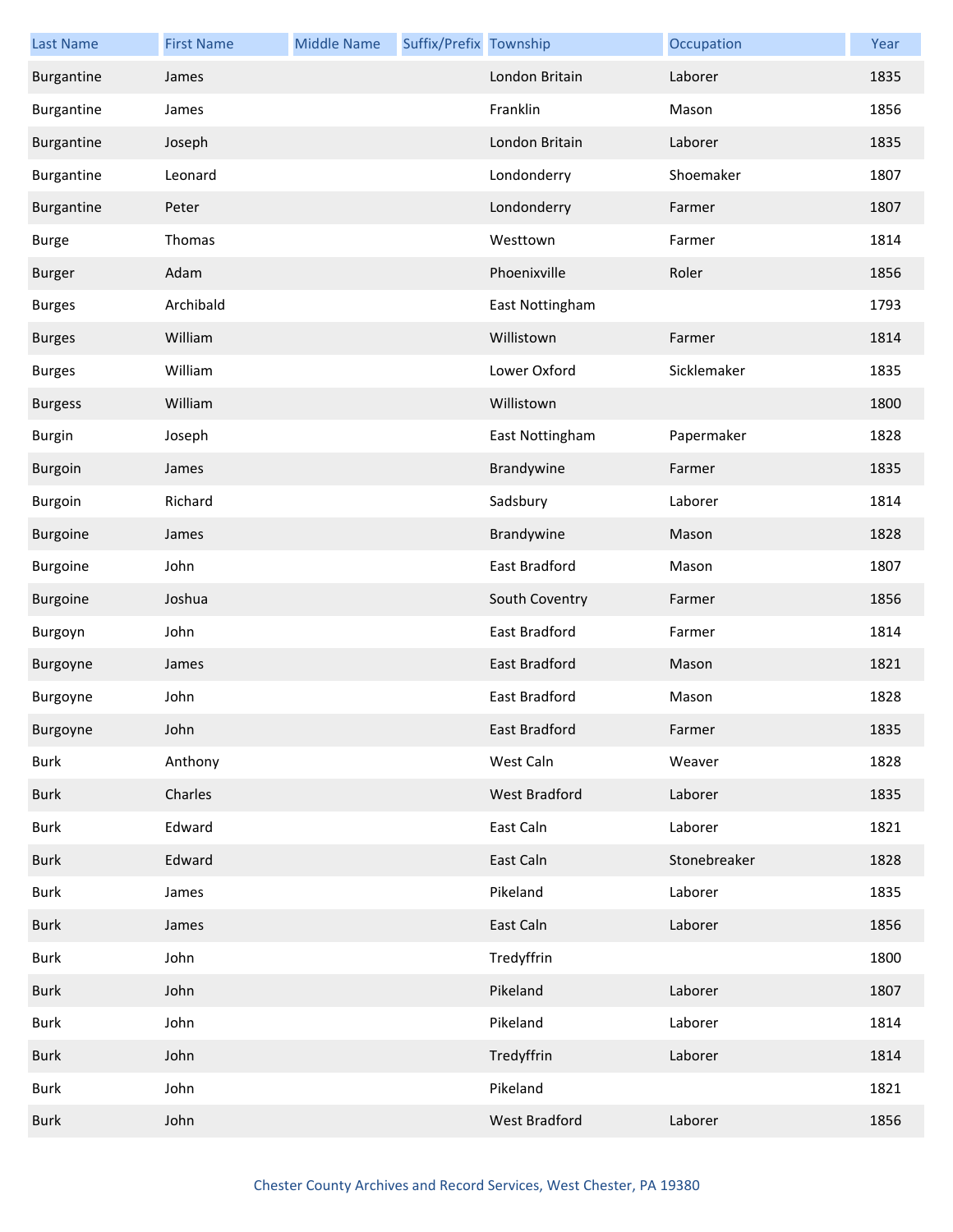| <b>Last Name</b> | <b>First Name</b> | <b>Middle Name</b> | Suffix/Prefix Township |                     | Occupation | Year |
|------------------|-------------------|--------------------|------------------------|---------------------|------------|------|
| Burk             | John              |                    |                        | Phoenixville        | Blacksmith | 1856 |
| <b>Burk</b>      | John              |                    |                        | Willistown          | Papermaker | 1856 |
| <b>Burk</b>      | Moses             |                    |                        | Brandywine          | Farmer     | 1835 |
| <b>Burk</b>      | Moses             |                    |                        | West Brandywine     | Farmer     | 1856 |
| Burk             | Palmer            |                    |                        | West Whiteland      | Shoemaker  | 1856 |
| <b>Burk</b>      | Patrick           |                    |                        | East Caln           | Laborer    | 1856 |
| Burk             | Thomas            |                    |                        | Pikeland            | Farmer     | 1835 |
| <b>Burk</b>      | Thomas            |                    |                        | East Caln           | Laborer    | 1856 |
| Burk             | Thomas            |                    |                        | Willistown          | Papermaker | 1856 |
| <b>Burke</b>     | Ann               |                    |                        | Pikeland            | Farmer     | 1828 |
| <b>Burke</b>     | Ann               |                    |                        | Pikeland            | Farmer     | 1835 |
| <b>Burke</b>     | Edmund            |                    |                        | <b>West Chester</b> | Joiner     | 1835 |
| <b>Burke</b>     | Edward            |                    |                        | East Caln           | Laborer    | 1835 |
| <b>Burke</b>     | James             |                    |                        | Pikeland            | Laborer    | 1828 |
| <b>Burke</b>     | James             |                    |                        | East Bradford       | Laborer    | 1835 |
| <b>Burke</b>     | John              |                    |                        | Charlestown         | Laborer    | 1814 |
| <b>Burke</b>     | John              |                    |                        | West Whiteland      | Quarryman  | 1835 |
| <b>Burke</b>     | Joseph            |                    |                        | West Whiteland      | Quarryman  | 1835 |
| <b>Burke</b>     | Thomas            |                    |                        | West Whiteland      | Quarryman  | 1835 |
| <b>Burkett</b>   | Peter             |                    |                        | Honey Brook         |            | 1814 |
| Burkhiser        | Jacob             |                    |                        | Honey Brook         |            | 1800 |
| Burkizer         | John              |                    |                        | West Caln           | Laborer    | 1835 |
| Burn             | Isaac             |                    |                        | Willistown          | Tanner     | 1821 |
| Burn             | John              | ${\sf P}$          |                        | <b>Upper Oxford</b> |            | 1856 |
| Burn             | Joseph            |                    |                        | Willistown          | Tanner     | 1821 |
| Burn             | William           |                    |                        | West Bradford       | Tanner     | 1814 |
| Burn             | William           |                    | Sr.                    | <b>Upper Oxford</b> | Farmer     | 1856 |
| Burn             | William           |                    | Jr.                    | <b>Upper Oxford</b> | Farmer     | 1856 |
| Burne            | Francis           |                    |                        | West Whiteland      | Laborer    | 1856 |
| Burner           | Mitlon            |                    |                        | Oxford              | Saddler    | 1856 |
| Burnet           | James             |                    |                        | Uwchlan             | Laborer    | 1856 |
| <b>Burnet</b>    | Samuel            |                    |                        | East Whiteland      | Laborer    | 1828 |
| Burnet           | William           |                    |                        | Willistown          | Mason      | 1814 |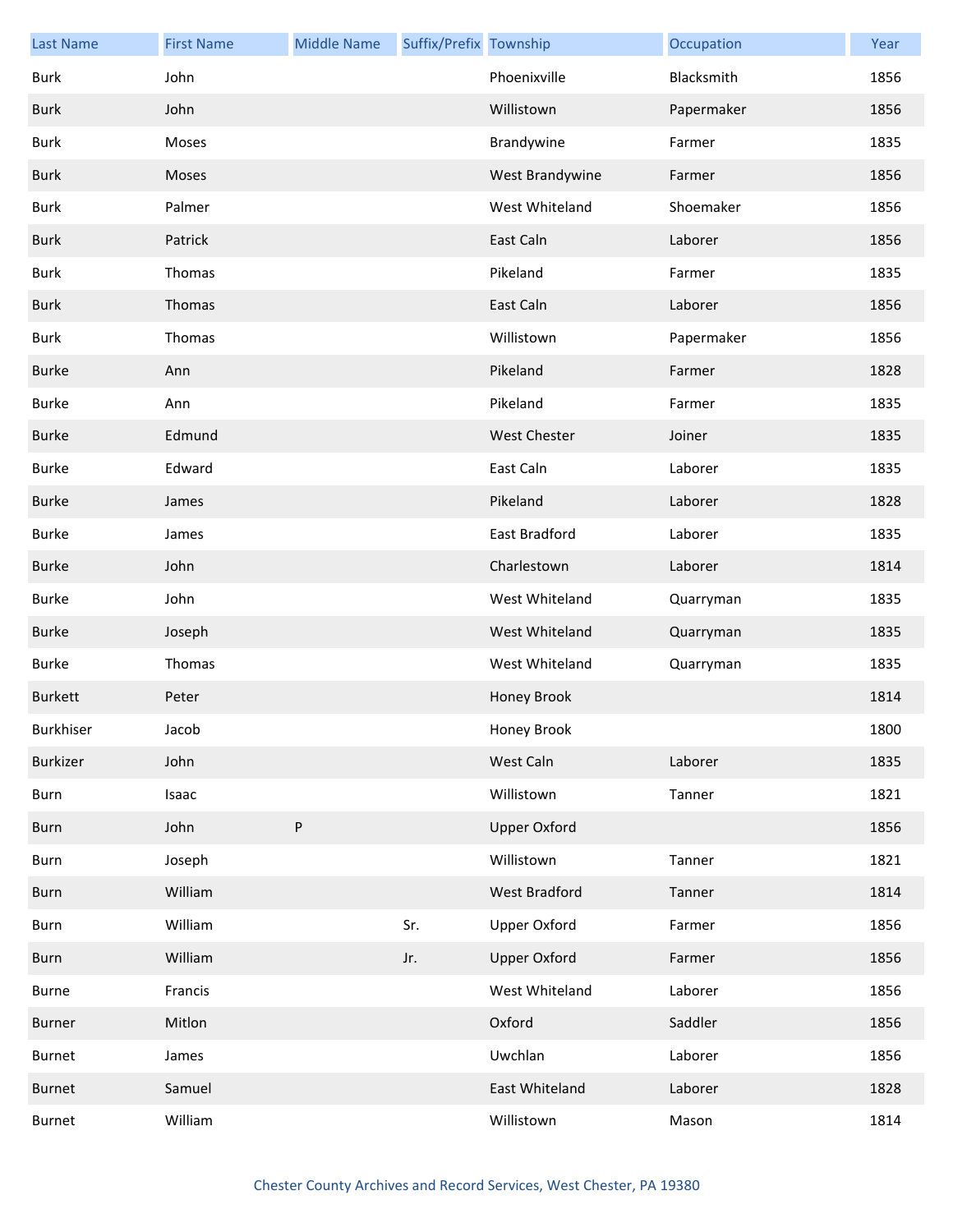| <b>Last Name</b> | <b>First Name</b> | <b>Middle Name</b> | Suffix/Prefix Township |                  | Occupation  | Year |
|------------------|-------------------|--------------------|------------------------|------------------|-------------|------|
| <b>Burnett</b>   | John              |                    |                        | Pennsbury        | Farmer      | 1828 |
| <b>Burnett</b>   | John              |                    |                        | Pennsbury        | Farmer      | 1835 |
| <b>Burnett</b>   | Josiah            |                    |                        | East Bradford    | Shoemaker   | 1814 |
| <b>Burnett</b>   | Josiah            |                    |                        | West Goshen      | Shoemaker   | 1821 |
| <b>Burnett</b>   | Josiah            |                    |                        | West Goshen      | Cordwainer  | 1828 |
| <b>Burnett</b>   | Josiah            |                    |                        | West Goshen      | Shoemaker   | 1835 |
| <b>Burnett</b>   | Josiah            |                    |                        | West Chester     | Shoemaker   | 1856 |
| <b>Burnett</b>   | Lucas             |                    |                        | Pennsbury        | Cartwright  | 1821 |
| <b>Burnett</b>   | Samuel            |                    |                        | West Whiteland   | Lime burner | 1835 |
| <b>Burnett</b>   | Thomas            |                    |                        | Westtown         | Carpenter   | 1807 |
| <b>Burnett</b>   | Thomas            |                    |                        | Pennsbury        | Farmer      | 1821 |
| Burnett          | Thomas            |                    |                        | Pennsbury        | Storekeeper | 1828 |
| <b>Burnett</b>   | Thomas            |                    |                        | Pennsbury        | Storekeeper | 1835 |
| <b>Burnett</b>   | William           |                    |                        | Willistown       |             | 1800 |
| <b>Burnett</b>   | William           |                    |                        | Willistown       | Mason       | 1807 |
| <b>Burnett</b>   | William           |                    |                        | West Goshen      | Miller      | 1821 |
| <b>Burnett</b>   | William           |                    |                        | Pennsbury        | Farmer      | 1835 |
| <b>Burnett</b>   | William           |                    |                        | Pennsbury        | Farmer      | 1856 |
| Burnight         | Samuel            |                    |                        | West Fallowfield | Laborer     | 1856 |
| <b>Burns</b>     | Alexander         |                    |                        | Tredyffrin       |             | 1793 |
| <b>Burns</b>     | Alexander         |                    |                        | East Whiteland   | Laborer     | 1807 |
| <b>Burns</b>     | Andrew            |                    |                        | Pikeland         | Laborer     | 1828 |
| <b>Burns</b>     | Andrew            |                    |                        | Newlin           | Laborer     | 1856 |
| <b>Burns</b>     | Arthur            |                    |                        | Willistown       | Laborer     | 1828 |
| <b>Burns</b>     | Benjamin          |                    |                        | New Garden       | Laborer     | 1856 |
| <b>Burns</b>     | Charles           |                    |                        | East Bradford    | Laborer     | 1807 |
| <b>Burns</b>     | Charles           |                    |                        | East Bradford    | Farmer      | 1814 |
| <b>Burns</b>     | Charles           |                    |                        | East Marlborough | Laborer     | 1821 |
| <b>Burns</b>     | Charles           |                    |                        | Westtown         | Laborer     | 1828 |
| <b>Burns</b>     | Charles           |                    |                        | Schuylkill       | Laborer     | 1828 |
| <b>Burns</b>     | Charles           |                    |                        | Brandywine       | Cordwainer  | 1828 |
| <b>Burns</b>     | Charles           |                    |                        | Westtown         | Laborer     | 1835 |
| <b>Burns</b>     | Charles           |                    |                        | West Chester     | Carpenter   | 1856 |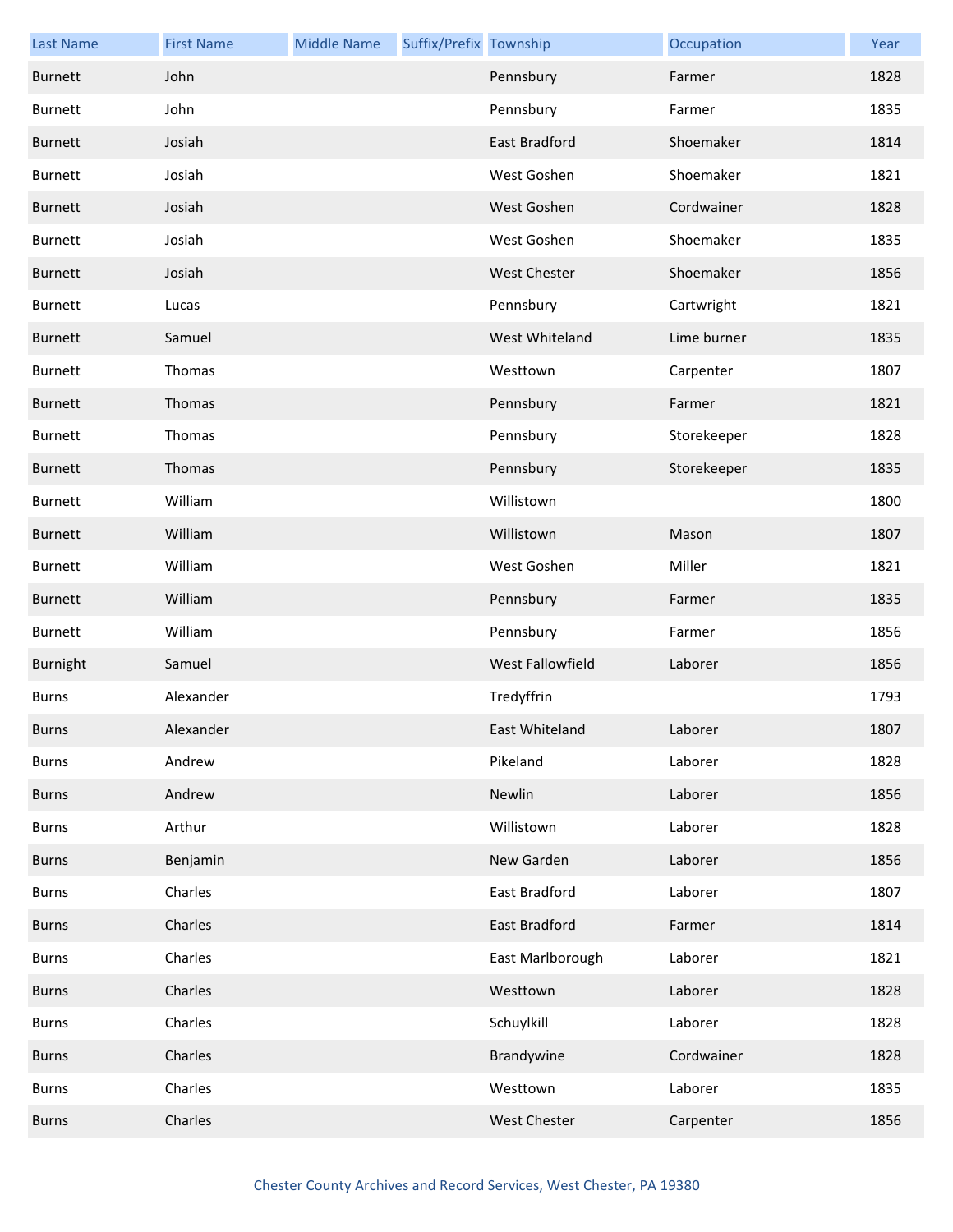| <b>Last Name</b> | <b>First Name</b> | <b>Middle Name</b> | Suffix/Prefix Township |                      | Occupation        | Year |
|------------------|-------------------|--------------------|------------------------|----------------------|-------------------|------|
| <b>Burns</b>     | Charles           | $\sf E$            |                        | Uwchlan              | Cordwainer        | 1835 |
| <b>Burns</b>     | Charles           | E                  |                        | Uwchlan              | Shoemaker         | 1856 |
| <b>Burns</b>     | Christian         |                    |                        | Willistown           | Laborer           | 1835 |
| <b>Burns</b>     | Eleazar           |                    |                        | Charlestown          | Laborer           | 1814 |
| <b>Burns</b>     | Garrett           |                    |                        | Goshen               | Laborer           | 1814 |
| <b>Burns</b>     | George            |                    |                        | East Nottingham      | Laborer           | 1856 |
| <b>Burns</b>     | Hugh              |                    |                        | East Fallowfield     | Papermaker        | 1835 |
| <b>Burns</b>     | James             |                    |                        | East Bradford        | Laborer           | 1807 |
| <b>Burns</b>     | James             |                    |                        | East Bradford        | Weaver            | 1814 |
| <b>Burns</b>     | James             |                    |                        | Schuylkill           | Rollerman         | 1835 |
| <b>Burns</b>     | James             |                    |                        | London Britain       | Blacksmith        | 1856 |
| <b>Burns</b>     | James             |                    |                        | Tredyffrin           | Laborer           | 1856 |
| <b>Burns</b>     | James             | D                  |                        | West Chester         | Carpenter         | 1856 |
| <b>Burns</b>     | John              |                    |                        | Honey Brook          |                   | 1793 |
| <b>Burns</b>     | John              |                    |                        | West Fallowfield     |                   | 1793 |
| <b>Burns</b>     | John              |                    |                        | West Fallowfield     | Farmer            | 1807 |
| <b>Burns</b>     | John              |                    |                        | West Fallowfield     | Farmer            | 1814 |
| <b>Burns</b>     | John              |                    |                        | Westtown             | Mason             | 1821 |
| <b>Burns</b>     | John              |                    |                        | East Fallowfield     | Laborer           | 1821 |
| <b>Burns</b>     | John              |                    |                        | New London           | Farmer            | 1828 |
| Burns            | John              |                    |                        | West Chester         | Mason             | 1828 |
| <b>Burns</b>     | John              |                    |                        | East Caln            | Laborer           | 1835 |
| Burns            | John              |                    |                        | Easttown             | Laborer           | 1835 |
| <b>Burns</b>     | John              |                    |                        | West Chester         | <b>Bricklayer</b> | 1835 |
| <b>Burns</b>     | John              |                    |                        | Willistown           | Farmer            | 1856 |
| <b>Burns</b>     | John              |                    | Jr.                    | West Chester         | Carpenter         | 1856 |
| Burns            | John              |                    |                        | West Chester         | Bricklayer        | 1856 |
| <b>Burns</b>     | John              |                    | Jr.                    | West Chester         | Potter            | 1856 |
| Burns            | Joseph            |                    |                        | Easttown             | Laborer           | 1835 |
| <b>Burns</b>     | Joseph            |                    |                        | <b>East Vincent</b>  |                   | 1835 |
| Burns            | Joseph            |                    |                        | Coventry             | Laborer           | 1835 |
| <b>Burns</b>     | Joseph            |                    |                        | <b>East Coventry</b> | Laborer           | 1856 |
| Burns            | Joshua            |                    |                        | Easttown             |                   | 1856 |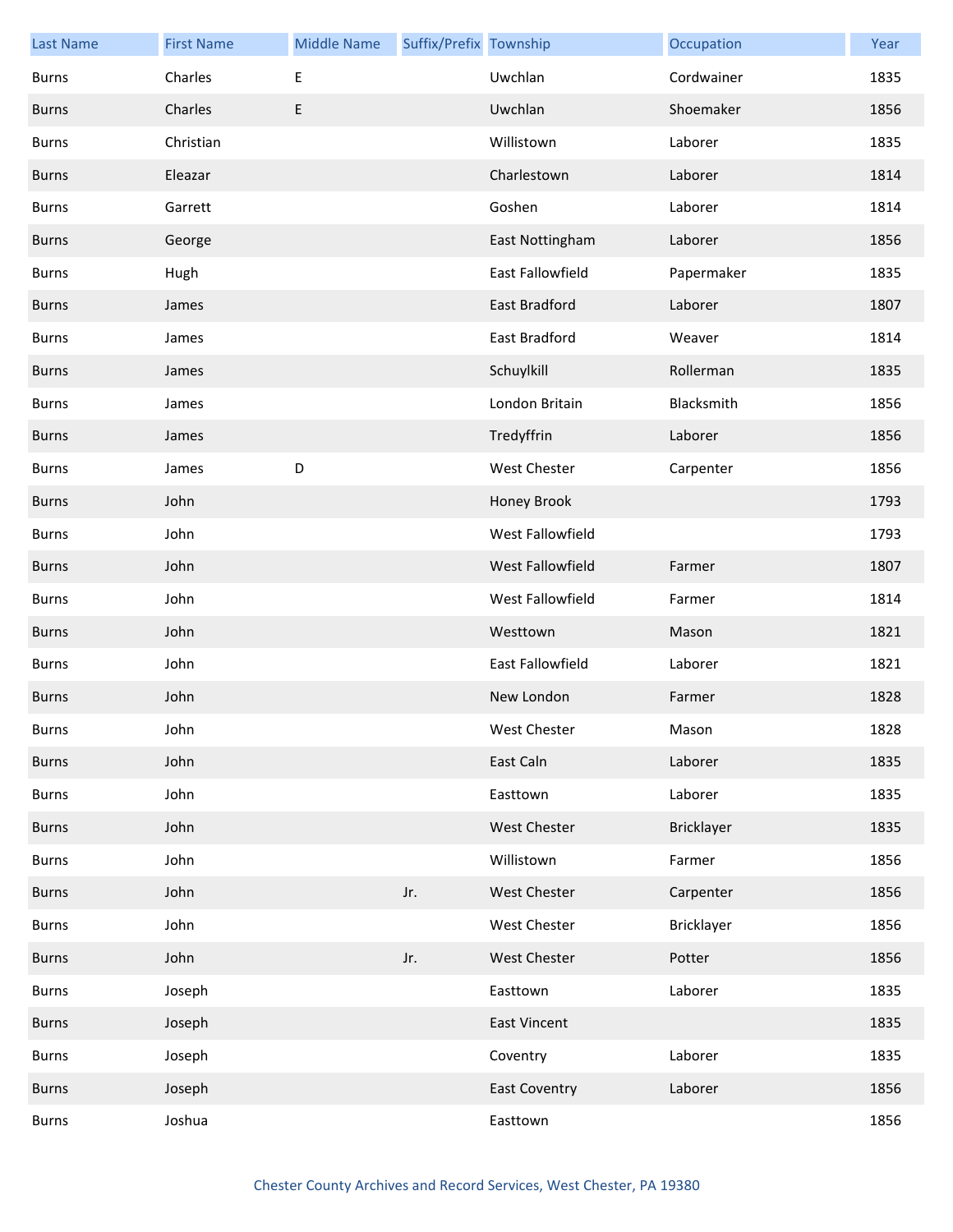| <b>Last Name</b> | <b>First Name</b> | <b>Middle Name</b>        | Suffix/Prefix Township |                      | Occupation     | Year |
|------------------|-------------------|---------------------------|------------------------|----------------------|----------------|------|
| <b>Burns</b>     | Luke              |                           |                        | <b>West Bradford</b> | Laborer        | 1856 |
| <b>Burns</b>     | mathew            |                           |                        | Westtown             | Carpenter      | 1835 |
| <b>Burns</b>     | Matthew           |                           |                        | Westtown             | Carpenter      | 1828 |
| <b>Burns</b>     | Matthew           |                           |                        | <b>West Chester</b>  | Carpenter      | 1856 |
| <b>Burns</b>     | Michael           |                           |                        | <b>West Chester</b>  | Laborer        | 1856 |
| <b>Burns</b>     | Patrick           |                           |                        | Londonderry          | Weaver         | 1807 |
| <b>Burns</b>     | Patrick           |                           |                        | Phoenixville         | Laborer        | 1856 |
| <b>Burns</b>     | Patrick           |                           |                        | Valley               | Laborer        | 1856 |
| <b>Burns</b>     | Peter             |                           |                        | Tredyffrin           | Farmer         | 1835 |
| <b>Burns</b>     | Peter             |                           | Jr.                    | Tredyffrin           | Stonemason     | 1856 |
| <b>Burns</b>     | Peter             |                           |                        | Tredyffrin           | Farmer         | 1856 |
| <b>Burns</b>     | Robert            |                           |                        | West Fallowfield     |                | 1793 |
| <b>Burns</b>     | Robert            |                           |                        | East Caln            | Wheelwright    | 1821 |
| <b>Burns</b>     | Samuel            |                           |                        | Westtown             | Mason          | 1828 |
| <b>Burns</b>     | Samuel            |                           |                        | West Goshen          | Mason          | 1835 |
| <b>Burns</b>     | Samuel            |                           |                        | West Chester         | Bricklayer     | 1856 |
| <b>Burns</b>     | Swisher           |                           |                        | New London           | <b>Butcher</b> | 1856 |
| <b>Burns</b>     | Thomas            |                           |                        | West Marlborough     |                | 1793 |
| <b>Burns</b>     | Thomas            |                           |                        | East Nottingham      | Laborer        | 1814 |
| <b>Burns</b>     | Thomas            |                           |                        | East Caln            | Laborer        | 1856 |
| <b>Burns</b>     | Thomas            |                           |                        | Valley               | Laborer        | 1856 |
| <b>Burns</b>     | William           |                           |                        | West Caln            | Laborer        | 1821 |
| <b>Burns</b>     | William           |                           |                        | Coventry             | Laborer        | 1821 |
| <b>Burns</b>     | William           |                           |                        | Honey Brook          | Farmer         | 1835 |
| <b>Burns</b>     | William           |                           |                        | Pikeland             | Tailor         | 1835 |
| <b>Burns</b>     | William           |                           |                        | East Goshen          | Carpenter      | 1856 |
| <b>Burns</b>     | William           |                           |                        | Honeybrook           | Farmer         | 1856 |
| <b>Burns</b>     | William           | $\boldsymbol{\mathsf{H}}$ |                        | Uwchlan              | Shoemaker      | 1856 |
| Burnside         | John              |                           |                        | West Caln            | Farmer         | 1807 |
| Burnwood         | Frederick         |                           |                        | <b>East Nantmeal</b> | Saddler        | 1814 |
| Burnwood         | Frederick         |                           |                        | <b>East Nantmeal</b> | Saddler        | 1821 |
| Burny            | John              |                           |                        | East Fallowfield     |                | 1793 |
| <b>Burrass</b>   | John              |                           |                        | Brandywine           | Farmer         | 1814 |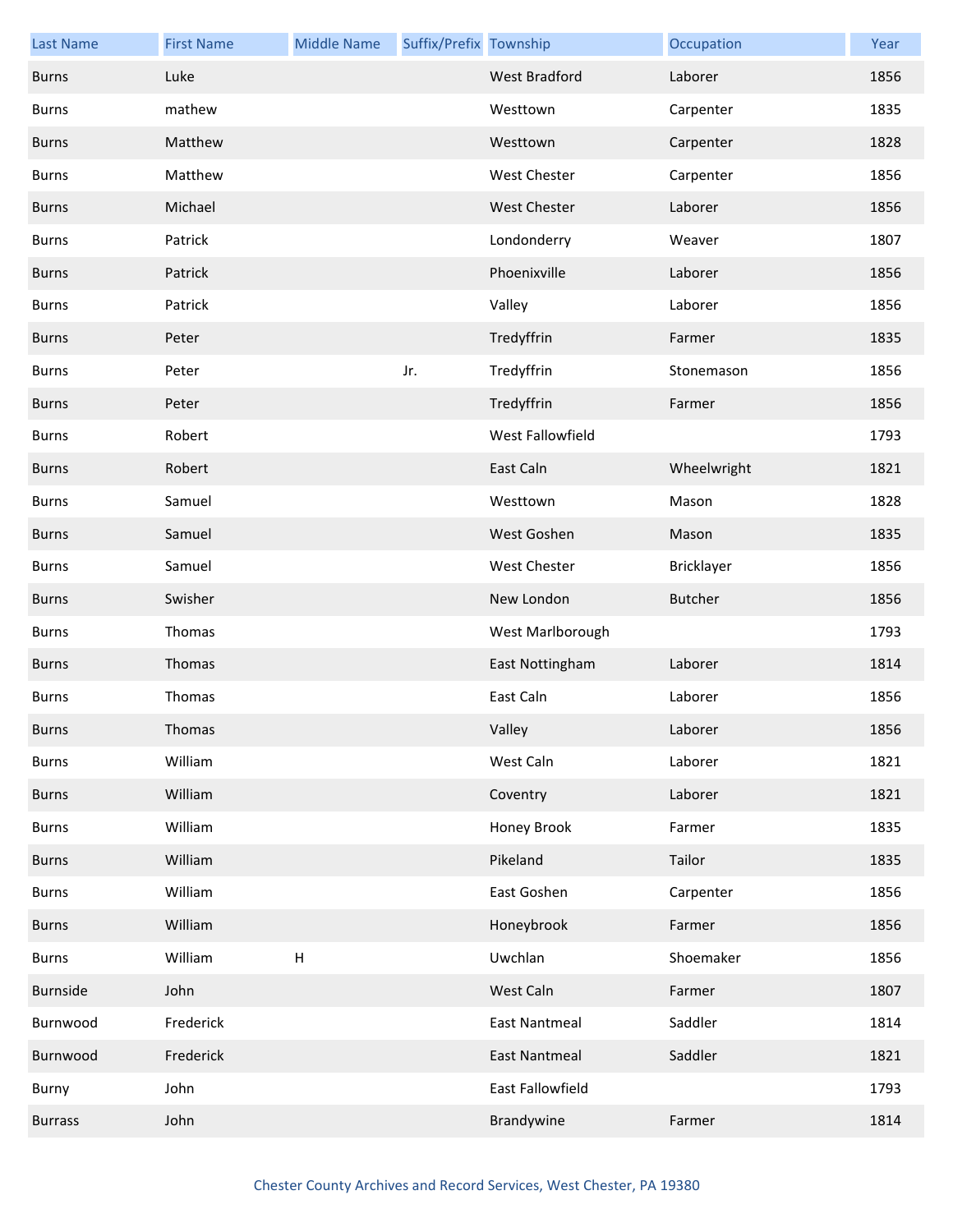| <b>Last Name</b> | <b>First Name</b> | <b>Middle Name</b> | Suffix/Prefix Township |                         | Occupation      | Year |
|------------------|-------------------|--------------------|------------------------|-------------------------|-----------------|------|
| <b>Burrell</b>   | W                 | H                  |                        | Honeybrook              | Clergyman       | 1856 |
| <b>Burridge</b>  | Τ                 | Howell             |                        | <b>West Chester</b>     | Laborer         | 1856 |
| <b>Burris</b>    | James             |                    |                        | Londonderry             | Chairmaker      | 1807 |
| <b>Burris</b>    | James             |                    |                        | Goshen                  | Laborer         | 1814 |
| <b>Burroughs</b> | Benjamin          |                    |                        | East Caln               | Smith           | 1835 |
| <b>Burroughs</b> | Samuel            |                    |                        | East Marlborough        |                 | 1793 |
| <b>Burrows</b>   | John              |                    |                        | London Grove            | Blacksmith      | 1807 |
| Burstler         | Jacob             |                    |                        | Brandywine              | Papermaker      | 1835 |
| <b>Burtin</b>    | Joseph            |                    |                        | West Bradford           | Farmer          | 1835 |
| <b>Burton</b>    | Anthony           |                    |                        | East Caln               | Laborer         | 1856 |
| <b>Burton</b>    | Cato              |                    |                        | East Caln               | Laborer         | 1856 |
| <b>Burton</b>    | Charles           |                    |                        | <b>West Chester</b>     | Drawing teacher | 1835 |
| <b>Burton</b>    | George            |                    |                        | Valley                  | Laborer         | 1856 |
| Burton           | Isaac             |                    |                        | Valley                  | Wood turner     | 1856 |
| Burton           | James             |                    |                        | East Marlborough        | Laborer         | 1856 |
| <b>Burton</b>    | Jeremiah          |                    |                        | Kennett                 |                 | 1856 |
| Burton           | John              |                    |                        | East Fallowfield        | Husbandman      | 1807 |
| <b>Burton</b>    | Jonathan          |                    |                        | <b>East Fallowfield</b> |                 | 1793 |
| <b>Burton</b>    | Joseph            |                    |                        | East Bradford           |                 | 1821 |
| <b>Burton</b>    | Joseph            |                    |                        | <b>West Bradford</b>    | Farmer          | 1828 |
| Burton           | Joseph            |                    |                        | New Garden              | Laborer         | 1856 |
| Burton           | Peter             |                    |                        | <b>West Chester</b>     | Laborer         | 1835 |
| Burton           | Peter             |                    |                        | West Chester            | Laborer         | 1856 |
| Burton           | Sarah             |                    |                        | West Bradford           | Lady            | 1856 |
| Burton           | William           |                    |                        | West Bradford           |                 | 1856 |
| Busbey           | Israel            |                    |                        | Tredyffrin              | Saddler         | 1814 |
| Busbey           | Thomas            |                    |                        | Tredyffrin              | Saddler         | 1814 |
| Busby            | Andrew            |                    |                        | West Nottingham         | Weaver          | 1807 |
| <b>Busby</b>     | Enos              |                    |                        | Willistown              | Laborer         | 1814 |
| Busby            | Israel            |                    |                        | Tredyffrin              | Saddler         | 1828 |
| Buschman         | Charles           |                    |                        | West Chester            | Gunsmith        | 1856 |
| Bush             | Alexandrew        |                    |                        | Coventry                | Doctor          | 1835 |
| Bush             | Andrew            |                    |                        | <b>East Coventry</b>    | Doctor          | 1856 |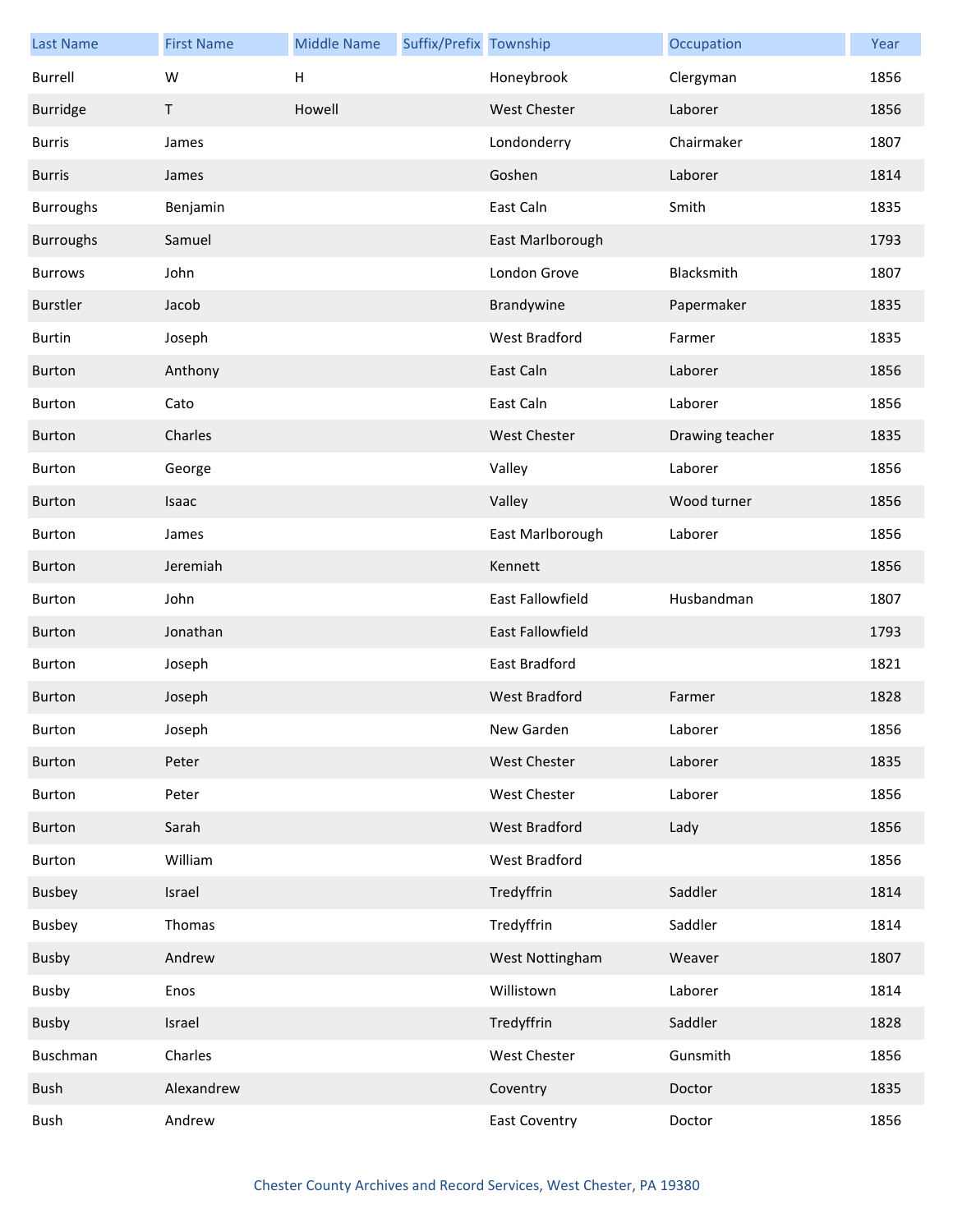| <b>Last Name</b> | <b>First Name</b> | <b>Middle Name</b> | Suffix/Prefix Township |                      | Occupation      | Year |
|------------------|-------------------|--------------------|------------------------|----------------------|-----------------|------|
| Bush             | Charles           |                    |                        | Coventry             | Blacksmith      | 1828 |
| Bush             | Charles           |                    |                        | Coventry             | Blacksmith      | 1835 |
| Bush             | Charles           |                    |                        | <b>West Vincent</b>  | Blacksmith      | 1835 |
| Bush             | Charles           |                    |                        | South Coventry       | Farmer          | 1856 |
| Bush             | Henry             |                    |                        | Vincent              | Blacksmith      | 1821 |
| Bush             | Henry             |                    |                        | Vincent              | Laborer         | 1828 |
| Bush             | Henry             |                    |                        | <b>East Vincent</b>  | Blacksmith      | 1835 |
| Bush             | Henry             |                    |                        | East Pikeland        | Farmer          | 1856 |
| Bush             | Jacob             |                    |                        | Schuylkill           | Farmer          | 1856 |
| Bush             | Jacob             |                    |                        | East Pikeland        | Farmer          | 1856 |
| Bush             | James             |                    |                        | Brandywine           | Distiller       | 1814 |
| Bush             | Jeremiah          |                    |                        | <b>West Nantmeal</b> | Forgeman        | 1856 |
| Bush             | John              |                    |                        | Vincent              |                 | 1814 |
| Bush             | John              |                    |                        | Vincent              |                 | 1821 |
| Bush             | John              |                    | Jr.                    | Coventry             | Weaver          | 1828 |
| Bush             | John              |                    |                        | Coventry             | Laborer         | 1828 |
| Bush             | John              |                    |                        | Coventry             | Laborer         | 1835 |
| Bush             | John              |                    |                        | Coventry             | Laborer         | 1835 |
| Bush             | John              |                    |                        | <b>West Coventry</b> | Farmer          | 1856 |
| Bush             | John              | W                  |                        | <b>West Coventry</b> | Mason           | 1856 |
| Bush             | Joseph            |                    |                        | Coventry             | Laborer         | 1828 |
| <b>Bush</b>      | Peter             |                    |                        | <b>West Nantmeal</b> | Laborer         | 1828 |
| Bush             | Peter             |                    |                        | Coventry             | Blacksmith      | 1828 |
| Bush             | Peter             |                    |                        | Coventry             | Boatman, farmer | 1835 |
| Bush             | Samuel            |                    |                        | Pennsbury            |                 | 1800 |
| Bush             | William           |                    |                        | Coventry             | Farmer          | 1828 |
| Bush             | William           |                    |                        | Coventry             | Farmer          | 1835 |
| Bush             | William           |                    |                        | East Whiteland       | Farmer          | 1856 |
| <b>Bushong</b>   | J                 | ${\sf M}$          |                        | Penn                 | Farmer          | 1856 |
| <b>Bushong</b>   | John              |                    |                        | <b>Upper Oxford</b>  | Farmer          | 1856 |
| Busser           | Jacob             | $\sf H$            |                        | West Chester         | Engineer        | 1856 |
| <b>Bustler</b>   | David             |                    |                        | East Fallowfield     | Papermaker      | 1856 |
| <b>Butcher</b>   | Stephen           |                    |                        | Lower Oxford         | Laborer         | 1856 |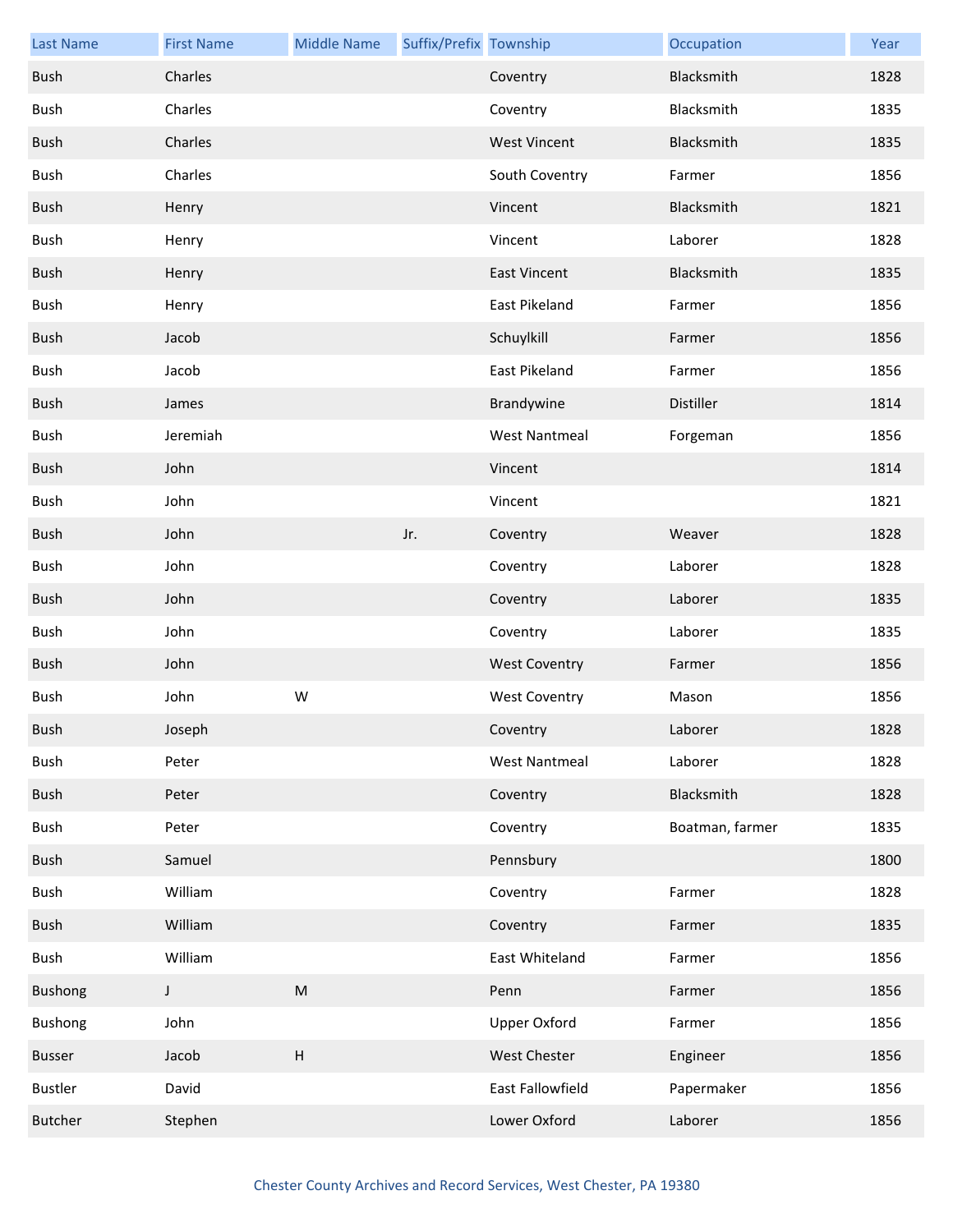| <b>Last Name</b> | <b>First Name</b> | <b>Middle Name</b> | Suffix/Prefix Township |                      | Occupation      | Year |
|------------------|-------------------|--------------------|------------------------|----------------------|-----------------|------|
| <b>Butler</b>    | Abner             |                    |                        | Uwchlan              | Joiner          | 1800 |
| <b>Butler</b>    | Alija             |                    |                        | Brandywine           | Turner          | 1828 |
| <b>Butler</b>    | Amos              |                    |                        | Uwchlan              |                 | 1793 |
| <b>Butler</b>    | Ann               |                    |                        | Brandywine           | Housewifery     | 1835 |
| <b>Butler</b>    | Ann               |                    |                        | East Marlborough     |                 | 1856 |
| <b>Butler</b>    | Benjamin          |                    |                        | Uwchlan              |                 | 1793 |
| Butler           | Benjamin          |                    |                        | Uwchlan              |                 | 1800 |
| <b>Butler</b>    | Charles           |                    |                        | <b>West Vincent</b>  | Miller          | 1856 |
| <b>Butler</b>    | Cyrus             |                    |                        | West Bradford        |                 | 1856 |
| <b>Butler</b>    | Dennis            |                    |                        | London Grove         | Shoemaker       | 1807 |
| Butler           | Elija             |                    |                        | Uwchlan              | Chairmaker      | 1800 |
| <b>Butler</b>    | Elijah            |                    |                        | Brandywine           | Turner          | 1807 |
| Butler           | Elijah            |                    |                        | Brandywine           | Turner          | 1814 |
| <b>Butler</b>    | Elijah            |                    |                        | Brandywine           | Turner          | 1821 |
| Butler           | Elijah            |                    |                        | Brandywine           | Farmer          | 1835 |
| <b>Butler</b>    | Elisha            |                    |                        | West Caln            | Turner          | 1807 |
| <b>Butler</b>    | Elisha            |                    |                        | West Caln            | Powder Factorer | 1814 |
| <b>Butler</b>    | Enoch             |                    |                        | East Brandywine      | Turner          | 1856 |
| Butler           | George            |                    |                        | New London           | Farmer          | 1814 |
| <b>Butler</b>    | George            |                    |                        | West Nottingham      | Weaver          | 1821 |
| Butler           | George            |                    |                        | Upper Oxford         | Dyer            | 1828 |
| <b>Butler</b>    | George            |                    |                        | East Nottingham      | Farmer          | 1856 |
| <b>Butler</b>    | Henry             |                    |                        | <b>West Nantmeal</b> | Farmer          | 1856 |
| <b>Butler</b>    | Henry             |                    |                        | <b>West Nantmeal</b> | Jobber          | 1856 |
| <b>Butler</b>    | Ira               |                    |                        | Londonderry          | Carpenter       | 1835 |
| <b>Butler</b>    | Jacob             |                    |                        | London Grove         |                 | 1793 |
| <b>Butler</b>    | Jacob             |                    |                        | West Fallowfield     | Miller          | 1807 |
| <b>Butler</b>    | Jacob             |                    |                        | West Fallowfield     | Miller & Farmer | 1814 |
| Butler           | James             |                    |                        | Tredyffrin           |                 | 1793 |
| <b>Butler</b>    | James             |                    |                        | London Grove         |                 | 1793 |
| Butler           | James             |                    |                        | Uwchlan              |                 | 1793 |
| <b>Butler</b>    | James             |                    |                        | London Grove         |                 | 1800 |
| Butler           | James             |                    |                        | Uwchlan              | Wheelwright     | 1800 |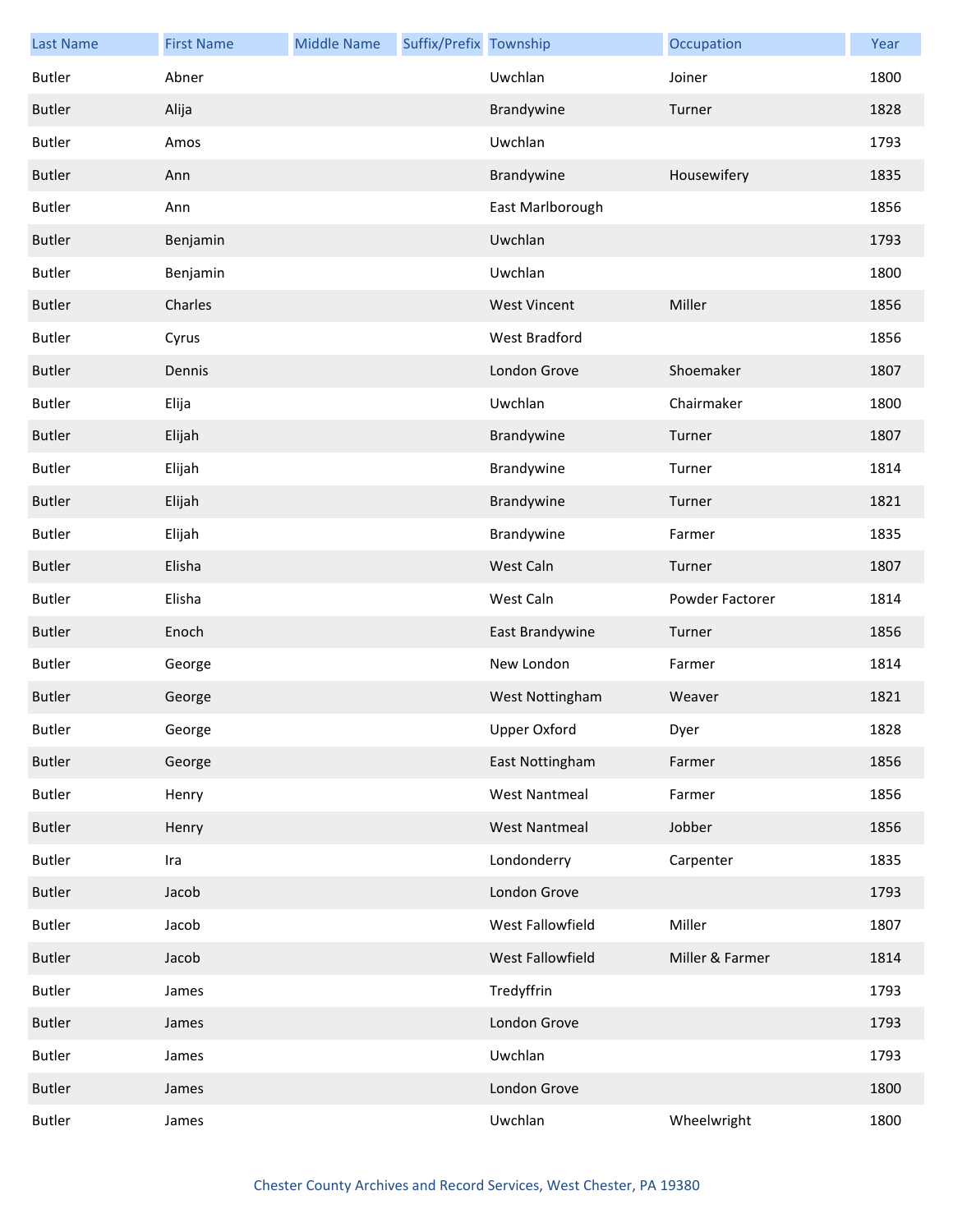| <b>Last Name</b> | <b>First Name</b> | <b>Middle Name</b> | Suffix/Prefix Township |                         | Occupation           | Year |
|------------------|-------------------|--------------------|------------------------|-------------------------|----------------------|------|
| <b>Butler</b>    | James             |                    |                        | West Marlborough        | Jobber               | 1807 |
| <b>Butler</b>    | James             |                    |                        | Uwchlan                 | Farmer               | 1807 |
| <b>Butler</b>    | James             |                    |                        | <b>West Fallowfield</b> | Farmer               | 1807 |
| <b>Butler</b>    | James             |                    | Jr.                    | West Fallowfield        | Carpenter            | 1814 |
| <b>Butler</b>    | James             |                    |                        | West Fallowfield        | Farmer               | 1814 |
| <b>Butler</b>    | James             |                    |                        | Uwchlan                 | Farmer               | 1814 |
| <b>Butler</b>    | James             |                    |                        | Londonderry             | Farmer               | 1821 |
| Butler           | James             |                    |                        | Uwchlan                 | Farmer               | 1821 |
| <b>Butler</b>    | James             |                    |                        | Uwchlan                 | Farmer               | 1828 |
| Butler           | James             |                    |                        | Uwchlan                 | Farmer               | 1835 |
| <b>Butler</b>    | James             |                    |                        | East Caln               | Laborer              | 1856 |
| Butler           | James             |                    |                        | Pennsbury               | Laborer              | 1856 |
| <b>Butler</b>    | John              |                    |                        | Uwchlan                 |                      | 1793 |
| Butler           | John              |                    | Jr.                    | Uwchlan                 |                      | 1793 |
| <b>Butler</b>    | John              |                    |                        | Uwchlan                 | Turner               | 1800 |
| Butler           | John              |                    | Sr.                    | Uwchlan                 |                      | 1800 |
| <b>Butler</b>    | John              |                    |                        | Brandywine              | Turner               | 1807 |
| <b>Butler</b>    | John              |                    |                        | Brandywine              | Farmer               | 1814 |
| <b>Butler</b>    | John              |                    |                        | Brandywine              | Farmer               | 1821 |
| <b>Butler</b>    | John              |                    |                        | <b>East Fallowfield</b> | Farmer               | 1828 |
| <b>Butler</b>    | John              |                    |                        | East Brandywine         | Cooper               | 1856 |
| Butler           | Jonathan          |                    |                        | Uwchlan                 | Wheelwright          | 1800 |
| Butler           | Jonathan          |                    |                        | Uwchlan                 | Justice of the Peace | 1856 |
| Butler           | Joseph            |                    |                        | Uwchlan                 | Farmer               | 1856 |
| Butler           | Joshua            |                    |                        | Uwchlan                 |                      | 1793 |
| Butler           | Joshua            |                    |                        | Uwchlan                 |                      | 1800 |
| Butler           | Joshua            |                    |                        | Uwchlan                 | Farmer               | 1807 |
| Butler           | Joshua            |                    |                        | Uwchlan                 | Farmer               | 1814 |
| <b>Butler</b>    | Joshua            |                    |                        | Uwchlan                 | Farmer               | 1821 |
| Butler           | Mary              |                    |                        | Uwchlan                 | Housekeeper          | 1856 |
| Butler           | Morton            |                    |                        | London Grove            | Farmer               | 1835 |
| Butler           | Nathan            |                    |                        | London Grove            | Farmer               | 1814 |
| <b>Butler</b>    | Nathan            |                    |                        | London Grove            | Farmer               | 1821 |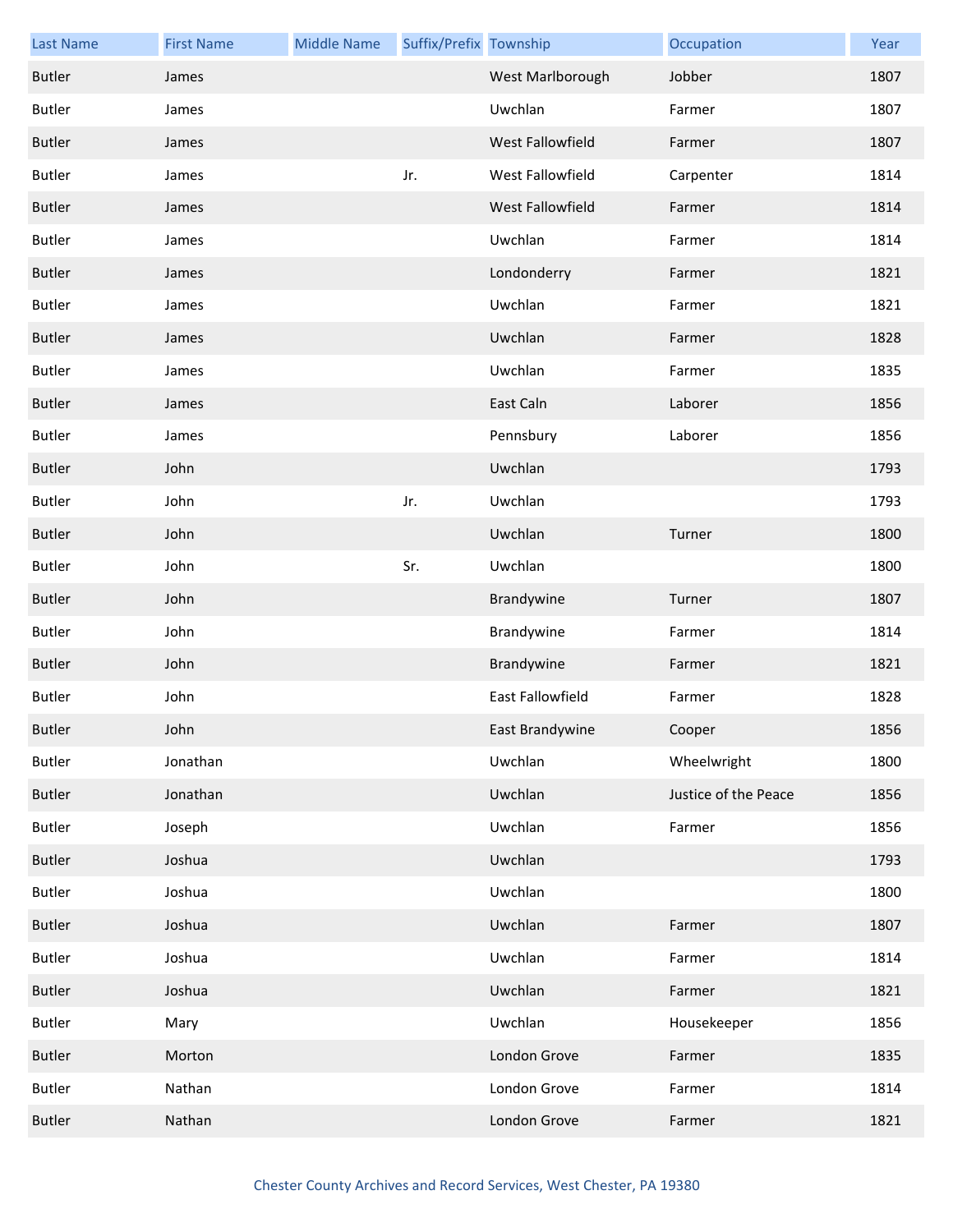| <b>Last Name</b> | <b>First Name</b> | <b>Middle Name</b> | Suffix/Prefix Township |                      | Occupation | Year |
|------------------|-------------------|--------------------|------------------------|----------------------|------------|------|
| <b>Butler</b>    | Nathan            |                    |                        | New London           | Farmer     | 1828 |
| <b>Butler</b>    | Nathan            |                    |                        | London Grove         | Farmer     | 1835 |
| <b>Butler</b>    | Nathan            |                    |                        | New Garden           | Farmer     | 1856 |
| <b>Butler</b>    | Nathan            |                    | Jr.                    | Penn                 | Carpenter  | 1856 |
| Butler           | Noble             |                    |                        | Uwchlan              |            | 1793 |
| <b>Butler</b>    | Noble             |                    |                        | Uwchlan              | Turner     | 1800 |
| Butler           | Noble             |                    |                        | Uwchlan              | Farmer     | 1807 |
| <b>Butler</b>    | Noble             |                    |                        | Uwchlan              | Farmer     | 1814 |
| Butler           | Patrick           |                    |                        | Lower Oxford         | Laborer    | 1856 |
| <b>Butler</b>    | Pierce            |                    |                        | <b>East Bradford</b> | Laborer    | 1828 |
| <b>Butler</b>    | Quincy            |                    |                        | New Garden           | Farmer     | 1856 |
| <b>Butler</b>    | Rachel            |                    |                        | East Fallowfield     | Freeholder | 1835 |
| <b>Butler</b>    | Richard           |                    |                        | East Nottingham      | Collier    | 1828 |
| <b>Butler</b>    | Richard           |                    |                        | East Nottingham      | Collier    | 1835 |
| <b>Butler</b>    | Robert            | W                  |                        | East Marlborough     | Tailor     | 1856 |
| <b>Butler</b>    | Samuel            |                    |                        | Newlin               |            | 1793 |
| <b>Butler</b>    | Samuel            |                    |                        | Newlin               | Farmer     | 1807 |
| <b>Butler</b>    | Samuel            |                    |                        | Newlin               | Farmer     | 1814 |
| <b>Butler</b>    | Samuel            |                    |                        | East Nottingham      | Weaver     | 1821 |
| <b>Butler</b>    | Samuel            |                    |                        | Newlin               | Farmer     | 1821 |
| Butler           | Samuel            |                    |                        | Newlin               | Farmer     | 1828 |
| <b>Butler</b>    | Samuel            |                    |                        | East Nottingham      | Weaver     | 1828 |
| Butler           | Samuel            |                    |                        | Newlin               | Farmer     | 1835 |
| <b>Butler</b>    | Samuel            |                    |                        | East Nottingham      | Farmer     | 1835 |
| <b>Butler</b>    | Samuel            |                    |                        | East Nottingham      | Farmer     | 1835 |
| <b>Butler</b>    | Samuel            |                    |                        | Uwchlan              | Farmer     | 1856 |
| <b>Butler</b>    | Sarah             |                    |                        | West Marlborough     |            | 1835 |
| <b>Butler</b>    | Swain             |                    |                        | Uwchlan              | Turner     | 1800 |
| <b>Butler</b>    | Swain             |                    |                        | West Caln            | Turner     | 1814 |
| <b>Butler</b>    | Swain             |                    |                        | West Caln            | Turner     | 1821 |
| <b>Butler</b>    | Swain             |                    |                        | West Caln            | Farmer     | 1828 |
| <b>Butler</b>    | Swane             |                    |                        | East Fallowfield     | Laborer    | 1835 |
| <b>Butler</b>    | Thomas            |                    |                        | London Grove         |            | 1793 |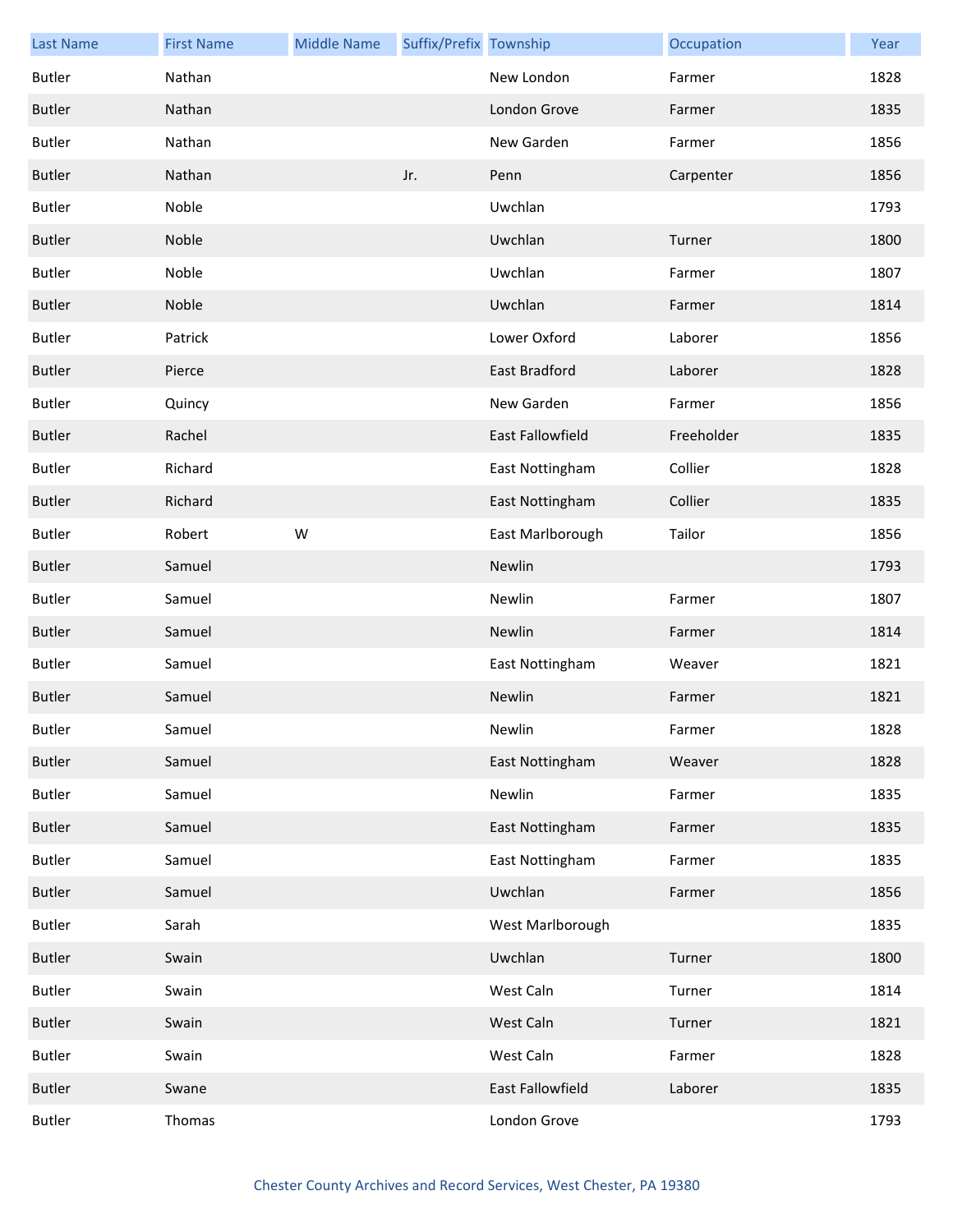| <b>Last Name</b> | <b>First Name</b> | <b>Middle Name</b> | Suffix/Prefix Township |                      | Occupation | Year |
|------------------|-------------------|--------------------|------------------------|----------------------|------------|------|
| <b>Butler</b>    | Thomas            |                    |                        | London Grove         |            | 1800 |
| <b>Butler</b>    | Thomas            |                    | Jr.                    | London Grove         |            | 1800 |
| <b>Butler</b>    | Thomas            |                    |                        | <b>West Nantmeal</b> | Laborer    | 1821 |
| <b>Butler</b>    | Thomas            |                    |                        | <b>West Nantmeal</b> | Laborer    | 1828 |
| <b>Butler</b>    | Thomas            |                    |                        | West Bradford        |            | 1856 |
| <b>Butler</b>    | William           |                    |                        | Newlin               |            | 1793 |
| <b>Butler</b>    | William           |                    |                        | Newlin               | Farmer     | 1807 |
| Butler           | William           |                    |                        | Newlin               | Farmer     | 1814 |
| <b>Butler</b>    | William           |                    |                        | Newlin               | Farmer     | 1821 |
| <b>Butler</b>    | William           |                    |                        | Uwchlan              | Farmer     | 1821 |
| <b>Butler</b>    | William           |                    |                        | Newlin               | Farmer     | 1828 |
| <b>Butler</b>    | William           |                    |                        | West Marlborough     | Farmer     | 1835 |
| <b>Butler</b>    | William           |                    |                        | <b>West Chester</b>  | Lawyer     | 1856 |
| <b>Butroff</b>   | George            |                    |                        | Phoenixville         | Roler      | 1856 |
| Butterworth      | Daniel            |                    |                        | Uwchlan              | Weaver     | 1835 |
| <b>Buttler</b>   | James             |                    |                        | <b>West Nantmeal</b> | Ironmaster | 1856 |
| <b>Buyers</b>    | Samuel            |                    |                        | Uwchlan              |            | 1800 |
| <b>Buyers</b>    | William           |                    |                        | West Caln            |            | 1856 |
| <b>Buzard</b>    | John              |                    |                        | <b>West Nantmeal</b> | Laborer    | 1807 |
| Buzby            | Israel            |                    |                        | Tredyffrin           | Saddler    | 1821 |
| Buzby            | Israel            |                    |                        | Tredyffrin           | Laborer    | 1856 |
| Buzby            | Samuel            |                    |                        | Tredyffrin           | Laborer    | 1856 |
| Buzzard          | Andrew            |                    |                        | Coventry             | Laborer    | 1814 |
| Buzzard          | Andrew            |                    |                        | Coventry             | Laborer    | 1821 |
| <b>Buzzard</b>   | Andrew            |                    |                        | Vincent              | Farmer     | 1828 |
| Buzzard          | Daniel            |                    |                        | Charlestown          | Cordwainer | 1835 |
| Buzzard          | Henry             |                    |                        | West Whiteland       | Farmer     | 1800 |
| Buzzard          | Henry             |                    |                        | East Whiteland       | Farmer     | 1807 |
| <b>Buzzard</b>   | Henry             |                    |                        | Goshen               | Farmer     | 1814 |
| <b>Buzzard</b>   | Jacob             |                    |                        | Charlestown          |            | 1793 |
| <b>Buzzard</b>   | John              |                    |                        | <b>East Nantmeal</b> |            | 1793 |
| Buzzard          | John              |                    |                        | Charlestown          | Laborer    | 1807 |
| <b>Buzzard</b>   | John              |                    | Sr.                    | Charlestown          | Laborer    | 1814 |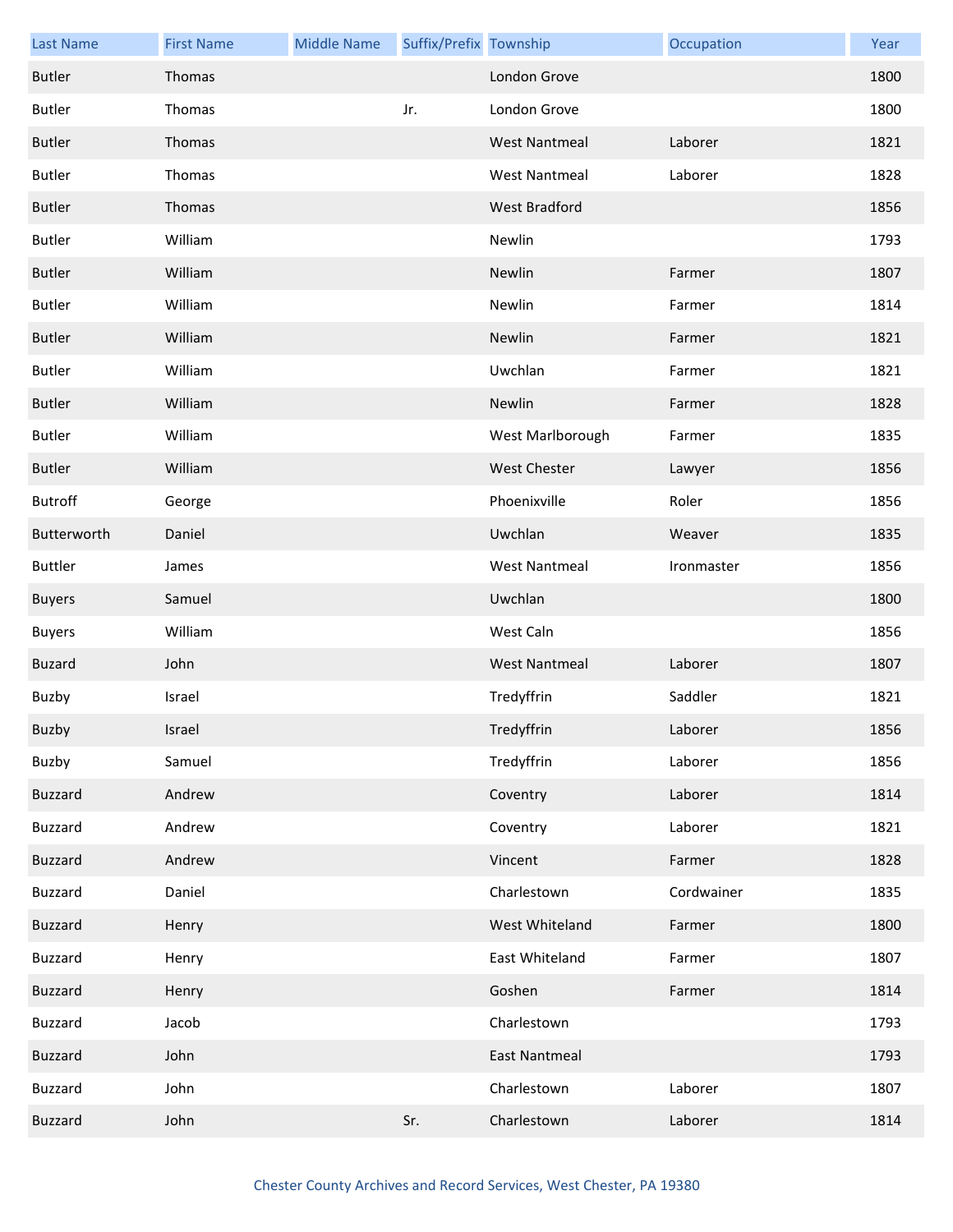| <b>Last Name</b> | <b>First Name</b> | <b>Middle Name</b> | Suffix/Prefix Township |                      | Occupation | Year |
|------------------|-------------------|--------------------|------------------------|----------------------|------------|------|
| <b>Buzzard</b>   | John              |                    |                        | Charlestown          | Carpenter  | 1814 |
| <b>Buzzard</b>   | John              |                    |                        | Charlestown          | Laborer    | 1821 |
| <b>Buzzard</b>   | John              |                    |                        | Coventry             | Saddler    | 1821 |
| <b>Buzzard</b>   | John              |                    |                        | Vincent              | Laborer    | 1828 |
| <b>Buzzard</b>   | John              |                    |                        | Charlestown          | Laborer    | 1828 |
| <b>Buzzard</b>   | John              |                    |                        | Charlestown          | Laborer    | 1835 |
| <b>Buzzard</b>   | John              |                    |                        | <b>West Coventry</b> | Shoemaker  | 1856 |
| <b>Buzzard</b>   | John              | W.                 |                        | Charlestown          | Laborer    | 1821 |
| <b>Buzzard</b>   | John              | W.                 |                        | Charlestown          | Carpenter  | 1828 |
| <b>Buzzard</b>   | Jonas             |                    |                        | Schuylkill           | Farmer     | 1828 |
| <b>Buzzard</b>   | Jonas             |                    |                        | Schuylkill           | Laborer    | 1835 |
| <b>Buzzard</b>   | Jonas             |                    |                        | Schuylkill           | Farmer     | 1856 |
| Buzzard          | Layfaett          |                    |                        | Charlestown          | Farmer     | 1856 |
| <b>Buzzard</b>   | Martin            |                    |                        | Charlestown          | Cordwainer | 1821 |
| <b>Buzzard</b>   | Samuel            |                    |                        | <b>East Nantmeal</b> | Farmer     | 1835 |
| <b>Buzzard</b>   | Simeon            |                    |                        | Schuylkill           | Hatter     | 1828 |
| Buzzard          | Simeon            |                    |                        | Schuylkill           | Farmer     | 1835 |
| <b>Buzzard</b>   | Simeon            |                    |                        | Schuylkill           | Farmer     | 1856 |
| Byard            | William           |                    |                        | Thornbury            |            | 1835 |
| Bye              | Albert            |                    |                        | East Nottingham      | Farmer     | 1821 |
| Bye              | Albert            |                    |                        | East Nottingham      | Farmer     | 1828 |
| Bye              | Albert            |                    |                        | East Nottingham      | Farmer     | 1835 |
| Bye              | Albert            |                    |                        | East Nottingham      | Farmer     | 1856 |
| Bye              | Alfred            |                    |                        | East Bradford        | Laborer    | 1856 |
| Bye              | Amos              |                    |                        | East Nottingham      | Farmer     | 1807 |
| Bye              | Amos              |                    |                        | East Nottingham      | Farmer     | 1814 |
| Bye              | Amos              |                    |                        | East Nottingham      | Farmer     | 1821 |
| Bye              | Amos              |                    | Esq.                   | East Nottingham      | Farmer     | 1828 |
| Bye              | Amos              |                    | Esq.                   | East Nottingham      | Farmer     | 1835 |
| Bye              | Amos              |                    |                        | East Nottingham      | Farmer     | 1856 |
| Bye              | Charles           |                    |                        | East Nottingham      | Farmer     | 1828 |
| Bye              | Charles           |                    |                        | New London           | Physician  | 1835 |
| Bye              | Charles           | P                  | ${\sf MD}$             | Franklin             | Farmer     | 1856 |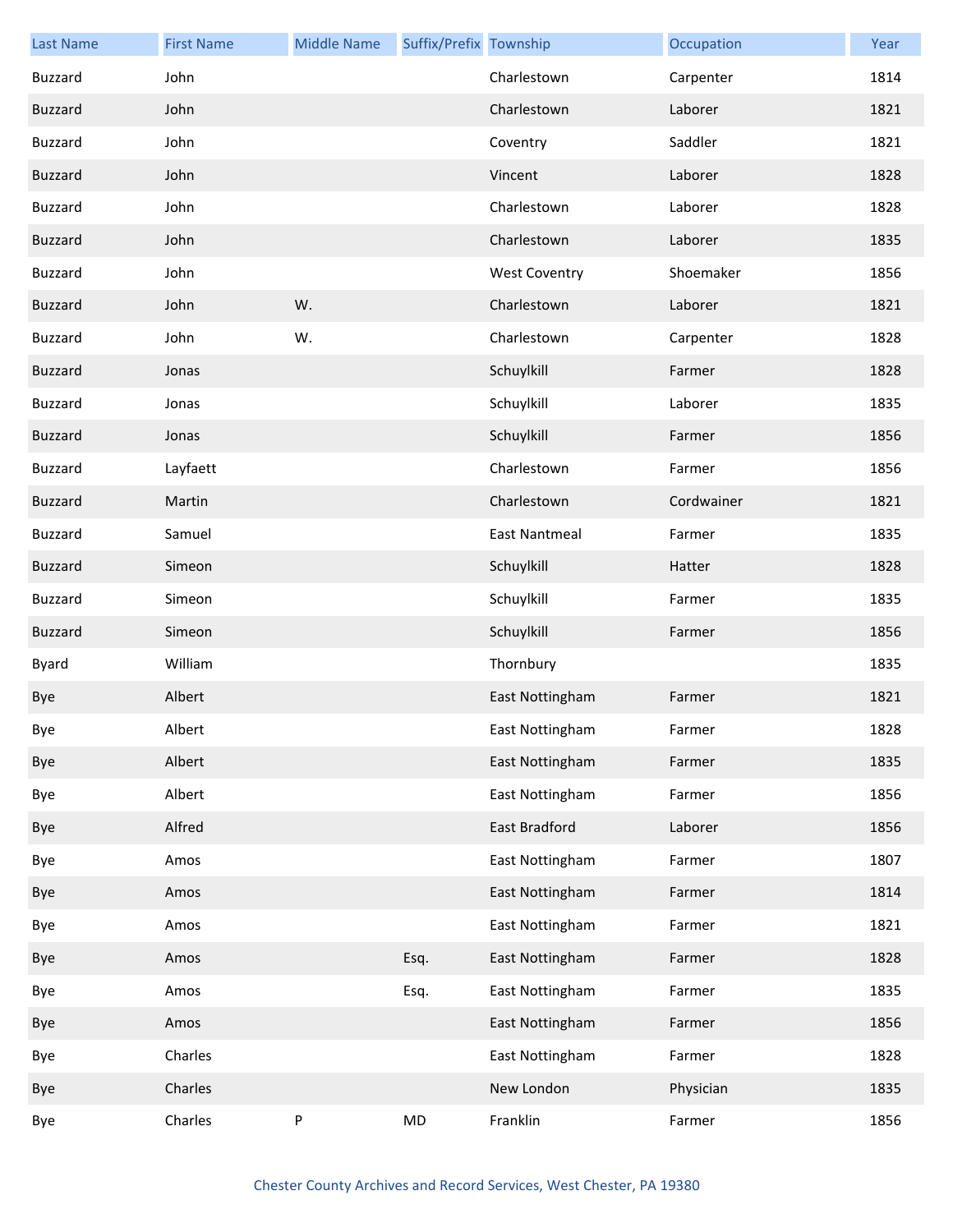| <b>Last Name</b> | <b>First Name</b> | <b>Middle Name</b> | Suffix/Prefix Township |                      | Occupation      | Year |
|------------------|-------------------|--------------------|------------------------|----------------------|-----------------|------|
| Bye              | Enoch             |                    |                        | East Nottingham      | Schoolmaster    | 1807 |
| Bye              | Enoch             |                    |                        | East Nottingham      | Tailor          | 1814 |
| Bye              | Enoch             |                    |                        | East Nottingham      | Tailor          | 1821 |
| Bye              | Enoch             |                    |                        | East Nottingham      | Tailor          | 1828 |
| Bye              | Enoch             |                    |                        | East Nottingham      | Farmer          | 1835 |
| Bye              | Enoch             |                    |                        | East Nottingham      | Farmer          | 1856 |
| Bye              | Gibens            |                    |                        | West Goshen          | Laborer         | 1856 |
| Bye              | Howard            | $\mathsf{I}$       |                        | East Nottingham      | Teacher         | 1835 |
| Bye              | J                 | $\mathsf{H}%$      |                        | East Nottingham      | Farmer          | 1856 |
| Bye              | Richard           |                    |                        | West Goshen          | Laborer         | 1856 |
| Bye              | W                 | F                  |                        | East Nottingham      | Farmer          | 1856 |
| Bye              | William           | J                  |                        | East Nottingham      | Farmer          | 1856 |
| <b>Byerly</b>    | David             |                    |                        | Wallace              | Farmer          | 1856 |
| <b>Byerly</b>    | John              |                    |                        | Wallace              | Laborer         | 1856 |
| <b>Byers</b>     | Andrew            |                    |                        | Goshen               |                 | 1793 |
| <b>Byers</b>     | Ann               |                    |                        | Brandywine           |                 | 1821 |
| <b>Byers</b>     | Henry             |                    |                        | <b>Upper Oxford</b>  | Blacksmith      | 1814 |
| <b>Byers</b>     | Isaac             |                    |                        | Uwchlan              | Smith           | 1807 |
| <b>Byers</b>     | Isaac             |                    |                        | Brandywine           | Blacksmith      | 1814 |
| <b>Byers</b>     | John              |                    |                        | West Whiteland       |                 | 1793 |
| <b>Byers</b>     | John              |                    |                        | <b>West Nantmeal</b> | Forge Carpenter | 1821 |
| <b>Byers</b>     | John              |                    |                        | Brandywine           | Plasterer       | 1821 |
| <b>Byers</b>     | John              |                    |                        | Coventry             | Laborer         | 1828 |
| <b>Byers</b>     | Margaret          |                    |                        | Uwchlan              |                 | 1793 |
| <b>Byers</b>     | Nathan            |                    |                        | Thornbury            | Laborer         | 1856 |
| <b>Byers</b>     | Nicholas          |                    |                        | West Whiteland       |                 | 1793 |
| <b>Byers</b>     | Samuel            |                    |                        | Uwchlan              |                 | 1793 |
| <b>Byers</b>     | Samuel            |                    |                        | Brandywine           |                 | 1793 |
| <b>Byers</b>     | Samuel            |                    |                        | Brandywine           | Farmer          | 1807 |
| <b>Byers</b>     | Samuel            |                    |                        | Brandywine           | Farmer          | 1814 |
| <b>Byers</b>     | Stephen           |                    |                        | East Goshen          | Farmer          | 1856 |
| <b>Byers</b>     | William           |                    |                        | <b>West Coventry</b> | Wheelwright     | 1856 |
| <b>Byler</b>     | Ruben             |                    |                        | <b>West Nantmeal</b> | Blacksmith      | 1856 |